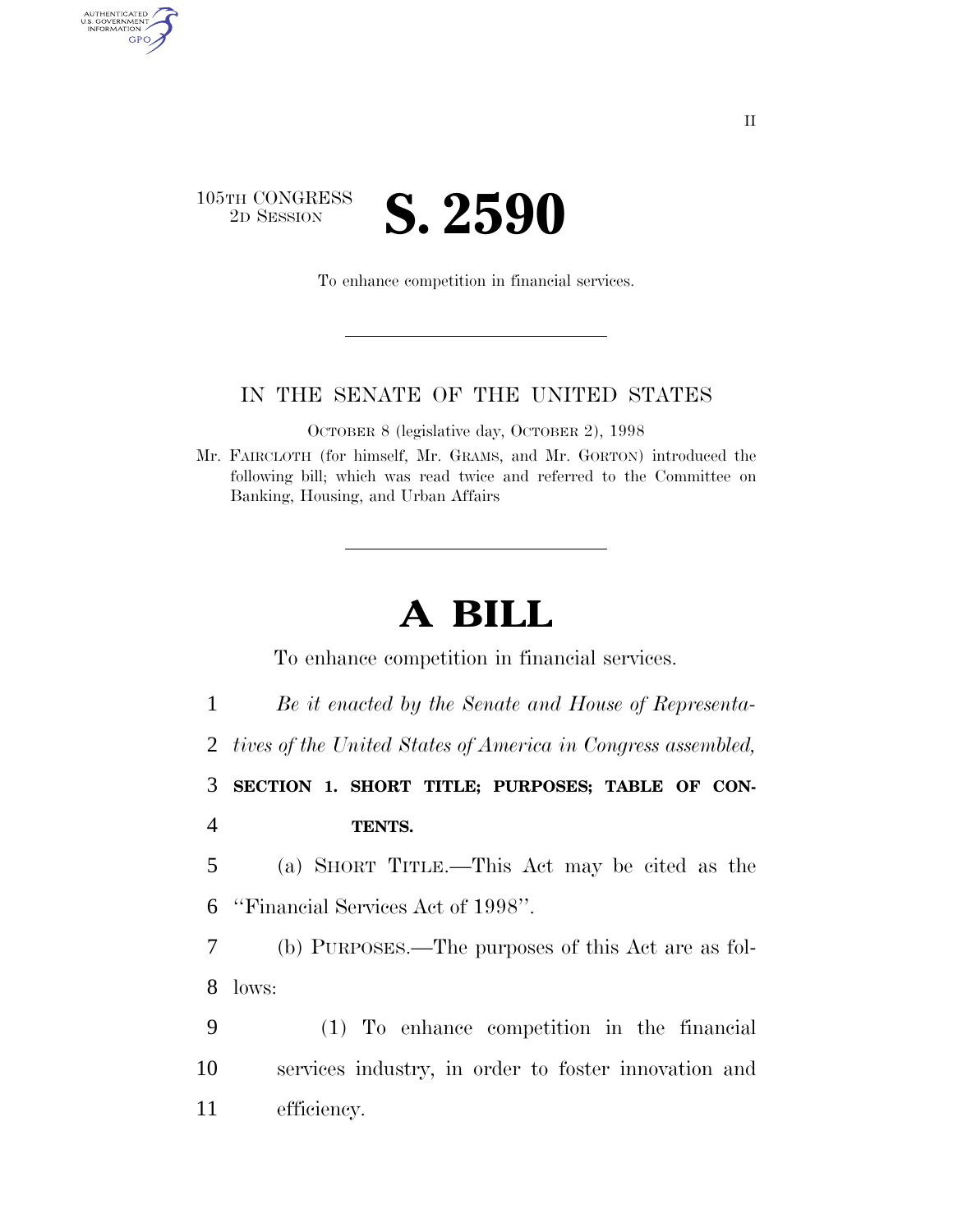(2) To ensure the continued safety and sound-ness of depository institutions.

 (3) To provide necessary and appropriate pro- tections for investors and ensure fair and honest markets in the delivery of financial services.

 (4) To avoid duplicative, potentially conflicting, and overly burdensome regulatory requirements through the creation of a regulatory framework for financial holding companies that respects the diver- gent requirements of each of the component busi- nesses of the holding company, and that is based upon principles of strong functional regulation and enhanced regulatory coordination.

 (5) To reduce and, to the maximum extent practicable, to eliminate the legal barriers preventing affiliation among depository institutions, securities firms, insurance companies, and other financial serv- ice providers and to provide a prudential framework for achieving that result.

 (6) To enhance the availability of financial serv- ices to citizens of all economic circumstances and in all geographic areas.

 (7) To enhance the competitiveness of United States financial service providers internationally.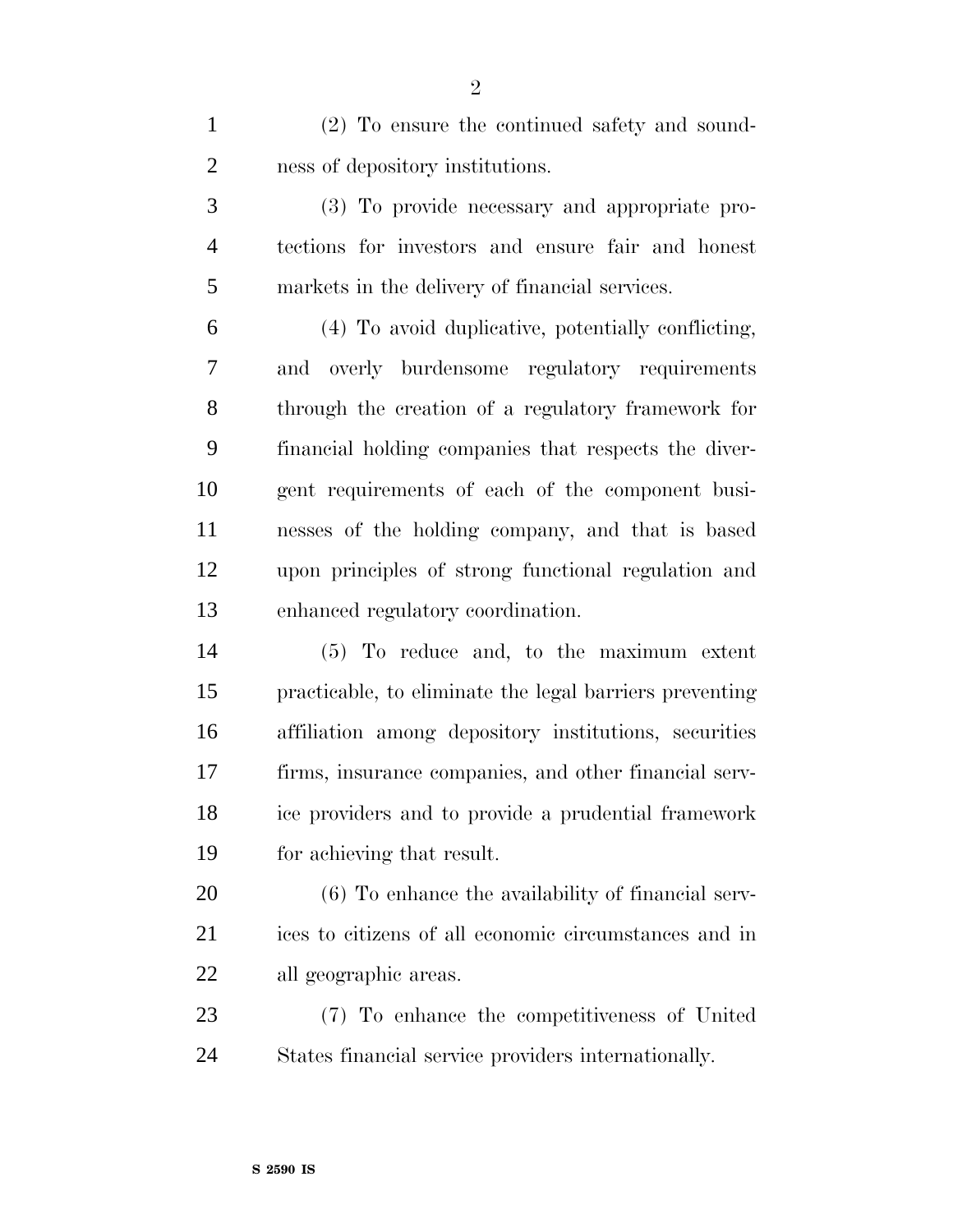# 1 (c) TABLE OF CONTENTS.—The table of contents for

# 2 this Act is as follows:

Sec. 1. Short title; purposes; table of contents.

# TITLE I—FACILITATING AFFILIATION AMONG SECURITIES FIRMS, INSURANCE COMPANIES, AND DEPOSITORY INSTITUTIONS

## Subtitle A—Affiliations

- Sec. 101. Glass-Steagall Act reformed.
- Sec. 102. Activity restrictions applicable to bank holding companies which are not financial holding companies.
- Sec. 103. Financial holding companies.
- Sec. 104. Operation of State law.
- Sec. 105. Mutual bank holding companies authorized.
- Sec. 106. Prohibition on deposit production offices.
- Sec. 107. Clarification of branch closure requirements.
- Sec. 108. Amendments relating to limited purpose banks.
- Sec. 109. Reports on ongoing FTC study of consumer privacy issues.
- Sec. 110. GAO study of economic impact on community banks and other small financial institutions.

Subtitle B—Streamlining Supervision of Financial Holding Companies

- Sec. 111. Streamlining financial holding company supervision.
- Sec. 112. Elimination of application requirement for financial holding companies.
- Sec. 113. Authority of State insurance regulator and Securities and Exchange Commission.
- Sec. 114. Prudential safeguards.
- Sec. 115. Examination of investment companies.
- Sec. 116. Limitation on rulemaking, prudential, supervisory, and enforcement authority of the Board.
- Sec. 117. Interagency consultation.
- Sec. 118. Equivalent regulation and supervision.
- Sec. 119. Prohibition on FDIC assistance to affiliates and subsidiaries.

## Subtitle C—Subsidiaries of National Banks

- Sec. 121. Permissible activities for subsidiaries of national banks.
- Sec. 122. Misrepresentations regarding depository institution liability for obligations of affiliates.
- Sec. 123. Repeal of stock loan limit in Federal Reserve Act.

Subtitle E—Preservation of FTC Authority

- Sec. 141. Amendment to the Bank Holding Company Act of 1956 to modify notification and post-approval waiting period for section 3 transactions.
- Sec. 142. Interagency data sharing.
- Sec. 143. Clarification of status of subsidiaries and affiliates.
- Sec. 144. Annual GAO report.

Subtitle F—Applying the Principles of National Treatment and Equality of Competitive Opportunity to Foreign Banks and Foreign Financial Institutions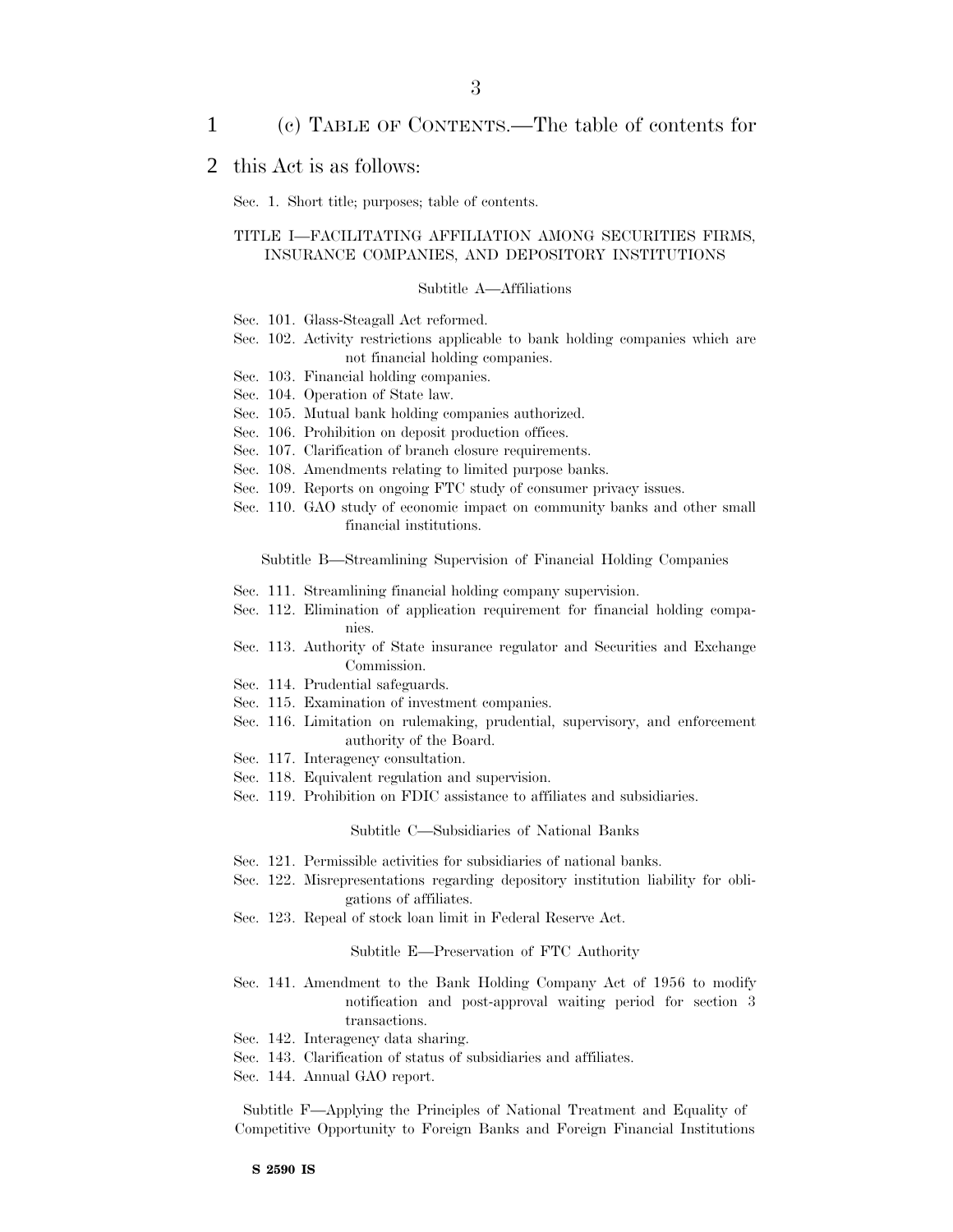- Sec. 151. Applying the principles of national treatment and equality of competitive opportunity to foreign banks that are financial holding companies.
- Sec. 152. Applying the principles of national treatment and equality of competitive opportunity to foreign banks and foreign financial institutions that are wholesale financial institutions.
- Sec. 153. Representative offices.

### Subtitle G—Federal Home Loan Bank System Modernization

- Sec. 161. Short title.
- Sec. 162. Definitions.
- Sec. 163. Savings association membership.
- Sec. 164. Advances to members; collateral.
- Sec. 165. Eligibility criteria.
- Sec. 166. Management of banks.
- Sec. 167. Resolution Funding Corporation.

## Subtitle H—Direct Activities of Banks

Sec. 181. Authority of national banks to underwrite certain municipal bonds.

#### Subtitle I—Deposit Insurance Funds

Sec. 186. Study of safety and soundness of funds.

Subtitle J—Effective Date of Title

Sec. 191. Effective date.

### TITLE II—FUNCTIONAL REGULATION

### Subtitle A—Brokers and Dealers

- Sec. 201. Definition of broker.
- Sec. 202. Definition of dealer.
- Sec. 203. Registration for sales of private securities offerings.
- Sec. 204. Sales practices and complaint procedures.
- Sec. 205. Information sharing.
- Sec. 206. Definition and treatment of banking products.
- Sec. 207. Derivative instrument and qualified investor defined.
- Sec. 208. Government securities defined.
- Sec. 209. Effective date.
- Sec. 210. Rule of construction.

### Subtitle B—Bank Investment Company Activities

- Sec. 211. Custody of investment company assets by affiliated bank.
- Sec. 212. Lending to an affiliated investment company.
- Sec. 213. Independent directors.
- Sec. 214. Additional SEC disclosure authority.
- Sec. 215. Definition of broker under the Investment Company Act of 1940.
- Sec. 216. Definition of dealer under the Investment Company Act of 1940.
- Sec. 217. Removal of the exclusion from the definition of investment adviser for banks that advise investment companies.
- Sec. 218. Definition of broker under the Investment Advisers Act of 1940.
- Sec. 219. Definition of dealer under the Investment Advisers Act of 1940.
- Sec. 220. Interagency consultation.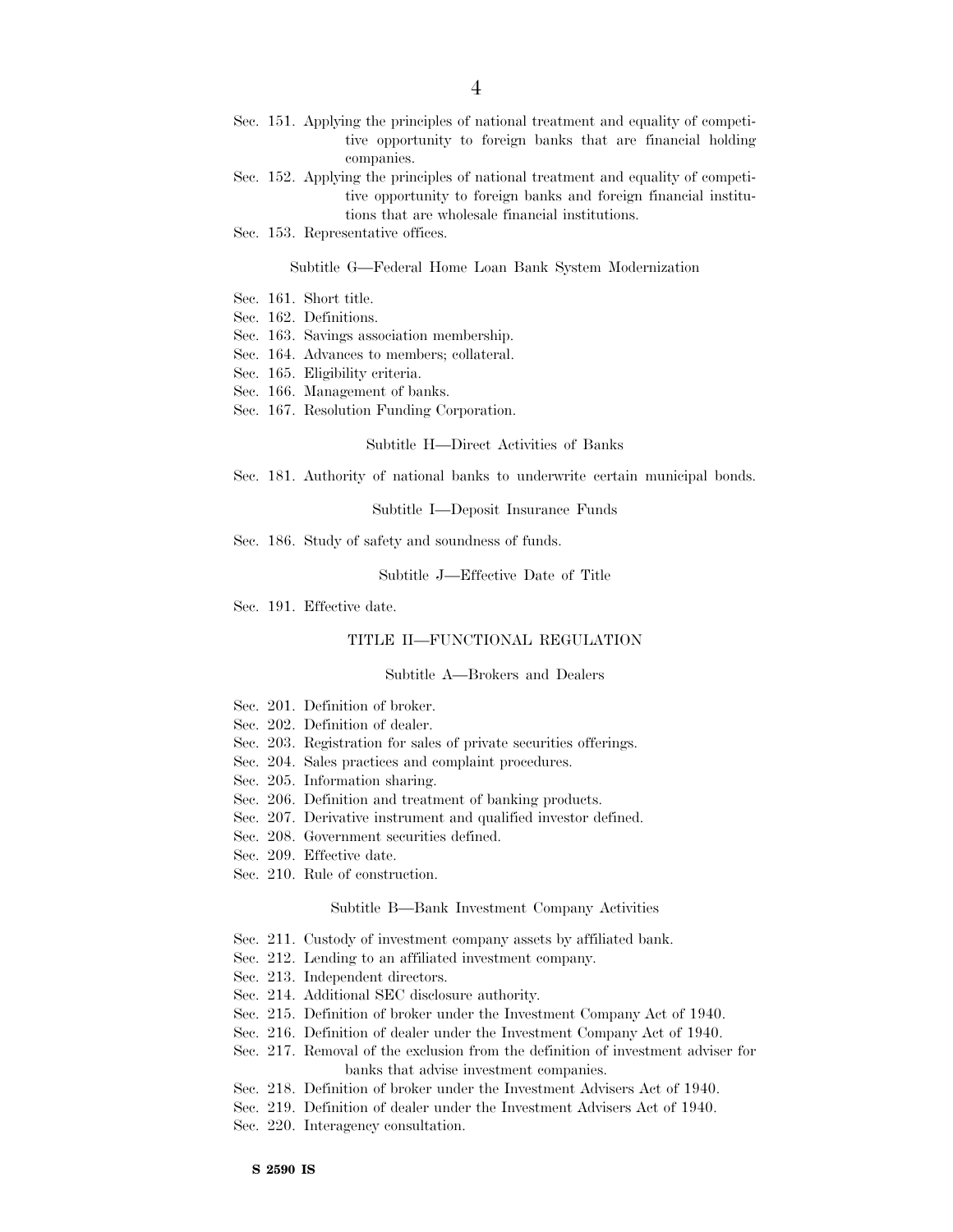- Sec. 221. Treatment of bank common trust funds.
- Sec. 222. Investment advisers prohibited from having controlling interest in registered investment company.
- Sec. 223. Conforming change in definition.
- Sec. 224. Conforming amendment.
- Sec. 225. Effective date.

## Subtitle C—Securities and Exchange Commission Supervision of Investment Bank Holding Companies

Sec. 231. Supervision of investment bank holding companies by the Securities and Exchange Commission.

#### Subtitle D—Studies

- Sec. 241. Study of methods to inform investors and consumers of uninsured products.
- Sec. 242. Study of limitation on fees associated with acquiring financial products.

#### TITLE III—INSURANCE

#### Subtitle A—State Regulation of Insurance

- Sec. 301. State regulation of the business of insurance.
- Sec. 302. Mandatory insurance licensing requirements.
- Sec. 303. Functional regulation of insurance.
- Sec. 304. Insurance underwriting in national banks.
- Sec. 305. Title insurance activities of national banks and their affiliates.
- Sec. 306. Expedited and equalized dispute resolution for financial regulators.
- Sec. 307. Consumer protection regulations.
- Sec. 308. Certain State affiliation laws preempted for insurance companies and affiliates.

Subtitle B—National Association of Registered Agents and Brokers

- Sec. 321. State flexibility in multistate licensing reforms.
- Sec. 322. National Association of Registered Agents and Brokers.
- Sec. 323. Purpose.
- Sec. 324. Relationship to the Federal Government.
- Sec. 325. Membership.
- Sec. 326. Board of Directors.
- Sec. 327. Officers.
- Sec. 328. Bylaws, rules, and disciplinary action.
- Sec. 329. Assessments.
- Sec. 330. Functions of the NAIC.
- Sec. 331. Liability of the Association and the directors, officers, and employees of the Association.
- Sec. 332. Elimination of NAIC oversight.
- Sec. 333. Relationship to State law.
- Sec. 334. Coordination with other regulators.
- Sec. 335. Judicial review.
- Sec. 336. Definitions.

## TITLE IV—UNITARY SAVINGS AND LOAN HOLDING COMPANIES

Sec. 401. Prevention of creation of new savings and loan holding companies with commercial affiliates.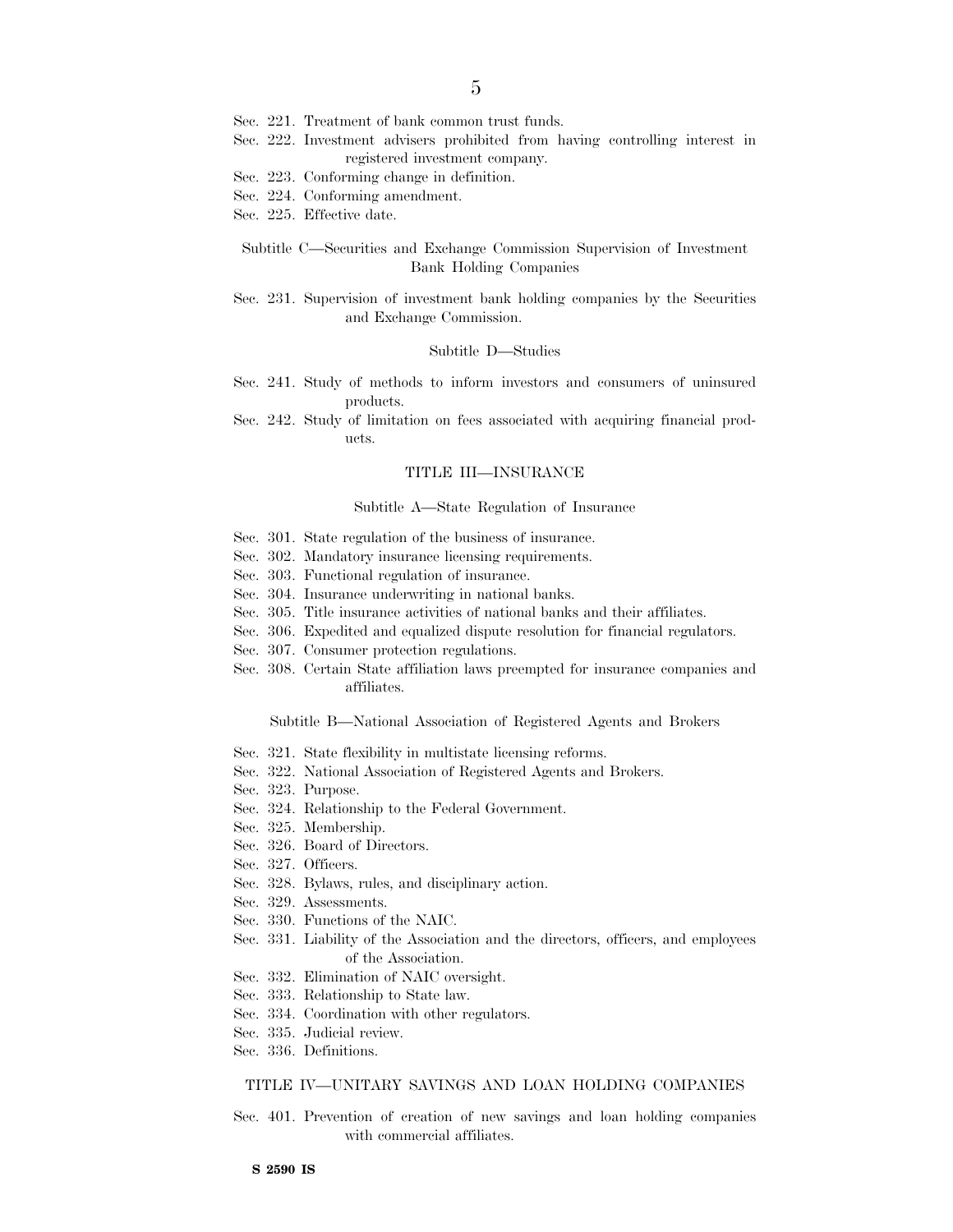Sec. 402. Optional conversion of Federal savings associations to national banks.

Sec. 403. Retention of ''Federal'' in name of converted Federal savings association.

### TITLE V—FINANCIAL INFORMATION PRIVACY

Sec. 501. Financial information privacy.

Sec. 502. Report to Congress on financial privacy.

## TITLE VI—MISCELLANEOUS

Sec. 601. Grand jury proceedings.

Sec. 602. Sense of the Committee on Banking, Housing, and Urban Affairs of the Senate.

Sec. 603. Investments in Government sponsored enterprises.

Sec. 604. Repeal of savings bank provisions in the Bank Holding Company Act of 1956.

# 1 **TITLE I—FACILITATING AFFILI-**2 **ATION AMONG SECURITIES** 3 **FIRMS, INSURANCE COMPA-**4 **NIES, AND DEPOSITORY IN-**5 **STITUTIONS**

6 **Subtitle A—Affiliations**

7 **SEC. 101. GLASS-STEAGALL ACT REFORMED.**

8 (a) SECTION 20 REPEALED.—Section 20 (12 U.S.C.

9 377) of the Banking Act of 1933 (commonly referred to

10 as the ''Glass-Steagall Act'') is repealed.

11 (b) SECTION 32 REPEALED.—Section 32 (12 U.S.C.

12 78) of the Banking Act of 1933 is repealed.

13 **SEC. 102. ACTIVITY RESTRICTIONS APPLICABLE TO BANK**

- 14 **HOLDING COMPANIES WHICH ARE NOT FI-**
- 15 **NANCIAL HOLDING COMPANIES.**

16 (a) IN GENERAL.—Section  $4(c)(8)$  of the Bank Hold-17 ing Company Act of 1956 (12 U.S.C. 1843(c)(8)) is 18 amended to read as follows: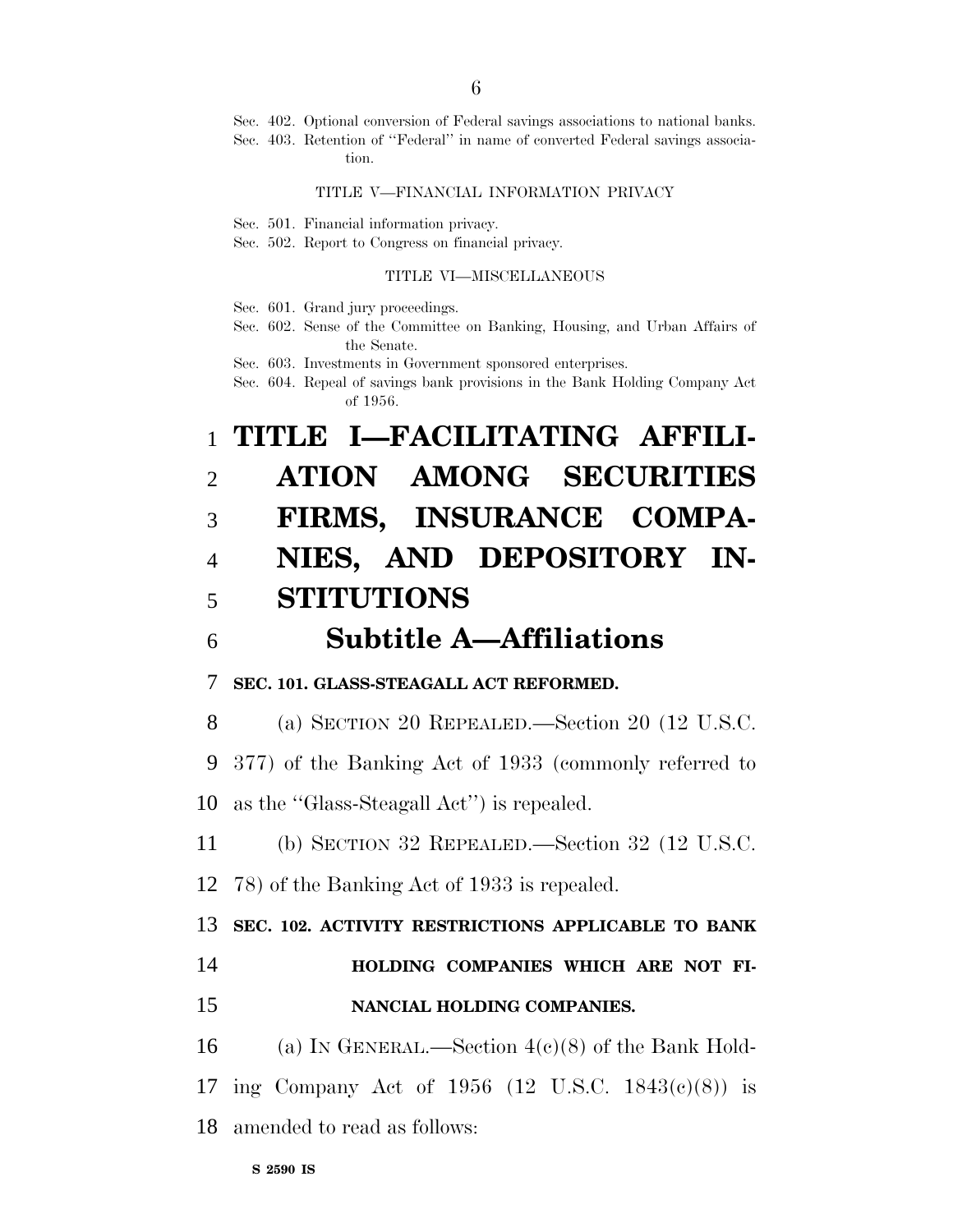1 ''(8) shares of any company the activities of which had been determined by the Board by regula- tion under this paragraph as of the day before the date of the enactment of the Financial Services Act of 1998, to be so closely related to banking as to be a proper incident thereto (subject to such terms and conditions contained in such regulation, unless modi- fied by the Board);''. (b) CONFORMING CHANGES TO OTHER STATUTES.— 10 (1) AMENDMENT TO THE BANK HOLDING COM- PANY ACT AMENDMENTS OF 1970.—Section 105 of the Bank Holding Company Act Amendments of 1970 (12 U.S.C. 1850) is amended by striking '', to engage directly or indirectly in a nonbanking activity pursuant to section 4 of such Act,''. 16 (2) AMENDMENT TO THE BANK SERVICE COM- PANY ACT.—Section 4(f) of the Bank Service Com- pany Act (12 U.S.C. 1864(f)) is amended by strik- ing the period and adding at the end the following: ''as of the day before the date of enactment of the

Financial Services Act of 1998.''.

# **SEC. 103. FINANCIAL HOLDING COMPANIES.**

 The Bank Holding Company Act of 1956 is amended by inserting after section 5 (12 U.S.C. 1844) the following new section: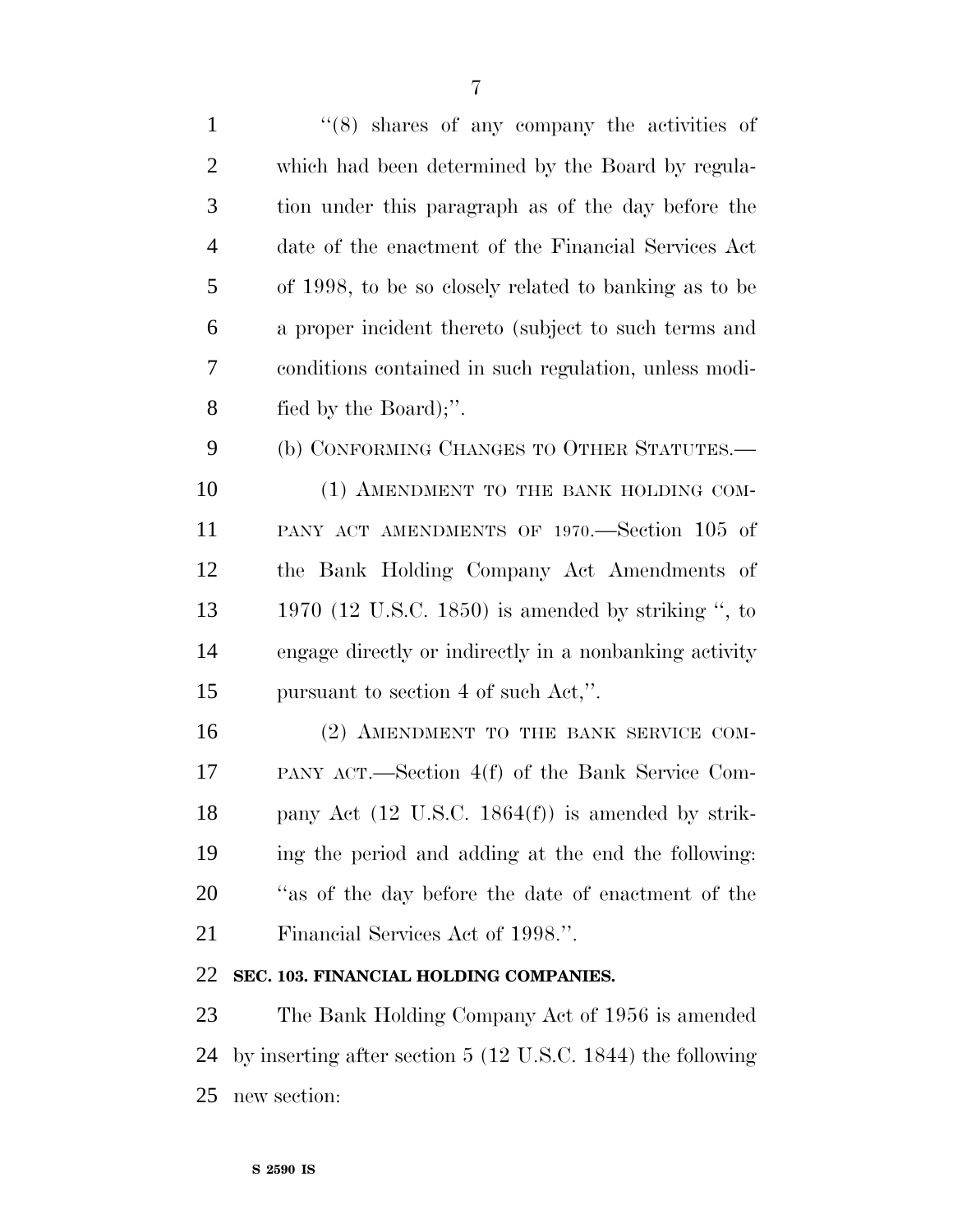# **''SEC. 6. FINANCIAL HOLDING COMPANIES.**

2 "(a) FINANCIAL HOLDING COMPANY DEFINED.— For purposes of this section, the term 'financial holding company' means a bank holding company which meets the requirements of subsection (b).

 ''(b) ELIGIBILITY REQUIREMENTS FOR FINANCIAL HOLDING COMPANIES.—

8 "(1) In GENERAL.—No bank holding company may engage in any activity or directly or indirectly acquire or retain shares of any company under this section unless the bank holding company meets the following requirements:

13  $\langle (A)$  All of the subsidiary depository insti- tutions of the bank holding company are well capitalized.

16 "(B) All of the subsidiary depository insti- tutions of the bank holding company are well managed.

 $\frac{1}{2}$  The company has filed with the Board a declaration that the company elects to be a financial holding company and certifying that the company meets the requirements of 23 subparagraphs (A) and (B).

24 "(2) FOREIGN BANKS AND COMPANIES.-For purposes of paragraph (1), the Board shall establish and apply comparable capital and other operating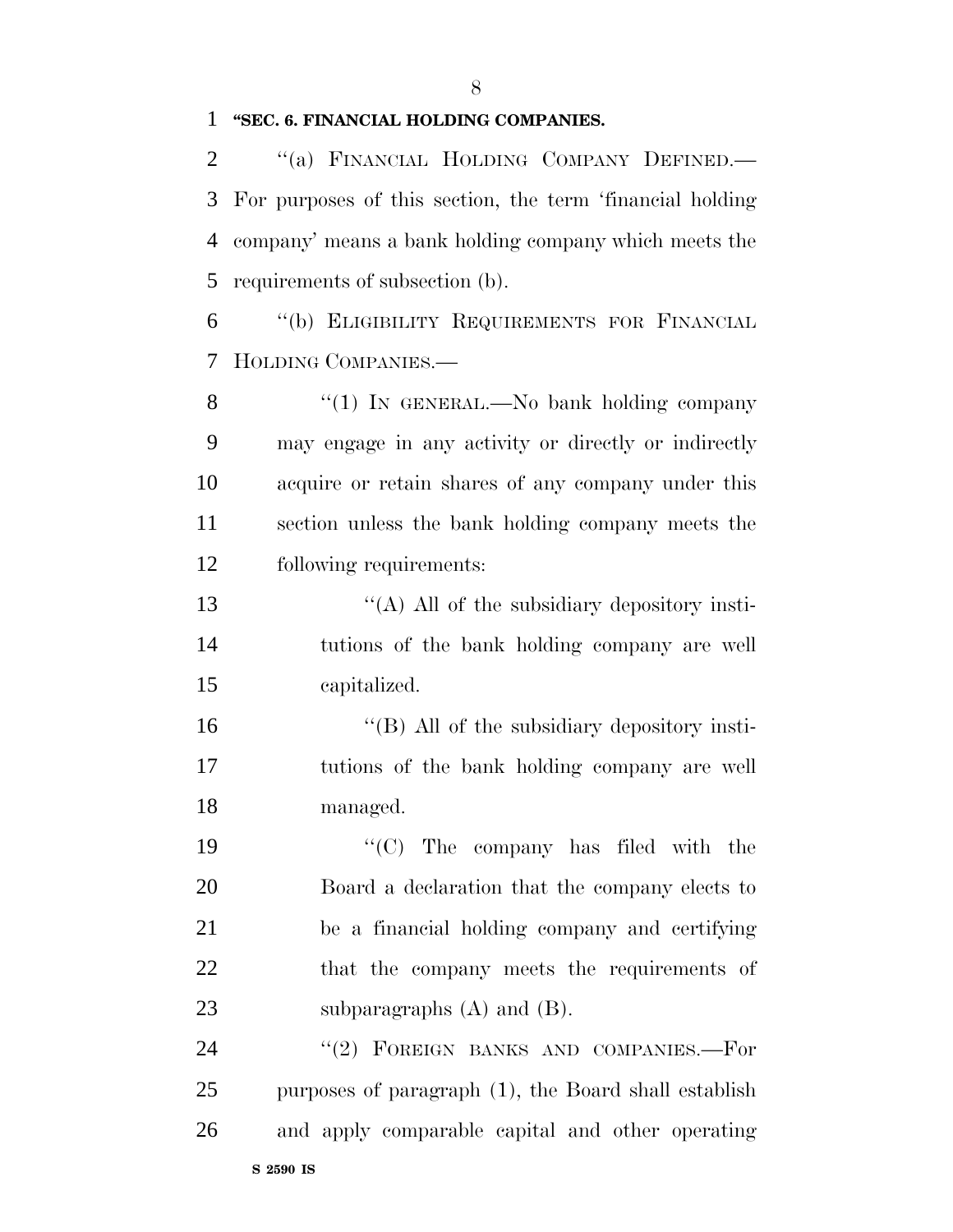| $\mathbf{1}$   | standards to a foreign bank that operates a branch           |
|----------------|--------------------------------------------------------------|
| $\overline{2}$ | or agency or owns or controls a bank or commercial           |
| 3              | lending company in the United States, and any com-           |
| $\overline{4}$ | pany that owns or controls such foreign bank, giving         |
| 5              | due regard to the principle of national treatment            |
| 6              | and equality of competitive opportunity.                     |
| 7              | "(c) ENGAGING IN ACTIVITIES THAT ARE FINANCIAL               |
| 8              | IN NATURE.                                                   |
| 9              | $``(1)$ FINANCIAL ACTIVITIES.—                               |
| 10             | "(A) IN GENERAL.—Notwithstanding sec-                        |
| 11             | tion 4(a), a financial holding company may en-               |
| 12             | gage in any activity, and acquire and retain the             |
| 13             | shares of any company engaged in any activity,               |
| 14             | that the Board has determined (by regulation                 |
| 15             | or order) to be financial in nature or incidental            |
| 16             | to such financial activities.                                |
| 17             | <b>COORDINATION</b><br>$\lq\lq (B)$<br><b>BETWEEN</b><br>THE |
| 18             | BOARD AND THE DEPARTMENT OF THE TREAS-                       |
| 19             | $URY$ .                                                      |
| 20             | "(i) PROPOSALS RAISED BEFORE THE                             |
| 21             | BOARD.                                                       |
| 22             | ``(I)<br>CONSULTATION.—The                                   |
| 23             | Board shall notify the Secretary of                          |
| 24             | the Treasury of, and consult with the                        |
| 25             | Secretary of the Treasury concerning,                        |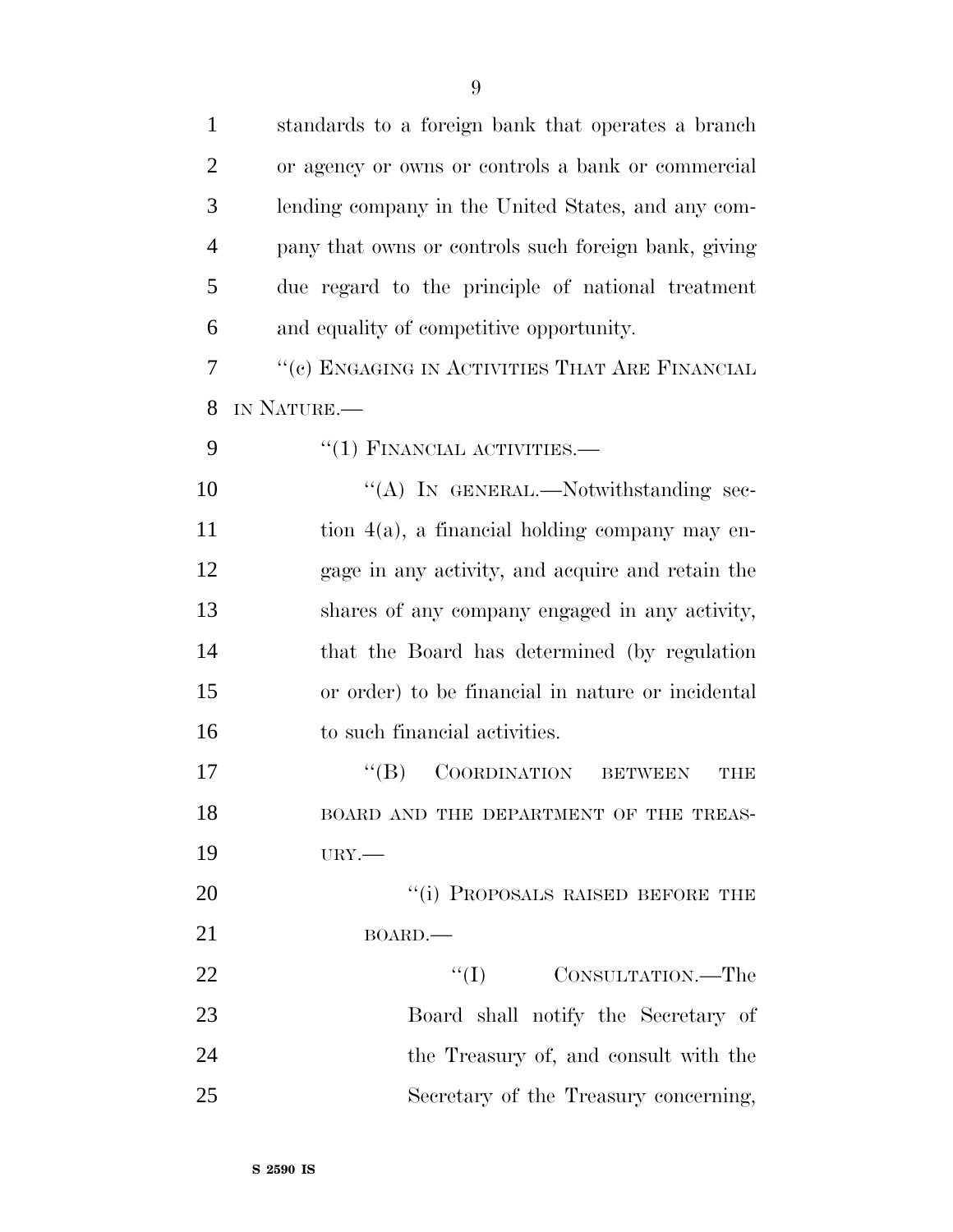| $\mathbf{1}$   | any request, proposal, or application     |
|----------------|-------------------------------------------|
| $\overline{2}$ | under this subsection for a determina-    |
| 3              | tion of whether an activity is financial  |
| $\overline{4}$ | in nature or incidental to such a fi-     |
| 5              | nancial activity.                         |
| 6              | "(II) TREASURY VIEW.—The                  |
| 7              | Board shall not determine that any        |
| 8              | activity is financial in nature or inci-  |
| 9              | dental to a financial activity under      |
| 10             | this subsection if the Secretary of the   |
| 11             | Treasury notifies the Board in writ-      |
| 12             | ing, not later than 30 days after the     |
| 13             | date of receipt of the notice described   |
| 14             | in subclause (I) (or such longer period   |
| 15             | as the Board determines to be appro-      |
| 16             | priate in light of the circumstances)     |
| 17             | that the Secretary of the Treasury be-    |
| 18             | lieves that the activity is not financial |
| 19             | in nature or incidental to a financial    |
| 20             | activity.                                 |
| 21             | ``(ii)<br>PROPOSALS RAISED BY THE         |
| 22             | TREASURY.                                 |
| 23             | "(I) TREASURY RECOMMENDA-                 |
| 24             | TION.—The Secretary of the Treasury       |
| 25             | may, at any time, recommend in writ-      |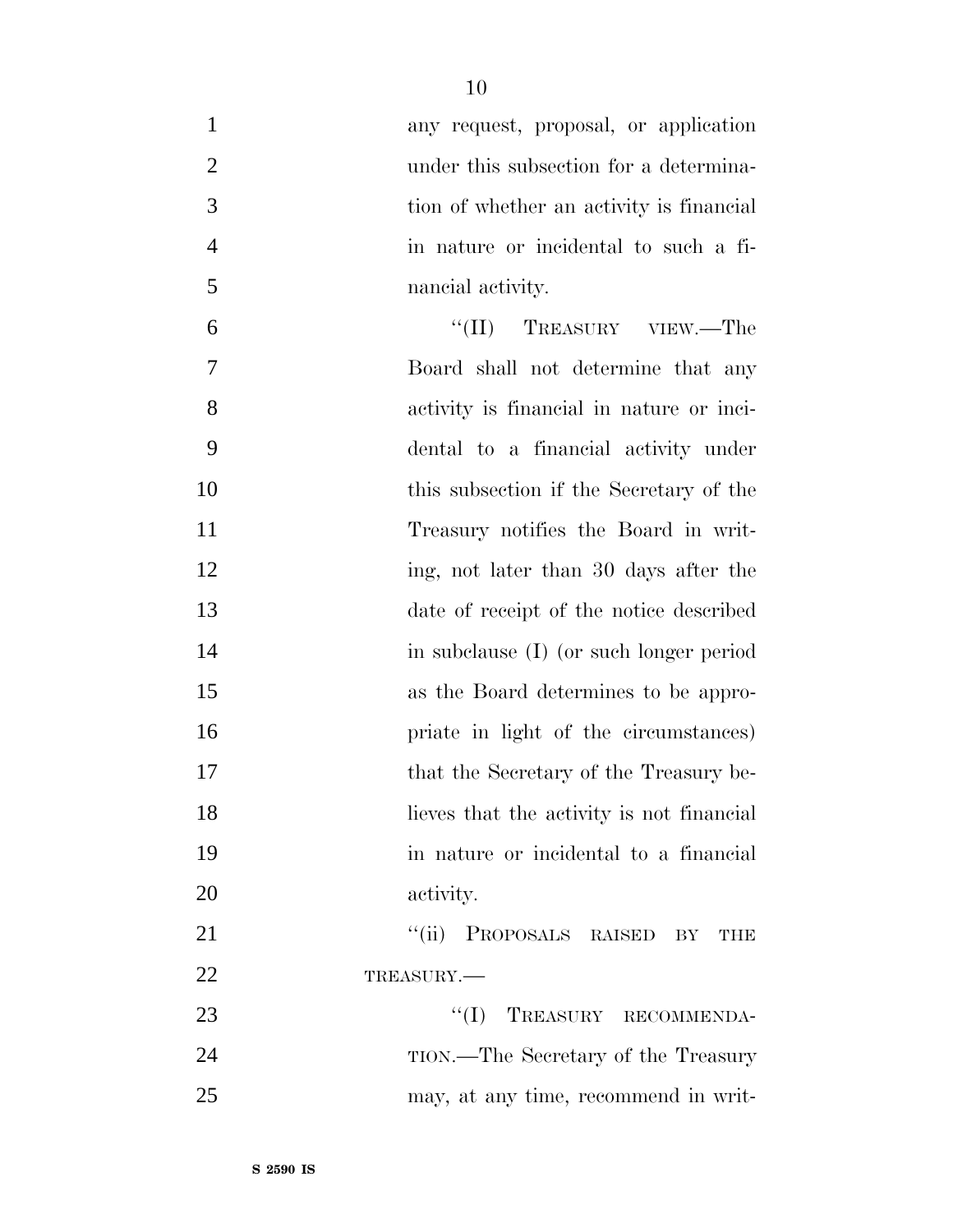|   | ing that the Board find an activity to  |
|---|-----------------------------------------|
|   | be financial in nature or incidental to |
| 3 | a financial activity.                   |

4 "(II) TIME PERIOD FOR BOARD" ACTION.—Not later than 30 days after the date of receipt of a written recommendation from the Secretary of the Treasury under subclause (I) (or such longer period as the Secretary of the Treasury and the Board deter- mine to be appropriate in light of the circumstances), the Board shall determine whether to initiate a public rulemaking proposing that the subject recommended activity be found to be financial in nature or incidental to a financial activity under this sub- section, and shall notify the Secretary of the Treasury in writing of the de- termination of the Board and, in the event that the Board determines not to seek public comment on the pro- posal, the reasons for that determina-24 tion.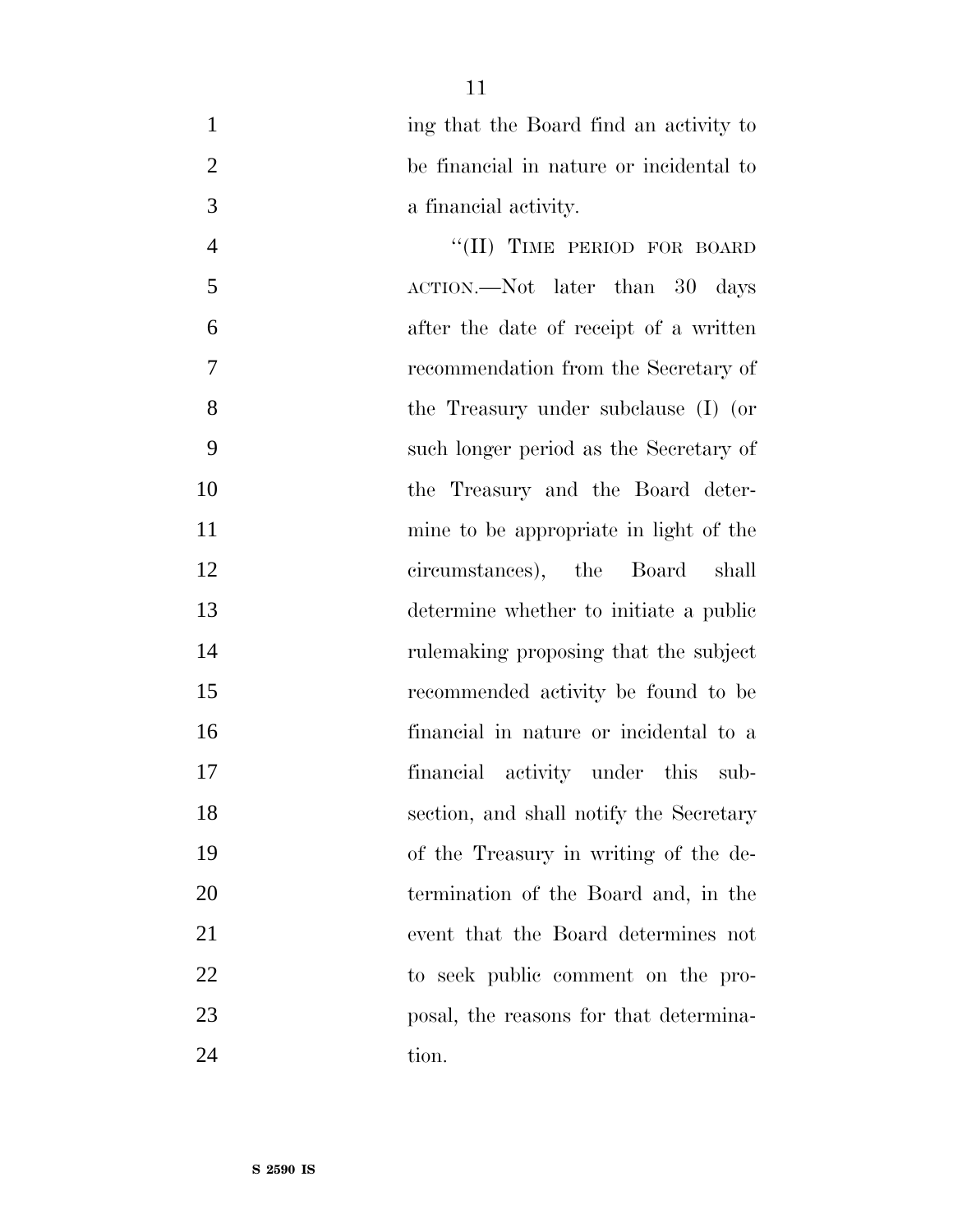| $\mathbf{1}$   | "(2) FACTORS TO BE CONSIDERED.—In deter-                 |
|----------------|----------------------------------------------------------|
| $\overline{2}$ | mining whether an activity is financial in nature or     |
| 3              | incidental to financial activities, the Board shall take |
| $\overline{4}$ | into account—                                            |
| 5              | "(A) the purposes of this Act and the Fi-                |
| 6              | nancial Services Act of 1998;                            |
| $\tau$         | "(B) changes or reasonably expected                      |
| 8              | changes in the marketplace in which bank hold-           |
| 9              | ing companies compete;                                   |
| 10             | "(C) changes or reasonably expected                      |
| 11             | changes in the technology for delivering finan-          |
| 12             | cial services; and                                       |
| 13             | $\lq\lq$ (D) whether such activity is necessary or       |
| 14             | appropriate to allow a bank holding company              |
| 15             | and the affiliates of a bank holding company             |
| 16             | $to-$                                                    |
| 17             | "(i) compete effectively with any com-                   |
| 18             | pany seeking to provide financial services               |
| 19             | in the United States;                                    |
| 20             | "(ii) use any available or emerging                      |
| 21             | technological means, including any applica-              |
| 22             | tion necessary to protect the security or ef-            |
| 23             | ficacy of systems for the transmission of                |
| 24             | data or financial transactions, in providing             |
| 25             | financial services; and                                  |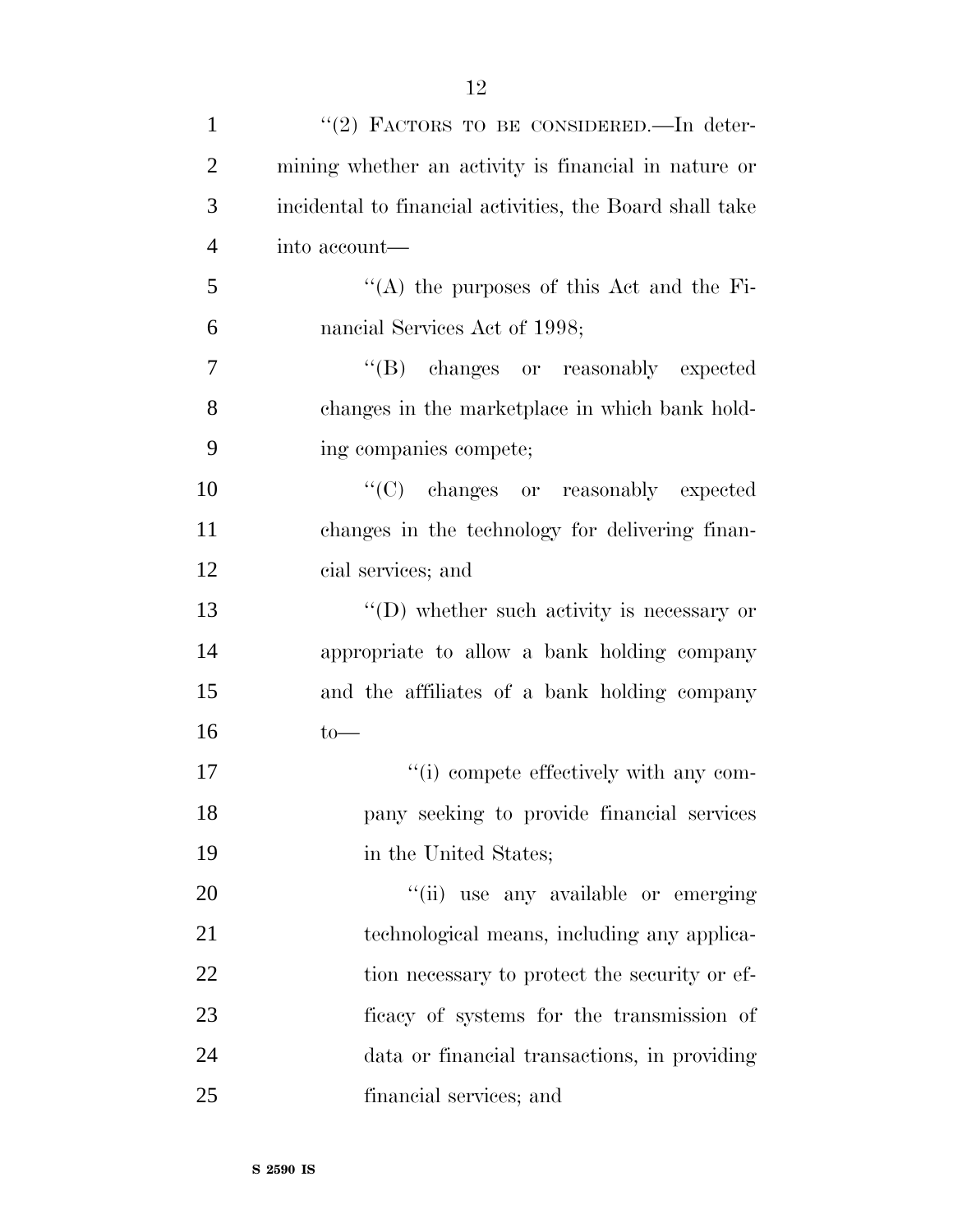| $\mathbf{1}$   | "(iii) offer customers any available or            |
|----------------|----------------------------------------------------|
| $\overline{2}$ | emerging technological means for using fi-         |
| 3              | nancial services.                                  |
| $\overline{4}$ | "(3) ACTIVITIES THAT ARE FINANCIAL IN NA-          |
| 5              | TURE.—The following activities shall be considered |
| 6              | to be financial in nature:                         |
| 7              | "(A) Lending, exchanging, transferring, in-        |
| 8              | vesting for others, or safeguarding money or se-   |
| 9              | curities.                                          |
| 10             | "(B) Insuring, guaranteeing, or indemnify-         |
| 11             | ing against loss, harm, damage, illness, disabil-  |
| 12             | ity, or death, or providing and issuing annu-      |
| 13             | ities, and acting as principal, agent, or broker   |
| 14             | for purposes of the foregoing.                     |
| 15             | "(C) Providing financial, investment, or           |
| 16             | economic advisory services, including advising     |
| 17             | an investment company (as defined in section 3)    |
| 18             | of the Investment Company Act of 1940).            |
| 19             | "(D) Issuing or selling instruments rep-           |
| 20             | resenting interests in pools of assets permissible |
| 21             | for a bank to hold directly.                       |
| 22             | "(E) Underwriting, dealing in, or making           |
| 23             | a market in securities.                            |
| 24             | "(F) Engaging in any activity that the             |
| 25             | Board has determined, by order or regulation       |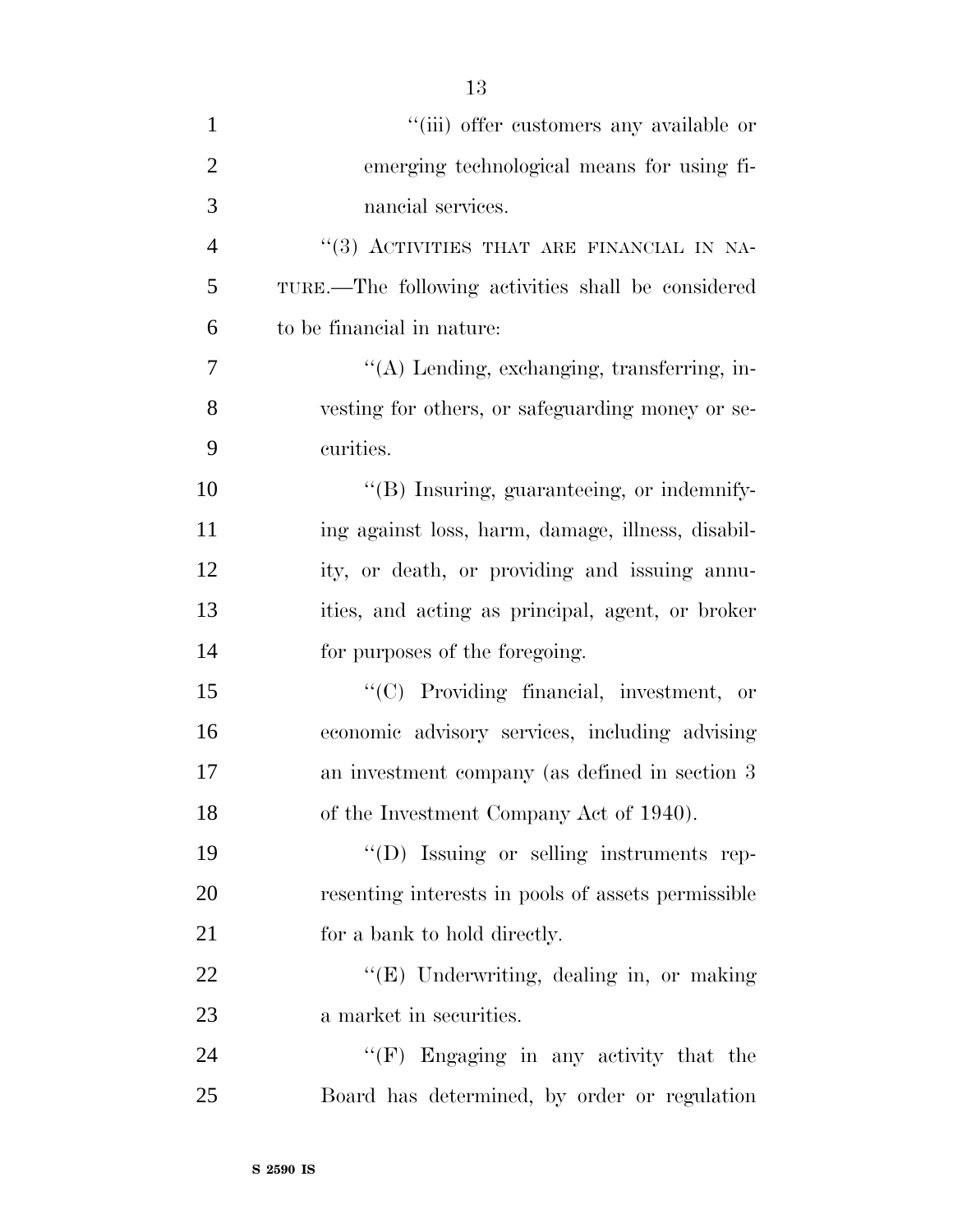| $\mathbf{1}$   | that is in effect on the date of enactment of the |
|----------------|---------------------------------------------------|
| $\overline{2}$ | Financial Services Act of 1998, to be so closely  |
| 3              | related to banking or managing or controlling     |
| $\overline{4}$ | banks as to be a proper incident thereto (sub-    |
| 5              | ject to the same terms and conditions contained   |
| 6              | in such order or regulation, unless modified by   |
| 7              | the Board).                                       |
| 8              | $\lq\lq(G)$ Engaging, in the United States, in    |
| 9              | any activity that—                                |
| 10             | "(i) a bank holding company may en-               |
| 11             | gage in outside the United States; and            |
| 12             | "(ii) the Board has determined, under             |
| 13             | regulations issued pursuant to section            |
| 14             | $4(e)(13)$ of this Act (as in effect on the       |
| 15             | day before the date of enactment of the Fi-       |
| 16             | nancial Services Act of 1998) to be usual         |
| 17             | in connection with the transaction of bank-       |
| 18             | ing or other financial operations abroad.         |
| 19             | "(H) Directly or indirectly acquiring or          |
| 20             | controlling, whether as principal, on behalf of 1 |
| 21             | or more entities (including entities, other than  |
| 22             | a depository institution or subsidiary of a de-   |
| 23             | pository institution, that the bank holding com-  |
| 24             | pany controls) or otherwise, shares, assets, or   |
| 25             | ownership interests (including without limita-    |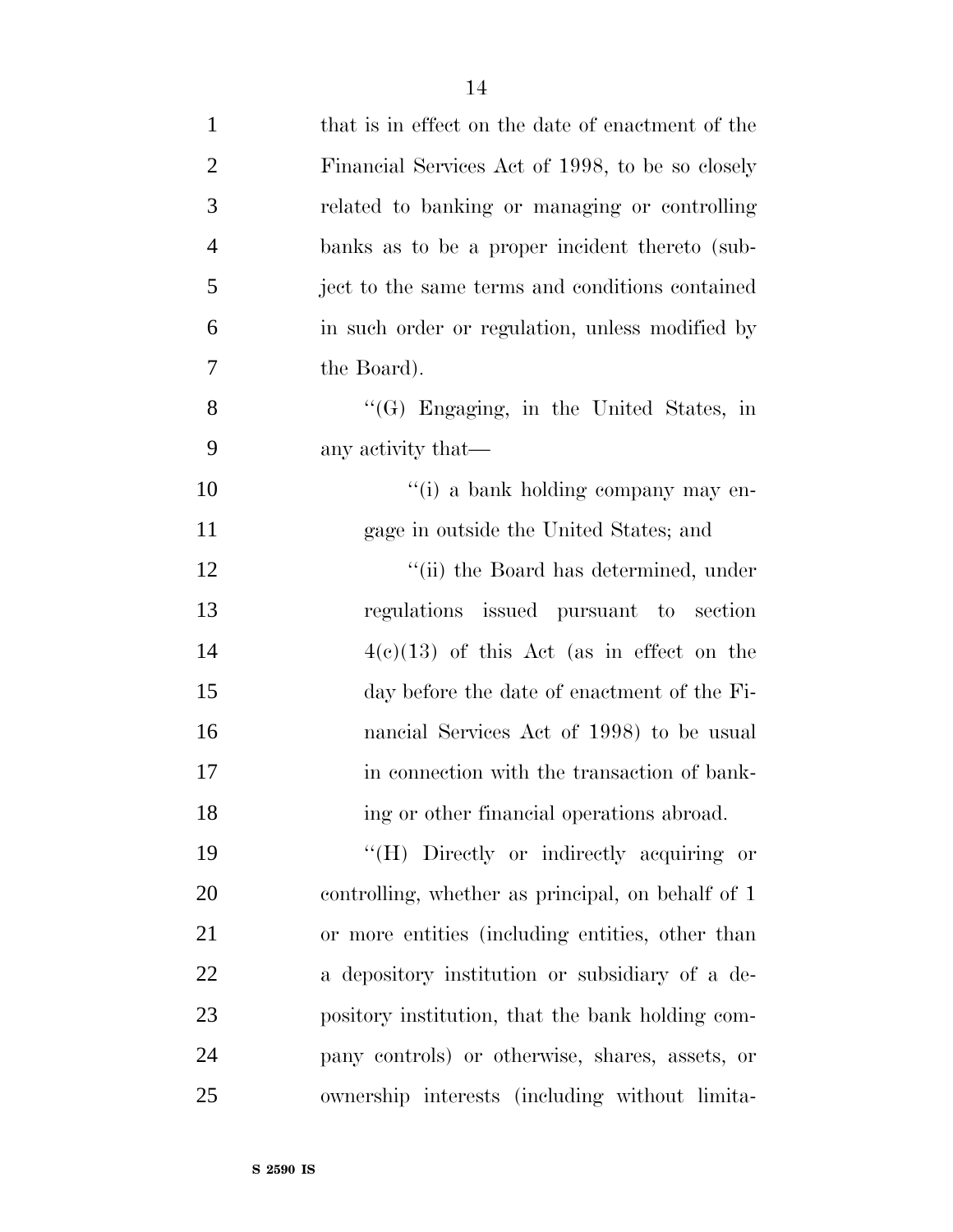| $\mathbf{1}$   | tion debt or equity securities, partnership inter- |
|----------------|----------------------------------------------------|
| $\overline{2}$ | ests, trust certificates or other instruments rep- |
| 3              | resenting ownership) of a company or other en-     |
| $\overline{4}$ | tity, whether or not constituting control of such  |
| 5              | company or entity, engaged in any activity not     |
| 6              | authorized pursuant to this section if—            |
| $\tau$         | "(i) the shares, assets, or ownership              |
| 8              | interests are not acquired or held by a de-        |
| 9              | pository institution or subsidiary of a de-        |
| 10             | pository institution;                              |
| 11             | "(ii) such shares, assets, or ownership            |
| 12             | interests are acquired and held by a securi-       |
| 13             | ties affiliate or an affiliate thereof as part     |
| 14             | of a bona fide underwriting or merchant            |
| 15             | banking activity, including investment ac-         |
| 16             | tivities engaged in for the purpose of ap-         |
| 17             | preciation and ultimate resale or disposi-         |
| 18             | tion of the investment;                            |
| 19             | "(iii) such shares, assets, or owner-              |
| 20             | ship interests, are held only for such a pe-       |
| 21             | riod of time as will permit the sale or dis-       |
| 22             | position thereof on a reasonable basis con-        |
| 23             | sistent with the nature of the activities de-      |

scribed in clause (ii); and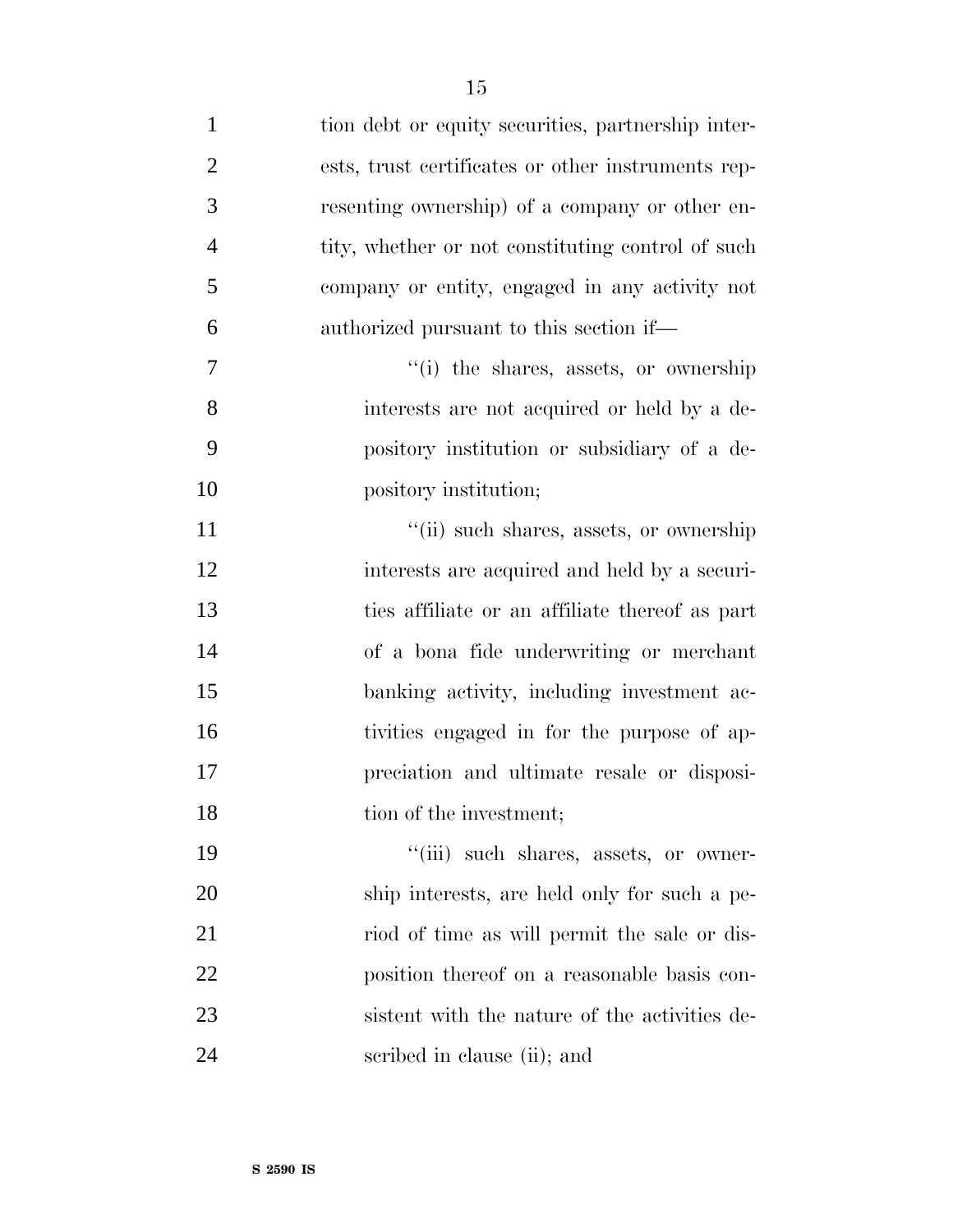| $\mathbf{1}$   | "(iv) during the period such shares,               |
|----------------|----------------------------------------------------|
| $\overline{2}$ | assets, or ownership interests are held, the       |
| 3              | bank holding company does not actively             |
| $\overline{4}$ | participate in the day to day management           |
| 5              | or operation of such company or entity, ex-        |
| 6              | cept insofar as necessary to achieve the ob-       |
| 7              | jectives of clause (ii).                           |
| 8              | "(I) Directly or indirectly acquiring or con-      |
| 9              | trolling, whether as principal, on behalf of 1 or  |
| 10             | more entities (including entities, other than a    |
| 11             | depository institution or subsidiary of a deposi-  |
| 12             | tory institution, that the bank holding company    |
| 13             | controls) or otherwise, shares, assets, or owner-  |
| 14             | ship interests (including without limitation debt  |
| 15             | or equity securities, partnership interests, trust |
| 16             | certificates or other instruments representing     |
| 17             | ownership) of a company or other entity, wheth-    |
| 18             | er or not constituting control of such company     |
| 19             | or entity, engaged in any activity not authorized  |
| 20             | pursuant to this section if—                       |
| 21             | "(i) the shares, assets, or ownership              |
| 22             | interests are not acquired or held by a de-        |
| 23             | pository institution or a subsidiary of a de-      |
| 24             | pository institution;                              |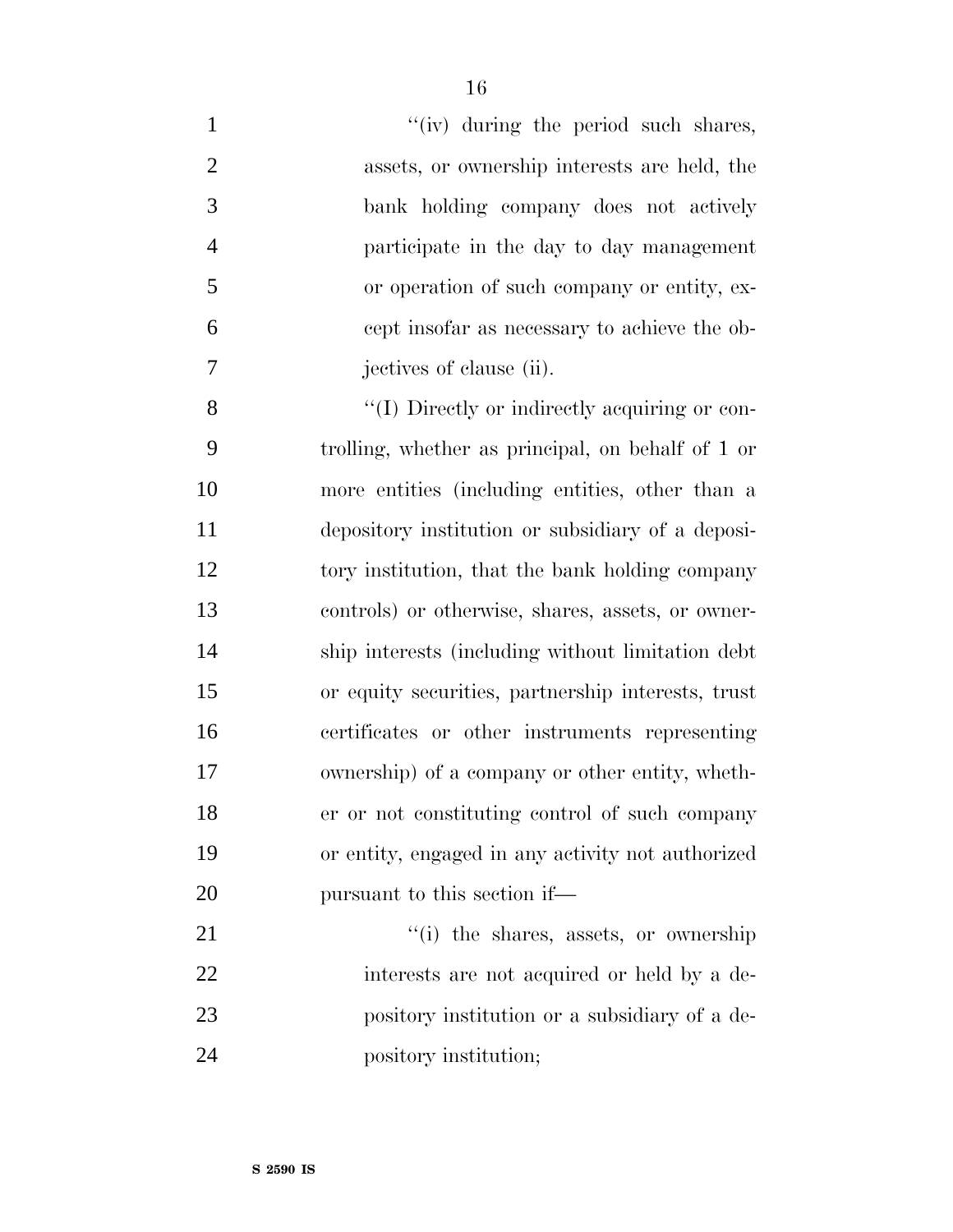| $\mathbf{1}$   | "(ii) such shares, assets, or ownership                 |
|----------------|---------------------------------------------------------|
| $\overline{2}$ | interests are acquired and held by an in-               |
| 3              | surance company that is predominantly en-               |
| $\overline{4}$ | gaged in underwriting life, accident and                |
| 5              | health, or property and casualty insurance              |
| 6              | (other than credit-related insurance);                  |
| $\overline{7}$ | "(iii) such shares, assets, or owner-                   |
| 8              | ship interests represent an investment                  |
| 9              | made in the ordinary course of business of              |
| 10             | such insurance company in accordance                    |
| 11             | with relevant State law governing such in-              |
| 12             | vestments; and                                          |
| 13             | "(iv) during the period such shares,                    |
| 14             | assets, or ownership interests are held, the            |
| 15             | bank holding company does not directly or               |
| 16             | indirectly participate in the day-to-day                |
| 17             | management or operation of the company                  |
| 18             | or entity except insofar as necessary to                |
| 19             | achieve the objectives of clauses (ii) and              |
| 20             | $(iii)$ .                                               |
| 21             | "(4) ACTIONS REQUIRED.—The Board shall, by              |
| 22             | regulation or order, define, consistent with the pur-   |
| 23             | poses of this Act, the following activities as, and the |
| 24             | extent to which such activities are, financial in na-   |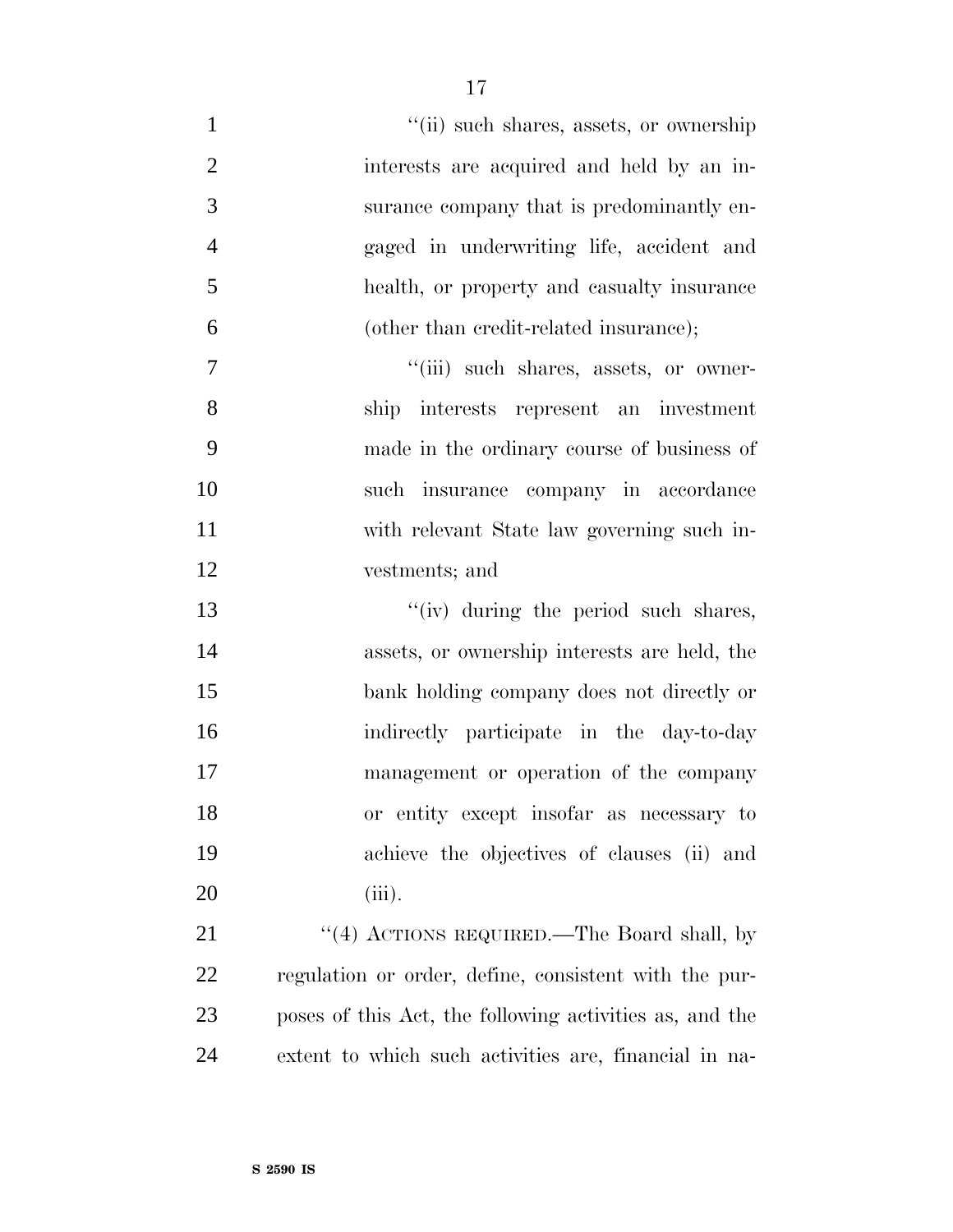| $\mathbf{1}$   | ture or incidental to activities which are financial in |
|----------------|---------------------------------------------------------|
| $\overline{2}$ | nature:                                                 |
| 3              | $\lq\lq$ (A) Lending, exchanging, transferring, in-     |
| $\overline{4}$ | vesting for others, or safeguarding financial as-       |
| 5              | sets other than money or securities.                    |
| 6              | "(B) Providing any device or other instru-              |
| 7              | mentality for transferring money or other finan-        |
| 8              | cial assets.                                            |
| 9              | "(C) Arranging, effecting, or facilitating fi-          |
| 10             | nancial transactions for the account of third           |
| 11             | parties.                                                |
| 12             | "(5) POST-CONSUMMATION NOTIFICATION.—                   |
| 13             | "(A) IN GENERAL.—A financial holding                    |
| 14             | company that acquires any company, or com-              |
| 15             | mences any activity, pursuant to this subsection        |
| 16             | shall provide written notice to the Board de-           |
| 17             | scribing the activity commenced or conducted            |
| 18             | by the company acquired no later than 30 cal-           |
| 19             | endar days after commencing the activity or             |
| 20             | consummating the acquisition.                           |
| 21             | "(B) APPROVAL NOT REQUIRED FOR CER-                     |
| 22             | TAIN FINANCIAL ACTIVITIES.—Except as pro-               |
| 23             | vided in section $4(j)$ with regard to the acquisi-     |
| 24             | tion of a savings association or in paragraph           |
| 25             | $(6)$ of this subsection, a financial holding com-      |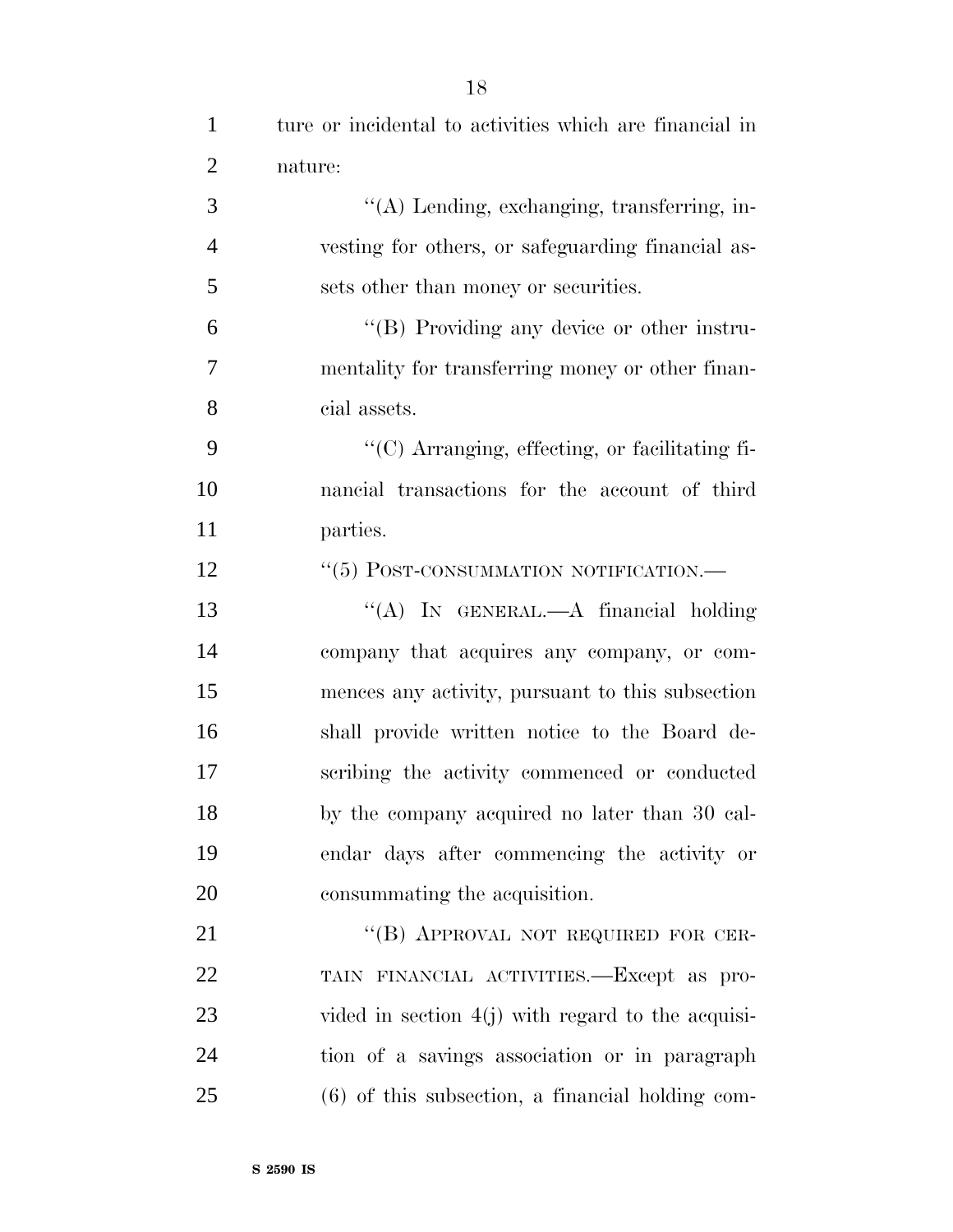| $\mathbf{1}$   | pany may commence any activity, or acquire        |
|----------------|---------------------------------------------------|
| $\overline{2}$ | any company, pursuant to paragraph (3) or any     |
| 3              | regulation prescribed or order issued under       |
| $\overline{4}$ | paragraph (4), without prior approval of the      |
| 5              | Board.                                            |
| 6              | "(6) NOTICE REQUIRED FOR LARGE COMBINA-           |
| 7              | TIONS.                                            |
| 8              | "(A) IN GENERAL.—No financial holding             |
| 9              | company shall directly or indirectly acquire, and |
| 10             | no company that becomes a financial holding       |
| 11             | company shall directly or indirectly acquire con- |
| 12             | trol of, any company in the United States, in-    |
| 13             | cluding through merger, consolidation, or other   |
| 14             | type of business combination, that—               |
| 15             | "(i) is engaged in activities permitted           |
| 16             | under this subsection or subsection $(g)$ ;       |
| 17             | and                                               |
| 18             | "(ii) has consolidated total assets in            |
| 19             | excess of \$40,000,000,000,                       |
| 20             | unless such holding company has provided no-      |
| 21             | tice to the Board, not later than 60 days prior   |
| 22             | to such proposed acquisition or prior to becom-   |
| 23             | ing a financial holding company, and during       |
| 24             | that time period, or such longer time period not  |
| 25             | exceeding an additional 60 days, as established   |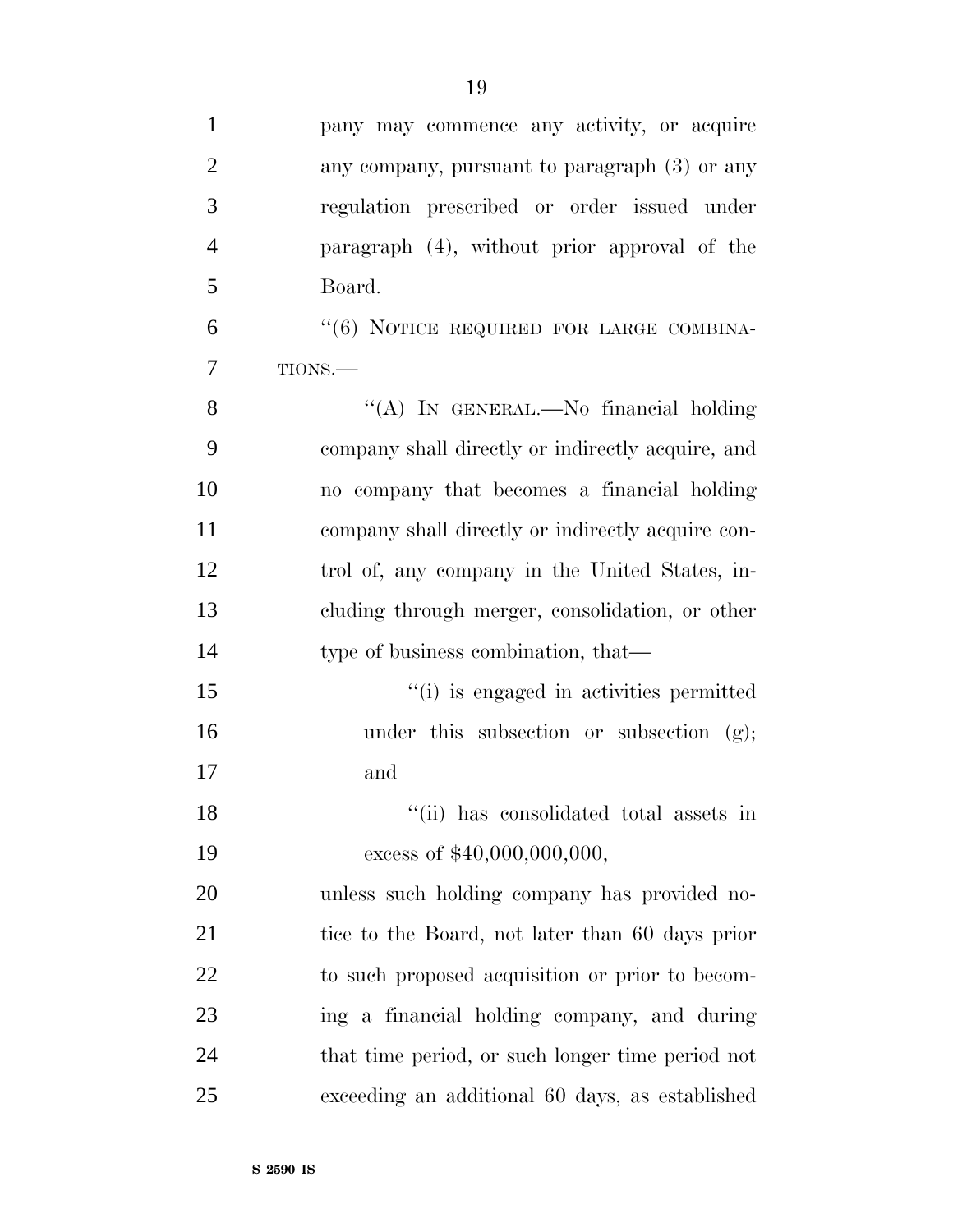| $\mathbf{1}$   | by the Board, the Board has not issued a notice   |
|----------------|---------------------------------------------------|
| $\overline{2}$ | disapproving the proposed acquisition or reten-   |
| 3              | tion.                                             |
| $\overline{4}$ | "(B) FACTORS FOR CONSIDERATION.-In                |
| 5              | reviewing any prior notice filed under this para- |
| 6              | graph, the Board shall<br>take<br>into            |
| 7              | consideration-                                    |
| 8              | "(i) whether the company is in com-               |
| 9              | pliance with all applicable criteria set forth    |
| 10             | in subsection (b) and the provisions of sub-      |
| 11             | section $(d)$ ;                                   |
| 12             | "(ii) whether the proposed combina-               |
| 13             | tion represents an undue aggregation of           |
| 14             | resources;                                        |
| 15             | "(iii) whether the proposed combina-              |
| 16             | tion poses a risk to the deposit insurance        |
| 17             | system;                                           |
| 18             | "(iv) whether the proposed combina-               |
| 19             | tion poses a risk to State insurance guar-        |
| 20             | anty funds;                                       |
| 21             | $f'(v)$ whether the proposed combina-             |
| 22             | tion can reasonably be expected to be in          |
| 23             | the best interests of depositors or policy-       |
| 24             | holders of the respective entities; and           |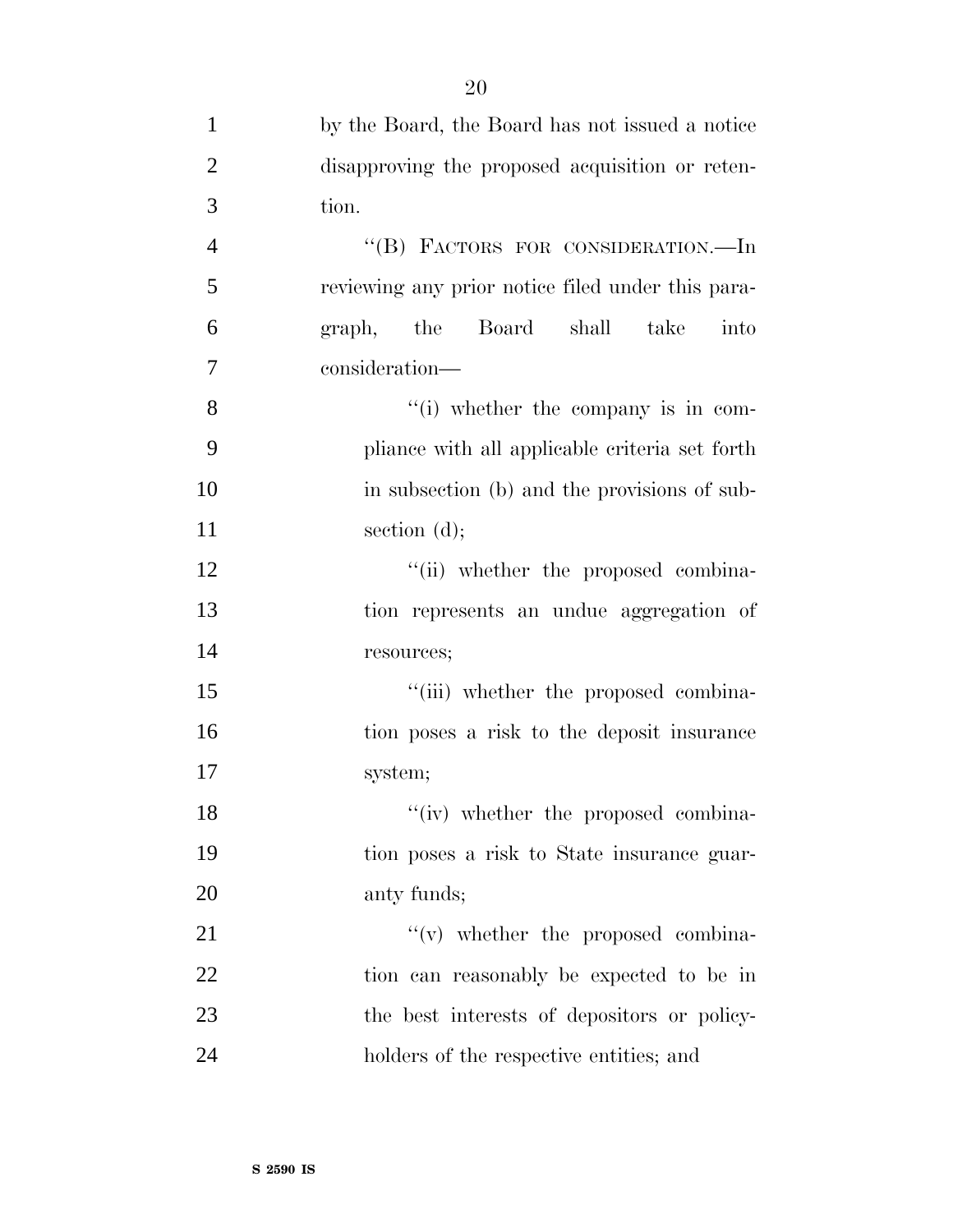| $\mathbf{1}$   | $\lq\lq$ whether the proposed trans-               |
|----------------|----------------------------------------------------|
| $\overline{2}$ | action can reasonably be expected to               |
| 3              | produce benefits to the public.                    |
| $\overline{4}$ | "(C) REQUIRED INFORMATION.—The                     |
| 5              | Board may disapprove any prior notice filed        |
| 6              | under this paragraph if the company submitting     |
| 7              | such notice neglects, fails, or refuses to furnish |
| 8              | to the Board all relevant information required     |
| 9              | by the Board.                                      |
| 10             | "(D) SOLICITATION OF VIEWS OF OTHER                |
| 11             | SUPERVISORY AGENCIES.-                             |
| 12             | "(i) IN GENERAL.—Upon receiving a                  |
| 13             | prior notice under this paragraph, in order        |
| 14             | to provide for the submission of their views       |
| 15             | and recommendations, the Board shall give          |
| 16             | notice of the proposal to-                         |
| 17             | "(I) the appropriate Federal                       |
| 18             | banking agency of any bank involved;               |
| 19             | "(II) the appropriate functional                   |
| 20             | regulator of any functionally regulated            |
| 21             | nondepository institution (as defined              |
| 22             | in section $5(c)(1)(C)$ involved; and              |
| 23             | "(III) the Secretary of the Treas-                 |
| 24             | ury, the Department of Justice, and                |
| 25             | the Federal Trade Commission.                      |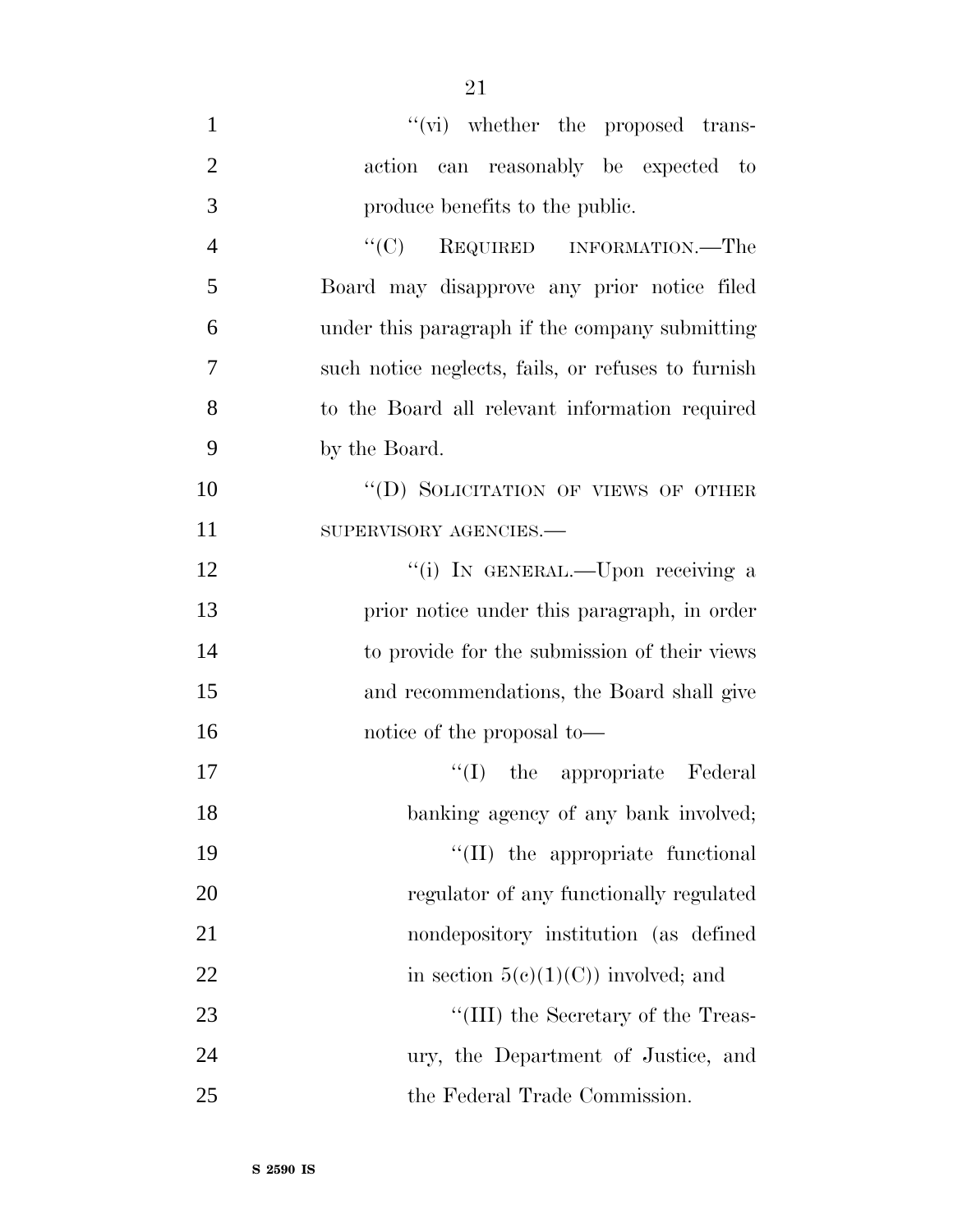| $\mathbf{1}$   | "(ii) TIMING.—The views and rec-                          |
|----------------|-----------------------------------------------------------|
| $\overline{2}$ | ommendations of any agency provided no-                   |
| 3              | tice under this paragraph shall be submit-                |
| $\overline{4}$ | ted to the Board not later than 30 cal-                   |
| 5              | endar days after the date on which notice                 |
| 6              | to the agency was given, unless the Board                 |
| 7              | determines that another shorter time pe-                  |
| 8              | riod is appropriate.                                      |
| 9              | "(d) PROVISIONS APPLICABLE TO FINANCIAL HOLD-             |
| 10             | ING COMPANIES THAT FAIL TO MEET REQUIREMENTS.—            |
| 11             | "(1) IN GENERAL.—If the Board finds that a                |
| 12             | financial holding company is not in compliance with       |
| 13             | the requirements of subparagraph $(A)$ , $(B)$ , $(C)$ of |
| 14             | subsection $(b)(1)$ , the Board shall give notice of such |
| 15             | finding to the company.                                   |
| 16             | $``(2)$ AGREEMENT TO CORRECT CONDITIONS RE-               |
| 17             | QUIRED.                                                   |
| 18             | "(A) IN GENERAL.—Not later than $45$                      |
| 19             | days after receipt by a financial holding com-            |
| 20             | pany of a notice given under paragraph (1) (or            |
| 21             | such additional period as the Board may per-              |
| 22             | mit), the company shall execute an agreement              |
| 23             | acceptable to the Board to comply with the re-            |
| 24             | quirements applicable to a financial holding              |
| 25             | company.                                                  |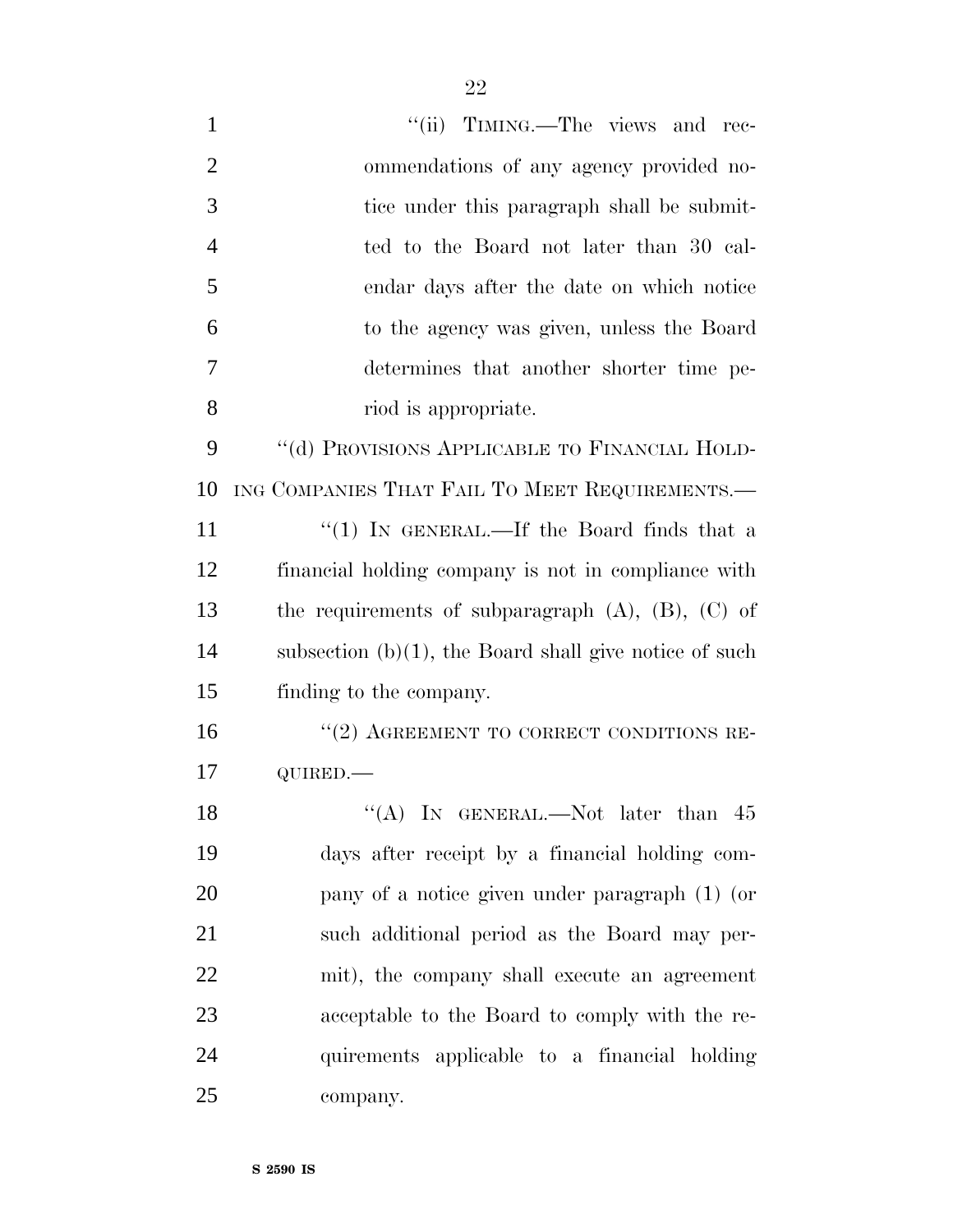| $\mathbf{1}$   | "(3) BOARD MAY IMPOSE LIMITATIONS.—Until              |
|----------------|-------------------------------------------------------|
| $\overline{2}$ | the conditions described in a notice to a financial   |
| 3              | holding company under paragraph (1) are corrected,    |
| $\overline{4}$ | the Board may impose such limitations on the con-     |
| 5              | duct or activities of the company or any affiliate of |
| 6              | the company as the Board determines to be appro-      |
| 7              | priate under the circumstances.                       |
| 8              | "(4) FAILURE TO CORRECT.—If, after receiving          |
| 9              | a notice under paragraph (1), a financial holding     |
| 10             | company does not—                                     |
| 11             | $\lq\lq$ execute and implement an agreement           |
| 12             | in accordance with paragraph $(2)$ ;                  |
| 13             | $\lq\lq$ comply with any limitations imposed          |
| 14             | under paragraph $(3)$ ;                               |
| 15             | $\lq\lq$ (C) in the case of a notice of failure to    |
| 16             | comply with subsection $(b)(1)(A)$ , restore each     |
| 17             | depository institution subsidiary to well capital-    |
| 18             | ized status before the end of the 180-day period      |
| 19             | beginning on the date such notice is received by      |
| 20             | the company (or such other period permitted by        |
| 21             | the Board); or                                        |
| 22             | $\lq\lq$ (D) in the case of a notice of failure to    |
| 23             | comply with subparagraph (B) or (C) of sub-           |
| 24             | section $(b)(1)$ , restore compliance with any such   |
| 25             | subparagraph on or before the date on which           |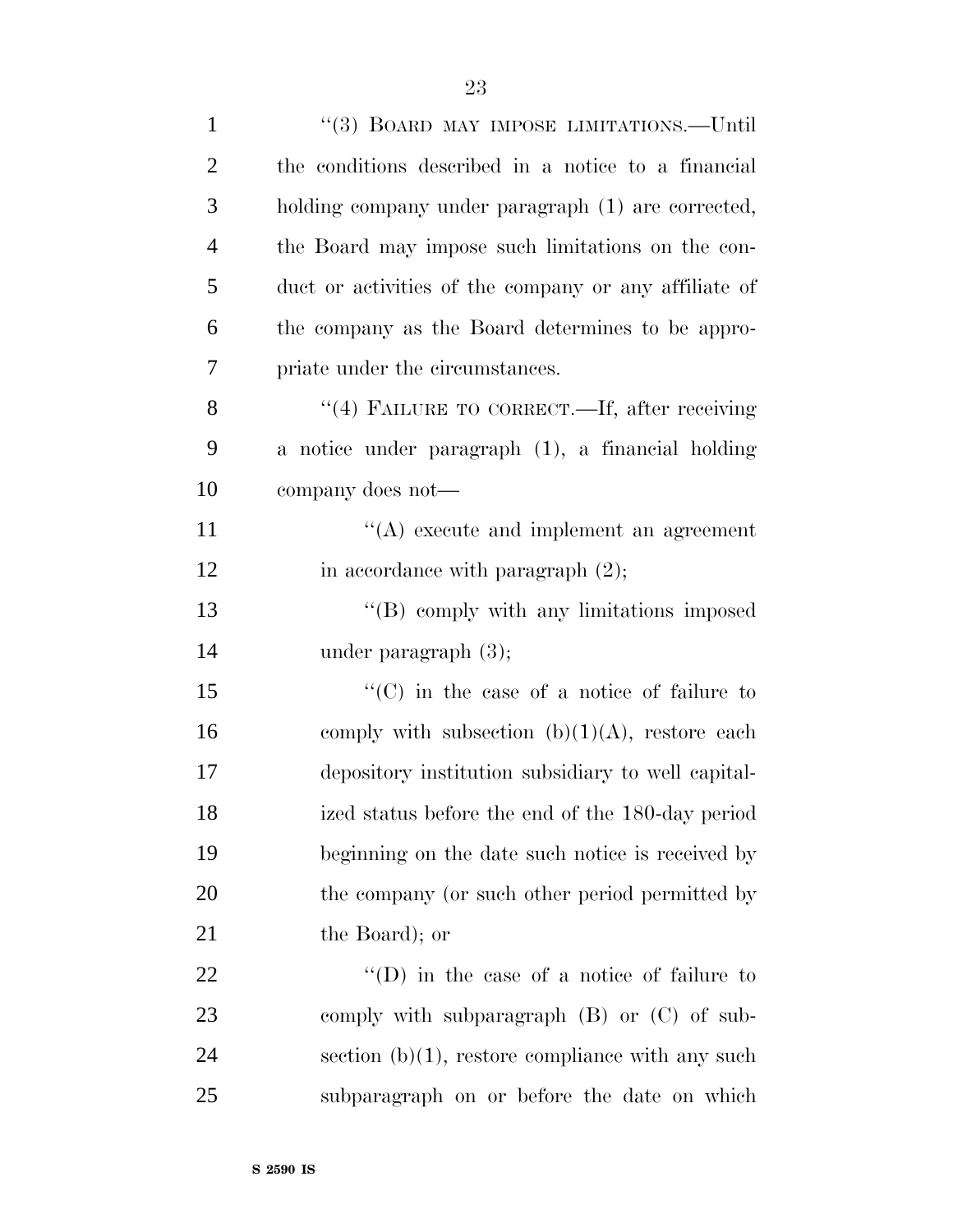the next examination of the depository institu- tion subsidiary is completed or by the end of such other period as the Board determines to be appropriate,

 the Board may require such company, under such terms and conditions as may be imposed by the Board and subject to such extension of time as may be granted in the Board's discretion, to divest con- trol of any depository institution subsidiary or, at the election of the financial holding company, in- stead to cease to engage in any activity conducted by such company or its subsidiaries pursuant to this section.

 ''(5) CONSULTATION.—In taking any action under this subsection, the Board shall consult with all relevant Federal and State regulatory agencies.

 ''(e) SAFEGUARDS FOR BANK SUBSIDIARIES.—A fi-nancial holding company shall assure that—

 $\frac{1}{2}$  (1) the procedures of the holding company for identifying and managing financial and operational risks within the company, and the subsidiaries of such company, adequately protect the subsidiaries of such company which are insured depository institu-24 tions from such risks;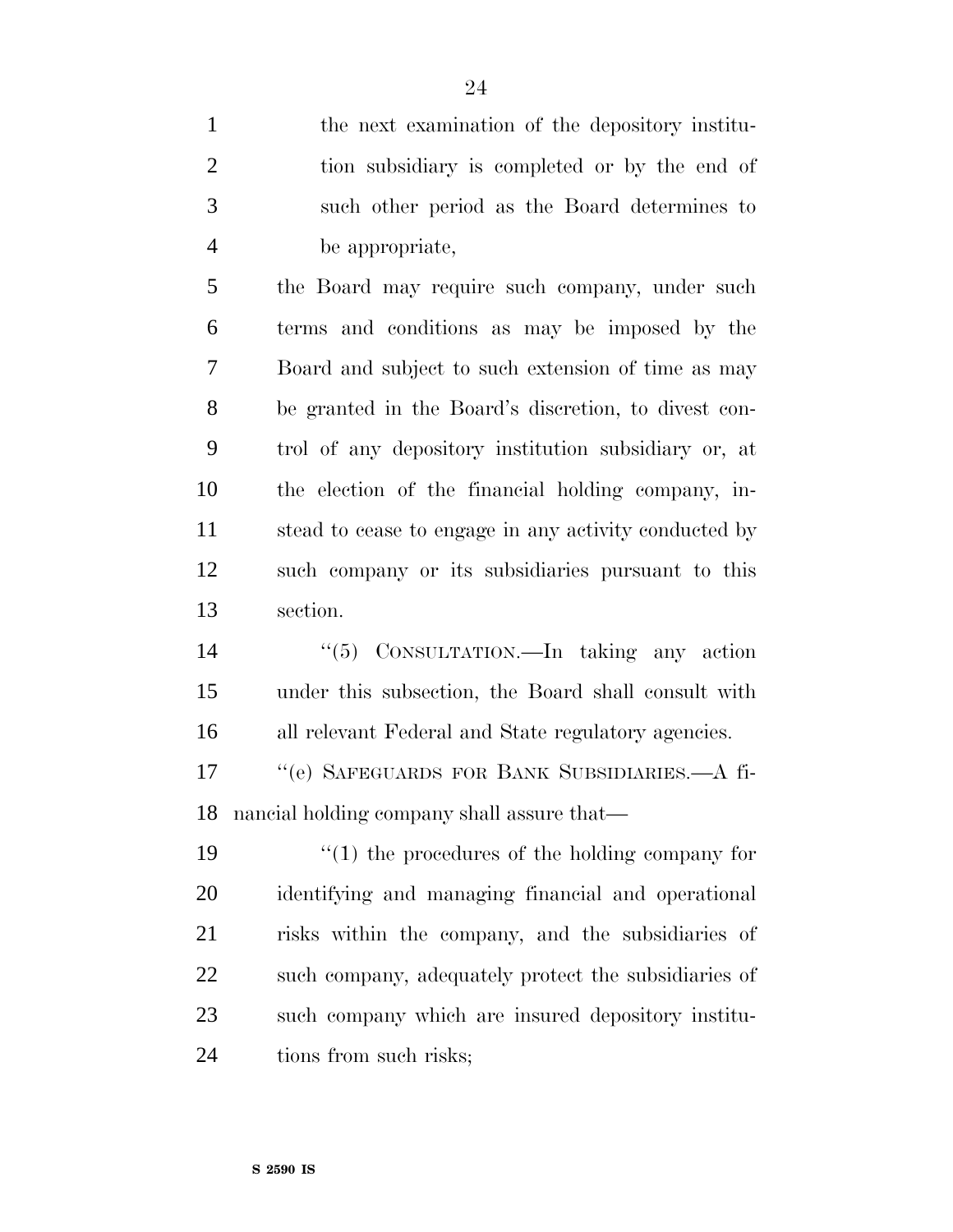| $\mathbf{1}$   | $\lq(2)$ the holding company has reasonable poli-     |
|----------------|-------------------------------------------------------|
| $\overline{2}$ | cies and procedures to preserve the separate cor-     |
| 3              | porate identity and limited liability of such company |
| $\overline{4}$ | and the subsidiaries of such company, for the pro-    |
| 5              | tection of the company's subsidiary insured deposi-   |
| 6              | tory institutions; and                                |
| 7              | $(3)$ the holding company complies with this          |
| 8              | section.                                              |
| 9              | ``(f)<br>AUTHORITY TO<br>RETAIN LIMITED<br>NON-       |
| 10             | FINANCIAL ACTIVITIES AND AFFILIATIONS.—               |
| 11             | " $(1)$ IN GENERAL.—Notwithstanding section           |
| 12             | $4(a)$ , a company that is not a bank holding company |
| 13             | or a foreign bank (as defined in section $1(b)(7)$ of |
| 14             | the International Banking Act of 1978) and becomes    |
| 15             | a financial holding company after the date of the en- |
| 16             | actment of the Financial Services Act of 1998 may     |
| 17             | continue to engage in any activity and retain direct  |
| 18             | or indirect ownership or control of shares of a com-  |
| 19             | pany engaged in any activity if—                      |
| 20             | "(A) the holding company lawfully was en-             |
| 21             | gaged in the activity or held the shares of such      |
| 22             | company on September 30, 1997;                        |
| 23             | $\lq\lq (B)$ the holding company is predomi-          |
| 24             | nantly engaged in financial activities as defined     |
| 25             | in paragraph $(2)$ ; and                              |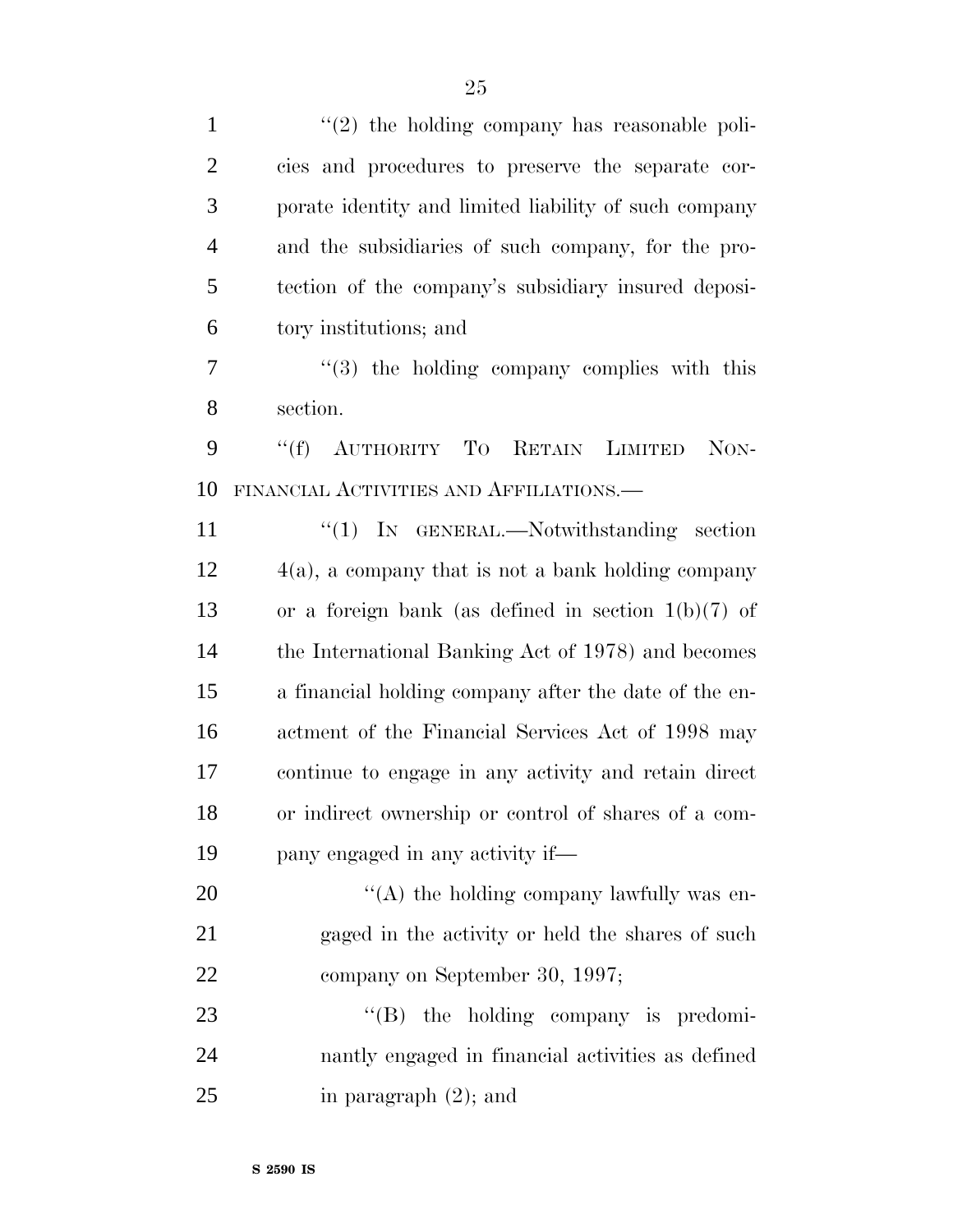$\cdot$  (C) the company engaged in such activity continues to engage only in the same activities that such company conducted on September 30, 1997, and other activities permissible under this Act.

6 "(2) PREDOMINANTLY FINANCIAL.—For pur- poses of this subsection, a company is predominantly engaged in financial activities if the annual gross revenues derived by the holding company and all subsidiaries of the holding company (excluding reve- nues derived from subsidiary depository institu- tions), on a consolidated basis, from engaging in ac- tivities that are financial in nature or are incidental to activities that are financial in nature under sub- section (c) represent at least 85 percent of the con-solidated annual gross revenues of the company.

17 "(3) NO EXPANSION OF GRANDFATHERED COM- MERCIAL ACTIVITIES THROUGH MERGER OR CON- SOLIDATION.—A financial holding company that en- gages in activities or holds shares pursuant to this subsection, or a subsidiary of such financial holding company, may not acquire, in any merger, consolida- tion, or other type of business combination, assets of any other company which is engaged in any activity which the Board has not determined to be financial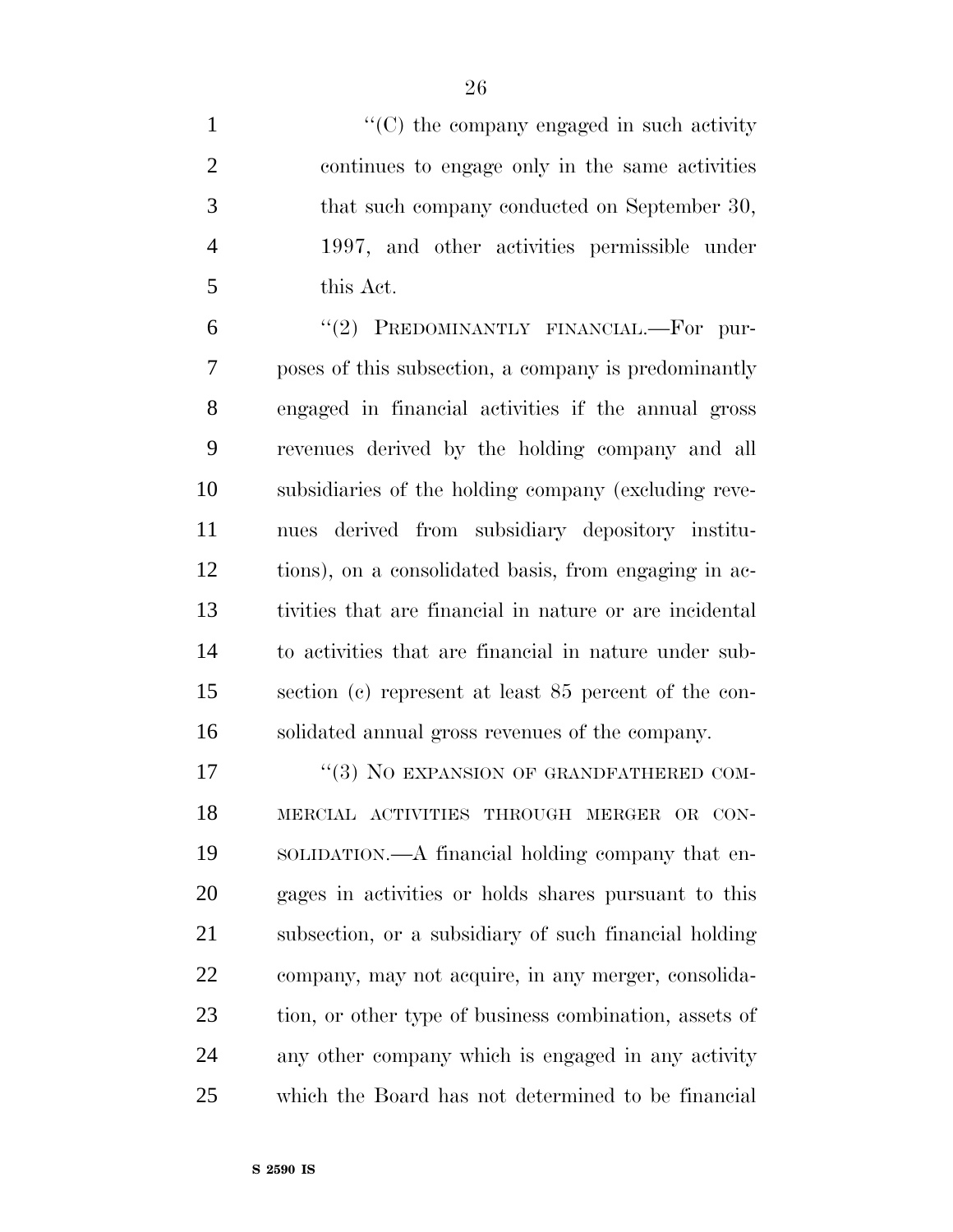in nature or incidental to activities that are financial in nature under subsection (c).

 ''(4) CONTINUING REVENUE LIMITATION ON GRANDFATHERED COMMERCIAL ACTIVITIES.—Not- withstanding any other provision of this subsection, a financial holding company may continue to engage in activities or hold shares in companies pursuant to this subsection only to the extent that the aggregate annual gross revenues derived from all such activi- ties and all such companies does not exceed 15 per- cent of the consolidated annual gross revenues of the financial holding company (excluding revenues de-rived from subsidiary depository institutions).

14 "(5) CROSS MARKETING RESTRICTIONS APPLI- CABLE TO COMMERCIAL ACTIVITIES.—A depository institution controlled by a financial holding company shall not—

18 "(A) offer or market, directly or through any arrangement, any product or service of a company whose activities are conducted or whose shares are owned or controlled by the fi- nancial holding company pursuant to this sub- section or subparagraph (H) or (I) of sub-24 section  $(e)(3)$ ; or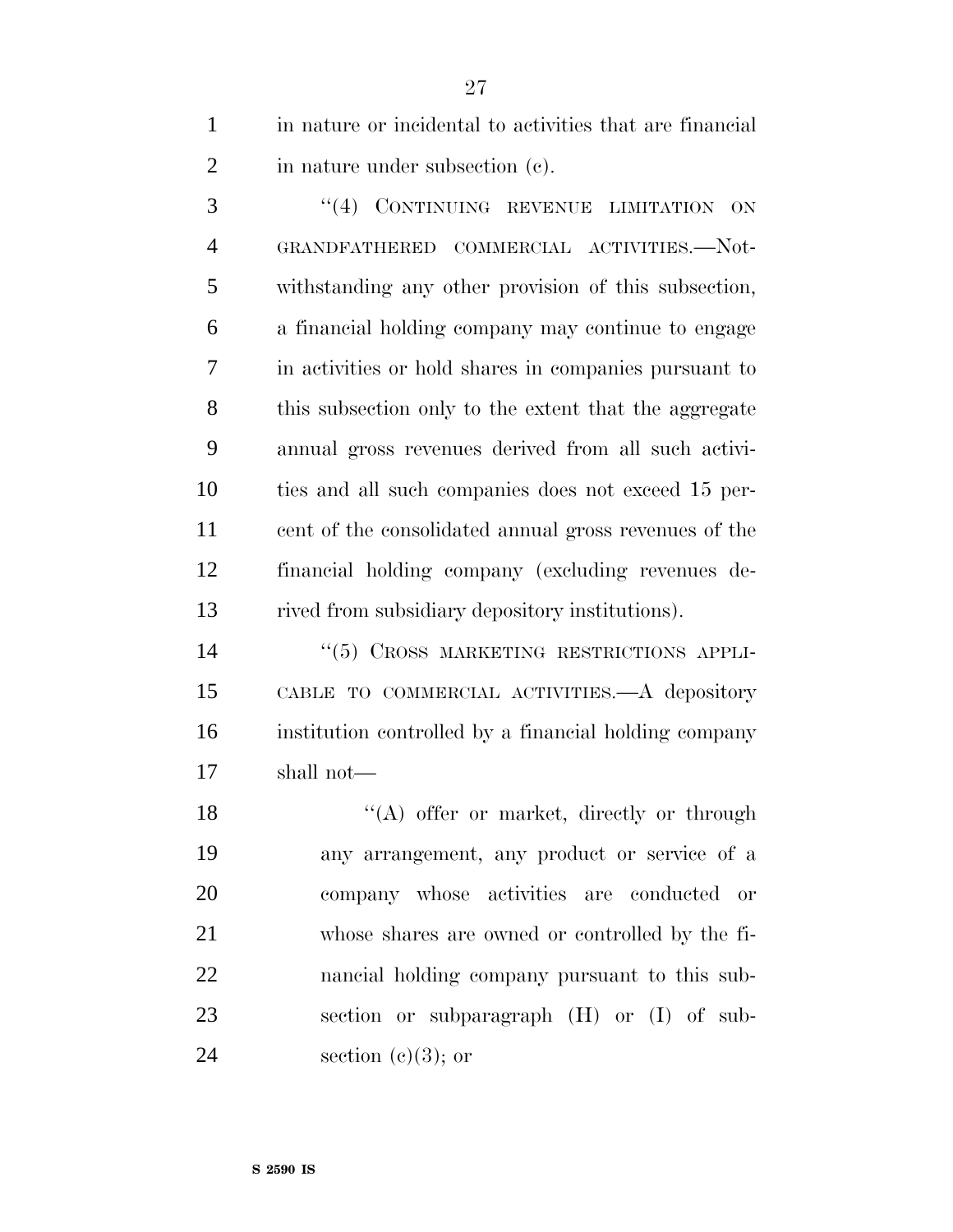1 ''(B) permit any of its products or services to be offered or marketed, directly or through any arrangement, by or through any company described in subparagraph (A).

5 "(6) TRANSACTIONS WITH NONFINANCIAL AF- FILIATES.—An insured depository institution con- trolled by a financial holding company may not en- gage in a covered transaction (as defined by section 23A(b)(7) of the Federal Reserve Act) with any af- filiate controlled by the company pursuant to section  $11 \t10(e)$ , this subsection, or subparagraph (H) or (I) of 12 subsection  $(e)(3)$ .

 ''(7) SUNSET OF GRANDFATHER.—A financial holding company engaged in any activity, or retain- ing direct or indirect ownership or control of shares of a company, pursuant to this subsection, shall ter- minate such activity and divest ownership or control of the shares of such company before the end of the 10-year period beginning on the date of the enact- ment of the Financial Services Act of 1998. The Board may, upon application by a financial holding company, extend such 10-year period by not to ex- ceed an additional 5 years if such extension would not be detrimental to the public interest.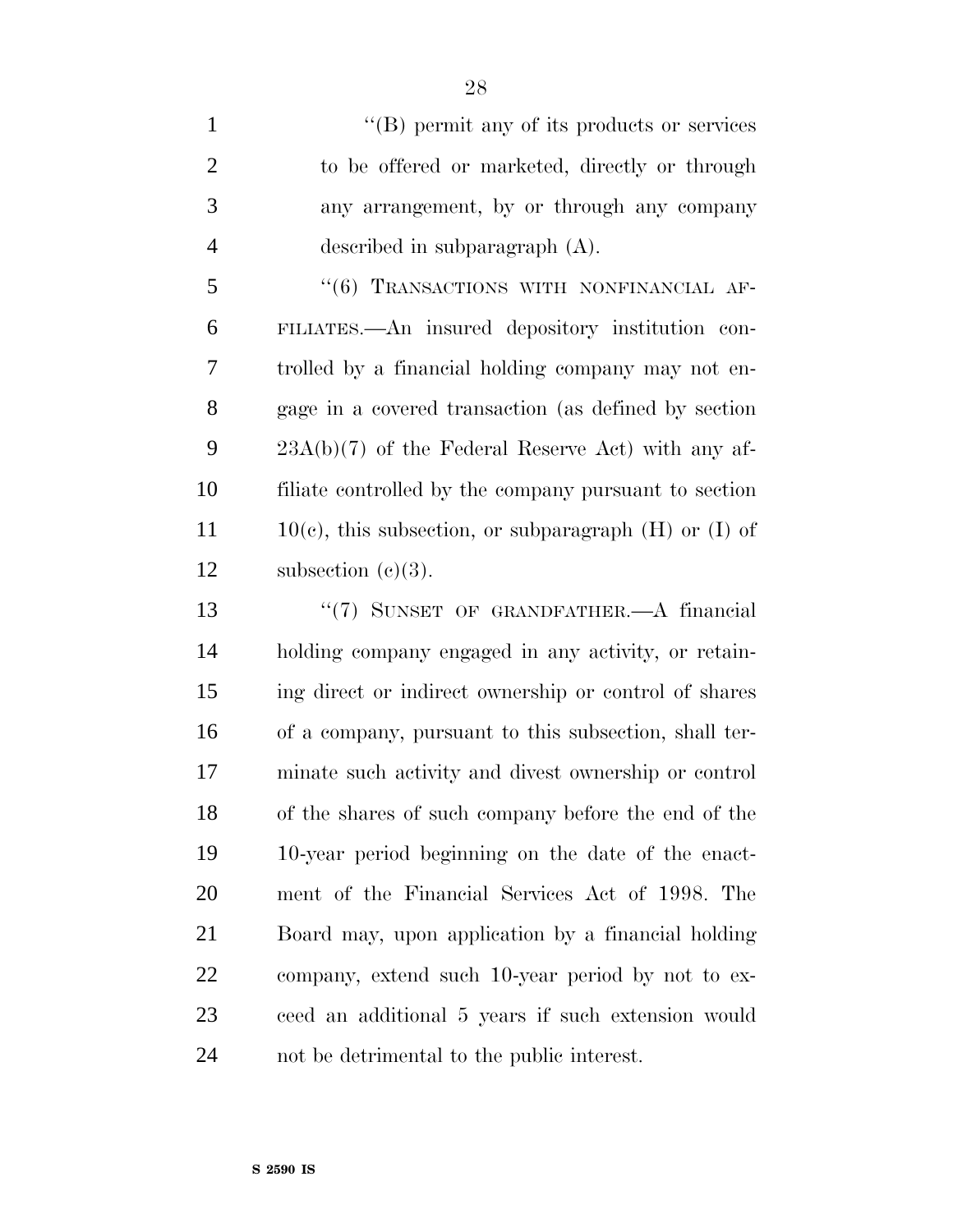| $\mathbf{1}$   | "(g) DEVELOPING ACTIVITIES.—A financial holding             |
|----------------|-------------------------------------------------------------|
| $\overline{2}$ | company may engage directly or indirectly, or acquire       |
| 3              | shares of any company engaged, in any activity that the     |
| $\overline{4}$ | Board has not determined to be financial in nature or inci- |
| 5              | dental to financial activities under subsection (c) if—     |
| 6              | $\lq(1)$ the holding company reasonably concludes           |
| 7              | that the activity is financial in nature or incidental      |
| 8              | to financial activities;                                    |
| 9              | $\lq(2)$ the gross revenues from all activities con-        |
| 10             | ducted under this subsection represent less than 5          |
| 11             | percent of the consolidated gross revenues of the           |
| 12             | holding company;                                            |
| 13             | $\cdot\cdot(3)$ the aggregate total assets of all companies |
| 14             | the shares of which are held under this subsection          |
| 15             | do not exceed 5 percent of the holding company's            |
| 16             | consolidated total assets;                                  |
| 17             | $\lq(4)$ the total capital invested in activities con-      |
| 18             | ducted under this subsection represents less than 5         |
| 19             | percent of the consolidated total capital of the hold-      |
| 20             | ing company;                                                |
| 21             | $\cdot\cdot$ (5) the Board has not determined that the ac-  |
| 22             | tivity is not financial in nature or incidental to fi-      |
| 23             | nancial activities under subsection (c);                    |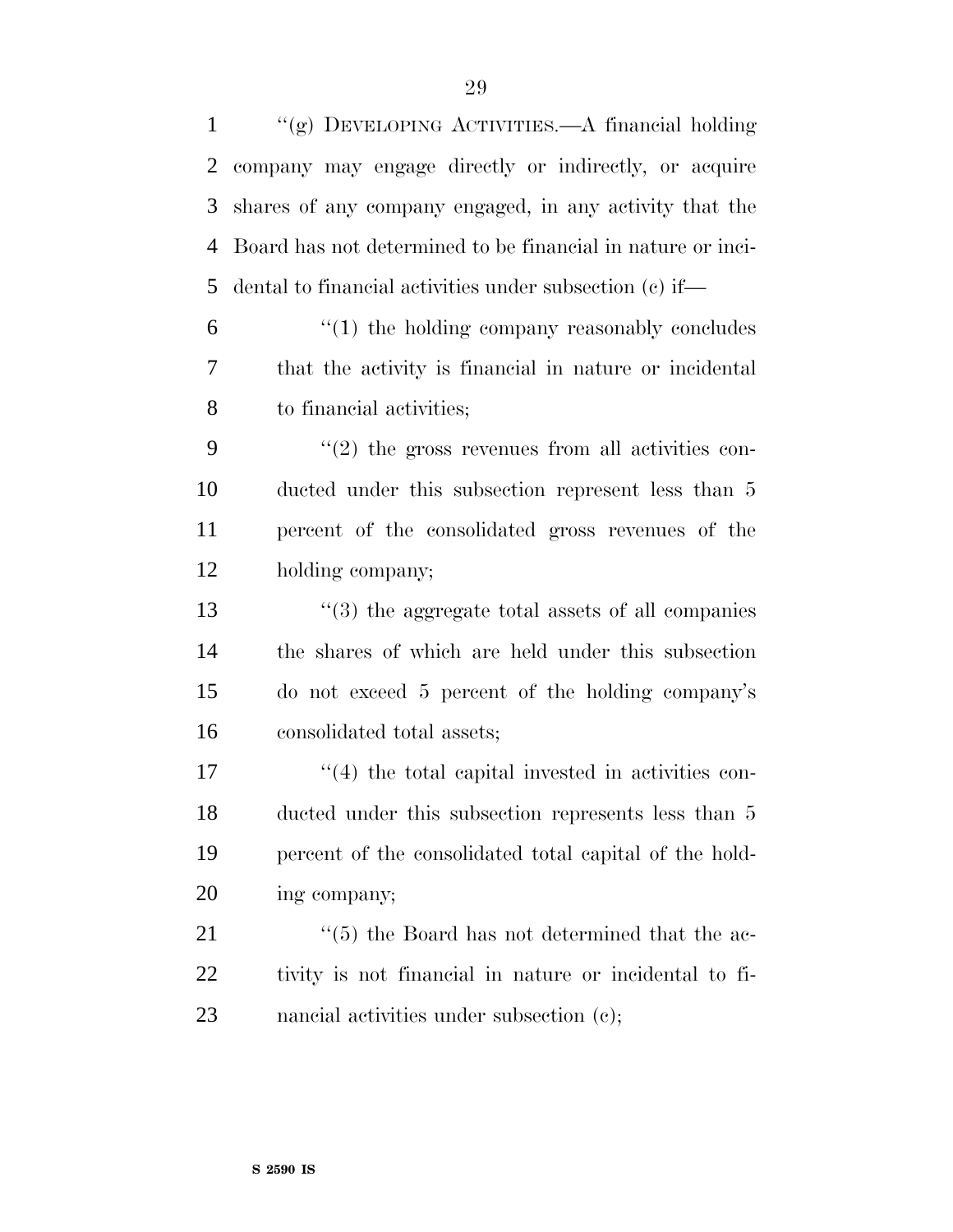$\frac{1}{1}$  ''(6) the holding company is not required to provide prior written notice of the transaction to the Board under subsection (c)(6); and

 $\frac{4}{7}$  the holding company provides written noti- fication to the Board describing the activity com- menced or conducted by the company acquired no later than 10 business days after commencing the activity or consummating the acquisition.''.

# **SEC. 104. OPERATION OF STATE LAW.**

(a) AFFILIATIONS.—

 (1) IN GENERAL.—Except as provided in para- graph (2), no State may, by statute, regulation, order, interpretation, or other action, prevent or re- strict an insured depository institution or wholesale financial institution, or a subsidiary or affiliate thereof, from being affiliated directly or indirectly or associated with any person or entity, as authorized or permitted by this Act or any other provision of Federal law.

 (2) INSURANCE.—With respect to affiliations between insured depository institutions or wholesale financial institutions, or any subsidiary or affiliate thereof, and persons or entities engaged in the busi- ness of insurance, paragraph (1) does not prohibit any State from—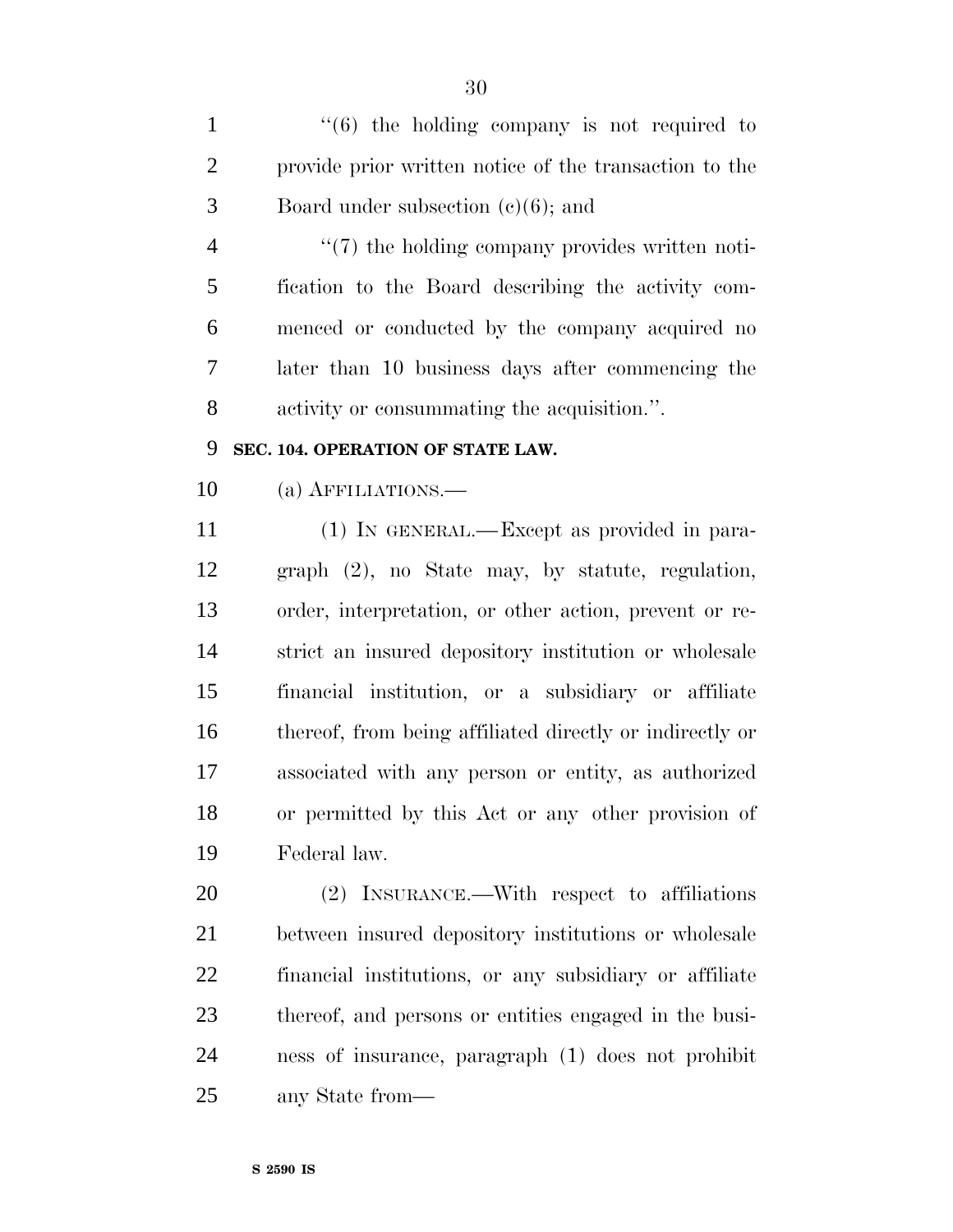| $\mathbf{1}$   | (A) requiring any person or entity that           |
|----------------|---------------------------------------------------|
| $\overline{2}$ | proposes to acquire control of an entity that is  |
| 3              | engaged in the business of insurance and domi-    |
| $\overline{4}$ | ciled in that State (hereafter in this subpara-   |
| 5              | graph referred to as the "insurer" to furnish     |
| 6              | to the insurance regulatory authority of that     |
| 7              | State, on or before the date on which notifica-   |
| 8              | tion is given under section $7(a)$ of the Clayton |
| 9              | Act $(15 \text{ U.S.C. } 18(a))$ —                |
| 10             | (i) the name and address of each per-             |
| 11             | son by whom, or on whose behalf, the af-          |
| 12             | filiation referred to in this subparagraph is     |
| 13             | to be effected (hereafter in this subpara-        |
| 14             | graph referred to as the "acquiring"              |
| 15             | $party$ <sup>"</sup> );                           |
| 16             | (ii) if the acquiring party is an indi-           |
| 17             | vidual, his or her principal occupation and       |
| 18             | all offices and positions held during the 5       |
| 19             | years preceding the date of notification,         |
| 20             | and any conviction of crimes other than           |
| 21             | minor traffic violations during the 10 years      |
| 22             | preceding the date of notification;               |
| 23             | (iii) if the acquiring party is not an            |
| 24             | individual-                                       |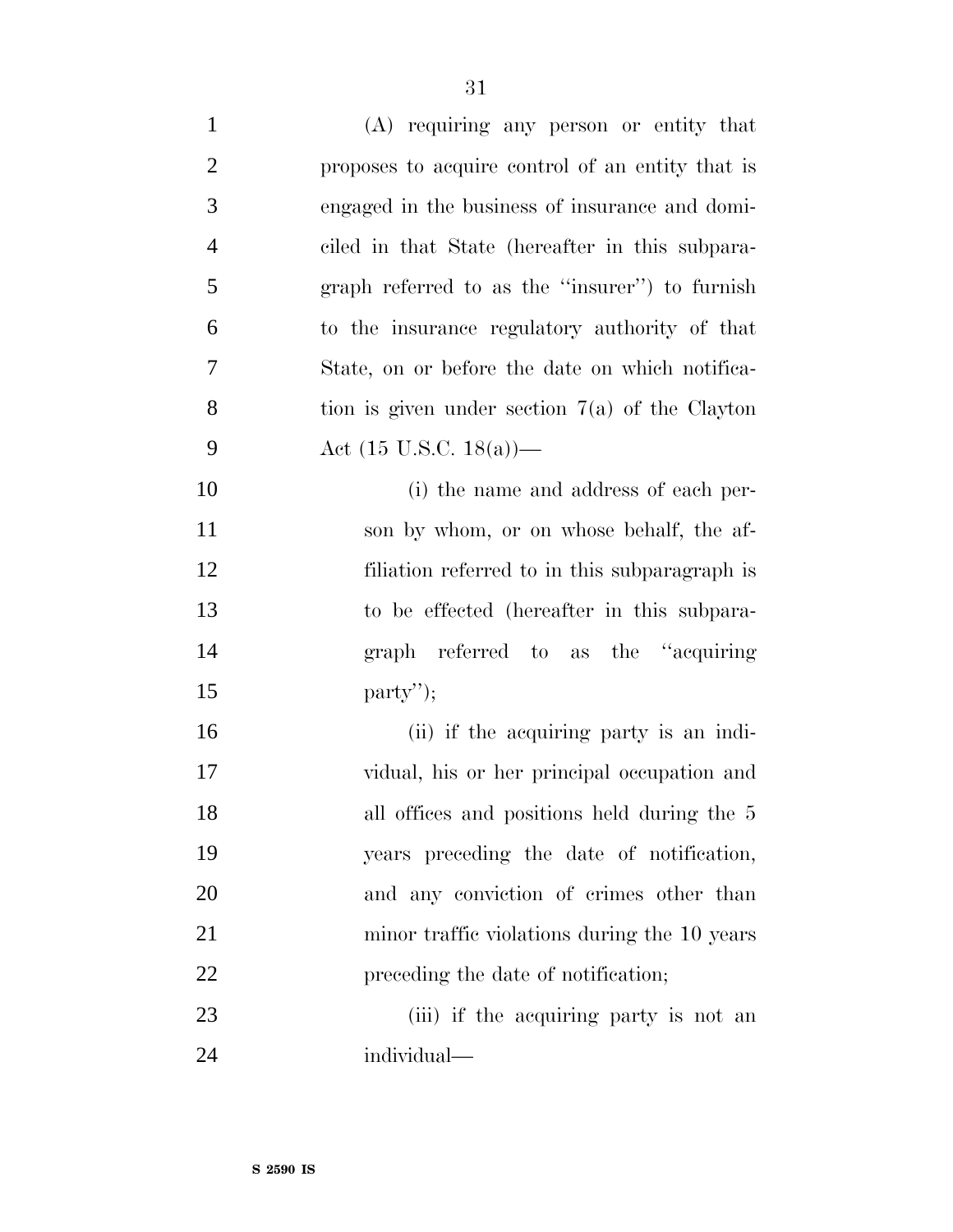| $\mathbf{1}$   | (I) a report of the nature of its             |
|----------------|-----------------------------------------------|
| $\overline{2}$ | business operations during the 5 years        |
| 3              | preceding the date of notification, or        |
| $\overline{4}$ | for such shorter period as such person        |
| 5              | and any predecessors thereof shall            |
| 6              | have been in existence;                       |
| 7              | (II) an informative description of            |
| 8              | the business intended to be done by           |
| 9              | the acquiring party and any subsidi-          |
| 10             | ary thereof; and                              |
| 11             | (III) a list of all individuals who           |
| 12             | are, or who have been selected to be-         |
| 13             | come, directors or executive officers of      |
| 14             | the acquiring party or who perform,           |
| 15             | or will perform, functions appropriate        |
| 16             | to such positions, including, for each        |
| 17             | such individual, the information re-          |
| 18             | quired by clause (ii);                        |
| 19             | (iv) the source, nature, and amount of        |
| 20             | the consideration used, or to be used, in ef- |
| 21             | fecting the merger or other acquisition of    |
| 22             | control, a description of any transaction     |
| 23             | wherein funds were, or are to be, obtained    |
| 24             | for any such purpose, and the identity of     |
| 25             | persons furnishing such consideration, ex-    |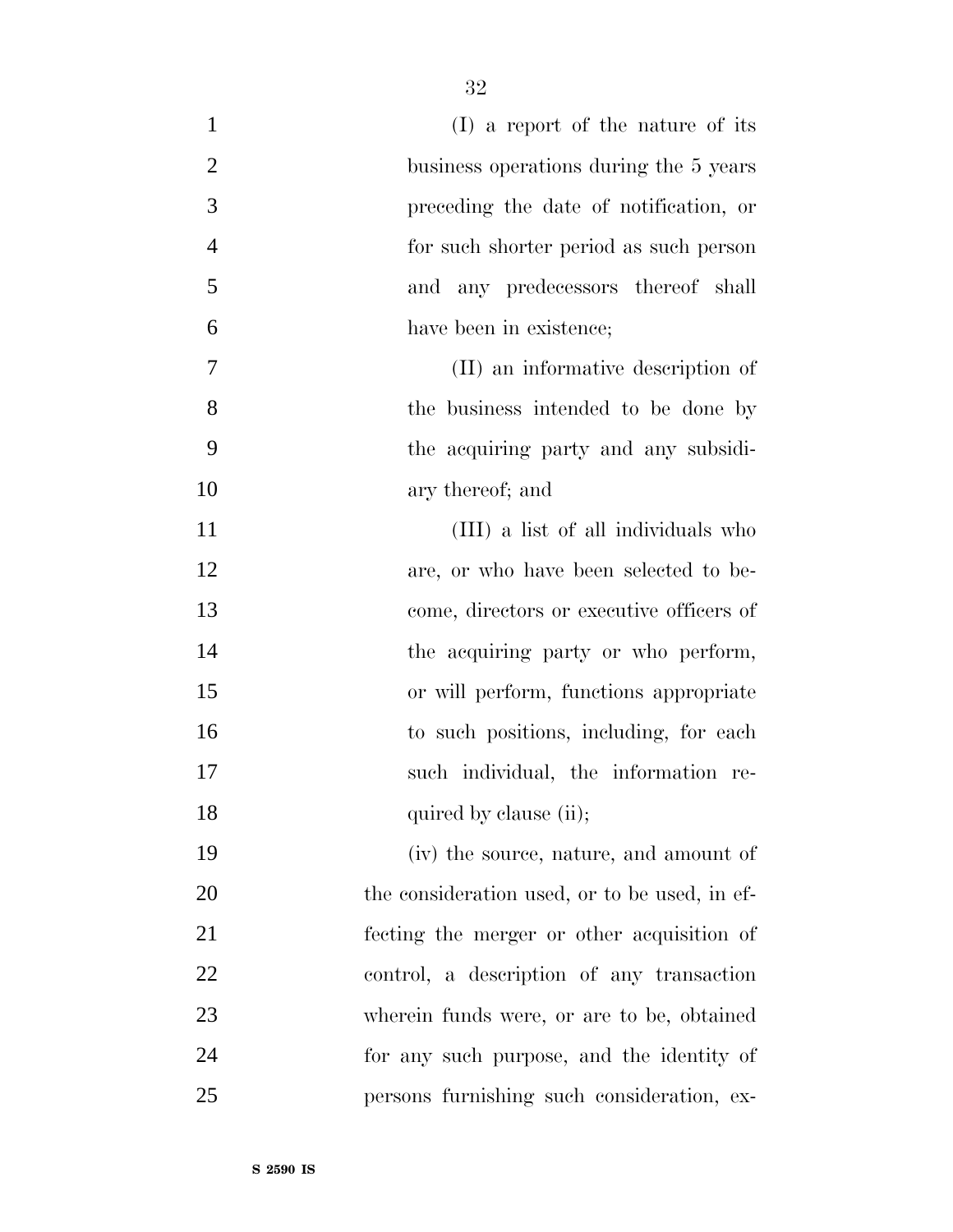| $\mathbf{1}$   | cept that, if a source of such consideration   |
|----------------|------------------------------------------------|
| $\overline{2}$ | is a loan made in the lender's ordinary        |
| 3              | course of business, the identity of the lend-  |
| $\overline{4}$ | er shall remain confidential if the person     |
| 5              | filing such statement so requests;             |
| 6              | (v) fully audited financial information        |
| 7              | as to the earnings and financial condition     |
| 8              | of each acquiring party for the 5 fiscal       |
| 9              | years preceding the date of notification of    |
| 10             | each such acquiring party, or for such less-   |
| 11             | er period as such acquiring party and any      |
| 12             | predecessors thereof shall have been in ex-    |
| 13             | istence, and similar unaudited information     |
| 14             | as of a date not earlier than 90 days be-      |
| 15             | fore the date of notification, except that, in |
| 16             | the case of an acquiring party that is an      |
| 17             | insurer actively engaged in the business of    |
| 18             | insurance, the financial statements of such    |
| 19             | insurer need not be audited, but such audit    |
| 20             | may be required if the need therefor is de-    |
| 21             | termined by the insurance regulatory au-       |
| 22             | thority of the State;                          |
| 23             | (vi) any plans or proposals that each          |
| 24             | acquiring party may have to liquidate such     |
| 25             | insurer, to sell its assets, or to merge or    |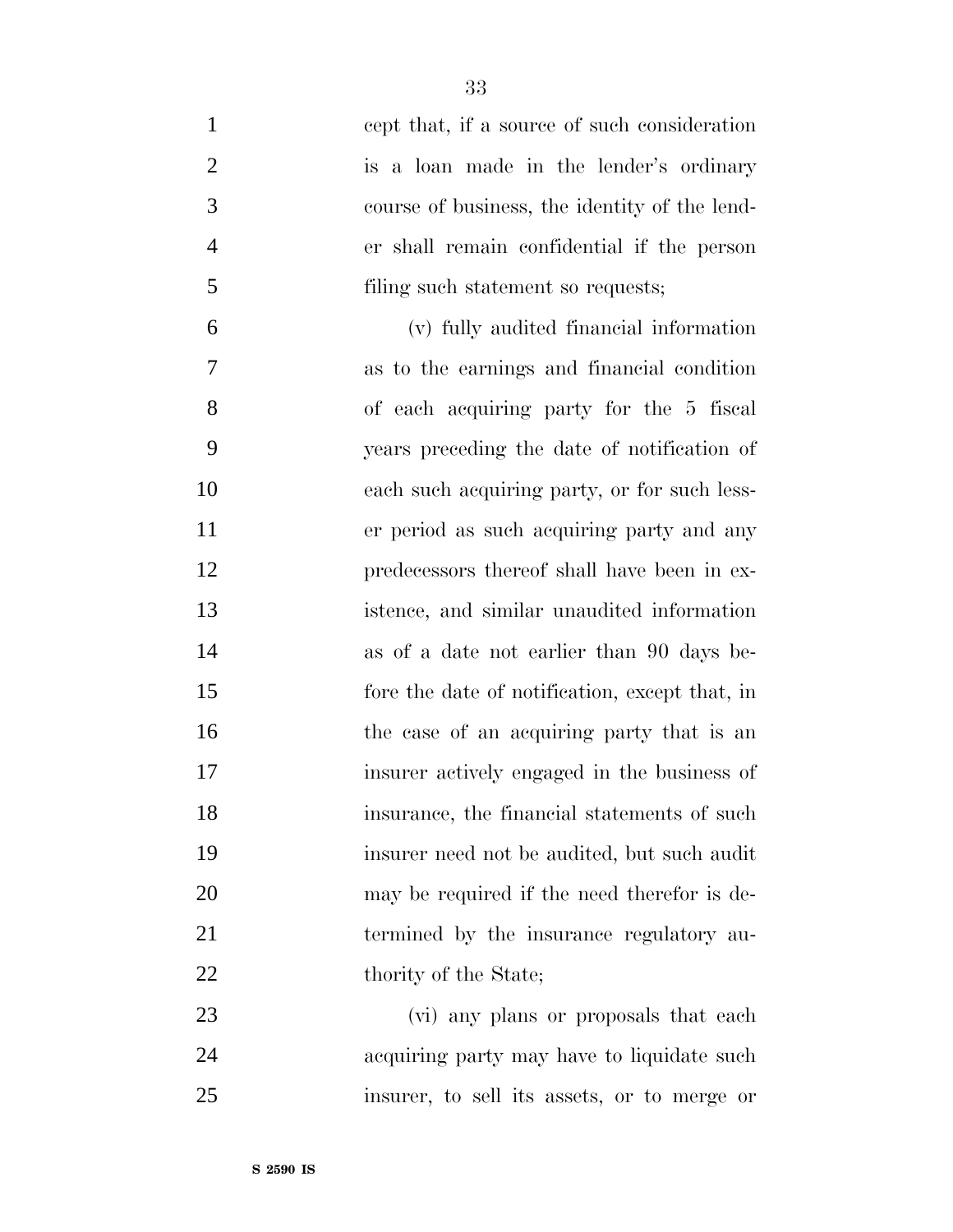consolidate it with any person or to make any other material change in its business or corporate structure or management; (vii) the number of shares of any se- curity of the insurer that each acquiring party proposes to acquire, the terms of any offer, request, invitation, agreement, or ac- quisition, and a statement as to the meth- od by which the fairness of the proposal was arrived at; 11 (viii) the amount of each class of any security of the insurer that is beneficially owned or concerning which there is a right to acquire beneficial ownership by each ac-15 quiring party; (ix) a full description of any contracts, arrangements, or understandings with re- spect to any security of the insurer in which any acquiring party is involved, in- cluding transfer of any of the securities, joint ventures, loan or option arrange- ments, puts or calls, guarantees of loans, guarantees against loss or guarantees of profits, division of losses or profits, or the giving or withholding of proxies, and iden-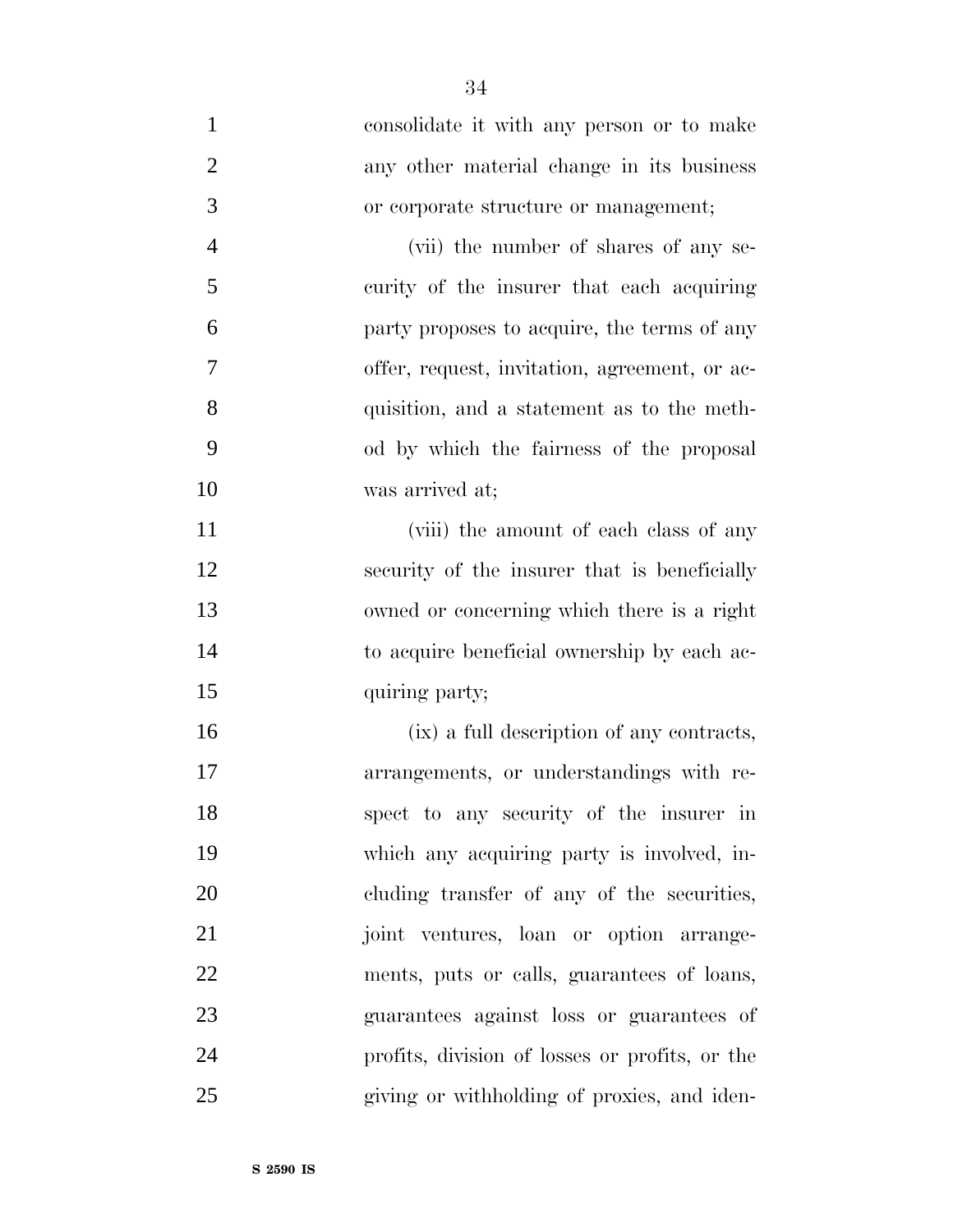1 tification of the persons with whom such contracts, arrangements, or understand- ings have been entered into; (x) a description of the purchase of any security of the insurer during the 12- month period preceding the date of notifi- cation by any acquiring party, including the dates of purchase, names of the pur- chasers, and consideration paid, or agreed 10 to be paid, therefor; (xi) a description of any recommenda- tions to purchase any security of the in- surer made during the 12-month period preceding the date of notification by any acquiring party or by any person based upon interviews or at the suggestion of 17 such acquiring party; (xii) copies of all tender offers for, re- quests or invitations for tenders of, ex- change offers for and agreements to ac-21 quire or exchange any securities of the in-surer and, if distributed, of additional so-

24 (xiii) the terms of any agreement, contract, or understanding made with any

liciting material relating thereto; and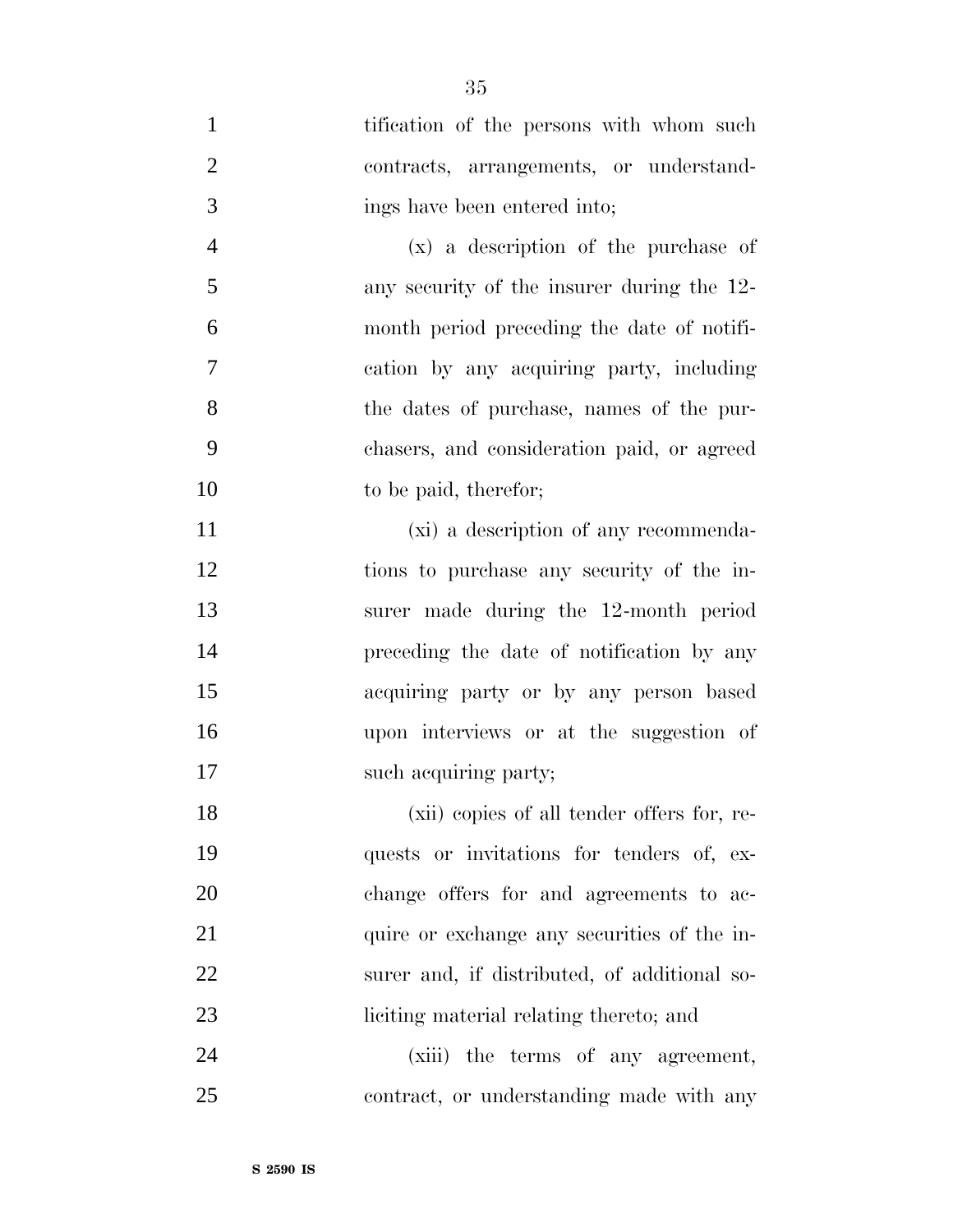| $\mathbf{1}$   | broker-dealer as to solicitation of securities    |
|----------------|---------------------------------------------------|
| $\overline{2}$ | of the insurer for tender and the amount          |
| 3              | of any fees, commissions, or other com-           |
| $\overline{4}$ | pensation to be paid to broker-dealers with       |
| 5              | regard thereto;                                   |
| 6              | (B) requiring an entity that is acquiring         |
| 7              | control of an entity that is engaged in the busi- |
| 8              | ness of insurance and domiciled in that State to  |
| 9              | maintain or restore the capital requirements of   |
| 10             | that insurance entity to the level required under |
| 11             | the capital regulations of general applicability  |
| 12             | in that State to avoid the requirement of pre-    |
| 13             | paring and filing with the insurance regulatory   |
| 14             | authority of that State a plan to increase the    |
| 15             | capital of the entity, except that any determina- |
| 16             | tion by the State insurance regulatory authority  |
| 17             | with respect to such requirement shall be made    |
| 18             | not later than 60 days after the date of notifi-  |
| 19             | cation under subparagraph $(A)$ ; or              |
| 20             | (C) taking actions with respect to the re-        |
| 21             | ceivership or conservatorship of any insurance    |
| 22             | company.                                          |
| 23             | $(b)$ ACTIVITIES.—                                |
| 24             | (1) IN GENERAL.—Except as provided in para-       |
| 25             | graph (3), and except with respect to insurance   |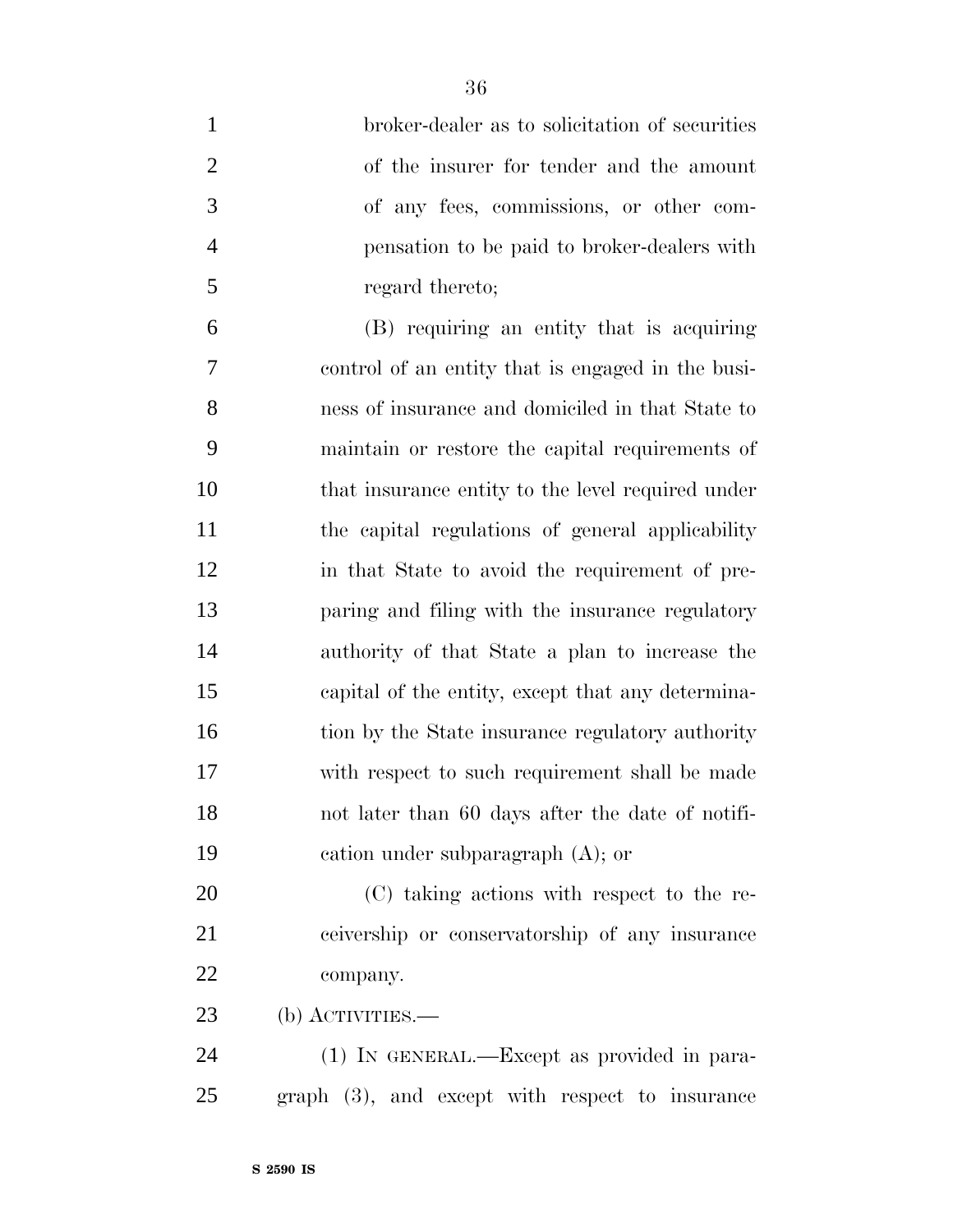| $\mathbf{1}$   | sales, solicitation, and cross marketing activities     |
|----------------|---------------------------------------------------------|
| 2              | which shall be governed by paragraph $(2)$ , no State   |
| 3              | may, by statute, regulation, order, interpretation, or  |
| $\overline{4}$ | other action, prevent or restrict an insured deposi-    |
| 5              | tory institution, wholesale financial institution, or   |
| 6              | subsidiary or affiliate thereof from engaging directly  |
| 7              | or indirectly, either by itself or in conjunction with  |
| 8              | a subsidiary, affiliate, or any other entity or person, |
| 9              | in any activity authorized or permitted under this      |
| 10             | Act.                                                    |
| 11             | $(0)$ Lyoun avon out no                                 |

- 11 (2) INSURANCE SALES.—
- (A) IN GENERAL.—In accordance with the legal standards for preemption set forth in the decision of the Supreme Court, Barnett Bank of Marion County, N.A. v. Nelson, 116 S. Ct. 1103 (1996), no State may, by statute, regula- tion, order, interpretation, or other action, pre- vent or significantly interfere with the ability of an insured depository institution or wholesale financial institution, or a subsidiary or affiliate thereof, to engage, directly or indirectly, either by itself or in conjunction with a subsidiary, af- filiate, or any other party, in any insurance sales, solicitation, or cross-marketing activity.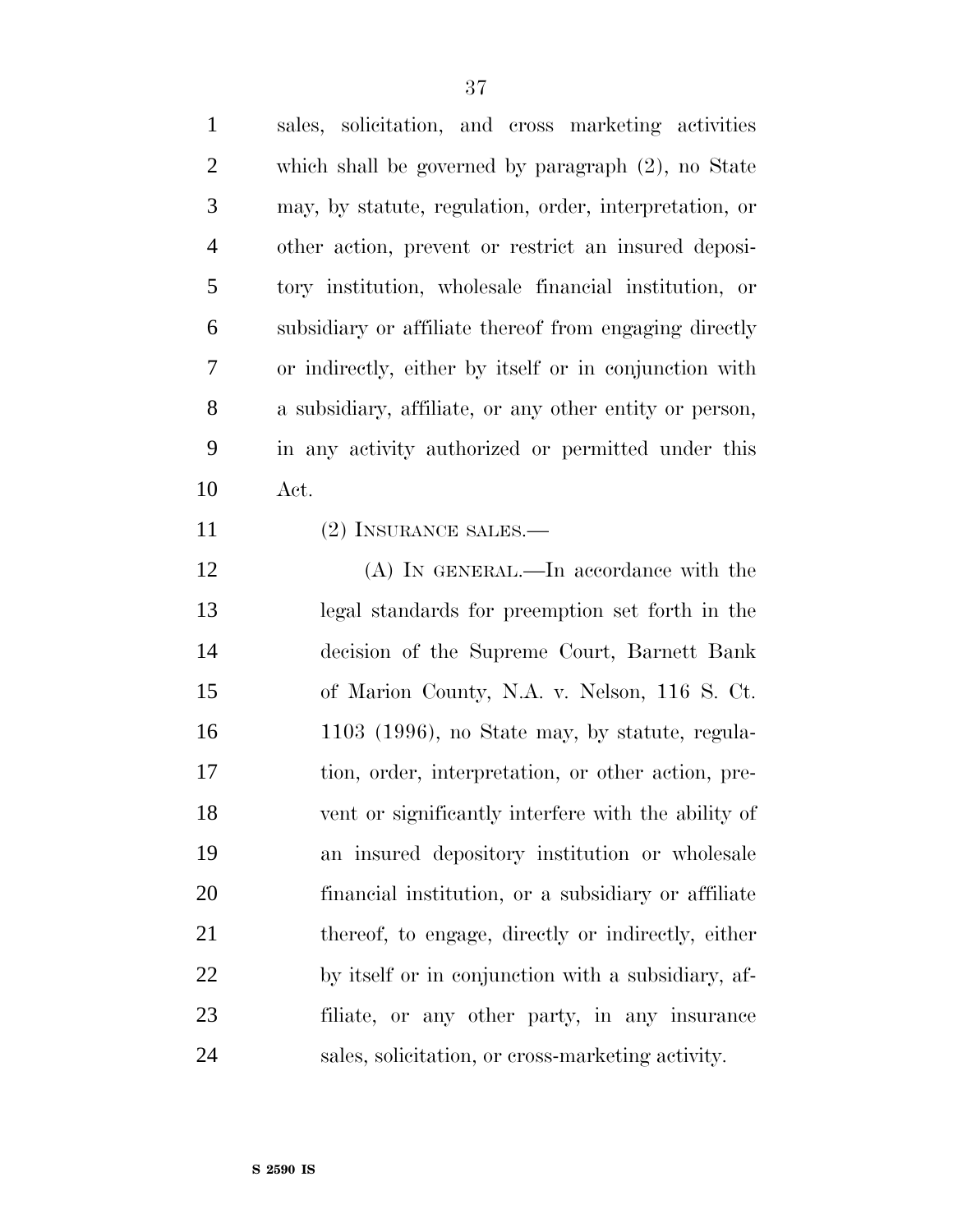1 (B) CERTAIN STATE LAWS PRESERVED.— Notwithstanding subparagraph (A), a State may impose any of the following restrictions or restrictions which are substantially the same as but no more burdensome or restrictive than those in each of the following clauses— (i) restrictions prohibiting the rejec- tion of an insurance policy solely because the policy has been issued or underwritten by any person who is not associated with such insured depository institution or wholesale financial institution, or any sub- sidiary or affiliate thereof, when such in- surance is required in connection with a 15 loan or extension of credit; (ii) restrictions prohibiting a require- ment for any debtor, insurer, or insurance agent or broker to pay a separate charge in connection with the handling of insur-ance that is required in connection with a

loan or other extension of credit or the

provision of another traditional banking

product, unless such charge would be re-

quired when the insured depository institu-

tion or wholesale financial institution, or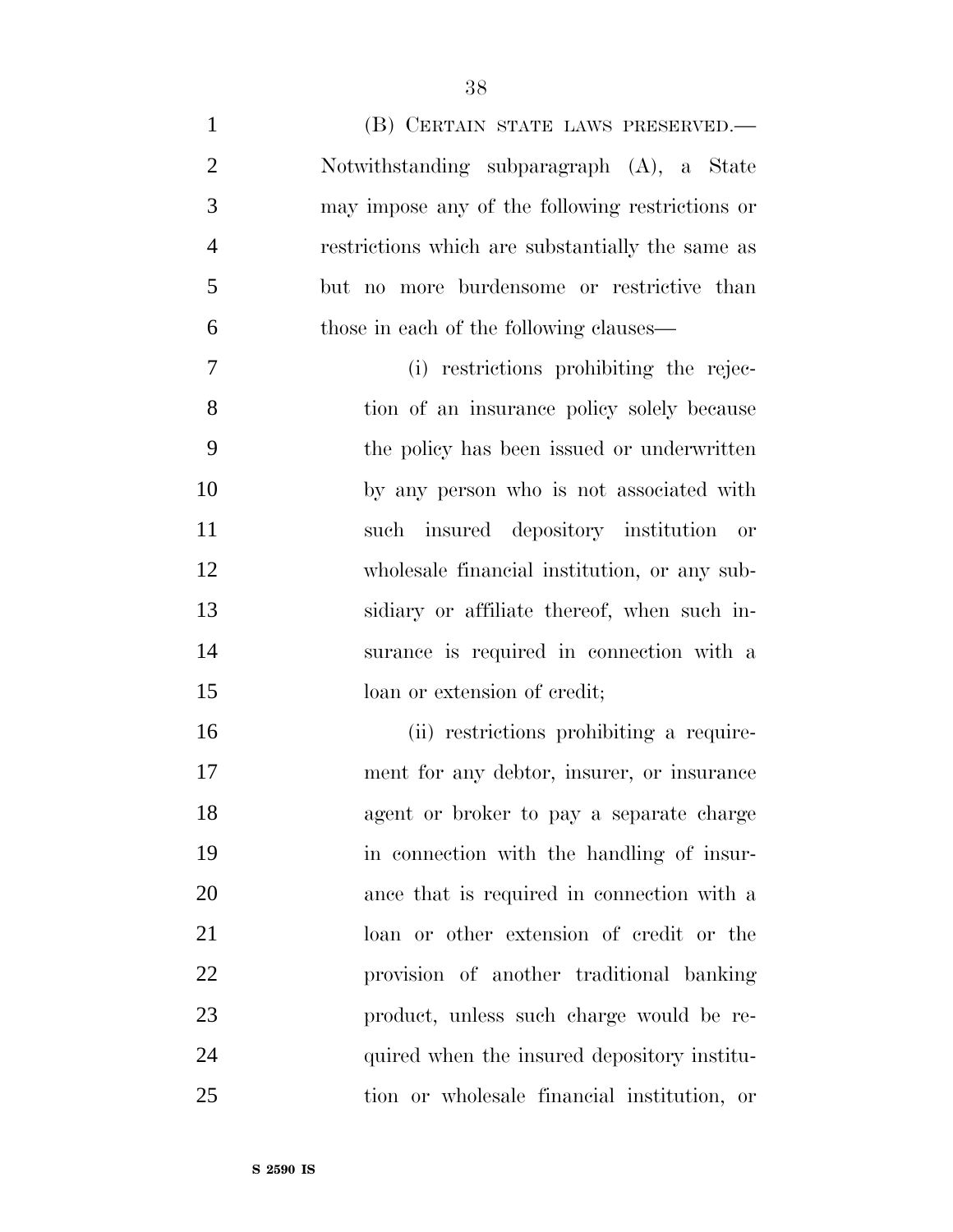| $\mathbf{1}$   | any subsidiary or affiliate thereof, is the li- |
|----------------|-------------------------------------------------|
| $\overline{2}$ | censed insurance agent or broker providing      |
| 3              | the insurance;                                  |
| $\overline{4}$ | (iii) restrictions prohibiting the use of       |
| 5              | any advertisement or other insurance pro-       |
| 6              | motional material by an insured depository      |
| 7              | institution or wholesale financial institu-     |
| 8              | tion, or any subsidiary or affiliate thereof,   |
| 9              | that would cause a reasonable person to         |
| 10             | believe mistakenly that—                        |
| 11             | (I) a State or the Federal Gov-                 |
| 12             | ernment is responsible for the insur-           |
| 13             | ance sales activities of, or stands be-         |
| 14             | hind the credit of, the institution, af-        |
| 15             | filiate, or subsidiary; or                      |
| 16             | (II) a State, or the Federal Gov-               |
| 17             | ernment guarantees any returns on               |
| 18             | insurance products, or is a source of           |
| 19             | payment on any insurance obligation             |
| 20             | of or sold by the institution, affiliate,       |
| 21             | or subsidiary;                                  |
| 22             | (iv) restrictions prohibiting the pay-          |
| 23             | ment or receipt of any commission or bro-       |
| 24             | kerage fee or other valuable consideration      |
| 25             | services as<br>for<br>an insurance agent<br>or  |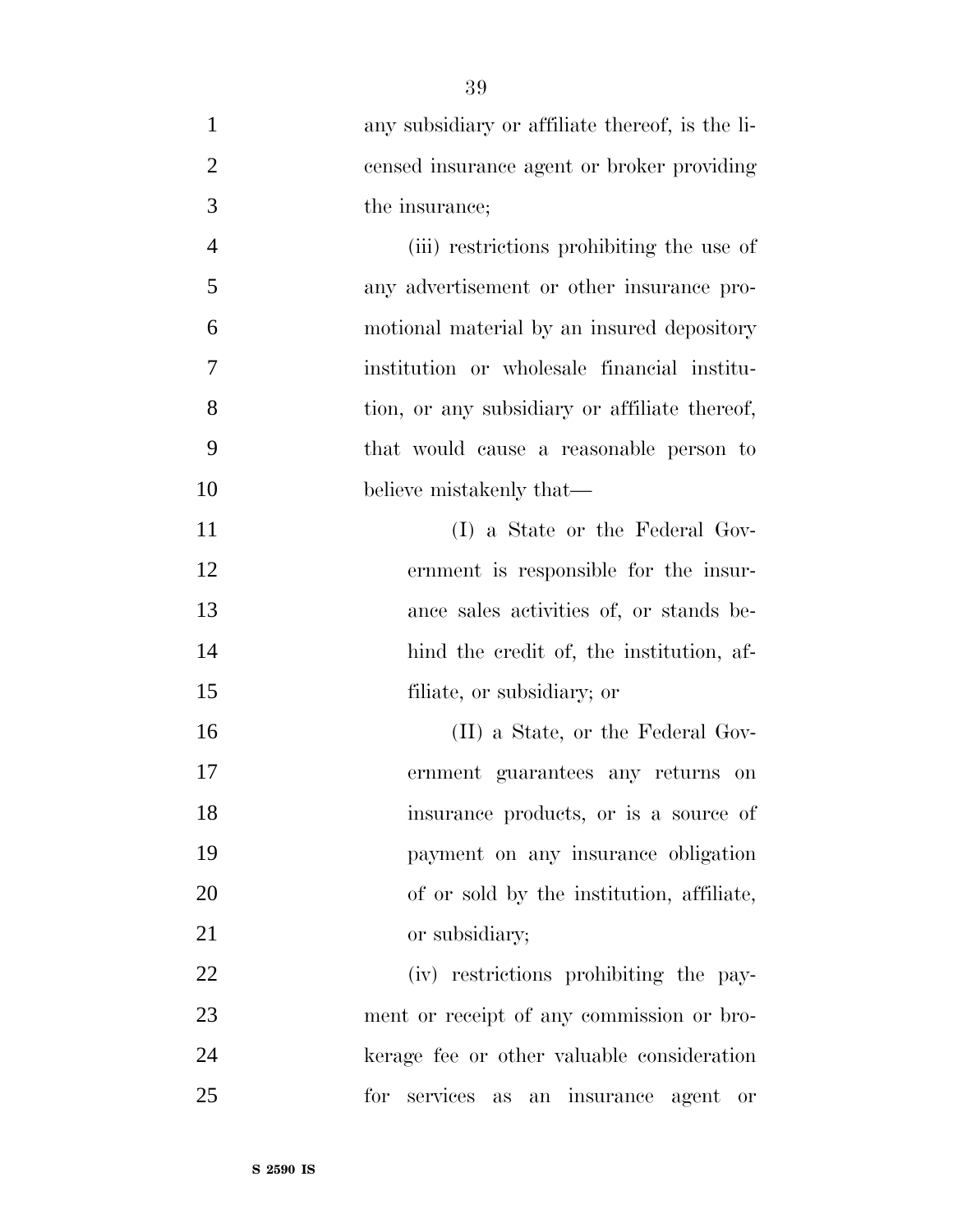| $\mathbf{1}$   | broker to or by any person, unless such       |
|----------------|-----------------------------------------------|
| $\overline{2}$ | person holds a valid State license regard-    |
| 3              | ing the applicable class of insurance at the  |
| $\overline{4}$ | time at which the services are performed,     |
| 5              | except that, in this clause, the term "serv-  |
| 6              | ices as an insurance agent or broker" does    |
| 7              | not include a referral by an unlicensed per-  |
| 8              | son of a customer or potential customer to    |
| 9              | a licensed insurance agent or broker that     |
| 10             | does not include a discussion of specific in- |
| 11             | surance policy terms and conditions;          |
| 12             | (v) restrictions prohibiting any com-         |
| 13             | pensation paid to or received by any indi-    |
| 14             | vidual who is not licensed to sell insurance, |
| 15             | for the referral of a customer that seeks to  |
| 16             | purchase, or seeks an opinion or advice on,   |
| 17             | any insurance product to a person that        |
| 18             | sells or provides opinions or advice on such  |
| 19             | product, based on the purchase of insur-      |
| 20             | ance by the customer;                         |
| 21             | (vi) restrictions prohibiting the release     |
| 22             | of the insurance information of a customer    |
| 23             | (defined as information concerning the pre-   |
| 24             | miums, terms, and conditions of insurance     |
| 25             | coverage, including expiration dates and      |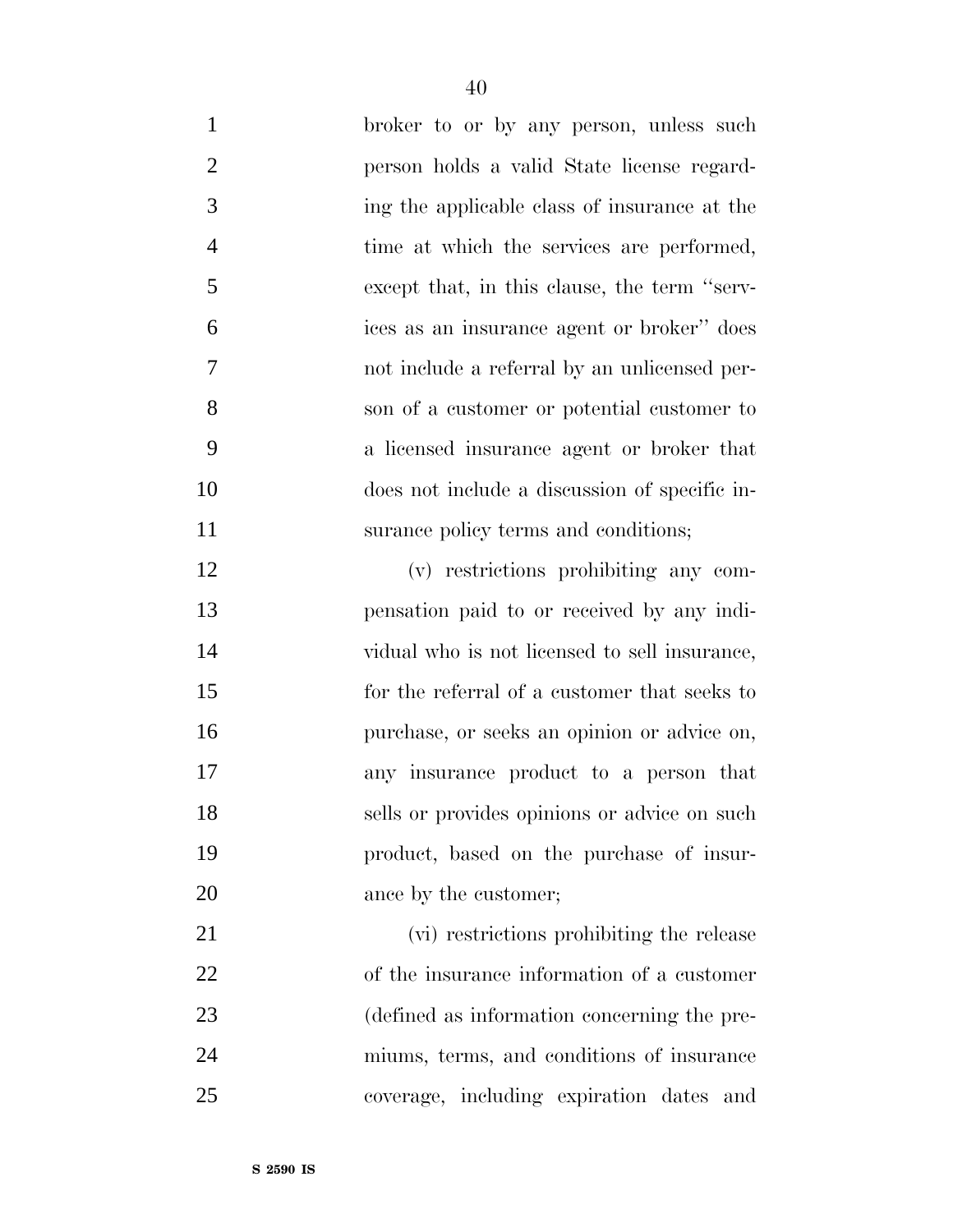rates, and insurance claims of a customer 2 contained in the records of the insured de- pository institution or wholesale financial institution, or a subsidiary or affiliate 5 thereof) to any person or entity other than an officer, director, employee, agent, sub- sidiary, or affiliate of an insured depository institution or a wholesale financial institu- tion, for the purpose of soliciting or selling insurance, without the express consent of 11 the customer, other than a provision that prohibits—

 (I) a transfer of insurance infor- mation to an unaffiliated insurance company, agent, or broker in connec- tion with transferring insurance in force on existing insureds of the in-18 sured depository institution or whole- sale financial institution, or subsidiary or affiliate thereof, or in connection with a merger with or acquisition of an unaffiliated insurance company, agent, or broker; or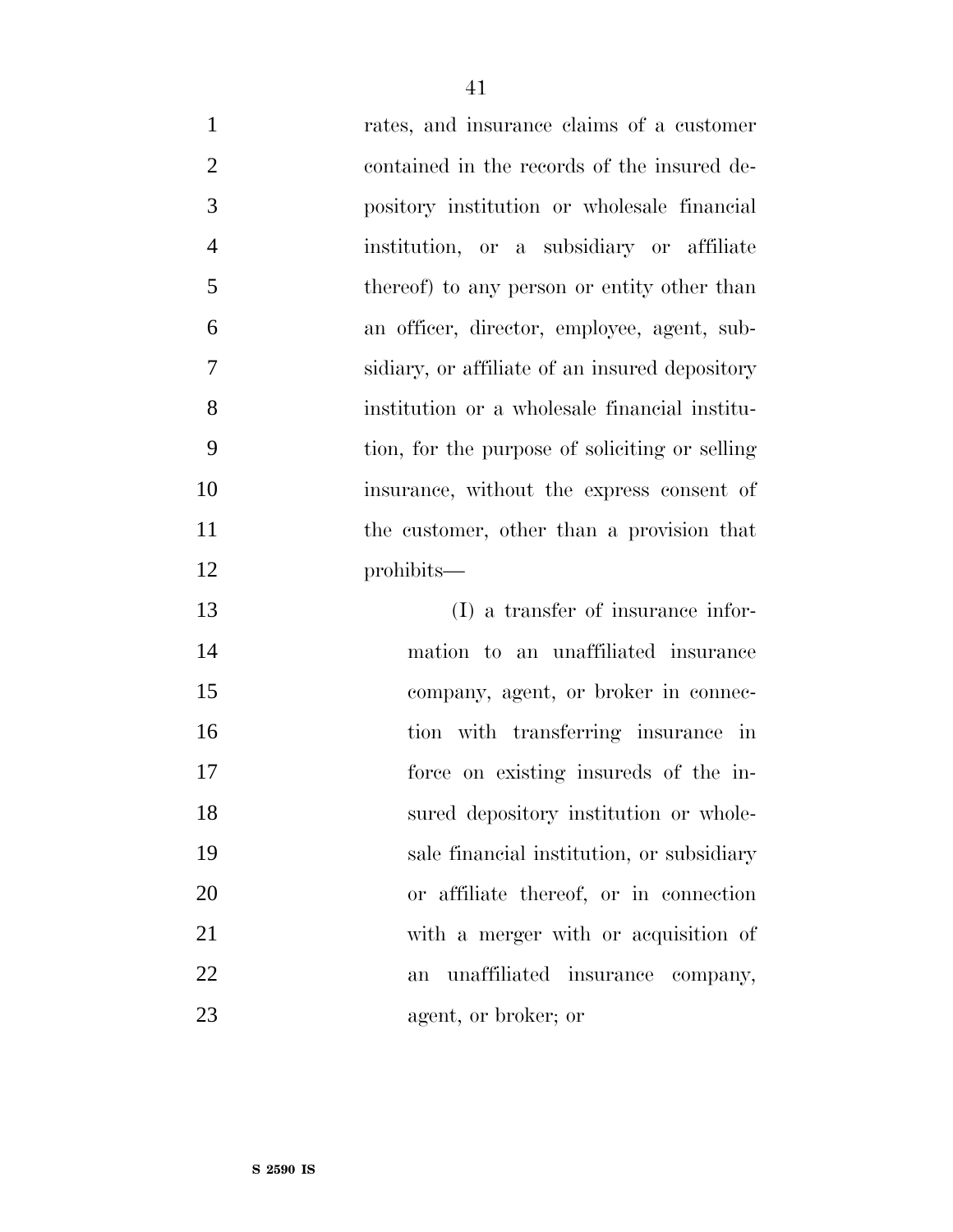| $\mathbf{1}$   | (II) the release of information as             |
|----------------|------------------------------------------------|
| $\overline{2}$ | otherwise authorized by State or Fed-          |
| 3              | eral law;                                      |
| $\overline{4}$ | (vii) restrictions prohibiting the use of      |
| 5              | health information obtained from the in-       |
| 6              | surance records of a customer for any pur-     |
| 7              | pose, other than for its activities as a li-   |
| 8              | censed agent or broker, without the ex-        |
| 9              | press consent of the customer;                 |
| 10             | (viii) restrictions prohibiting the ex-        |
| 11             | tension of credit or any product or service    |
| 12             | that is equivalent to an extension of credit,  |
| 13             | lease or sale of property of any kind, or      |
| 14             | furnishing of any services or fixing or vary-  |
| 15             | ing the consideration for any of the fore-     |
| 16             | going, on the condition or requirement that    |
| 17             | the customer obtain insurance from the in-     |
| 18             | sured depository institution, wholesale fi-    |
| 19             | nancial institution, a subsidiary or affiliate |
| 20             | thereof, or a particular insurer, agent, or    |
| 21             | broker, other than a prohibition that would    |
| 22             | prevent any insured depository institution     |
| 23             | or wholesale financial institution, or any     |
| 24             | subsidiary or affiliate thereof—               |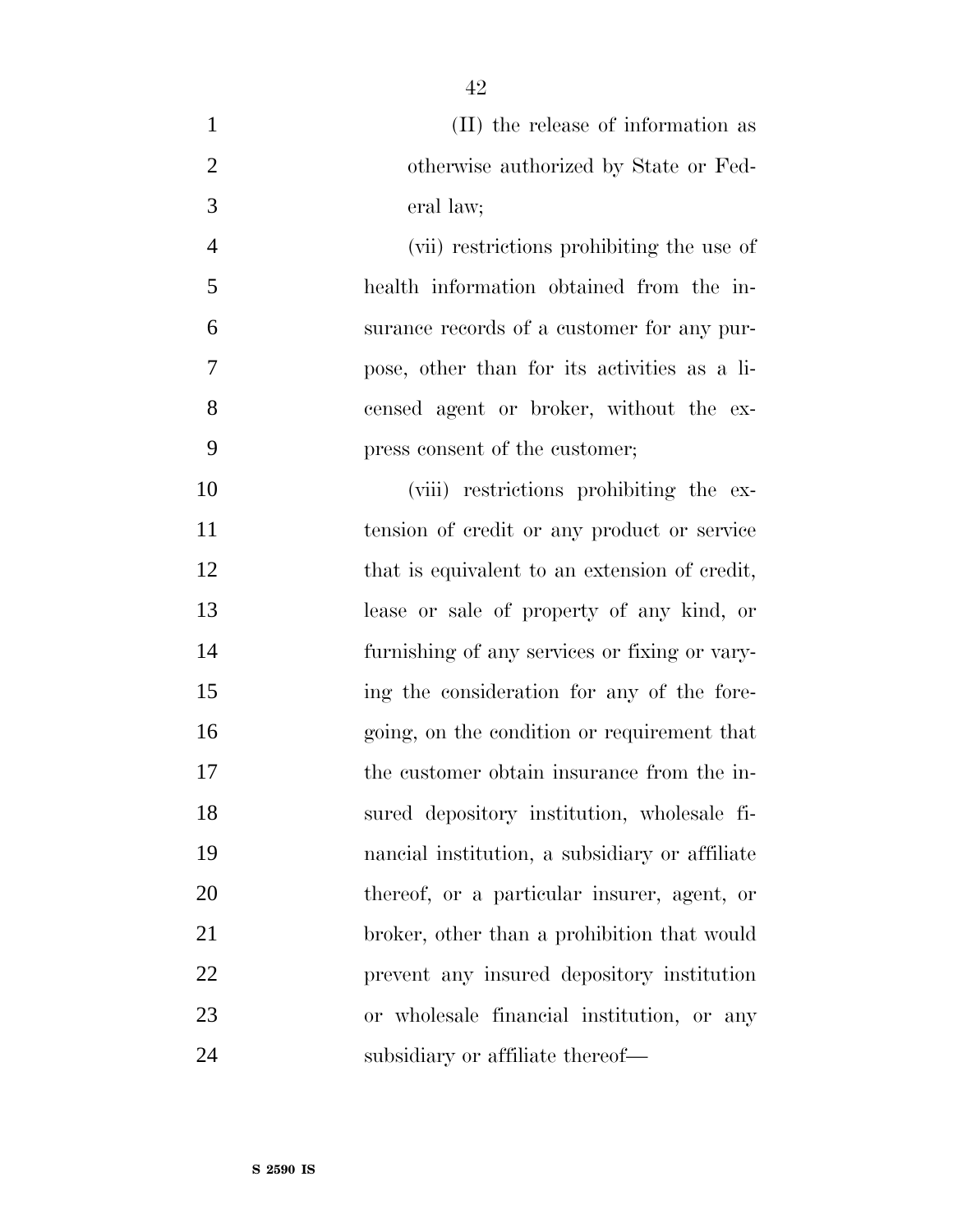| $\mathbf{1}$   | (I) from engaging in any activity             |
|----------------|-----------------------------------------------|
| $\overline{2}$ | that would not violate section 106 of         |
| 3              | Bank Holding Company Act<br>the               |
| $\overline{4}$ | Amendments of 1970, as interpreted            |
| 5              | by the Board of Governors of the Fed-         |
| 6              | eral Reserve System; or                       |
| $\tau$         | (II) from informing a customer                |
| 8              | or prospective customer that insur-           |
| 9              | ance is required in order to obtain a         |
| 10             | loan or credit, that loan or credit ap-       |
| 11             | proval is contingent upon the procure-        |
| 12             | ment by the customer of acceptable            |
| 13             | insurance, or that insurance is avail-        |
| 14             | able from the insured depository insti-       |
| 15             | tution or wholesale financial institu-        |
| 16             | tion, or any subsidiary or affiliate          |
| 17             | thereof;                                      |
| 18             | (ix) restrictions requiring, when an          |
| 19             | application by a consumer for a loan or       |
| 20             | other extension of credit from an insured     |
| 21             | depository institution or wholesale financial |
| 22             | institution is pending, and insurance is of-  |
| 23             | fered or sold to the consumer or is re-       |
| 24             | quired in connection with the loan or ex-     |
| 25             | tension of credit by the insured depository   |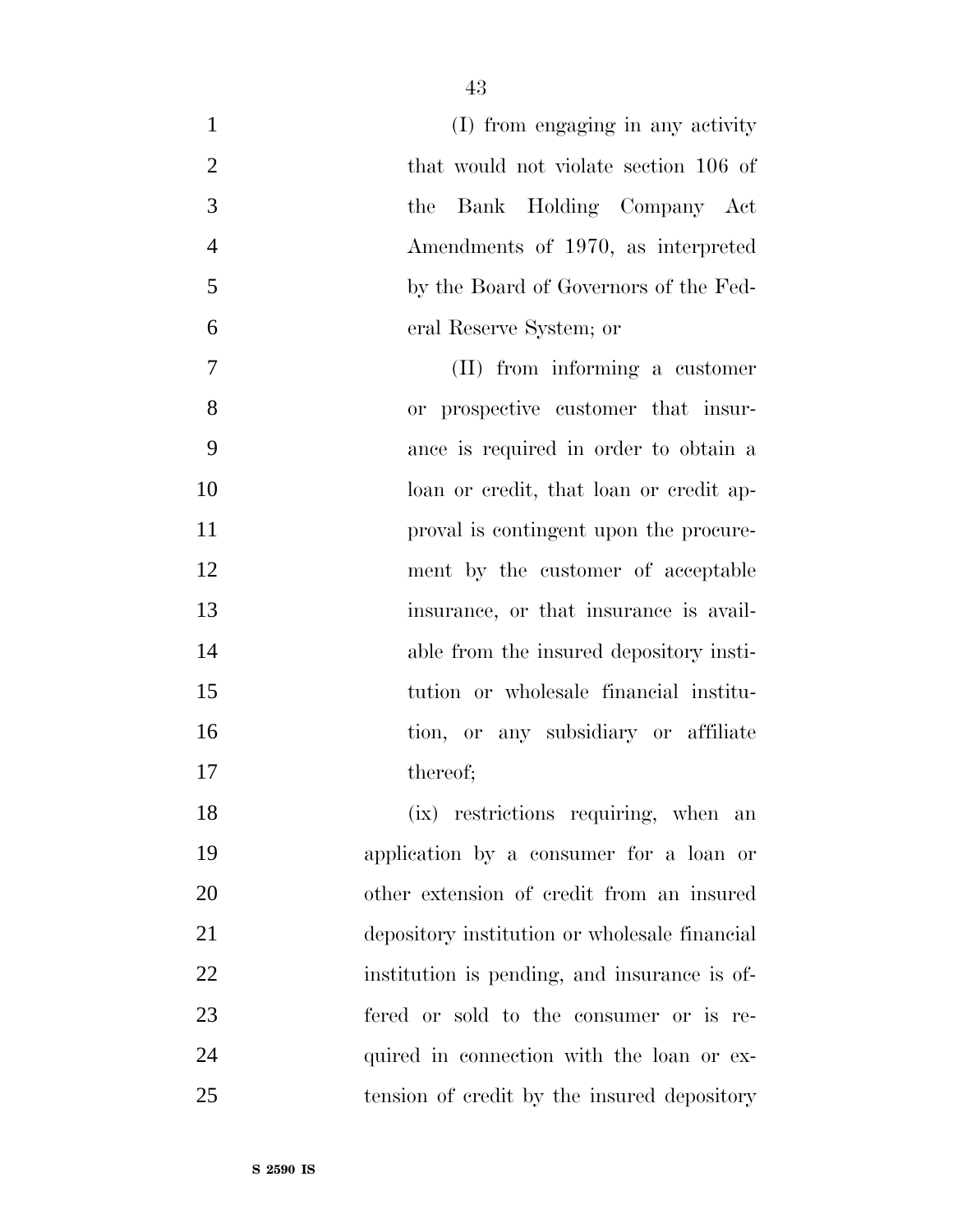institution or wholesale financial institu-2 tion, that a written disclosure be provided to the consumer or prospective customer indicating that his or her choice of an in- surance provider will not affect the credit decision or credit terms in any way, except that the insured depository institution or wholesale financial institution, or subsidi- ary or affiliate thereof, may impose reason- able requirements concerning the credit- worthiness of the insurance provider and 12 scope of coverage chosen; (x) restrictions requiring clear and conspicuous disclosure, in writing, where practicable, to the customer prior to the sale of any insurance policy that such policy— 18 (I) is not a deposit; (II) is not insured by the Federal Deposit Insurance Corporation; 21 (III) is not guaranteed by the in-22 sured depository institution or whole- sale financial institution or, if appro-priate, its subsidiaries or affiliates or

any person soliciting the purchase of

**S 2590 IS**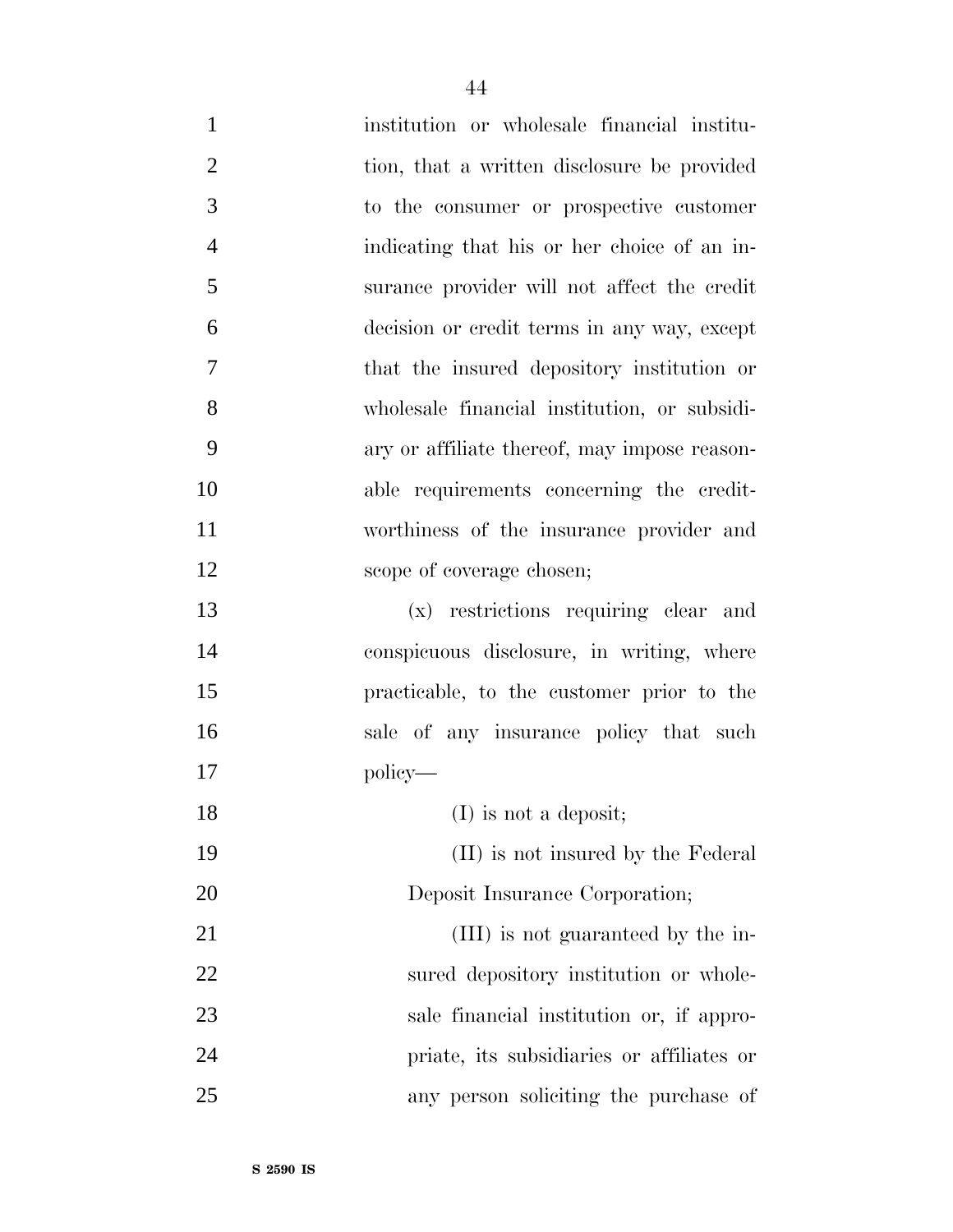| $\mathbf{1}$   | or selling insurance on the premises           |
|----------------|------------------------------------------------|
| $\overline{2}$ | thereof; and                                   |
| 3              | (IV) where appropriate, involves               |
| $\overline{4}$ | investment risk, including potential           |
| 5              | loss of principal;                             |
| 6              | (xi) restrictions requiring that, when a       |
| $\overline{7}$ | customer obtains insurance (other than         |
| 8              | credit insurance or flood insurance) and       |
| 9              | credit from an insured depository institu-     |
| 10             | tion or wholesale financial institution, or    |
| 11             | any subsidiary or affiliate thereof, or any    |
| 12             | person soliciting the purchase of or selling   |
| 13             | insurance on the premises thereof, the         |
| 14             | credit and insurance transactions be com-      |
| 15             | pleted through separate documents;             |
| 16             | (xii) restrictions prohibiting, when a         |
| 17             | customer obtains insurance (other than         |
| 18             | credit insurance or flood insurance) and       |
| 19             | credit from an insured depository institu-     |
| 20             | tion or wholesale financial institution or its |
| 21             | subsidiaries or affiliates, or any person so-  |
| 22             | liciting the purchase of or selling insurance  |
| 23             | on the premises thereof, inclusion of the      |
| 24             | expense of insurance premiums in the pri-      |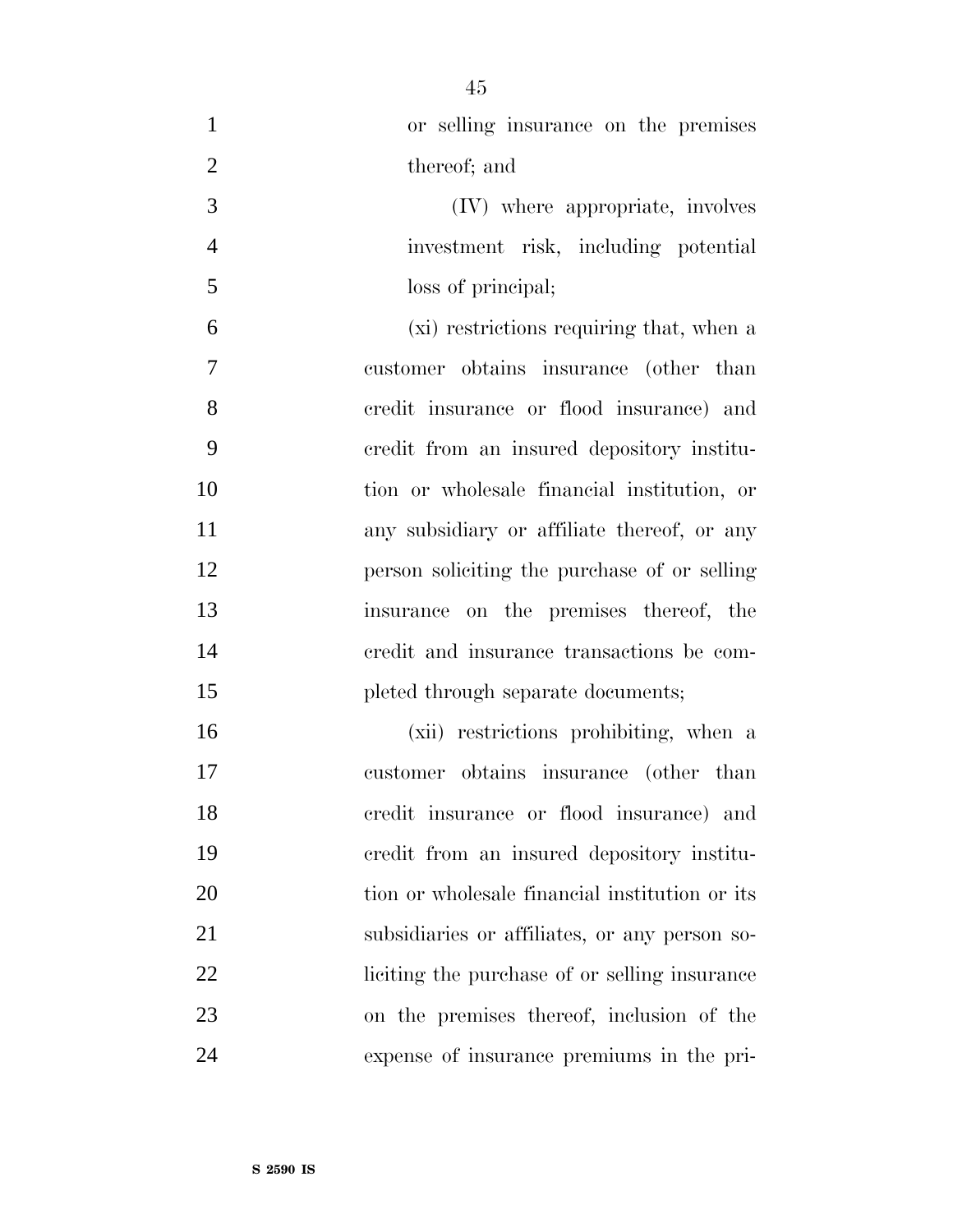mary credit transaction without the ex- press written consent of the customer; and (xiii) restrictions requiring mainte- nance of separate and distinct books and records relating to insurance transactions, including all files relating to and reflecting consumer complaints, and requiring that such insurance books and records be made available to the appropriate State insur- ance regulator for inspection upon reason- able notice. 12 (C) LIMITATIONS.— 13 (i) OCC DEFERENCE.—Section 307(e) does not apply with respect to any State statute, regulation, order, interpretation, or other action regarding insurance sales, solicitation, or cross marketing activities described in subparagraph (A) that was issued, adopted, or enacted before Septem- ber 3, 1998, and that is not described in 21 subparagraph (B).

22 (ii) NONDISCRIMINATION.—Subsection (c) does not apply with respect to any State statute, regulation, order, interpreta-tion, or other action regarding insurance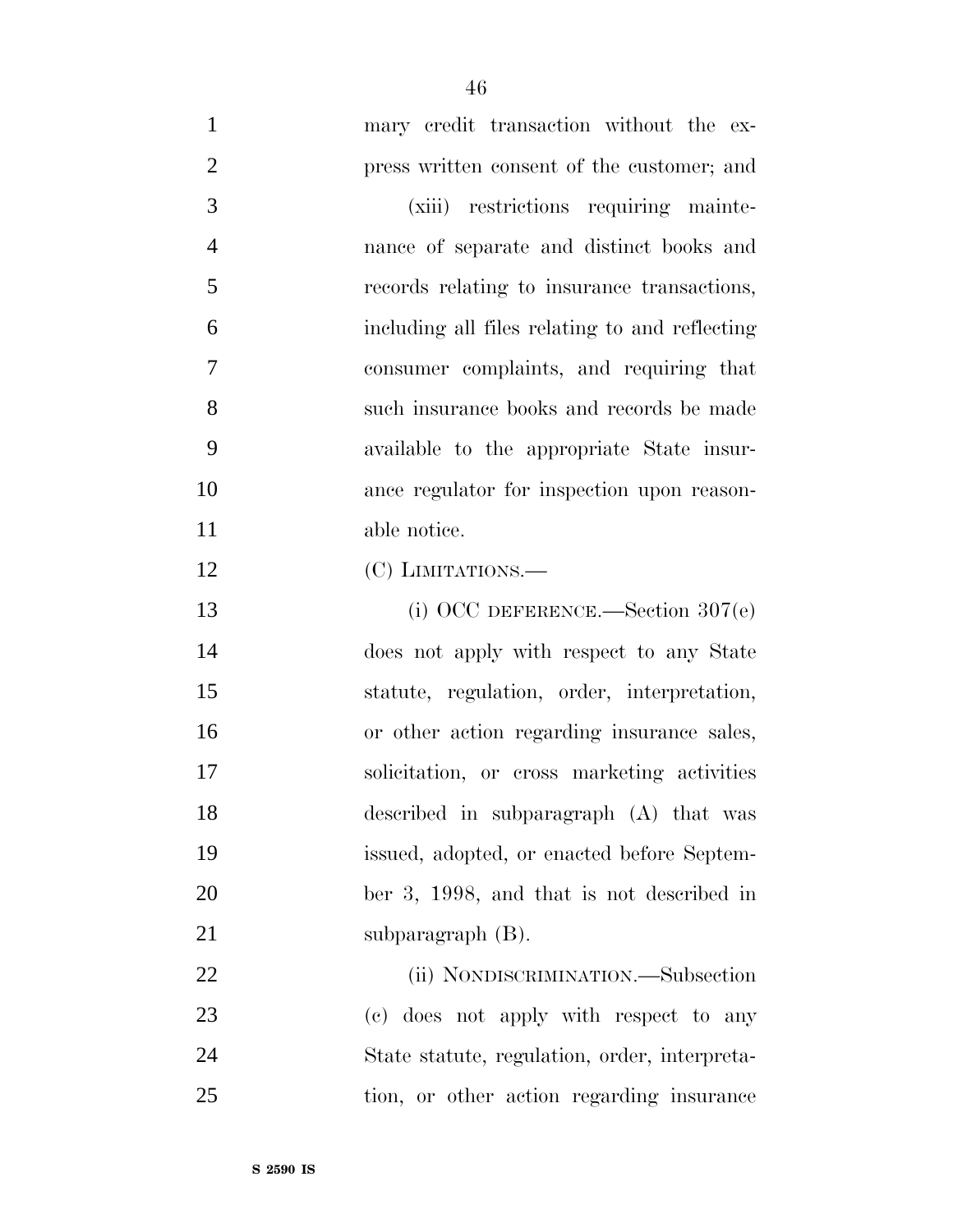| $\mathbf{1}$   | sales, solicitation, or cross marketing ac-                                 |
|----------------|-----------------------------------------------------------------------------|
| $\overline{2}$ | tivities described in subparagraph (A) that                                 |
| 3              | was issued, adopted, or enacted before                                      |
| $\overline{4}$ | September 3, 1998, and that is not de-                                      |
| 5              | scribed in subparagraph (B).                                                |
| 6              | (iii) CONSTRUCTION.—Nothing in this                                         |
| $\overline{7}$ | paragraph shall be construed to limit the                                   |
| 8              | applicability of the decision of the Supreme                                |
| 9              | Court in Barnett Bank of Marion County                                      |
| 10             | N.A. v. Nelson, 116 S. Ct. 1103 (1996)                                      |
| 11             | with respect to a State statute, regulation,                                |
| 12             | order, interpretation, or other action that                                 |
| 13             | is not described in subparagraph (B).                                       |
| 14             | (iv) LIMITATION ON INFERENCES.-                                             |
| 15             | Nothing in this paragraph shall be con-                                     |
| 16             | strued to create any inference with respect                                 |
| 17             | to any State statute, regulation, order, in-                                |
| 18             | terpretation, or other action that is not re-                               |
| 19             | ferred to or described in this paragraph.                                   |
| 20             | INSURANCE<br><b>(3)</b><br><b>ACTIVITIES</b><br><b>THAN</b><br><b>OTHER</b> |
| 21             | SALES.—State statutes, regulations, interpretations,                        |
| 22             | orders, and other actions shall not be preempted                            |
| 23             | under subsection $(b)(1)$ to the extent that they—                          |
| 24             | $(A)$ relate to, or are issued, adopted, or en-                             |
| 25             | acted for the purpose of regulating the business                            |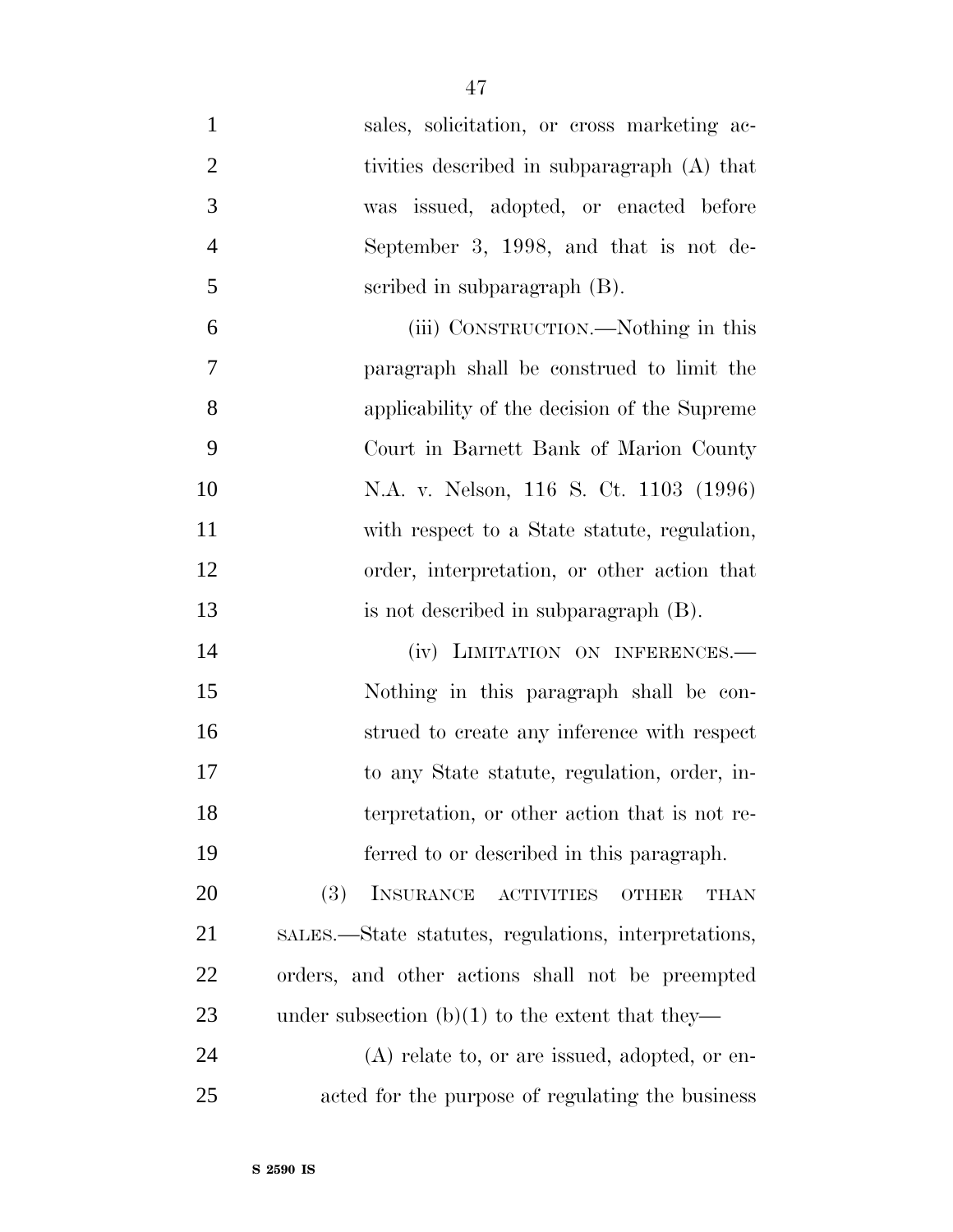| $\mathbf{1}$   | of insurance in accordance with the Act of                     |
|----------------|----------------------------------------------------------------|
| $\overline{2}$ | March 9, 1945 (commonly known as the                           |
| 3              | "McCarran-Ferguson Act");                                      |
| $\overline{4}$ | (B) apply only to entities that are not in-                    |
| 5              | sured depository institutions or wholesale finan-              |
| 6              | cial institutions, but that are directly engaged               |
| 7              | in the business of insurance (except that they                 |
| 8              | may apply to depository institutions engaged in                |
| 9              | providing savings bank life insurance as prin-                 |
| 10             | cipal to the extent of regulating such insur-                  |
| 11             | ance);                                                         |
| 12             | (C) do not relate to or directly or indirectly                 |
| 13             | regulate insurance sales, solicitations, or cross-             |
| 14             | marketing activities; and                                      |
| 15             | (D) are not prohibited under subsection                        |
| 16             | (e).                                                           |
| 17             | (c) NONDISCRIMINATION.—Except as provided in any               |
|                | 18 restrictions described in subsection $(b)(2)(B)$ , no State |
| 19             | may, by statute, regulation, order, interpretation, or other   |
| <b>20</b>      | action, regulate the insurance activities authorized or per-   |
| 21             | mitted under this Act or any other provision of Federal        |
| 22             | law of an insured depository institution or wholesale finan-   |
| 23             | cial institution, or subsidiary or affiliate thereof, to the   |
| 24             | extent that such statute, regulation, order, interpretation,   |
| 25             | or other action—                                               |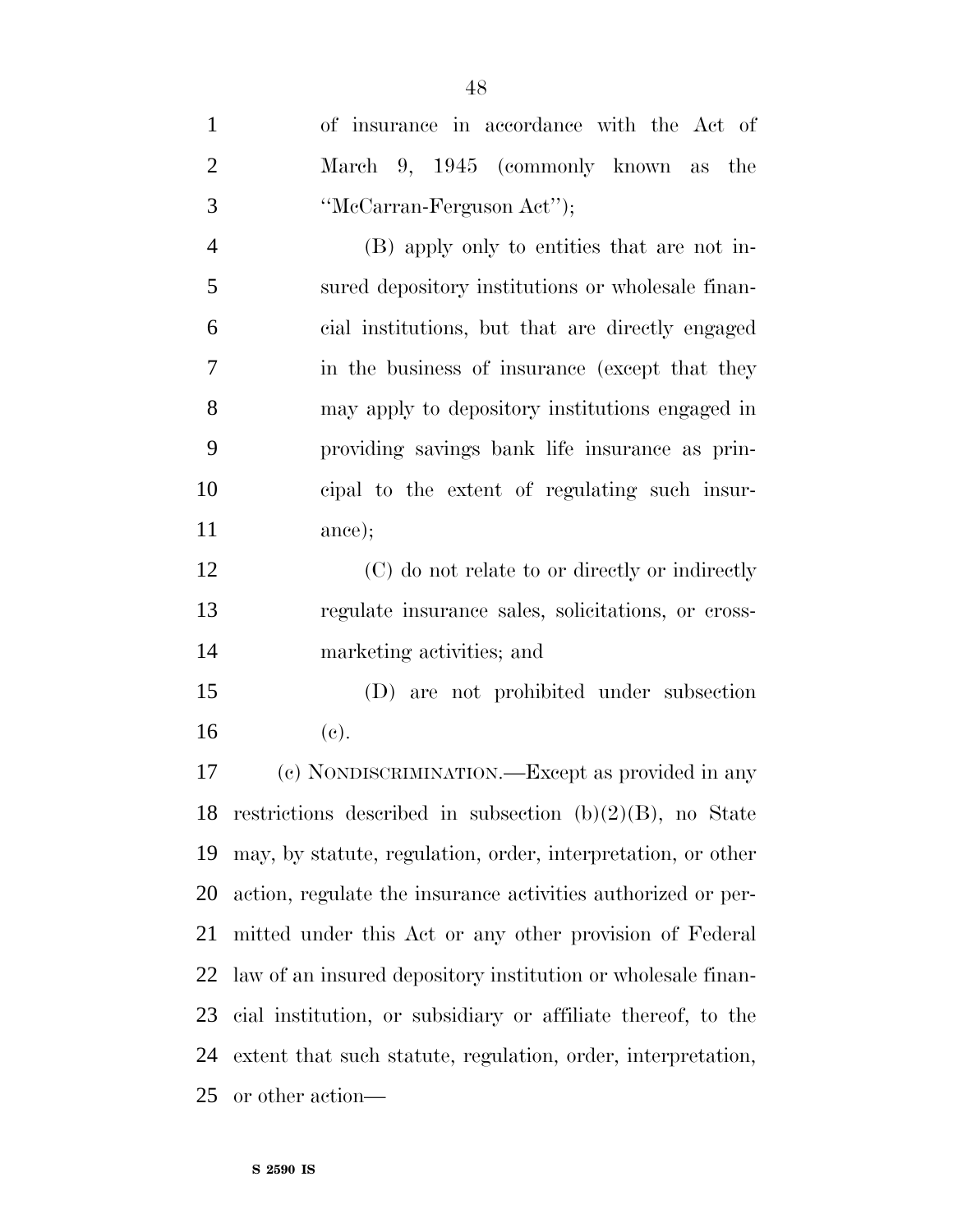(1) distinguishes by its terms between insured depository institutions or wholesale financial institu- tions, or subsidiaries or affiliates thereof, and other persons or entities engaged in such activities, in a manner that is in any way adverse to any such in- sured depository institution or wholesale financial in-stitution, or subsidiary or affiliate thereof;

 (2) as interpreted or applied, has or will have an impact on depository institutions or wholesale fi- nancial institutions, or subsidiaries or affiliates thereof, that is substantially more adverse than its impact on other persons or entities providing the same products or services or engaged in the same activities that are not insured depository institu- tions, wholesale financial institutions, or subsidiaries or affiliates thereof, or persons or entities affiliated therewith;

 (3) effectively prevents a depository institution or wholesale financial institution, or subsidiary or af- filiate thereof, from engaging in insurance activities authorized or permitted by this Act or any other provision of Federal law; or

 (4) conflicts with the intent of this Act gen- erally to permit affiliations that are authorized or permitted by Federal law between insured depository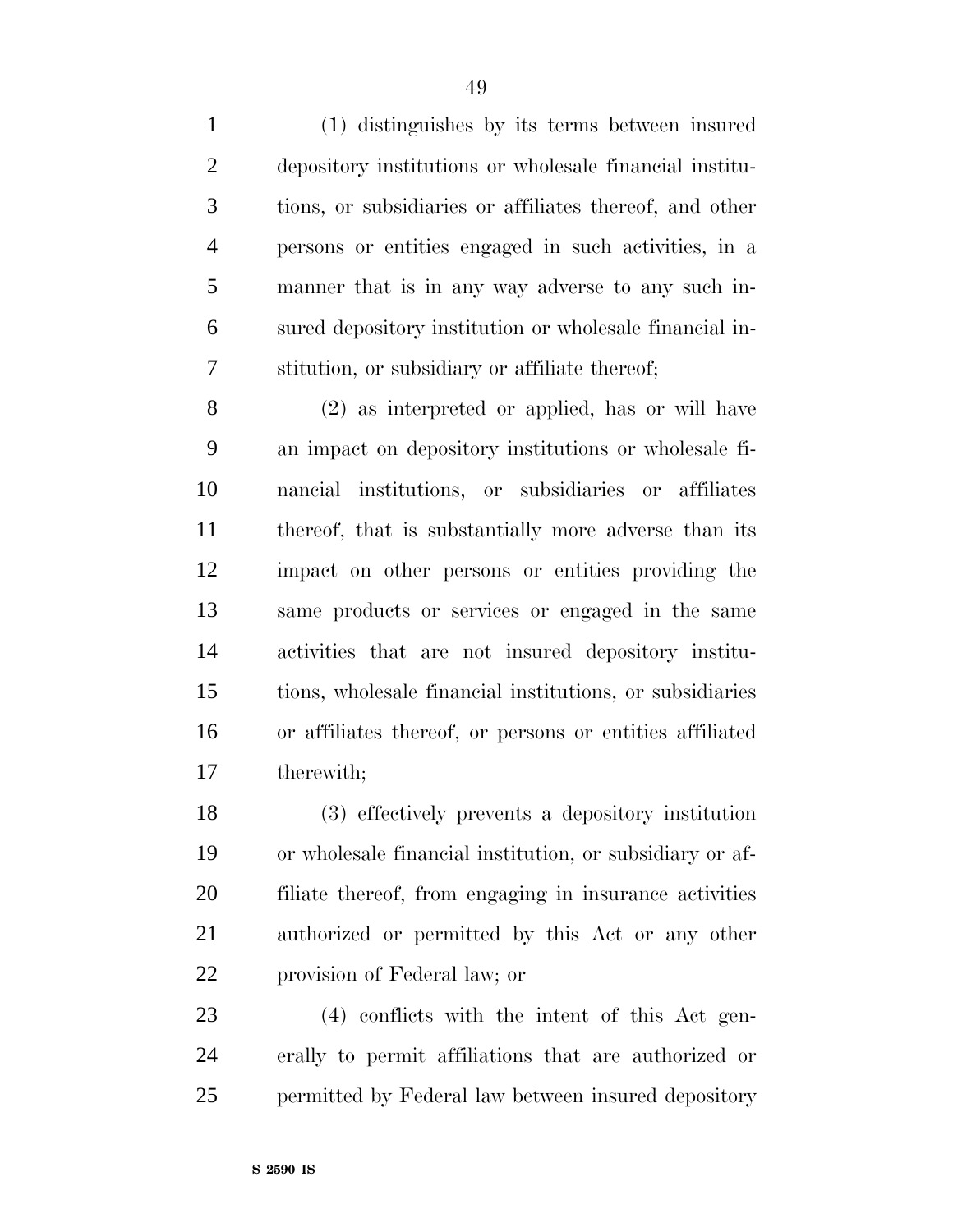institutions or wholesale financial institutions, or subsidiaries or affiliates thereof, and persons and en-tities engaged in the business of insurance.

 (d) DEFINITION.—For purposes of this section, the term ''State'' means any State of the United States, the District of Columbia, any territory of the United States, Puerto Rico, Guam, American Samoa, the Trust Territory of the Pacific Islands, the Virgin Islands, and the North-ern Mariana Islands.

# **SEC. 105. MUTUAL BANK HOLDING COMPANIES AUTHOR-IZED.**

 Section 3(g)(2) of the Bank Holding Company Act 13 of 1956 (12 U.S.C.  $1842(g)(2)$ ) is amended to read as follows:

 ''(2) REGULATIONS.—A bank holding company organized as a mutual holding company shall be reg- ulated on terms, and shall be subject to limitations, comparable to those applicable to any other bank holding company.''.

 **SEC. 106. PROHIBITION ON DEPOSIT PRODUCTION OF-FICES.**

 (a) IN GENERAL.—Section 109(d) of the Riegle-Neal Interstate Banking and Branching Efficiency Act of 1994 (12 U.S.C. 1835a(d)) is amended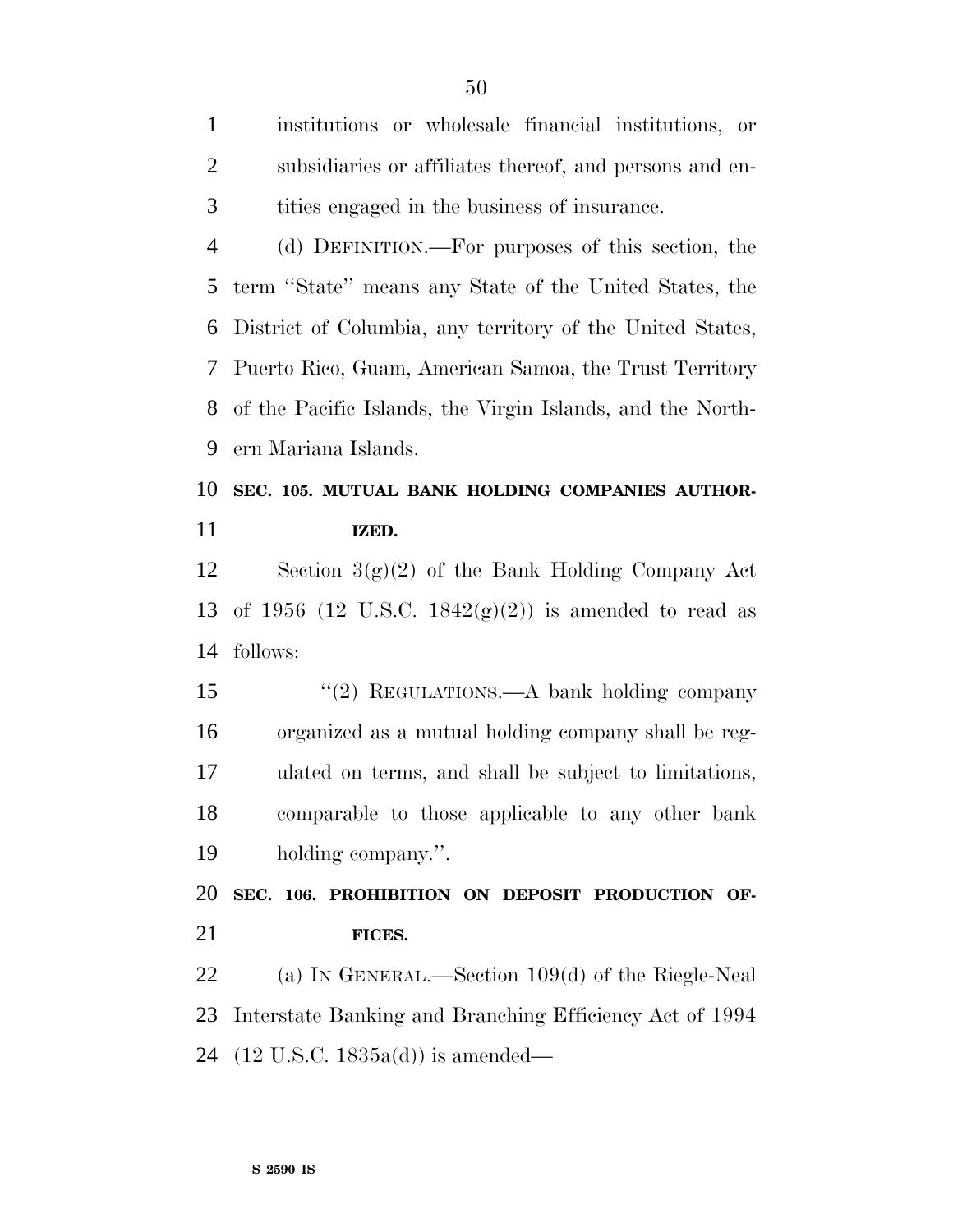(1) by inserting '', the Financial Services Act of 1998,'' after ''pursuant to this title''; and

 (2) by inserting ''or such Act'' after ''made by this title''.

 (b) TECHNICAL AND CONFORMING AMENDMENT.— Section 109(e)(4) of the Riegle-Neal Interstate Banking and Branching Efficiency Act of 1994 (12 U.S.C.  $1835a(e)(4)$  is amended by inserting "and any branch of a bank controlled by an out-of-State bank holding com-10 pany (as defined in section  $2(0)(7)$  of the Bank Holding Company Act of 1956)'' before the period.

#### **SEC. 107. CLARIFICATION OF BRANCH CLOSURE REQUIRE-MENTS.**

 Section 42(d)(4)(A) of the Federal Deposit Insurance 15 Act (12 U.S.C. 1831r–1 $(d)(4)(A)$ ) is amended by inserting ''and any bank controlled by an out-of-State bank holding company (as defined in section 2(o)(7) of the Bank Hold-ing Company Act of 1956)'' before the period.

## **SEC. 108. AMENDMENTS RELATING TO LIMITED PURPOSE BANKS.**

 (a) IN GENERAL.—Section 4(f) of the Bank Holding Company Act of 1956 (12 U.S.C. 1843(f)) is amended—

- 23 (1) in paragraph  $(2)(A)(ii)$ —
- 24 (A) by striking "and" at the end of sub-clause  $(IX);$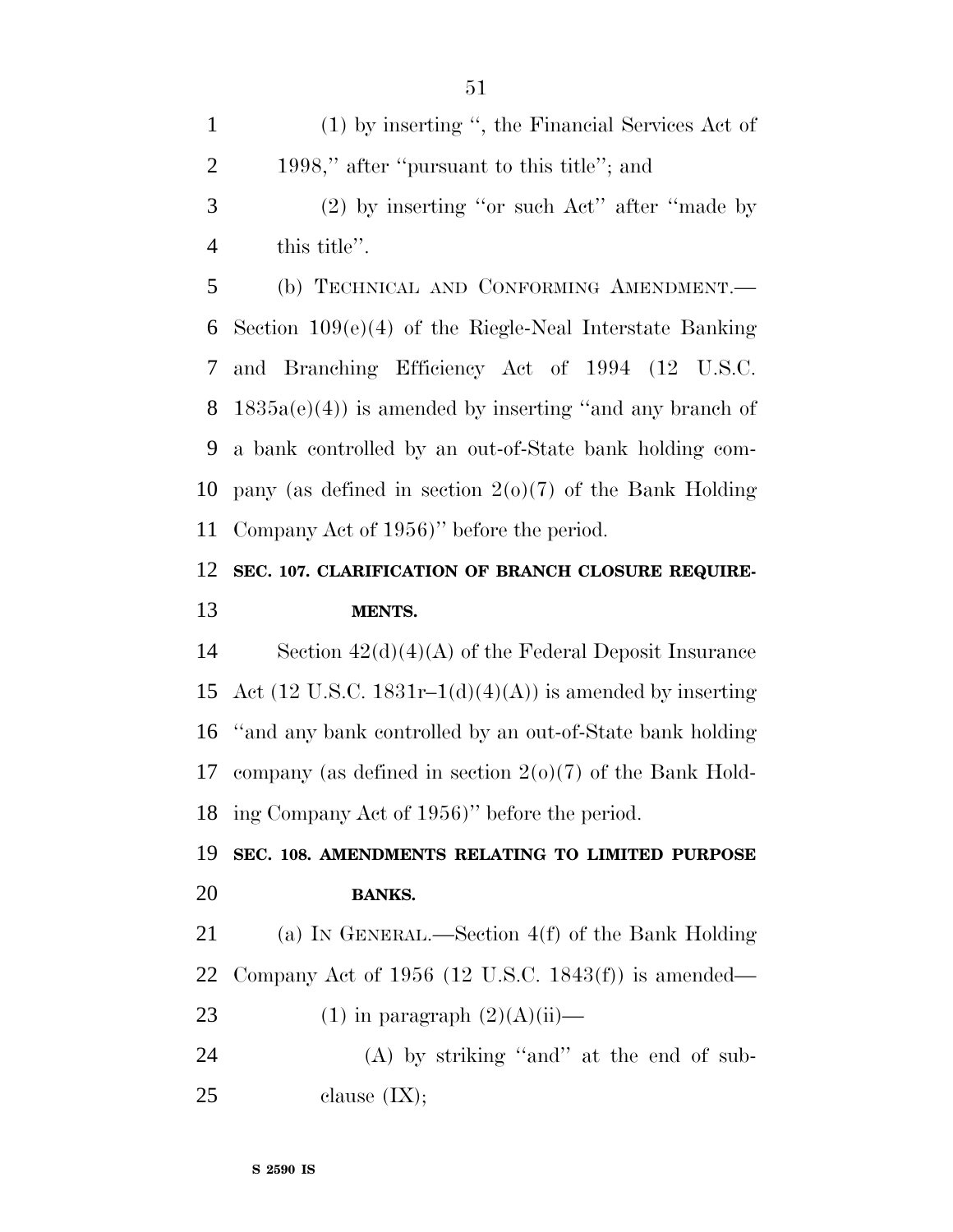| $\mathbf{1}$   | (B) by inserting "and" after the semicolon          |
|----------------|-----------------------------------------------------|
| $\overline{2}$ | at the end of subclause $(X)$ ; and                 |
| 3              | $(C)$ by inserting after subclause $(X)$ the        |
| $\overline{4}$ | following new subclause:                            |
| 5              | $\lq\lq$ (XI) assets that are derived               |
| 6              | from, or incidental to, consumer lend-              |
| 7              | ing activities in which institutions de-            |
| 8              | scribed in section $2(c)(2)(F)$ or sec-             |
| 9              | tion $2(c)(2)(H)$ are permitted to en-              |
| 10             | gage;".                                             |
| 11             | $(2)$ in paragraph $(2)$ , by striking subparagraph |
| 12             | (B) and inserting the following new subparagraphs:  |
| 13             | "(B) any bank subsidiary of such company            |
| 14             | engages in any activity in which the bank was       |
| 15             | not lawfully engaged as of March 5, 1987, un-       |
| 16             | less the bank is well managed and well capital-     |
| 17             | ized;                                               |
| 18             | "(C) any bank subsidiary of such company            |
| 19             | $both-$                                             |
| 20             | "(i) accepts demand deposits or de-                 |
| 21             | posits that the depositor may withdraw by           |
| 22             | check or similar means for payment to               |
| 23             | third parties; and                                  |
| 24             | "(ii) engages in the business of mak-               |
| 25             | ing commercial loans (and, for purposes of          |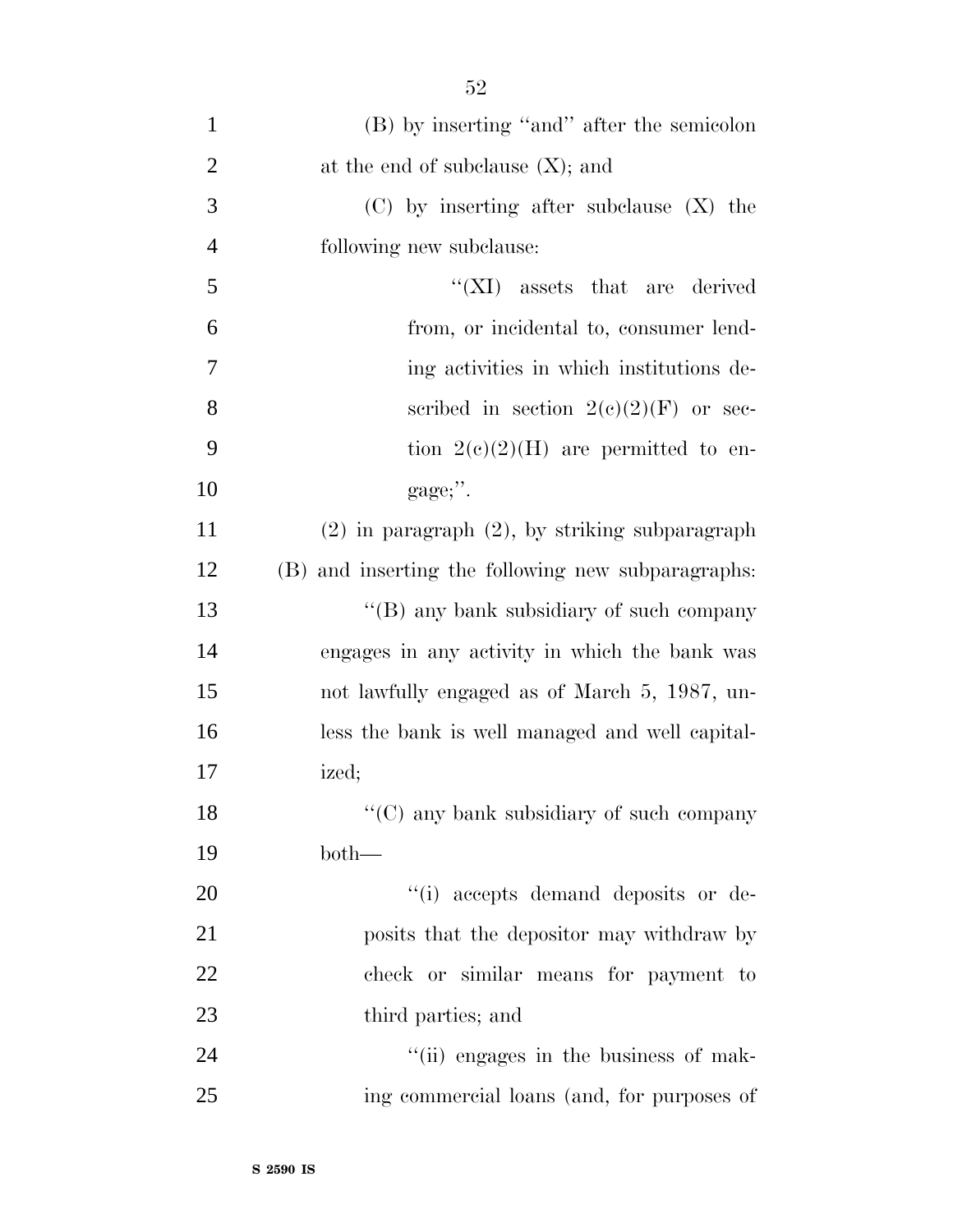| $\mathbf{1}$   | this clause, loans made in the ordinary              |
|----------------|------------------------------------------------------|
| $\overline{2}$ | course of a credit card operation shall not          |
| 3              | be treated as commercial loans); or                  |
| $\overline{4}$ | $\lq\lq$ (D) after the date of the enactment of the  |
| 5              | Competitive Equality Amendments of 1987, any         |
| 6              | bank subsidiary of such company permits any          |
| 7              | overdraft (including any intraday overdraft), or     |
| 8              | incurs any such overdraft in such bank's ac-         |
| 9              | count at a Federal reserve bank, on behalf of        |
| 10             | an affiliate, other than an overdraft described      |
| 11             | in paragraph $(3)$ ."; and                           |
| 12             | $(3)$ by striking paragraphs $(3)$ and $(4)$ and in- |
| 13             | serting the following new paragraphs:                |
| 14             | "(3) PERMISSIBLE OVERDRAFTS DESCRIBED.-              |
| 15             | For purposes of paragraph $(2)(D)$ , an overdraft is |
| 16             | described in this paragraph if—                      |
| 17             | $\lq\lq$ such overdraft results from an inad-        |
| 18             | vertent computer or accounting error that is be-     |
| 19             | yond the control of both the bank and the affili-    |
| 20             | ate; or                                              |
| 21             | $\lq\lq (B)$ such overdraft—                         |
| 22             | "(i) is permitted or incurred on behalf              |
| 23             | of an affiliate which is monitored by, re-           |
| 24             | ports to, and is recognized as a primary             |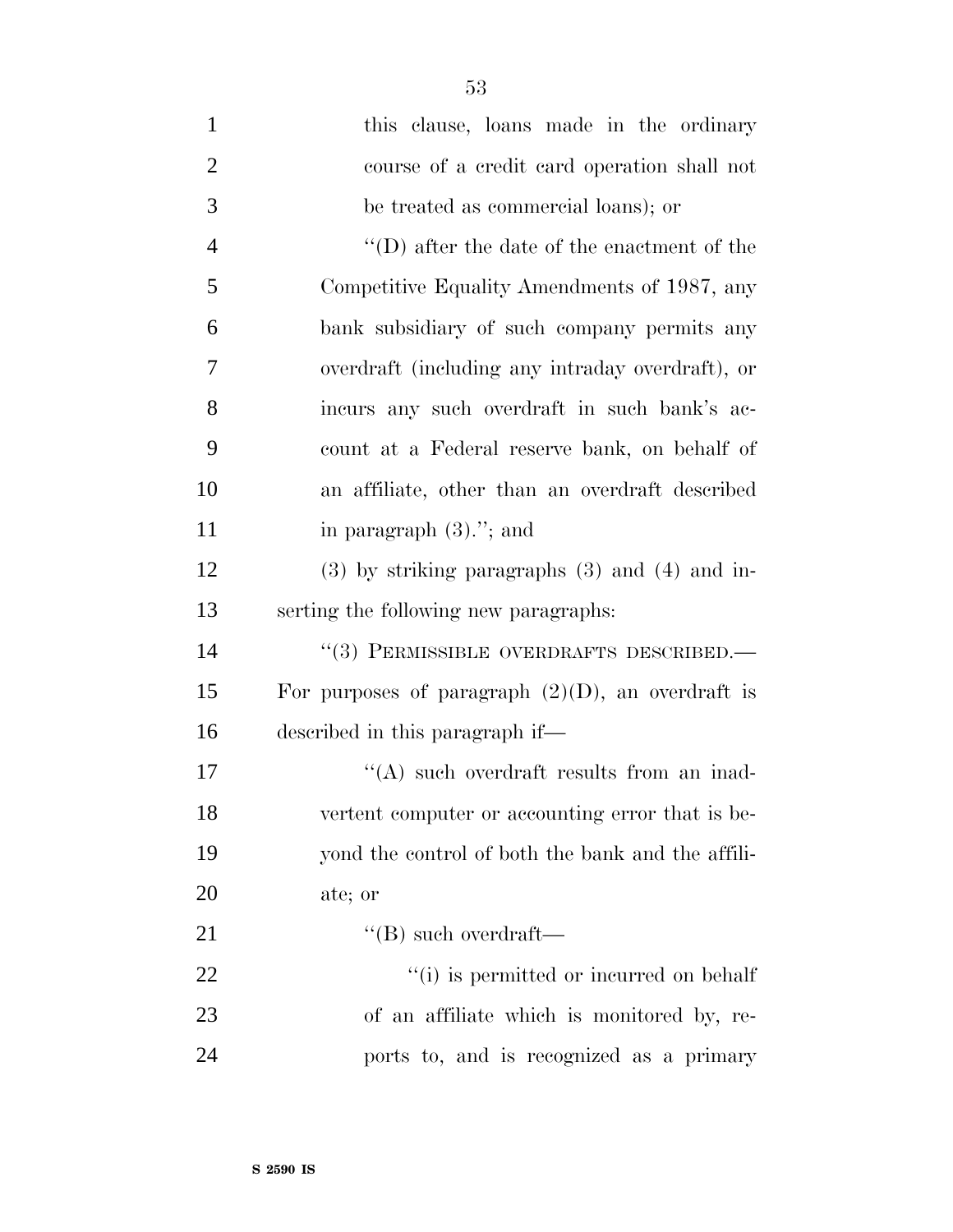| $\mathbf{1}$   | dealer by the Federal Reserve Bank of          |
|----------------|------------------------------------------------|
| $\overline{2}$ | New York; and                                  |
| 3              | "(ii) is fully secured, as required by         |
| $\overline{4}$ | the Board, by bonds, notes, or other obli-     |
| 5              | gations which are direct obligations of the    |
| 6              | United States or on which the principal        |
| 7              | and interest are fully guaranteed by the       |
| 8              | United States or by securities and obliga-     |
| 9              | tions eligible for settlement on the Federal   |
| 10             | Reserve book entry system.                     |
| 11             | $\lq\lq$ such overdraft—                       |
| 12             | $\lq\lq(i)$ is permitted or incurred by, or on |
| 13             | behalf of an affiliate that is engaged pre-    |
| 14             | dominantly in activities that are financial    |
| 15             | in nature and is incurred solely in connec-    |
| 16             | tion with an activity that is financial in na- |
| 17             | ture as defined in section $6(c)$ of the Bank  |
| 18             | Holding Company Act; and                       |
| 19             | "(ii) does not cause the bank to vio-          |
| 20             | late any provision of section 23A or 23B of    |
| 21             | the Federal Reserve Act, either directly, in   |
| 22             | the case of a bank that is a member of the     |
| 23             | Federal Reserve System, or by virtue of        |
| 24             | section $18(j)$ of the Federal Deposit Insur-  |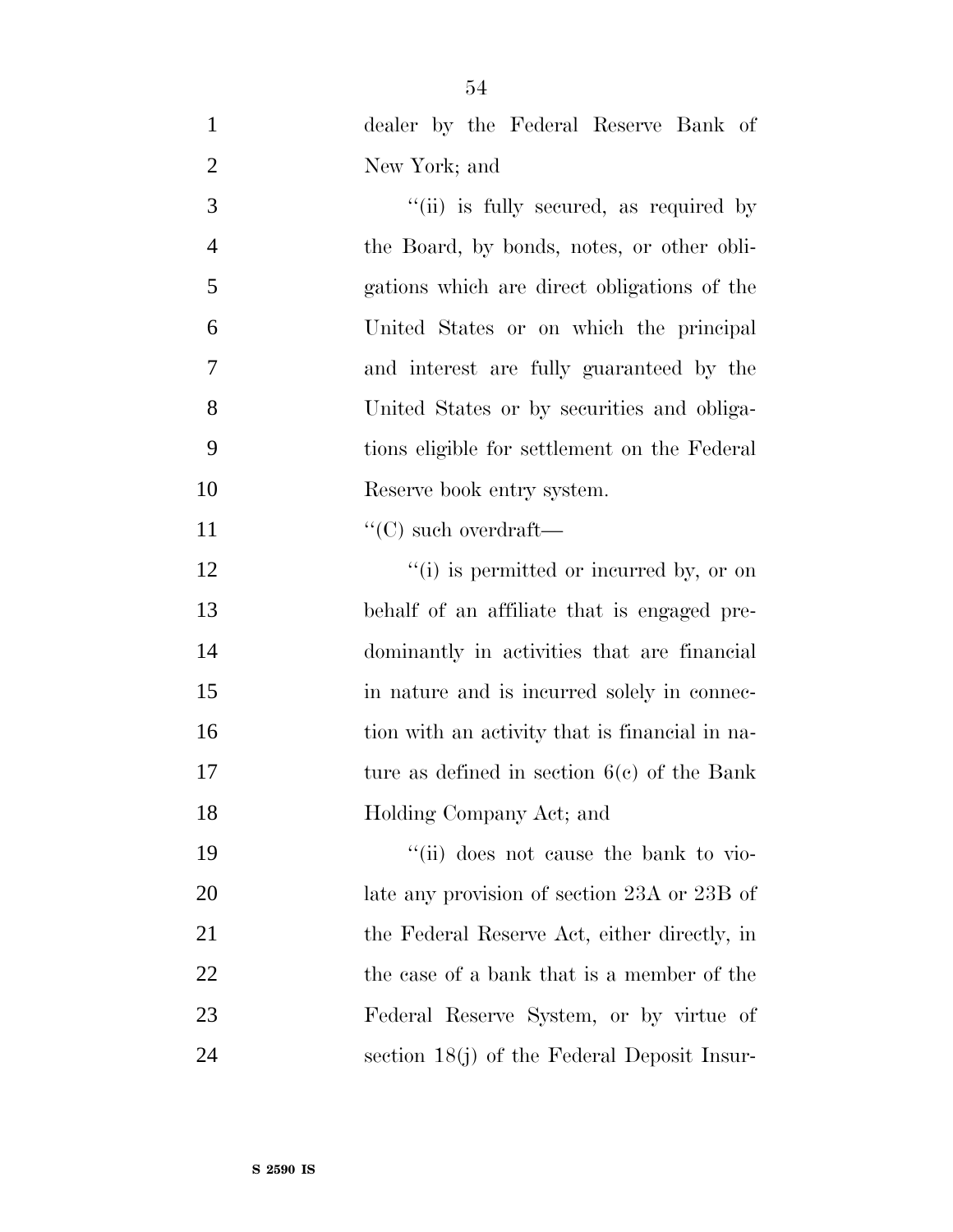| $\mathbf{1}$   | ance Act, in the case of a bank that is not                  |
|----------------|--------------------------------------------------------------|
| $\overline{2}$ | a member of the Federal Reserve System.                      |
| 3              | "(4) DIVESTITURE IN CASE OF LOSS OF EX-                      |
| $\overline{4}$ | EMPTION.—If any company described in paragraph               |
| 5              | (1) fails to qualify for the exemption provided under        |
| 6              | such paragraph by operation of paragraph (2), such           |
| 7              | exemption shall cease to apply to such company and           |
| 8              | such company shall divest control of each bank it            |
| 9              | controls before the end of the 180-day period begin-         |
| 10             | ning on the date that the company receives notice            |
| 11             | from the Board that the company has failed to con-           |
| 12             | tinue to qualify for such exemption, unless before           |
| 13             | the end of such 180-day period, the company has—             |
| 14             | $\lq\lq$ corrected the condition or ceased the               |
| 15             | activity that caused the company to fail to con-             |
| 16             | tinue to qualify for the exemption; and                      |
| 17             | $\lq\lq (B)$ implemented procedures that are rea-            |
| 18             | sonably adapted to avoid the reoccurrence of                 |
| 19             | such condition or activity.".                                |
| 20             | (b) INDUSTRIAL LOAN COMPANIES AFFILIATE OVER-                |
| 21             | DRAFTS.—Section $2(e)(2)(H)$ of the Bank Holding Com-        |
| 22             | pany Act of 1956 (12 U.S.C. 1841(c)(2)(H)) is amended        |
| 23             | by inserting before the period at the end ", or that is oth- |
| 24             | erwise permissible for a bank controlled by a company de-    |
| 25             | scribed in section $4(f)(1)$ ".                              |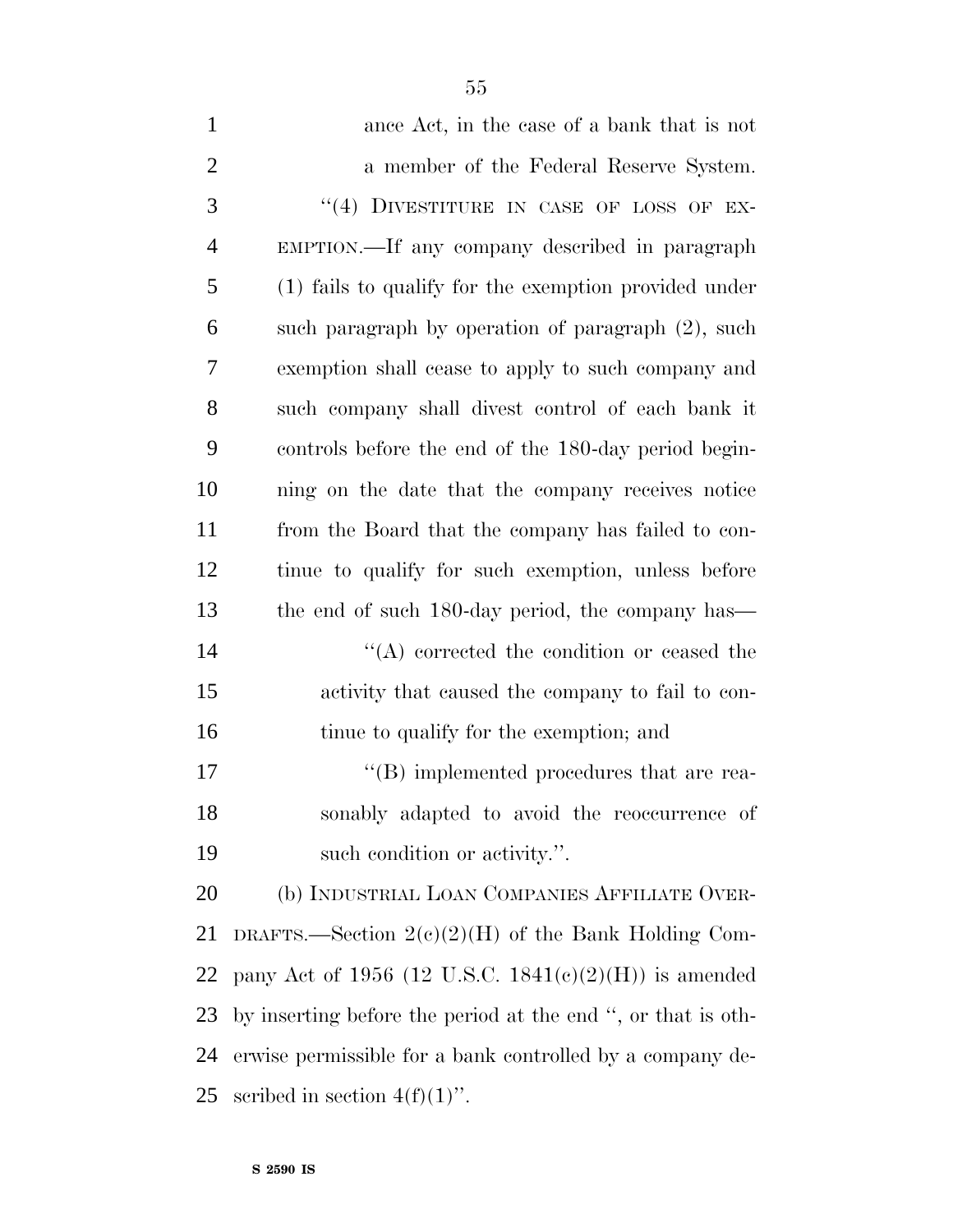## **SEC. 109. REPORTS ON ONGOING FTC STUDY OF CON-SUMER PRIVACY ISSUES.**

 With respect to the ongoing multistage study being conducted by the Federal Trade Commission on consumer privacy issues, the Commission shall submit to the Con- gress an interim report on the findings and conclusions of the Commission, together with such recommendations for legislative and administrative action as the Commis- sion determines to be appropriate, at the conclusion of each stage of such study and a final report at the conclu-sion of the study.

#### **SEC. 110. GAO STUDY OF ECONOMIC IMPACT ON COMMU-**

# **NITY BANKS AND OTHER SMALL FINANCIAL INSTITUTIONS.**

 (a) STUDY REQUIRED.—The Comptroller General of the United States shall conduct a study of the projected economic impact that the enactment of this Act will have on financial institutions which have total assets of \$100,000,000 or less.

 (b) REPORT TO THE CONGRESS.—The Comptroller General of the United States shall submit a report to the Congress before the end of the 6-month period beginning on the date of the date of the enactment of this Act con- taining the findings and conclusions of the Comptroller General with regard to the study required under sub-section (a) and such recommendations for legislative or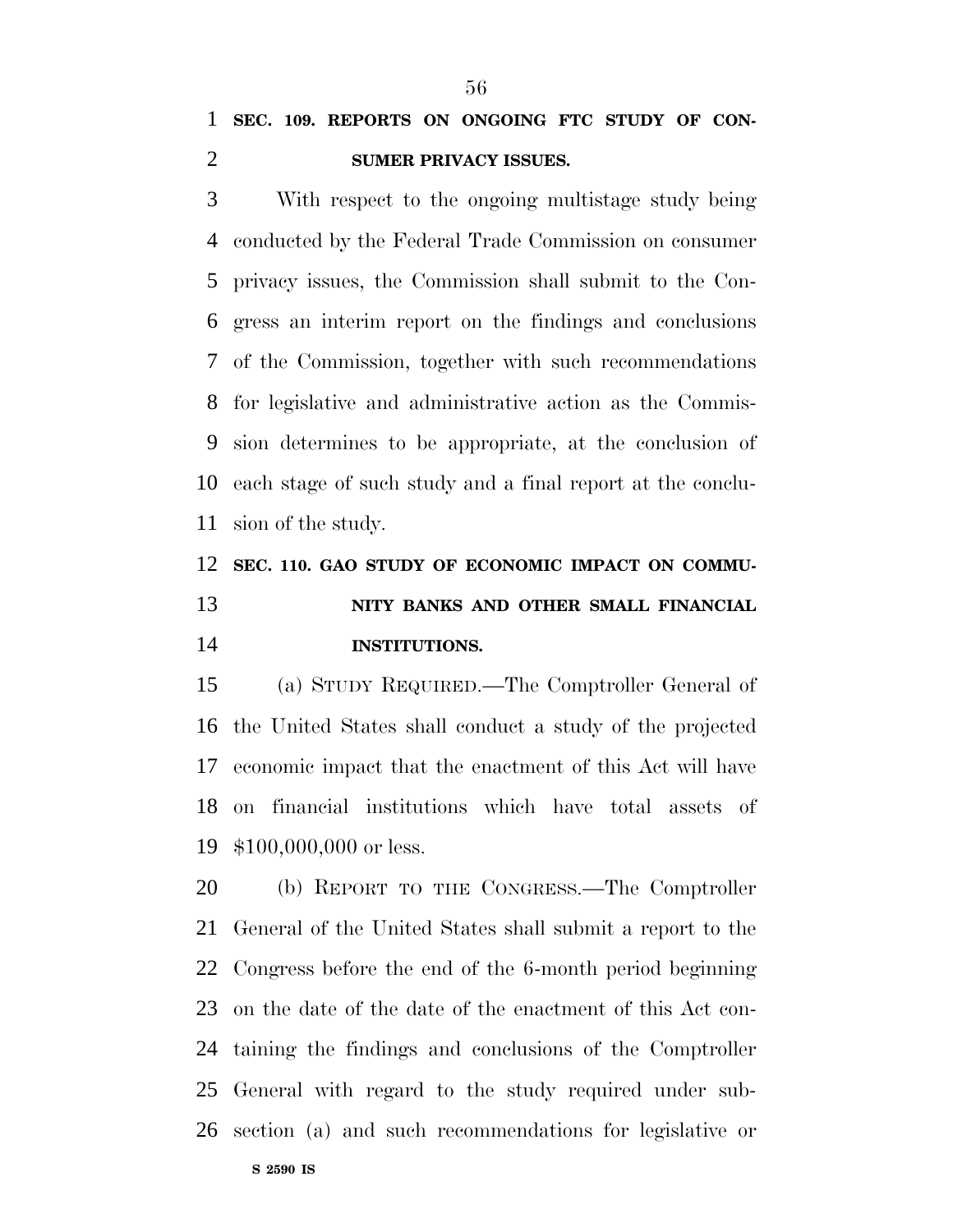administrative action as the Comptroller General may de- termine to be appropriate. **Subtitle B—Streamlining Super- vision of Financial Holding Companies SEC. 111. STREAMLINING FINANCIAL HOLDING COMPANY SUPERVISION.** Section 5(c) of the Bank Holding Company Act of 9 1956 (12 U.S.C. 1844 $(c)$ ) is amended to read as follows: 10 " (c) REPORTS AND EXAMINATIONS.— 11 "(1) REPORTS.— 12 "(A) IN GENERAL.—The Board from time to time may require any bank holding company and any subsidiary of such company to submit reports under oath to keep the Board informed  $16 \quad \text{as to}$  $''(i)$  its financial condition, systems for monitoring and controlling financial and operating risks, and transactions with depository institution subsidiaries of the 21 holding company; and  $\frac{1}{2}$   $\frac{1}{2}$   $\frac{1}{2}$   $\frac{1}{2}$   $\frac{1}{2}$   $\frac{1}{2}$   $\frac{1}{2}$   $\frac{1}{2}$   $\frac{1}{2}$   $\frac{1}{2}$   $\frac{1}{2}$   $\frac{1}{2}$   $\frac{1}{2}$   $\frac{1}{2}$   $\frac{1}{2}$   $\frac{1}{2}$   $\frac{1}{2}$   $\frac{1}{2}$   $\frac{1}{2}$   $\frac{1}{2}$   $\frac{1}{2}$   $\frac{1}{2}$  subsidiary with applicable provisions of this Act. 25 "(B) USE OF EXISTING REPORTS.—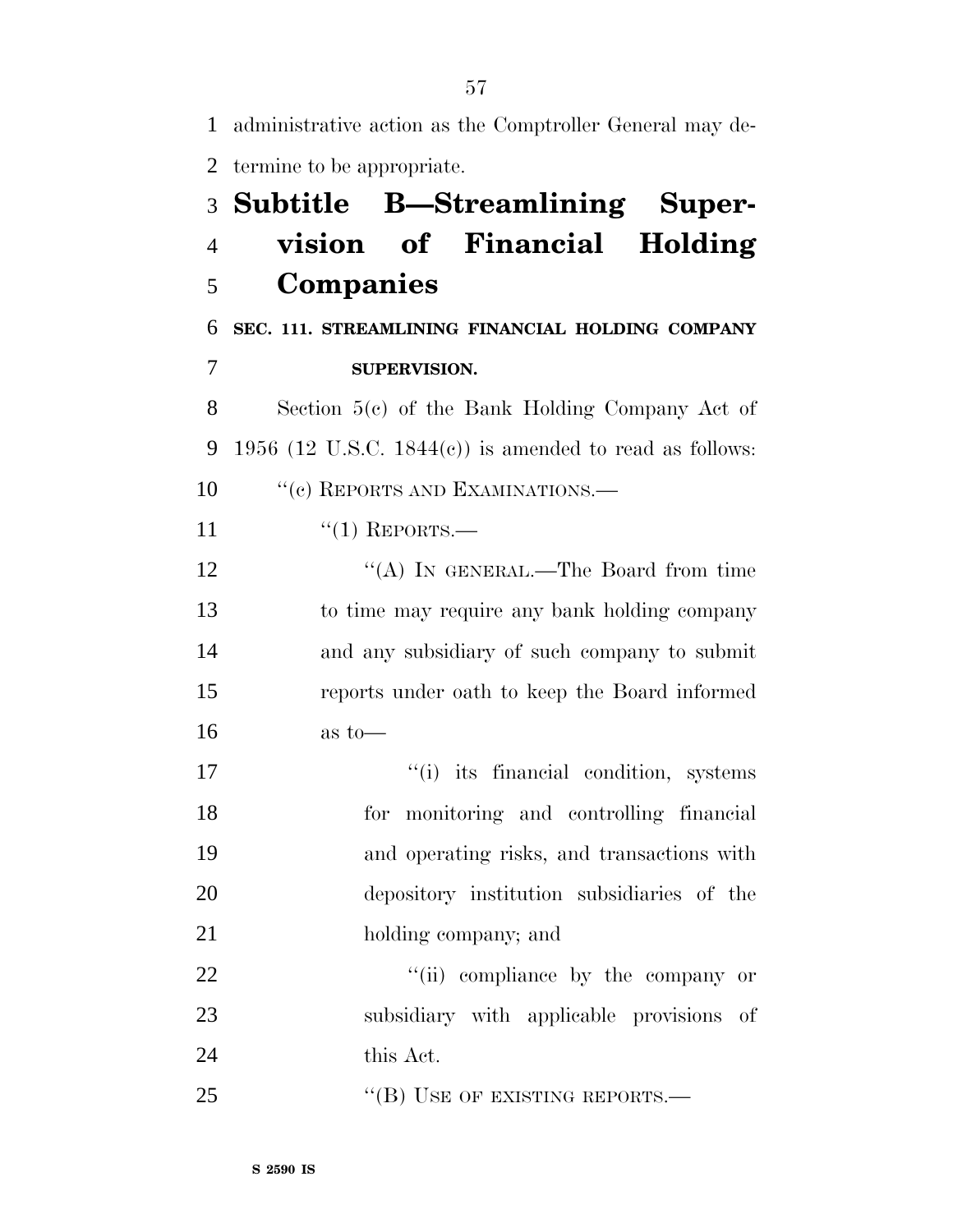| $\mathbf{1}$   | "(i) IN GENERAL.—The Board shall,             |
|----------------|-----------------------------------------------|
| $\overline{2}$ | to the fullest extent possible, accept re-    |
| 3              | ports in fulfillment of the Board's report-   |
| $\overline{4}$ | ing requirements under this paragraph         |
| 5              | that a bank holding company or any sub-       |
| 6              | sidiary of such company has provided or       |
| 7              | been required to provide to other Federal     |
| 8              | and State supervisors or to appropriate       |
| 9              | self-regulatory organizations.                |
| 10             | "(ii) AVAILABILITY.—A bank holding            |
| 11             | company or a subsidiary of such company       |
| 12             | shall provide to the Board, at the request    |
| 13             | of the Board, a report referred to in clause  |
| 14             | (i).                                          |
| 15             | "(iii) REQUIRED USE OF PUBLICLY               |
| 16             | REPORTED INFORMATION.—The Board               |
| 17             | shall, to the fullest extent possible, accept |
| 18             | in fulfillment of any reporting or record-    |
| 19             | keeping requirements under this Act infor-    |
| 20             | mation that is otherwise required to be re-   |
| 21             | ported publicly and externally audited fi-    |
| 22             | nancial statements.                           |
| 23             | "(iv) REPORTS FILED WITH OTHER                |
| 24             | AGENCIES.—In the event the Board re-          |
| 25             | quires a report from a functionally regu-     |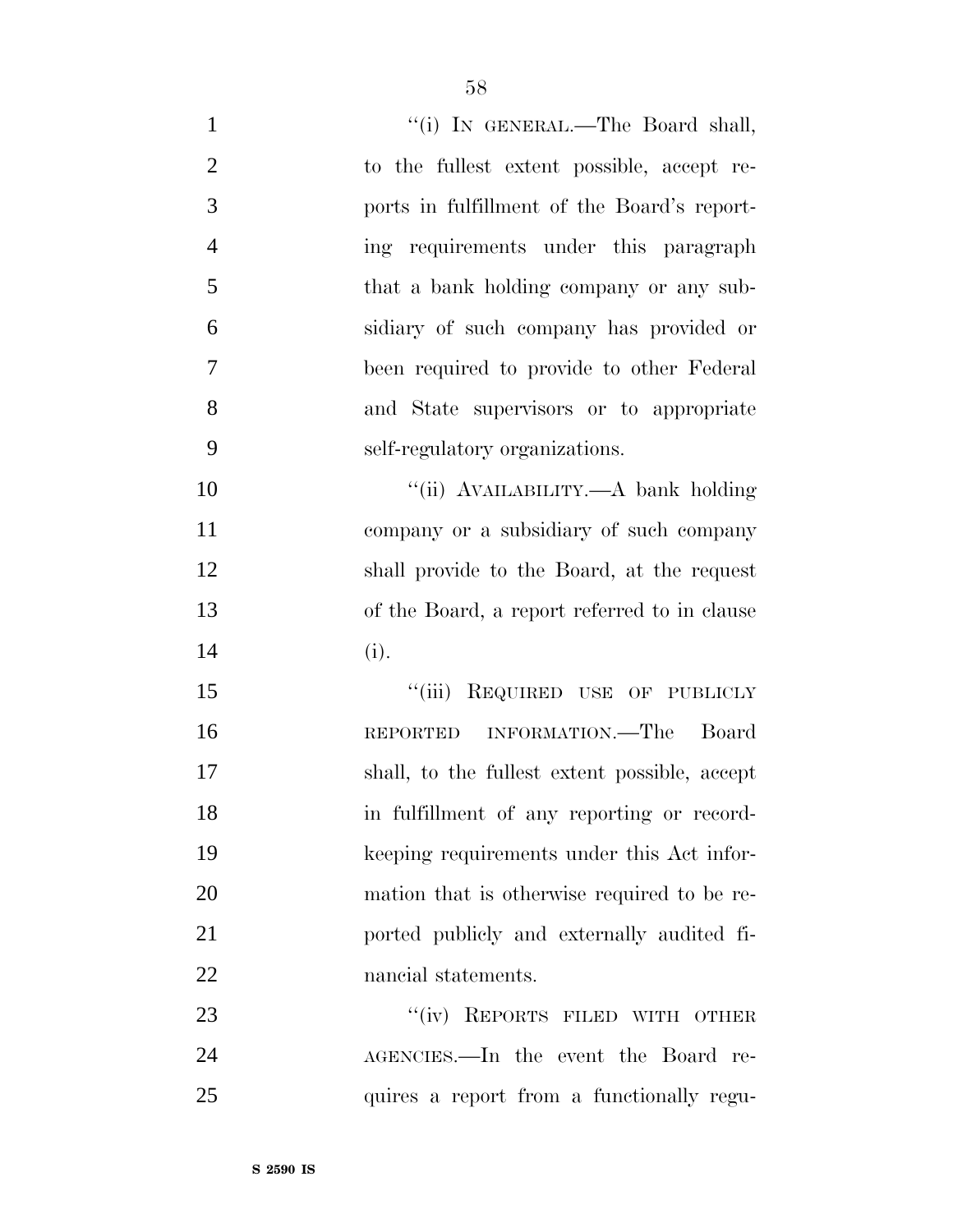- lated nondepository institution subsidiary of a bank holding company of a kind that is not required by another Federal or State regulator or appropriate self-regulatory or- ganization, the Board shall request that the appropriate regulator or self-regulatory organization obtain such report. If the re- port is not made available to the Board, and the report is necessary to assess a ma- terial risk to the bank holding company or its subsidiary depository institution or compliance with this Act, the Board may require such subsidiary to provide such a report to the Board. 15 "(C) DEFINITION.—For purposes of this subsection, the term 'functionally regulated nondepository institution' means— ''(i) a broker or dealer registered under the Securities Exchange Act of 1934; 21 ''(ii) an investment adviser registered under the Investment Advisers Act of 23 1940, or with any State, with respect to
- 24 the investment advisory activities of such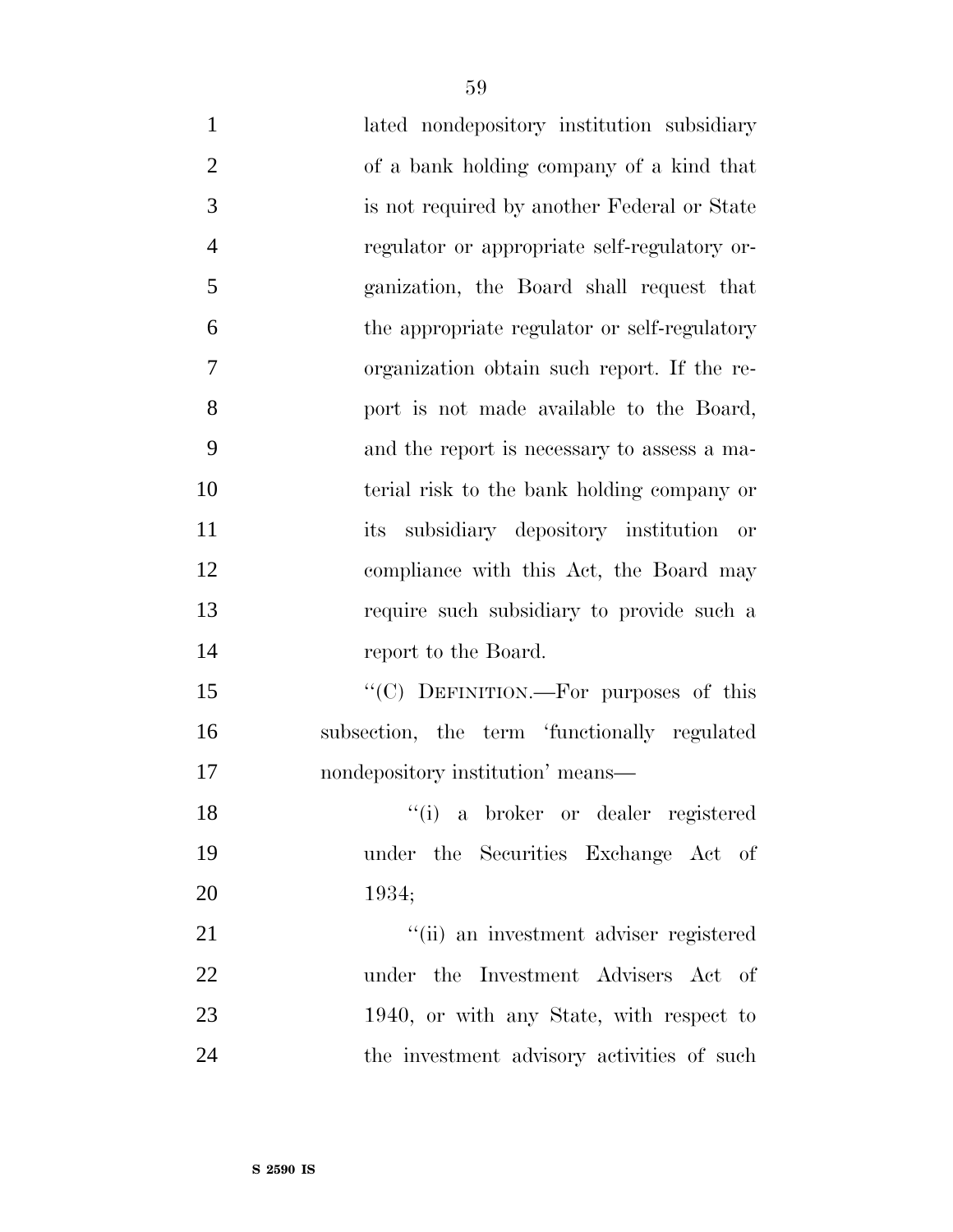investment adviser and activities incidental 2 to such investment advisory activities;  $\frac{1}{1}$  (iii) an insurance company subject to supervision by a State insurance commis- sion, agency, or similar authority; and ''(iv) an entity subject to regulation by the Commodity Futures Trading Com- mission, with respect to the commodities activities of such entity and activities inci- dental to such commodities activities.  $((2)$  EXAMINATIONS.— 12 "(A) EXAMINATION AUTHORITY.— 13 ''(i) In GENERAL.—The Board may make examinations of each bank holding company and each subsidiary of a bank holding company. ''(ii) FUNCTIONALLY REGULATED NONDEPOSITORY INSTITUTION SUBSIDI- ARIES.—Notwithstanding clause (i), the Board may make examinations of a func- tionally regulated nondepository institution subsidiary of a bank holding company only if— 24 ''(I) the Board has reasonable cause to believe that such subsidiary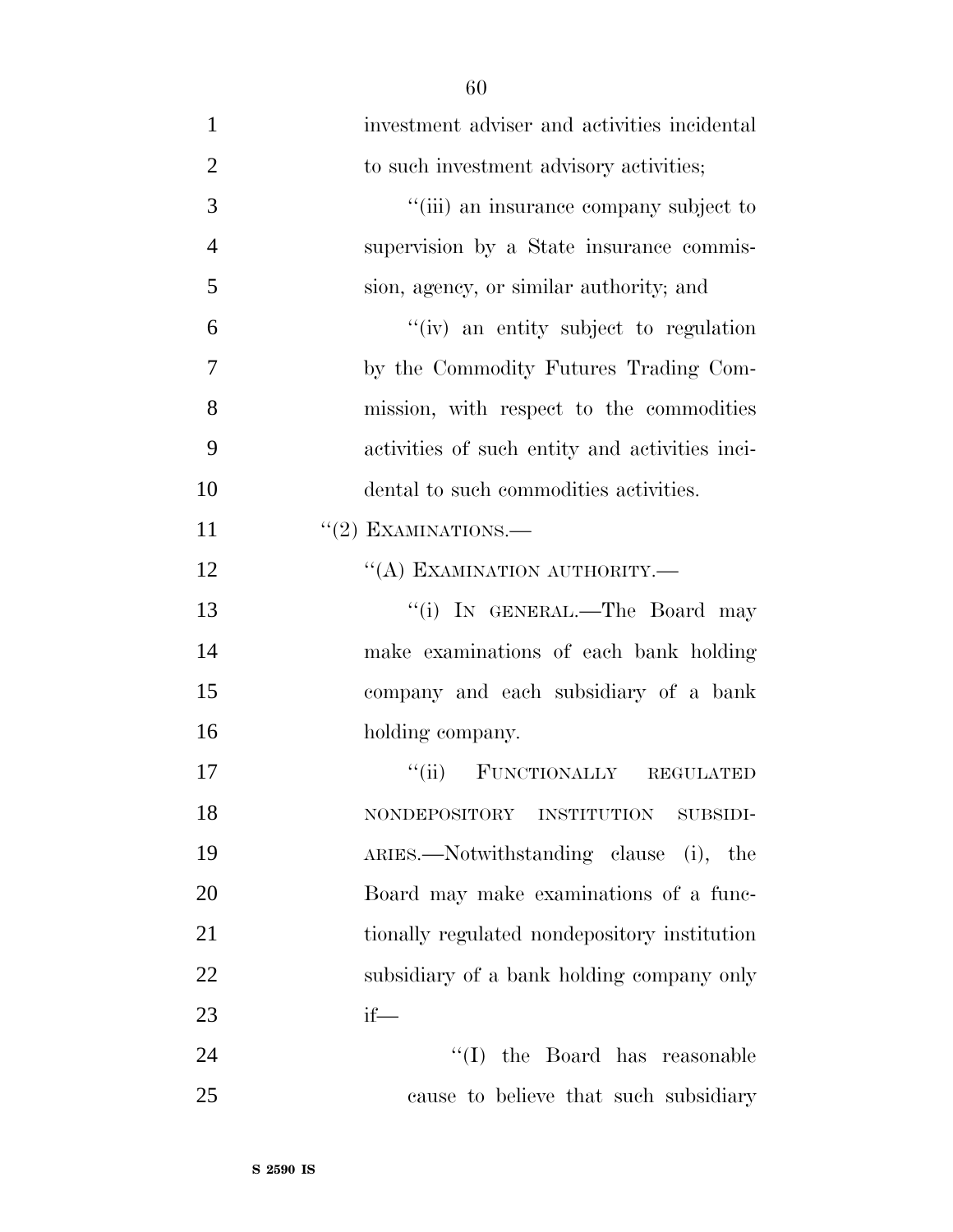- is engaged in activities that pose a material risk to an affiliated deposi-tory institution, or
- 4 ''(II) based on reports and other available information, the Board has reasonable cause to believe that a sub- sidiary is not in compliance with this Act or with provisions relating to transactions with an affiliated deposi- tory institution and the Board cannot 11 make such determination through ex- amination of the affiliated depository institution or bank holding company.

14 "(B) LIMITATIONS ON EXAMINATION AU- THORITY FOR BANK HOLDING COMPANIES AND SUBSIDIARIES.—Subject to subparagraph (A)(ii), the Board may make examinations 18 under subparagraph  $(A)(i)$  of each bank holding company and each subsidiary of such holding company in order to—

21 ''(i) inform the Board of the nature of the operations and financial condition of 23 the holding company and such subsidiaries; 24 ''(ii) inform the Board of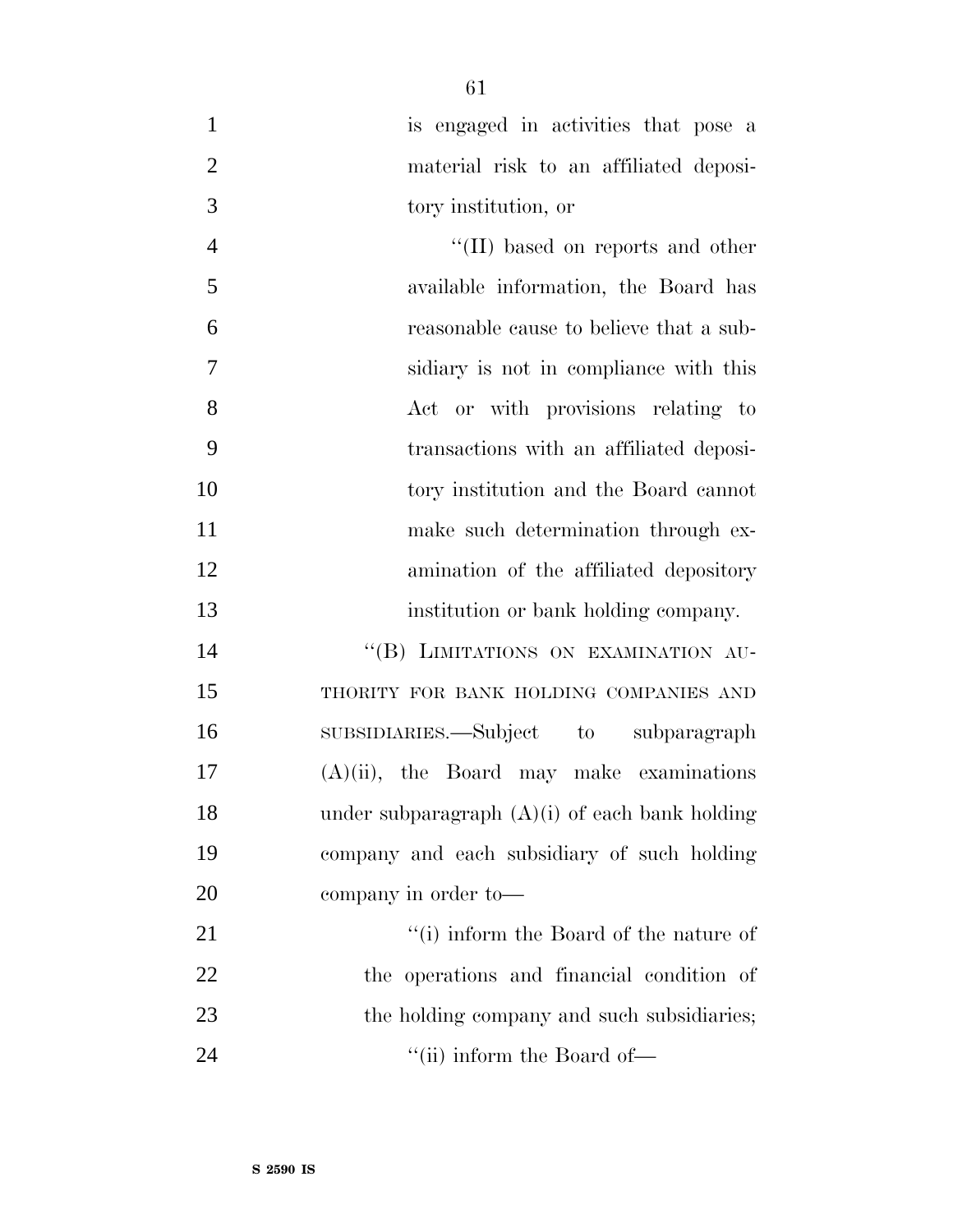| $\mathbf{1}$   | $\lq\lq$ (I) the financial and operational       |
|----------------|--------------------------------------------------|
| $\overline{2}$ | risks within the holding company sys-            |
| 3              | tem that may pose a threat to the                |
| $\overline{4}$ | safety and soundness of any subsidi-             |
| 5              | ary depository institution of such               |
| 6              | holding company; and                             |
| 7              | $\lq\lq$ (II) the systems for monitoring         |
| 8              | and controlling such risks; and                  |
| 9              | "(iii) monitor compliance with the               |
| 10             | provisions of this Act and those governing       |
| 11             | transactions and relationships between any       |
| 12             | subsidiary depository institution and its af-    |
| 13             | filiates.                                        |
| 14             | "(C) RESTRICTED FOCUS OF EXAMINA-                |
| 15             | TIONS.—The Board shall, to the fullest extent    |
| 16             | possible, limit the focus and scope of any exam- |
| 17             | ination of a bank holding company to—            |
| 18             | "(i) the bank holding company; and               |
| 19             | "(ii) any subsidiary of the holding              |
| 20             | company that, because of—                        |
| 21             | $\lq\lq$ (I) the size, condition, or activi-     |
| 22             | ties of the subsidiary;                          |
| 23             | $\lq\lq$ (II) the nature or size of trans-       |
| 24             | actions between such subsidiary and              |
| 25             | any depository institution which is              |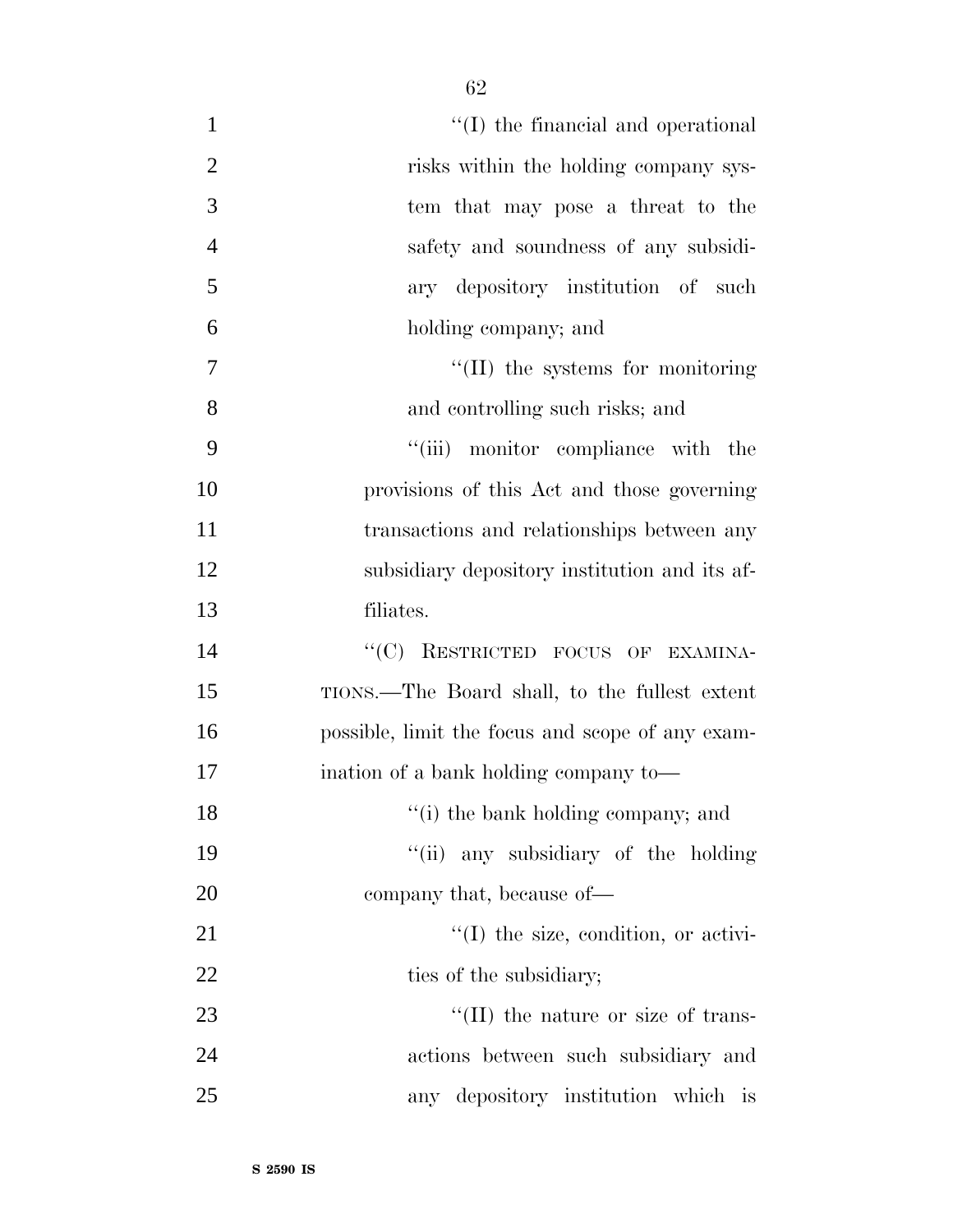| $\mathbf{1}$   | also a subsidiary of such holding com-           |
|----------------|--------------------------------------------------|
| $\overline{2}$ | pany; or                                         |
| 3              | "(III) the centralization of func-               |
| $\overline{4}$ | tions within the holding company sys-            |
| 5              | tem,                                             |
| 6              | could have a materially adverse effect on        |
| 7              | the safety and soundness of any depository       |
| 8              | institution affiliate of the holding company.    |
| 9              | "(D) DEFERENCE TO BANK EXAMINA-                  |
| 10             | TIONS.—The Board shall, to the fullest extent    |
| 11             | possible, use, for the purposes of this para-    |
| 12             | graph, the reports of examinations of depository |
| 13             | institutions made by the appropriate Federal     |
| 14             | and State depository institution supervisory au- |
| 15             | thority.                                         |
| 16             | "(E) DEFERENCE TO OTHER EXAMINA-                 |
| 17             | TIONS.—The Board shall, to the fullest extent    |
| 18             | possible, address the circumstances which might  |
| 19             | otherwise permit or require an examination by    |
| 20             | the Board by forgoing an examination and in-     |
| 21             | stead reviewing the reports of examination       |
| 22             | made of-                                         |
| 23             | "(i) any registered broker or dealer by          |
| 24             | or on behalf of the Securities and Ex-           |
| 25             | change Commission;                               |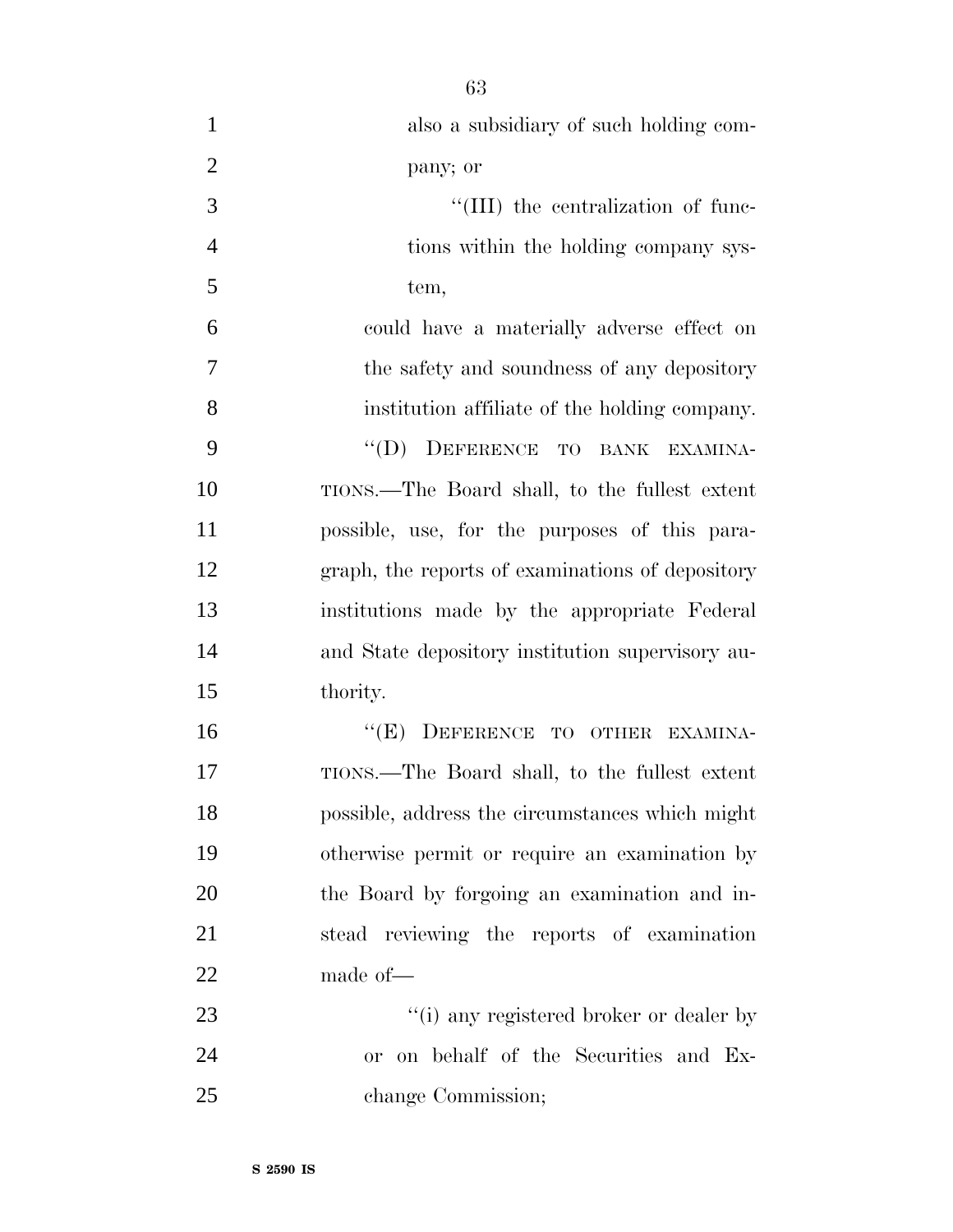| $\mathbf{1}$   | "(ii) any registered investment adviser            |
|----------------|----------------------------------------------------|
| $\overline{2}$ | properly registered by or on behalf of ei-         |
| 3              | ther the Securities and Exchange Commis-           |
| $\overline{4}$ | sion or any State;                                 |
| 5              | "(iii) any licensed insurance company              |
| 6              | by or on behalf of any state regulatory au-        |
| 7              | thority responsible for the supervision of         |
| 8              | insurance companies; and                           |
| 9              | "(iv) any other subsidiary that the                |
| 10             | Board finds to be comprehensively super-           |
| 11             | vised by a Federal or State authority.             |
| 12             | $``(3)$ CAPITAL.—                                  |
| 13             | "(A) IN GENERAL.—The Board shall not,              |
| 14             | by regulation, guideline, order or otherwise, pre- |
| 15             | scribe or impose any capital or capital adequacy   |
| 16             | rules, guidelines, standards, or requirements on   |
| 17             | any subsidiary of a financial holding company      |
| 18             | that is not a depository institution and—          |
| 19             | "(i) is in compliance with applicable              |
| 20             | capital requirements of another Federal            |
| 21             | regulatory authority (including the Securi-        |
| 22             | ties and Exchange Commission) or State             |
| 23             | insurance authority; or                            |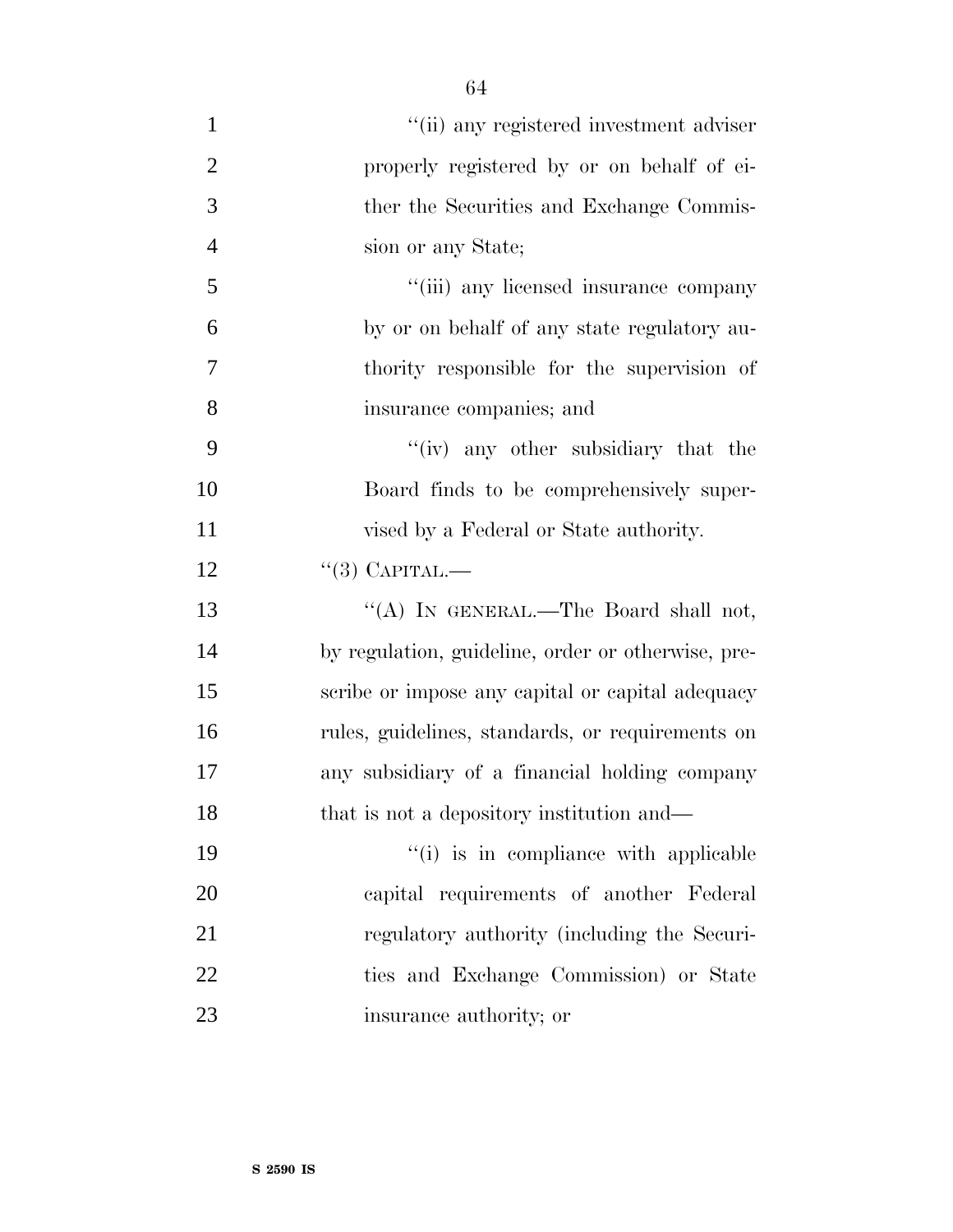- 1  $''(ii)$  is properly registered as an in- vestment adviser under the Investment Ad- visers Act of 1940, or with any State. 4 "(B) RULE OF CONSTRUCTION.—Subpara- graph (A) shall not be construed as preventing the Board from imposing capital or capital ade- quacy rules, guidelines, standards, or require- ments with respect to activities of a registered investment adviser other than investment advi- sory activities or activities incidental to invest-11 ment advisory activities. 12 "'(C) LIMITATIONS ON INDIRECT AC-
- TION.—In developing, establishing, or assessing holding company capital or capital adequacy rules, guidelines, standards, or requirements for purposes of this paragraph, the Board shall not take into account the activities, operations, or investments of an affiliated investment company registered under the Investment Company Act of 1940, if the investment company is not— 21  $\frac{1}{2}$  a bank holding company; or
- 22 ''(ii) controlled by a bank holding company by reason of ownership by the bank holding company (including through all of its affiliates) of 25 percent or more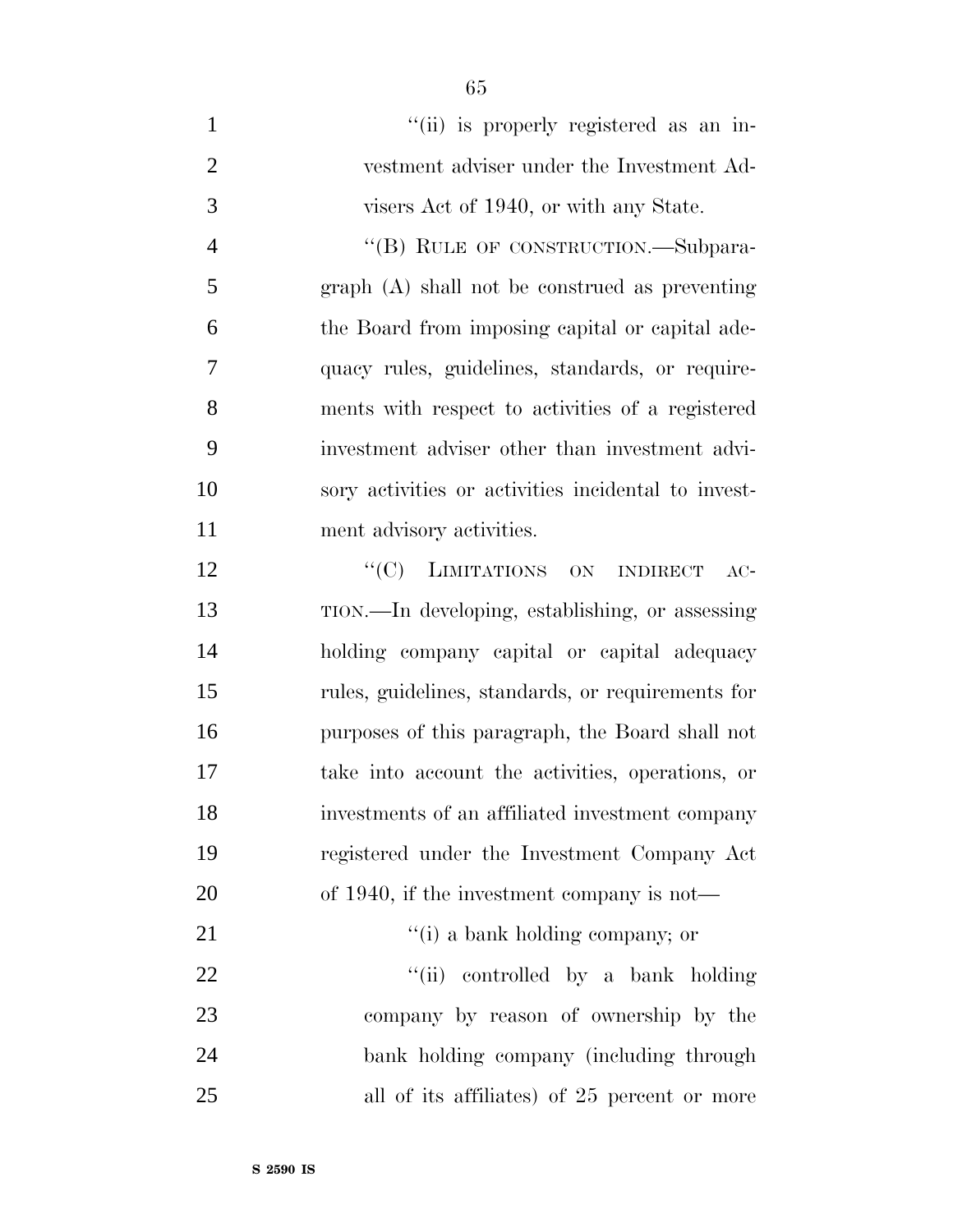| $\mathbf{1}$   | of the shares of the investment company,         |
|----------------|--------------------------------------------------|
| $\overline{2}$ | where the shares owned by the bank hold-         |
| 3              | ing company have a market value equal to         |
| $\overline{4}$ | more than $$1,000,000$ .                         |
| 5              | "(4) TRANSFER OF BOARD AUTHORITY TO AP-          |
| 6              | PROPRIATE FEDERAL BANKING AGENCY.-               |
| 7              | "(A) IN GENERAL.—In the case of any              |
| 8              | bank holding company which is not significantly  |
| 9              | engaged in nonbanking activities, the Board, in  |
| 10             | consultation with the appropriate Federal bank-  |
| 11             | ing agency, may designate the appropriate Fed-   |
| 12             | eral banking agency of the lead insured deposi-  |
| 13             | tory institution subsidiary of such holding com- |
| 14             | pany as the appropriate Federal banking agen-    |
| 15             | cy for the bank holding company.                 |
| 16             | $``(B)$ AUTHORITY TRANSFERRED.—An                |
| 17             | agency designated by the Board under subpara-    |
| 18             | $graph(A)$ shall have the same authority as the  |
| 19             | Board under this Act to-                         |
| 20             | "(i) examine and require reports from            |
| 21             | the bank holding company and any affiliate       |
| 22             | of such company (other than a depository         |
| 23             | institution) under section 5;                    |
| 24             | "(ii) approve or disapprove applica-             |
| 25             | tions or transactions under section 3;           |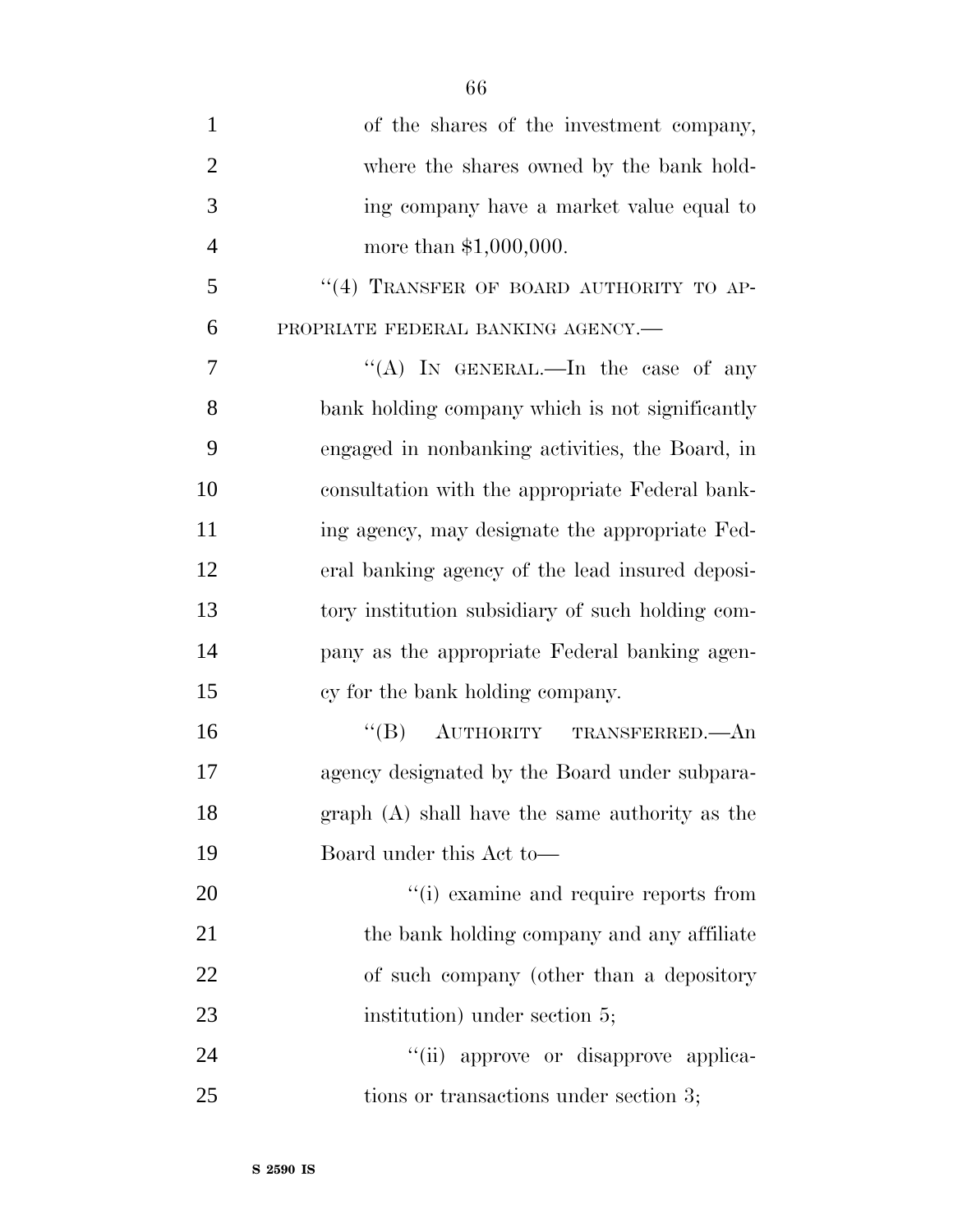| $\mathbf{1}$   | "(iii) take actions and impose pen-             |
|----------------|-------------------------------------------------|
| $\mathfrak{2}$ | alties under subsections (e) and (f) of sec-    |
| 3              | tion 5 and section 8; and                       |
| $\overline{4}$ | $\lq\lq$ (iv) take actions regarding the hold-  |
| 5              | ing company, any affiliate of the holding       |
| 6              | company (other than a depository institu-       |
| 7              | tion), or any institution-affiliated party of   |
| 8              | such company or affiliate under the Fed-        |
| 9              | eral Deposit Insurance Act and any other        |
| 10             | statute which the Board may designate.          |
| 11             | "(C) AGENCY ORDERS.—Section 9 (of this          |
| 12             | Act) and section 105 of the Bank Holding        |
| 13             | Company Act Amendments of 1970 shall apply      |
| 14             | to orders issued by an agency designated under  |
| 15             | subparagraph $(A)$ in the same manner such sec- |
| 16             | tions apply to orders issued by the Board.      |
| 17             | "(5) FUNCTIONAL REGULATION OF SECURITIES        |
| 18             | AND INSURANCE ACTIVITIES.—The Board shall defer |
| 19             | $to-$                                           |
| 20             | $\lq\lq$ the Securities and Exchange Commis-    |
| 21             | sion with regard to all interpretations of, and |
| 22             | the enforcement of, applicable Federal securi-  |
| 23             | ties laws (and rules, regulations, orders, and  |
| 24             | other directives issued thereunder) relating to |
| 25             | the activities, conduct, and operations of reg- |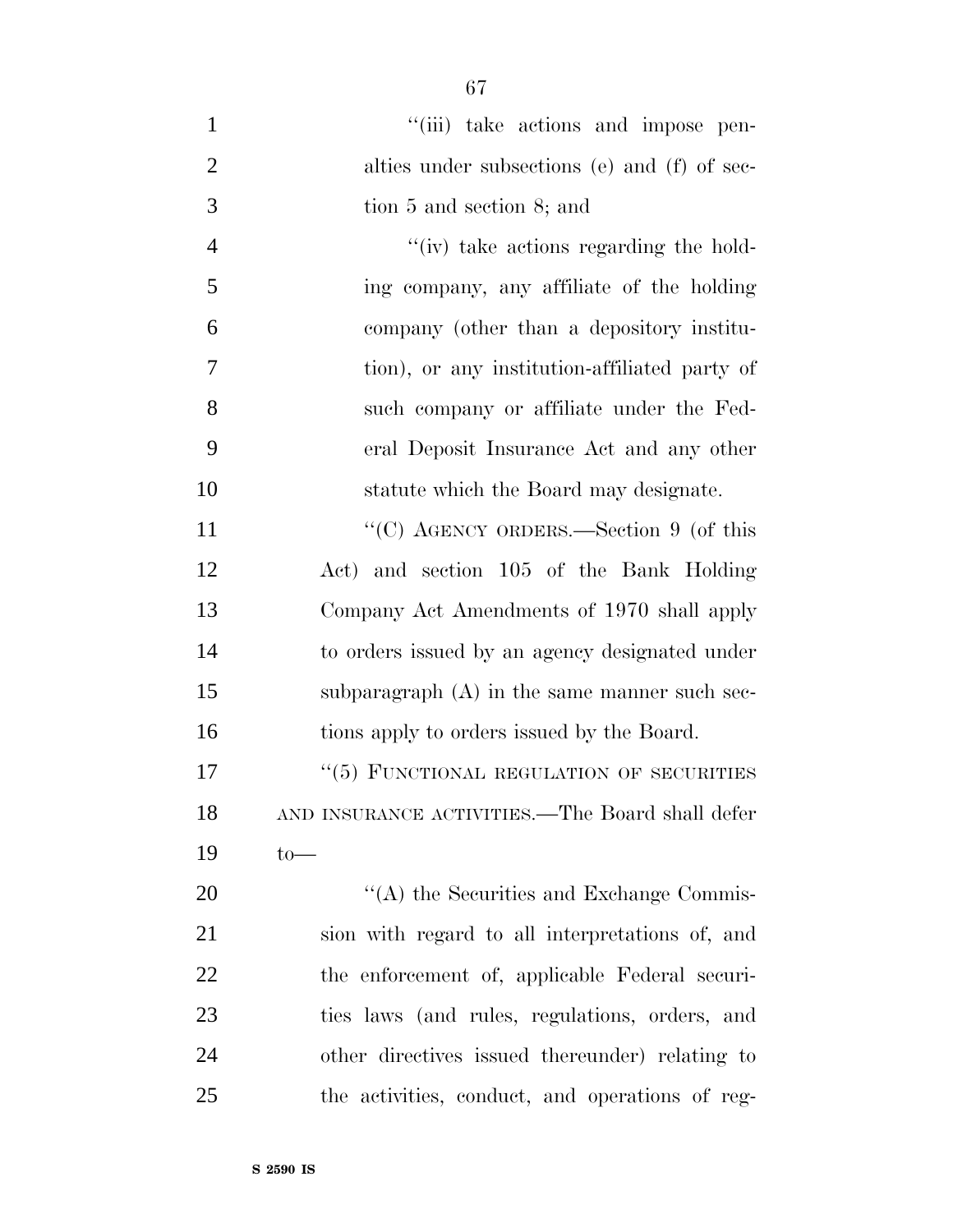istered brokers, dealers, investment advisers, and investment companies; ''(B) the relevant State securities authori- ties with regard to all interpretations of, and the enforcement of, applicable State securities laws (and rules, regulations, orders, and other directives issued thereunder) relating to the ac- tivities, conduct, and operations of registered brokers, dealers, and investment advisers; and  $\cdot$  (C) the relevant State insurance authori- ties with regard to all interpretations of, and the enforcement of, applicable State insurance laws (and rules, regulations, orders, and other directives issued thereunder) relating to the ac- tivities, conduct, and operations of insurance companies and insurance agents.''. **SEC. 112. ELIMINATION OF APPLICATION REQUIREMENT FOR FINANCIAL HOLDING COMPANIES.** (a) PREVENTION OF DUPLICATIVE FILINGS.—Sec- tion 5(a) of the Bank Holding Company Act of 1956 (12 U.S.C. 1844(a)) is amended by adding the following new

 sentence at the end: ''A declaration filed in accordance 23 with section  $6(b)(1)(E)$  shall satisfy the requirements of this subsection with regard to the registration of a bank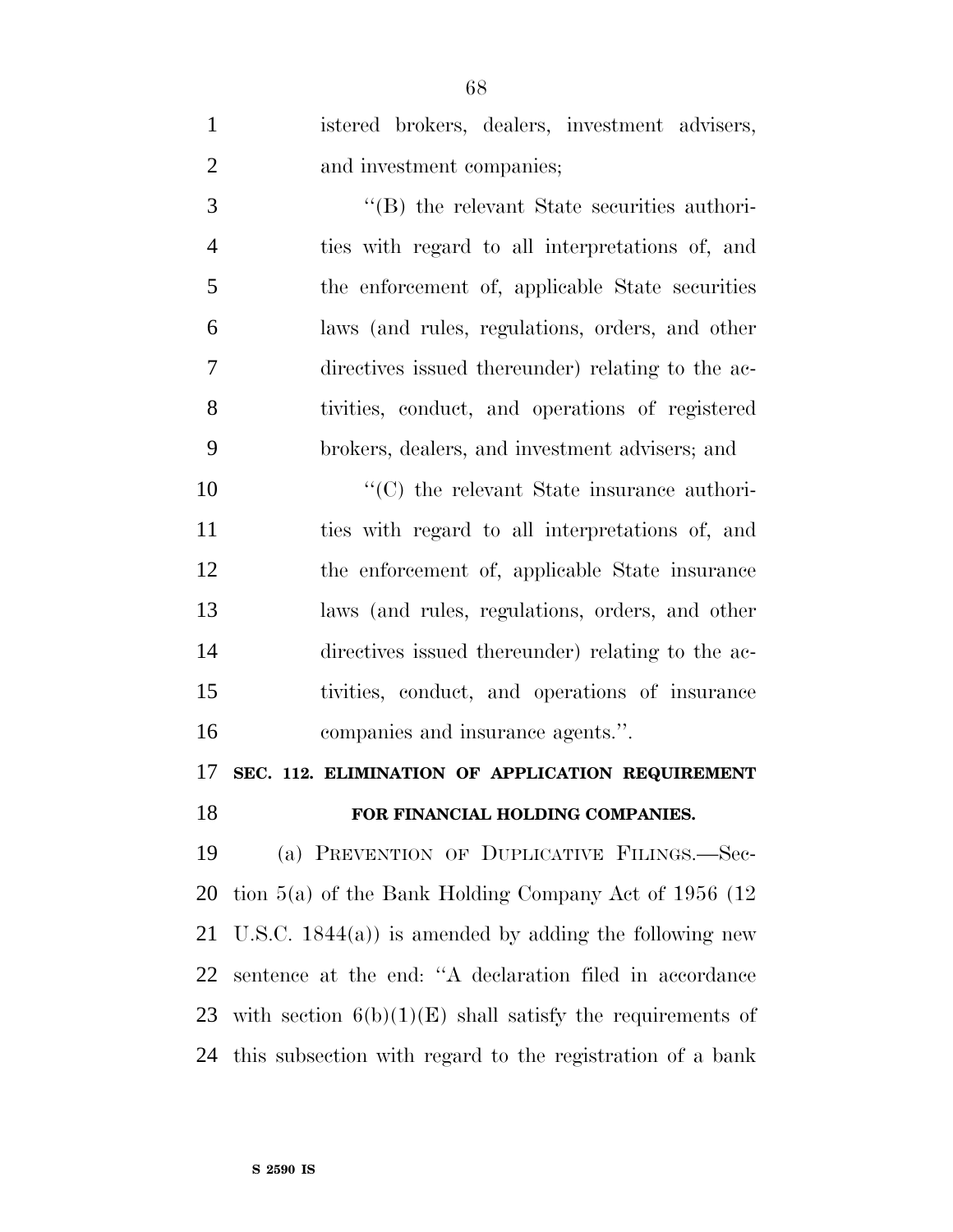holding company but not any requirement to file an appli-cation to acquire a bank pursuant to section 3.''.

 (b) DIVESTITURE PROCEDURES.—Section 5(e)(1) of the Bank Holding Company Act of 1956 (12 U.S.C. 5 1844(e)(1)) is amended—

 (1) by striking ''Financial Institutions Super- visory Act of 1966, order'' and inserting ''Financial Institutions Supervisory Act of 1966, at the election of the bank holding company—

10  $((A)$  order"; and

 (2) by striking ''shareholders of the bank hold- ing company. Such distribution'' and inserting ''shareholders of the bank holding company; or

 ''(B) order the bank holding company, after due notice and opportunity for hearing, and after con- sultation with the primary supervisor for the bank, which shall be the Comptroller of the Currency in the case of a national bank, and the Federal Deposit Insurance Corporation and the appropriate State su- pervisor in the case of an insured nonmember bank, to terminate (within 120 days or such longer period as the Board may direct) the ownership or control of any such bank by such company.

''The distribution referred to in subparagraph (A)''.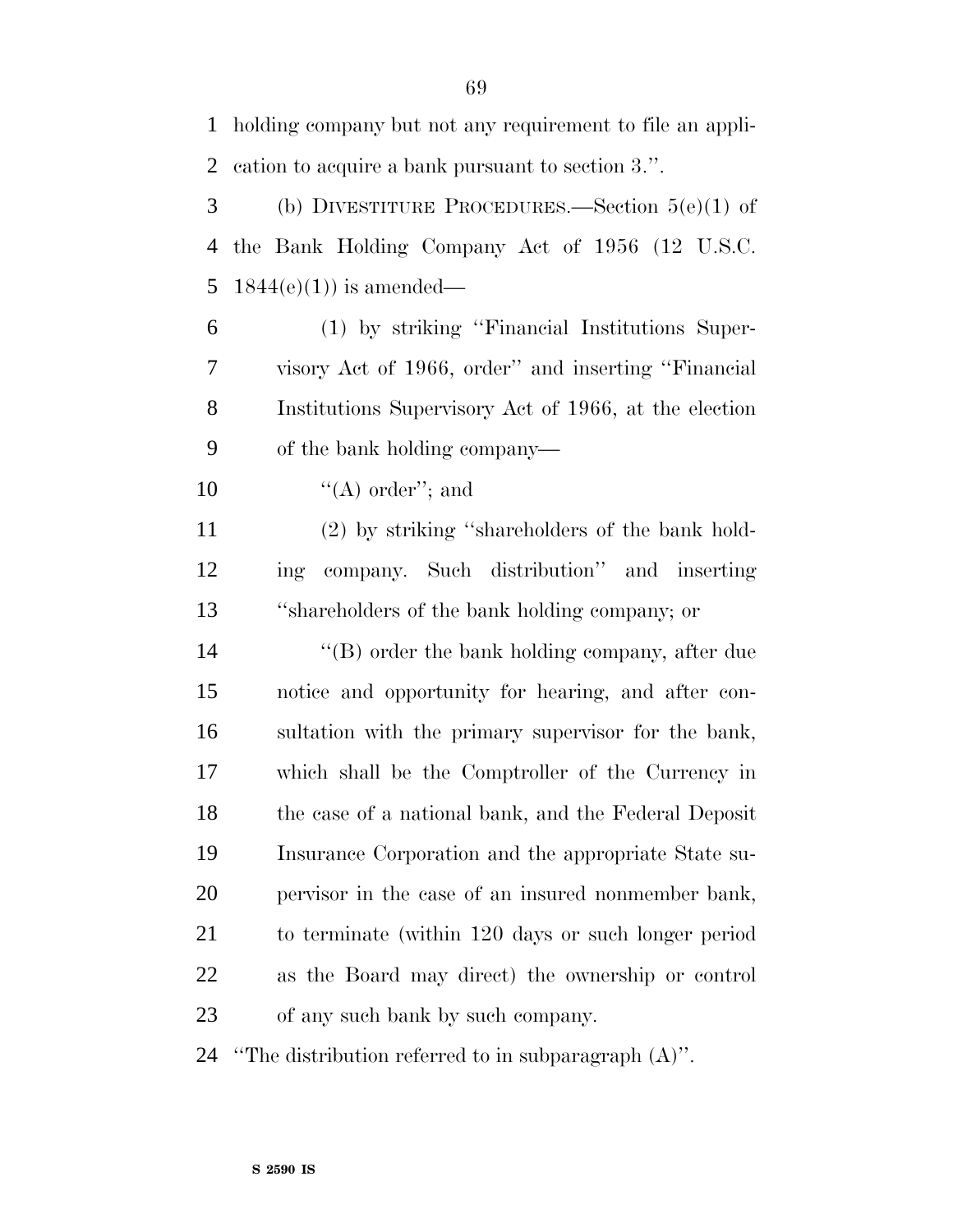| 1              | SEC. 113. AUTHORITY OF STATE INSURANCE REGULATOR            |
|----------------|-------------------------------------------------------------|
| $\overline{2}$ | AND SECURITIES AND EXCHANGE COMMIS-                         |
| 3              | SION.                                                       |
| $\overline{4}$ | Section 5 of the Bank Holding Company Act of 1956           |
| 5              | $(12 \t{U.S.C. } 1844)$ is amended by adding at the end the |
| 6              | following new subsection:                                   |
| 7              | "(g) AUTHORITY OF STATE INSURANCE REGULATOR                 |
| 8              | AND THE SECURITIES AND EXCHANGE COMMISSION.-                |
| 9              | $\lq(1)$ In GENERAL.—Notwithstanding any other              |
| 10             | provision of law, any regulation, order, or other ac-       |
| 11             | tion of the Board which requires a bank holding             |
| 12             | company to provide funds or other assets to a sub-          |
| 13             | sidiary insured depository institution shall not be ef-     |
| 14             | fective nor enforceable if—                                 |
| 15             | $\lq\lq$ such funds or assets are to be pro-                |
| 16             | vided by—                                                   |
| 17             | "(i) a bank holding company that is                         |
| 18             | an insurance company or is a broker or                      |
| 19             | dealer registered under the Securities Ex-                  |
| 20             | change Act of 1934; or                                      |
| 21             | "(ii) an affiliate of the depository in-                    |
| 22             | stitution which is an insurance company or                  |
| 23             | a broker or dealer registered under such                    |
| 24             | Act; and                                                    |
| 25             | $\lq\lq$ the State insurance authority for the              |
| 26             | insurance company or the Securities and Ex-                 |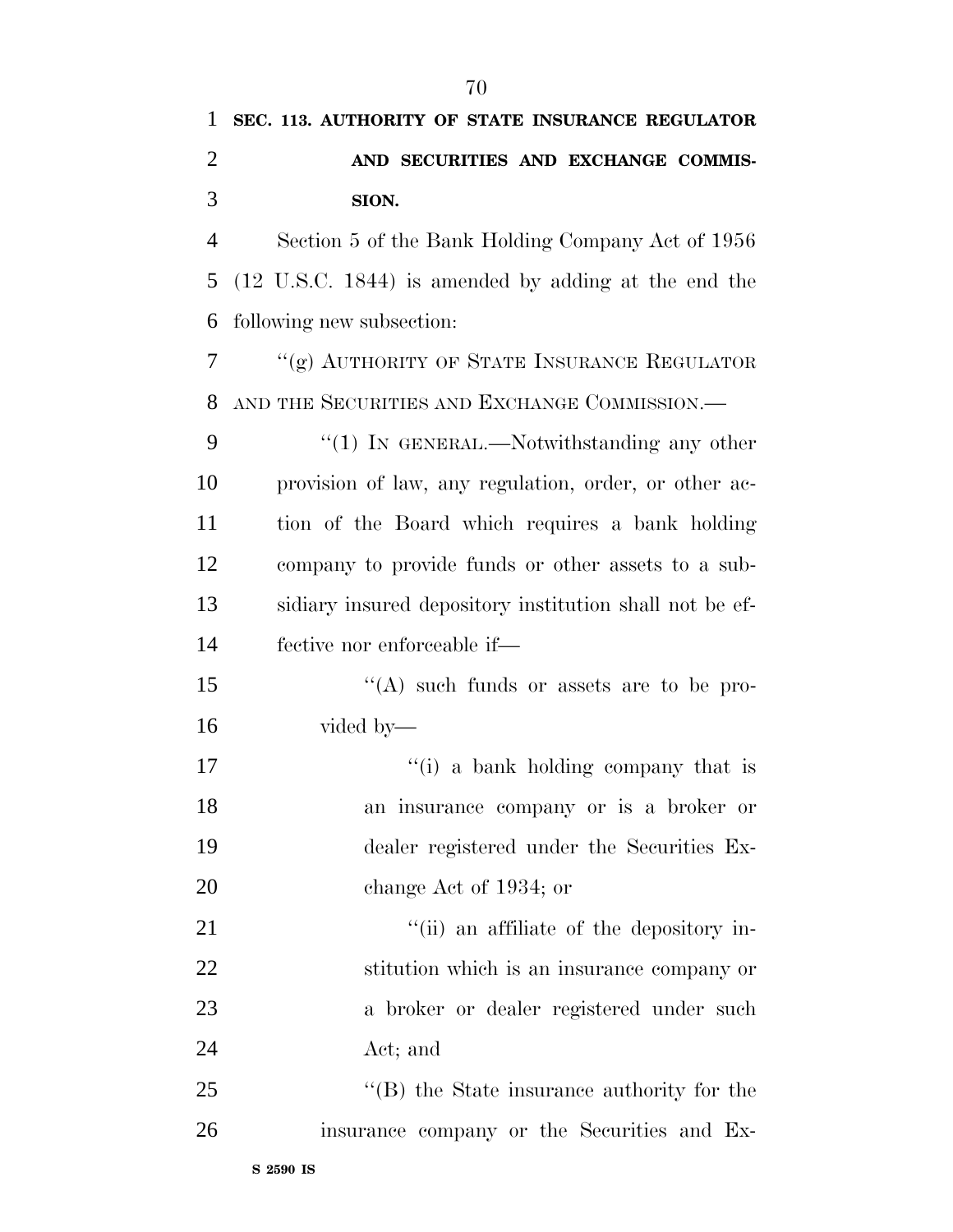change Commission for the registered broker or dealer, as the case may be, determines in writ- ing sent to the holding company and the Board 4 that the holding company shall not provide such funds or assets because such action would have a material adverse effect on the financial condi- tion of the insurance company or the broker or dealer, as the case may be.

9 "(2) NOTICE TO STATE INSURANCE AUTHORITY OR SEC REQUIRED.—If the Board requires a bank holding company, or an affiliate of a bank holding company, which is an insurance company or a 13 broker or dealer described in paragraph  $(1)(A)$  to provide funds or assets to an insured depository in- stitution subsidiary of the holding company pursuant to any regulation, order, or other action of the Board referred to in paragraph (1), the Board shall promptly notify the State insurance authority for the insurance company or the Securities and Exchange Commission, as the case may be, of such require-ment.

22 "(3) DIVESTITURE IN LIEU OF OTHER AC- TION.—If the Board receives a notice described in paragraph (1)(B) from a State insurance authority or the Securities and Exchange Commission with re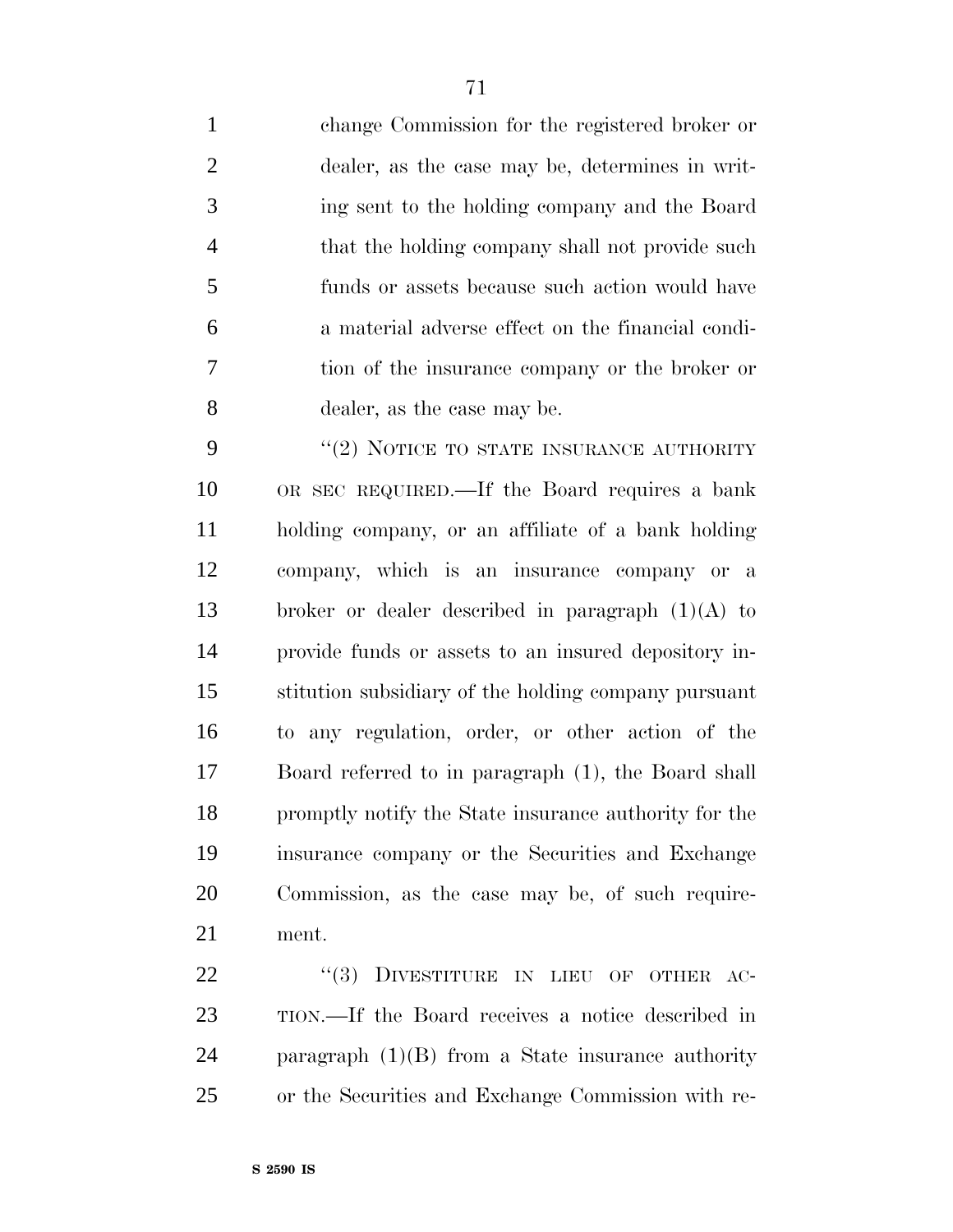gard to a bank holding company or affiliate referred to in that paragraph, the Board may order the bank holding company to divest the insured depository in- stitution not later than 180 days after receiving the notice, or such longer period as the Board deter- mines consistent with the safe and sound operation of the insured depository institution.

8 "(4) CONDITIONS BEFORE DIVESTITURE.—Dur- ing the period beginning on the date an order to di- vest is issued by the Board under paragraph (3) to a bank holding company and ending on the date the divestiture is completed, the Board may impose any conditions or restrictions on the holding company's ownership or operation of the insured depository in- stitution, including restricting or prohibiting trans- actions between the insured depository institution and any affiliate of the institution, as are appro-priate under the circumstances.''.

#### **SEC. 114. PRUDENTIAL SAFEGUARDS.**

 Section 5 of the Bank Holding Company Act of 1956 (12 U.S.C. 1844) is amended by inserting after subsection (g) (as added by section 113 of this subtitle) the following new subsection:

24 "(h) PRUDENTIAL SAFEGUARDS.—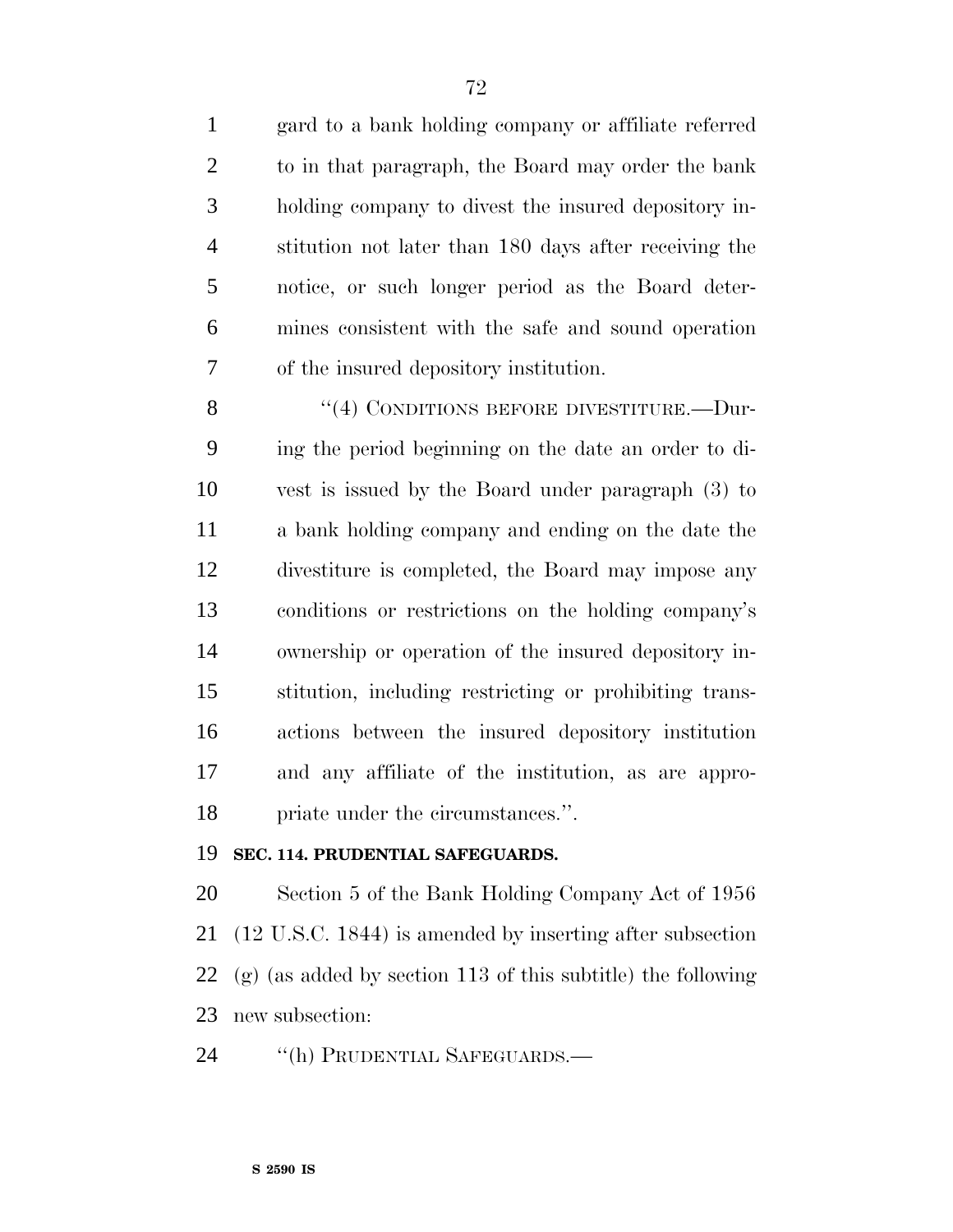1 "(1) IN GENERAL.—The Board may, by regula- tion or order, impose restrictions or requirements on relationships or transactions between a depository institution subsidiary of a bank holding company and any affiliate of such depository institution (other than a subsidiary of such institution) which the Board finds is consistent with the public interest, the purposes of this Act, the Financial Services Act of 1998, the Federal Reserve Act, and other Federal law applicable to depository institution subsidiaries of bank holding companies and the standards in paragraph (2). ''(2) STANDARDS.—The Board may exercise au- thority under paragraph (1) if the Board finds that such action would— ''(A) avoid any significant risk to the safe- ty and soundness of depository institutions or any Federal deposit insurance fund; ''(B) enhance the financial stability of bank holding companies;  $\cdot$  (C) avoid conflicts of interest or other abuses;  $\langle (D) \rangle$  enhance the privacy of customers of depository institutions; or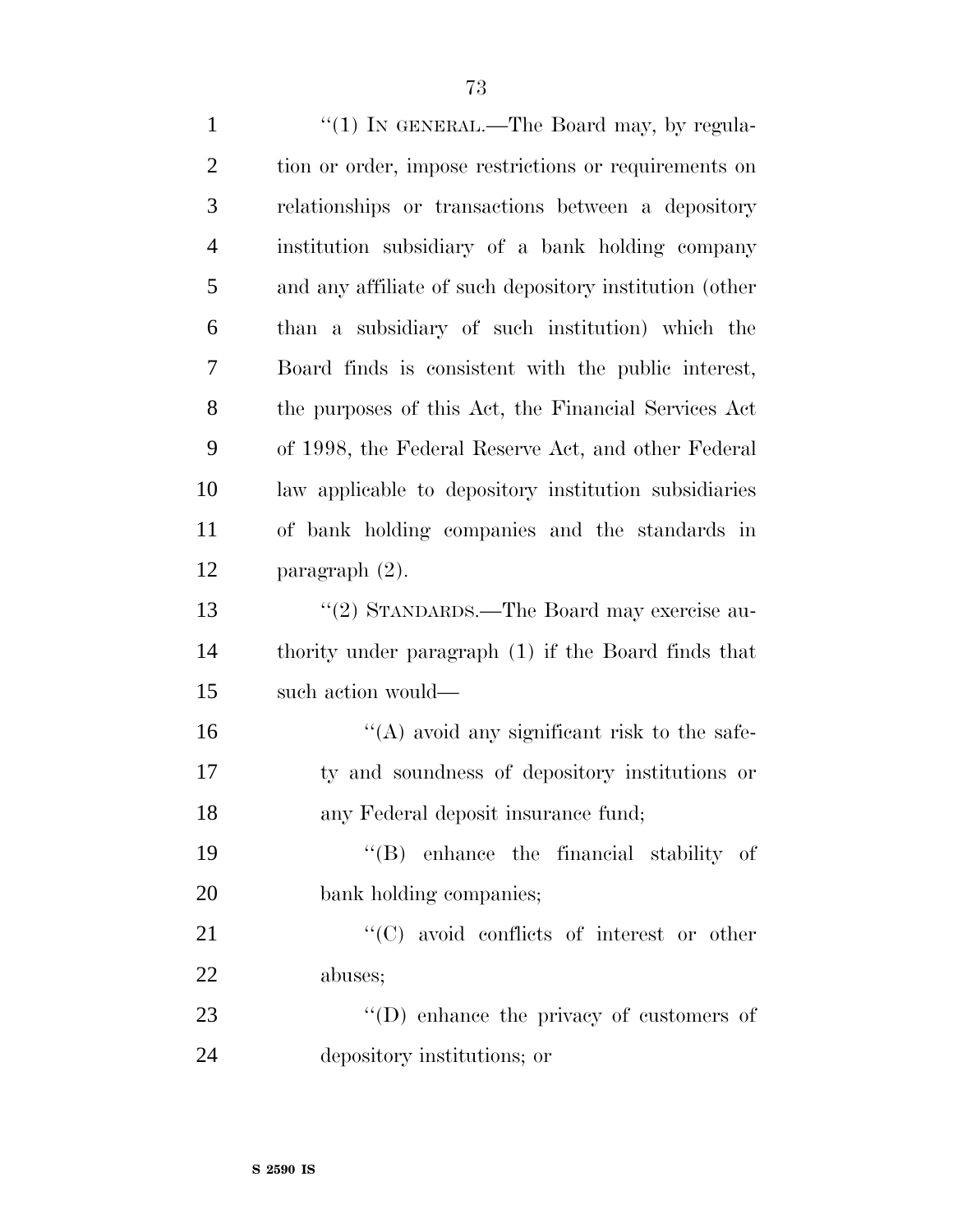$''(E)$  promote the application of national treatment and equality of competitive oppor- tunity between nonbank affiliates owned or con- trolled by domestic bank holding companies and nonbank affiliates owned or controlled by for- eign banks operating in the United States.  $\frac{1}{3}$  REVIEW.—The Board shall regularly— 8 ''(A) review all restrictions or requirements established pursuant to paragraph (1) to deter- mine whether there is a continuing need for any such restriction or requirement to carry out the purposes of the Act, including any purpose de- scribed in paragraph (2); and  $\langle$  (B) modify or eliminate any restriction or requirement the Board finds is no longer re-16 quired for such purposes. 17 "(4) FOREIGN BANKS.—The Board may, by regulation or order, impose restrictions or require- ments on relationships or transactions between a foreign bank and any affiliate in the United States

 of such foreign bank that the Board finds are con- sistent with the public interest, the purposes of this Act, the Financial Services Act of 1998, the Federal

Reserve Act, and other Federal law applicable to for-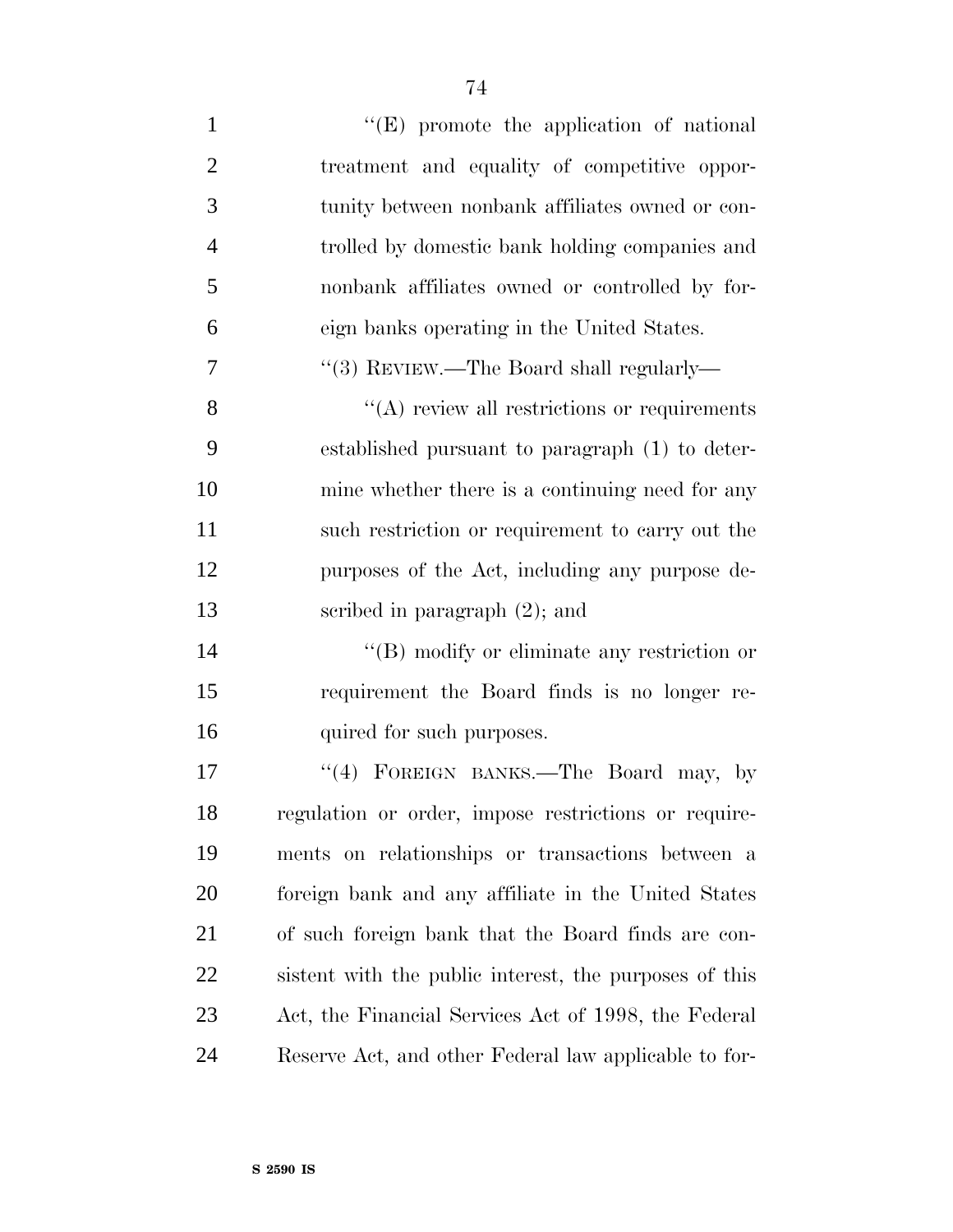| $\mathbf{1}$   | eign banks and their affiliates in the United States,            |
|----------------|------------------------------------------------------------------|
| $\overline{2}$ | and the standards in paragraphs $(2)$ and $(3)$ .".              |
| 3              | SEC. 115. EXAMINATION OF INVESTMENT COMPANIES.                   |
| $\overline{4}$ | (a) EXCLUSIVE COMMISSION AUTHORITY.                              |
| 5              | (1) IN GENERAL.—The Commission shall be the                      |
| 6              | sole Federal agency with authority to inspect and ex-            |
| 7              | amine any registered investment company that is not              |
| 8              | a bank holding company.                                          |
| 9              | (2) PROHIBITION ON BANKING AGENCIES.- A                          |
| 10             | Federal banking agency may not inspect or examine                |
| 11             | any registered investment company that is not a                  |
| 12             | bank holding company.                                            |
| 13             | (b) EXAMINATION RESULTS AND OTHER INFORMA-                       |
| 14             | TION.—The Commission shall provide to any Federal                |
| 15             | banking agency, upon request, the results of any examina-        |
|                | 16 tion, reports, records, or other information with respect     |
|                | 17 to any registered investment company to the extent nec-       |
|                | 18 essary for the agency to carry out its statutory responsibil- |
| 19             | ities.                                                           |
| 20             | (c) DEFINITIONS.—For purposes of this section, the               |
| 21             | following definitions shall apply:                               |
| 22             | BANK HOLDING COMPANY.—The term<br>(1)                            |
| 23             | "bank holding company" has the same meaning as                   |
| 24             | in section 2 of the Bank Holding Company Act of                  |
| 25             | 1956.                                                            |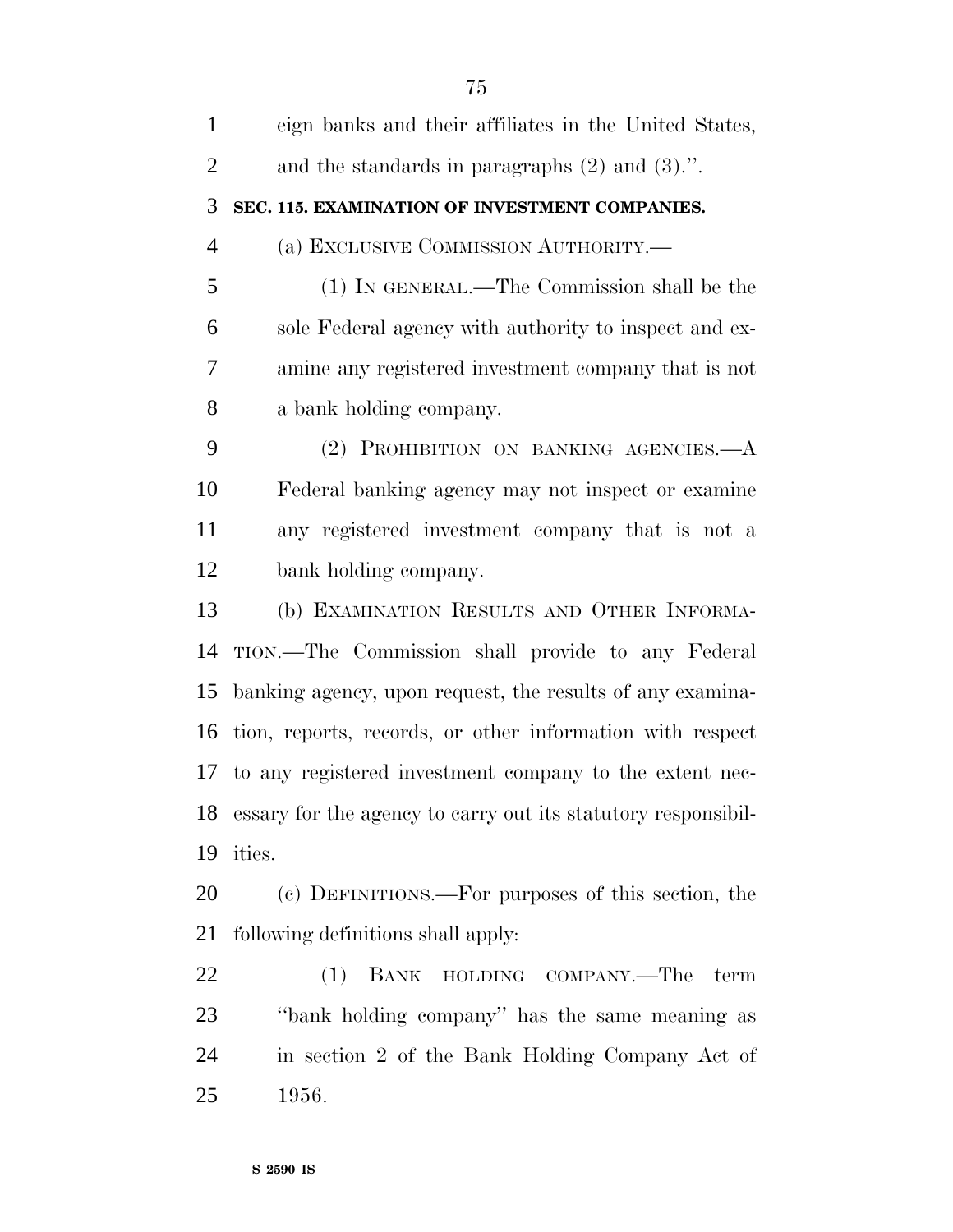| (2) COMMISSION.—The term "Commission"                      |
|------------------------------------------------------------|
| means the Securities and Exchange Commission.              |
| (3) FEDERAL BANKING AGENCY.—The term                       |
| "Federal banking agency" has the same meaning as           |
| in section $3(z)$ of the Federal Deposit Insurance Act.    |
| (4) REGISTERED INVESTMENT COMPANY.—The                     |
| term "registered investment company" means an in-          |
| vestment company which is registered with the Com-         |
| mission under the Investment Company Act of 1940.          |
| SEC. 116. LIMITATION ON RULEMAKING, PRUDENTIAL, SU-        |
| PERVISORY, AND ENFORCEMENT AUTHORITY                       |
| OF THE BOARD.                                              |
| The Bank Holding Company Act of 1956 (12 U.S.C.            |
|                                                            |
| 1841 et seq.) is amended by inserting after section 10 the |
| following new section:                                     |
| "SEC. 10A. LIMITATION ON RULEMAKING, PRUDENTIAL, SU-       |
| PERVISORY, AND ENFORCEMENT AUTHORITY                       |
| OF THE BOARD.                                              |
| "(a) LIMITATION ON DIRECT ACTION.-                         |
| "(1) IN GENERAL.—The Board may not pre-                    |
| scribe regulations, issue or seek entry of orders, im-     |
| restraints, restrictions, guidelines, require-<br>pose     |
| ments, safeguards, or standards, or otherwise take         |
|                                                            |

this Act or section 8 of the Federal Deposit Insur-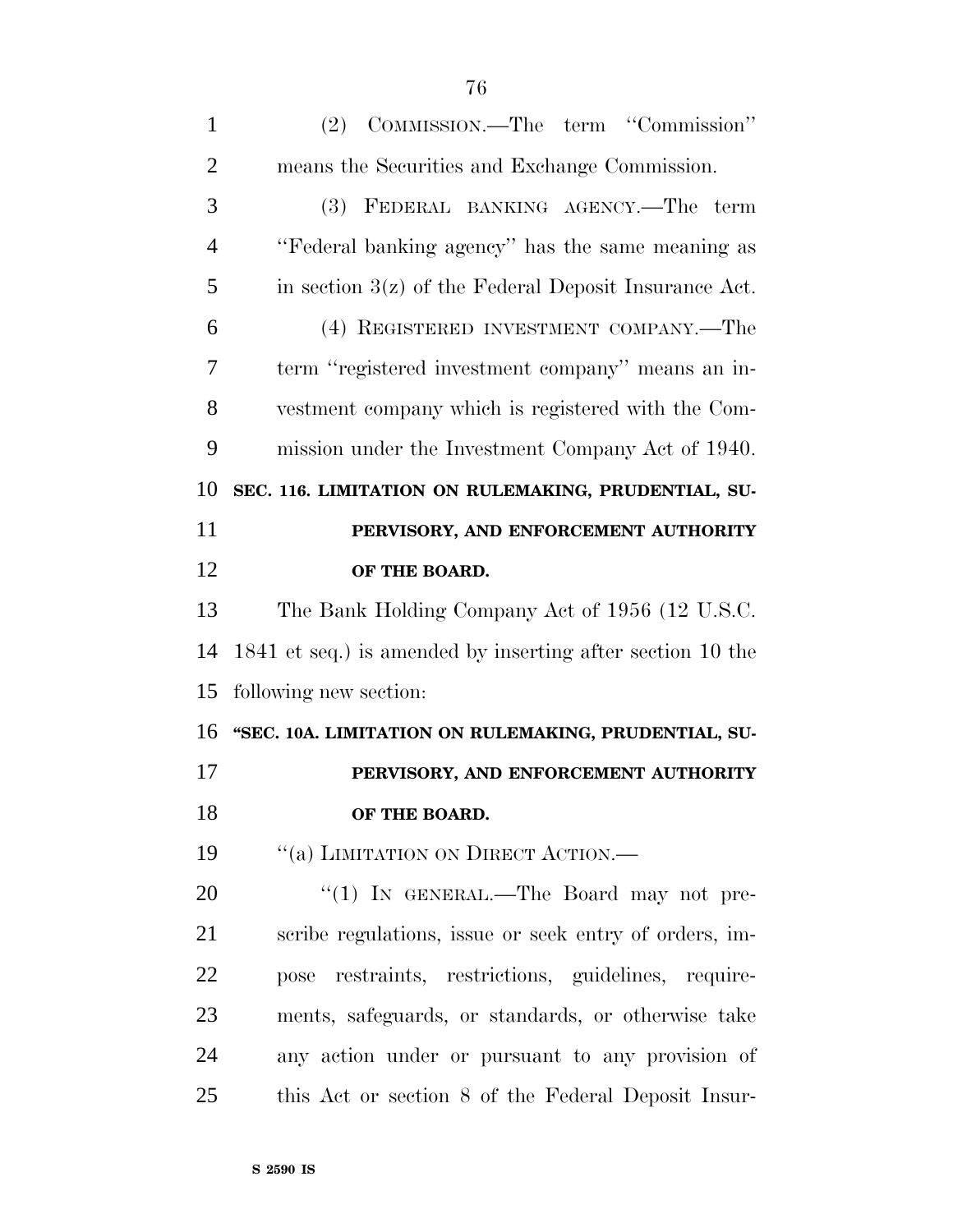| $\mathbf{1}$   | ance Act against or with respect to a regulated sub-        |
|----------------|-------------------------------------------------------------|
| $\overline{2}$ | sidiary of a bank holding company unless the action         |
| 3              | is necessary to prevent or redress an unsafe or un-         |
| $\overline{4}$ | sound practice or breach of fiduciary duty by such          |
| 5              | subsidiary that poses a material risk to-                   |
| 6              | $\lq\lq$ the financial safety, soundness, or                |
| 7              | stability of an affiliated depository institution;          |
| 8              | <b>or</b>                                                   |
| 9              | "(B) the domestic or international pay-                     |
| 10             | ment system.                                                |
| 11             | "(2) CRITERIA FOR BOARD ACTION.—The                         |
| 12             | Board shall not take action otherwise permitted             |
| 13             | under paragraph (1) unless the Board finds that it          |
| 14             | is not reasonably possible to effectively protect           |
| 15             | against the material risk at issue through action di-       |
| 16             | rected at or against the affiliated depository institu-     |
| 17             | tion or against depository institutions generally.          |
| 18             | "(b) LIMITATION ON INDIRECT ACTION.—The Board               |
| 19             | may not prescribe regulations, issue or seek entry of or-   |
| 20             | ders, impose restraints, restrictions, guidelines, require- |
| 21             | ments, safeguards, or standards, or otherwise take any ac-  |
| 22             | tion under or pursuant to any provision of this Act or sec- |
| 23             | tion 8 of the Federal Deposit Insurance Act against or      |
| 24             | with respect to a financial holding company or a wholesale  |
| 25             | financial holding company where the purpose or effect of    |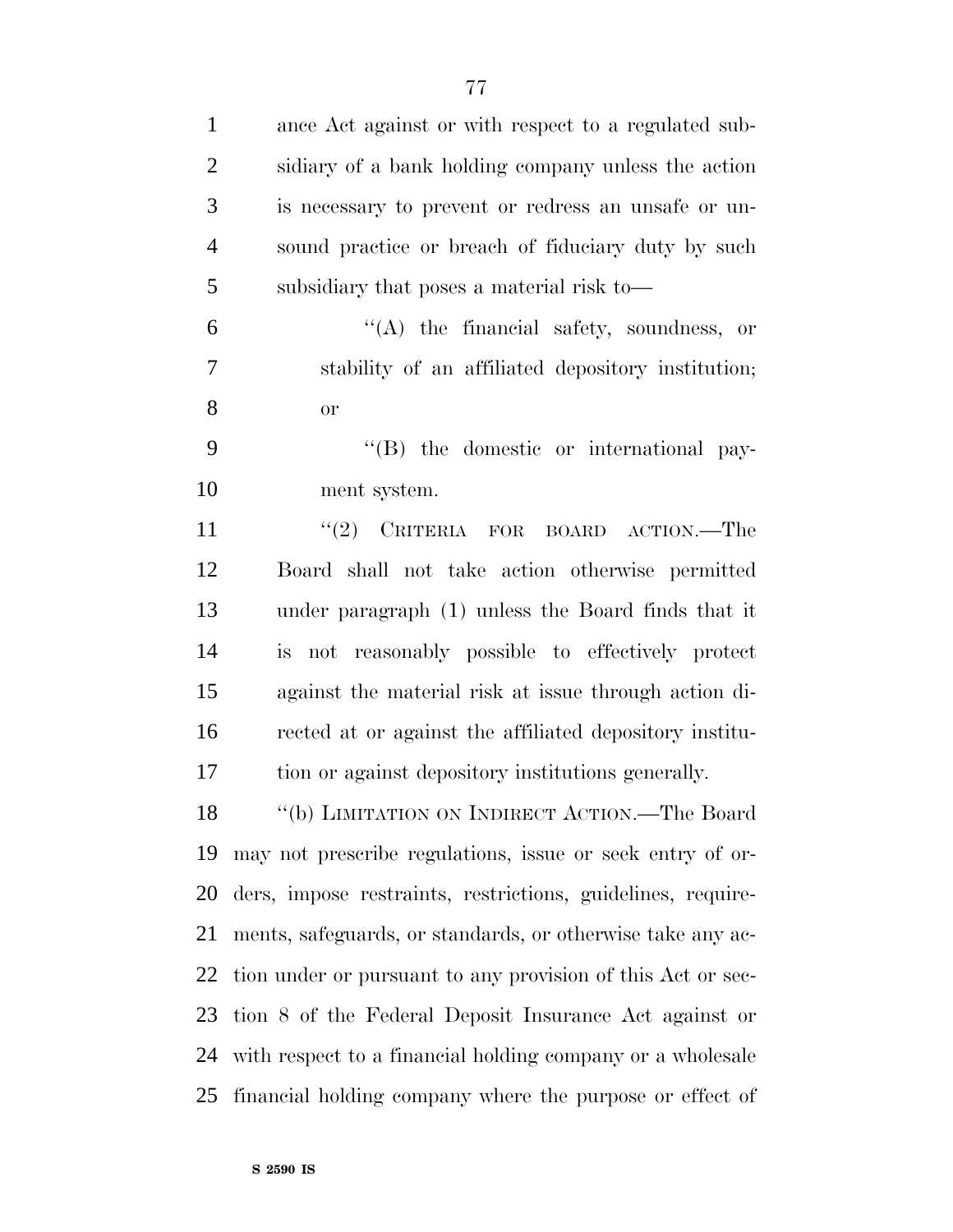doing so would be to take action indirectly against or with respect to a regulated subsidiary that may not be taken directly against or with respect to such subsidiary in ac-cordance with subsection (a).

 ''(c) ACTIONS SPECIFICALLY AUTHORIZED.—Not- withstanding subsection (a), the Board may take action under this Act or section 8 of the Federal Deposit Insur- ance Act to enforce compliance by a regulated subsidiary with Federal law that the Board has specific jurisdiction to enforce against such subsidiary.

 ''(d) REGULATED SUBSIDIARY DEFINED.—For pur- poses of this section, the term 'regulated subsidiary' means any company that is not a bank holding company and is—

 ''(1) a broker or dealer registered under the Se-curities Exchange Act of 1934;

 $\frac{u(2)}{2}$  a registered investment adviser, properly registered by or on behalf of either the Securities and Exchange Commission or any State, with re- spect to the investment advisory activities of such in- vestment adviser and activities incidental to such in-vestment advisory activities;

23 "(3) an investment company registered under 24 the Investment Company Act of 1940;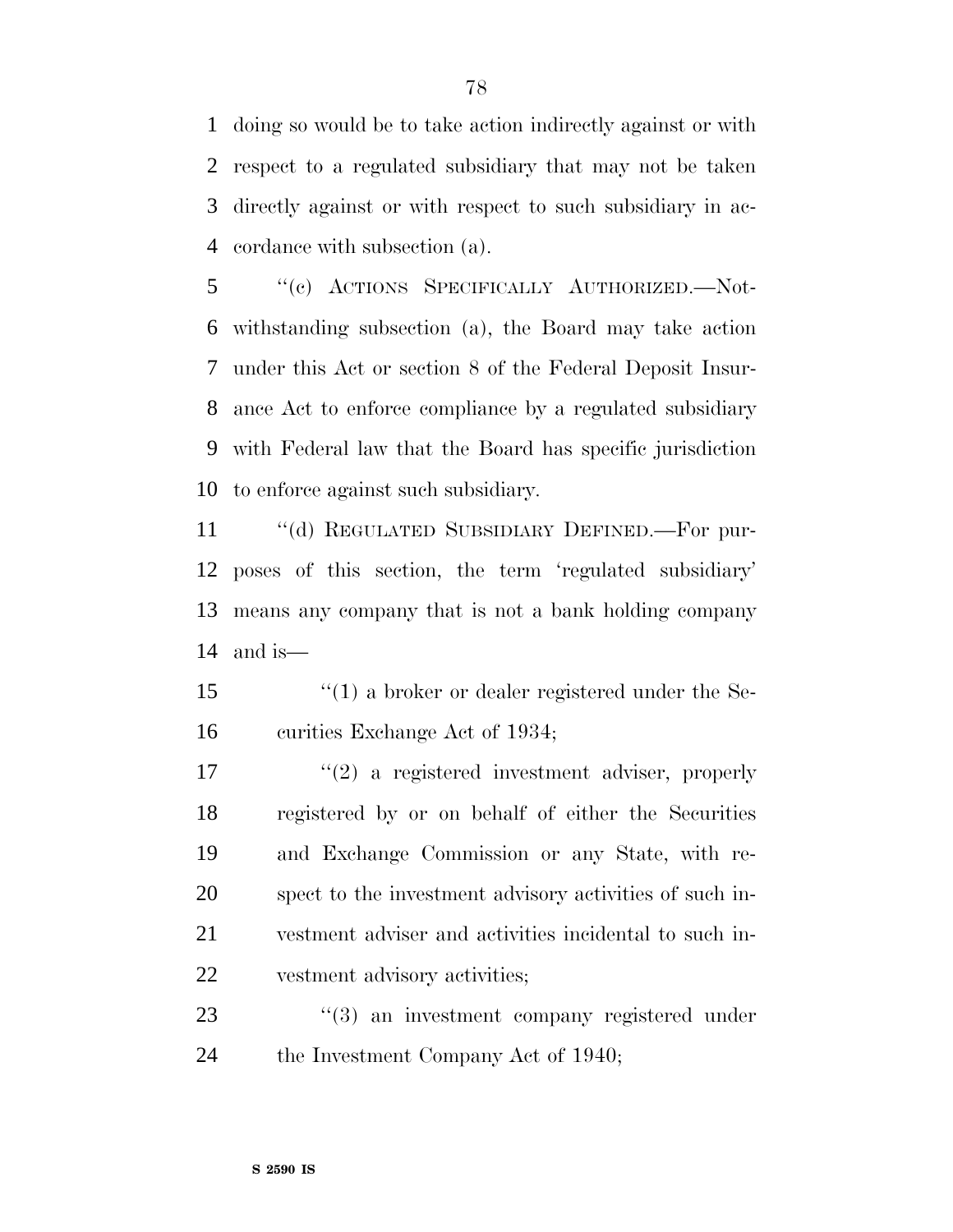1 ''(4) an insurance company or an insurance agency subject to supervision by a State insurance commission, agency, or similar authority; or

 $(5)$  an entity subject to regulation by the Com- modity Futures Trading Commission, with respect to the commodities activities of such entity and ac-tivities incidental to such commodities activities.''.

#### **SEC. 117. INTERAGENCY CONSULTATION.**

 (a) PURPOSE.—It is the intention of Congress that the Board of Governors of the Federal Reserve System, as the umbrella supervisor for financial holding compa- nies, and the State insurance regulators, as the functional regulators of companies engaged in insurance activities, coordinate efforts to supervise companies that control both a depository institution and a company engaged in insur- ance activities regulated under State law. In particular, Congress believes that the Board and the State insurance regulators should share, on a confidential basis, informa- tion relevant to the supervision of companies that control both a depository institution and a company engaged in insurance activities, including information regarding the financial health of the consolidated organization and infor- mation regarding transactions and relationships between insurance companies and affiliated depository institutions. The appropriate Federal banking agencies for depository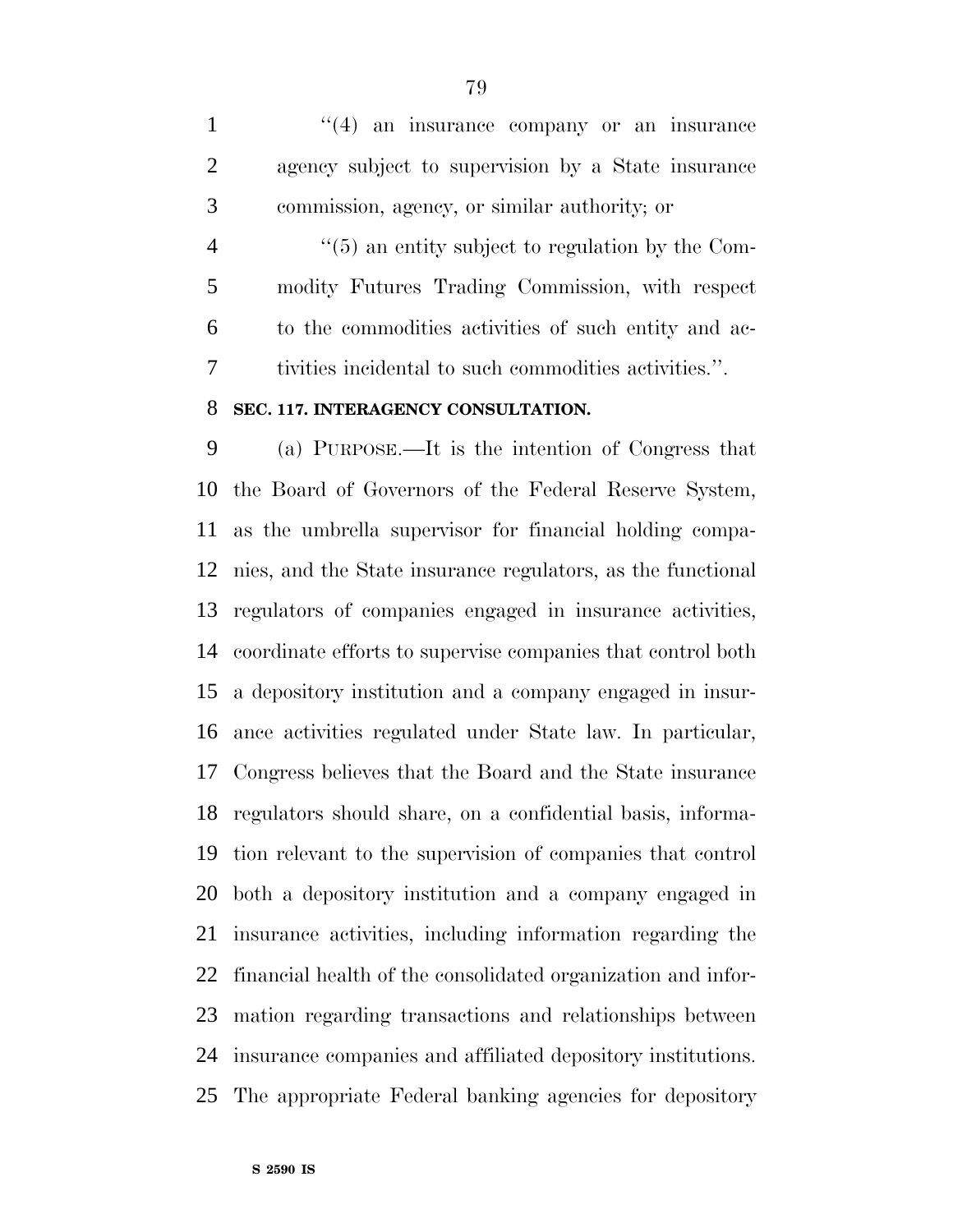institutions should also share, on a confidential basis, in- formation with the relevant State insurance regulators re- garding transactions and relationships between depository institutions and affiliated companies engaged in insurance activities. The purpose of this section is to encourage this coordination and confidential sharing of information, and to thereby improve both the efficiency and the quality of the supervision of financial holding companies and their affiliated depository institutions and companies engaged in insurance activities.

 (b) EXAMINATION RESULTS AND OTHER INFORMA-TION.—

 (1) INFORMATION OF THE BOARD.—Upon the request of the appropriate insurance regulator of any State, the Board may provide any information of the Board regarding the financial condition, risk management policies, and operations of any financial holding company that controls a company that is en- gaged in insurance activities and is regulated by such State insurance regulator, and regarding any transaction or relationship between such an insur- ance company and any affiliated depository institu- tion. The Board may provide any other information to the appropriate State insurance regulator that the Board believes is necessary or appropriate to permit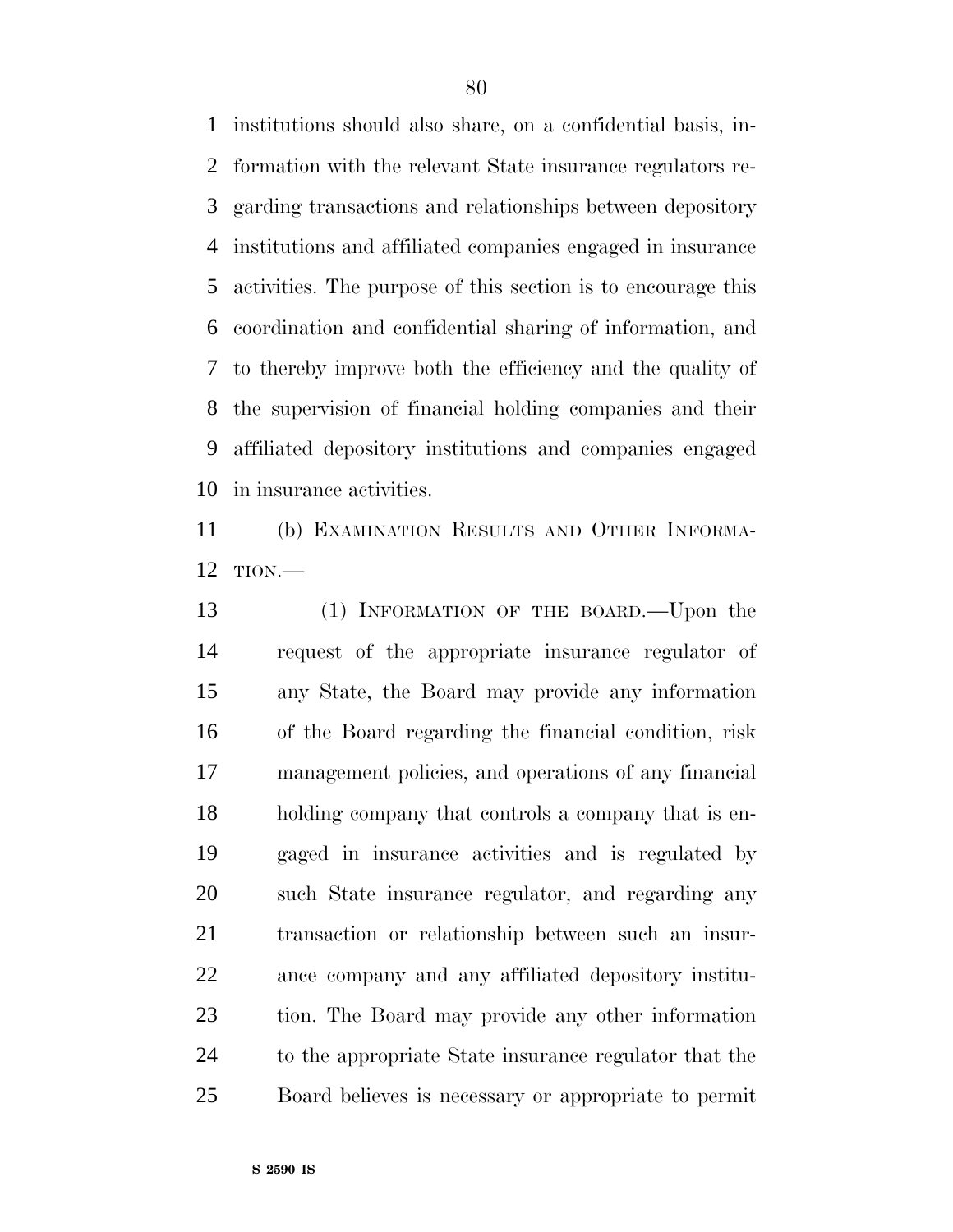the State insurance regulator to administer and en-force applicable State insurance laws.

 (2) BANKING AGENCY INFORMATION.—Upon the request of the appropriate insurance regulator of any State, the appropriate Federal banking agency may provide any information of the agency regard- ing any transaction or relationship between a deposi- tory institution supervised by such Federal banking agency and any affiliated company that is engaged in insurance activities regulated by such State insur- ance regulator. The appropriate Federal banking agency may provide any other information to the ap- propriate State insurance regulator that the agency believes is necessary or appropriate to permit the State insurance regulator to administer and enforce applicable State insurance laws.

 (3) STATE INSURANCE REGULATOR INFORMA- TION.—Upon the request of the Board or the appro- priate Federal banking agency, a State insurance regulator may provide any examination or other re- ports, records, or other information to which such insurance regulator may have access with respect to a company which—

 (A) is engaged in insurance activities and regulated by such insurance regulator; and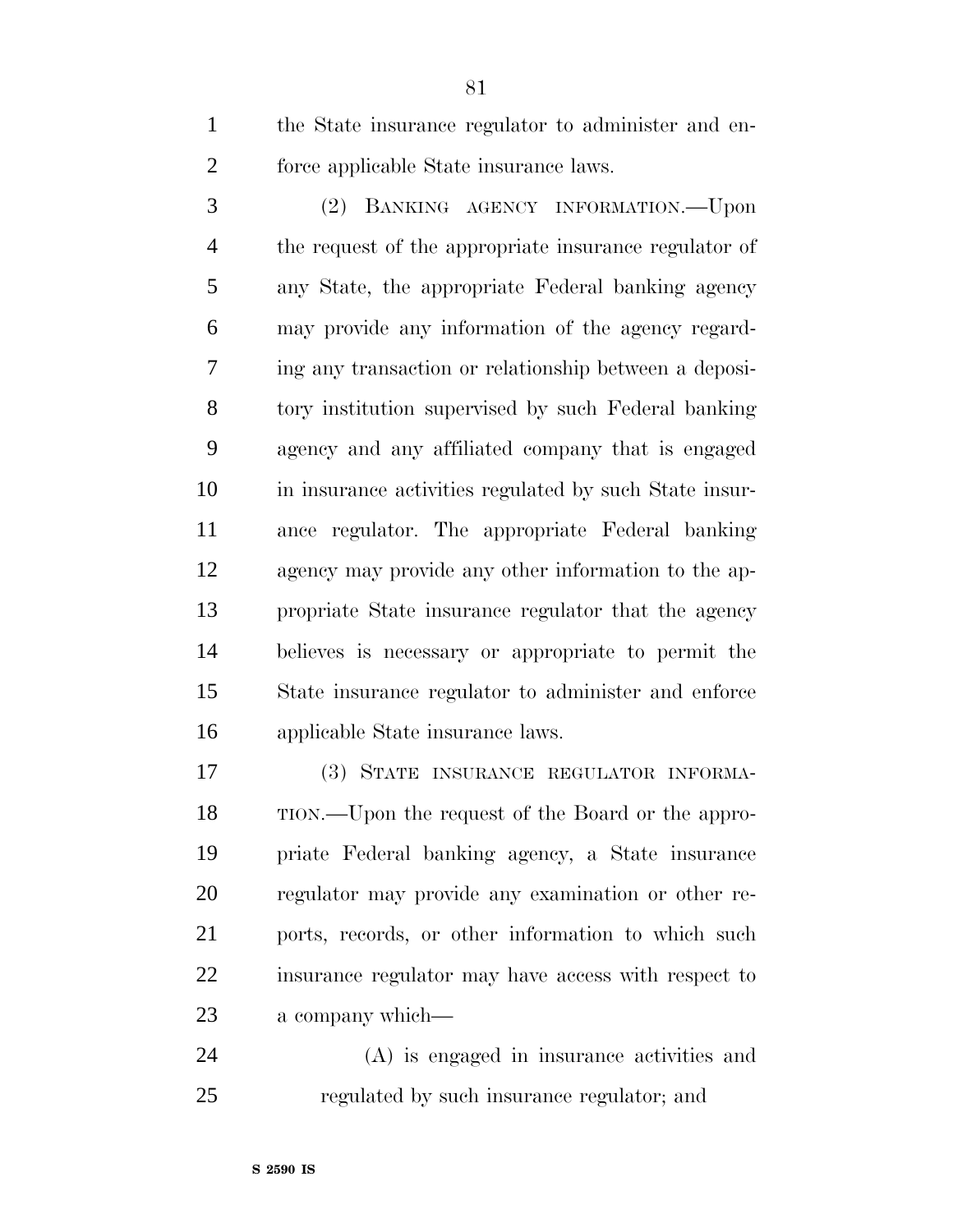(B) is an affiliate of an insured depository institution, wholesale financial institution, or fi-nancial holding company.

 (c) CONSULTATION.—Before making any determina- tion relating to the initial affiliation of, or the continuing affiliation of, an insured depository institution, wholesale financial institution, or financial holding company with a company engaged in insurance activities, the appropriate Federal banking agency shall consult with the appropriate State insurance regulator of such company and take the views of such insurance regulator into account in making such determination.

 (d) EFFECT ON OTHER AUTHORITY.—Nothing in this section shall limit in any respect the authority of the appropriate Federal banking agency with respect to an in- sured depository institution, wholesale financial institu- tion, or bank holding company or any affiliate thereof under any provision of law.

(e) CONFIDENTIALITY AND PRIVILEGE.—

 (1) CONFIDENTIALITY.—The appropriate Fed- eral banking agency shall not provide any informa- tion or material that is entitled to confidential treat- ment under applicable Federal banking agency regu- lations, or other applicable law, to a State insurance regulator unless such regulator agrees to maintain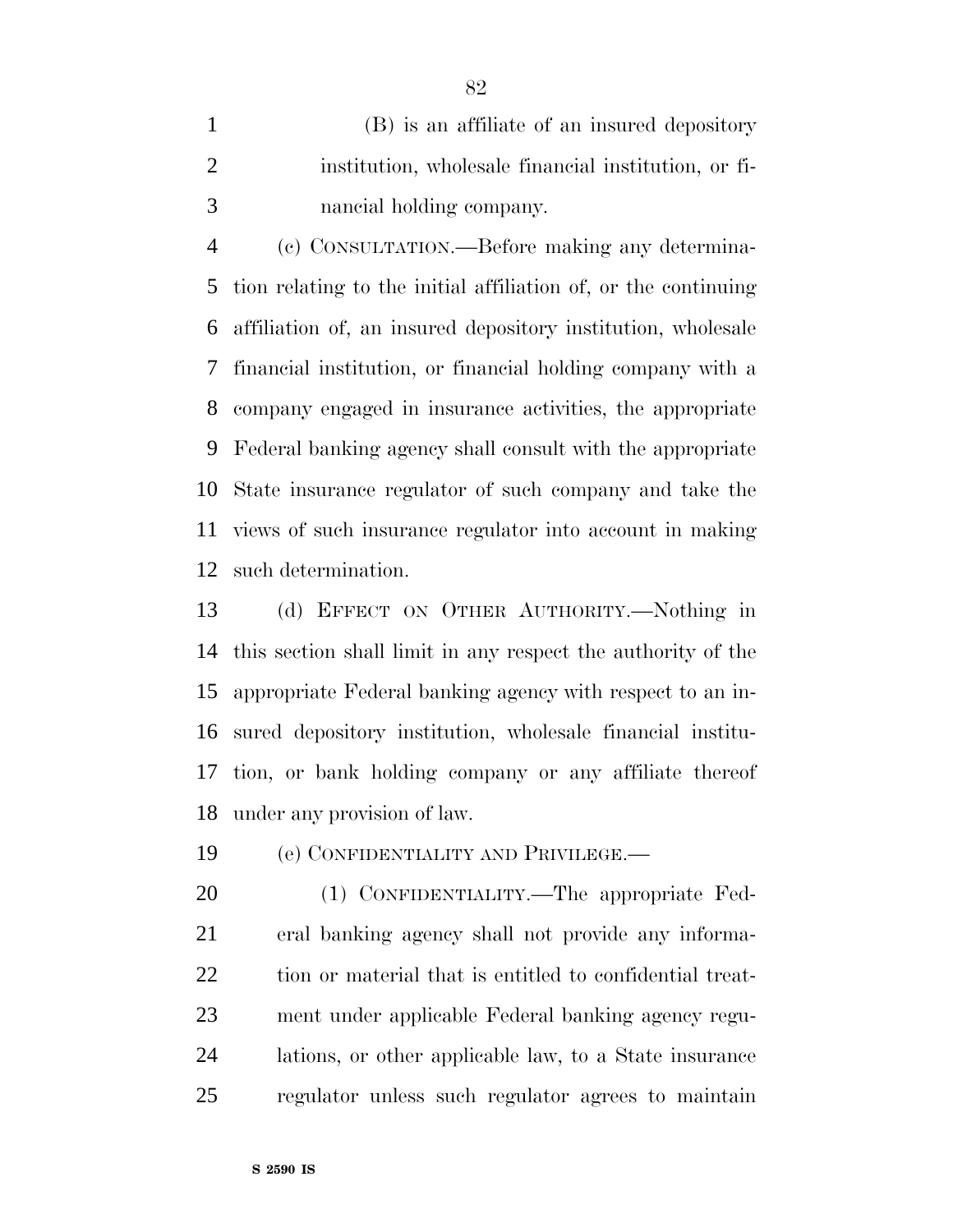the information or material in confidence and to take all reasonable steps to oppose any effort to se- cure disclosure of the information or material by the regulator. The appropriate Federal banking agency shall treat as confidential any information or mate- rial obtained from a State insurance regulator that is entitled to confidential treatment under applicable State regulations, or other applicable law, and take all reasonable steps to oppose any effort to secure disclosure of the information or material by the Fed-eral banking agency.

 (2) PRIVILEGE.—The provision pursuant to this section of information or material by a Federal banking agency or State insurance regulator shall not constitute a waiver of, or otherwise affect, any privilege to which the information or material is oth-erwise subject.

 (f) DEFINITIONS.—For purposes of this section, the following definitions shall apply:

20 (1) APPROPRIATE FEDERAL BANKING AGENCY; INSURED DEPOSITORY INSTITUTION.—The terms ''appropriate Federal banking agency'' and ''insured depository institution'' have the same meanings as in section 3 of the Federal Deposit Insurance Act.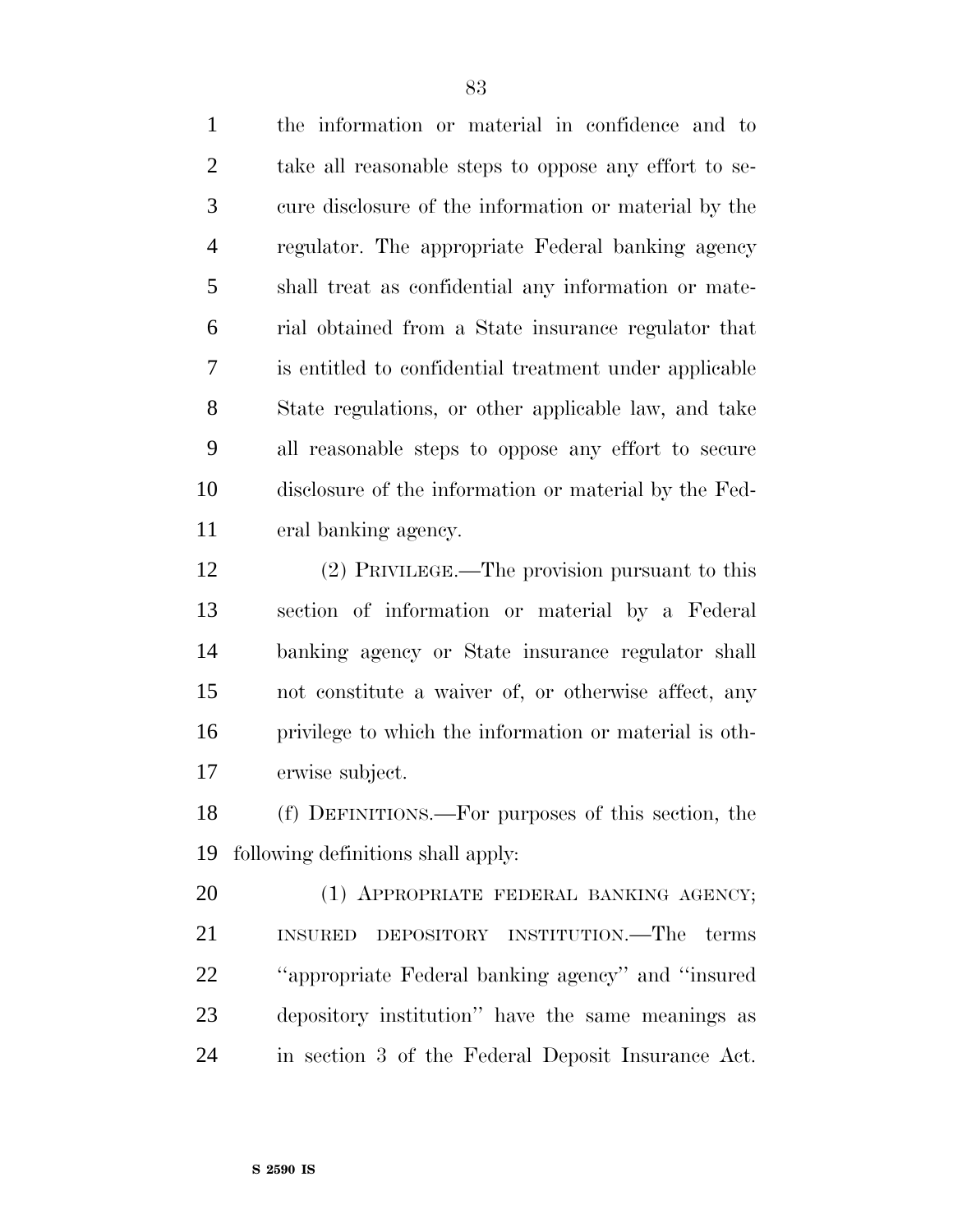(2) BOARD; FINANCIAL HOLDING COMPANY; AND WHOLESALE FINANCIAL INSTITUTION.—The terms ''Board'', ''financial holding company'', and ''wholesale financial institution'' have the same meanings as in section 2 of the Bank Holding Com-pany Act of 1956.

#### **SEC. 118. EQUIVALENT REGULATION AND SUPERVISION.**

 Notwithstanding any other provision of law, the pro-visions of—

 (1) section 5(c) of the Bank Holding Company Act of 1956 (as amended by this Act) that limit the authority of the Board of Governors of the Federal Reserve System to require reports from, to make ex- aminations of, or to impose capital requirements on bank holding companies and their nonbank subsidi-aries; and

 (2) section 10A of the Bank Holding Company Act of 1956 (as added by this Act) that limit what- ever authority the Board might otherwise have to take direct or indirect action with respect to bank holding companies and their nonbank subsidiaries, shall also limit whatever authority that the Comptroller of the Currency and the Director of the Office of Thrift Supervision might otherwise have under any statute to re-

quire reports, make examinations, impose capital require-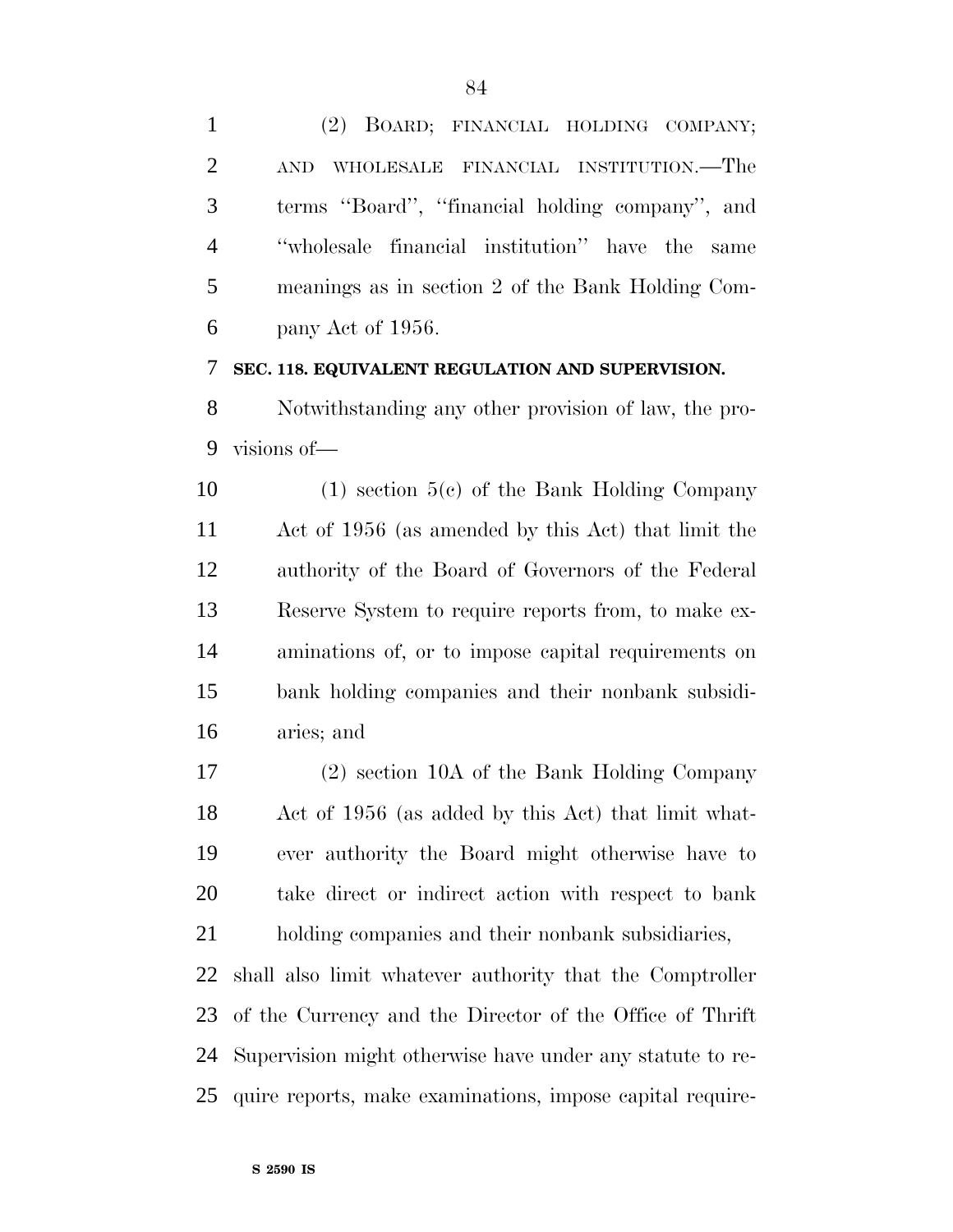ments or take any other direct or indirect action with re- spect to bank holding companies and their nonbank sub- sidiaries (including nonbank subsidiaries of depository in- stitutions), subject to the same standards and require- ments as are applicable to the Board under such provi-sions.

## **SEC. 119. PROHIBITION ON FDIC ASSISTANCE TO AFFILI-ATES AND SUBSIDIARIES.**

 Section 11(a)(4)(B) of the Federal Deposit Insurance 10 Act  $(12 \text{ U.S.C. } 1821(a)(4)(B))$  is amended by striking "to benefit any shareholder of'' and inserting ''to benefit any shareholder, affiliate (other than an insured depository in- stitution that receives assistance in accordance with the provision of this Act), or subsidiary of''.

## **Subtitle C—Subsidiaries of National Banks**

### **SEC. 121. PERMISSIBLE ACTIVITIES FOR SUBSIDIARIES OF**

### **NATIONAL BANKS.**

 (a) FINANCIAL SUBSIDIARIES OF NATIONAL BANKS.—Chapter one of title LXII of the Revised Stat- utes of United States (12 U.S.C. 21 et seq.) is amended— (1) by redesignating section 5136A as section 5136C; and (2) by inserting after section 5136 (12 U.S.C.

24) the following new section: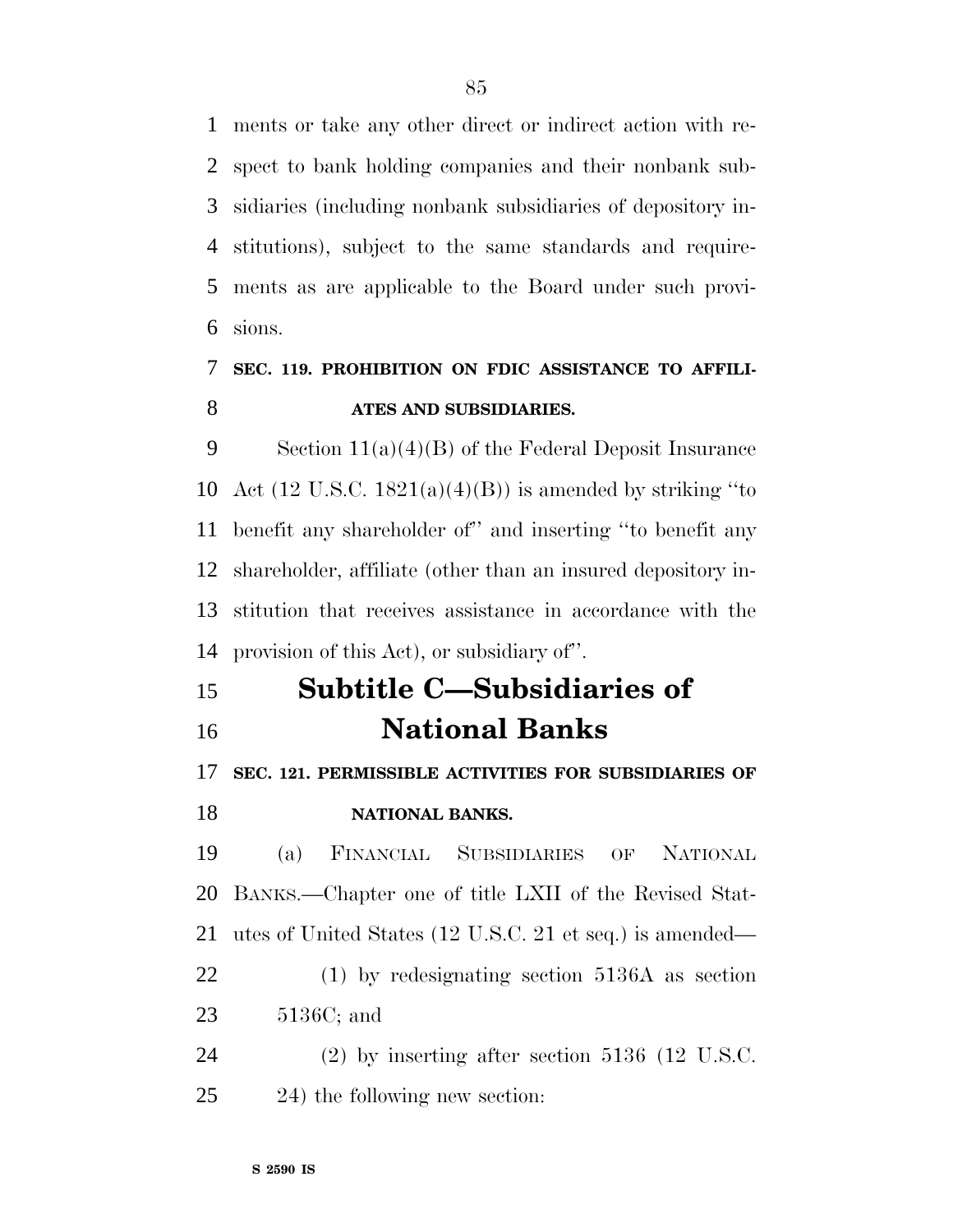| $\mathbf{1}$   | "SEC. 5136A. FINANCIAL SUBSIDIARIES OF NATIONAL        |
|----------------|--------------------------------------------------------|
| $\overline{2}$ | <b>BANKS.</b>                                          |
| 3              | "(a) SUBSIDIARIES OF NATIONAL BANKS AUTHOR-            |
| $\overline{4}$ | IZED TO ENGAGE IN FINANCIAL ACTIVITIES.—               |
| 5              | "(1) IN GENERAL.—A subsidiary of a national            |
| 6              | bank may engage in an activity that is not permis-     |
| 7              | sible for a national bank to engage in directly, or is |
| 8              | not expressly authorized by other Federal law for a    |
| 9              | subsidiary of a national bank, but only if—            |
| 10             | "(A) the activity is a financial activity (as          |
| 11             | defined in paragraph $(4)$ );                          |
| 12             | $\lq\lq$ the national bank is well capitalized,        |
| 13             | well managed, during the most recent examina-          |
| 14             | tion of the bank by the appropriate Federal            |
| 15             | Banking agency;                                        |
| 16             | $\cdot$ (C) all depository institution affiliates of   |
| 17             | national bank are well capitalized, well<br>the        |
| 18             | managed, during the most recent examination            |
| 19             | of each such institution by the appropriate Fed-       |
| 20             | eral banking agency; and                               |
| 21             | "(D) the bank has received the approval of             |
| 22             | the Comptroller of the Currency to engage in           |
| 23             | that activity.                                         |
| 24             | $"(2)$ NO EFFECT ON EDGE ACT OR AGREEMENT              |
| 25             | CORPORATIONS.—Paragraph (1) shall not apply with       |
| 26             | respect to any subsidiary that is a corporation orga-  |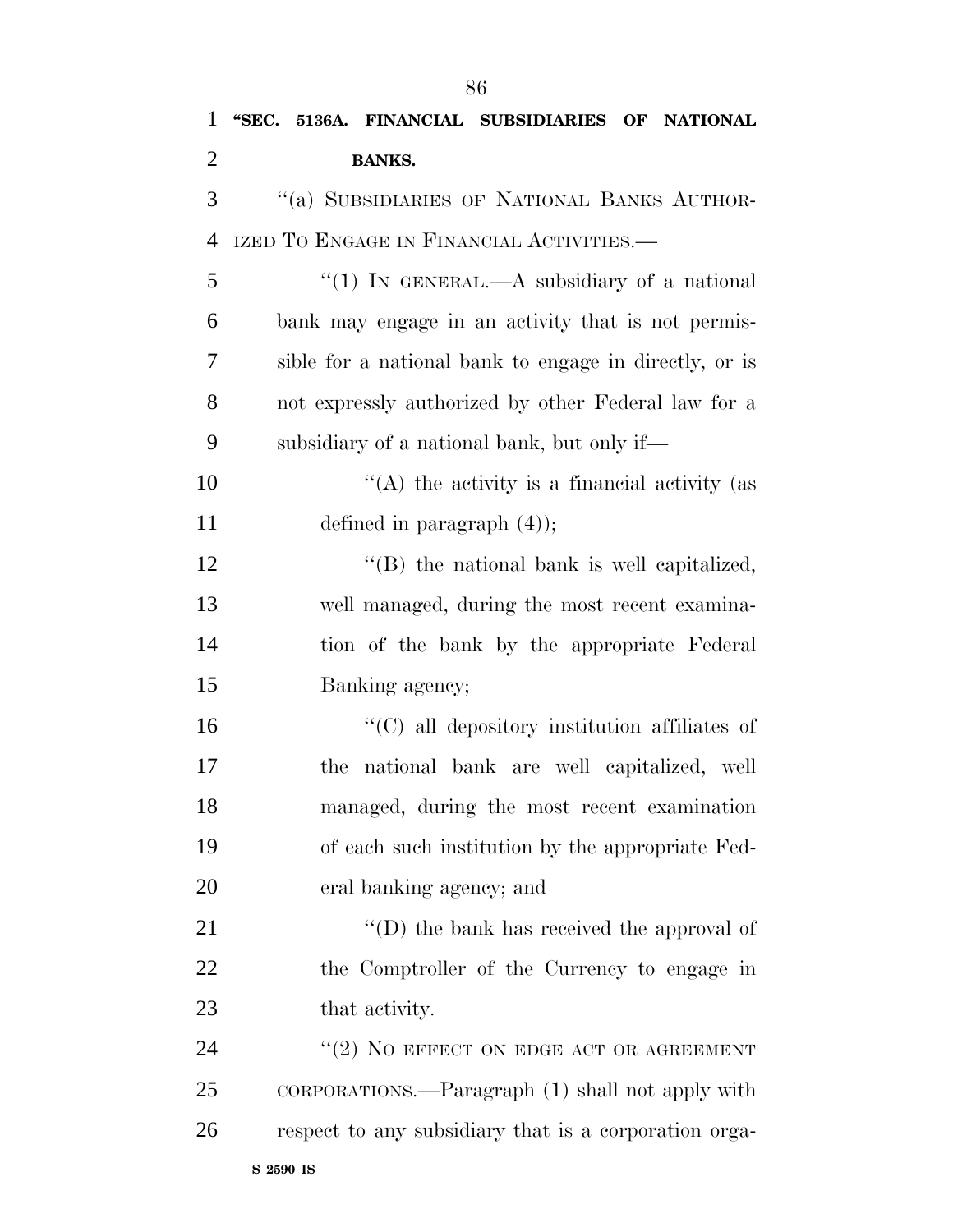| $\mathbf{1}$   | nized under section 25A of the Federal Reserve Act   |
|----------------|------------------------------------------------------|
| $\overline{2}$ | or a corporation operating under section 25 of the   |
| 3              | Federal Reserve Act.                                 |
| $\overline{4}$ | $``(3)$ OTHER SUBSIDIARIES PROHIBITED.— $A$          |
| 5              | national bank may not control any subsidiary other   |
| 6              | than-                                                |
| 7              | $\lq\lq$ (A) a financial subsidiary;                 |
| 8              | $\lq\lq (B)$ a subsidiary that engages in activities |
| 9              | that are permissible for a national bank to en-      |
| 10             | gage in directly; or                                 |
| 11             | " $(C)$ a subsidiary that a national bank            |
| 12             | may control pursuant to section 25 or 25A of         |
| 13             | the Federal Reserve Act, the Bank Service            |
| 14             | Company Act, or any other provision of Federal       |
| 15             | law that expressly, by its terms, authorizes na-     |
| 16             | tional banks to control subsidiaries.                |
| 17             | "(4) FINANCIAL ACTIVITY DEFINED.—For pur-            |
| 18             | poses of this section and subject to paragraph (5),  |
| 19             | the term 'financial activity' means any 1 or more of |
| 20             | the following:                                       |
| 21             | "(A) Receiving money subject to a deposit            |
| 22             | or other repayment obligation.                       |
| 23             | "(B) Lending, exchanging, transferring,              |
| 24             | investing, or safeguarding money or other fi-        |
| 25             | nancial assets.                                      |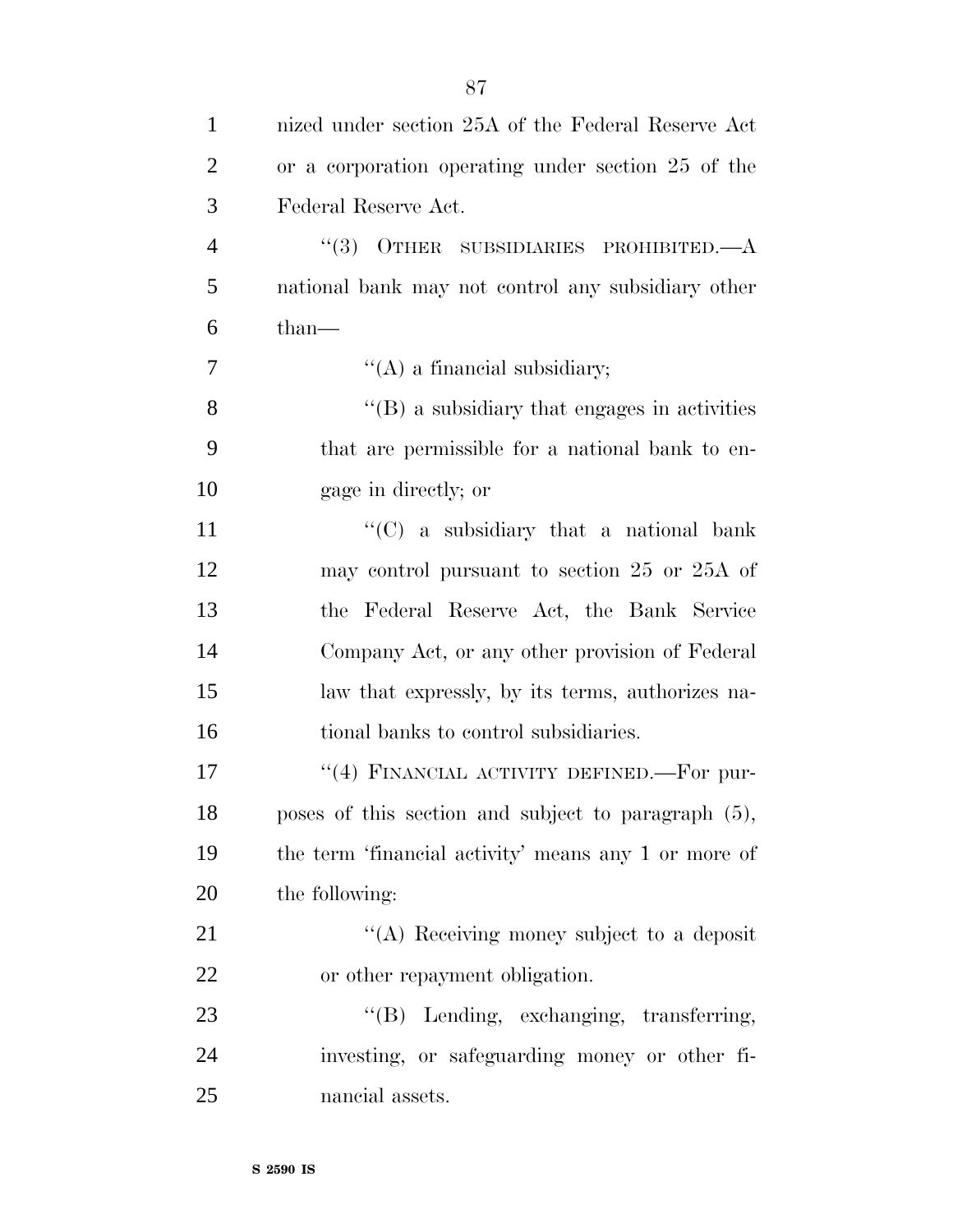| $\mathbf{1}$   | "(C) Acting as agent or broker in the              |
|----------------|----------------------------------------------------|
| $\overline{2}$ | placement of annuities contracts or contracts      |
| 3              | insuring, guaranteeing, or indemnifying against    |
| $\overline{4}$ | loss, harm, damage, illness, disability, or death. |
| 5              | "(D) Providing financial, investment, or           |
| 6              | economic advisory or information services, in-     |
| 7              | cluding advising an investment company (as de-     |
| 8              | fined in section 3 of the Investment Company       |
| 9              | Act of 1940).                                      |
| 10             | "(E) Issuing or selling instruments rep-           |
| 11             | resenting interests in pools of assets permissible |
| 12             | for a bank to hold directly.                       |
| 13             | "(F) Underwriting, dealing in, or making a         |
| 14             | market in securities.                              |
| 15             | "(G) Engaging in any activity that was, by         |
| 16             | regulation or order, permissible for a bank hold-  |
| 17             | ing company pursuant to section $4(c)(8)$ of the   |
| 18             | Bank Holding Company Act of 1956 (as in ef-        |
| 19             | fect on the day before the date of enactment of    |
| 20             | the Financial Services Act of 1998).               |
| 21             | "(H) Engaging, in the United States, in            |
| 22             | any activity that—                                 |
| 23             | "(i) a bank holding company may en-                |
| 24             | gage in outside of the United States; and          |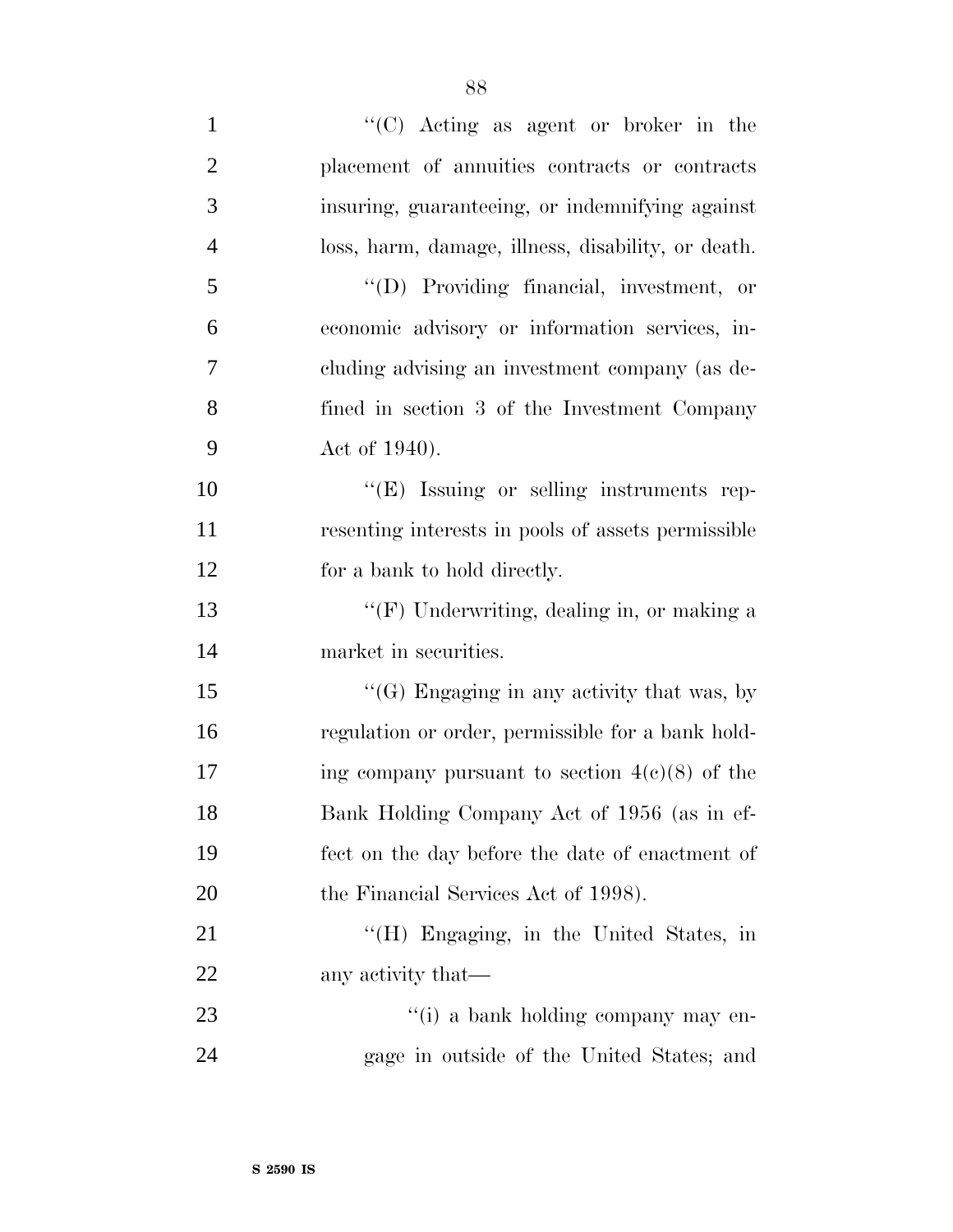| $\mathbf{1}$   | "(ii) the Board of Governors of the                |
|----------------|----------------------------------------------------|
| $\overline{2}$ | Federal Reserve System determined, under           |
| 3              | regulations issued pursuant to section             |
| $\overline{4}$ | $4(e)(13)$ of the Bank Holding Company             |
| 5              | Act of 1956 (as in effect on the day before        |
| 6              | the date of enactment of the Financial             |
| 7              | Services Act of 1998) to be used in connec-        |
| 8              | tion with the transaction of banking or            |
| 9              | other financial operations abroad.                 |
| 10             | "(I) Owning shares of a company to the             |
| 11             | extent permissible under section $4(e)(7)$ of the  |
| 12             | Bank Holding Company Act of 1956 (as in ef-        |
| 13             | fect on the day before the date of enactment of    |
| 14             | the Financial Services Act of 1998).               |
| 15             | "(J) Directly or indirectly acquiring or           |
| 16             | controlling, whether as principal, on behalf of 1  |
| 17             | or more entities (including entities other than a  |
| 18             | depository institution or subsidiary of a deposi-  |
| 19             | tory institution, that the bank holding company    |
| 20             | controls) or otherwise, shares, assets, or owner-  |
| 21             | ship interests (including without limitation debt  |
| 22             | or equity securities, partnership interests, trust |
| 23             | certificates or other instruments representing     |
| 24             | ownership) of a company or other entity, wheth-    |
| 25             | er or not constituting control of such company     |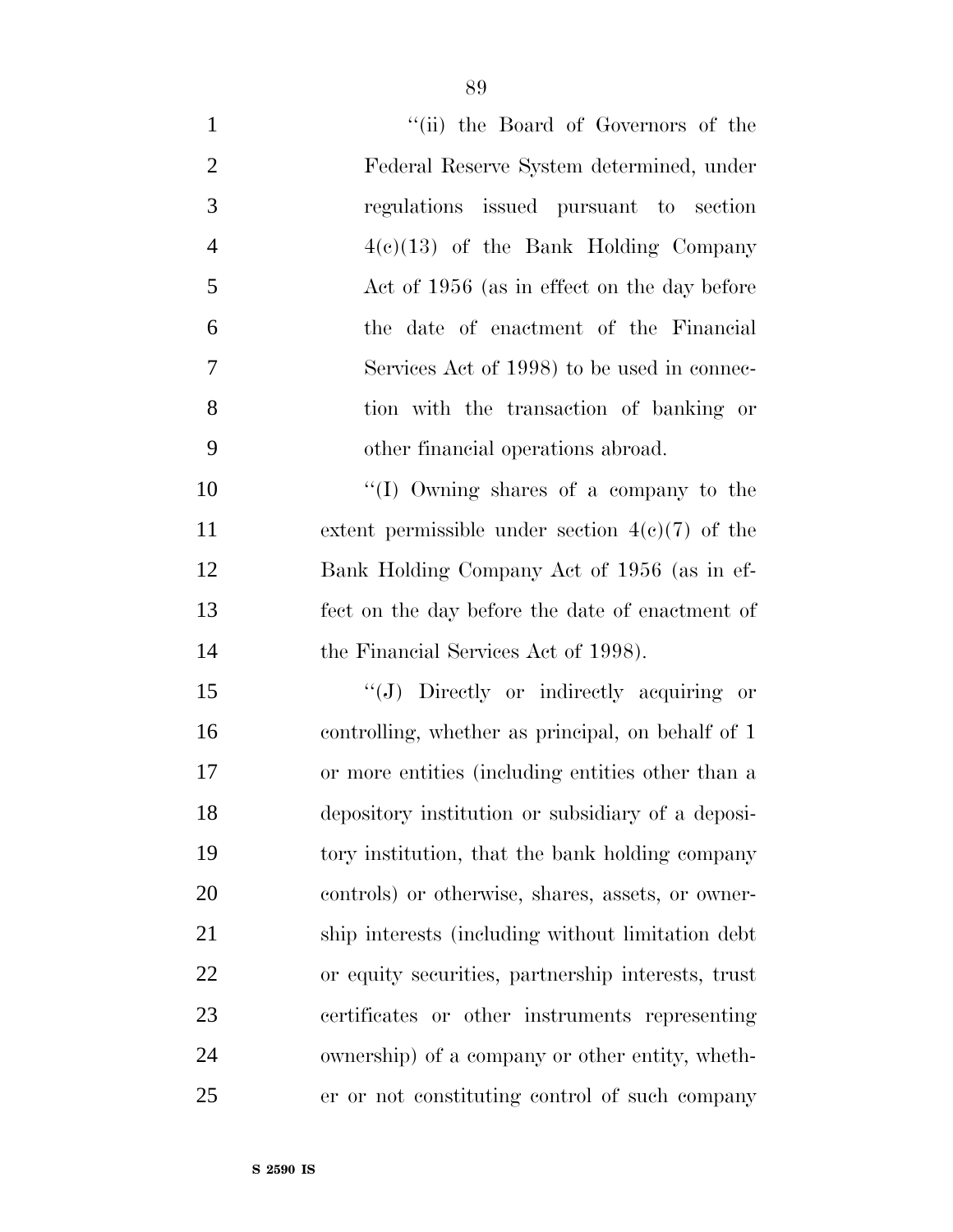| $\mathbf{1}$   | or entity, engaged in any activity not authorized |
|----------------|---------------------------------------------------|
| $\overline{2}$ | pursuant to this section if—                      |
| 3              | "(i) the shares, assets, or ownership             |
| $\overline{4}$ | interests are not acquired or held by a de-       |
| 5              | pository institution or subsidiary of a de-       |
| 6              | pository institution;                             |
| 7              | "(ii) such shares, assets, or ownership           |
| 8              | interests are acquired and held by a securi-      |
| 9              | ties affiliate or an affiliate thereof as part    |
| 10             | of a bona fide underwriting or merchant           |
| 11             | banking activity, including investment ac-        |
| 12             | tivities engaged in for the purpose of ap-        |
| 13             | preciation and ultimate resale or disposi-        |
| 14             | tion of the investment;                           |
| 15             | "(iii) such shares, assets, or owner-             |
| 16             | ship interests, are held only for such a pe-      |
| 17             | riod of time as will permit the sale or dis-      |
| 18             | position thereof on a reasonable basis con-       |
| 19             | sistent with the nature of the activities de-     |
| 20             | scribed in clause (ii); and                       |
| 21             | "(iv) during the period such shares,              |
| 22             | assets, or ownership interests are held, the      |
| 23             | bank holding company does not actively            |
| 24             | participate in the day to day management          |
| 25             | or operation of such company or entity, ex-       |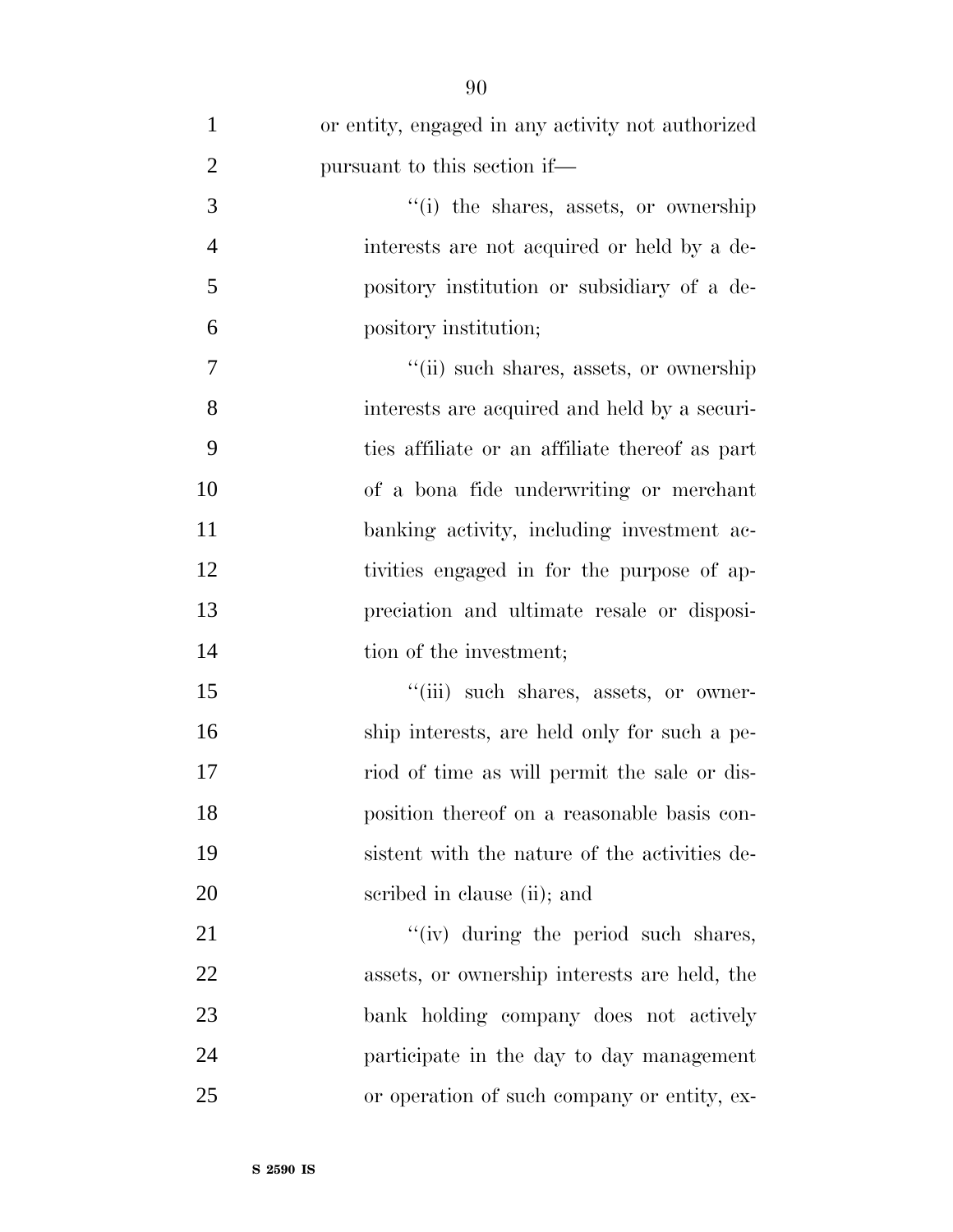| $\mathbf{1}$   | cept insofar as necessary to achieve the ob-         |
|----------------|------------------------------------------------------|
| $\overline{2}$ | jectives of clause (ii).                             |
| 3              | "(K) Engaging in any activity determined             |
| $\overline{4}$ | by regulation or order to be financial in nature,    |
| 5              | or related to a financial activity pursuant to       |
| 6              | section $6(c)(1)$ of the Bank Holding Company        |
| 7              | Act of 1956.                                         |
| 8              | "(L) To the same extent to which the                 |
| 9              | Board has, by regulation or order, defined the       |
| 10             | activities described in clauses (i) through (iii) to |
| 11             | be financial in nature pursuant to section           |
| 12             | $6(c)(4)$ of the Bank Holding Company Act of         |
| 13             | 1956 with respect to bank holding companies—         |
| 14             | "(i) lending, exchanging, transferring,              |
| 15             | investing for others, or safeguarding finan-         |
| 16             | cial assets, other than money or securities;         |
| 17             | "(ii) providing any device or other in-              |
| 18             | strumentality for transferring money or              |
| 19             | other financial assets; or                           |
| 20             | "(iii) arranging, effecting, or facilitat-           |
| 21             | ing any financial transaction for the ac-            |
| 22             | count of a third party.                              |
| 23             | OTHER DEFINITIONS.—For purposes of<br>(5)            |
| 24             | this section, the following definitions shall apply: |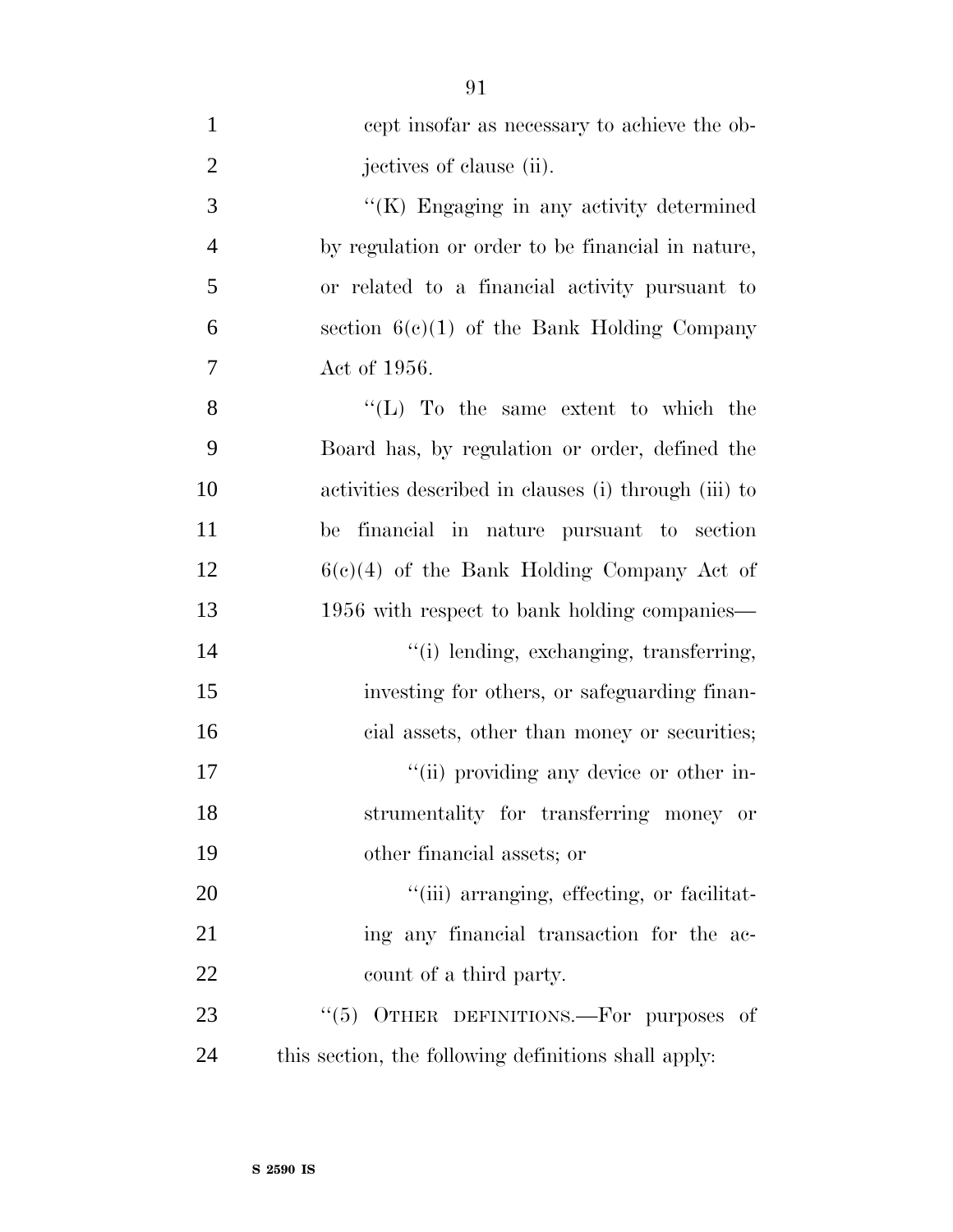| $\mathbf{1}$   | "(A) FINANCIAL SUBSIDIARY.—The term                 |
|----------------|-----------------------------------------------------|
| $\overline{2}$ | 'financial subsidiary' means a company that is      |
| 3              | a subsidiary of a national bank that engages,       |
| $\overline{4}$ | directly or indirectly, in financial activities, as |
| $\mathfrak{S}$ | defined in paragraph $(4)$ , in addition to any     |
| 6              | other activities that may be engaged in by a        |
| $\overline{7}$ | subsidiary of a national bank in accordance         |
| 8              | with subparagraphs $(B)$ and $(C)$ of paragraph     |
| 9              | (3).                                                |
| 10             | "(B) SUBSIDIARY.—The term 'subsidiary'              |
| 11             | has the same meaning as in section 2 of the         |
| 12             | Bank Holding Company Act of 1956.                   |
| 13             | "(C) WELL CAPITALIZED.—The term 'well               |
| 14             | capitalized' has the same meaning as in section     |
| 15             | 38 of the Federal Deposit Insurance Act, except     |
| 16             | that, for purposes of this section, the Comptrol-   |
| 17             | ler of the Currency shall have exclusive jurisdic-  |
| 18             | tion to determine whether a national bank is        |
| 19             | well capitalized.                                   |
| 20             | "(D) WELL MANAGED.—The term 'well                   |
| 21             | managed' means—                                     |
| 22             | "(i) in the case of a bank that has                 |
| 23             | examined, unless otherwise deter-<br>been           |
| 24             | mined in writing by the Comptroller of the          |
| 25             | Currency, the achievement of—                       |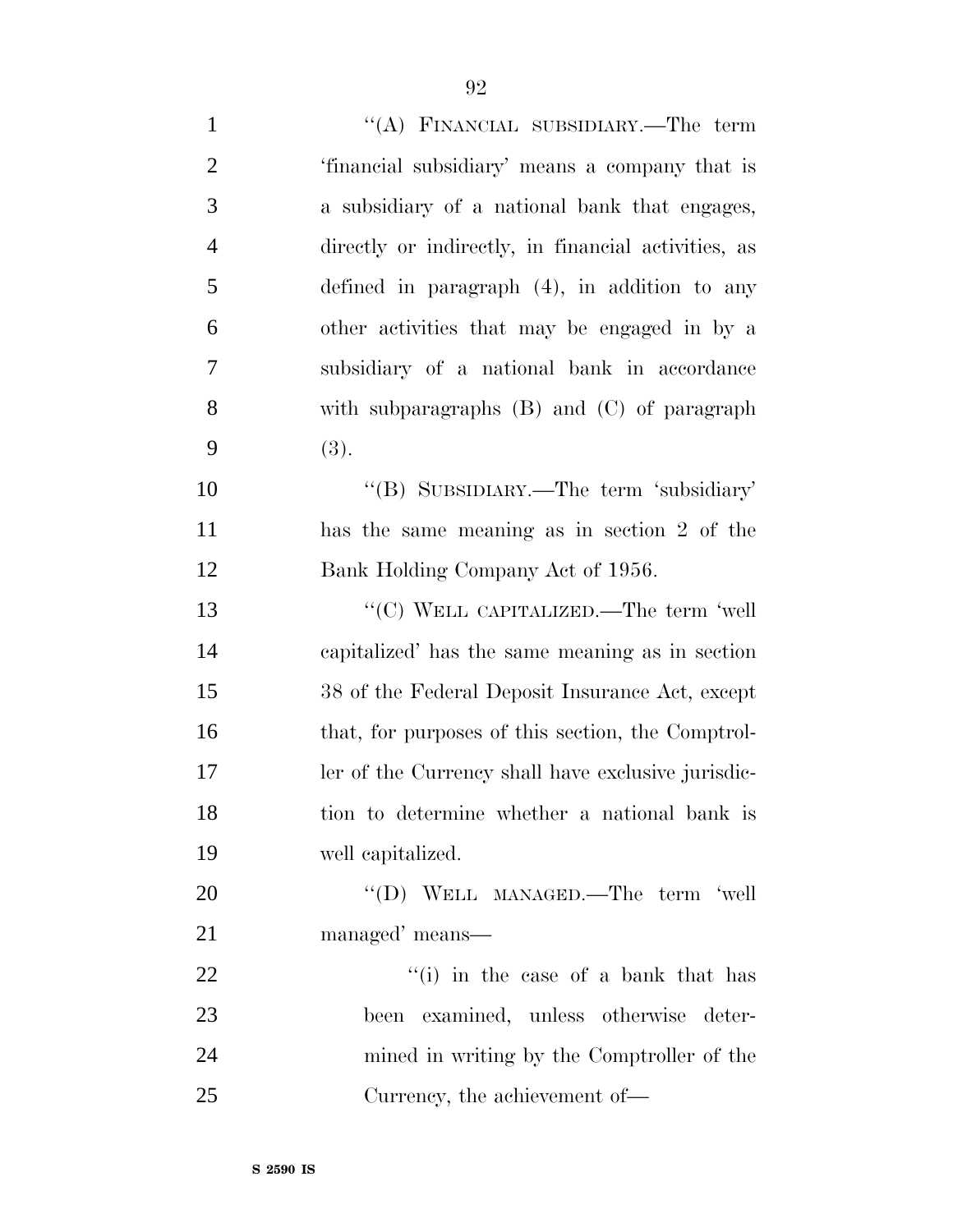| $\mathbf{1}$   | "(I) a composite rating of 1 or 2                       |
|----------------|---------------------------------------------------------|
| $\overline{2}$ | under the Uniform Financial Institu-                    |
| 3              | tions Rating System (or an equivalent                   |
| $\overline{4}$ | rating under an equivalent rating sys-                  |
| 5              | tem) in connection with the most re-                    |
| 6              | cent examination or subsequent review                   |
| $\tau$         | of the bank; and                                        |
| 8              | "(II) at least a rating of 2 for                        |
| 9              | management, if that rating is given;                    |
| 10             | or                                                      |
| 11             | "(ii) in the case of a national bank                    |
| 12             | that has not been examined, the existence               |
| 13             | and use of managerial resources that the                |
| 14             | Comptroller determines are satisfactory.                |
| 15             | "(6) INSURANCE UNDERWRITING AND DIRECT                  |
| 16             | INVESTMENT.—Except as provided in sections 304          |
| 17             | and 306 of the Financial Services Act of 1998, no       |
| 18             | subsidiary of a national bank (other than a corpora-    |
| 19             | tion organized under section 25A of the Federal Re-     |
| 20             | serve Act or a corporation operating under section      |
| 21             | 25 of the Federal Reserve Act) may underwrite non-      |
| 22             | credit-related insurance, engage in real estate invest- |
| 23             | ment or development activities (except to the extent    |
| 24             | that a national bank is specifically authorized by      |
| 25             | statute to engage in any such activity directly).       |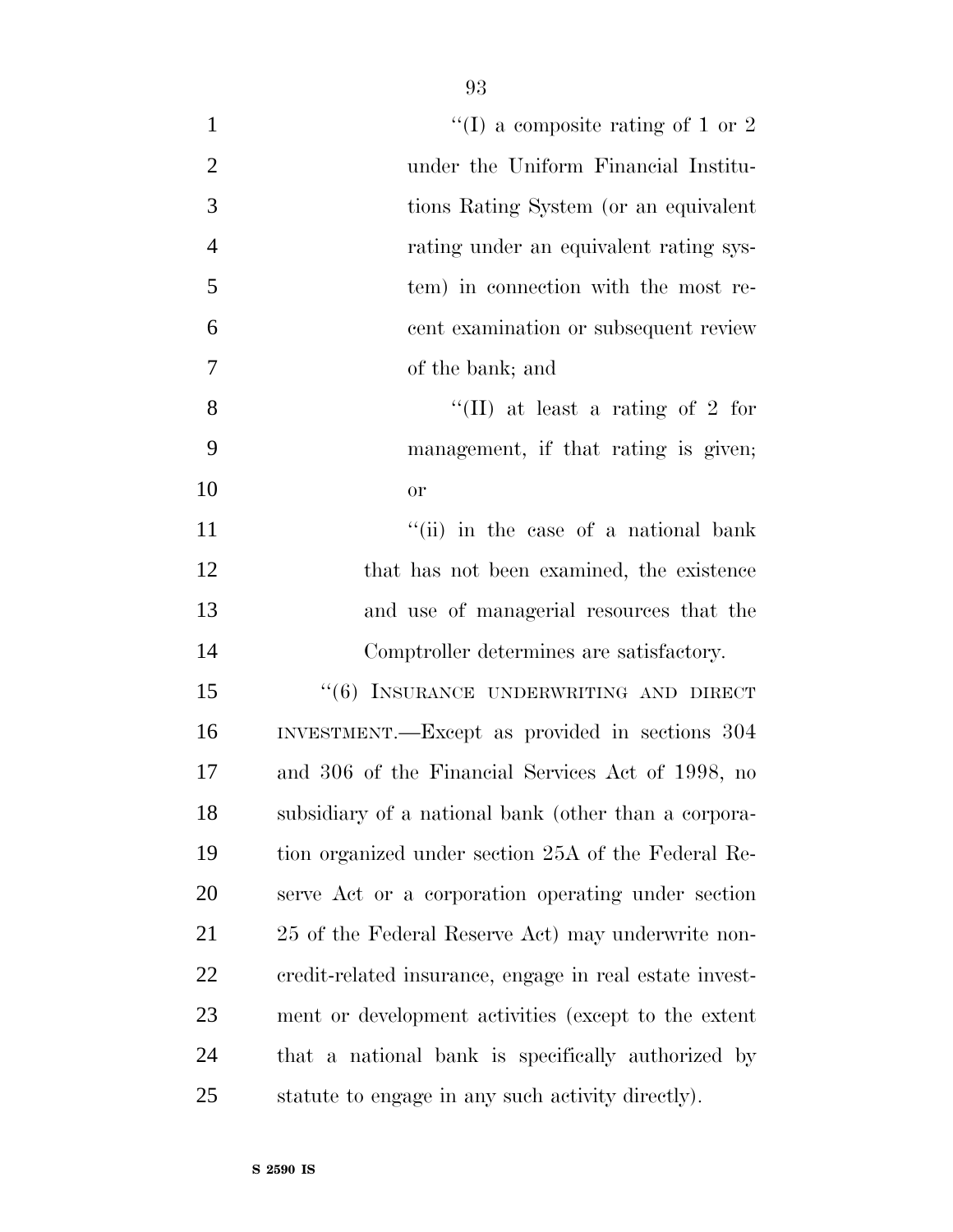| $\mathbf{1}$   | "(7) DEFINITION.—For purposes of this sub-             |
|----------------|--------------------------------------------------------|
| $\overline{2}$ | section, references to a 'bank holding company' in     |
| 3              | section $6(b)(3)(B)(i)$ of the Bank Holding Company    |
| $\overline{4}$ | Act of 1956 shall be construed to be references to     |
| 5              | a national bank.                                       |
| 6              | "(b) CAPITAL DEDUCTION REQUIRED.—                      |
| 7              | " $(1)$ In GENERAL.—In determining compliance          |
| 8              | with applicable capital standards, if a subsidiary is  |
| 9              | engaged as principal in any financial activities that  |
| 10             | are not otherwise permissible for a subsidiary of a    |
| 11             | national bank under subparagraph $(B)$ or $(C)$ of     |
| 12             | subsection $(a)(3)$ —                                  |
| 13             | $\lq\lq$ the amount of the equity investment           |
| 14             | of a national bank in a financial subsidiary           |
| 15             | shall be deducted from the assets and tangible         |
| 16             | equity of the national bank and the national           |
| 17             | bank shall remain well capitalized after such          |
| 18             | deduction; and                                         |
| 19             | $\lq\lq$ (B) the assets and liabilities of the finan-  |
| 20             | cial subsidiary shall not be consolidated with         |
| 21             | those of the national bank.                            |
| 22             | "(2) REGULATIONS REQUIRED.—The Comptrol-               |
| 23             | ler of the Currency shall prescribe regulations imple- |
| 24             | menting this subsection.                               |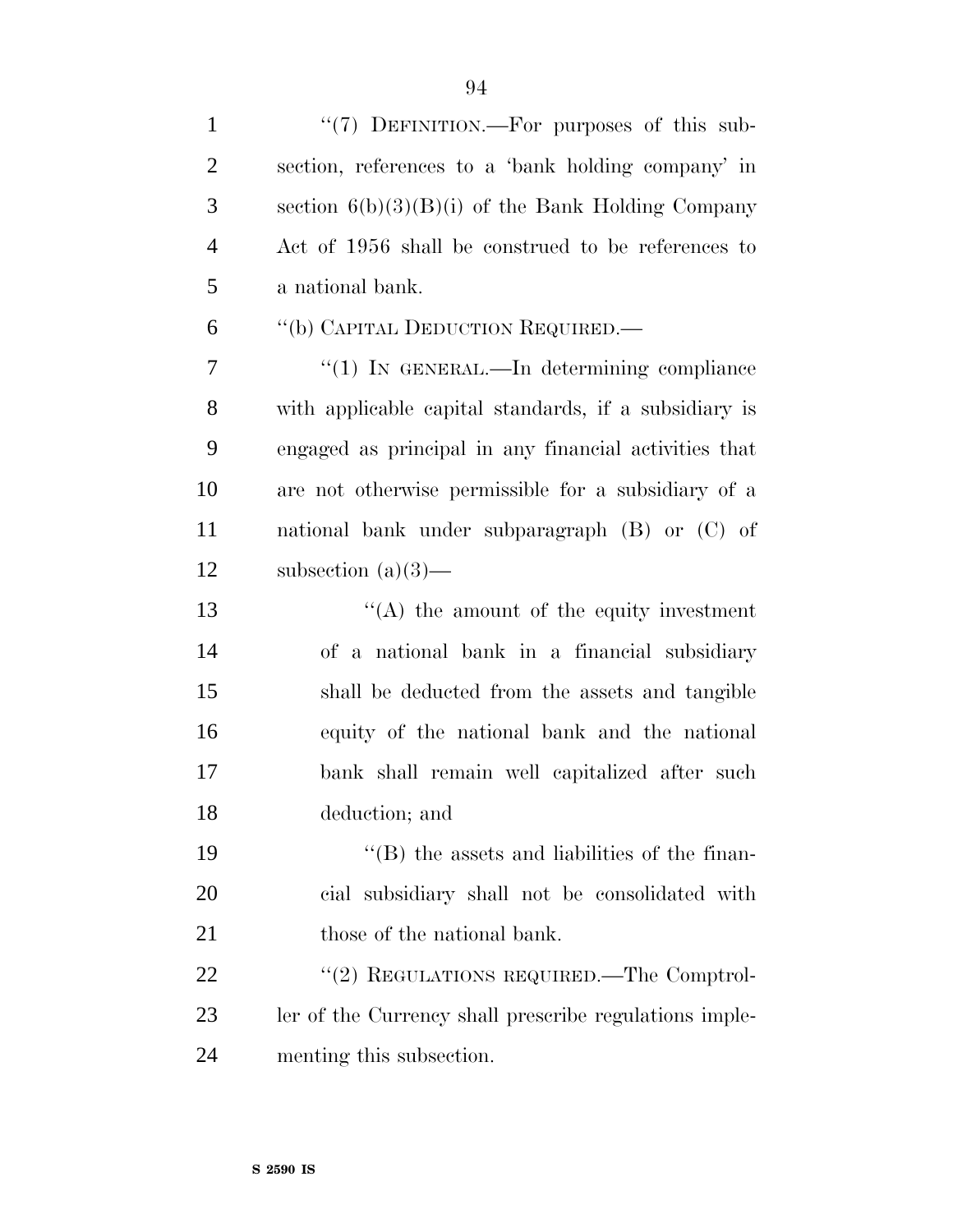1 "(c) TREATMENT OF CERTAIN OBLIGATIONS.—Not- withstanding any other provision of law (including any law relating to insurance), no obligation of a financial subsidi- ary of a national bank arising more than 270 days after the date of enactment of the Financial Services Act of 1998, may be charged against such bank by reason of any ruling, determination, or judgment disregarding the sepa- rate corporate identity or limited liability of the national bank or the financial subsidiary.

 ''(d) SAFEGUARDS FOR THE BANK.—A national bank that establishes or maintains a financial subsidiary shall assure that—

 ''(1) the procedures of the bank for identifying and managing financial and operational risks within the bank and financial subsidiaries of the bank ade-16 quately protect the bank from such risks;

 $(2)$  the bank has, for the protection of the bank, reasonable policies and procedures to preserve the separate corporate identity and limited liability of the bank and the subsidiaries of the bank; and

21 ''(3) the bank complies with this section. ''(e) NATIONAL BANKS THAT DO NOT COMPLY WITH THIS SECTION.—

24 "(1) NOTICE.—If the Comptroller of the Cur-rency determines that a national bank that controls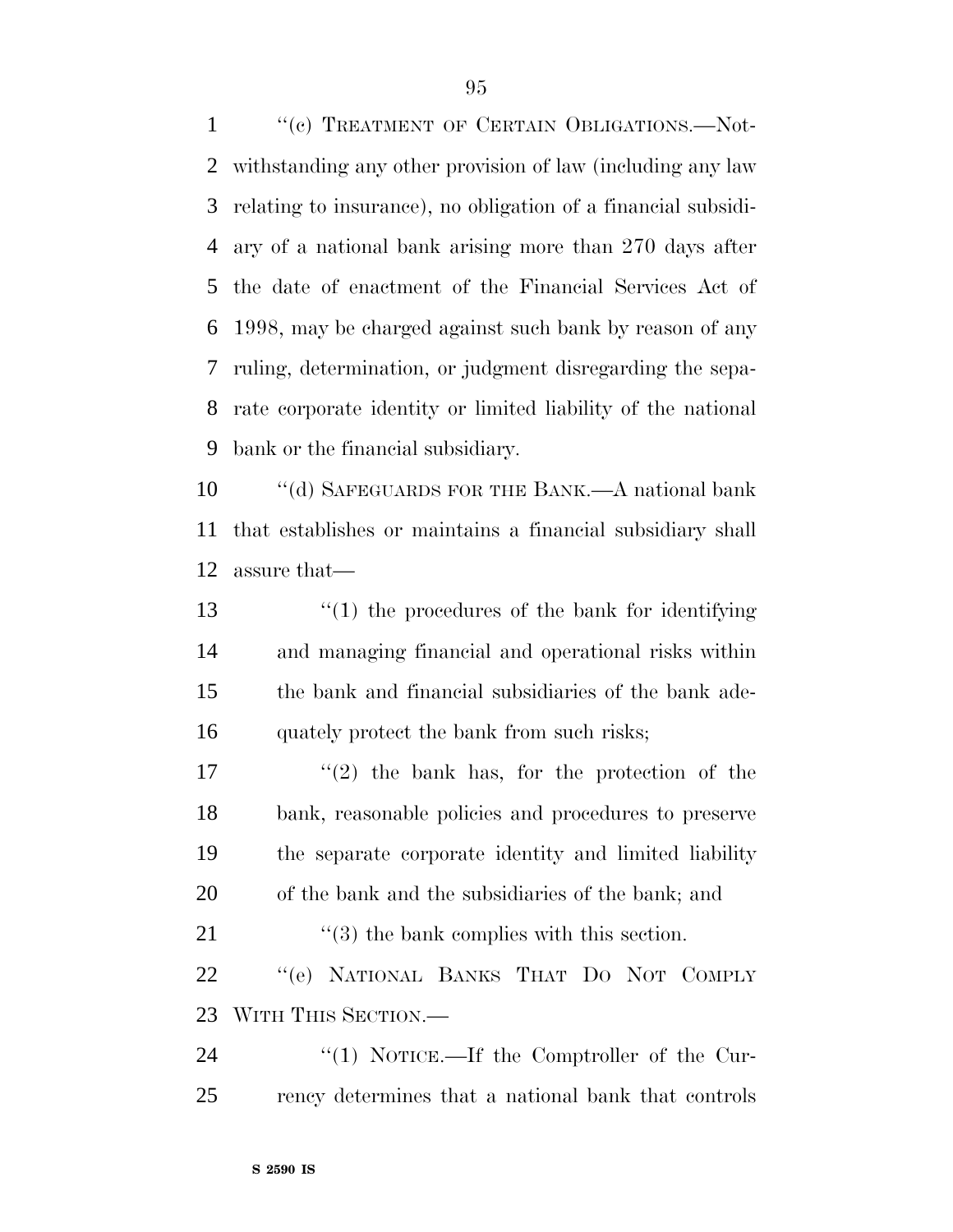| $\mathbf{1}$   | a financial subsidiary, or a depository institution af- |
|----------------|---------------------------------------------------------|
| 2              | filiate of such national bank, does not continue to     |
| 3              | meet the requirements of subsection (a), the Comp-      |
| $\overline{4}$ | troller shall give notice to the bank to that effect,   |
| 5              | describing the conditions giving rise to the notice.    |
| 6              | "(2) AGREEMENT TO CORRECT CONDITIONS RE-                |
| $\tau$         | QUIRED.-                                                |
| 8              | $\lq\lq$ CONTENT OF AGREEMENT. Not                      |
| 9              | later than 45 days after the date of the receipt        |
| $\overline{0}$ | by a depository institution of a notice given           |

 by a depository institution of a notice given under paragraph (1) (or such additional period as the Comptroller may permit), the depository institution failing to meet the requirements of subsection (a) shall execute an agreement with the appropriate Federal banking agency for such institution to correct the conditions de-scribed in the notice.

18 "(B) COMPTROLLER MAY IMPOSE LIMITA- TIONS.—Until the conditions giving rise to a notice under paragraph (1) are corrected, the Comptroller may impose such limitations on the conduct of the business of the national bank or subsidiary of the bank as the Comptroller deter- mines to be appropriate under the cir-cumstances.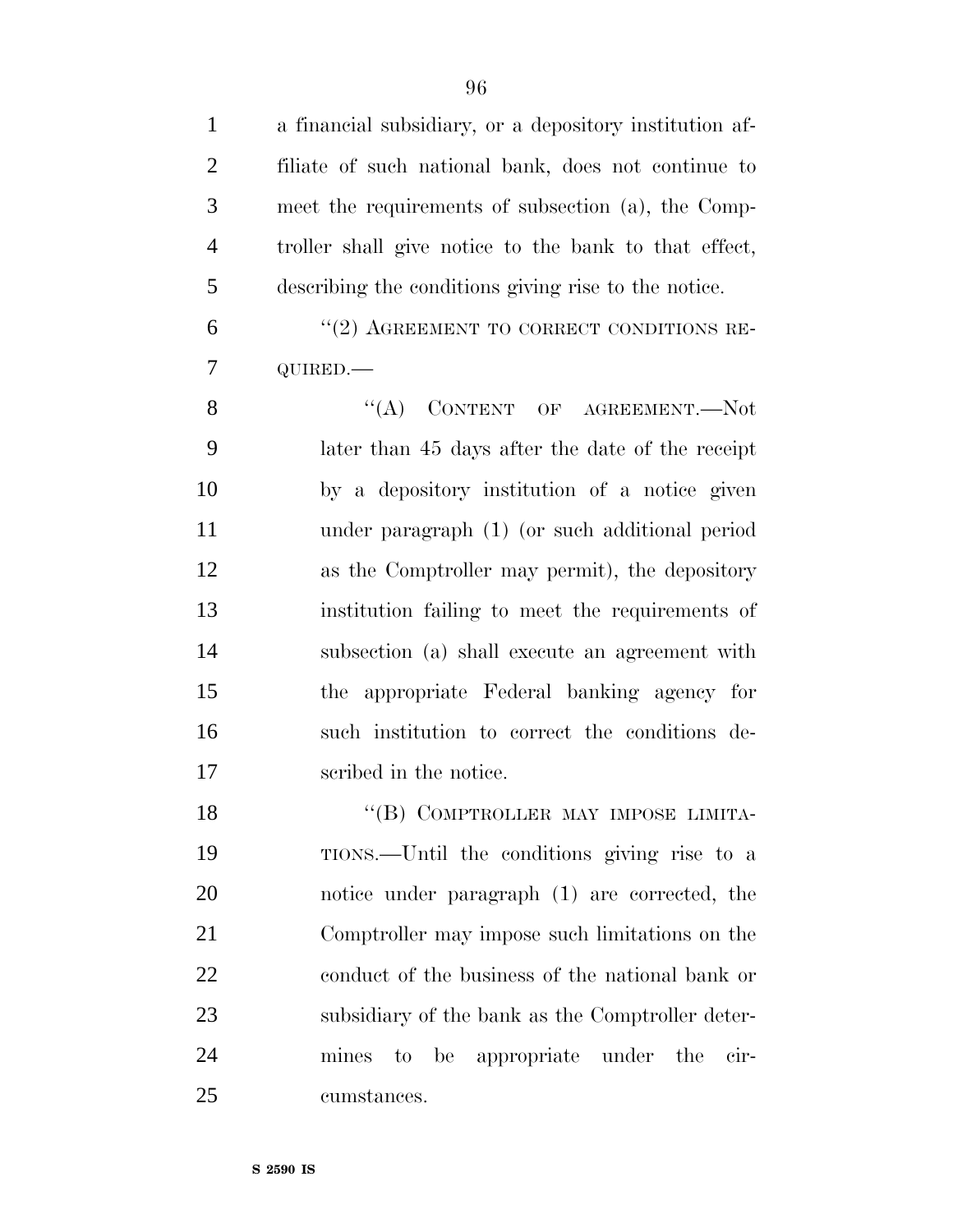| $\mathbf{1}$   | "(3) FAILURE TO CORRECT.—If the conditions              |
|----------------|---------------------------------------------------------|
| $\overline{2}$ | described in a notice under paragraph (1) are not       |
| 3              | corrected within 180 days after the date on which       |
| $\overline{4}$ | the bank receives the notice, the Comptroller may       |
| 5              | require, under such terms and conditions as may be      |
| 6              | imposed by the Comptroller and subject to such ex-      |
| 7              | tensions of time as may be granted in the discretion    |
| 8              | of the Comptroller—                                     |
| 9              | "(A) the national bank to divest control of             |
| 10             | each subsidiary engaged in an activity that is          |
| 11             | not permissible for the bank to engage in               |
| 12             | directly; or                                            |
| 13             | "(B) each subsidiary of the national bank               |
| 14             | to cease any activity that is not permissible for       |
| 15             | the bank to engage in directly.                         |
| 16             | "(f) COMPARABLE AUTHORITY.—                             |
| 17             | "(1) IN GENERAL.—A national bank may hold               |
| 18             | an interest in a company which is wholly-owned by       |
| 19             | insured depository institutions or subsidiaries there-  |
| 20             | of and which engages in those agency activities per-    |
| 21             | mitted to financial subsidiaries of national banks      |
| 22             | pursuant to this section, subject to the conditions set |
| 23             | forth in subsections (a) and (e); and                   |
| 24             | "(2) LIMITATION ON INFERENCES.—Nothing in               |
| 25             | this subsection shall be construed to create any in-    |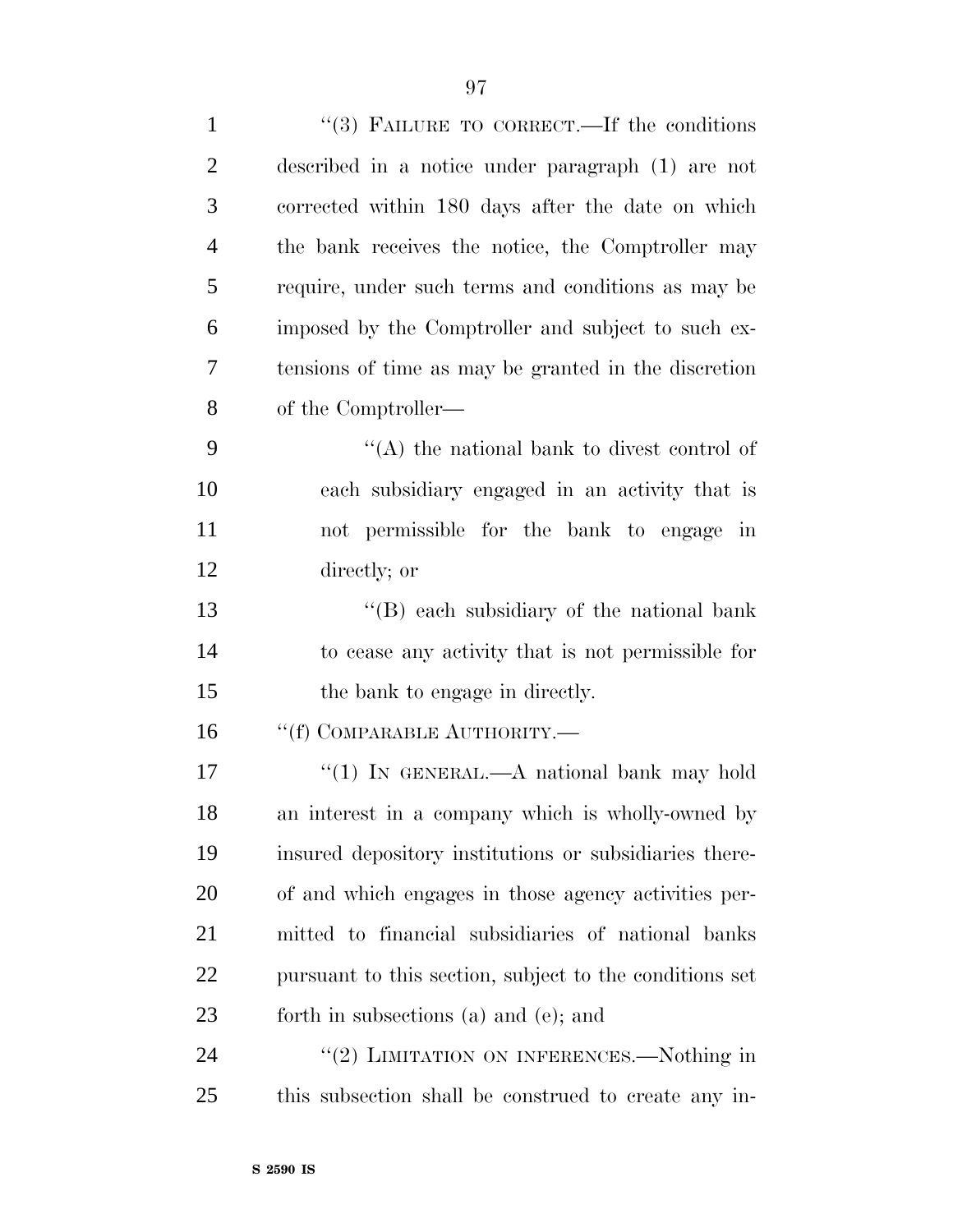ference regarding any authority of a national bank exercised pursuant to any other provision of federal law.''.

# **SEC. 122. MISREPRESENTATIONS REGARDING DEPOSITORY INSTITUTION LIABILITY FOR OBLIGATIONS OF AFFILIATES.**

 (a) IN GENERAL.—Chapter 47 of title 18, United States Code, is amended by inserting after section 1007 the following new section:

### **''§ 1008. Misrepresentations regarding financial insti-**

**tution liability for obligations of affiliates**

 ''(a) IN GENERAL.—No institution-affiliated party of an insured depository institution or institution-affiliated party of a subsidiary or affiliate of an insured depository institution shall fraudulently represent that the institution is or will be liable for any obligation of a subsidiary or other affiliate of the institution.

 ''(b) CRIMINAL PENALTY.—Whoever violates sub- section (a) shall be fined under this title, imprisoned for not more than 1 year, or both.

21 "(c) INSTITUTION-AFFILIATED PARTY DEFINED.— For purposes of this section, the term 'institution-affili- ated party' with respect to a subsidiary or affiliate has the same meaning as in section 3 of the Federal Deposit Insurance Act, except that references to an insured deposi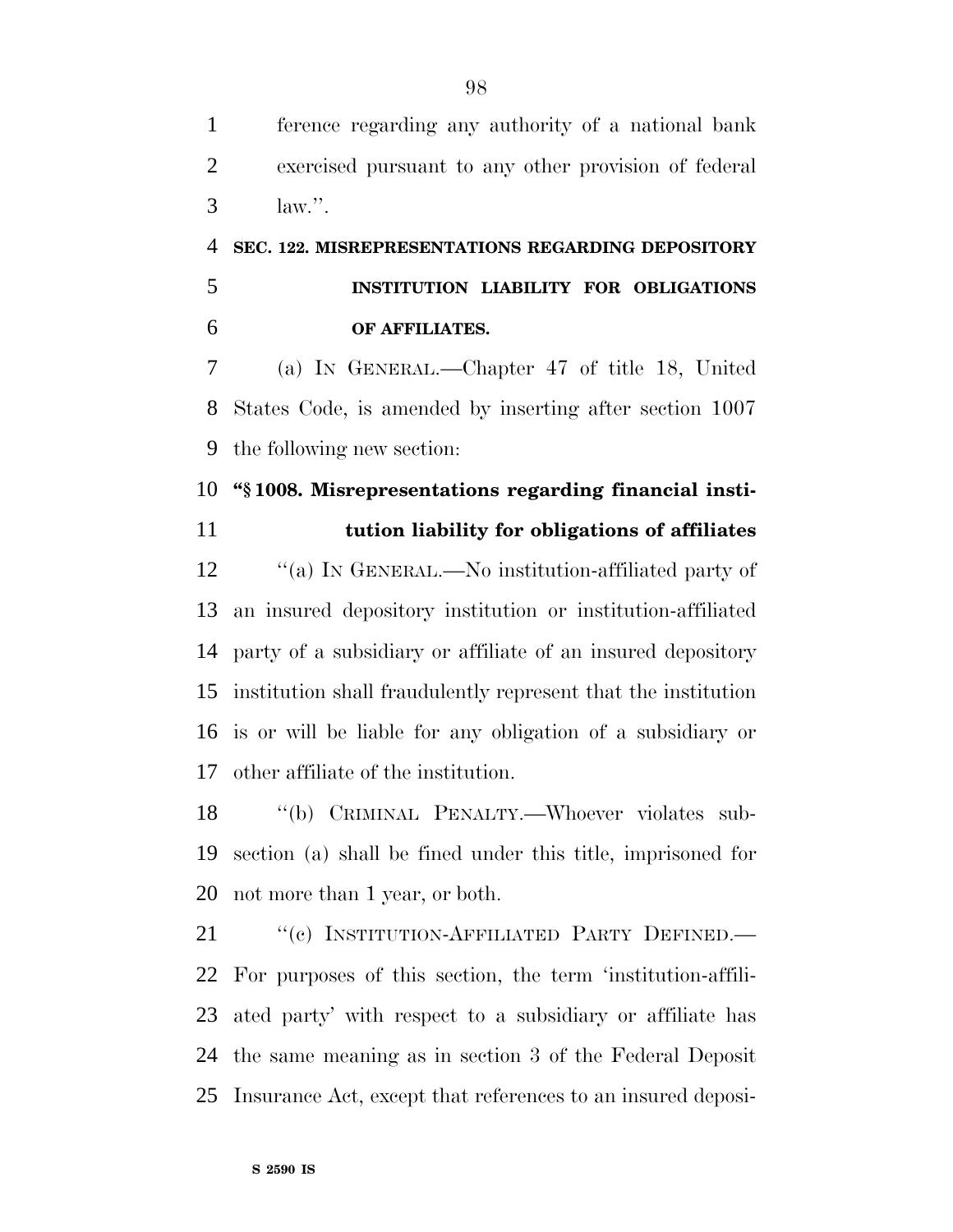tory institution shall be deemed to be references to a sub-sidiary or affiliate of an insured depository institution.

 ''(d) OTHER DEFINITIONS.—For purposes of this section, the terms 'affiliate', 'insured depository institu- tion', and 'subsidiary' have the same meanings as in sec-tion 3 of the Federal Deposit Insurance Act.''.

 (b) CLERICAL AMENDMENT.—The table of sections for chapter 47 of title 18, United States Code, is amended by inserting after the item relating to section 1007 the following new item:

# **SEC. 123. REPEAL OF STOCK LOAN LIMIT IN FEDERAL RE-SERVE ACT.**

Section 11 of the Federal Reserve Act (12 U.S.C.

248) is amended by striking the paragraph designated as

15  $\lq\lq$  (m)" and inserting "(m) [Repealed]".

 **SEC. 124. RULES APPLICABLE TO FINANCIAL SUBSIDI-ARIES.**

(a) TRANSACTIONS BETWEEN FINANCIAL SUBSIDI-

ARIES AND OTHER AFFILIATES.—Section 23A of the Fed-

eral Reserve Act (12 U.S.C. 371c) is amended—

 (1) by redesignating subsection (e) as sub-section (f); and

 (2) by inserting after subsection (d), the follow-ing new subsection:

<sup>&#</sup>x27;'1008. Misrepresentations regarding financial institution liability for obligations of affiliates.''.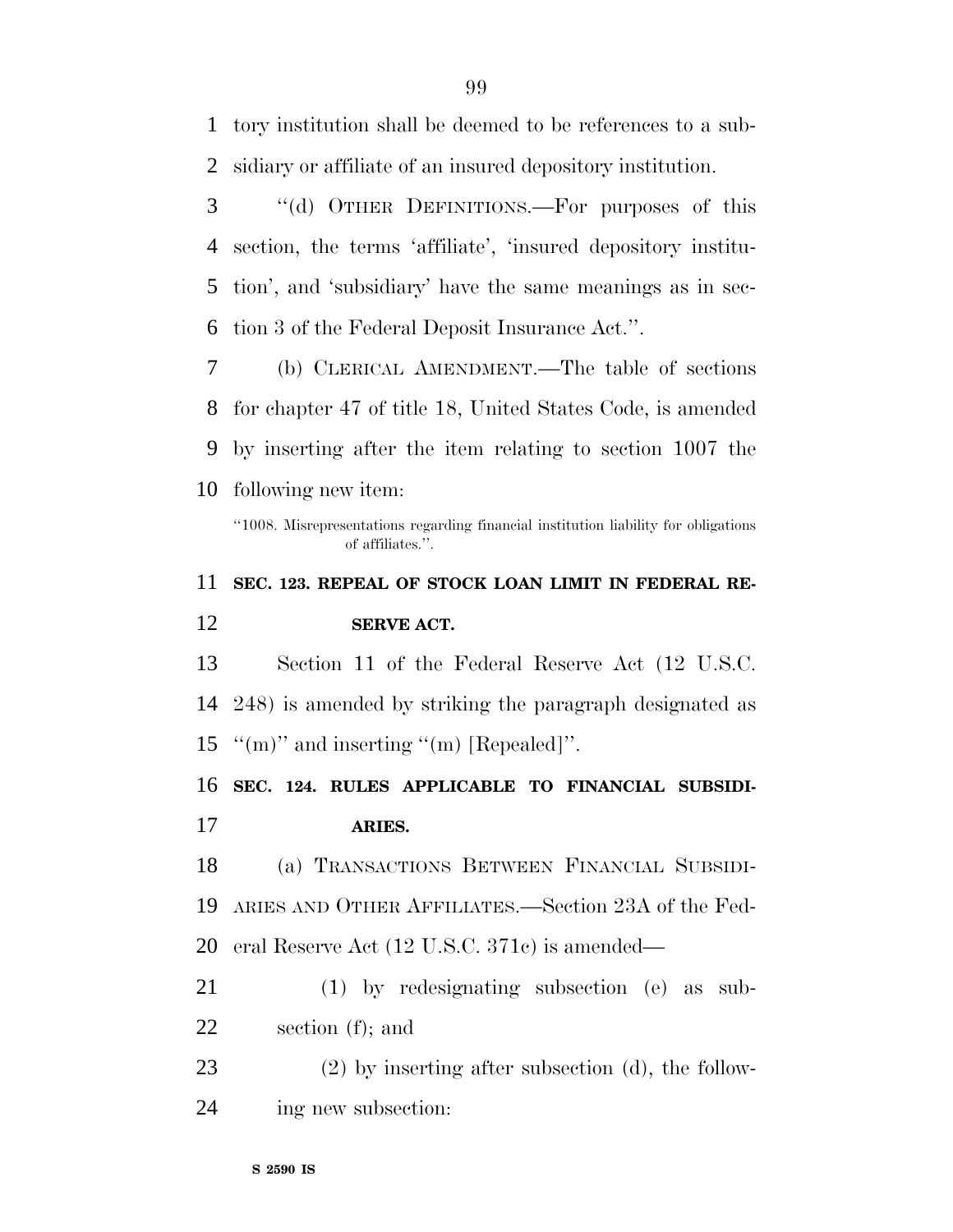| "(e) RULES RELATING TO BANKS WITH FINANCIAL |  |  |
|---------------------------------------------|--|--|
| 2 SUBSIDIARIES.—                            |  |  |

| 3              | "(1) FINANCIAL SUBSIDIARY DEFINED.-For                |
|----------------|-------------------------------------------------------|
| $\overline{4}$ | purposes of this section and section 23B, the term    |
| 5              | 'financial subsidiary' means a company that—          |
| 6              | "(A) is a subsidiary of a bank (other than            |
| 7              | a corporation organized under section 25A or a        |
| 8              | corporation operating under section 25); and          |
| 9              | $\lq\lq$ is engaged in a financial activity (as       |
| 10             | defined in section $5136A(a)(4)$ of the Revised       |
| 11             | Statutes of the United States) that is not other-     |
| 12             | wise a permissible activity for a subsidiary of a     |
| 13             | national bank under subparagraph $(B)$ or $(C)$       |
| 14             | of section $5136A(a)(3)$ of the Revised Statutes      |
| 15             | of the United States.                                 |
| 16             | "(2) APPLICATION TO TRANSACTIONS BETWEEN              |
| 17             | FINANCIAL SUBSIDIARY OF A BANK AND THE<br>$\bf{A}$    |
| 18             | BANK.—For purposes of applying this section and       |
| 19             | section 23B to a transaction between a financial      |
| 20             | subsidiary of a bank and the bank (or between such    |
| 21             | financial subsidiary and any other subsidiary of the  |
| 22             | bank that is not a financial subsidiary), and not-    |
| 23             | withstanding subsection $(b)(2)$ of this section and  |
| 24             | section $23B(d)(1)$ , the financial subsidiary of the |
| 25             | bank—                                                 |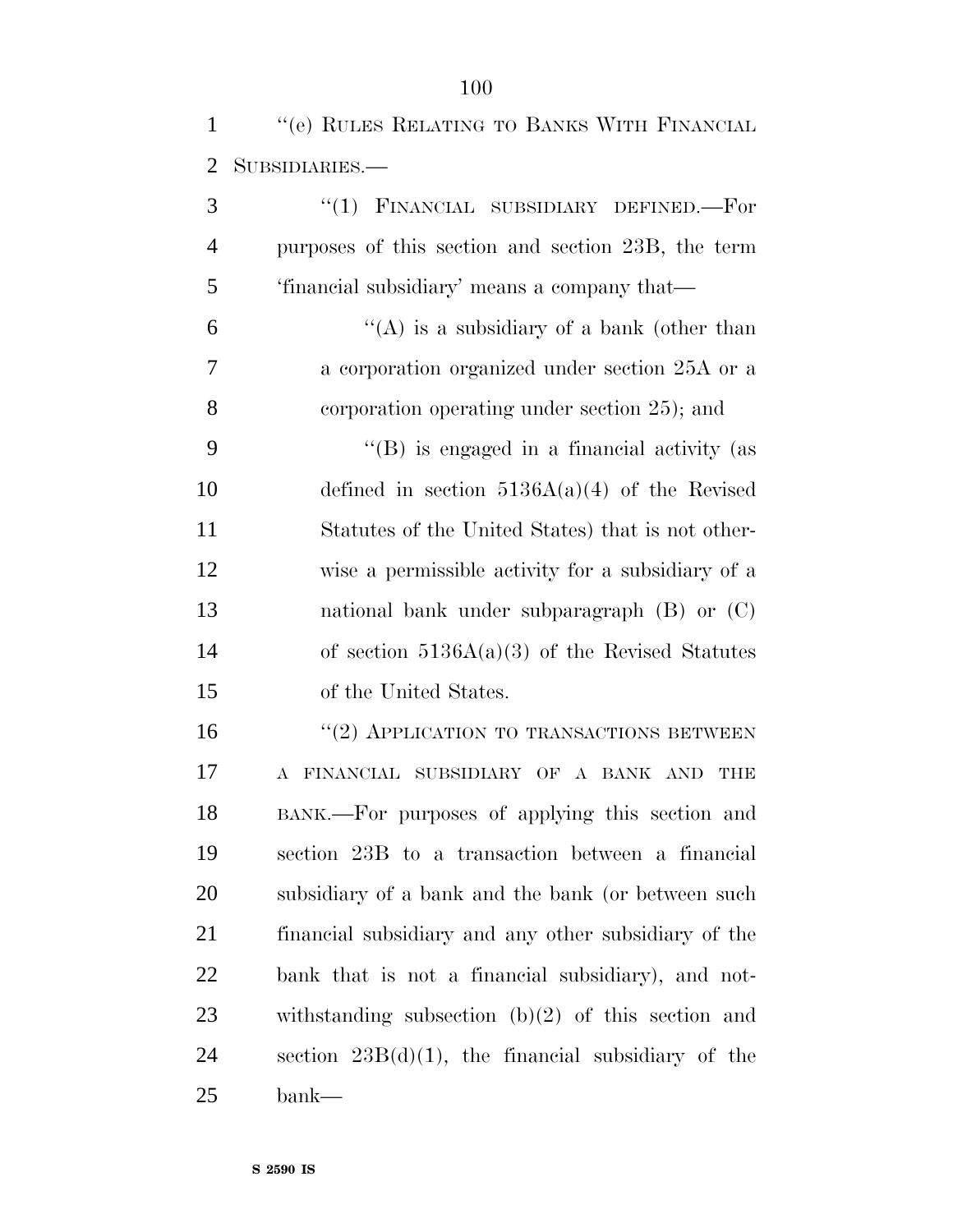| $\mathbf{1}$   | "(A) shall be an affiliate of the bank and               |
|----------------|----------------------------------------------------------|
| $\overline{2}$ | any other subsidiary of the bank that is not a           |
| 3              | financial subsidiary; and                                |
| $\overline{4}$ | $\lq\lq$ shall not be treated as a subsidiary of         |
| 5              | the bank.                                                |
| 6              | "(3) APPLICATION TO TRANSACTIONS BETWEEN                 |
| 7              | <b>FINANCIAL</b><br>NONBANK AFFILI-<br>SUBSIDIARY<br>AND |
| 8              | ATES.                                                    |
| 9              | "(A) IN GENERAL.—A transaction between                   |
| 10             | a financial subsidiary and an affiliate of the fi-       |
| 11             | nancial subsidiary shall not be deemed to be a           |
| 12             | transaction between a subsidiary of a national           |
| 13             | bank and an affiliate of the bank for purposes           |
| 14             | of section 23A or 23B.                                   |
| 15             | "(B) CERTAIN AFFILIATES EXCLUDED.—                       |
| 16             | For purposes of subparagraph (A) of this para-           |
| 17             | graph, and notwithstanding paragraph (4), the            |
| 18             | term 'affiliate' does not include a bank, or a           |
| 19             | subsidiary of a bank, that is engaged exclusively        |
| 20             | in activities permissible for a national bank to         |
| 21             | engage in directly.                                      |
| 22             | (4)<br>EQUITY INVESTMENTS EXCLUDED<br>SUB-               |
| 23             | JECT TO THE APPROVAL OF THE BANKING AGEN-                |
| 24             | $CY.$ Subsection (a)(1) shall not apply so as to limit   |
| 25             | the equity investment of a bank in a financial sub-      |
|                |                                                          |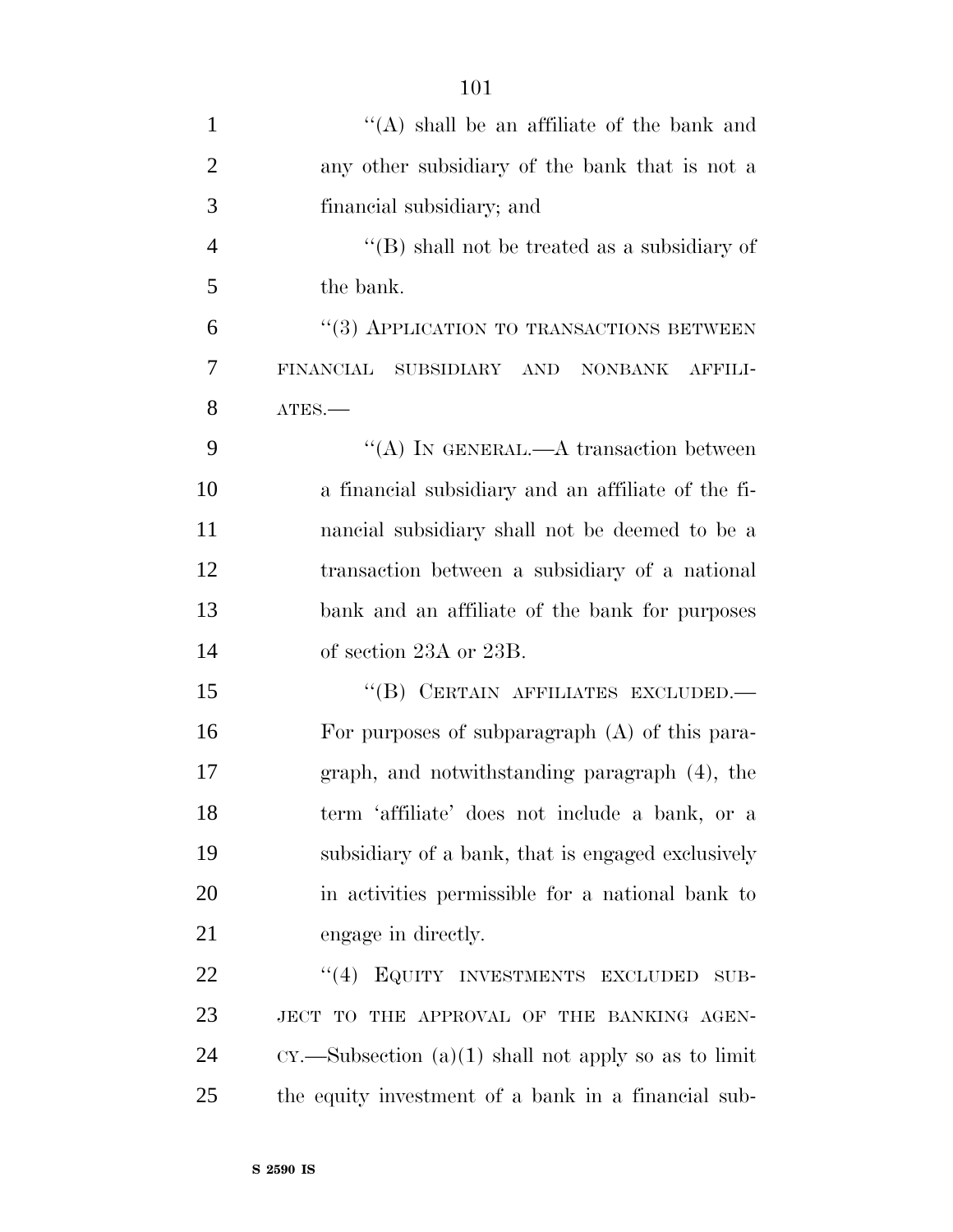sidiary of that bank, except that any investment that exceeds the amount of a dividend that the bank could pay at the time of the investment without ob- taining the prior approval of the appropriate Federal banking agency (as defined in section 3 of the Fed- eral Deposit Insurance Act) and is in excess of the limitation that would apply under subsection (a)(1), but for this paragraph, may be made only with the approval of that appropriate Federal banking agency with respect to that bank.''. (b) TREATMENT OF FINANCIAL SUBSIDIARIES UNDER OTHER PROVISIONS OF LAW.— (1) BANK HOLDING COMPANY ACT AMEND- MENTS OF 1970.—Section 106(a) of the Bank Hold- ing Company Act Amendments of 1970 (12 U.S.C. 1971) is amended by adding at the end the follow- ing: ''For purposes of this section, a financial sub-18 sidiary (as defined in section  $5136A(a)(5)(A)$  of the Revised Statutes of the United States or referenced in the 20th undesignated paragraph of section 9 of 21 the Federal Reserve Act or section  $24(d)(3)(A)$  of the Federal Deposit Insurance Act) shall be deemed to be a subsidiary of a bank holding company, and not a subsidiary of a bank.''; and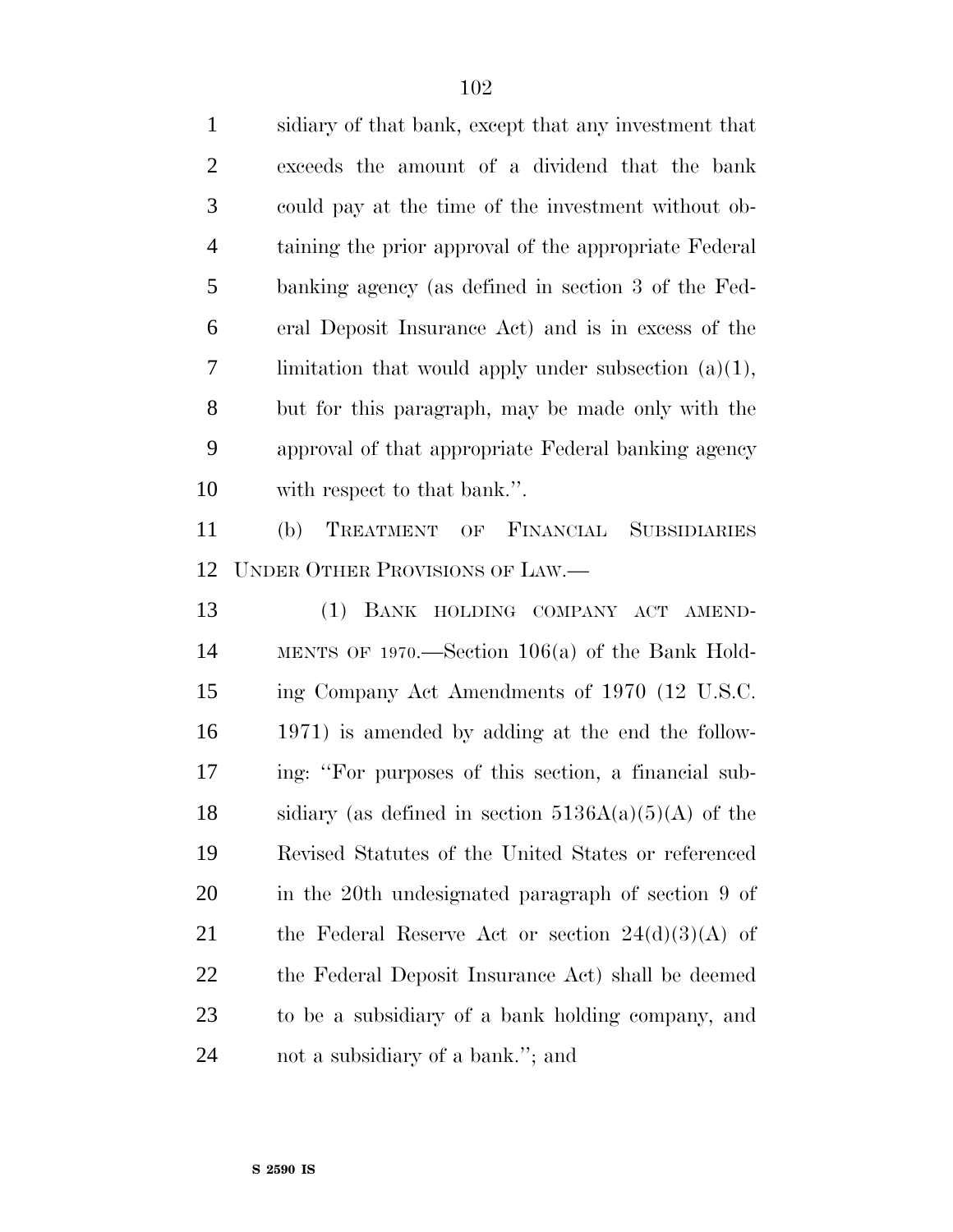| $\mathbf{1}$   | (2) FEDERAL RESERVE ACT.—The 20th undes-               |
|----------------|--------------------------------------------------------|
| $\overline{2}$ | ignated paragraph of section 9 of the Federal Re-      |
| 3              | serve Act (12 U.S.C. 335) is amended by adding at      |
| $\overline{4}$ | the end the following: "To the extent permitted        |
| 5              | under State law, a State member bank may acquire       |
| 6              | or establish and retain a financial subsidiary (as de- |
| 7              | fined in section $5136A(a)(5)(A)$ of the Revised Stat- |
| 8              | utes of the United States), except that all references |
| 9              | in that section to the Comptroller of the Currency,    |
| 10             | the Comptroller, or regulations or orders of the       |
| 11             | Comptroller shall be deemed to be references to the    |
| 12             | Board or regulations or orders of the Board.".         |
|                |                                                        |
| 13             | SEC. 125. ENSURING FEDERAL RESERVE SUPERVISORY         |
| 14             | ROLE WITH RESPECT TO LARGE BANKS.                      |
| 15             | Section $3(a)$ of the Bank Holding Company Act of      |
| 16             | 1956 (12 U.S.C. 1842(a)) is amended—                   |
| 17             | $(1)$ in paragraph $(4)$ , by striking "or" at the     |
| 18             | end; and                                               |
| 19             | $(2)$ in paragraph $(5)$ , by striking the period at   |
| 20             | the end and inserting "; or $(6)$ for any action to be |
| 21             | taken that causes any bank with consolidated assets    |
| 22             | of not less than $$15,000,000,000$ , or any group of   |
| 23             | affiliated banks with combined assets of not less      |
| 24             | than $$15,000,000,000$ , to no longer be controlled by |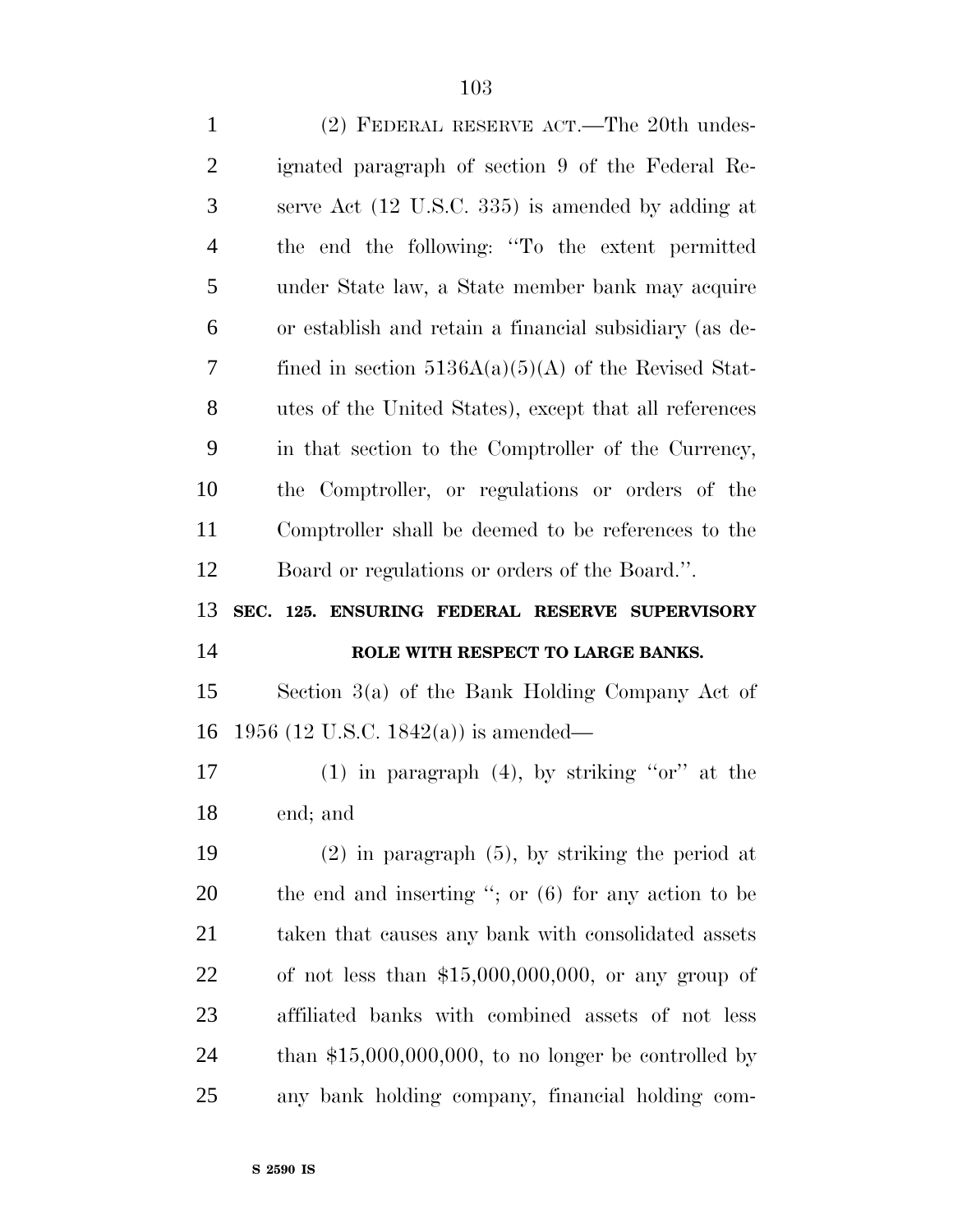pany, or wholesale financial holding company (as those terms are defined in section 6).''. **Subtitle E—Preservation of FTC Authority SEC. 141. AMENDMENT TO THE BANK HOLDING COMPANY ACT OF 1956 TO MODIFY NOTIFICATION AND POST-APPROVAL WAITING PERIOD FOR SEC- TION 3 TRANSACTIONS.** Section 11(b)(1) of the Bank Holding Company Act

 of 1956 (12 U.S.C. 1849(b)(1)) is amended by inserting ''and, if the transaction also involves an acquisition under section 4 or section 6, the Board shall also notify the Fed- eral Trade Commission of such approval'' before the pe-riod at the end of the first sentence.

### **SEC. 142. INTERAGENCY DATA SHARING.**

 To the extent not prohibited by other law, the Comp- troller of the Currency, the Director of the Office of Thrift Supervision, the Federal Deposit Insurance Corporation, and the Board of Governors of the Federal Reserve Sys- tem shall make available to the Attorney General and the Federal Trade Commission any data in the possession of any such banking agency that the antitrust agency deems necessary for antitrust review of any transaction requiring notice to any such antitrust agency or the approval of such agency under section 3, 4, or 6 of the Bank Holding Com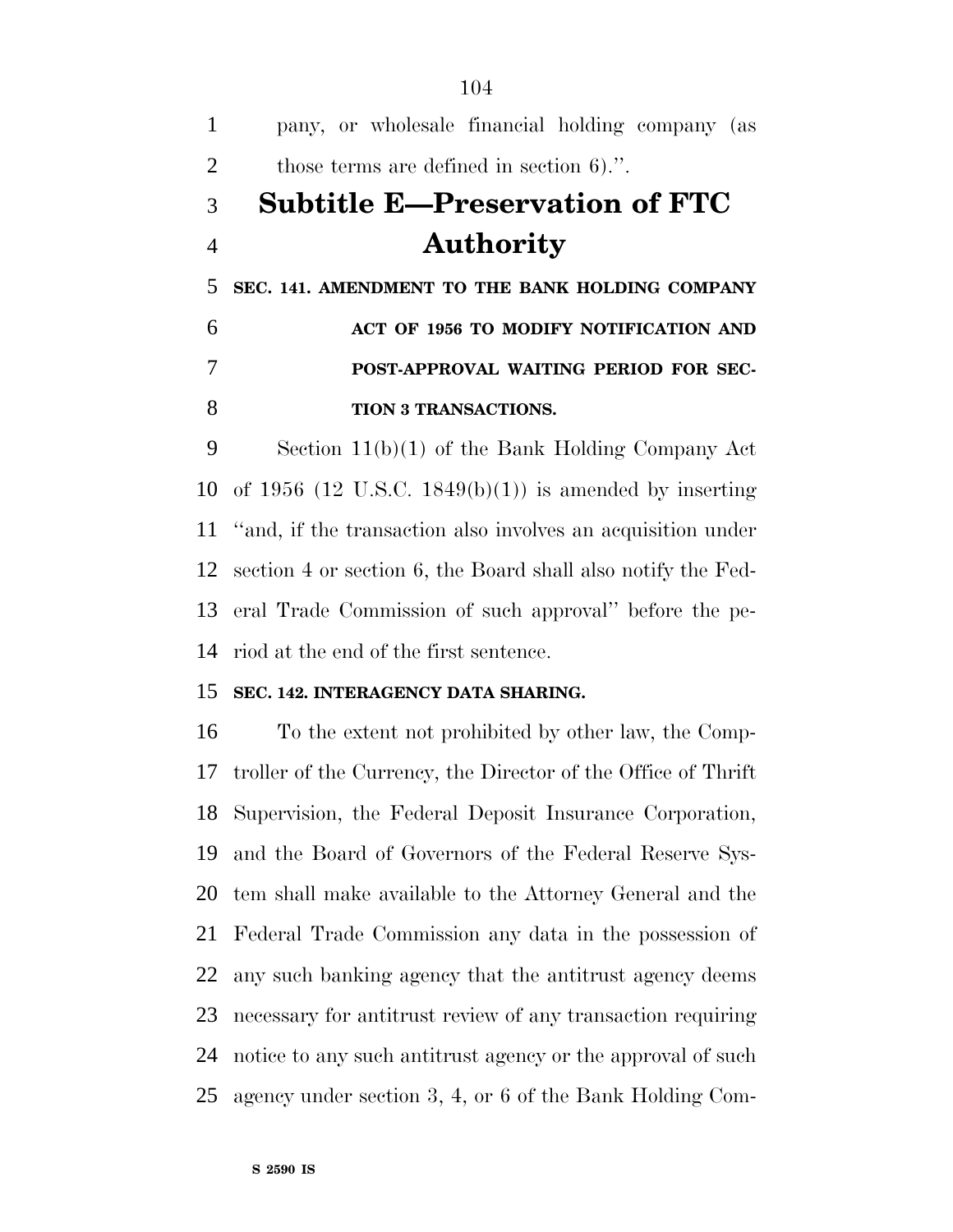pany Act of 1956, section 18(c) of the Federal Deposit Insurance Act, the National Bank Consolidation and Merger Act, section 10 of the Home Owners' Loan Act, or the antitrust laws.

### **SEC. 143. CLARIFICATION OF STATUS OF SUBSIDIARIES AND AFFILIATES.**

 (a) CLARIFICATION OF FEDERAL TRADE COMMIS- SION JURISDICTION.—Any person which directly or indi- rectly controls, is controlled directly or indirectly by, or is directly or indirectly under common control with, any bank or savings association (as such terms are defined in section 3 of the Federal Deposit Insurance Act) and is not itself a bank or savings association shall not be deemed to be a bank or savings association for purposes of the Federal Trade Commission Act or any other law enforced by the Federal Trade Commission.

 (b) SAVINGS PROVISION.—No provision of this sec- tion shall be construed as restricting the authority of any Federal banking agency (as defined in section 3 of the Federal Deposit Insurance Act) under any Federal bank- ing law, including section 8 of the Federal Deposit Insur-ance Act.

 (c) HART-SCOTT-RODINO AMENDMENT.—Section 24 7A(c)(7) of the Clayton Act (15 U.S.C.  $18a(c)(7)$ ) is amended by inserting before the semicolon at the end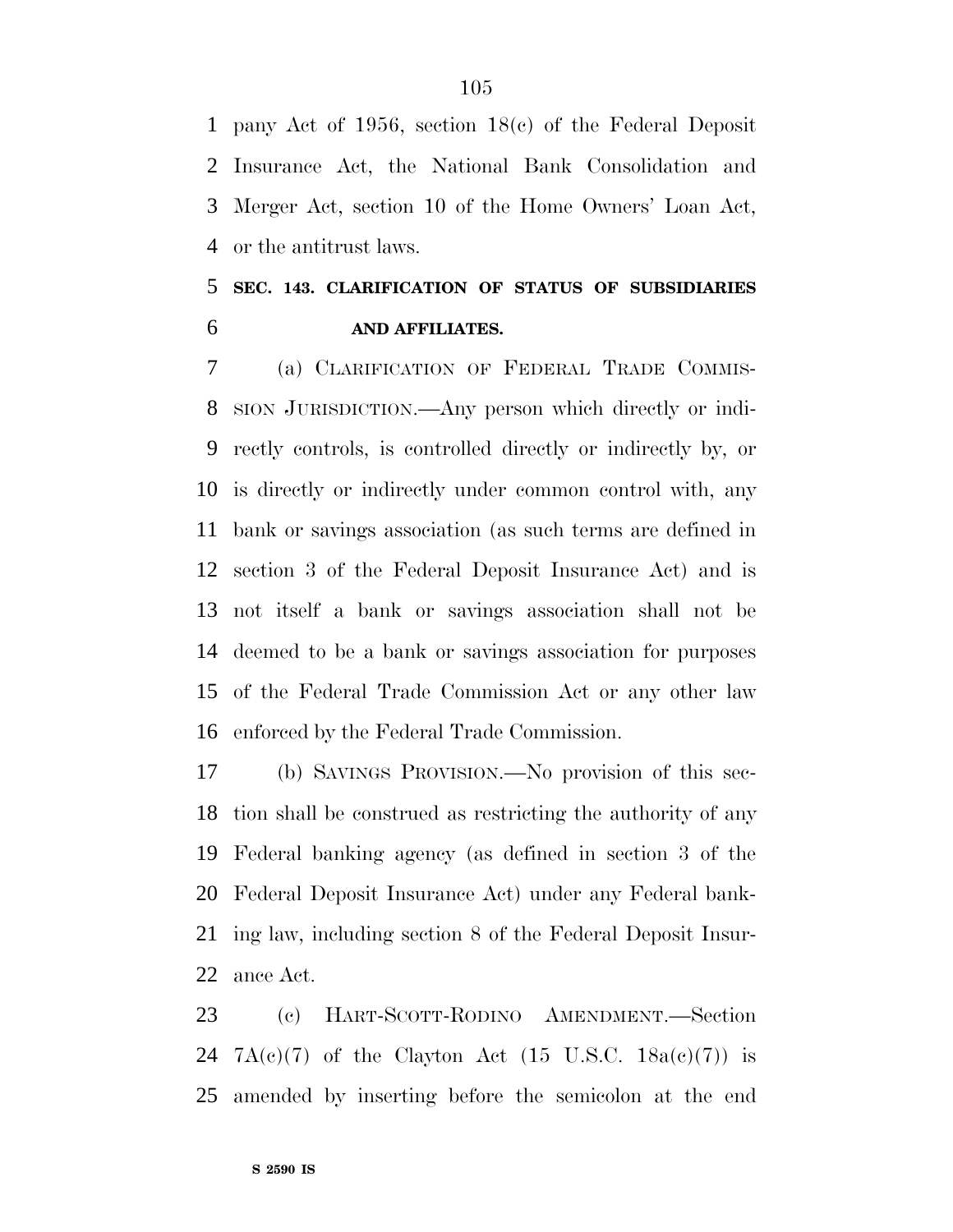thereof the following: '', except that a portion of a trans- action is not exempt under this paragraph if such portion of the transaction (A) requires notice under section 6 of the Bank Holding Company Act of 1956; and (B) does not require approval under section 3 or 4 of the Bank Holding Company Act of 1956''.

### **SEC. 144. ANNUAL GAO REPORT.**

 (a) IN GENERAL.—By the end of the 1-year period beginning on the date of the enactment of this Act and annually thereafter, the Comptroller General of the United States shall submit a report to the Congress on market concentration in the financial services industry and its im-pact on consumers.

 (b) ANALYSIS.—Each report submitted under sub-section (a) shall contain an analysis of—

 (1) the positive and negative effects of affili- ations between various types of financial companies, and of acquisitions pursuant to this Act and the amendments made by this Act to other provisions of law, including any positive or negative effects on consumers, area markets, and submarkets thereof or on registered securities brokers and dealers which have been purchased by depository institutions or depository institution holding companies;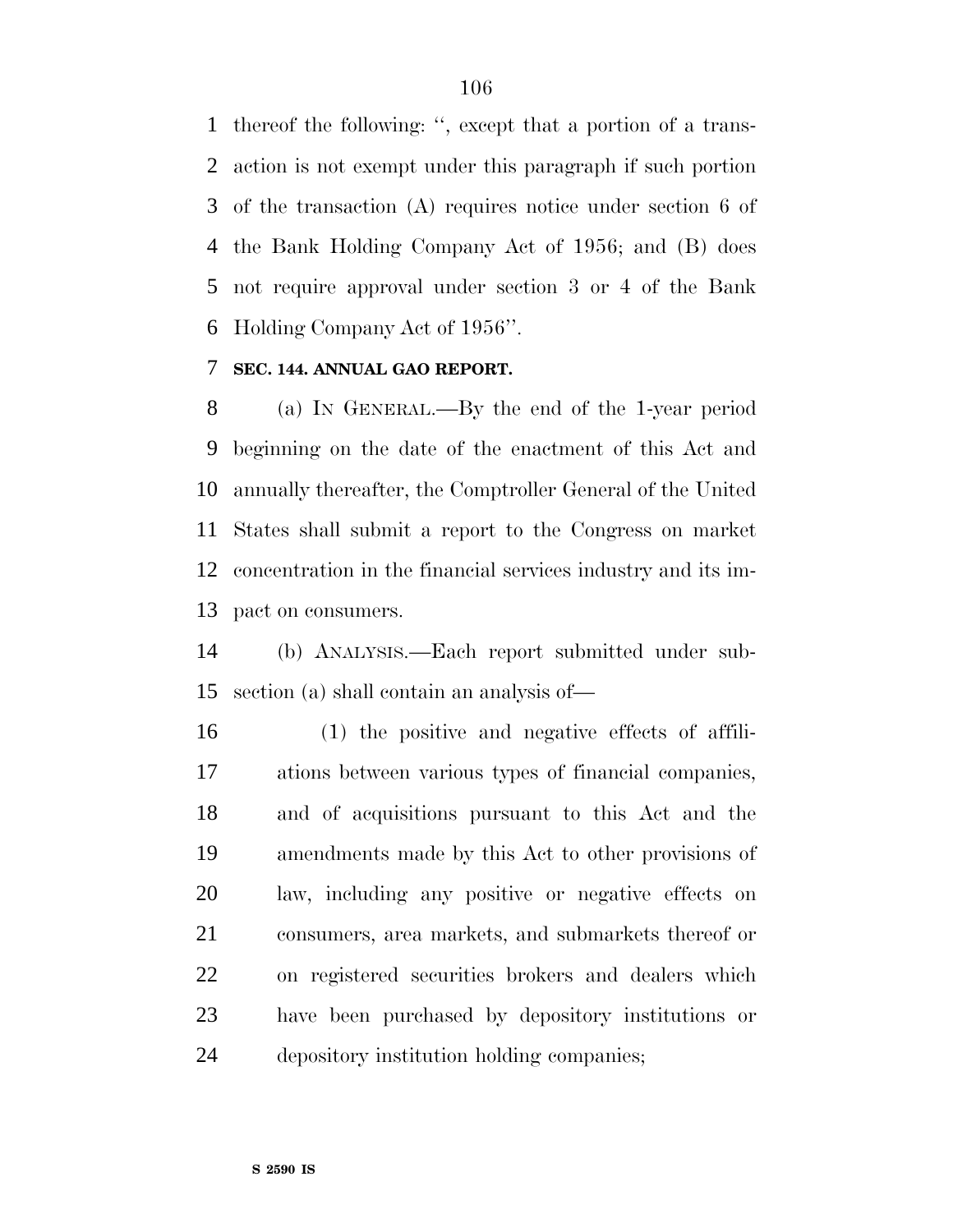| $\mathbf{1}$   | (2) the changes in business practices and the         |
|----------------|-------------------------------------------------------|
| $\overline{2}$ | effects of any such changes on the availability of    |
| 3              | venture capital, consumer credit, and other financial |
| $\overline{4}$ | services or products and the availability of capital  |
| 5              | and credit for small businesses; and                  |
| 6              | (3) the acquisition patterns among depository         |
| 7              | institutions, depository institution holding compa-   |
| 8              | nies, securities firms, and insurance companies in-   |
| 9              | cluding acquisitions among the largest 20 percent of  |
| 10             | firms and acquisitions within regions or other lim-   |
| 11             | ited geographical areas.                              |
| 12             | <b>Subtitle F—Applying the Principles</b>             |
|                |                                                       |
| 13             | of National Treatment<br>and                          |
| 14             | <b>Equality of Competitive Oppor-</b>                 |
| 15             | tunity to Foreign Banks and                           |
| 16             | <b>Foreign Financial Institutions</b>                 |
| 17             | SEC. 151. APPLYING THE PRINCIPLES OF NATIONAL TREAT-  |
| 18             | MENT AND EQUALITY OF COMPETITIVE OP-                  |
| 19             | PORTUNITY TO FOREIGN BANKS THAT ARE                   |
| 20             | FINANCIAL HOLDING COMPANIES.                          |
| 21             | Section $8(c)$ of the International Banking Act of    |
| 22             | 1978 (12 U.S.C. 3106(c)) is amended by adding at the  |
| 23             | end the following new paragraph.                      |
| 24             | TERMINATION OF GRANDFATHERED<br>``(3)                 |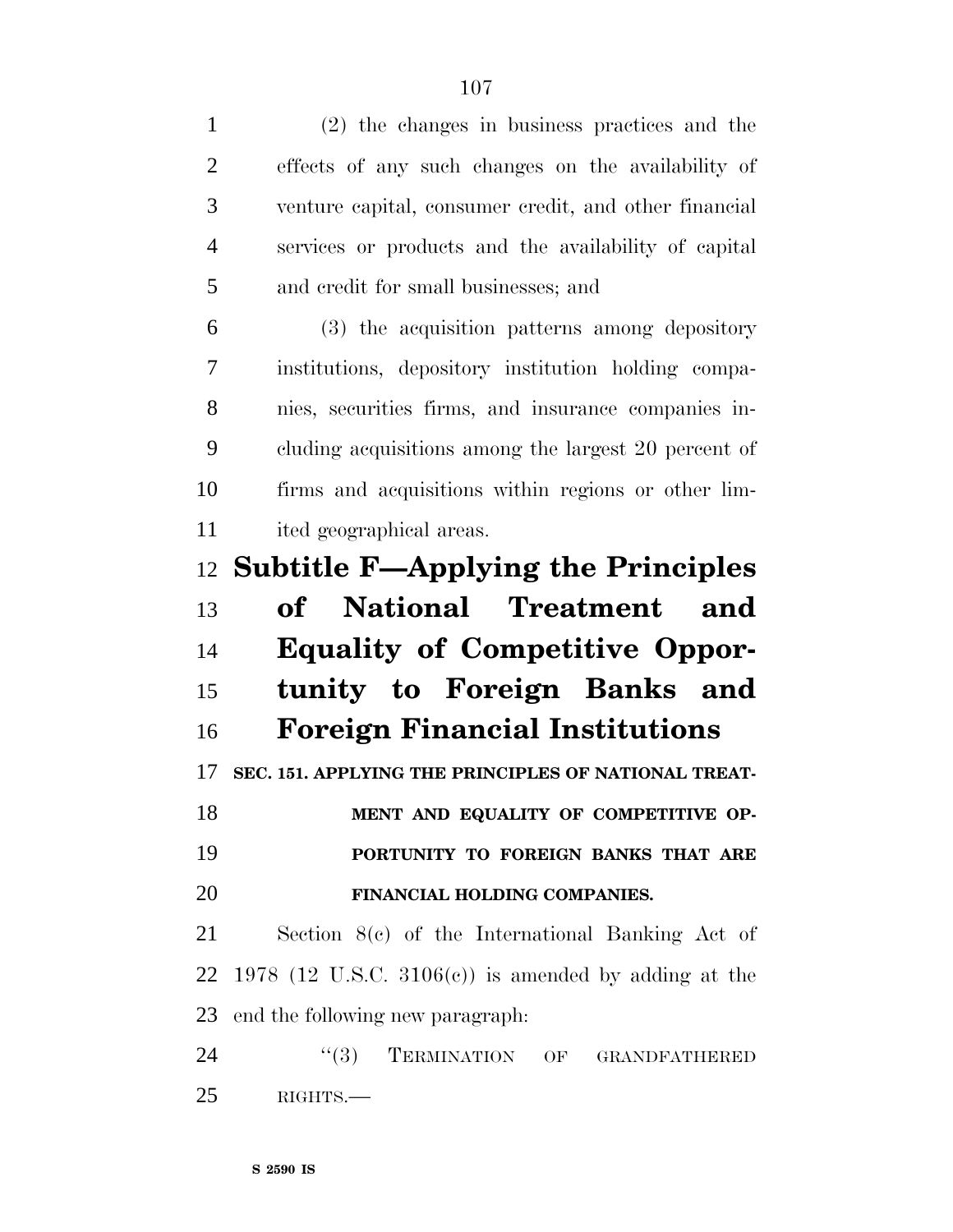| $\mathbf{1}$   | "(A) IN GENERAL.—If any foreign bank or            |
|----------------|----------------------------------------------------|
| $\overline{2}$ | foreign company files a declaration under sec-     |
| 3              | tion $6(b)(1)(E)$ or which receives a determina-   |
| $\overline{4}$ | tion under section $10(d)(1)$ of the Bank Hold-    |
| 5              | ing Company Act of 1956, any authority con-        |
| 6              | ferred by this subsection on any foreign bank or   |
| 7              | company to engage in any activity which the        |
| 8              | Board has determined to be permissible for fi-     |
| 9              | nancial holding companies under section 6 of       |
| 10             | such Act shall terminate immediately.              |
| 11             | "(B) RESTRICTIONS AND REQUIREMENTS                 |
| 12             | AUTHORIZED.—If a foreign bank or company           |
| 13             | that engages, directly or through an affiliate     |
| 14             | pursuant to paragraph (1), in an activity which    |
| 15             | the Board has determined to be permissible for     |
| 16             | financial holding companies under section 6 of     |
| 17             | the Bank Holding Company Act of 1956 has           |
| 18             | not filed a declaration with the Board of its sta- |
| 19             | tus as a financial holding company under such      |
| 20             | section or received a determination under sec-     |
| 21             | tion $10(d)(1)$ by the end of the 2-year period    |
| 22             | beginning on the date of enactment of the Fi-      |
| 23             | nancial Services Act of 1998, the Board, giving    |
| 24             | due regard to the principle of national treat-     |

ment and equality of competitive opportunity,

**S 2590 IS**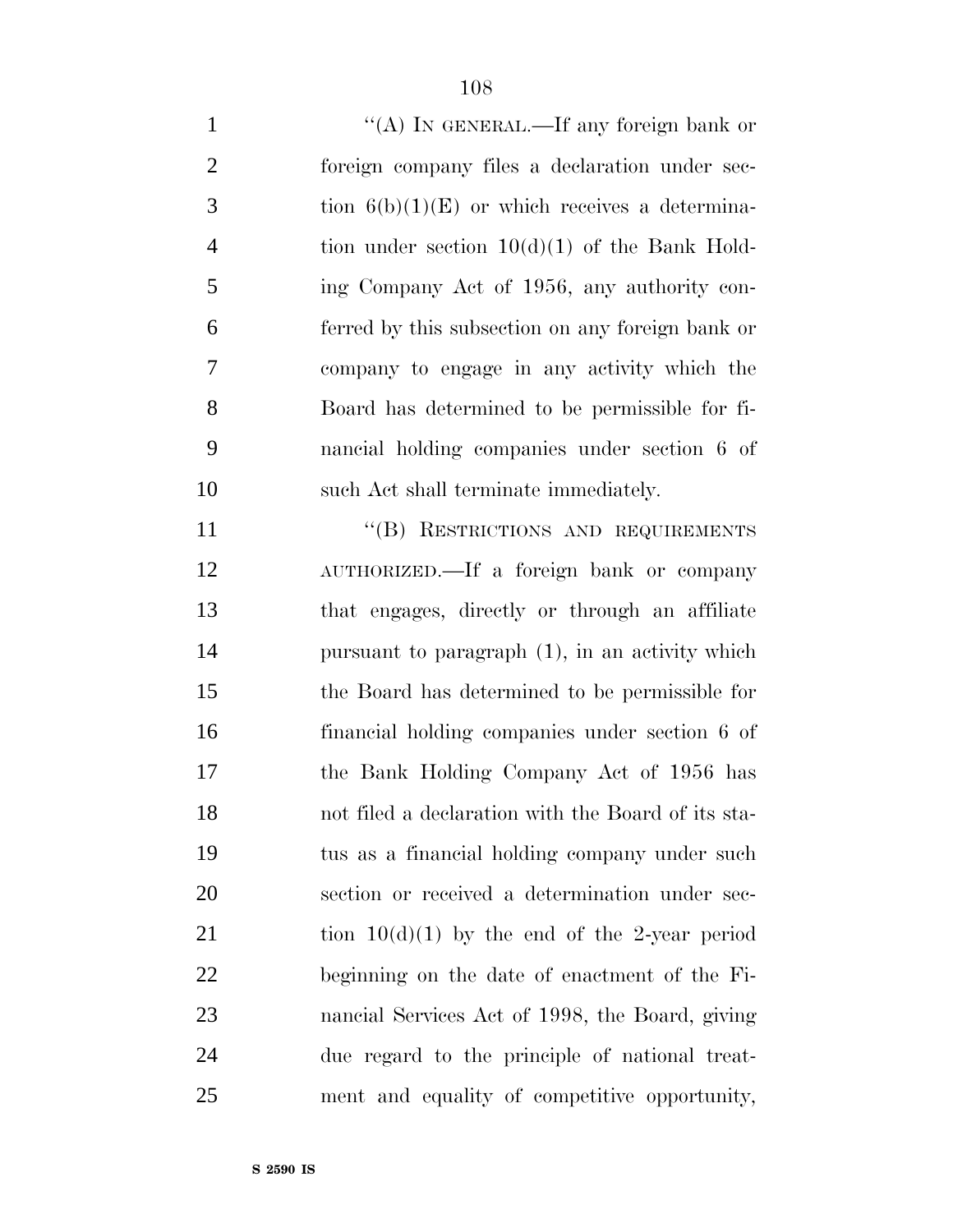| $\mathbf{1}$   | may impose such restrictions and requirements                |
|----------------|--------------------------------------------------------------|
| $\overline{2}$ | on the conduct of such activities by such foreign            |
| 3              | bank or company as are comparable to those                   |
| $\overline{4}$ | imposed on a financial holding company orga-                 |
| 5              | nized under the laws of the United States, in-               |
| 6              | cluding a requirement to conduct such activities             |
| 7              | in compliance with any prudential safeguards                 |
| 8              | established under section 5(h) of the Bank                   |
| 9              | Holding Company Act of 1956.".                               |
| 10             | SEC. 152. APPLYING THE PRINCIPLES OF NATIONAL TREAT-         |
| 11             | MENT AND EQUALITY OF COMPETITIVE OP-                         |
| 12             | PORTUNITY TO FOREIGN BANKS AND FOR-                          |
| 13             | EIGN FINANCIAL INSTITUTIONS THAT ARE                         |
| 14             | WHOLESALE FINANCIAL INSTITUTIONS.                            |
| 15             | Section 8A of the Federal Deposit Insurance Act (as          |
| 16             | added by section $136(c)(2)$ of this Act) is amended by add- |
| 17             | ing at the end the following new subsection:                 |
| 18             | "(i) VOLUNTARY TERMINATION OF DEPOSIT INSUR-                 |
|                | 19 ANCE.—The provisions on voluntary termination of insur-   |

 ance in this section shall apply to an insured branch of a foreign bank (including a Federal branch) in the same manner and to the same extent as they apply to an insured State bank or a national bank.''.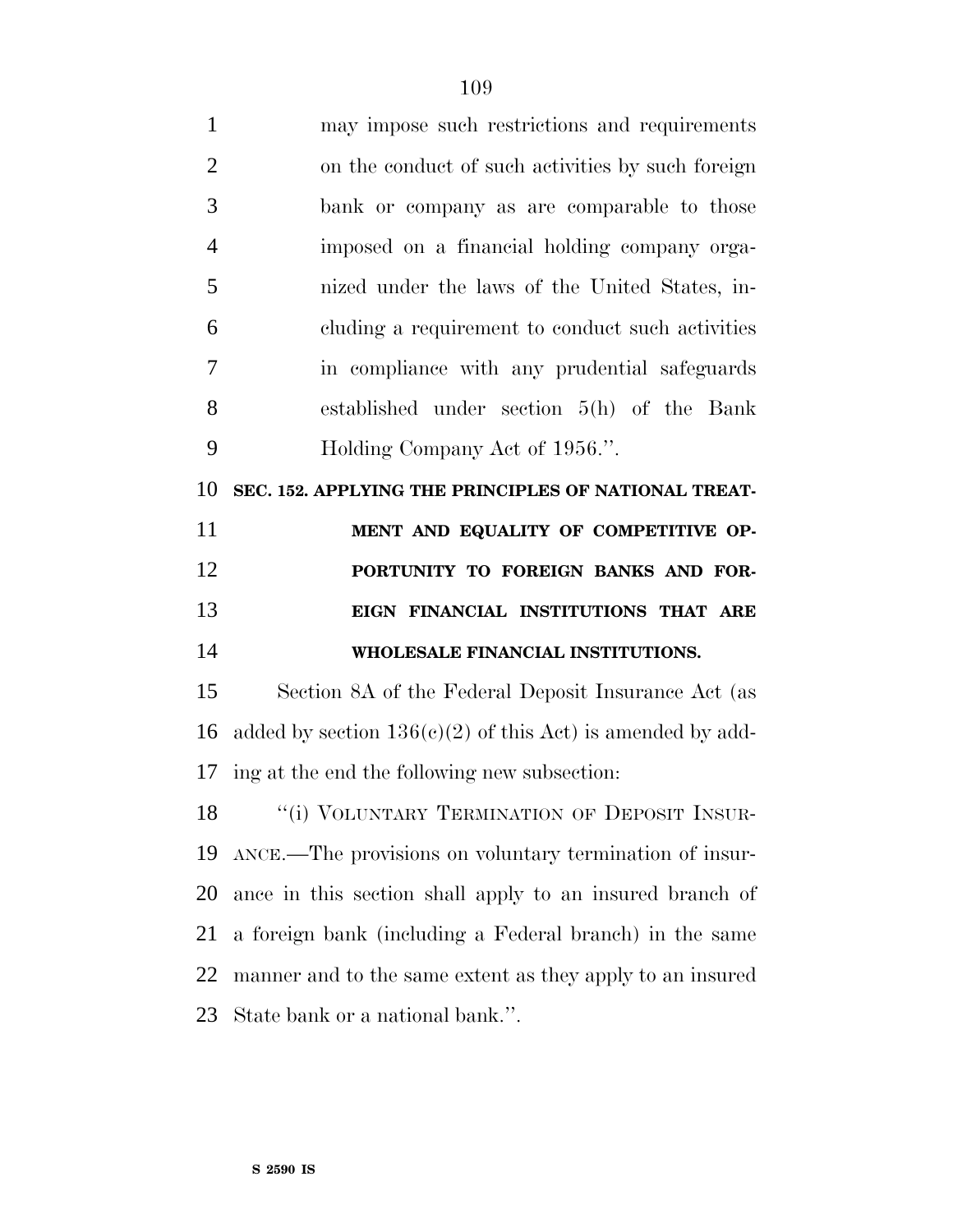## **SEC. 153. REPRESENTATIVE OFFICES.**

 (a) DEFINITION OF ''REPRESENTATIVE OFFICE''.— Section 1(b)(15) of the International Banking Act of 1978 (12 U.S.C. 3101(15)) is amended by striking ''State agen- cy, or subsidiary of a foreign bank'' and inserting ''or State agency''.

 (b) EXAMINATIONS.—Section 10(c) of the Inter- national Banking Act of 1978 (12 U.S.C. 3107(c)) is amended by adding at the end the following: ''The Board may also make examinations of any affiliate of a foreign bank conducting business in any State in which the Board deems it necessary to determine and enforce compliance with this Act, the Bank Holding Company Act of 1956 (12 U.S.C. 1841 et seq.), or other applicable Federal banking law.''.

# **Subtitle G—Federal Home Loan**

**Bank System Modernization**

**SEC. 161. SHORT TITLE.**

 This subtitle may be cited as the ''Federal Home Loan Bank System Modernization Act of 1998''.

#### **SEC. 162. DEFINITIONS.**

 Section 2 of the Federal Home Loan Bank Act (12 U.S.C. 1422) is amended—

 (1) in paragraph (1), by striking ''term 'Board' means'' and inserting ''terms 'Finance Board' and 'Board' mean'';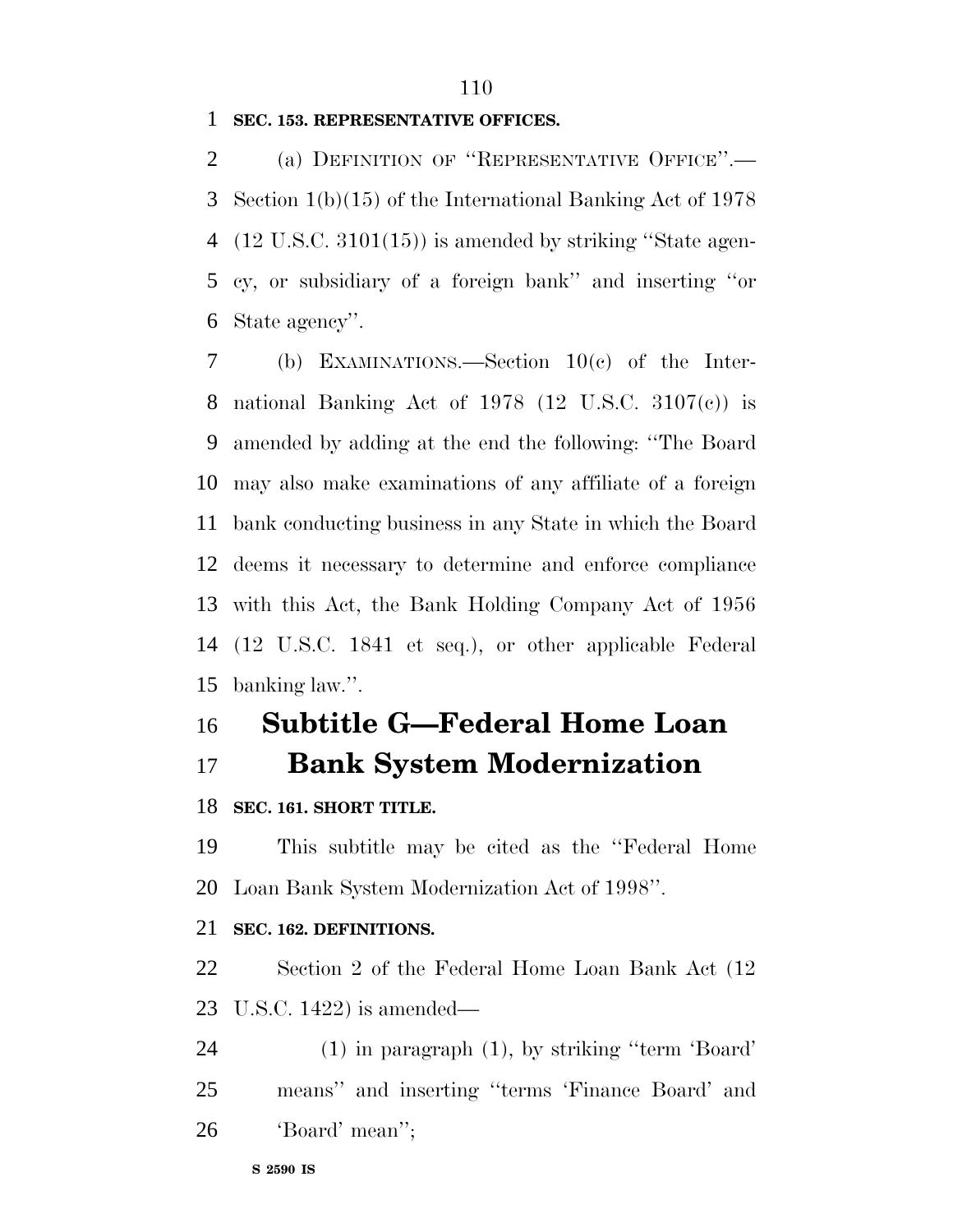| $\mathbf{1}$   | $(2)$ by striking paragraph $(3)$ and inserting the    |
|----------------|--------------------------------------------------------|
| $\overline{2}$ | following:                                             |
| 3              | "(3) STATE.—The term 'State', in addition to           |
| $\overline{4}$ | the States of the United States, includes the District |
| 5              | of Columbia, Guam, Puerto Rico, the United States      |
| 6              | Virgin Islands, American Samoa, and the Common-        |
| 7              | wealth of the Northern Mariana Islands."; and          |
| 8              | (3) by adding at the end the following new             |
| 9              | paragraph:                                             |
| 10             | " $(13)$ COMMUNITY FINANCIAL INSTITUTION.—             |
| 11             | "(A) IN GENERAL.—The term 'community                   |
| 12             | financial institution' means a member—                 |
| 13             | "(i) the deposits of which are insured                 |
| 14             | under the Federal Deposit Insurance Act;               |
| 15             | and                                                    |
| 16             | "(ii) that has, as of the date of the                  |
| 17             | transaction<br>at issue, less<br>than                  |
| 18             | \$500,000,000 in average total assets,                 |
| 19             | based on an average of total assets over               |
| 20             | the 3 years preceding that date.                       |
| 21             | "(B) ADJUSTMENTS.—The $$500,000,000$                   |
| 22             | limit referred to in subparagraph $(A)(ii)$ shall      |
| 23             | be adjusted annually by the Finance Board,             |
| 24             | based on the annual percentage increase, if any,       |
| 25             | in the Consumer Price Index for all urban con-         |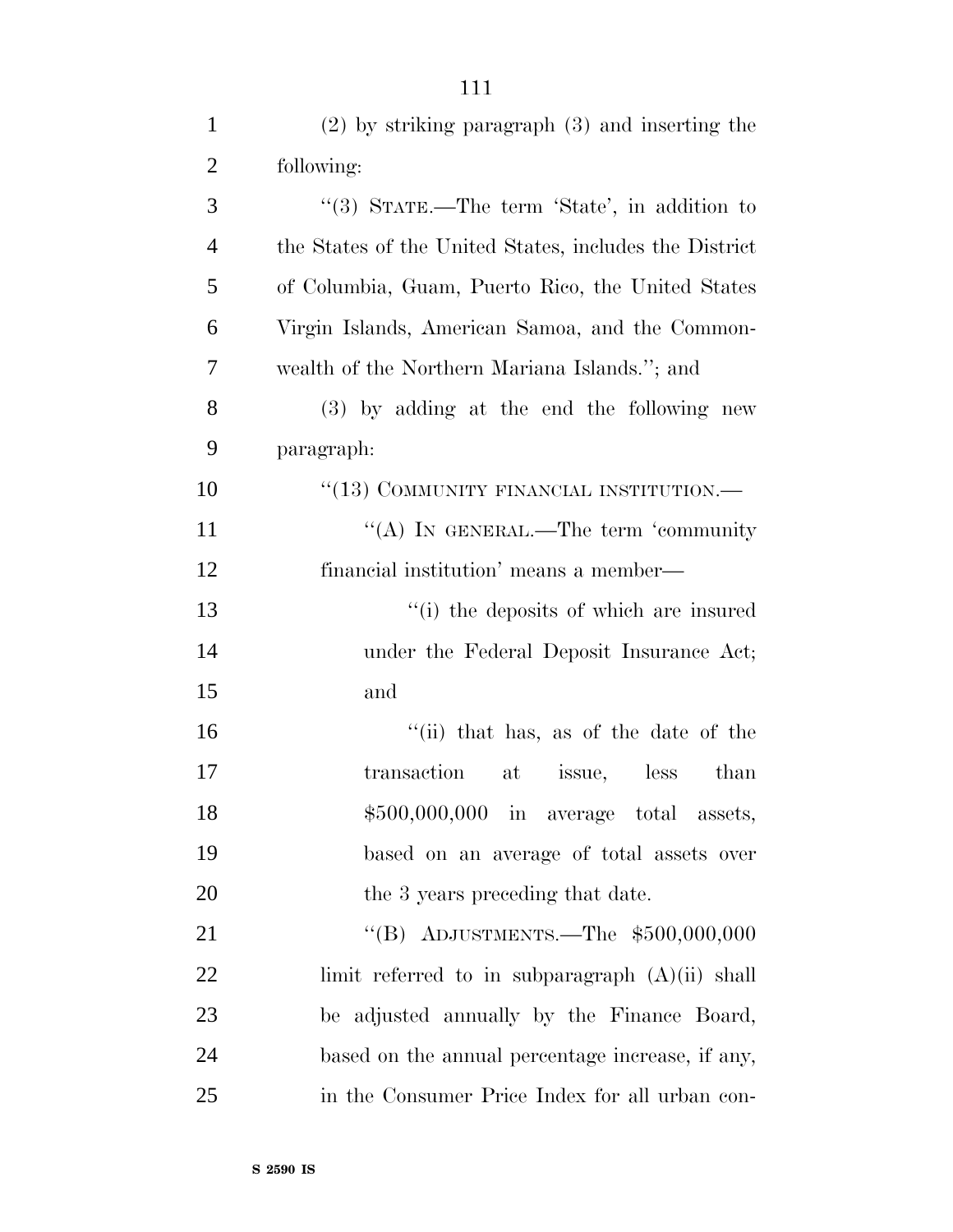sumers, as published by the Department of Labor.''.

#### **SEC. 163. SAVINGS ASSOCIATION MEMBERSHIP.**

 (a) FEDERAL HOME LOAN BANK MEMBERSHIP.— Section 5(f) of the Home Owners' Loan Act (12 U.S.C. 6 1464 $(f)$ ) is amended to read as follows:

 ''(f) FEDERAL HOME LOAN BANK MEMBERSHIP.— On and after January 1, 1999, a Federal savings associa- tion may become a member of the Federal Home Loan Bank System, and shall qualify for such membership in the manner provided by the Federal Home Loan Bank Act.''.

 (b) WITHDRAWAL.—Section 6(e) of the Federal Home Loan Bank Act (12 U.S.C. 1426(e)) is amended by striking ''Any member other than a Federal savings and loan association may withdraw'' and inserting ''Any member may withdraw''.

### **SEC. 164. ADVANCES TO MEMBERS; COLLATERAL.**

 (a) IN GENERAL.—Section 10(a) of the Federal 20 Home Loan Bank Act  $(12 \text{ U.S.C. } 1430(a))$  is amended—

 (1) by redesignating paragraphs (1) through (4) as subparagraphs (A) through (D), respectively, and indenting appropriately;

 (2) by striking ''(a) Each'' and inserting the following: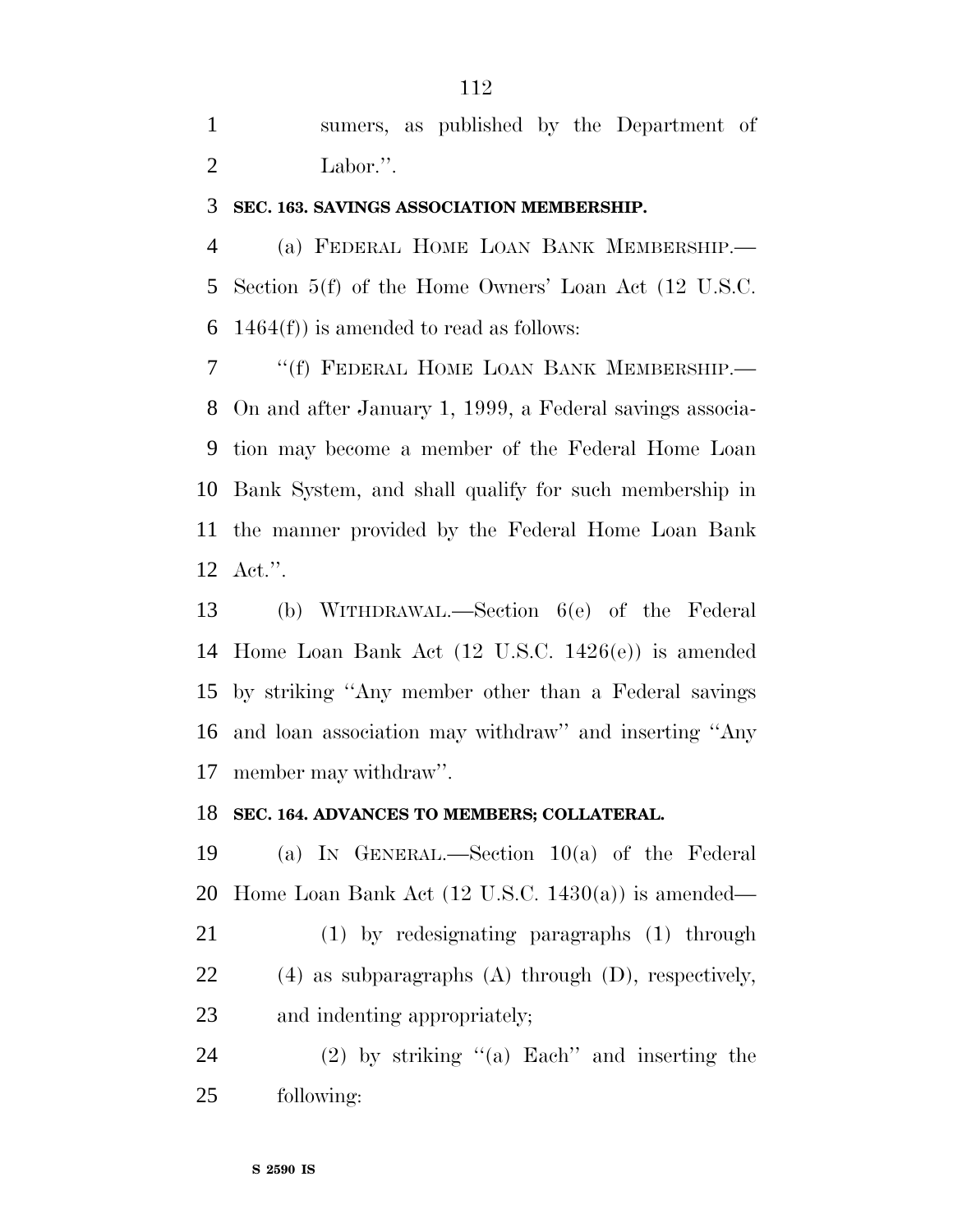| $\mathbf{1}$   | $\lq\lq$ (a) In GENERAL.—                           |
|----------------|-----------------------------------------------------|
| $\overline{2}$ | "(1) ALL ADVANCES.—Each";                           |
| 3              | (3) by striking the second sentence and insert-     |
| $\overline{4}$ | ing the following:                                  |
| 5              | $(2)$ PURPOSES OF ADVANCES.—A long-term             |
| 6              | advance may only be made for the purposes of—       |
| 7              | "(A) providing funds to any member for              |
| 8              | residential housing finance; and                    |
| 9              | "(B) providing funds to any community fi-           |
| 10             | nancial institution for small businesses, agricul-  |
| 11             | tural, rural development, or low-income commu-      |
| 12             | nity development lending.";                         |
| 13             | (4) by striking "A Bank" and inserting the fol-     |
| 14             | lowing:                                             |
| 15             | "(3) COLLATERAL.—A Bank";                           |
| 16             | $(5)$ in paragraph $(3)$ (as so designated by para- |
| 17             | $graph(4)$ of this subsection)—                     |
| 18             | (A) in subparagraph (C) (as so redesig-             |
| 19             | nated by paragraph $(1)$ of this subsection) by     |
| 20             | striking "Deposits" and inserting "Cash or de-      |
| 21             | posits";                                            |
| 22             | $(B)$ in subparagraph $(D)$ (as so redesig-         |
| 23             | nated by paragraph $(1)$ of this subsection), by    |
| 24             | striking the second sentence; and                   |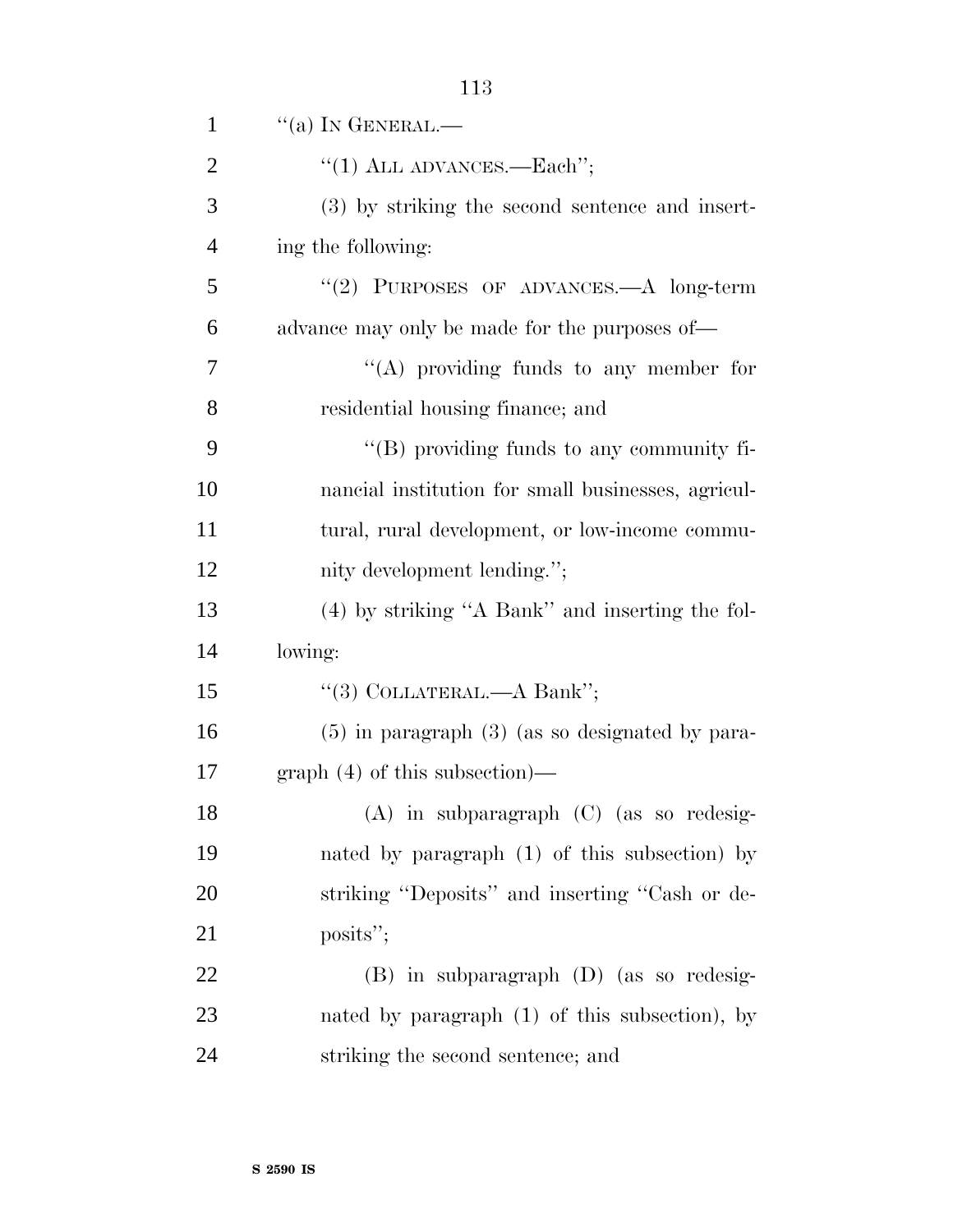| $\mathbf{1}$   | (C) by inserting after subparagraph (D)                  |
|----------------|----------------------------------------------------------|
| $\overline{2}$ | (as so redesignated by paragraph (1) of this             |
| 3              | subsection) the following new subparagraph.              |
| $\overline{4}$ | "(E) Secured loans for small business, ag-               |
| 5              | riculture, rural development, or low-income              |
| 6              | community development, or securities represent-          |
| 7              | ing a whole interest in such secured loans, in           |
| 8              | the case of any community financial institu-             |
| 9              | $\text{tion."};$                                         |
| 10             | $(6)$ in paragraph $(5)$ —                               |
| 11             | (A) in the second sentence, by striking                  |
| 12             | "and the Board";                                         |
| 13             | (B) in the third sentence, by striking                   |
| 14             | "Board" and inserting "Federal home loan                 |
| 15             | bank"; and                                               |
| 16             | $(C)$ by striking " $(5)$ Paragraphs<br>(1)              |
| 17             | through $(4)$ " and inserting the following:             |
| 18             | "(4) ADDITIONAL BANK AUTHORITY.—Subpara-                 |
| 19             | graphs (A) through $(E)$ of paragraph $(3)$ "; and       |
| 20             | (7) by adding at the end the following:                  |
| 21             | "(5) REVIEW OF CERTAIN COLLATERAL STAND-                 |
| 22             | ARDS.—The Board may review the collateral stand-         |
| 23             | ards applicable to each Federal home loan bank for       |
| 24             | the classes of collateral described in subparagraphs     |
| 25             | (D) and $(E)$ of paragraph $(3)$ , and may, if necessary |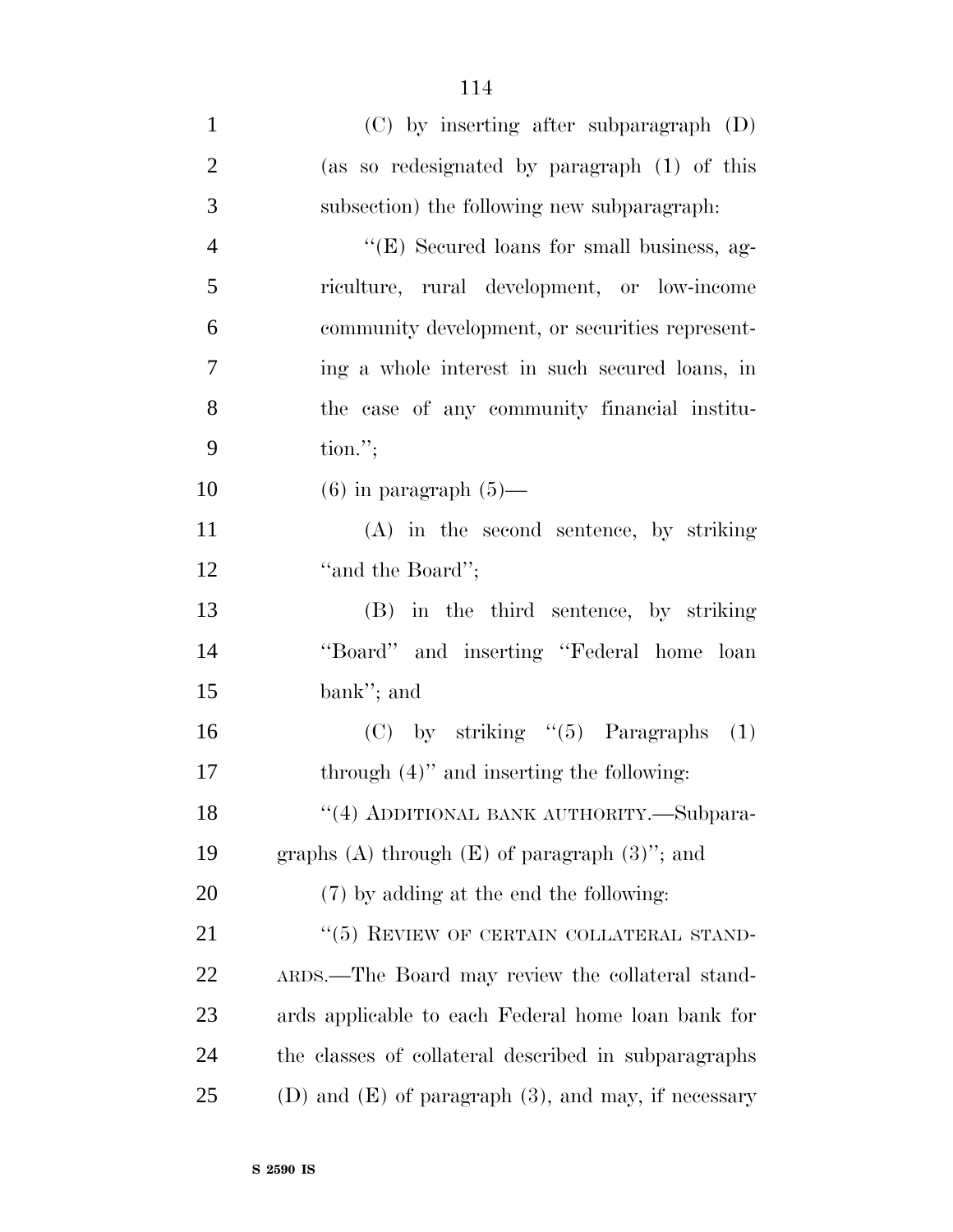for safety and soundness purposes, require an in- crease in the collateral standards for any or all of those classes of collateral.

4 "(6) DEFINITIONS.—For purposes of this sub- section, the terms 'small business', 'agriculture', 'rural development', and 'low-income community de- velopment' shall have the meanings given those terms by rule or regulation of the Finance Board.''. (b) CLERICAL AMENDMENT.—The section heading for section 10 of the Federal Home Loan Bank Act (12

U.S.C. 1430) is amended to read as follows:

## **''SEC. 10. ADVANCES TO MEMBERS.''.**

# **SEC. 165. ELIGIBILITY CRITERIA.**

 Section 4(a) of the Federal Home Loan Bank Act (12 U.S.C. 1424(a)) is amended—

16 (1) in paragraph  $(2)(A)$ , by inserting, "(other than a community financial institution)'' after ''in-stitution''; and

 (2) by adding at the end the following new paragraph:

21 "(3) LIMITED EXEMPTION FOR COMMUNITY FI- NANCIAL INSTITUTIONS.—A community financial in- stitution that otherwise meets the requirements of paragraph (2) may become a member without regard to the percentage of its total assets that is rep-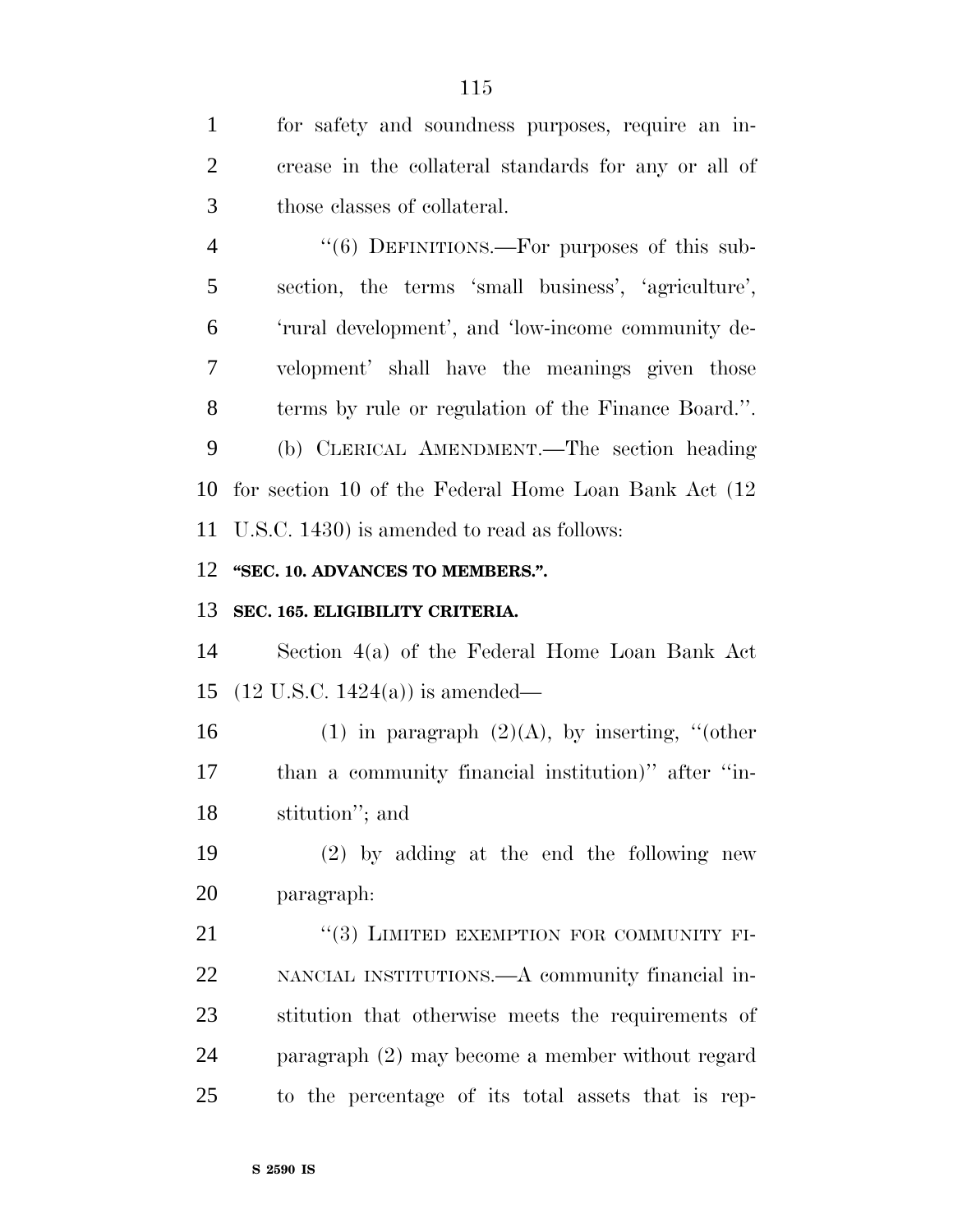| $\mathbf{1}$   | resented by residential mortgage loans, as described            |  |
|----------------|-----------------------------------------------------------------|--|
| $\overline{2}$ | in subparagraph $(A)$ of paragraph $(2)$ .".                    |  |
| 3              | SEC. 166. MANAGEMENT OF BANKS.                                  |  |
| 4              | (a) BOARD OF DIRECTORS.—Section $7(d)$ of the Fed-              |  |
| 5              | eral Home Loan Bank Act $(12 \text{ U.S.C. } 1427(d))$ is       |  |
| 6              | amended—                                                        |  |
| $\tau$         | $(1)$ by striking " $(d)$ The term" and inserting               |  |
| 8              | the following:                                                  |  |
| 9              | "(d) TERMS OF OFFICE.—The term"; and                            |  |
| 10             | $(2)$ by striking "shall be two years".                         |  |
| 11             | (b) COMPENSATION.—Section 7(i) of the Federal                   |  |
| 12             | Home Loan Bank Act $(12 \text{ U.S.C. } 1427(i))$ is amended by |  |
| 13             | striking", subject to the approval of the board".               |  |
| 14             | (c) REPEAL OF SECTIONS 22A AND 27.—The Fed-                     |  |
| 15             | eral Home Loan Bank Act (12 U.S.C. 1421 et seq.) is             |  |
| 16             | amended by striking sections 22A (12 U.S.C. 1442a) and          |  |
|                | 17 27 (12 U.S.C. 1447).                                         |  |
| 18             | (d) SECTION 12.—Section 12 of the Federal Home                  |  |
| 19             | Loan Bank Act (12 U.S.C. 1432) is amended—                      |  |
| <b>20</b>      | $(1)$ in subsection $(a)$ —                                     |  |
| 21             | $(A)$ by striking ", but, except" and all that                  |  |
| 22             | follows through "ten years";                                    |  |
| 23             | (B) by striking ", subject to the approval                      |  |
| 24             | of the Board" each place that term appears;                     |  |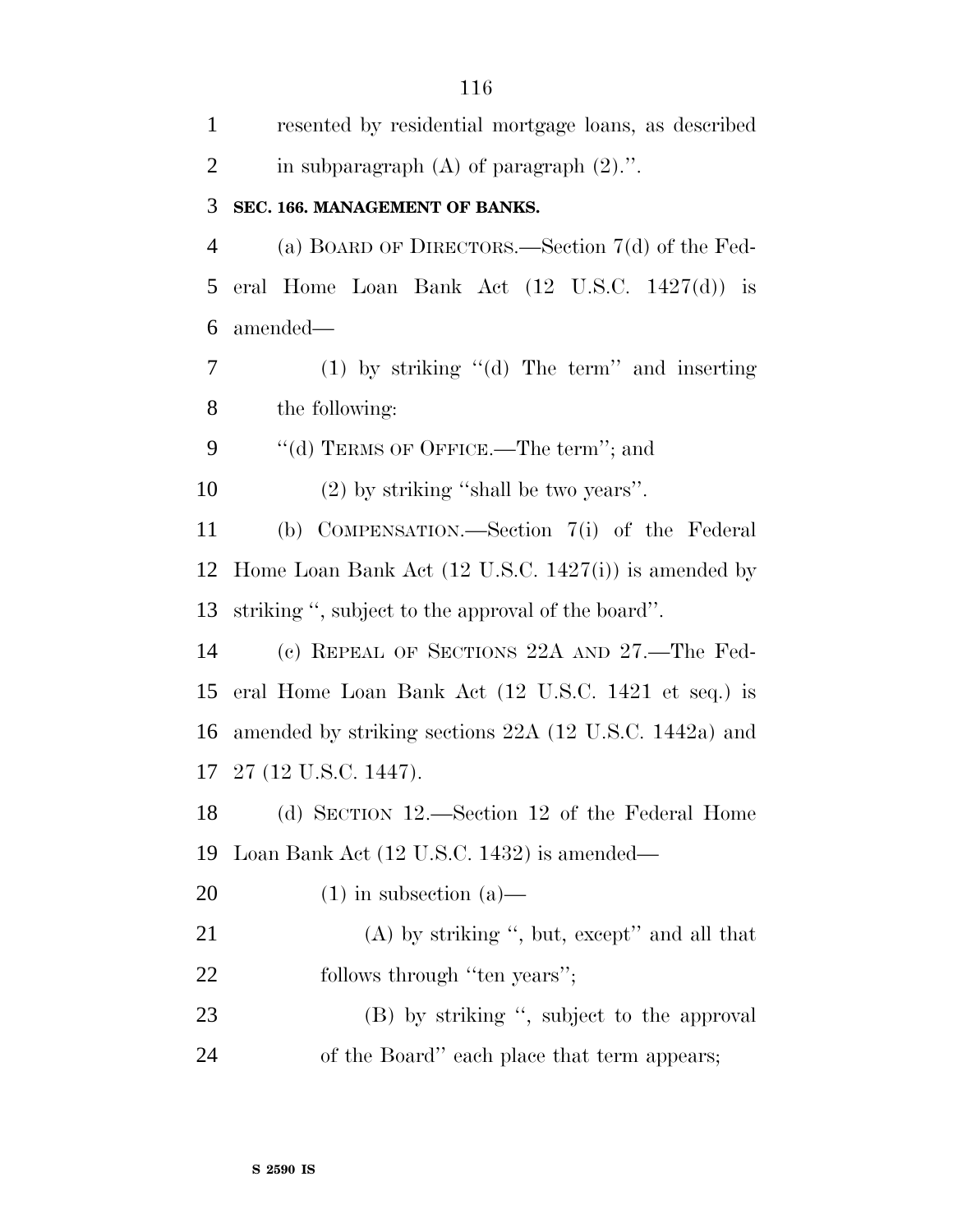| $\mathbf{1}$   | (C) by striking "and, by its Board of direc-                |
|----------------|-------------------------------------------------------------|
| $\overline{2}$ | tors," and all that follows through "agent of               |
| 3              | such bank," and inserting "and, by the board                |
| $\overline{4}$ | of directors of the bank, to prescribe, amend,              |
| 5              | and repeal by-laws governing the manner in                  |
| 6              | which its affairs may be administered, consist-             |
| 7              | ent with applicable laws and regulations, as ad-            |
| 8              | ministered by the Finance Board. No officer,                |
| 9              | employee, attorney, or agent of a Federal home              |
| 10             | loan bank"; and                                             |
| 11             | (D) by striking "Board of directors" each                   |
| 12             | place that term appears and inserting "board of             |
| 13             | directors"; and                                             |
| 14             | $(2)$ in subsection (b), by striking "loans banks"          |
| 15             | and inserting "loan banks".                                 |
| 16             | (e) POWERS AND DUTIES OF FEDERAL HOUSING FI-                |
| 17             | NANCE BOARD.                                                |
| 18             | (1) ISSUANCE OF NOTICES OF VIOLATIONS.-                     |
| 19             | Section 2B(a) of the Federal Home Loan Bank Act             |
| 20             | $(12 \text{ U.S.C. } 1422b(a))$ is amended by adding at the |
| 21             | end the following new paragraphs:                           |
| 22             | $\cdot\cdot$ (5) To issue and serve a notice of charges     |
| 23             | upon a Federal home loan bank or upon any execu-            |
| 24             | tive officer or director of a Federal home loan bank        |
| 25             | if, in the determination of the Finance Board, the          |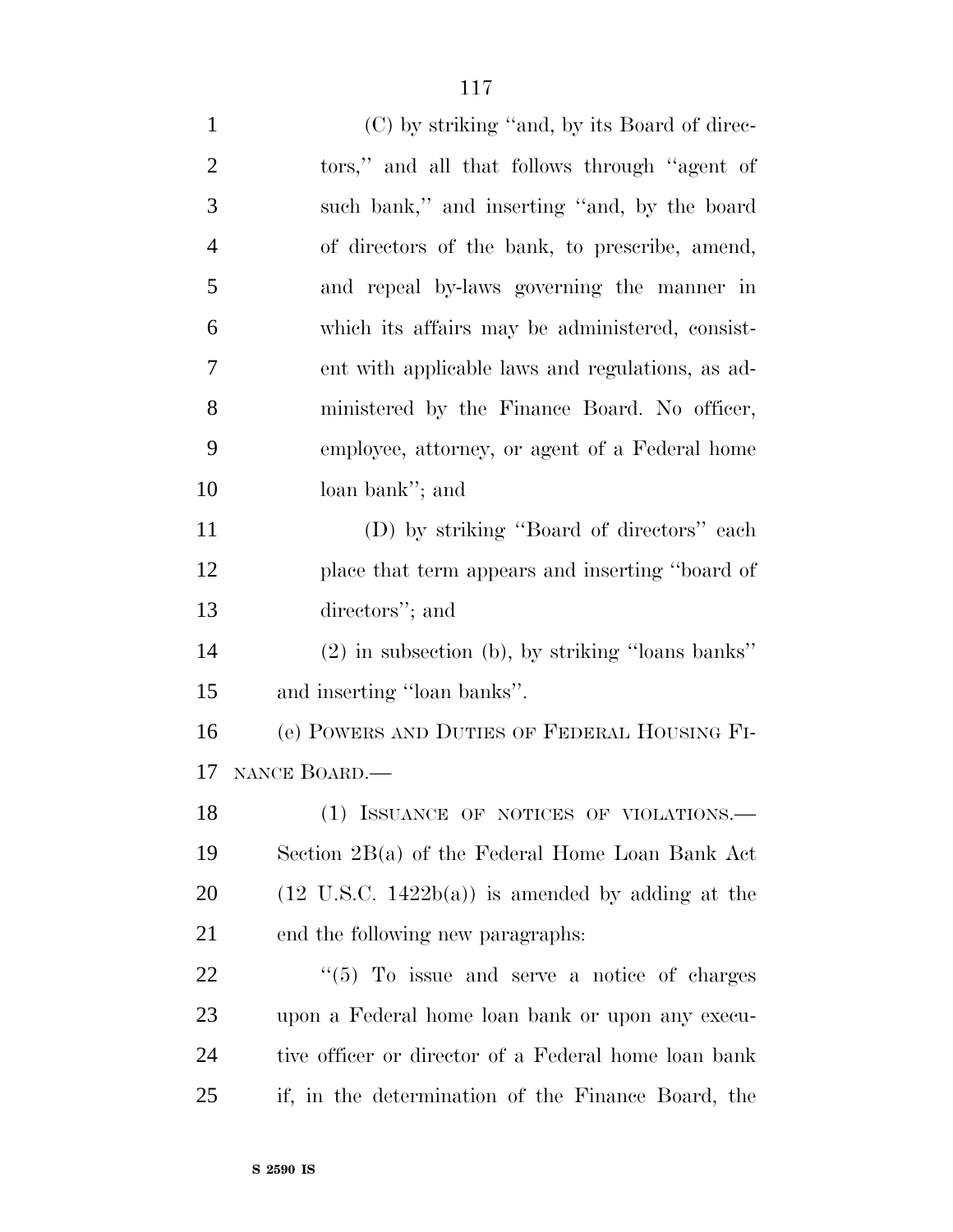| $\mathbf{1}$   | bank, executive officer, or director is engaging or     |
|----------------|---------------------------------------------------------|
| $\overline{2}$ | has engaged in, or the Finance Board has reason-        |
| 3              | able cause to believe that the bank, executive officer, |
| $\overline{4}$ | or director is about to engage in, any conduct that     |
| 5              | violates any provision of this Act or any law, order,   |
| 6              | rule, or regulation or any condition imposed in writ-   |
| 7              | ing by the Finance Board in connection with the         |
| 8              | granting of any application or other request by the     |
| 9              | bank, or any written agreement entered into by the      |
| 10             | bank with the agency, in accordance with the proce-     |
| 11             | dures provided in section $1371(c)$ of the Federal      |
| 12             | Housing Enterprises Financial Safety and Sound-         |
| 13             | ness Act of 1992. Such authority includes the same      |
| 14             | authority to take affirmative action to correct condi-  |
| 15             | tions resulting from violations or practices or to      |
| 16             | limit activities of a bank or any executive officer or  |
| 17             | director of a bank as appropriate Federal banking       |
| 18             | agencies have to take with respect to insured deposi-   |
| 19             | tory institutions under paragraphs $(6)$ and $(7)$ of   |
| 20             | section 8(b) of the Federal Deposit Insurance Act,      |
| 21             | and to have all other powers, rights, and duties to     |
| 22             | enforce this Act with respect to the Federal home       |
| 23             | loan banks and their executive officers and directors   |
| 24             | as the Office of Federal Housing Enterprise Over-       |
| 25             | sight has to enforce the Federal Housing Enter-         |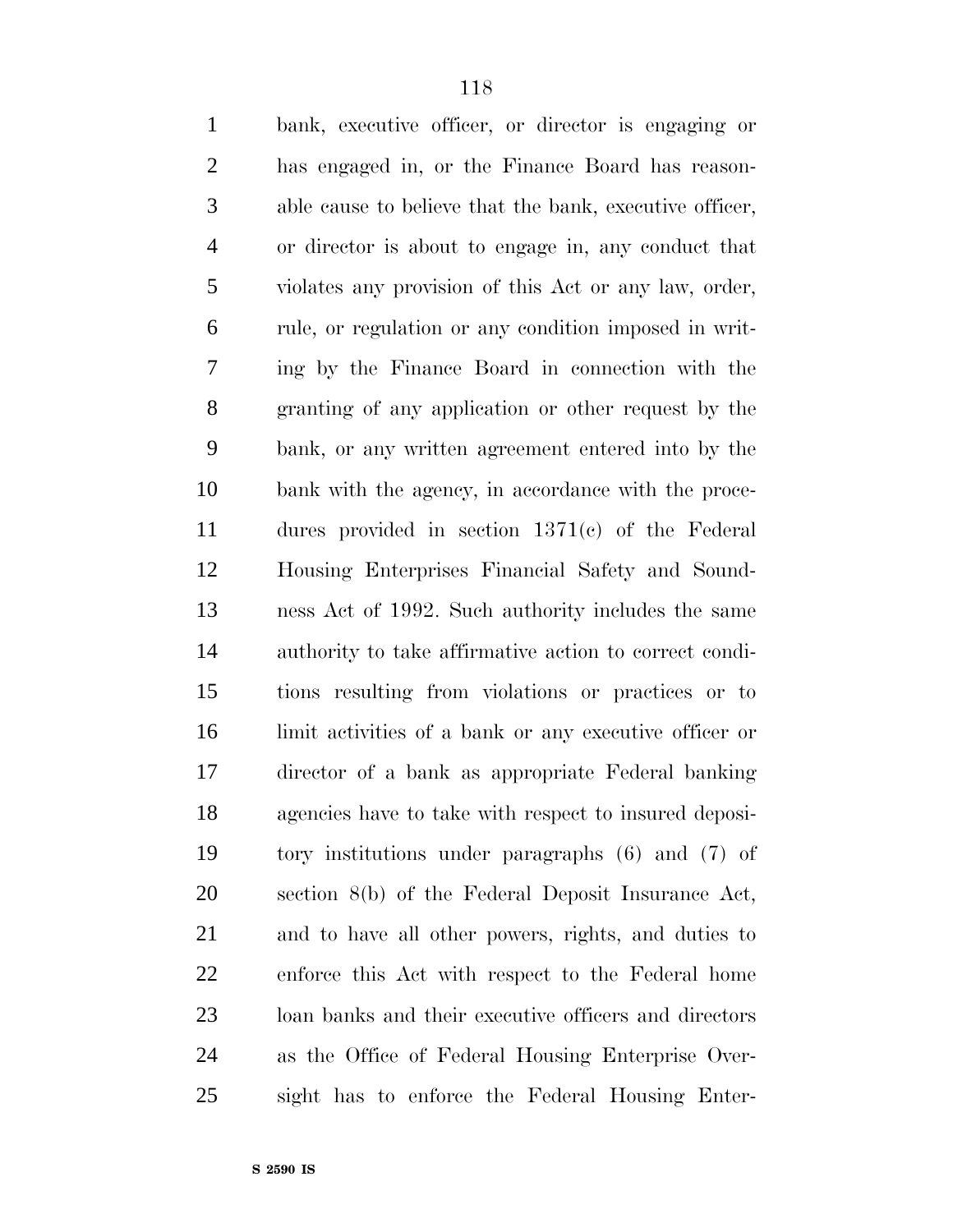| $\mathbf{1}$   | prises Financial Safety and Soundness Act of 1992,              |  |
|----------------|-----------------------------------------------------------------|--|
| $\overline{2}$ | the Federal National Mortgage Association Charter               |  |
| 3              | Act, or the Federal Home Loan Mortgage Corpora-                 |  |
| $\overline{4}$ | tion Act with respect to the Federal housing enter-             |  |
| 5              | prises under the Federal Housing Enterprises Fi-                |  |
| 6              | nancial Safety and Soundness Act of 1992.                       |  |
| 7              | $\cdot\cdot\cdot$ (6) To address any insufficiencies in capital |  |
| 8              | levels resulting from the application of section $5(f)$         |  |
| 9              | of the Home Owners' Loan Act.                                   |  |
| 10             | " $(7)$ To sue and be sued, by and through its                  |  |
| 11             | own attorneys.".                                                |  |
| 12             | (2) TECHNICAL AMENDMENT.—Section 111 of                         |  |
| 13             | Public Law $93-495$ (12 U.S.C. 250) is amended by               |  |
| 14             | inserting "Federal Housing Finance Board," after                |  |
| 15             | "Director of the Office of Thrift Supervision,".                |  |
| 16             | (f) ELIGIBILITY TO SECURE ADVANCES.—                            |  |
| 17             | (1) SECTION 9.—Section 9 of the Federal                         |  |
| 18             | Home Loan Bank Act (12 U.S.C. 1429) is                          |  |
| 19             | amended—                                                        |  |
| 20             | $(A)$ in the second sentence, by striking                       |  |
| 21             | "with the approval of the Board"; and                           |  |
| 22             | $(B)$ in the third sentence, by striking ",                     |  |
| 23             | subject to the approval of the Board,".                         |  |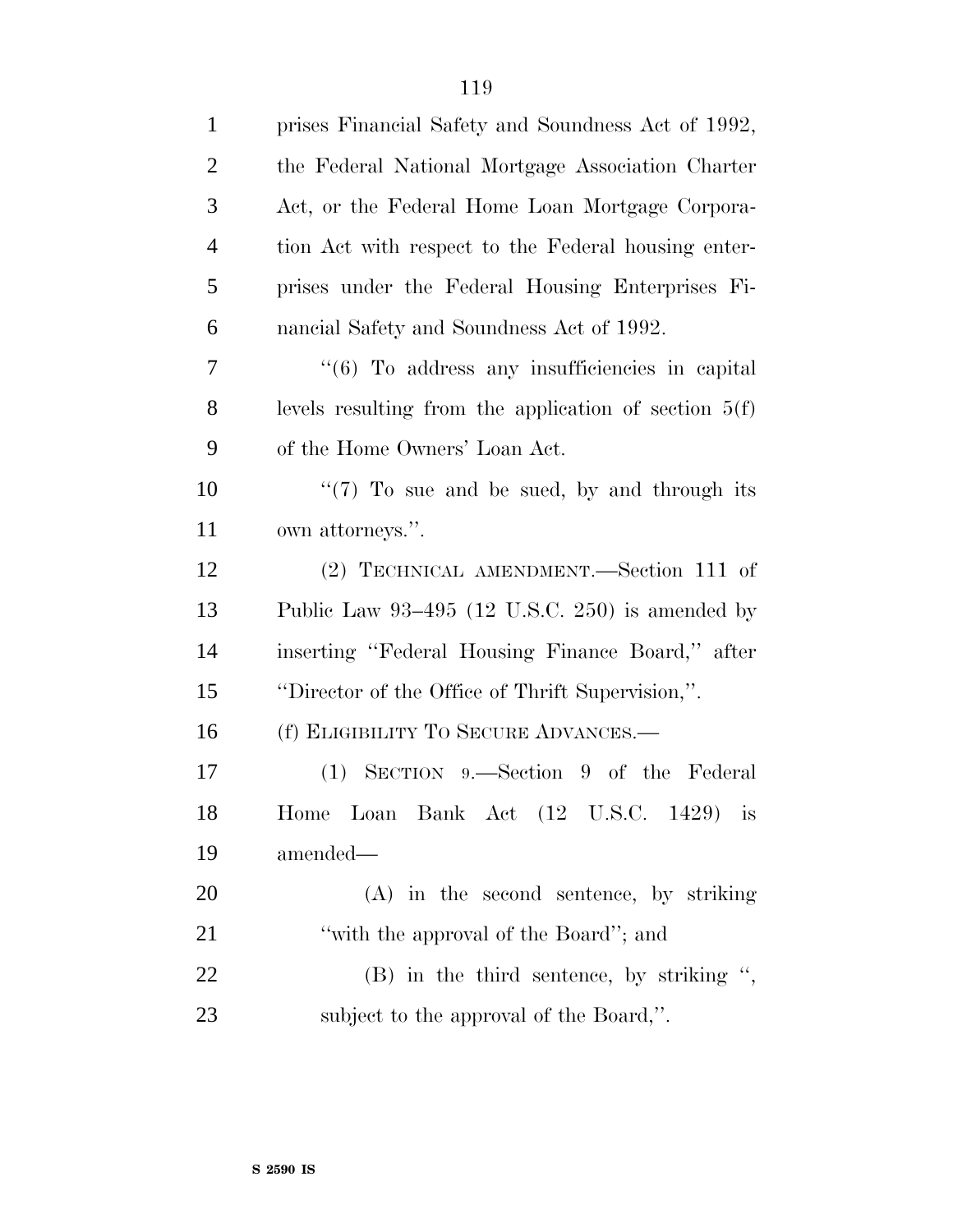| $\mathbf{1}$   | $(2)$ SECTION 10.—Section 10 of the Federal |
|----------------|---------------------------------------------|
| $\overline{2}$ | Home Loan Bank Act (12 U.S.C. 1430) is      |
| 3              | amended—                                    |
| $\overline{4}$ | $(A)$ in subsection $(e)$ —                 |
| 5              | (i) in the first sentence, by striking      |
| 6              | "Board" and inserting "Federal home loan    |
| $\overline{7}$ | bank"; and                                  |
| 8              | (ii) in the second sentence, by striking    |
| 9              | "held by" and all that follows before the   |
| 10             | period;                                     |
| 11             | $(B)$ in subsection $(d)$ —                 |
| 12             | (i) in the first sentence, by striking      |
| 13             | "and the approval of the Board"; and        |
| 14             | (ii) by striking "Subject to the ap-        |
| 15             | proval of the Board, any" and inserting     |
| 16             | "Any"; and                                  |
| 17             | (C) in subsection $(j)(1)$ —                |
| 18             | (i) by striking "to subsidize the inter-    |
| 19             | est rate on advances" and inserting "to     |
| 20             | provide subsidies, including subsidized in- |
| 21             | terest rates on advances";                  |
| 22             | (ii) by striking "Pursuant" and in-         |
| 23             | serting the following:                      |
| 24             | "(A) ESTABLISHMENT.—Pursuant"; and          |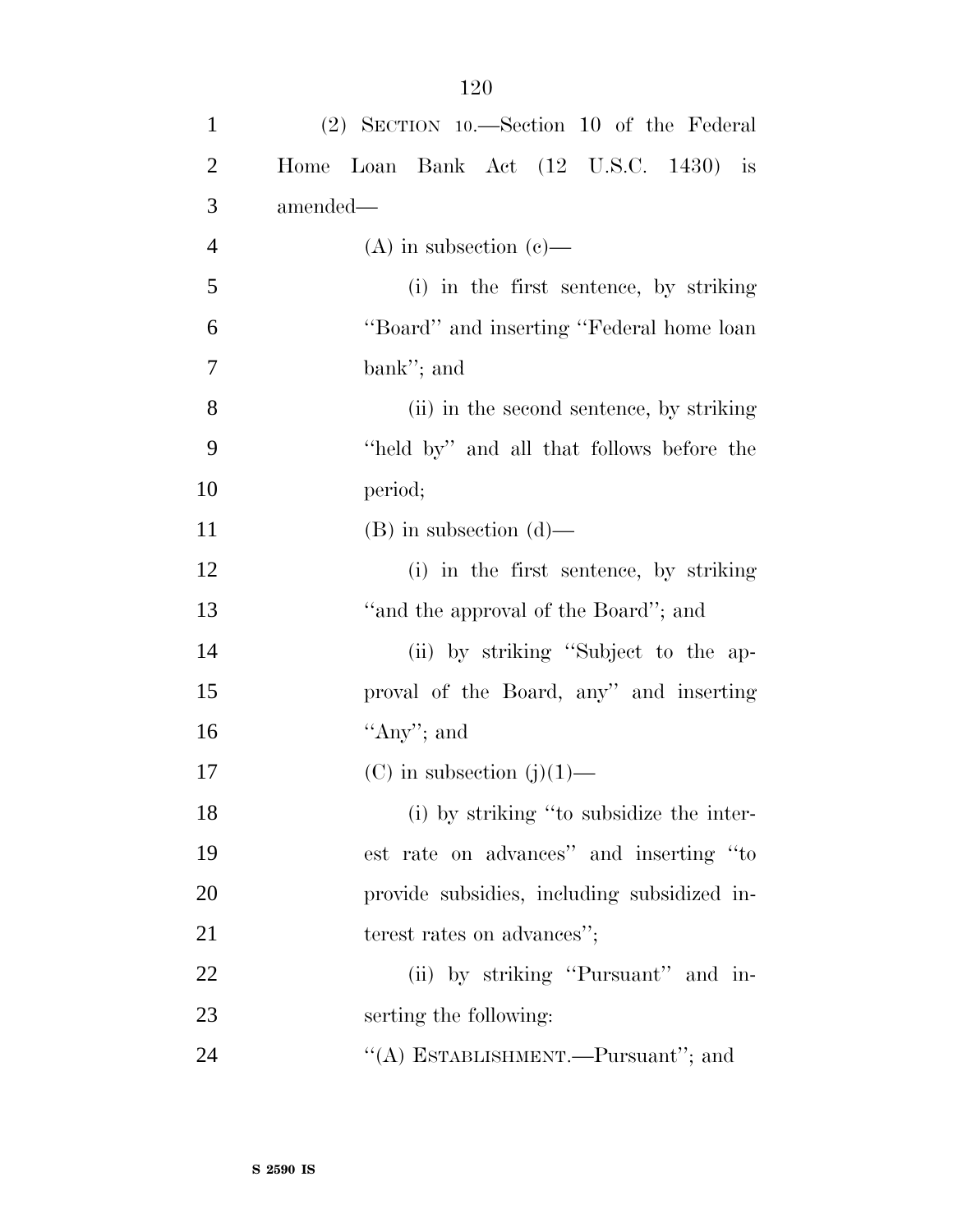| $\mathbf{1}$   | (iii) by adding at the end the follow-                            |  |
|----------------|-------------------------------------------------------------------|--|
| $\overline{2}$ | ing new subparagraph:                                             |  |
| 3              | "(B) NONDELEGATION OF APPROVAL AU-                                |  |
| $\overline{4}$ | THORITY.—Subject to such regulations as the                       |  |
| 5              | Finance Board may prescribe, the board of di-                     |  |
| 6              | rectors of each Federal home loan bank may                        |  |
| 7              | approve or disapprove requests from members                       |  |
| 8              | for Affordable Housing Program subsidies, and                     |  |
| 9              | may not delegate such authority.".                                |  |
| 10             | (g) SECTION 16.—Section 16(a) of the Federal Home                 |  |
| 11             | Loan Bank Act $(12 \text{ U.S.C. } 1436(a))$ is amended—          |  |
| 12             | $(1)$ in the third sentence—                                      |  |
| 13             | $(A)$ by striking "net earnings" and insert-                      |  |
| 14             | ing "previously retained earnings or current net                  |  |
| 15             | earnings"; and                                                    |  |
| 16             | (B) by striking ", and then only with the                         |  |
| 17             | approval of the Federal Housing Finance                           |  |
| 18             | Board"; and                                                       |  |
| 19             | $(2)$ by striking the fourth sentence.                            |  |
| 20             | (h) SECTION $18$ —Section $18(b)$ of the Federal Home             |  |
| 21             | Loan Bank Act $(12 \text{ U.S.C. } 1438(b))$ is amended by strik- |  |
| 22             | ing paragraph (4).                                                |  |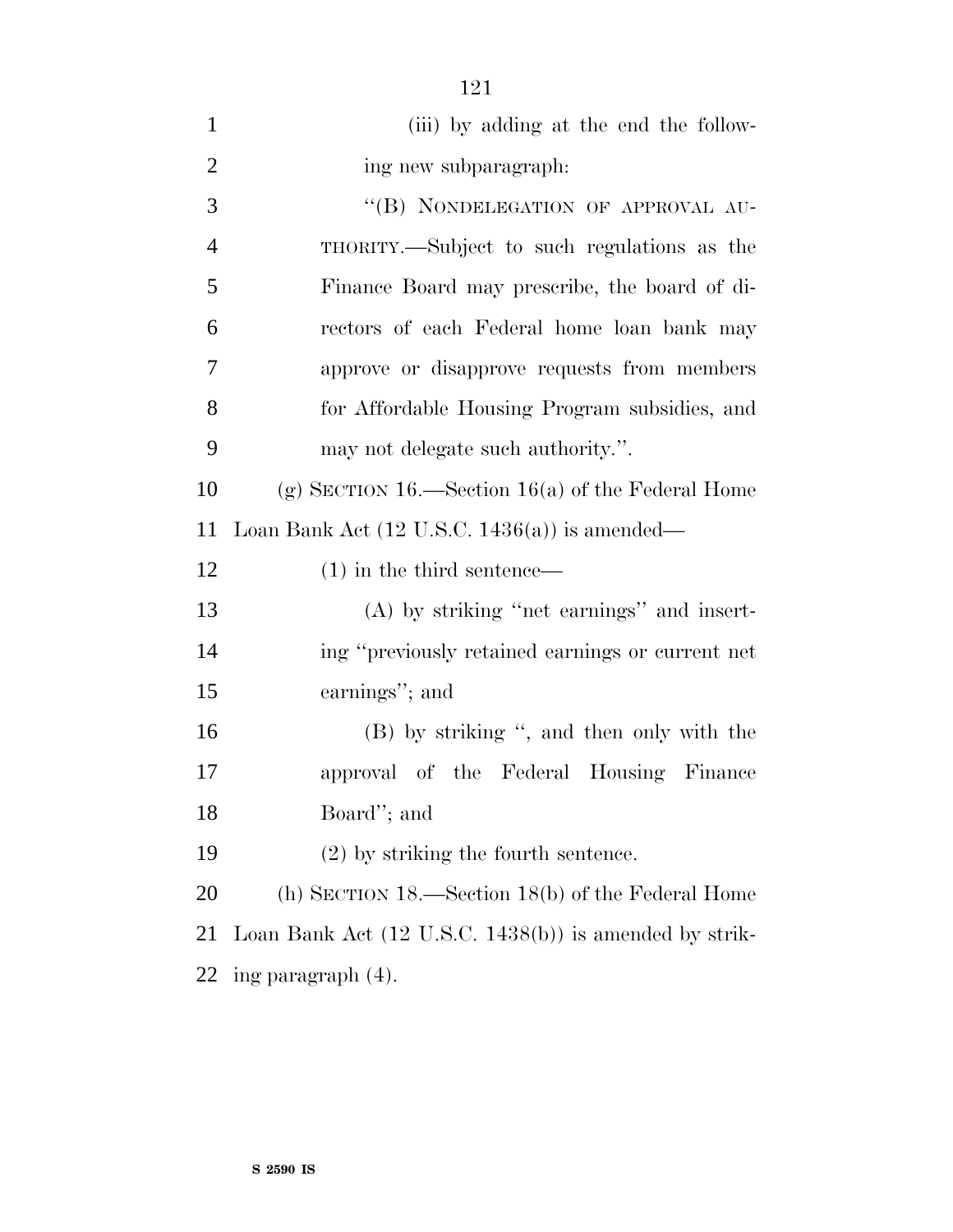| 1              | SEC. 167. RESOLUTION FUNDING CORPORATION.                               |
|----------------|-------------------------------------------------------------------------|
| $\overline{2}$ | (a) IN GENERAL.—Section $21B(f)(2)(C)$ of the Fed-                      |
| 3              | eral Home Loan Bank Act $(12 \text{ U.S.C. } 1441\text{b}(f)(2)(C))$ is |
| $\overline{4}$ | amended to read as follows:                                             |
| 5              | "(C) PAYMENTS BY FEDERAL HOME LOAN                                      |
| 6              | BANKS.                                                                  |
| $\overline{7}$ | "(i) IN GENERAL.—To the extent that                                     |
| 8              | the amounts available pursuant to sub-                                  |
| 9              | paragraphs $(A)$ and $(B)$ are insufficient to                          |
| 10             | cover the amount of interest payments,                                  |
| 11             | each Federal home loan bank shall pay to                                |
| 12             | the Funding Corporation in each calendar                                |
| 13             | year, 20.75 percent of the net earnings of                              |
| 14             | that bank (after deducting expenses relat-                              |
| 15             | ing to section $10(j)$ and operating ex-                                |
| 16             | penses).                                                                |
| 17             | "(ii) ANNUAL DETERMINATION.—The                                         |
| 18             | Board annually shall determine the extent                               |
| 19             | which the value of the aggregate<br>to                                  |
| 20             | amounts paid by the Federal home loan                                   |
| 21             | banks exceeds or falls short of the value of                            |
| 22             | an annuity of $$300,000,000$ per year that                              |
| 23             | commences on the issuance date and ends                                 |
| 24             | on the final scheduled maturity date of the                             |
| 25             | obligations, and shall select appropriate                               |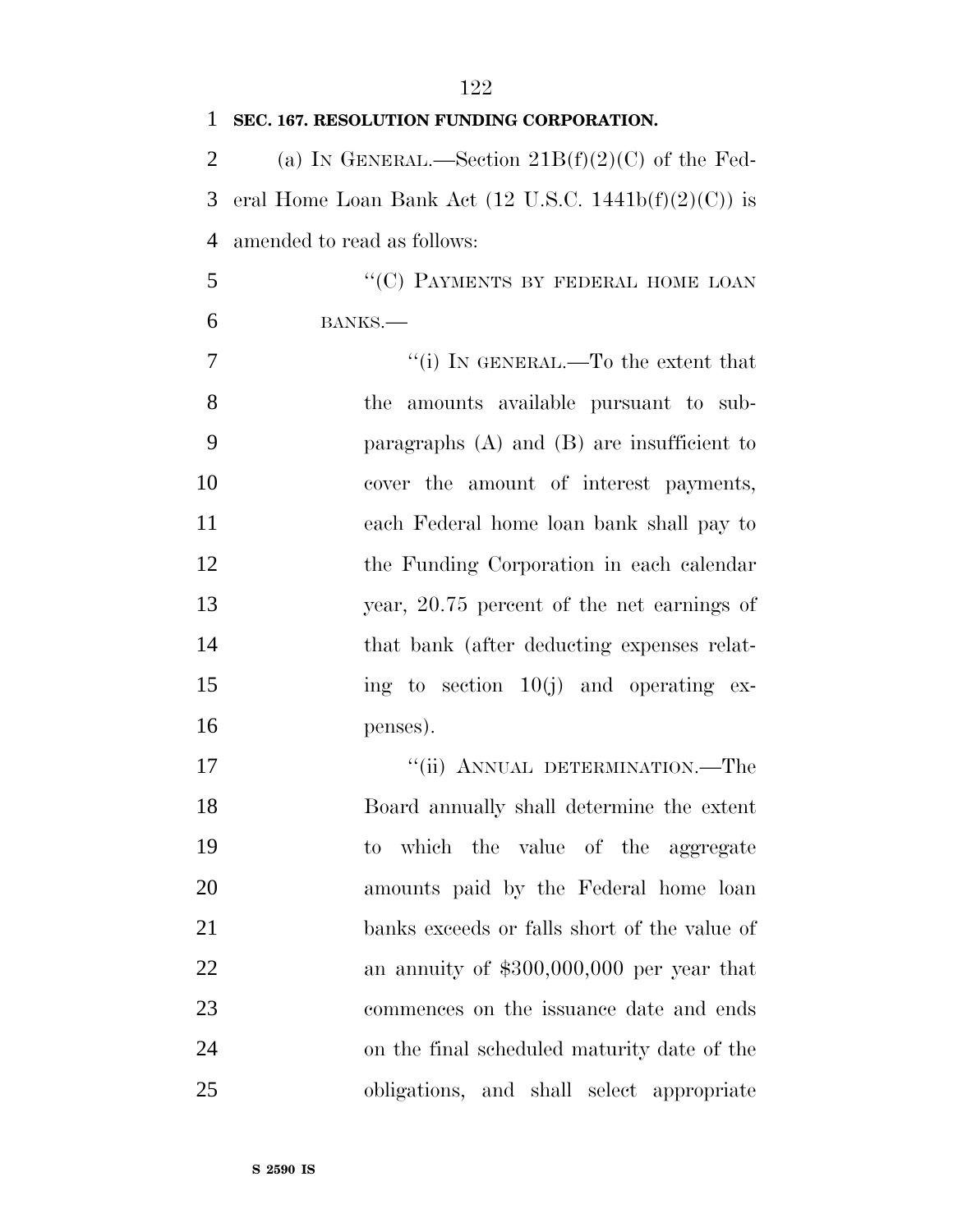| $\mathbf{1}$   | present value factors for making such de-      |
|----------------|------------------------------------------------|
| $\mathbf{2}$   | terminations.                                  |
| 3              | ``(iii)<br>PAYMENT<br>TERM<br>ALTER-           |
| $\overline{4}$ | ATIONS.—The Board shall extend or short-       |
| 5              | en the term of the payment obligations of      |
| 6              | a Federal home loan bank under this sub-       |
| 7              | paragraph as necessary to ensure that the      |
| 8              | value of all payments made by the banks        |
| 9              | is equivalent to the value of an annuity re-   |
| 10             | ferred to in clause (ii).                      |
| 11             | "(iv) TERM BEYOND MATURITY.—If                 |
| 12             | the Board extends the term of payments         |
| 13             | beyond the final scheduled maturity date       |
| 14             | for the obligations, each Federal home loan    |
| 15             | bank shall continue to pay 20.75 percent       |
| 16             | of its net earnings (after deducting ex-       |
| 17             | penses relating to section $10(j)$ and operat- |
| 18             | ing expenses) to the Treasury of the           |
| 19             | United States until the value of all such      |
| 20             | payments by the Federal home loan banks        |
| 21             | is equivalent to the value of an annuity re-   |
| 22             | ferred to in clause (ii). In the final year in |
| 23             | which the Federal home loan banks are re-      |
| 24             | quired to make any payment to the Treas-       |
| 25             | ury under this subparagraph, if the dollar     |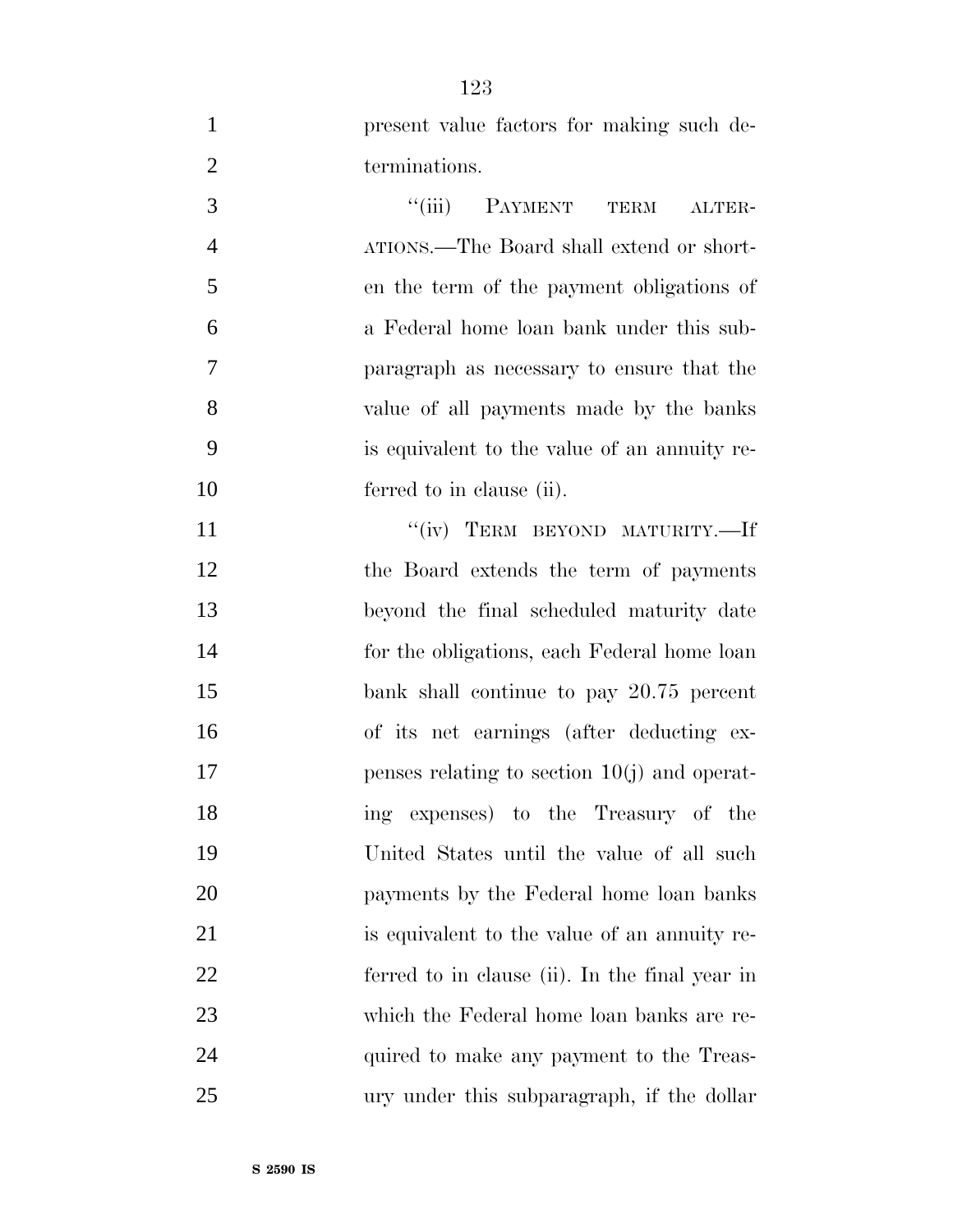| $\mathbf{1}$         | amount represented by 20.75 percent of                       |
|----------------------|--------------------------------------------------------------|
| $\overline{2}$       | the net earnings of the Federal home loan                    |
| 3                    | banks exceeds the remaining obligation of                    |
| $\overline{4}$       | the banks to the Treasury, the Finance                       |
| 5                    | Board shall reduce the percentage pro rata                   |
| 6                    | to a level sufficient to pay the remaining                   |
| 7                    | obligation.".                                                |
| 8                    | (b) EFFECTIVE DATE.—The amendment made by                    |
| 9                    | subsection (a) shall become effective on January 1, 1999.    |
| 10                   | Payments made by a Federal home loan bank before that        |
| 11                   | effective date shall be counted toward the total obligation  |
| 12                   | of that bank under section $21B(f)(2)(C)$ of the Federal     |
|                      |                                                              |
|                      | Home Loan Bank Act, as amended by this section.              |
|                      | <b>Subtitle H—Direct Activities of</b>                       |
|                      | <b>Banks</b>                                                 |
| 13<br>14<br>15<br>16 | SEC. 181. AUTHORITY OF NATIONAL BANKS TO UNDER-              |
|                      | WRITE CERTAIN MUNICIPAL BONDS.                               |
| 17<br>18             | The paragraph designated the Seventh of section              |
| 19                   | 5136 of the Revised Statutes of the United States (12)       |
| 20                   | U.S.C. $24(7)$ ) is amended by adding at the end the follow- |
| 21                   | ing new sentence: "In addition to the provisions in this     |
| 22                   | paragraph for dealing in, underwriting or purchasing secu-   |
| 23                   | rities, the limitations and restrictions contained in this   |
| 24                   | paragraph as to dealing in, underwriting, and purchasing     |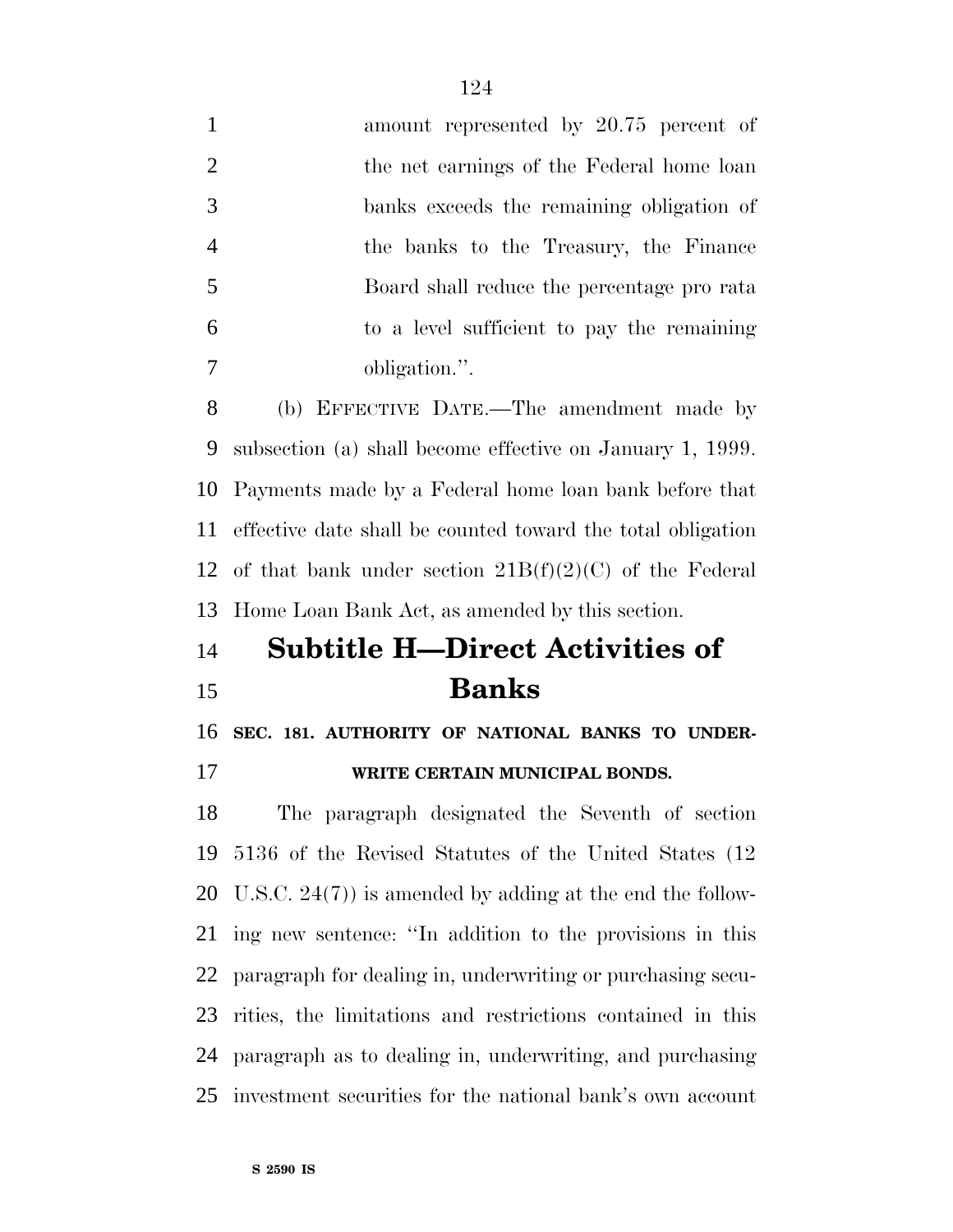shall not apply to obligations (including limited obligation bonds, revenue bonds, and obligations that satisfy the re- quirements of section 142(b)(1) of the Internal Revenue Code of 1986) issued by or on behalf of any state or politi- cal subdivision of a state, including any municipal cor- porate instrumentality of 1 or more states, or any public agency or authority of any state or political subdivision of a state, if the national banking association is well cap- italized (as defined in section 38 of the Federal Deposit Insurance Act).''.

# **Subtitle I—Deposit Insurance Funds**

**SEC. 186. STUDY OF SAFETY AND SOUNDNESS OF FUNDS.**

 (a) STUDY REQUIRED.—The Board of Directors of the Federal Deposit Insurance Corporation shall conduct a study of the following issues with regard to the Bank Insurance Fund and the Savings Association Insurance Fund:

 (1) SAFETY AND SOUNDNESS.—The safety and soundness of the funds and the adequacy of the re- serve requirements applicable to the funds in light of—

 (A) the size of the insured depository insti- tutions which are resulting from mergers and consolidations since the effective date of the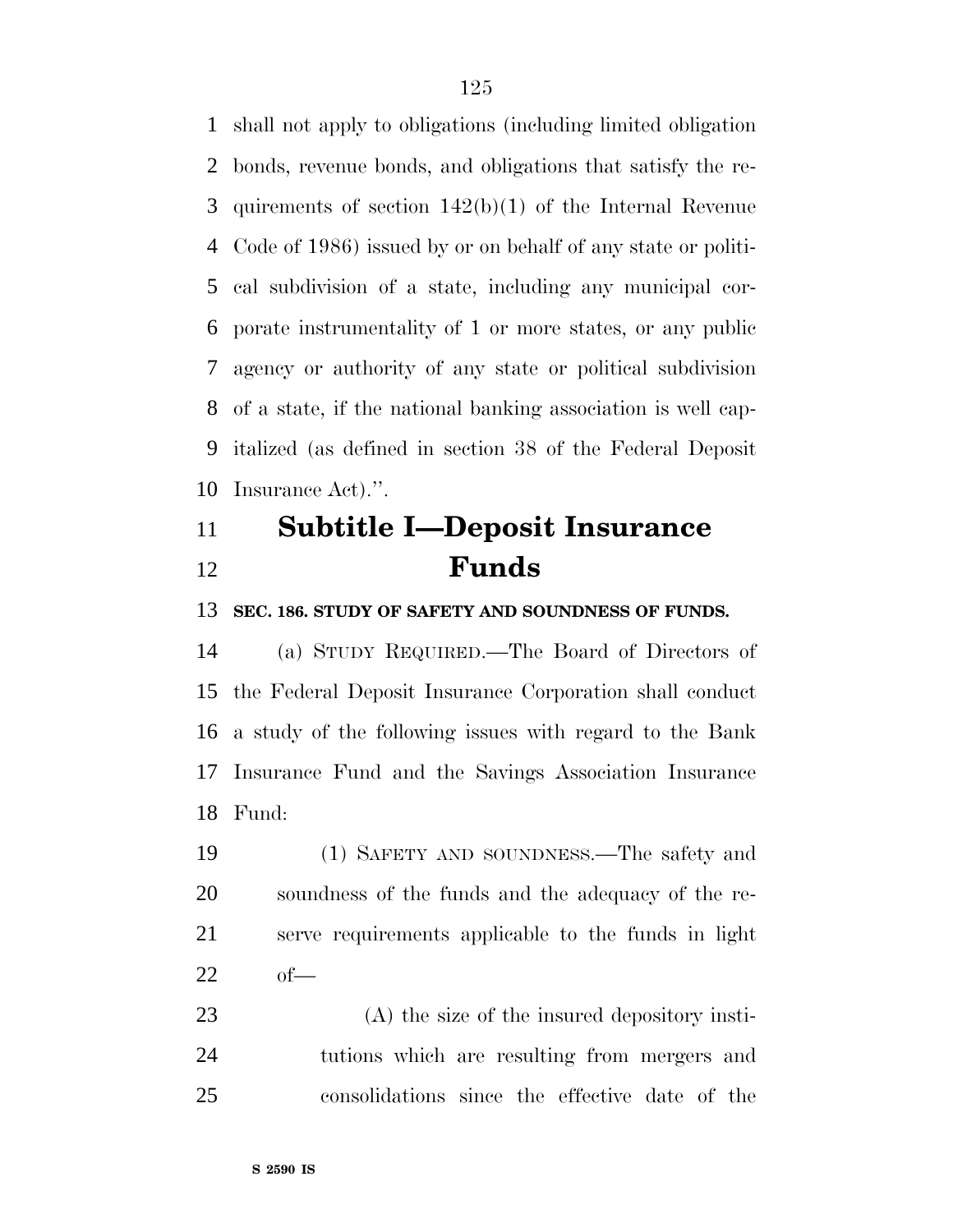| $\mathbf{1}$   | Riegle-Neal Interstate Banking and Branching         |
|----------------|------------------------------------------------------|
| $\overline{2}$ | Efficiency Act of 1994; and                          |
| 3              | (B) the affiliation of insured depository in-        |
| $\overline{4}$ | stitutions with other financial institutions pur-    |
| 5              | suant to this Act and the amendments made by         |
| 6              | this Act.                                            |
| 7              | (2) CONCENTRATION LEVELS.—The concentra-             |
| 8              | tion levels of the funds, taking into account the    |
| 9              | number of members of each fund and the geographic    |
| 10             | distribution of such members, and the extent to      |
| 11             | which either fund is exposed to higher risks due to  |
| 12             | a regional concentration of members or an insuffi-   |
| 13             | cient membership base relative to the size of member |
| 14             | institutions.                                        |
| 15             | (3) MERGER ISSUES.—Issues relating to the            |
| 16             | planned merger of the funds, including the cost of   |
| 17             | merging the funds and the manner in which such       |
| 18             | costs will be distributed among the members of the   |
| 19             | respective funds.                                    |
| 20             | (b) REPORT REQUIRED.—                                |
| 21             | $(1)$ IN GENERAL.—Before the end of the 9-           |
| <u>22</u>      | month period beginning on the date of the enact-     |
| 23             | ment of this Act, the Board of Directors of the Fed- |
| 24             | eral Deposit Insurance Corporation shall submit a    |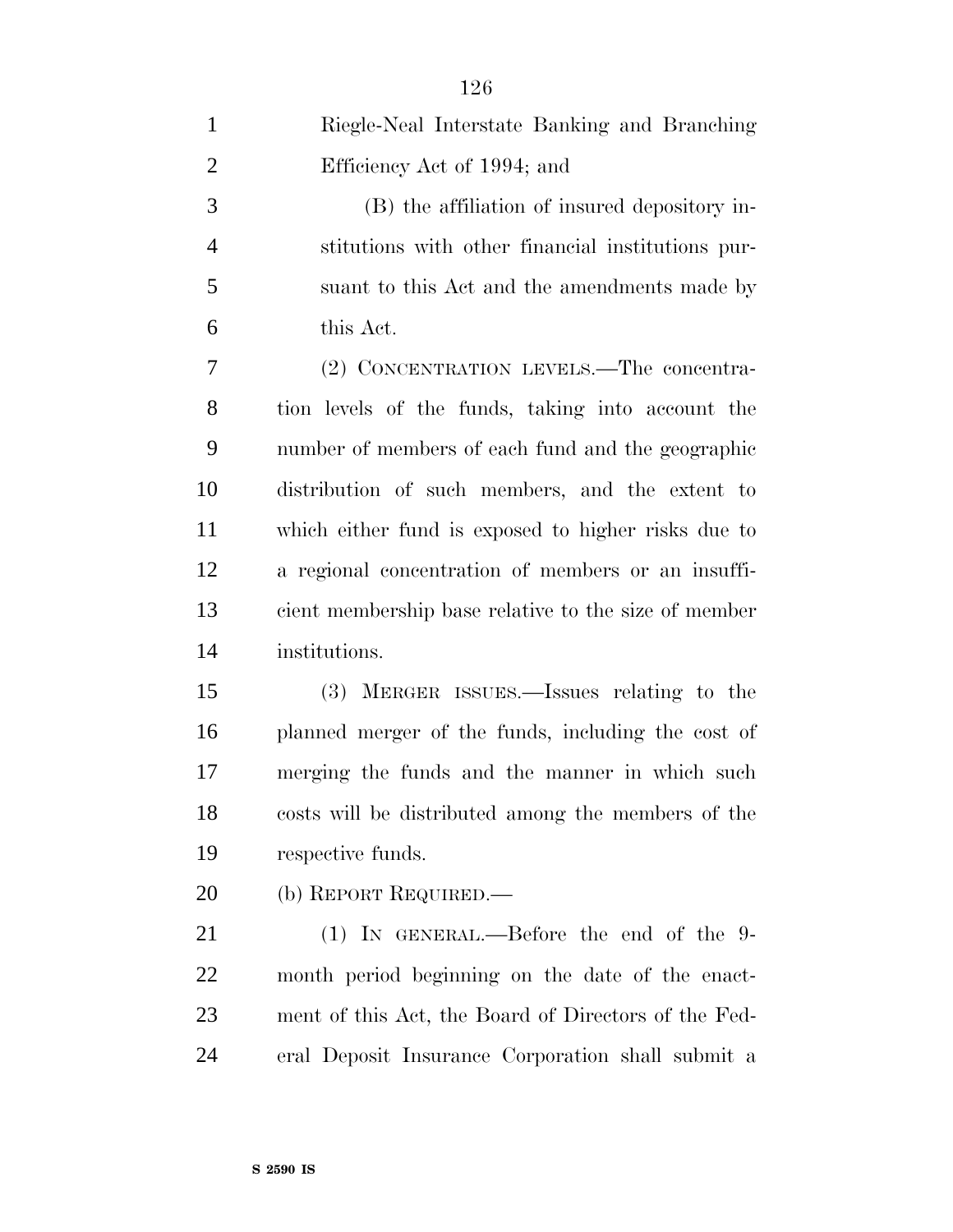| $\mathbf{1}$   | report to the Congress on the study conducted pur- |
|----------------|----------------------------------------------------|
| $\overline{2}$ | suant to subsection (a).                           |
| 3              | (2) CONTENTS OF REPORT.—The report shall           |
| $\overline{4}$ | include—                                           |
| 5              | (A) detailed findings of the Board of Di-          |
| 6              | rectors with regard to the issues described in     |
| 7              | subsection (a);                                    |
| 8              | (B) a description of the plans developed by        |
| 9              | the Board of Directors for merging the Bank        |
| 10             | Insurance Fund and the Savings Association         |
| 11             | Insurance Fund, including an estimate of the       |
| 12             | amount of the cost of such merger which would      |
| 13             | borne by Savings Association Insurance<br>be       |
| 14             | Fund members; and                                  |
| 15             | (C) such recommendations for legislative           |
| 16             | and administrative action as the Board of Di-      |
| 17             | rectors determines to be necessary or appro-       |
| 18             | priate to preserve the safety and soundness of     |
| 19             | the deposit insurance funds, reduce the risks to   |
| 20             | such funds, provide for an efficient merger of     |
| 21             | such funds, and for other purposes.                |
| 22             | (c) DEFINITIONS.—For purposes of this section, the |
| 23             | following definitions shall apply:                 |
| 24             | (1) INSURED DEPOSITORY INSTITUTION.—The            |
| 25             | term "insured depository institution" has the same |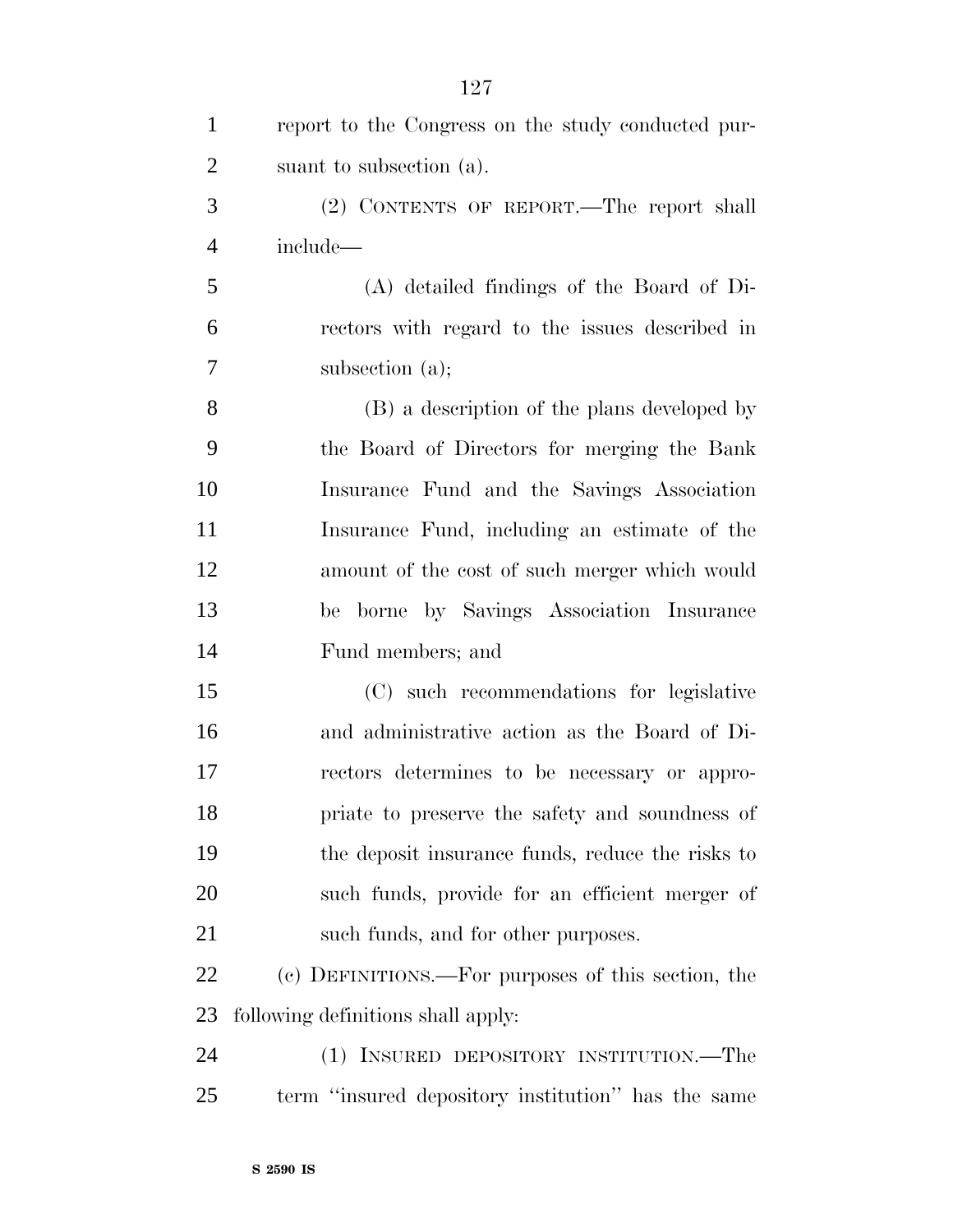meaning as in section 3(c) of the Federal Deposit Insurance Act.

 (2) BIF AND SAIF MEMBERS.—The terms ''Bank Insurance Fund member'' and ''Savings As- sociation Insurance Fund member'' have the same meanings as in section 7(*l*) of the Federal Deposit Insurance Act.

**Subtitle J—Effective Date of Title**

### **SEC. 191. EFFECTIVE DATE.**

 Except with regard to any subtitle or other provision of this title for which a specific effective date is provided, this title and the amendments made by this title shall take effect at the end of the 270-day period beginning on the date of the enactment of this Act.

 **TITLE II—FUNCTIONAL REGULATION**

**Subtitle A—Brokers and Dealers**

## **SEC. 201. DEFINITION OF BROKER.**

 Section 3(a)(4) of the Securities Exchange Act of 20 1934 (15 U.S.C.  $78c(a)(4)$ ) is amended to read as follows: 21 "(4) BROKER.—

22 "(A) IN GENERAL.—The term 'broker' means any person engaged in the business of effecting transactions in securities for the ac-count of others.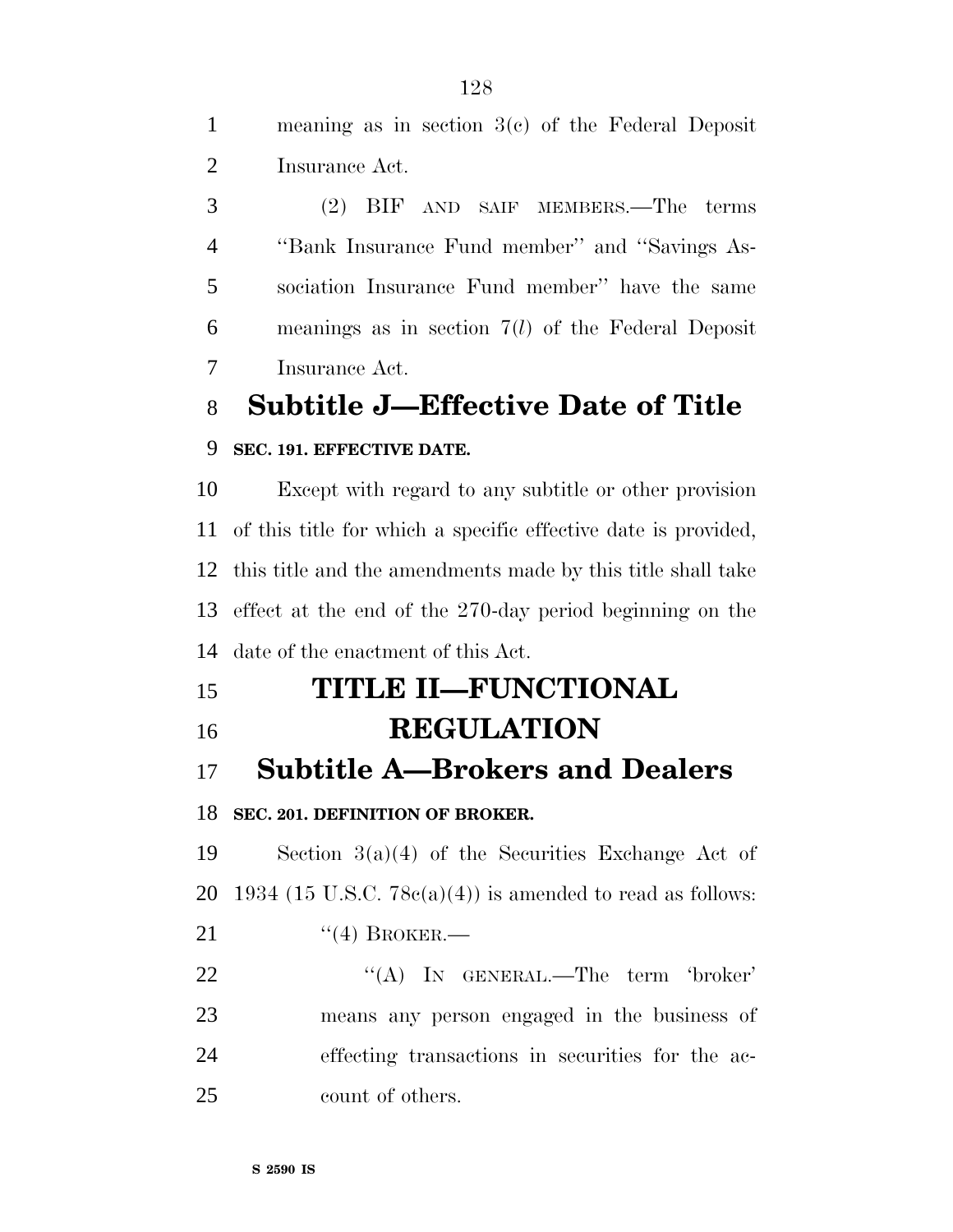| $\mathbf{1}$   | "(B) EXCEPTION FOR CERTAIN BANK AC-               |
|----------------|---------------------------------------------------|
| $\overline{2}$ | TIVITIES.—A bank shall not be considered to be    |
| 3              | a broker because the bank engages in any of       |
| $\overline{4}$ | the following activities under the conditions de- |
| 5              | scribed:                                          |
| 6              | "(i) THIRD PARTY BROKERAGE AR-                    |
| 7              | RANGEMENTS.—The bank enters into a                |
| 8              | contractual or other arrangement with a           |
| 9              | broker or dealer registered under this title      |
| 10             | under which the broker or dealer offers           |
| 11             | brokerage services on or off the premises         |
| 12             | of the bank if—                                   |
| 13             | $\lq\lq$ such broker or dealer is                 |
| 14             | clearly identified as the person per-             |
| 15             | forming the brokerage services;                   |
| 16             | "(II) the broker or dealer per-                   |
| 17             | forms brokerage services in an area               |
| 18             | that is clearly marked and, to the ex-            |
| 19             | tent practicable, physically separate             |
| 20             | from the routine deposit-taking activi-           |
| 21             | ties of the bank;                                 |
| 22             | "(III) any materials used by the                  |
| 23             | bank to advertise or promote generally            |
| 24             | the availability of brokerage services            |
| 25             | under the contractual or other ar-                |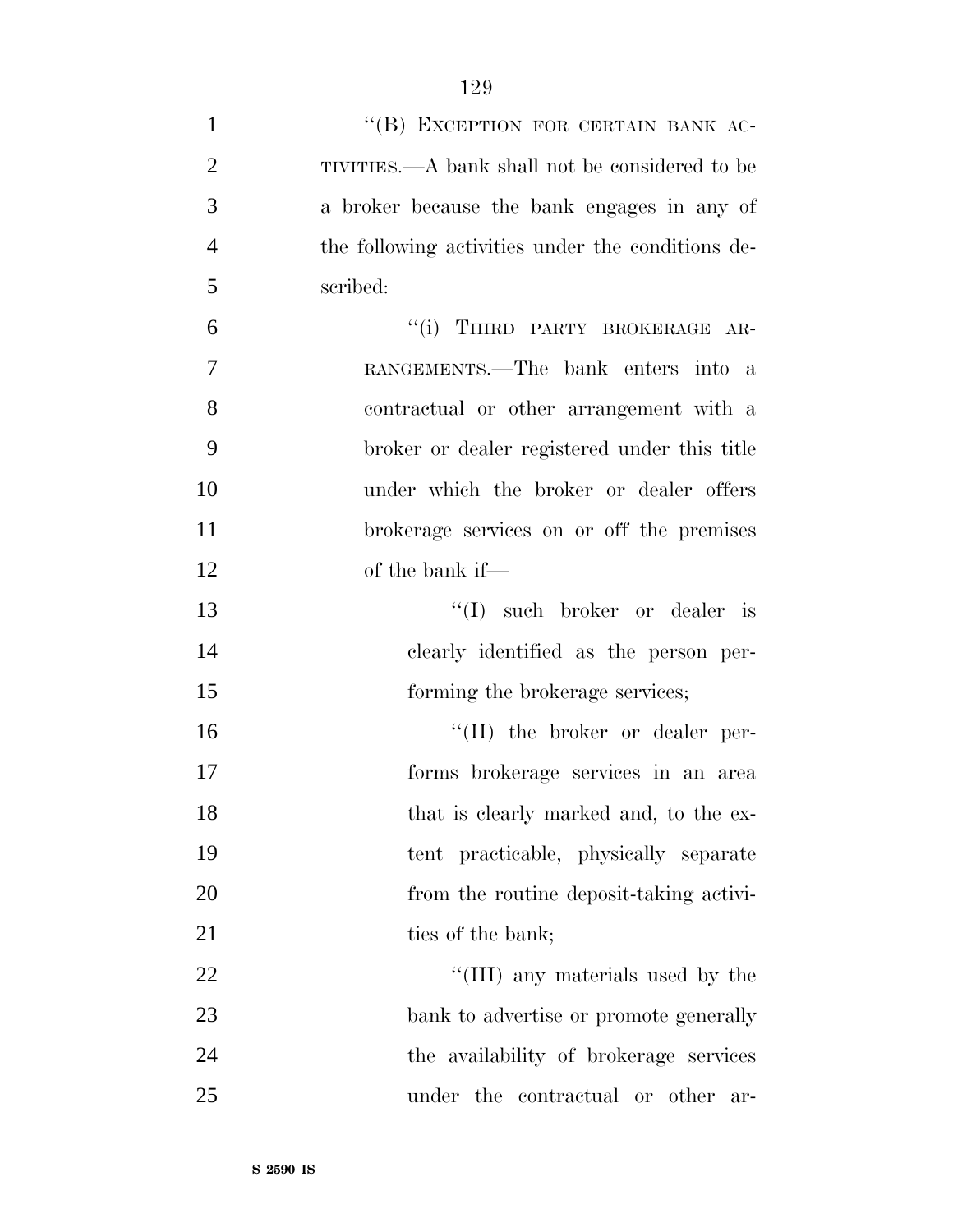| $\mathbf{1}$     | rangement clearly indicate that the      |
|------------------|------------------------------------------|
| $\overline{2}$   | brokerage services are being provided    |
| 3                | by the broker or dealer and not by the   |
| $\overline{4}$   | bank;                                    |
| $\mathfrak{S}$   | "(IV) any materials used by the          |
| 6                | bank to advertise or promote generally   |
| $\boldsymbol{7}$ | the availability of brokerage services   |
| 8                | under the contractual or other ar-       |
| 9                | rangement are in compliance with the     |
| 10               | Federal securities laws before dis-      |
| 11               | tribution;                               |
| 12               | $\lq\lq(V)$ bank employees (other than   |
| 13               | associated persons of a broker or deal-  |
| 14               | er who are qualified pursuant to the     |
| 15               | rules of a self-regulatory organization) |
| 16               | perform only clerical or ministerial     |
| 17               | functions in connection with broker-     |
| 18               | age transactions including scheduling    |
| 19               | appointments with the associated per-    |
| 20               | sons of a broker or dealer, except that  |
| 21               | bank employees may forward cus-          |
| 22               | tomer funds or securities and may de-    |
| 23               | scribe in general terms the range of     |
| 24               | investment vehicles available from the   |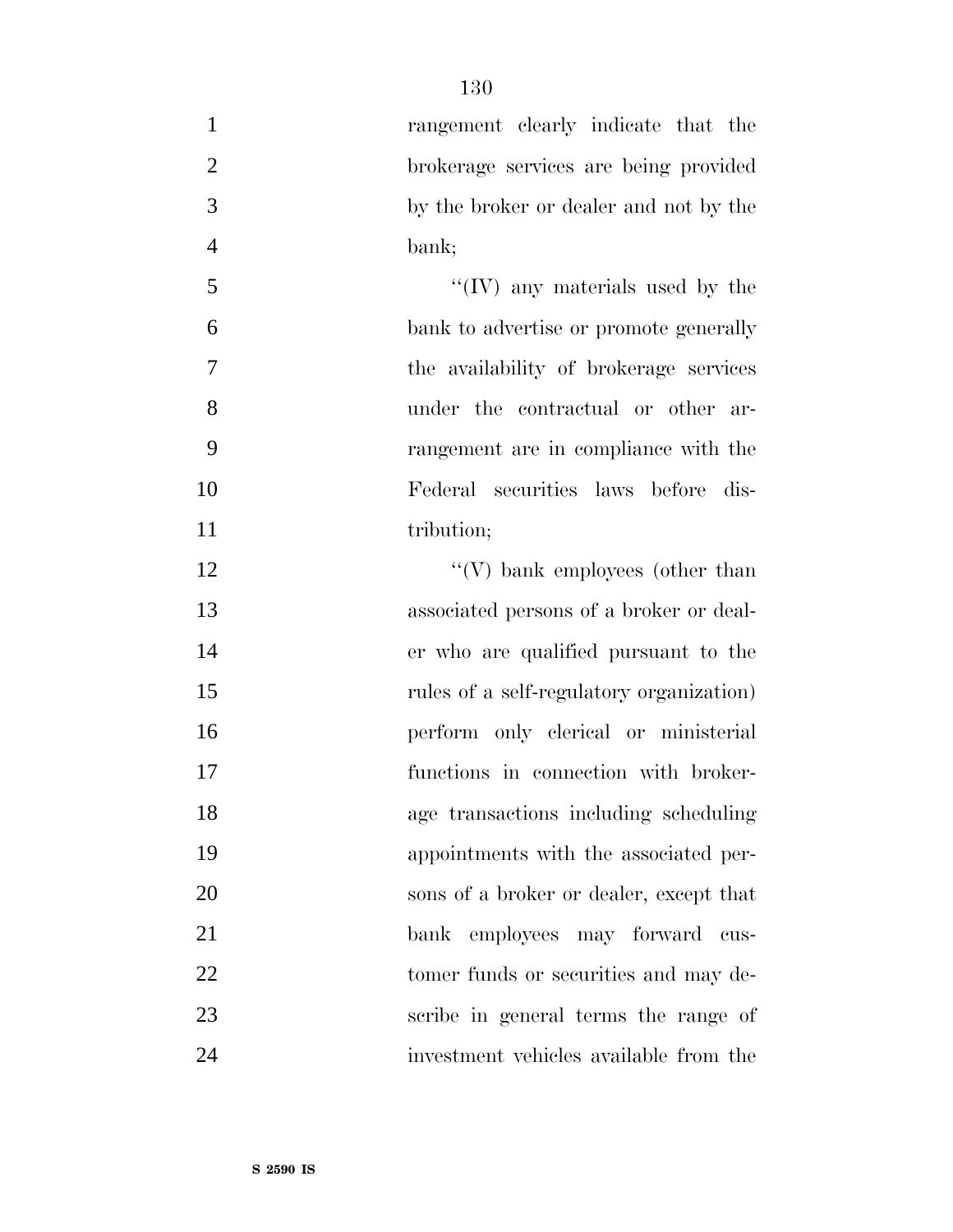| $\mathbf{1}$   | bank and the broker or dealer under     |
|----------------|-----------------------------------------|
| $\overline{2}$ | the contractual or other arrangement;   |
| 3              | "(VI) bank employees do not di-         |
| $\overline{4}$ | rectly receive incentive compensation   |
| 5              | for any brokerage transaction unless    |
| 6              | such employees are associated persons   |
| 7              | of a broker or dealer and are qualified |
| 8              | pursuant to the rules of a self-regu-   |
| 9              | latory organization, except that the    |
| 10             | bank employees may receive com-         |
| 11             | pensation for the referral of any cus-  |
| 12             | tomer if the compensation is a nomi-    |
| 13             | nal one-time cash fee of a fixed dollar |
| 14             | amount and the payment of the fee is    |
| 15             | not contingent on whether the referral  |
| 16             | results in a transaction;               |
| 17             | "(VII) such services are provided       |
| 18             | by the broker or dealer on a basis in   |
| 19             | which all customers which receive any   |
| 20             | services are fully disclosed to the     |
| 21             | broker or dealer;                       |
| 22             | "(VIII) the bank does not carry         |
| 23             | a securities account of the customer    |
| 24             | except in a customary custodian or      |
| 25             | trustee capacity; and                   |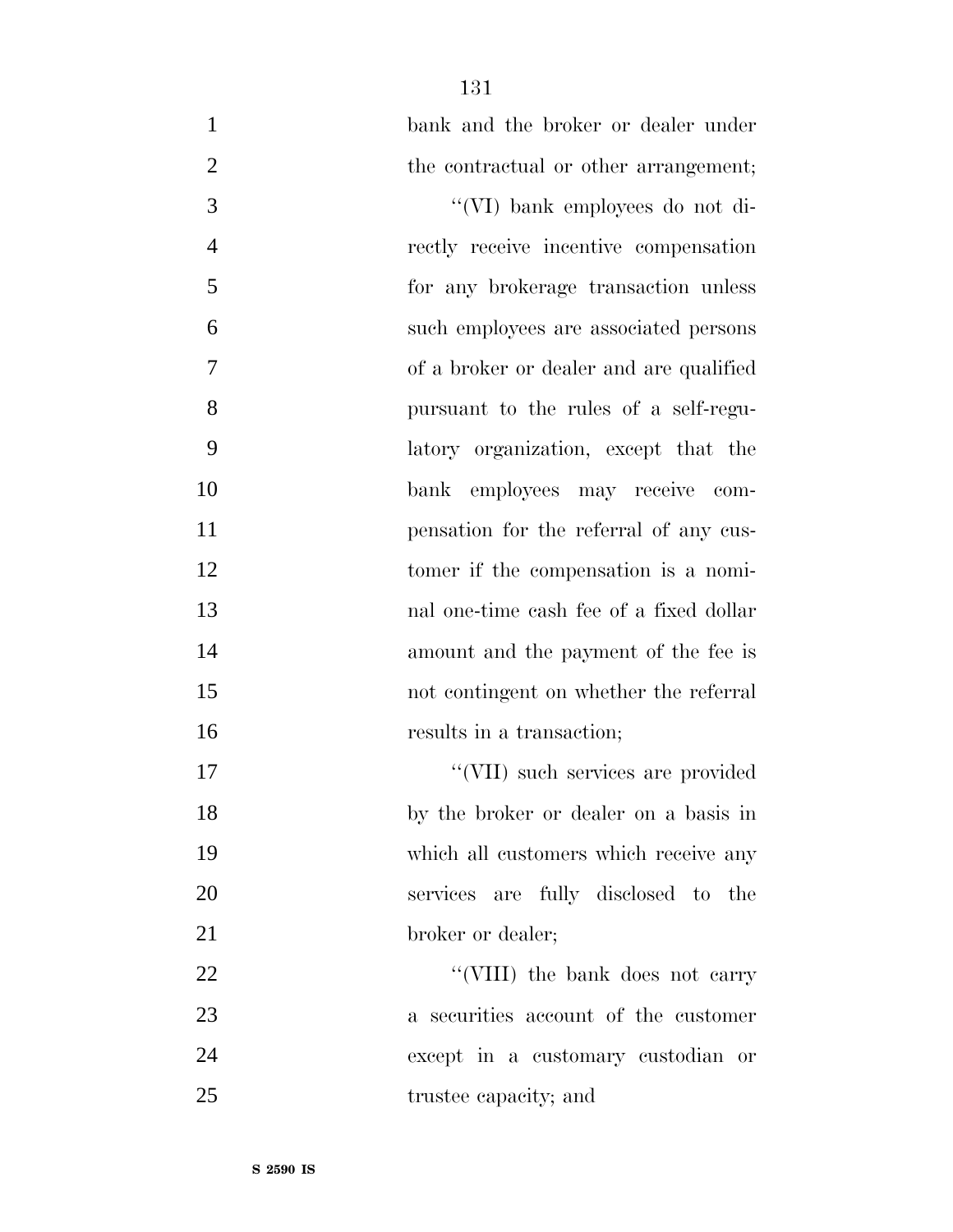| $\mathbf{1}$   | " $(IX)$ the bank, broker, or dealer          |
|----------------|-----------------------------------------------|
| $\overline{2}$ | informs each customer that the bro-           |
| 3              | kerage services are provided by the           |
| $\overline{4}$ | broker or dealer and not by the bank          |
| 5              | and that the securities are not depos-        |
| 6              | its or other obligations of the bank,         |
| 7              | are not guaranteed by the bank, and           |
| 8              | are not insured by the Federal De-            |
| 9              | posit Insurance Corporation.                  |
| 10             | "(ii) TRUST ACTIVITIES.—The bank              |
| 11             | effects transactions in a trustee capacity,   |
| 12             | or effects transactions in a fiduciary capac- |
| 13             | ity in its trust department or other depart-  |
| 14             | ment that is regularly examined by bank       |
| 15             | examiners for compliance with fiduciary       |
| 16             | principles and standards, and (in either      |
| 17             | $\cos$ )—                                     |
| 18             | $\lq\lq$ (I) is primarily compensated for     |
| 19             | such transactions on the basis of an          |
| 20             | administration or annual fee (payable         |
| 21             | on a monthly, quarterly, or other             |
| 22             | basis), a percentage of assets under          |
| 23             | management, or a flat or capped per           |
| 24             | order processing fee equal to not more        |
| 25             | than the cost incurred by the bank in         |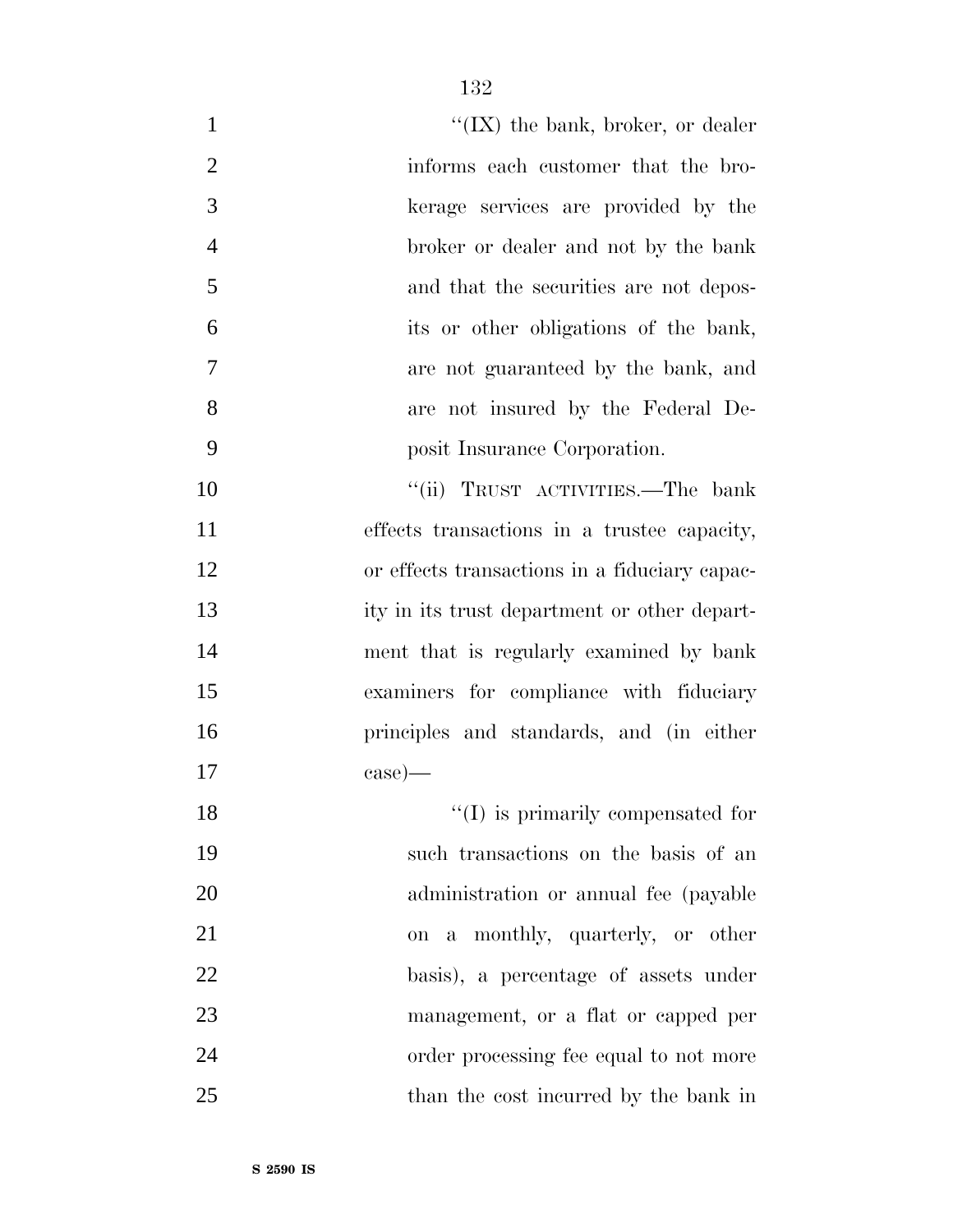| $\mathbf{1}$   | connection with executing securities        |
|----------------|---------------------------------------------|
| $\overline{2}$ | transactions for trustee and fiduciary      |
| 3              | customers, or any combination of such       |
| $\overline{4}$ | fees, consistent with fiduciary prin-       |
| 5              | ciples and standards; and                   |
| 6              | "(II) does not publicly solicit bro-        |
| $\tau$         | kerage business, other than by adver-       |
| 8              | tising that it effects transactions in      |
| 9              | securities in conjunction with advertis-    |
| 10             | ing its other trust activities.             |
| 11             | ``(iii)<br>PERMISSIBLE<br><b>SECURITIES</b> |
| 12             | TRANSACTIONS.—The bank effects trans-       |
| 13             | actions in—                                 |
| 14             | "(I) commercial paper, bankers              |
| 15             | acceptances, or commercial bills;           |
| 16             | $\lq\lq$ (II) exempted securities;          |
| 17             | "(III) qualified Canadian govern-           |
| 18             | ment obligations as defined in section      |
| 19             | 5136 of the Revised Statutes, in con-       |
| 20             | formity with section 15C of this title      |
| 21             | and the rules and regulations there-        |
| 22             | under, or obligations of the North          |
| 23             | American Development Bank; or               |
| 24             | "(IV) any standardized, credit              |
| 25             | enhanced debt security issued by a          |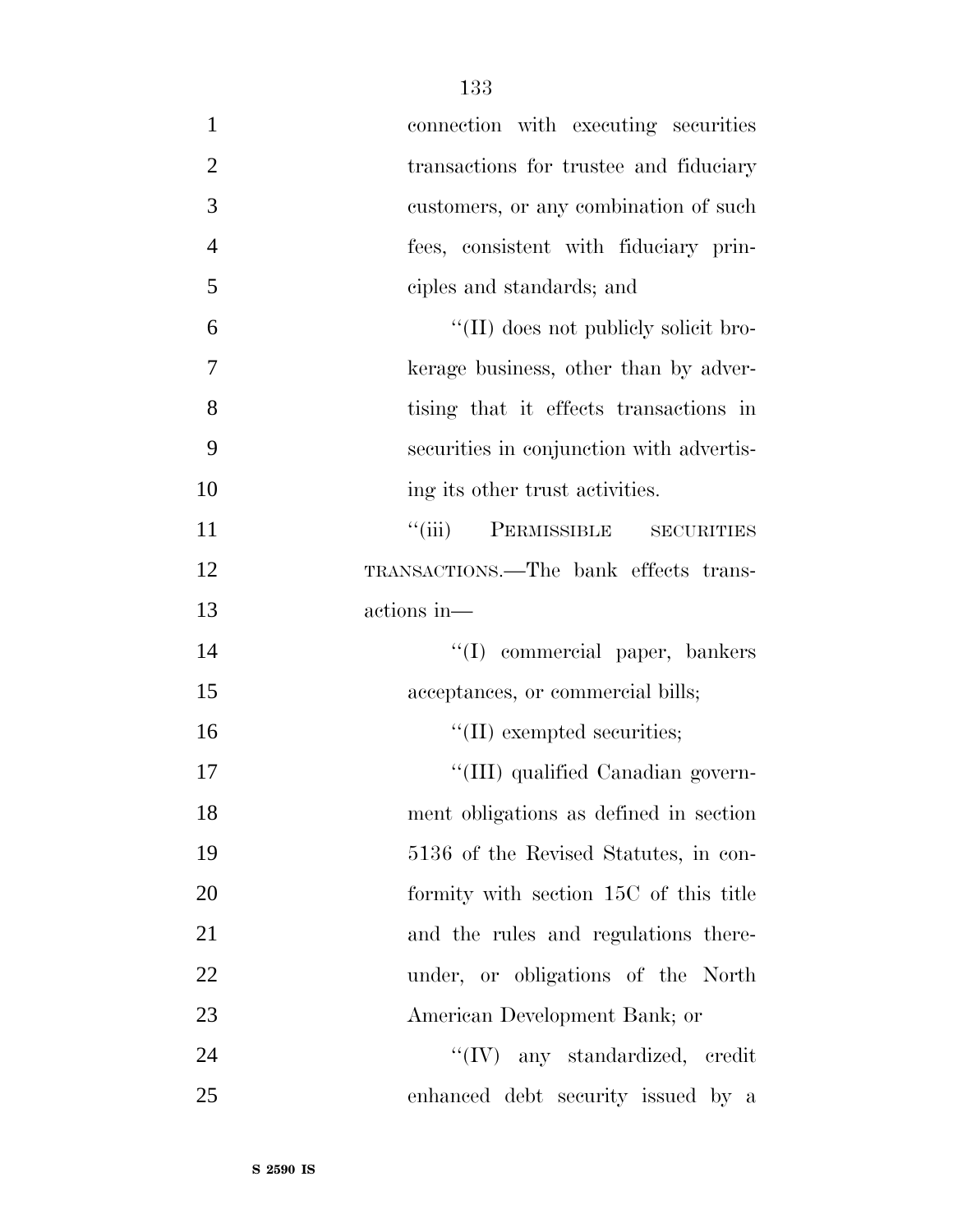| $\mathbf{1}$   | foreign government pursuant to the         |
|----------------|--------------------------------------------|
| $\overline{2}$ | March 1989 plan of then Secretary of       |
| $\mathfrak{Z}$ | the Treasury Brady, used by such for-      |
| $\overline{4}$ | eign government to retire outstanding      |
| 5              | commercial bank loans.                     |
| 6              | "(iv) CERTAIN STOCK PURCHASE               |
| 7              | PLANS.                                     |
| 8              | $\lq\lq (I)$ EMPLOYEE<br><b>BENEFIT</b>    |
| 9              | PLANS.—The bank effects trans-             |
| 10             | actions, as part of its transfer agency    |
| 11             | activities, in the securities of an issuer |
| 12             | as part of any pension, retirement,        |
| 13             | profit-sharing, bonus, thrift, savings,    |
| 14             | incentive, or other similar benefit plan   |
| 15             | for the employees of that issuer or its    |
| 16             | subsidiaries, if—                          |
| 17             | (aa) the bank does not so-                 |
| 18             | licit transactions or provide in-          |
| 19             | vestment advice with respect to            |
| 20             | the purchase or sale of securities         |
| 21             | in connection with the plan; and           |
| 22             | "(bb) the bank's compensa-                 |
| 23             | tion for such plan or program              |
| 24             | consists primarily of administra-          |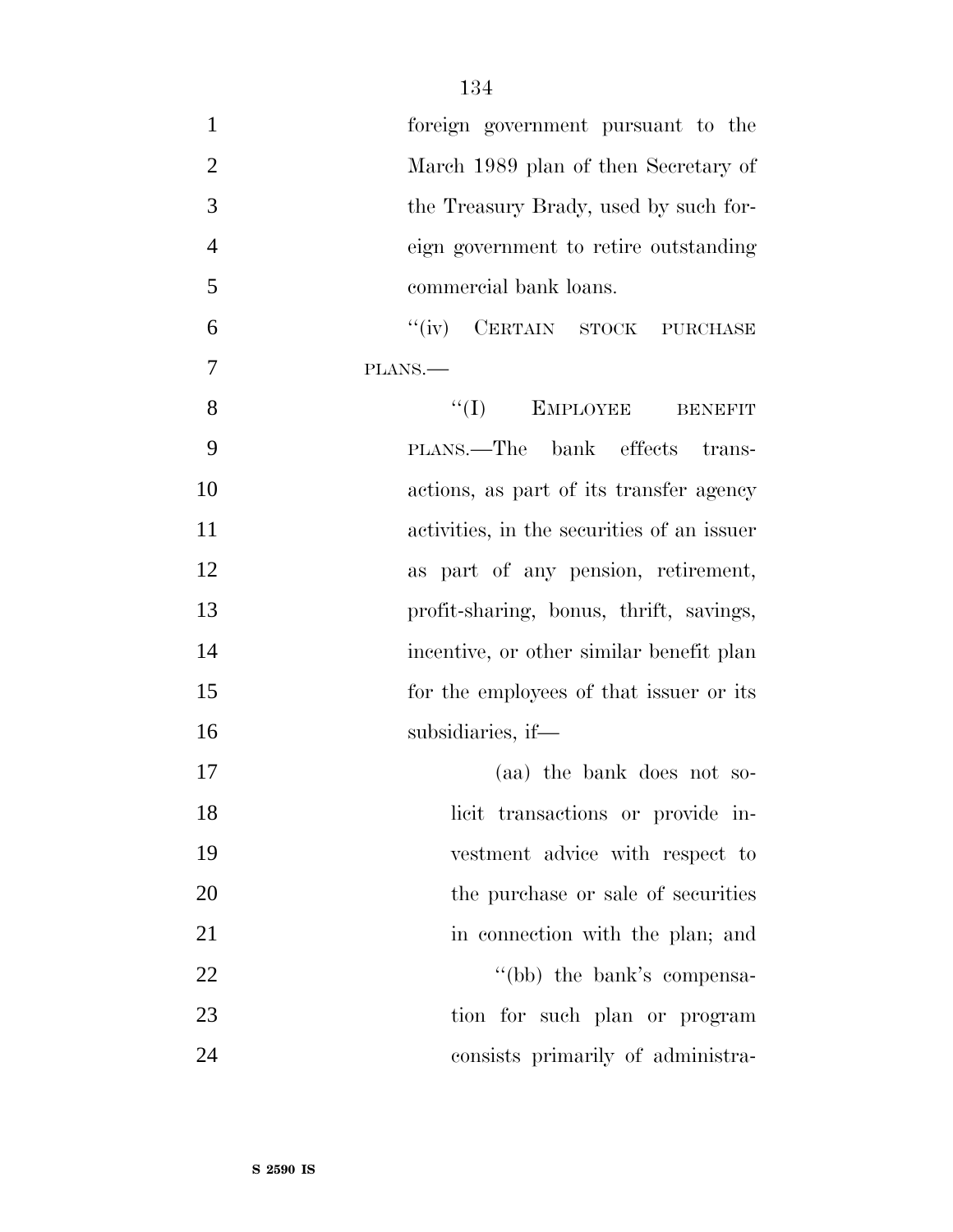| $\mathbf{1}$   | tion fees, or flat or capped per           |
|----------------|--------------------------------------------|
| $\overline{2}$ | order processing fees, or both.            |
| 3              | "(II) DIVIDEND REINVESTMENT                |
| $\overline{4}$ | PLANS.—The bank effects trans-             |
| 5              | actions, as part of its transfer agency    |
| 6              | activities, in the securities of an issuer |
| 7              | as part of that issuer's dividend rein-    |
| 8              | vestment plan, if—                         |
| 9              | "(aa) the bank does not so-                |
| 10             | licit transactions or provide in-          |
| 11             | vestment advice with respect to            |
| 12             | the purchase or sale of securities         |
| 13             | in connection with the plan;               |
| 14             | "(bb) the bank does not net                |
| 15             | shareholders' buy and sell orders,         |
| 16             | other than for programs for odd-           |
| 17             | lot holders or plans registered            |
| 18             | with the Commission; and                   |
| 19             | "(cc) the bank's compensa-                 |
| 20             | tion for such plan or program              |
| 21             | consists primarily of administra-          |
| 22             | tion fees, or flat or capped per           |
| 23             | order processing fees, or both.            |
| 24             | "(III) ISSUER PLANS.—The bank              |
| 25             | effects transactions, as part of its       |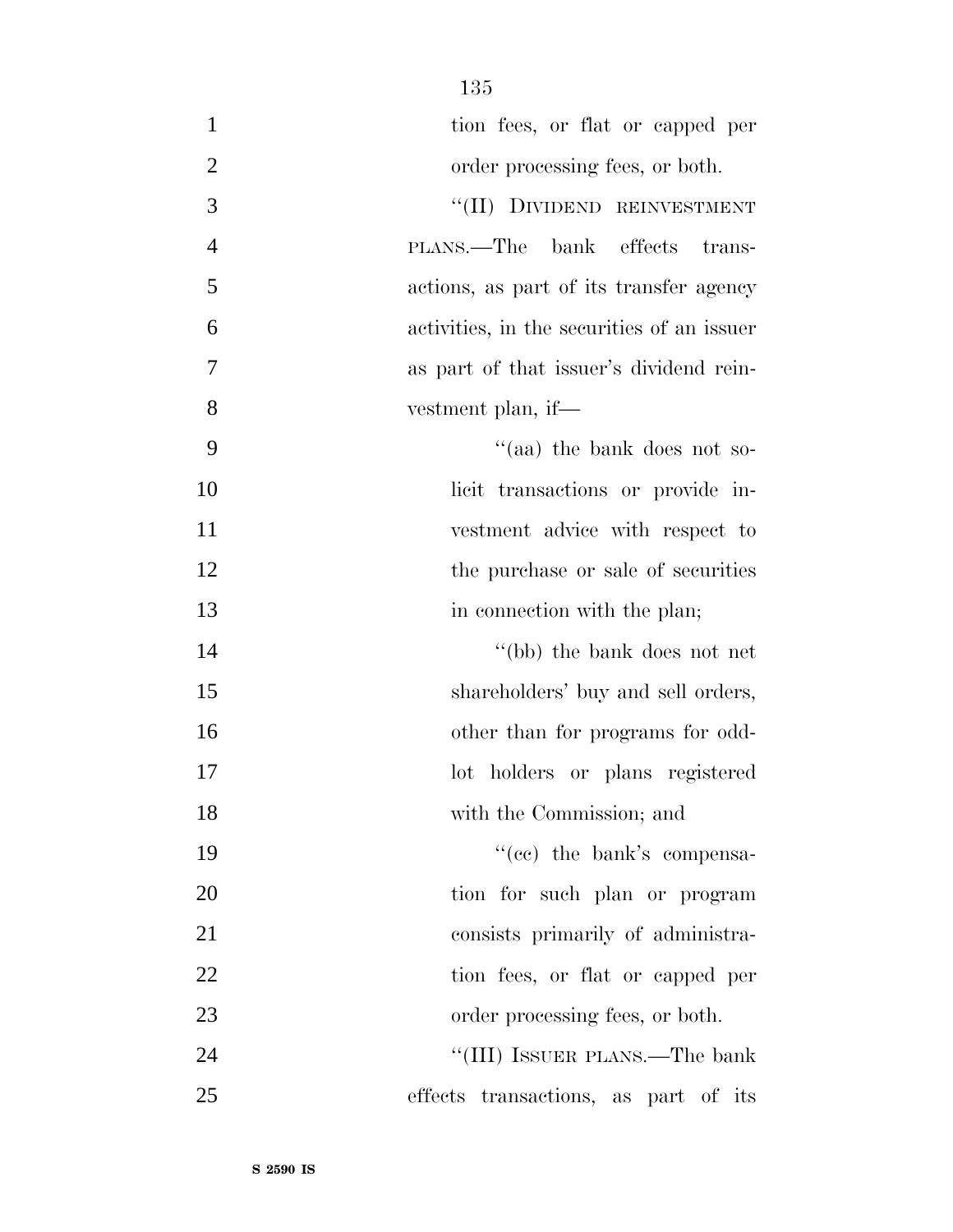| $\mathbf{1}$   | transfer agency activities, in the secu-         |
|----------------|--------------------------------------------------|
| $\overline{2}$ | rities of an issuer as part of a plan or         |
| 3              | program for the purchase or sale of              |
| $\overline{4}$ | that issuer's shares, if—                        |
| 5              | "(aa) the bank does not so-                      |
| 6              | licit transactions or provide in-                |
| 7              | vestment advice with respect to                  |
| 8              | the purchase or sale of securities               |
| 9              | in connection with the plan or                   |
| 10             | program;                                         |
| 11             | "(bb) the bank does not net                      |
| 12             | shareholders' buy and sell orders,               |
| 13             | other than for programs for odd-                 |
| 14             | lot holders or plans registered                  |
| 15             | with the Commission; and                         |
| 16             | "(cc) the bank's compensa-                       |
| 17             | tion for such plan or program                    |
| 18             | consists primarily of administra-                |
| 19             | tion fees, or flat or capped per                 |
| 20             | order processing fees, or both.                  |
| 21             | "(IV) PERMISSIBLE DELIVERY                       |
| 22             | MATERIALS.—The exception to<br>OF                |
| 23             | being considered a broker for a bank             |
| 24             | engaged in activities described in sub-          |
| 25             | clauses $(I)$ , $(II)$ , and $(III)$ will not be |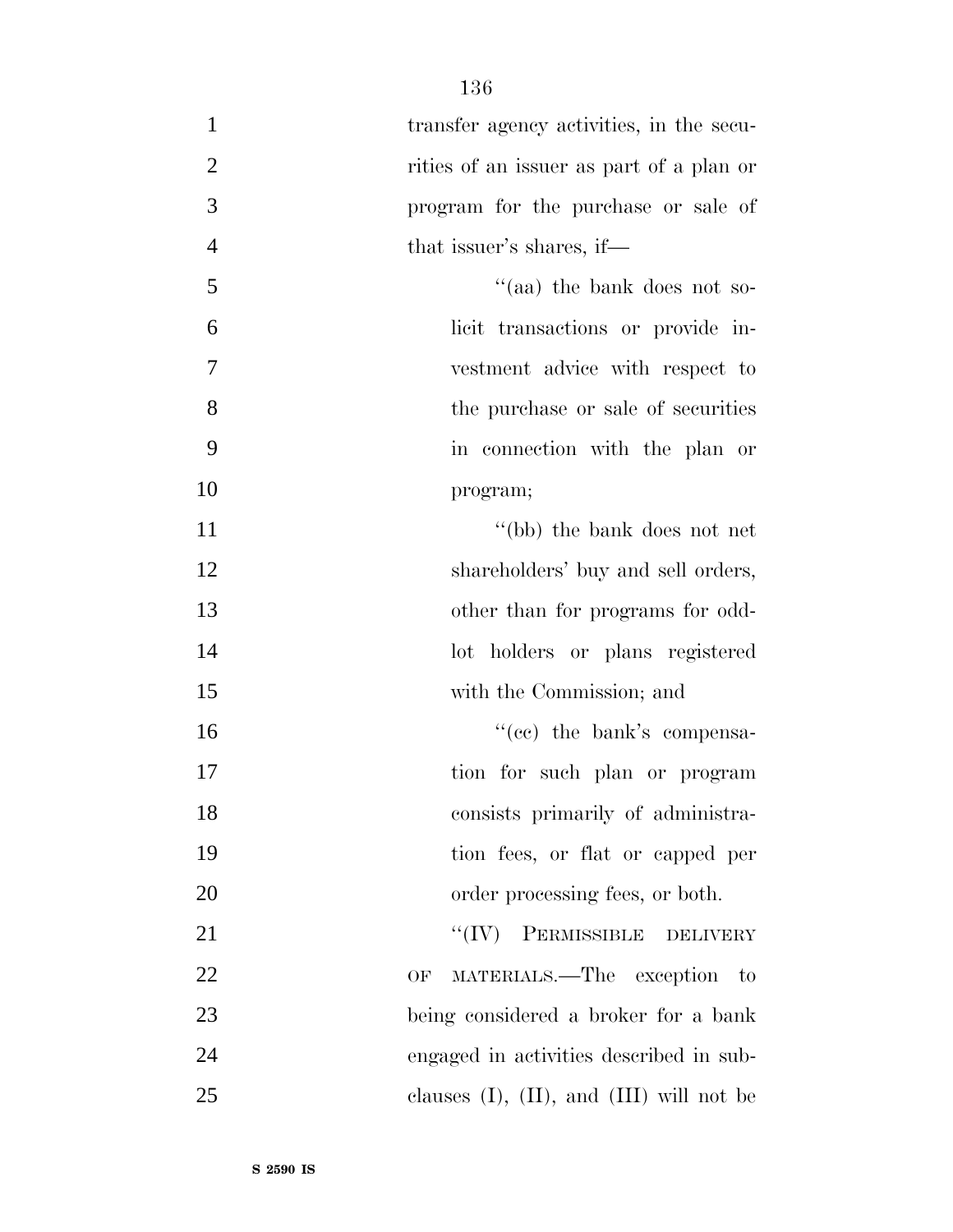| $\mathbf{1}$   | affected by a bank's delivery of writ-     |
|----------------|--------------------------------------------|
| $\overline{2}$ | ten or electronic plan materials to em-    |
| 3              | ployees of the issuer, shareholders of     |
| $\overline{4}$ | the issuer, or members of affinity         |
| 5              | groups of the issuer, so long as such      |
| 6              | materials are—                             |
| 7              | "(aa) comparable in scope or               |
| 8              | nature to that permitted by the            |
| 9              | Commission as of the date of the           |
| 10             | enactment of the Financial Serv-           |
| 11             | ices Act of 1998; or                       |
| 12             | "(bb) otherwise permitted by               |
| 13             | the Commission.                            |
| 14             | "(v) SWEEP ACCOUNTS.—The bank              |
| 15             | effects transactions as part of a program  |
| 16             | for the investment or reinvestment of bank |
| 17             | deposit funds into any no-load, open-end   |
| 18             | management investment company reg-         |
| 19             | istered under the Investment Company Act   |
| 20             | of 1940 that holds itself out as a money   |
| 21             | market fund.                               |
|                |                                            |
| 22             | "(vi) AFFILIATE TRANSACTIONS.—             |
| 23             | The bank effects transactions for the ac-  |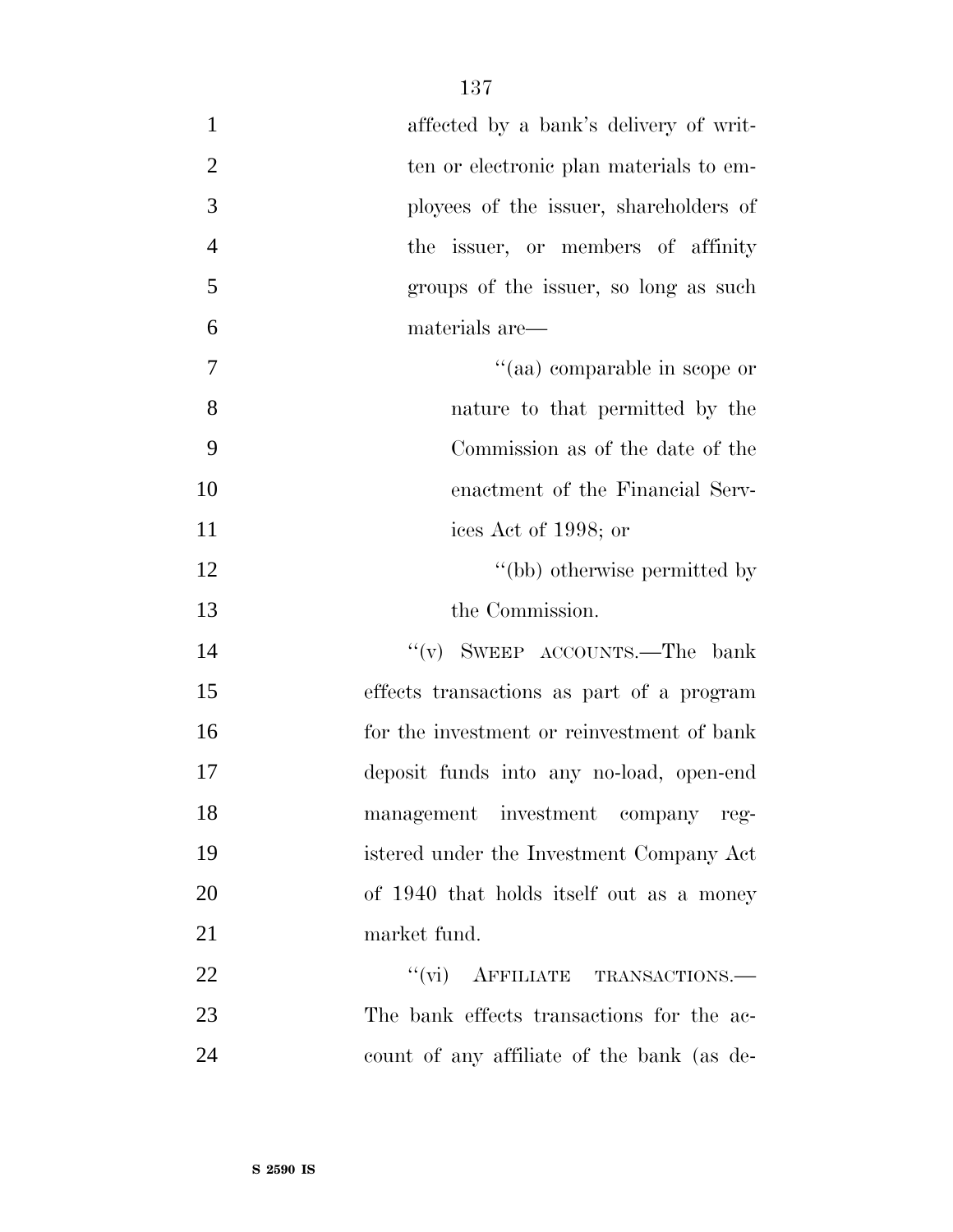| 138 |  |
|-----|--|
|     |  |

| $\mathbf{1}$   | fined in section 2 of the Bank Holding       |
|----------------|----------------------------------------------|
| $\overline{2}$ | Company Act of 1956) other than—             |
| 3              | "(I) a registered broker or deal-            |
| $\overline{4}$ | er; or                                       |
| 5              | $\lq$ (II) an affiliate that is engaged      |
| 6              | in merchant banking, as described in         |
| 7              | section $6(c)(3)(H)$ of the Bank Hold-       |
| 8              | ing Company Act of 1956.                     |
| 9              | "(vii) PRIVATE SECURITIES OFFER-             |
| 10             | INGS.—The bank—                              |
| 11             | $\lq\lq$ (I) effects sales as part of a pri- |
| 12             | mary offering of securities not involv-      |
| 13             | ing a public offering, pursuant to sec-      |
| 14             | tion 3(b), 4(2), or 4(6) of the Securi-      |
| 15             | ties Act of 1933 or the rules and reg-       |
| 16             | ulations issued thereunder; and              |
| 17             | "(II) effects transactions exclu-            |
| 18             | sively with qualified investors.             |
| 19             | "(viii) SAFEKEEPING AND CUSTODY              |
| 20             | ACTIVITIES.-                                 |
| 21             | "(I) IN GENERAL.—The bank, as                |
| 22             | part of customary banking activities-        |
| 23             | "(aa) provides safekeeping                   |
| 24             | or custody services with respect             |
| 25             | to securities, including the exer-           |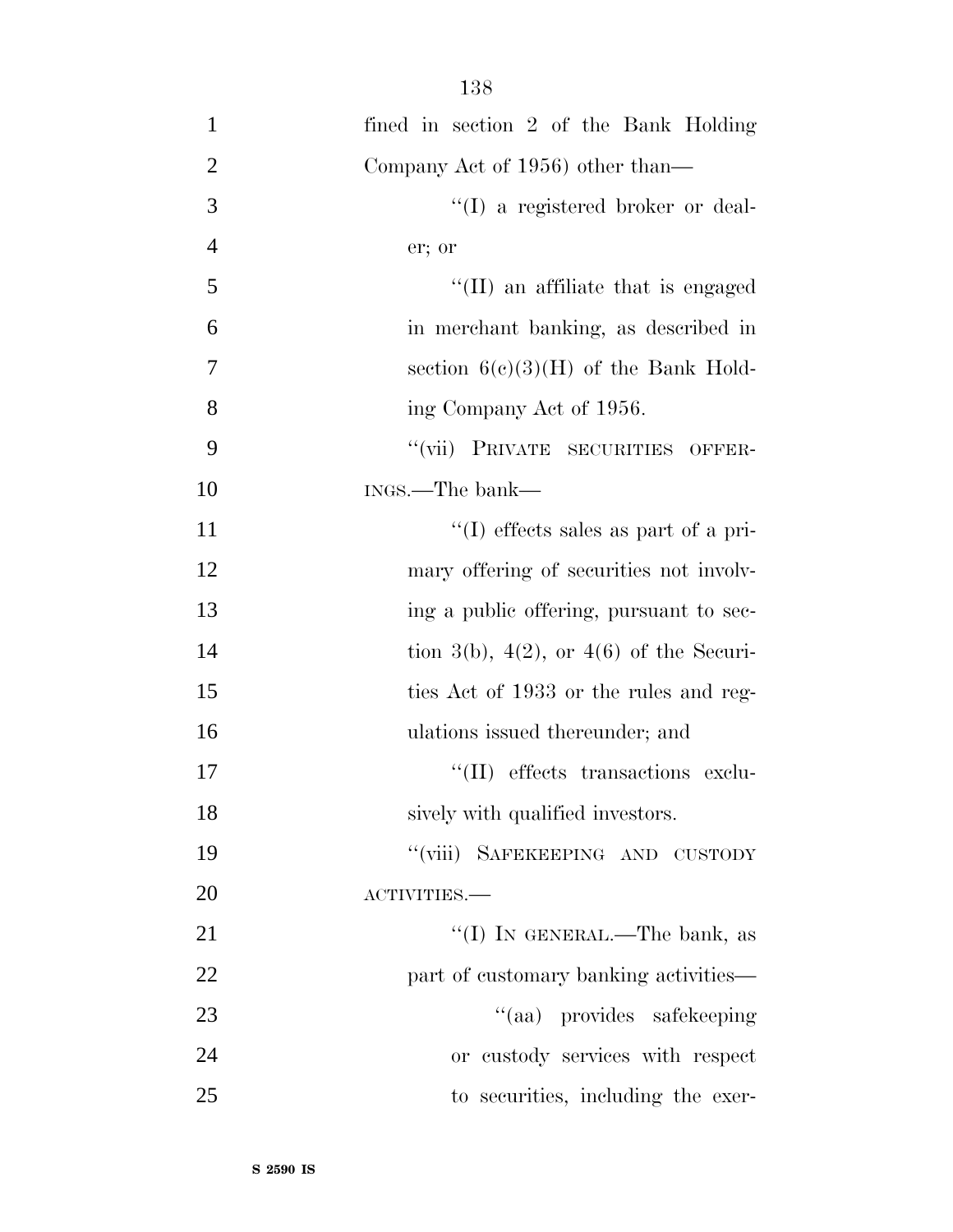cise of warrants and other rights 2 on behalf of customers;

 ''(bb) facilitates the transfer of funds or securities, as a custo- dian or a clearing agency, in con- nection with the clearance and settlement of its customers' 8 transactions in securities;

 $((ce)$  effects securities lend-10 ing or borrowing transactions with or on behalf of customers as **part of services provided to cus-** tomers pursuant to division (aa) or (bb) or invests cash collateral 15 pledged in connection with such transactions; or

17 ''(dd) holds securities **pledged** by a customer to another person or securities subject to purchase or resale agreements in-21 volving a customer, or facilitates 22 the pledging or transfer of such securities by book entry or as otherwise provided under applica-ble law.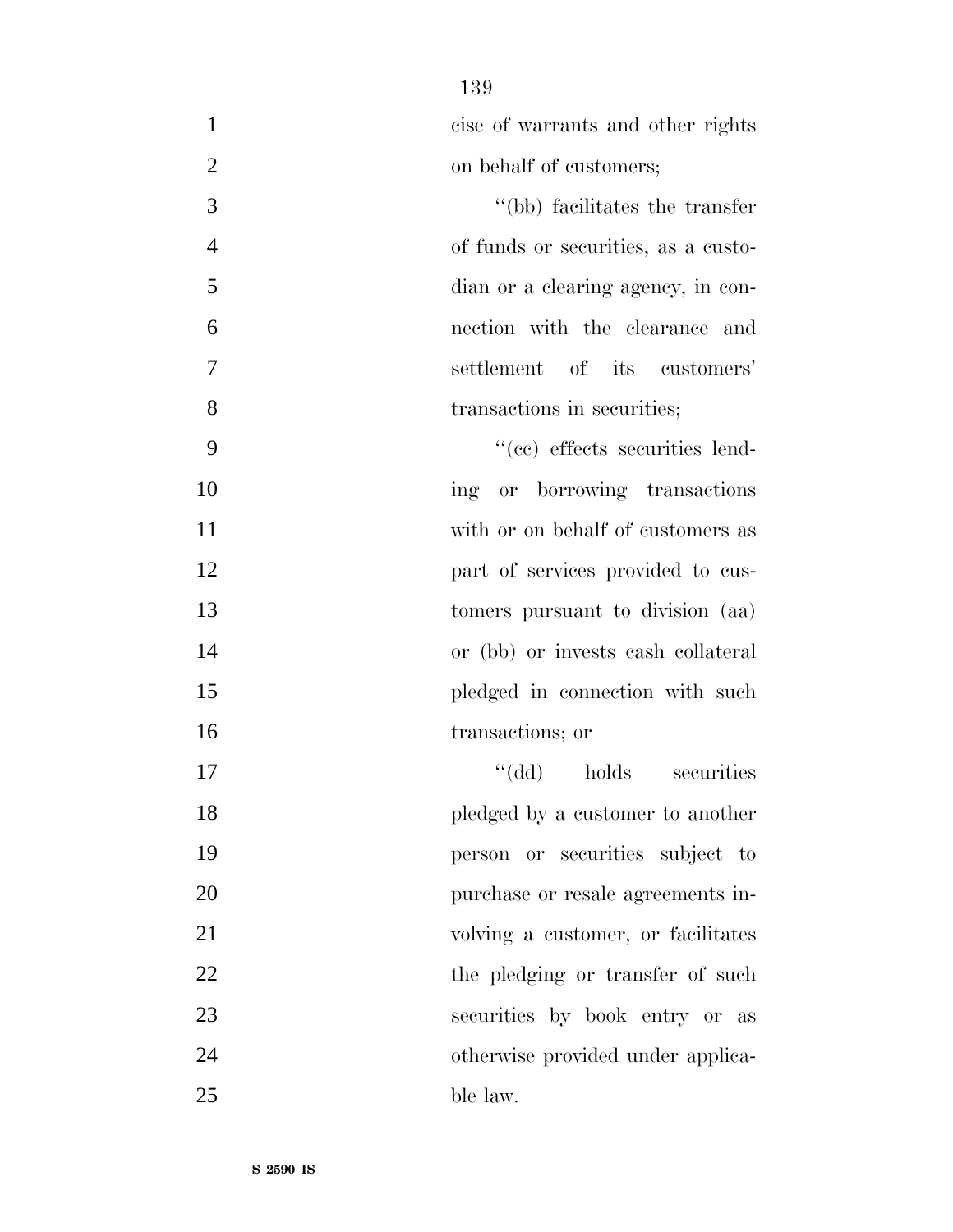| $\mathbf{1}$   | "(II) EXCEPTION FOR CARRYING                 |
|----------------|----------------------------------------------|
| $\overline{2}$ | BROKER ACTIVITIES.—The exception             |
| 3              | to being considered a broker for a           |
| $\overline{4}$ | bank engaged in activities described in      |
| 5              | subclause (I) shall not apply if the         |
| 6              | bank, in connection with such activi-        |
| 7              | ties, acts in the United States as a         |
| 8              | carrying broker (as such term, and           |
| 9              | different formulations thereof, are          |
| 10             | used in section $15(c)(3)$ and the rules     |
| 11             | and regulations thereunder) for any          |
| 12             | broker or dealer, unless such carrying       |
| 13             | broker activities are engaged in with        |
| 14             | respect to government securities (as         |
| 15             | defined in paragraph $(42)$ of this sub-     |
| 16             | section).                                    |
| 17             | "(ix) BANKING PRODUCTS.—The bank             |
| 18             | effects transactions in traditional banking  |
| 19             | products, as defined in section $206(a)$ of  |
| 20             | the Financial Services Act of 1998.          |
| 21             | "(x) DE MINIMIS EXCEPTION.—The               |
| 22             | bank effects, other than in transactions re- |
| 23             | ferred to in clauses (i) through (ix), not   |
| 24             | more than 500 transactions in securities in  |
| 25             | any calendar year, and such transactions     |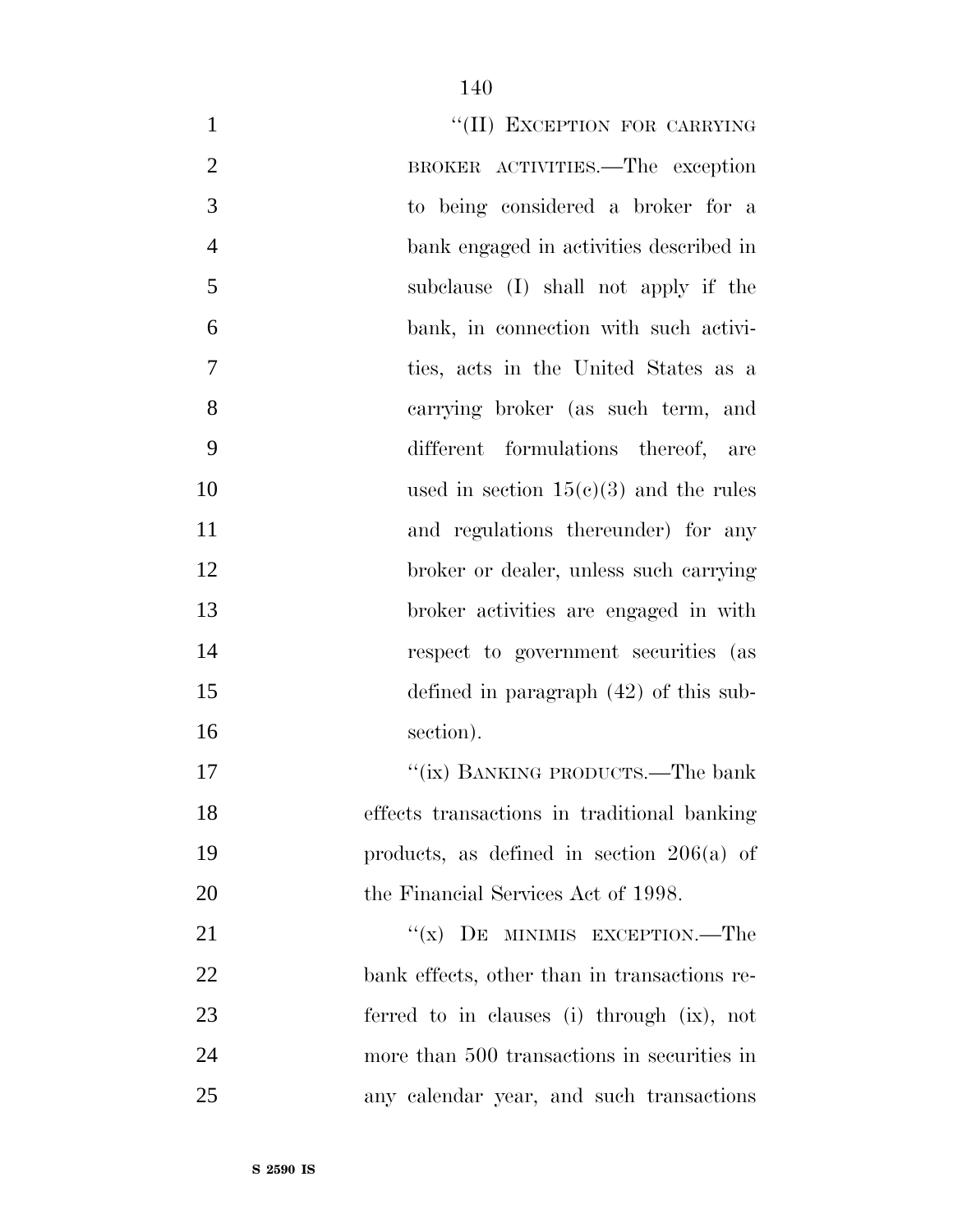| $\mathbf{1}$   | are not effected by an employee of the             |
|----------------|----------------------------------------------------|
| $\overline{2}$ | bank who is also an employee of a broker           |
| 3              | or dealer.                                         |
| $\overline{4}$ | "(C) BROKER DEALER EXECUTION.—The                  |
| 5              | exception to being considered a broker for a       |
| 6              | bank engaged in activities described in clauses    |
| 7              | (ii), (iv), and (viii) of subparagraph (B) shall   |
| 8              | not apply if the activities described in such pro- |
| 9              | visions result in the trade in the United States   |
| 10             | of any security that is a publicly traded security |
| 11             | in the United States, unless—                      |
| 12             | "(i) the bank directs such trade to a              |
| 13             | registered or broker dealer for execution;         |
| 14             | "(ii) the trade is a cross trade or                |
| 15             | other substantially similar trade of a secu-       |
| 16             | rity that—                                         |
| 17             | $\lq (I)$ is made by the bank or be-               |
| 18             | tween the bank and an affiliated fidu-             |
| 19             | ciary; and                                         |
| 20             | "(II) is not in contravention of                   |
| 21             | fiduciary principles established under             |
| 22             | applicable Federal or State law; or                |
| 23             | "(iii) the trade is conducted in some              |
| 24             | other manner permitted under rules, regu-          |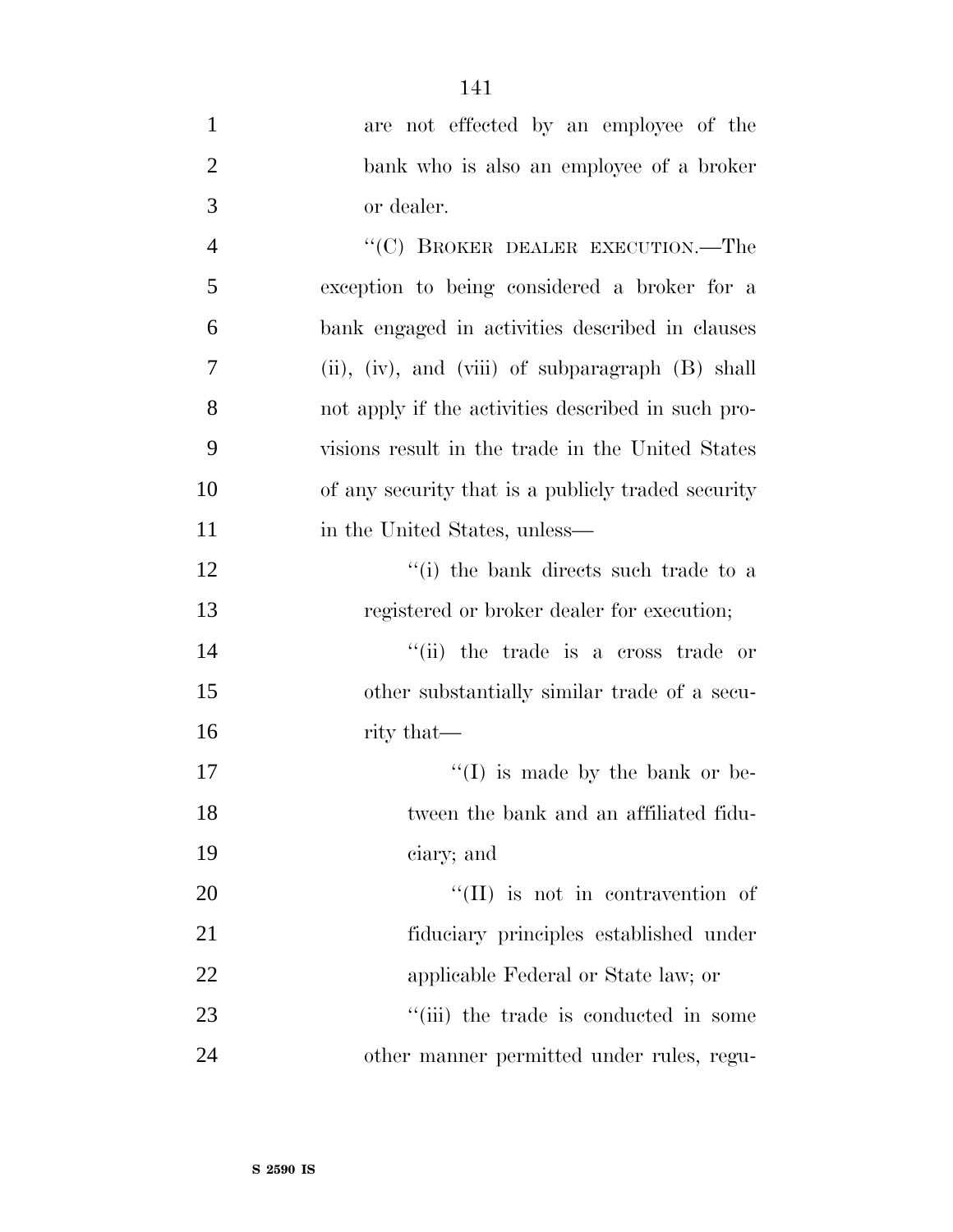| $\mathbf{1}$   | lations, or orders as the Commission may            |
|----------------|-----------------------------------------------------|
| $\overline{2}$ | prescribe or issue.                                 |
| 3              | "(D) NO EFFECT OF BANK EXEMPTIONS                   |
| $\overline{4}$ | ON OTHER COMMISSION AUTHORITY.—The ex-              |
| 5              | ception to being considered a broker for a bank     |
| 6              | engaged in activities described in subpara-         |
| $\overline{7}$ | graphs $(B)$ and $(C)$ shall not affect the commis- |
| 8              | sion's authority under any other provision of       |
| 9              | this Act or any other securities law.               |
| 10             | "(E) FIDUCIARY CAPACITY.—For purposes               |
| 11             | of subparagraph $(B)(ii)$ , the term 'fiduciary ca- |
| 12             | pacity' means—                                      |
| 13             | "(i) in the capacity as trustee, execu-             |
| 14             | tor, administrator, registrar of stocks and         |
| 15             | bonds, transfer agent, guardian, assignee,          |
| 16             | receiver, or custodian under a uniform gift         |
| 17             | to minor act, or as an investment adviser           |
| 18             | if the bank receives a fee for its investment       |
| 19             | advice;                                             |
| 20             | "(ii) in any capacity in which the                  |
| 21             | bank possesses investment discretion<br>on          |
| 22             | behalf of another; or                               |
|                |                                                     |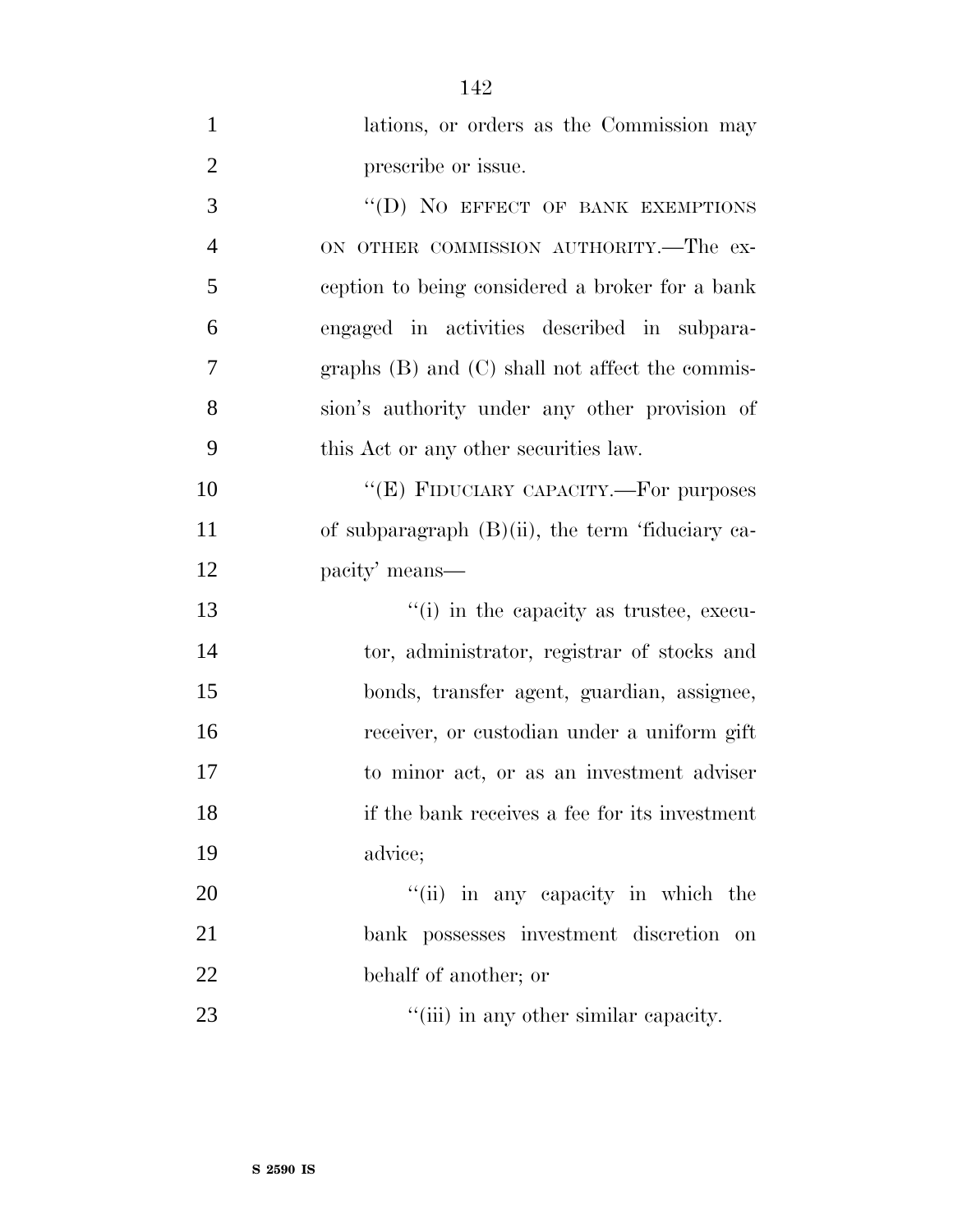| $\mathbf{1}$   | "(F) EXCEPTION FOR ENTITIES SUBJECT                           |
|----------------|---------------------------------------------------------------|
| $\overline{2}$ | TO SECTION $15(e)$ . The term 'broker' does not               |
| 3              | include a bank that—                                          |
| $\overline{4}$ | "(i) was, immediately prior to the en-                        |
| 5              | actment of the Financial Services Act of                      |
| 6              | 1998, subject to section $15(e)$ ; and                        |
| 7              | "(ii) is subject to such restrictions                         |
| 8              | and requirements as the Commission con-                       |
| 9              | siders appropriate.".                                         |
| 10             | SEC. 202. DEFINITION OF DEALER.                               |
| 11             | Section $3(a)(5)$ of the Securities Exchange Act of           |
| 12             | 1934 (15 U.S.C. 78 $c(a)(5)$ ) is amended to read as follows: |
| 13             | $``(5)$ DEALER.—                                              |
| 14             | "(A) IN GENERAL.—The term 'dealer'                            |
| 15             | means any person engaged in the business of                   |
| 16             | buying and selling securities for such person's               |
| 17             | own account through a broker or otherwise.                    |
| 18             | "(B) EXCEPTION FOR PERSON NOT EN-                             |
| 19             | GAGED IN THE BUSINESS OF DEALING. The                         |
| 20             | term 'dealer' does not include a person that                  |
| 21             | buys or sells securities for such person's own                |
| 22             | account, either individually or in a fiduciary ca-            |
| 23             | pacity, but not as a part of a regular business.              |
| 24             | "(C) EXCEPTION FOR CERTAIN BANK AC-                           |
| 25             | TIVITIES.—A bank shall not be considered to be                |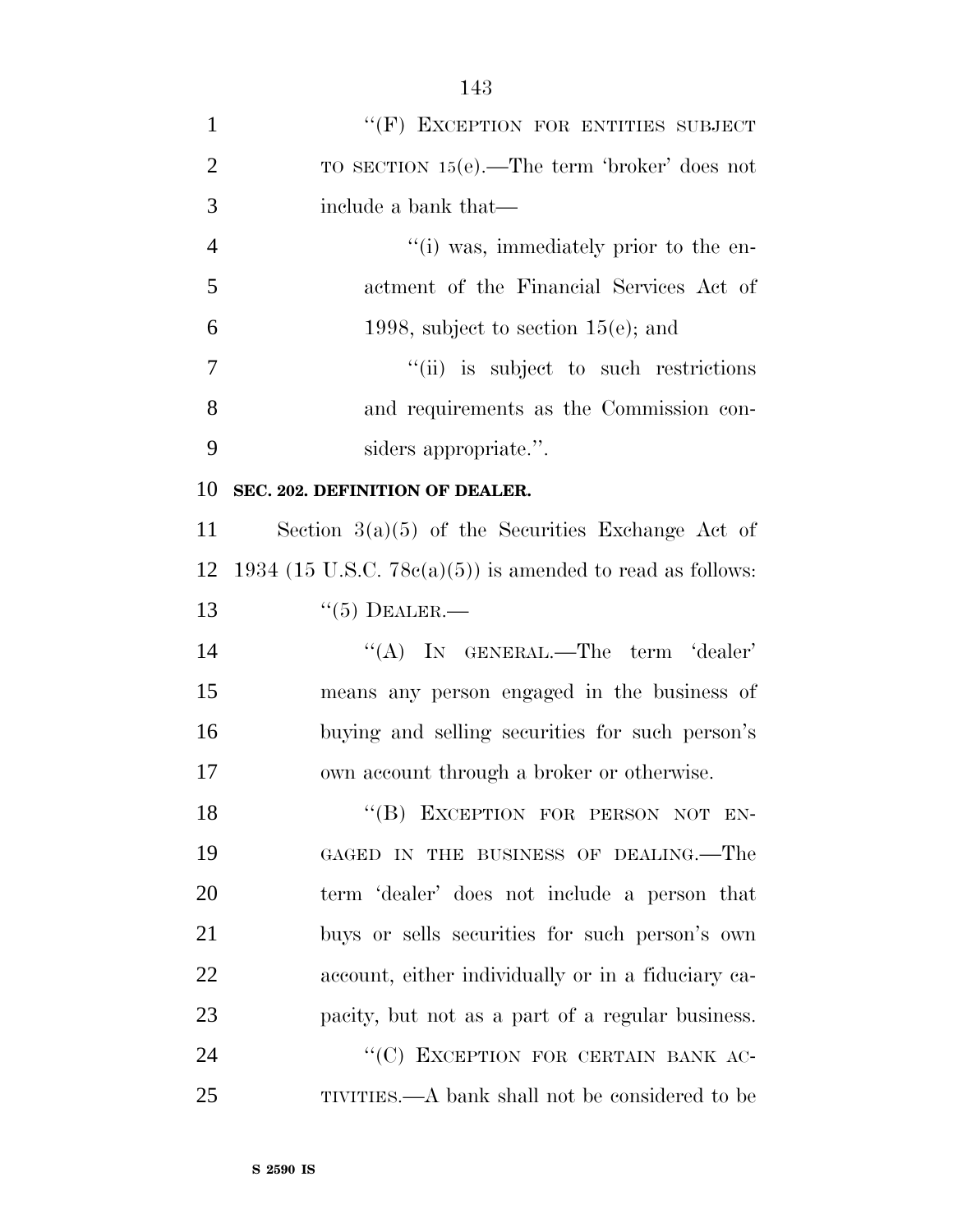| $\mathbf{1}$   | a dealer because the bank engages in any of the |
|----------------|-------------------------------------------------|
| $\overline{2}$ | following activities under the conditions de-   |
| 3              | scribed:                                        |
| $\overline{4}$ | "(i) PERMISSIBLE SECURITIES TRANS-              |
| 5              | ACTIONS.—The bank buys or sells—                |
| 6              | "(I) commercial paper, bankers                  |
| 7              | acceptances, or commercial bills;               |
| 8              | $\lq\lq$ (II) exempted securities;              |
| 9              | "(III) qualified Canadian govern-               |
| 10             | ment obligations as defined in section          |
| 11             | 5136 of the Revised Statutes of the             |
| 12             | United States, in conformity with sec-          |
| 13             | tion 15C of this title and the rules            |
| 14             | and regulations thereunder, or obliga-          |
| 15             | tions of the North American Develop-            |
| 16             | ment Bank; or                                   |
| 17             | $\lq\lq (IV)$ any standardized, credit          |
| 18             | enhanced debt security issued by a              |
| 19             | foreign government pursuant to the              |
| 20             | March 1989 plan of then Secretary of            |
| 21             | the Treasury Brady, used by such for-           |
| 22             | eign government to retire outstanding           |
| 23             | commercial bank loans.                          |
| 24             | "(ii) INVESTMENT, TRUSTEE, AND FI-              |
| 25             | DUCIARY TRANSACTIONS.—The bank buys             |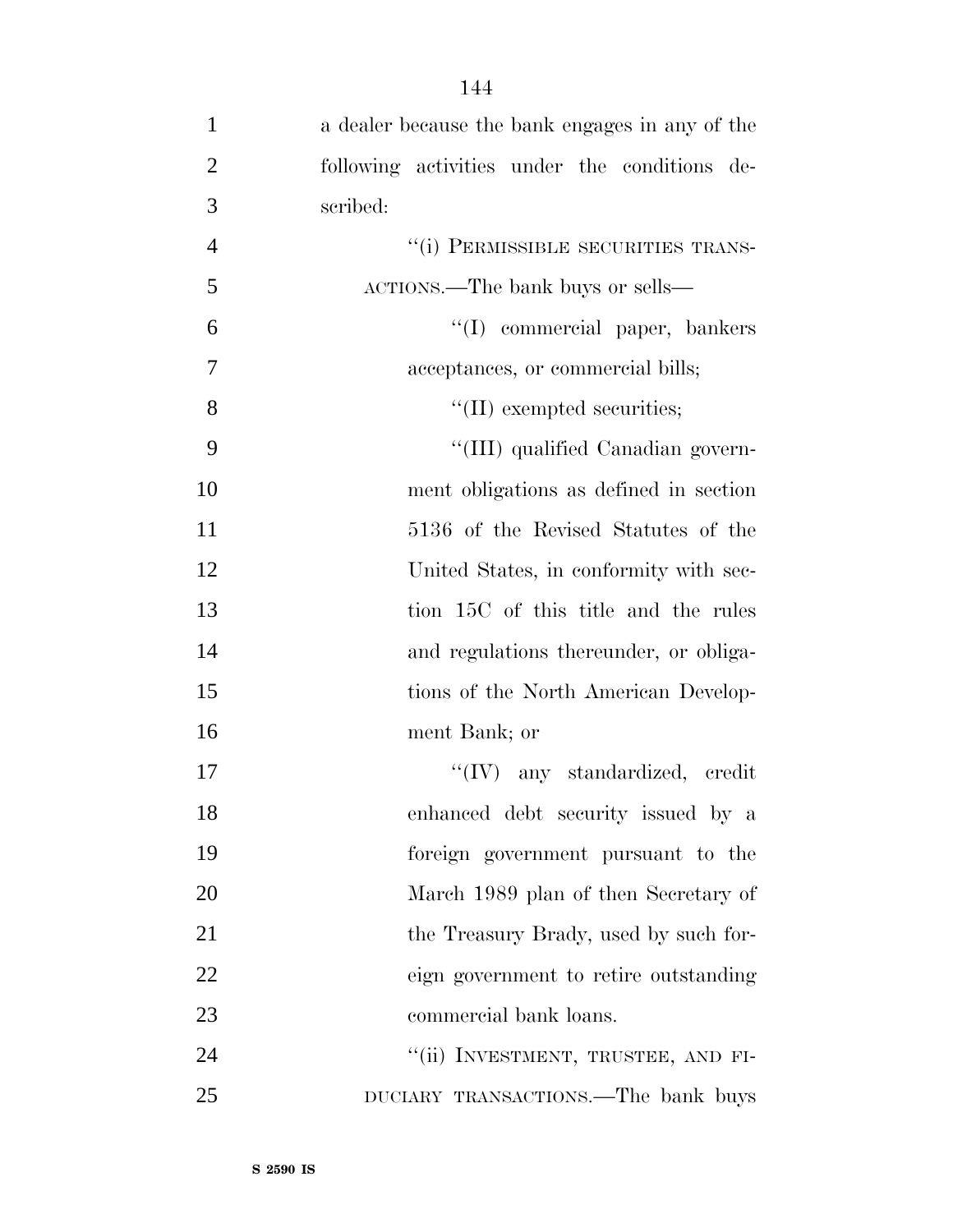| $\mathbf{1}$   | sells securities for investment<br><b>or</b> |
|----------------|----------------------------------------------|
| $\overline{2}$ | purposes-                                    |
| 3              | $\lq\lq$ (I) for the bank; or                |
| $\overline{4}$ | $\lq\lq$ (II) for accounts for which the     |
| 5              | bank acts as a trustee or fiduciary.         |
| 6              | $``$ (iii)<br><b>ASSET-BACKED</b><br>TRANS-  |
| 7              | ACTIONS.—The bank engages in the             |
| 8              | issuance or sale to qualified investors,     |
| 9              | through a grantor trust or otherwise, of se- |
| 10             | curities backed by or representing an inter- |
| 11             | est in notes, drafts, acceptances, loans,    |
| 12             | leases, receivables, other obligations, or   |
| 13             | pools of any such obligations predomi-       |
| 14             | nantly originated by the bank, or a syn-     |
| 15             | dicate of banks of which the bank is a       |
| 16             | member, or an affiliate of any such bank     |
| 17             | other than a broker or dealer.               |
| 18             | "(iv) BANKING PRODUCTS.—The bank             |
| 19             | buys or sells traditional banking products,  |
| 20             | as defined in section $206(a)$ of the Finan- |
| 21             | cial Services Act of 1998.                   |
| 22             | ``(v)<br>DERIVATIVE INSTRUMENTS.             |
| 23             | The bank issues, buys, or sells any deriva-  |
| 24             | tive instrument to which the bank is a       |
| 25             | party—                                       |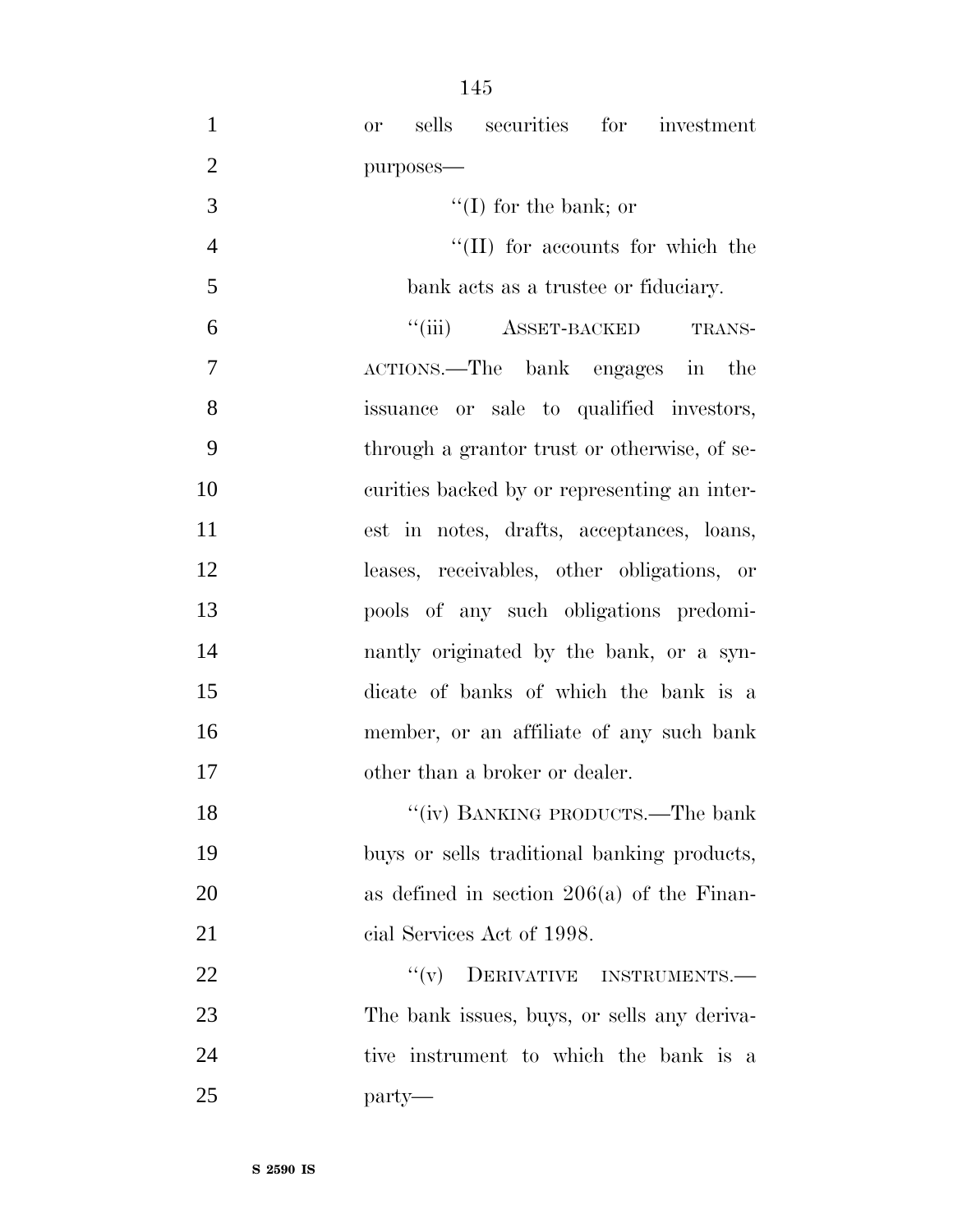| $\mathbf{1}$   | $\lq\lq$ (I) to or from a qualified inves- |
|----------------|--------------------------------------------|
| $\overline{2}$ | tor, except that if the instrument pro-    |
| 3              | vides for the delivery of one or more      |
| $\overline{4}$ | securities (other than a derivative in-    |
| 5              | strument or government security), the      |
| 6              | transaction shall be effected with or      |
| $\tau$         | through a registered broker or dealer;     |
| 8              | $\lq\lq$ (II) to or from other persons,    |
| 9              | except that if the derivative instru-      |
| 10             | ment provides for the delivery of one      |
| 11             | or more securities (other than a deriv-    |
| 12             | ative instrument or government secu-       |
| 13             | rity), or is a security (other than a      |
| 14             | government security), the transaction      |
| 15             | shall be effected with or through a        |
| 16             | registered broker or dealer; or            |
| 17             | "(III) to or from any person if            |
| 18             | the instrument is neither a security       |
| 19             | nor provides for the delivery of one or    |
| 20             | more securities (other than a deriva-      |
| 21             | tive instrument).".                        |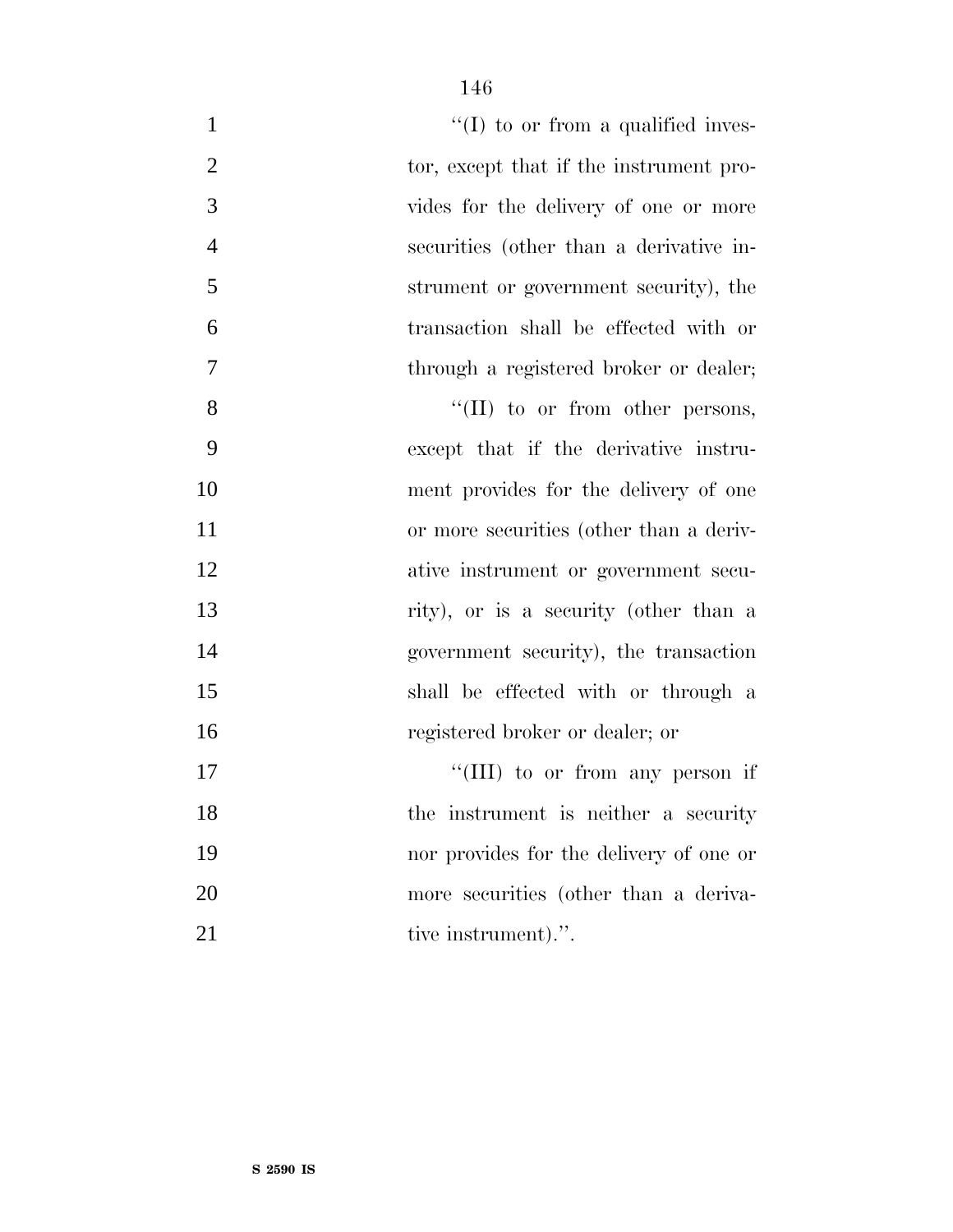Section 15A of the Securities Exchange Act of 1934 (15 U.S.C. 78o–3) is amended by inserting after sub-section (i) the following new subsection:

 ''(j) REGISTRATION FOR SALES OF PRIVATE SECURI- TIES OFFERINGS.—A registered securities association shall create a limited qualification category for any associ- ated person of a member who effects sales as part of a primary offering of securities not involving a public offer- ing, pursuant to section 3(b), 4(2), or 4(6) of the Securi- ties Act of 1933 and the rules and regulations thereunder, and shall deem qualified in such limited qualification cat- egory, without testing, any bank employee who, in the six month period preceding the date of enactment of this Act, engaged in effecting such sales.''.

## **SEC. 204. SALES PRACTICES AND COMPLAINT PROCE-DURES.**

 Section 18 of the Federal Deposit Insurance Act is amended by adding at the end the following new sub-section:

 ''(s) SALES PRACTICES AND COMPLAINT PROCE- DURES WITH RESPECT TO BANK SECURITIES ACTIVI-TIES.—

**S 2590 IS** ''(1) REGULATIONS REQUIRED.—Each Federal banking agency shall prescribe and publish in final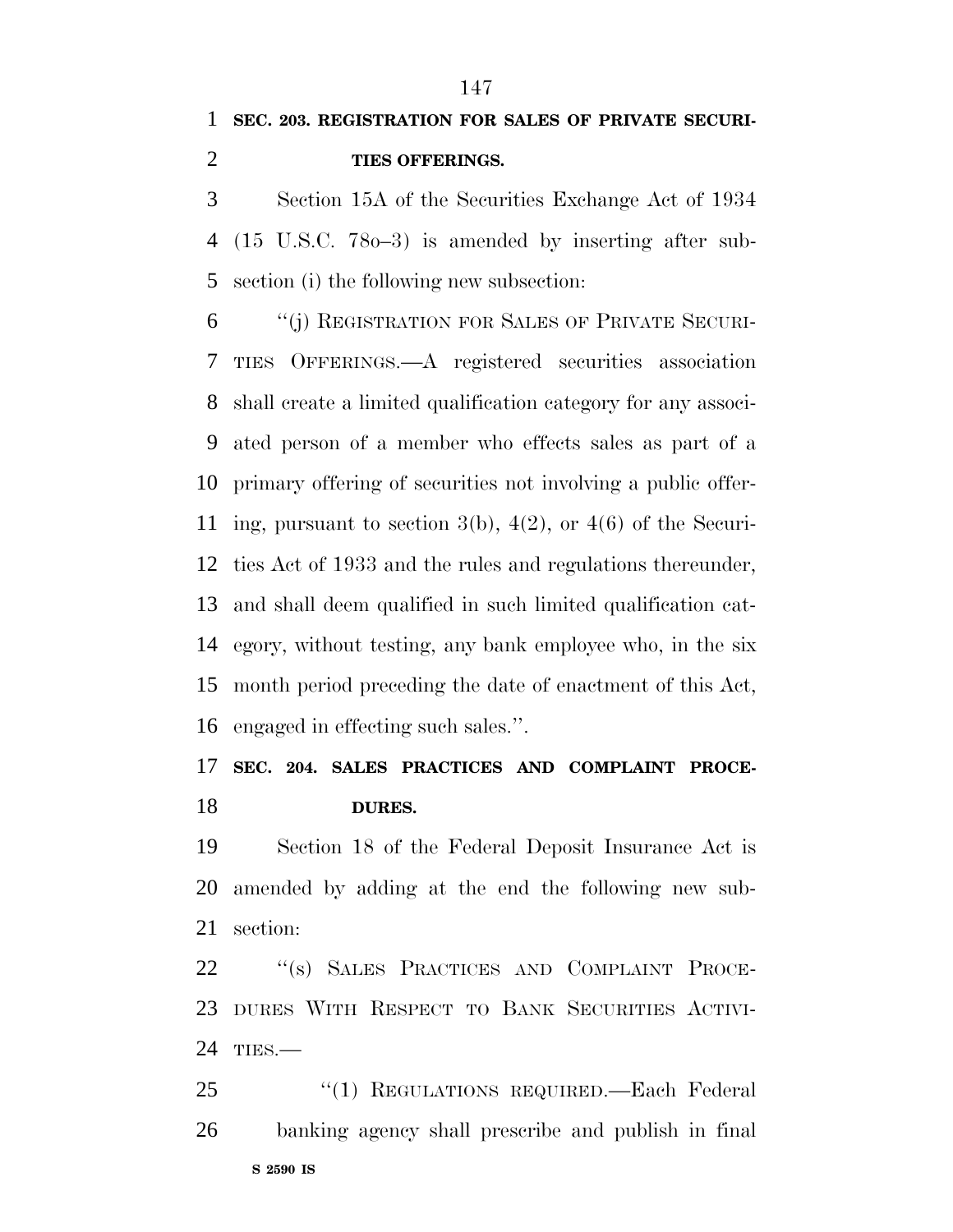| $\mathbf{1}$   | form, not later than 6 months after the date of en-     |
|----------------|---------------------------------------------------------|
| $\overline{2}$ | actment of the Financial Services Act of 1998, regu-    |
| 3              | lations which apply to retail transactions, solicita-   |
| $\overline{4}$ | tions, advertising, or offers of any security by any    |
| 5              | insured depository institution or any affiliate thereof |
| 6              | other than a registered broker or dealer or an indi-    |
| 7              | vidual acting on behalf of such a broker or dealer      |
| 8              | who is an associated person of such broker or dealer.   |
| 9              | Such regulations shall include—                         |
| 10             | $\lq\lq$ requirements that sales practices              |
| 11             | comply with just and equitable principles of            |
| 12             | trade that are substantially similar to the Rules       |
| 13             | of Fair Practice of the National Association of         |
| 14             | Securities Dealers; and                                 |
| 15             | $\lq\lq (B)$ requirements prohibiting (i) condi-        |
| 16             | tioning an extension of credit on the purchase          |
| 17             | or sale of a security; and (ii) any conduct lead-       |
| 18             | ing a customer to believe that an extension of          |
| 19             | eredit is conditioned upon the purchase or sale         |
| 20             | of a security.                                          |
| 21             | (2)<br>PROCEDURES REQUIRED.—The appro-                  |
| 22             | priate Federal banking agencies shall jointly estab-    |
| 23             | lish procedures and facilities for receiving and expe-  |
| 24             | ditiously processing complaints against any bank or     |
| 25             | employee of a bank arising in connection with the       |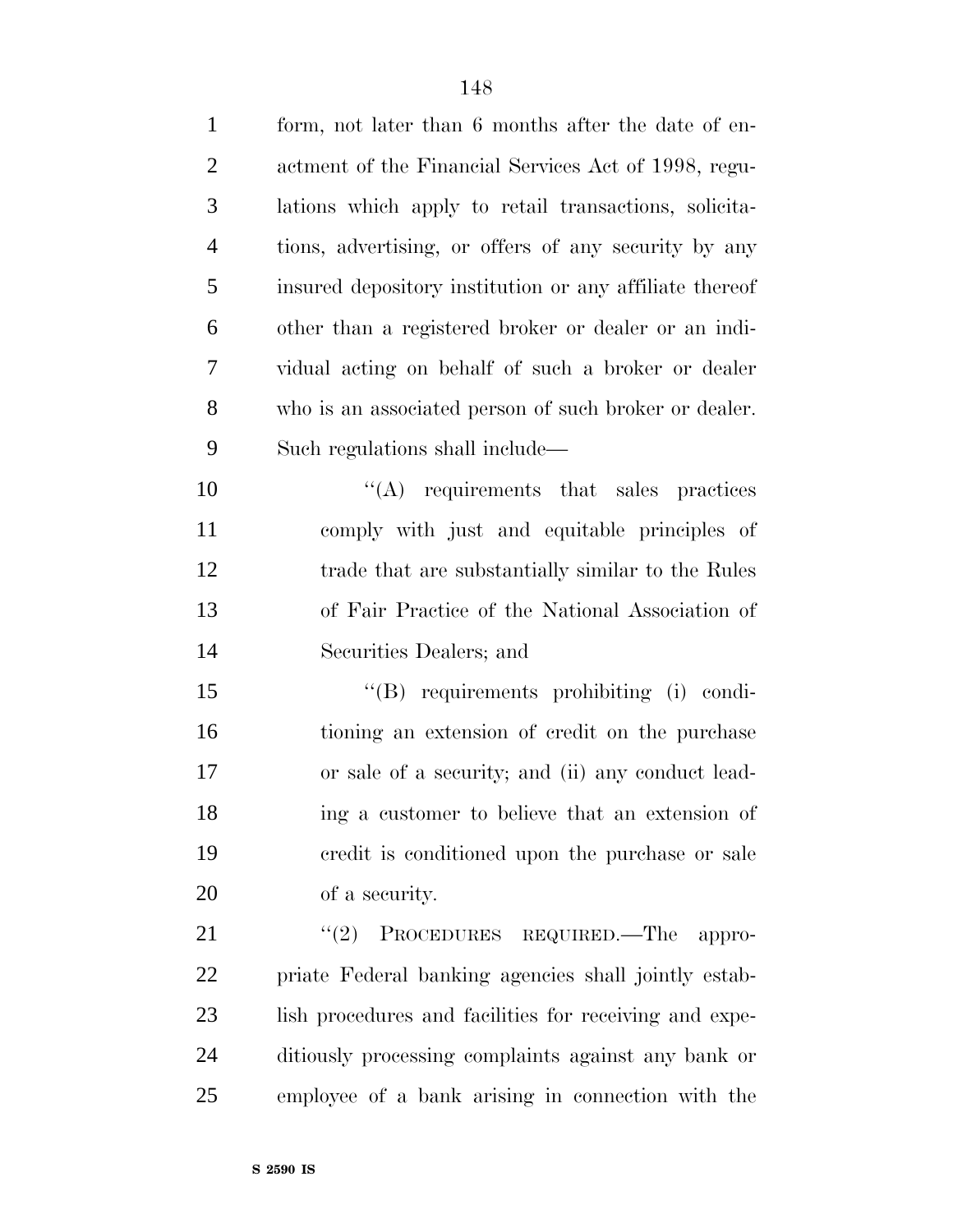| $\mathbf{1}$   | purchase or sale of a security by a customer, includ-  |
|----------------|--------------------------------------------------------|
| $\overline{2}$ | ing a complaint alleging a violation of the regula-    |
| 3              | tions prescribed under paragraph (1), but excluding    |
| $\overline{4}$ | a complaint involving an individual acting on behalf   |
| 5              | of such a broker or dealer who is an associated per-   |
| 6              | son of such broker or dealer. The use of any such      |
| 7              | procedures and facilities by such a customer shall be  |
| 8              | at the election of the customer. Such procedures       |
| 9              | shall include provisions to refer a complaint alleging |
| 10             | fraud to the Securities and Exchange Commission        |
| 11             | and appropriate State securities commissions.          |
| 12             | "(3) REQUIRED ACTIONS.—The actions<br>re-              |
| 13             | quired by the Federal banking agencies under para-     |
| 14             | $graph (2) shall include the following:$               |
| 15             | "(A) establishing a group, unit, or bureau             |
| 16             | within each such agency to receive such com-           |
| 17             | plaints;                                               |
| 18             | $\lq\lq (B)$ developing and establishing proce-        |
| 19             | dures for investigating, and permitting cus-           |
| 20             | tomers to investigate, such complaints;                |
| 21             | "(C) developing and establishing proce-                |
| 22             | dures for informing customers of the rights            |
| 23             | they may have in connection with such com-             |
| 24             | plaints;                                               |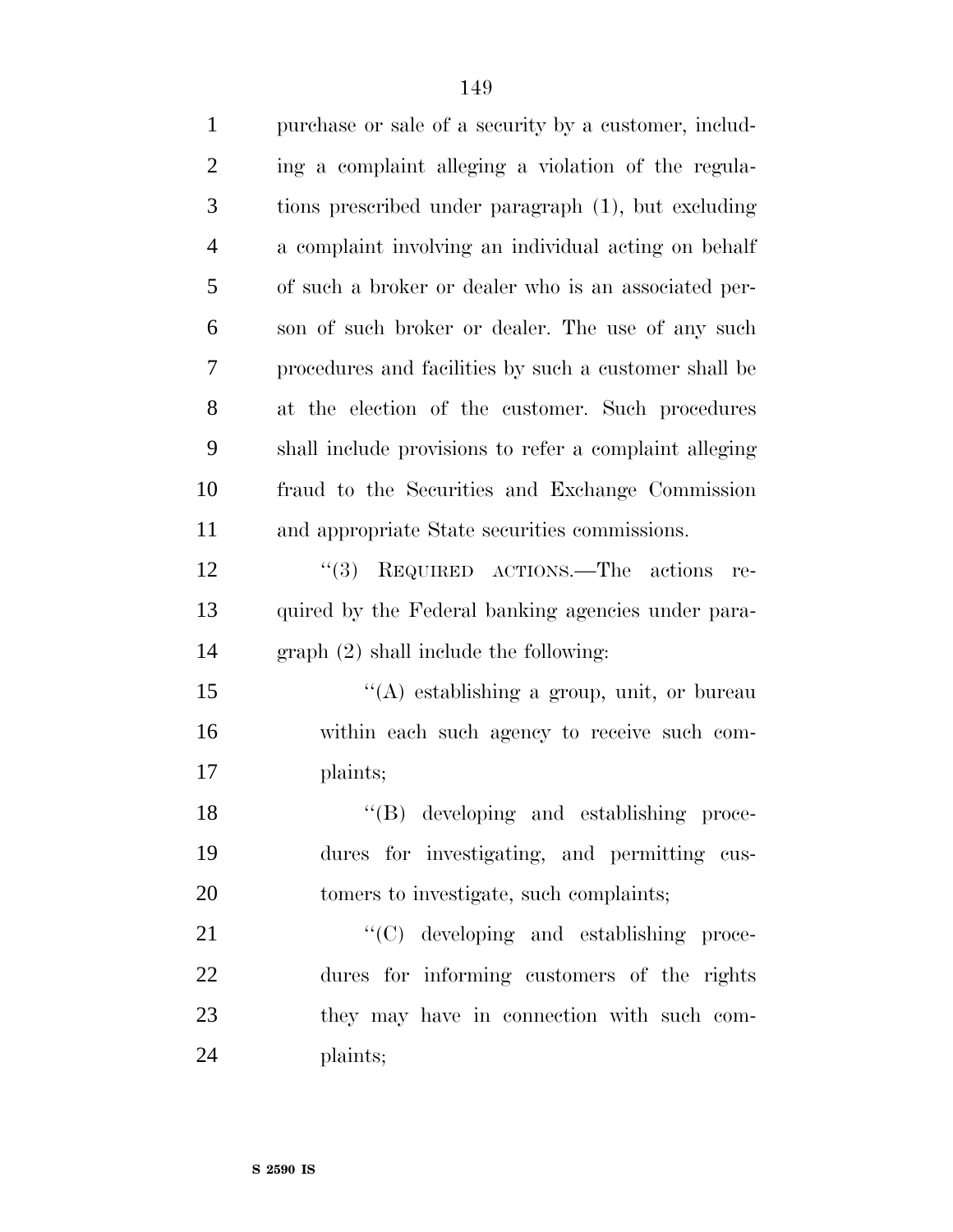| $\mathbf{1}$   | "(D) developing and establishing proce-                   |
|----------------|-----------------------------------------------------------|
| $\overline{2}$ | dures that allow customers a period of at least           |
| 3              | 6 years to make complaints and that do not re-            |
| $\overline{4}$ | quire customers to pay the costs of the proceed-          |
| 5              | ing; and                                                  |
| 6              | "(E) developing and establishing proce-                   |
| $\overline{7}$ | dures for resolving such complaints, including            |
| 8              | procedures for the recovery of losses to the ex-          |
| 9              | tent appropriate.                                         |
| 10             | "(4) CONSULTATION AND<br><b>JOINT</b><br>REGULA-          |
| 11             | TIONS.—The Federal banking agencies shall consult         |
| 12             | with each other and prescribe joint regulations pur-      |
| 13             | suant to paragraphs $(1)$ and $(2)$ , after consultation  |
| 14             | with the Securities and Exchange Commission.              |
| 15             | "(5) PROCEDURES IN ADDITION TO OTHER                      |
| 16             | REMEDIES.—The procedures and remedies provided            |
| 17             | under this subsection shall be in addition to, and not    |
| 18             | in lieu of, any other remedies available under law.       |
| 19             | DEFINITION.—As used<br>(6)<br>this<br>$\operatorname{in}$ |
| 20             | subsection—                                               |
| 21             | "(A) the term 'security' has the same                     |
| 22             | meaning as in section $3(a)(10)$ of the Securities        |
| 23             | Exchange Act of 1934;                                     |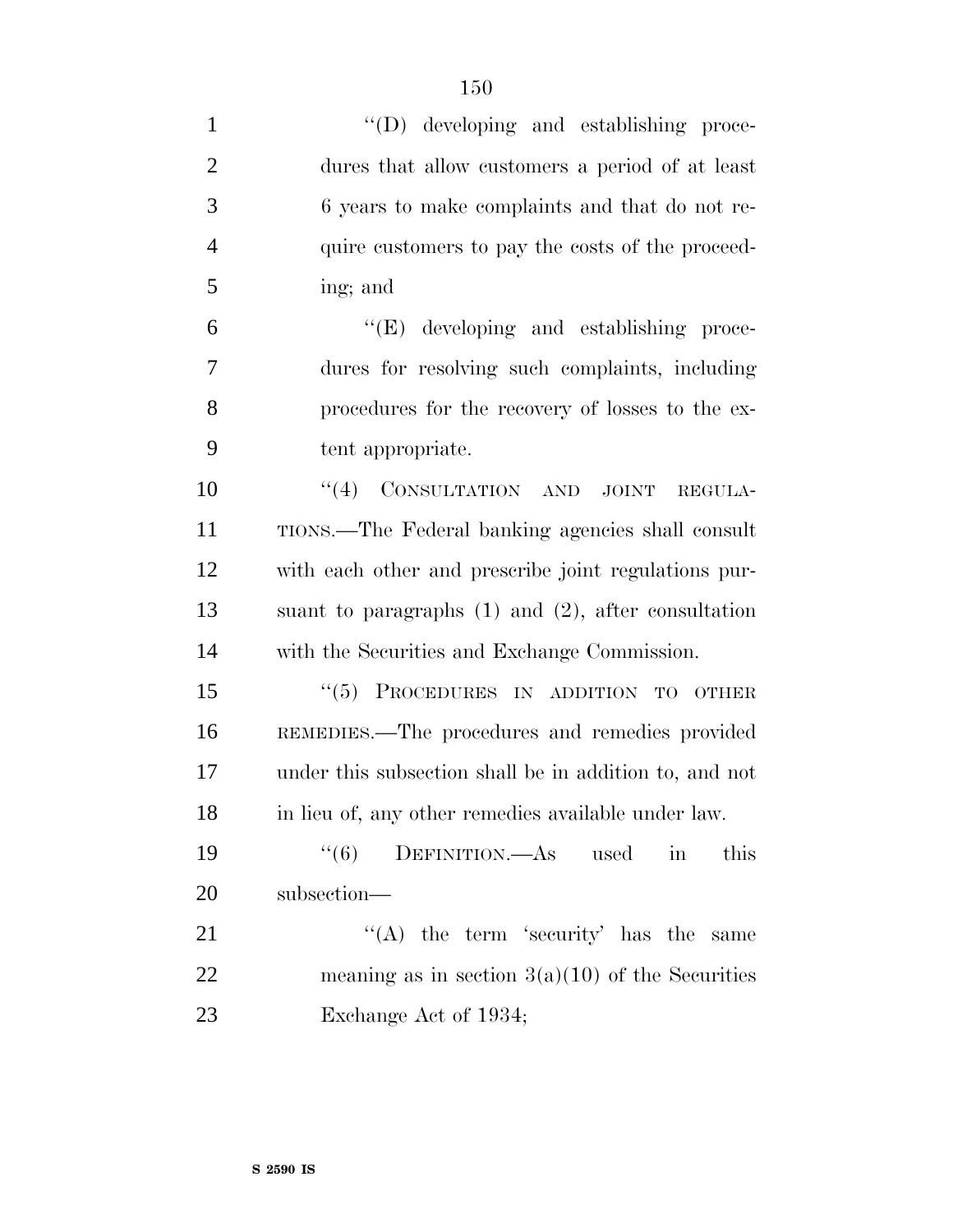1 ''(B) the term 'registered broker or dealer' 2 has the same meaning as in section  $3(a)(48)$  of the Securities Exchange Act of 1934; and 4 ''(C) the term 'associated person' has the 5 same meaning as in section  $3(a)(18)$  of the Se-curities Exchange Act of 1934.''.

**SEC. 205. INFORMATION SHARING.**

 Section 18 of the Federal Deposit Insurance Act is amended by adding at the end the following new sub-section:

11 " "(t) RECORDKEEPING REQUIREMENTS.—

12 "(1) REQUIREMENTS.—Each appropriate Fed- eral banking agency, after consultation with and consideration of the views of the Commission, shall establish recordkeeping requirements for banks rely- ing on exceptions contained in paragraphs (4) and (5) of section 3(a) of the Securities Exchange Act of 1934. Such recordkeeping requirements shall be suf- ficient to demonstrate compliance with the terms of such exceptions and be designed to facilitate compli- ance with such exceptions. Each appropriate Federal banking agency shall make any such information available to the Commission upon request.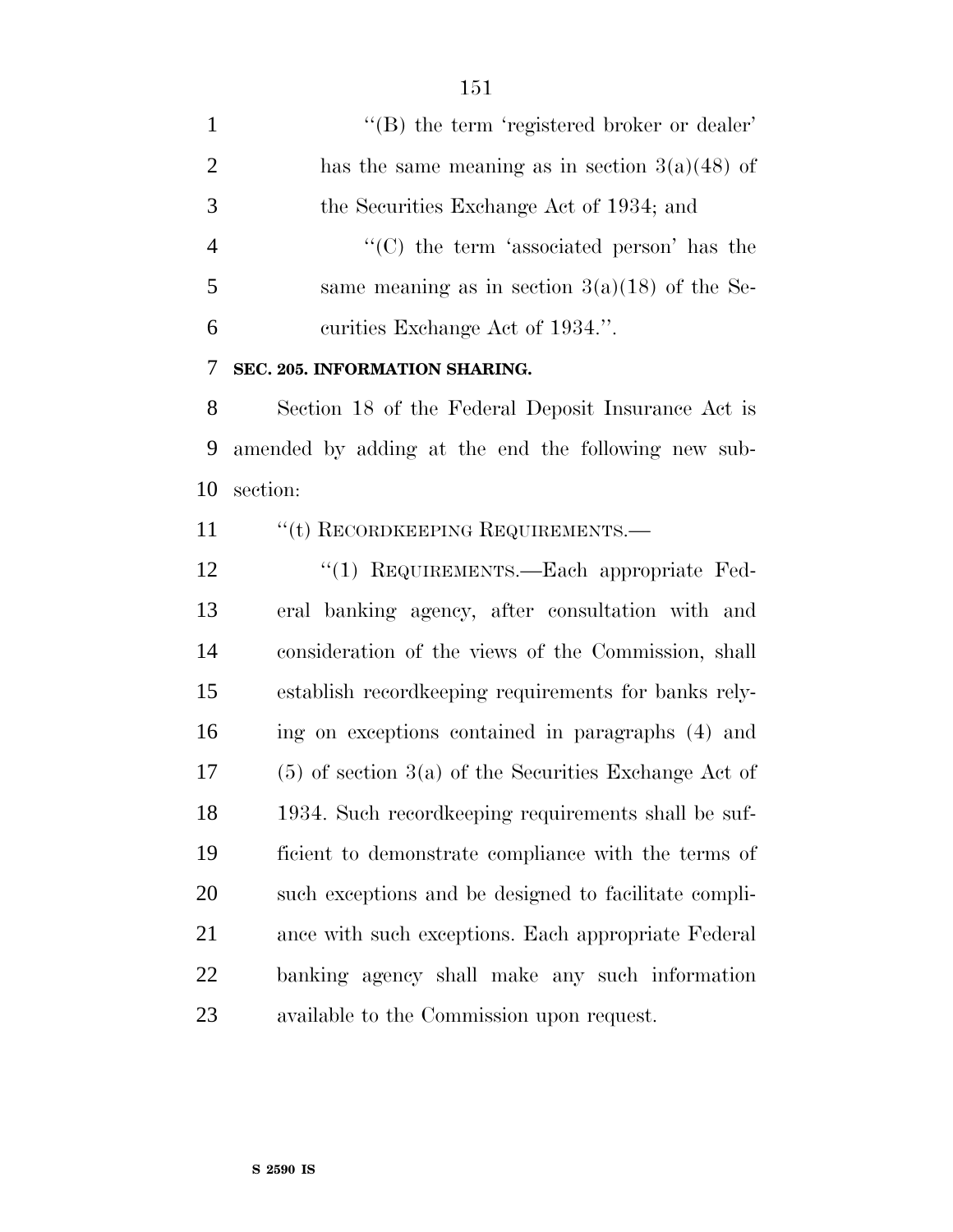| $\mathbf{1}$   | "(2) DEFINITIONS.—As used in this subsection                     |
|----------------|------------------------------------------------------------------|
| $\overline{2}$ | the term 'Commission' means the Securities and Ex-               |
| 3              | change Commission.".                                             |
| 4              | SEC. 206. DEFINITION AND TREATMENT OF BANKING PROD-              |
| 5              | UCTS.                                                            |
| 6              | (a) DEFINITION OF TRADITIONAL BANKING PROD-                      |
| 7              | $\text{UCT.}$ —For purposes of paragraphs (4) and (5) of section |
| 8              | $3(a)$ of the Securities Exchange Act of 1934 (15 U.S.C.         |
| 9              | $78c(a)$ (4), (5)), the term "traditional banking product"       |
| 10             | means-                                                           |
| 11             | (1) a deposit account, savings account, certifi-                 |
| 12             | cate of deposit, or other deposit instrument issued              |
| 13             | by a bank;                                                       |
| 14             | $(2)$ a banker's acceptance;                                     |
| 15             | (3) a letter of credit issued or loan made by a                  |
| 16             | bank;                                                            |
| 17             | (4) a debit account at a bank arising from a                     |
| 18             | credit card or similar arrangement;                              |
| 19             | $(5)$ a participation in a loan which the bank or                |
| 20             | an affiliate of the bank (other than a broker or deal-           |
| 21             | er) funds, participates in, or owns that is sold—                |
| 22             | $(A)$ to qualified investors; or                                 |
| 23             | (B) to other persons that—                                       |
| 24             | (i) have the opportunity to review and                           |
| 25             | assess any material information, including                       |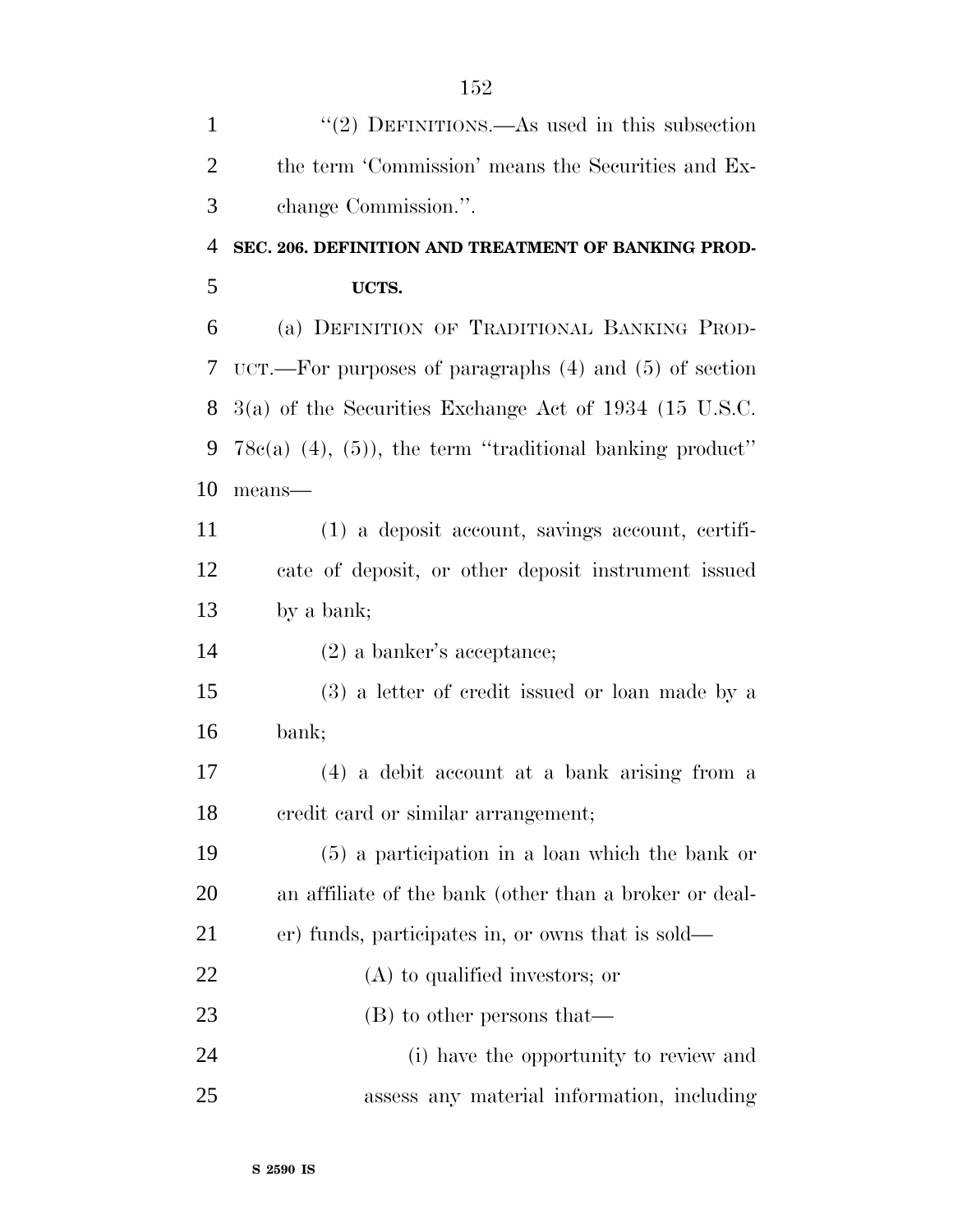| $\mathbf{1}$   | information regarding the borrower's cred-         |
|----------------|----------------------------------------------------|
| $\overline{2}$ | itworthiness; and                                  |
| 3              | (ii) based on such factors as financial            |
| $\overline{4}$ | sophistication, net worth, and knowledge           |
| 5              | and experience in financial matters, have          |
| 6              | the capability to evaluate the information         |
| 7              | available, as determined under generally           |
| 8              | applicable banking standards or guidelines;        |
| 9              | (6) any derivative instrument, whether or not      |
| 10             | individually negotiated, involving or relating to- |
| 11             | (A) foreign currencies, except options on          |
| 12             | foreign currencies that trade on a national se-    |
| 13             | curities exchange;                                 |
| 14             | (B) interest rates, except interest rate de-       |
| 15             | rivative instruments that—                         |
| 16             | (i) are based on a security or a group             |
| 17             | or index of securities (other than govern-         |
| 18             | ment securities or a group or index of gov-        |
| 19             | ernment securities);                               |
| 20             | (ii) provide for the delivery of one or            |
| 21             | more securities (other than government se-         |
| 22             | curities); or                                      |
| 23             | (iii) trade on a national securities ex-           |
| 24             | change; or                                         |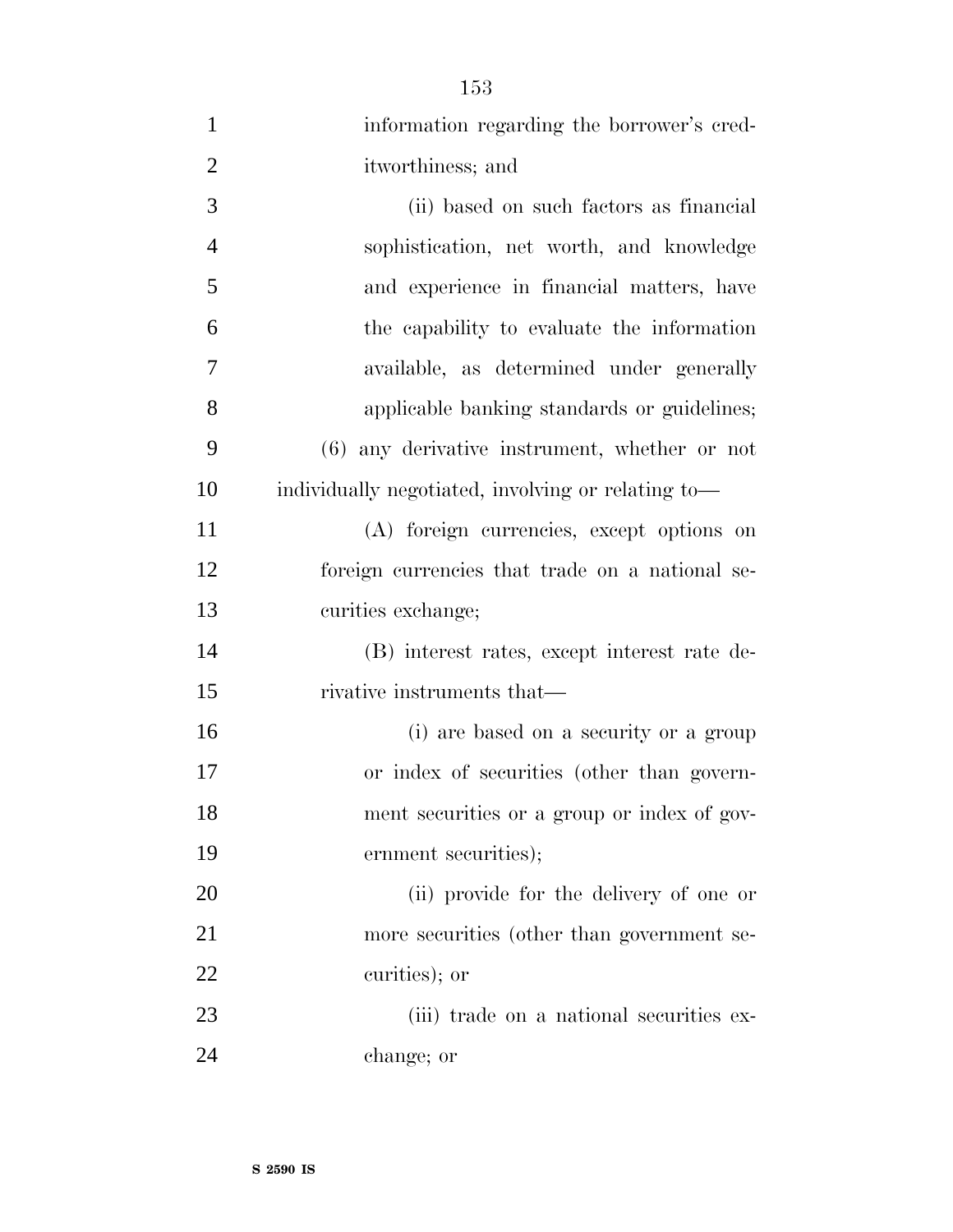| $\mathbf{1}$   | (C) commodities, other rates, indices, or             |
|----------------|-------------------------------------------------------|
| $\overline{2}$ | other assets, except derivative instruments           |
| 3              | $that-$                                               |
| $\overline{4}$ | (i) are securities or that are based on               |
| 5              | a group or index of securities (other than            |
| 6              | government securities or a group or index             |
| 7              | of government securities);                            |
| 8              | (ii) provide for the delivery of one or               |
| 9              | more securities (other than government se-            |
| 10             | curities); or                                         |
| 11             | (iii) trade on a national securities ex-              |
| 12             | change; or                                            |
| 13             | (7) any product or instrument that the Board          |
| 14             | of Governors of the Federal Reserve System (here-     |
| 15             | after in this subsection referred to as the "Board"), |
| 16             | after consultation with the Securities and Exchange   |
| 17             | Commission (hereafter in this section referred to as  |
| 18             | the "Commission") determines to be a new banking      |
| 19             | product, by regulation or order published in the Fed- |
| 20             | eral Register.                                        |
| 21             | (b) OBJECTION BY THE $SEC. -$                         |

 (1) FILING OF PETITION FOR REVIEW.—The Commission may obtain review of any regulation or order described in subsection (a)(7) in the United States Court of Appeals for the District of Columbia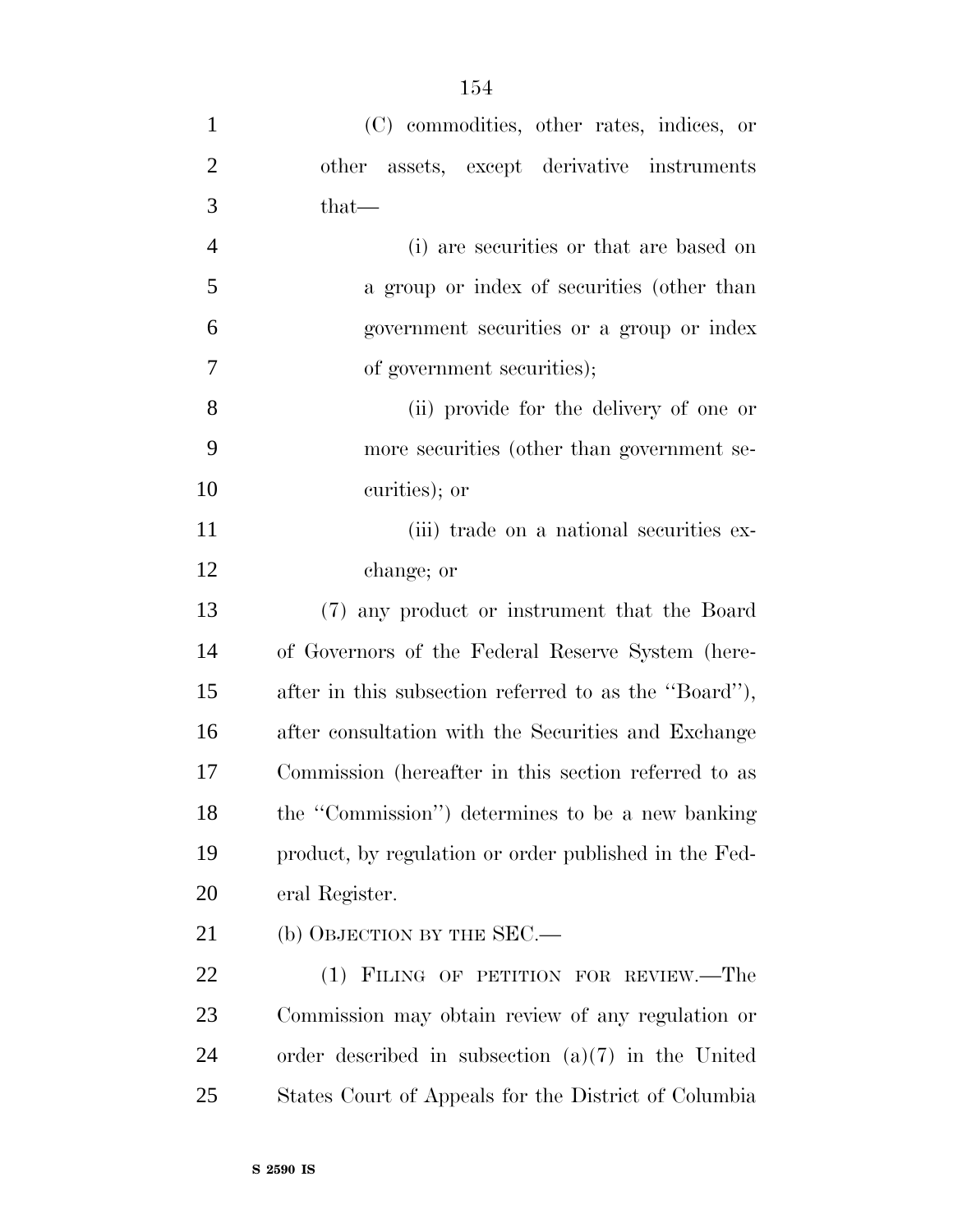Circuit by filing in such court, not later than 60 days after the date of publication of the regulation or order, a written petition requesting that the regu-lation or order be set aside.

 (2) TRANSMITTAL OF PETITION AND RECORD.—A copy of a petition described in para- graph (1) shall be transmitted as soon as possible by the Clerk of the Court, to an officer or employee of the Board designated for that purpose. Upon receipt of the petition, the Board shall file in the court the regulation or order under review and any documents referred to therein, and any other relevant materials prescribed by the court.

 (3) EXCLUSIVE JURISDICTION.—On the date of the filing of the petition under paragraph (1), the court has jurisdiction, which becomes exclusive on the filing of the materials set forth in paragraph (2), to affirm and enforce or to set aside the regulation or order.

20 (4) STANDARD OF REVIEW.—

21 (A) IN GENERAL.—The court shall deter- mine to affirm and enforce or set aside the reg- ulation or order of the Board, based on the de- termination of the court as to whether the sub-ject product or instrument would be more ap-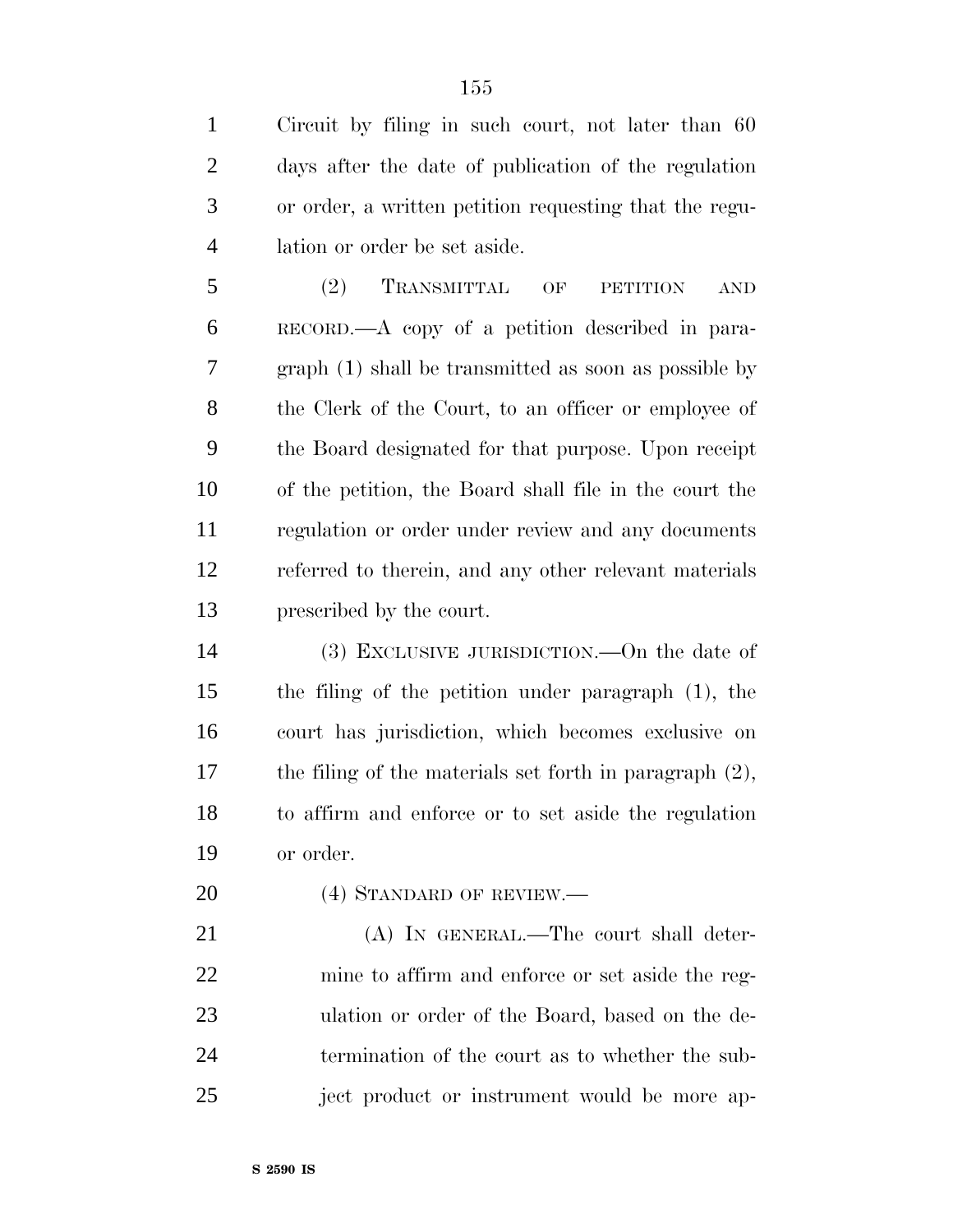| $\mathbf{1}$   | propriately regulated under the Federal bank-         |
|----------------|-------------------------------------------------------|
| $\overline{2}$ | ing laws or the Federal securities laws, giving       |
| 3              | equal deference to the views of the Board and         |
| $\overline{4}$ | the Commission.                                       |
| 5              | (B) CONSIDERATIONS.—In making a de-                   |
| 6              | termination under subparagraph $(A)$ , the court      |
| 7              | shall consider—                                       |
| 8              | (i) the nature of the subject product                 |
| 9              | or instrument;                                        |
| 10             | (ii) the history, purpose, extent, and                |
| 11             | appropriateness of the regulation of the              |
| 12             | product or instrument under the Federal               |
| 13             | banking laws; and                                     |
| 14             | (iii) the history, purpose, extent, and               |
| 15             | appropriateness of the regulation of the              |
| 16             | product or instrument under the Federal               |
| 17             | securities laws.                                      |
| 18             | (5) JUDICIAL STAY.—The filing of a petition           |
| 19             | pursuant to paragraph (1) shall operate as a judicial |
| 20             | stay of—                                              |
| 21             | (A) any Commission requirement that a                 |
| 22             | bank register as a broker or dealer under sec-        |
| 23             | tion 15 of the Securities Exchange Act of 1934,       |
| 24             | because the bank engages in any transaction in,       |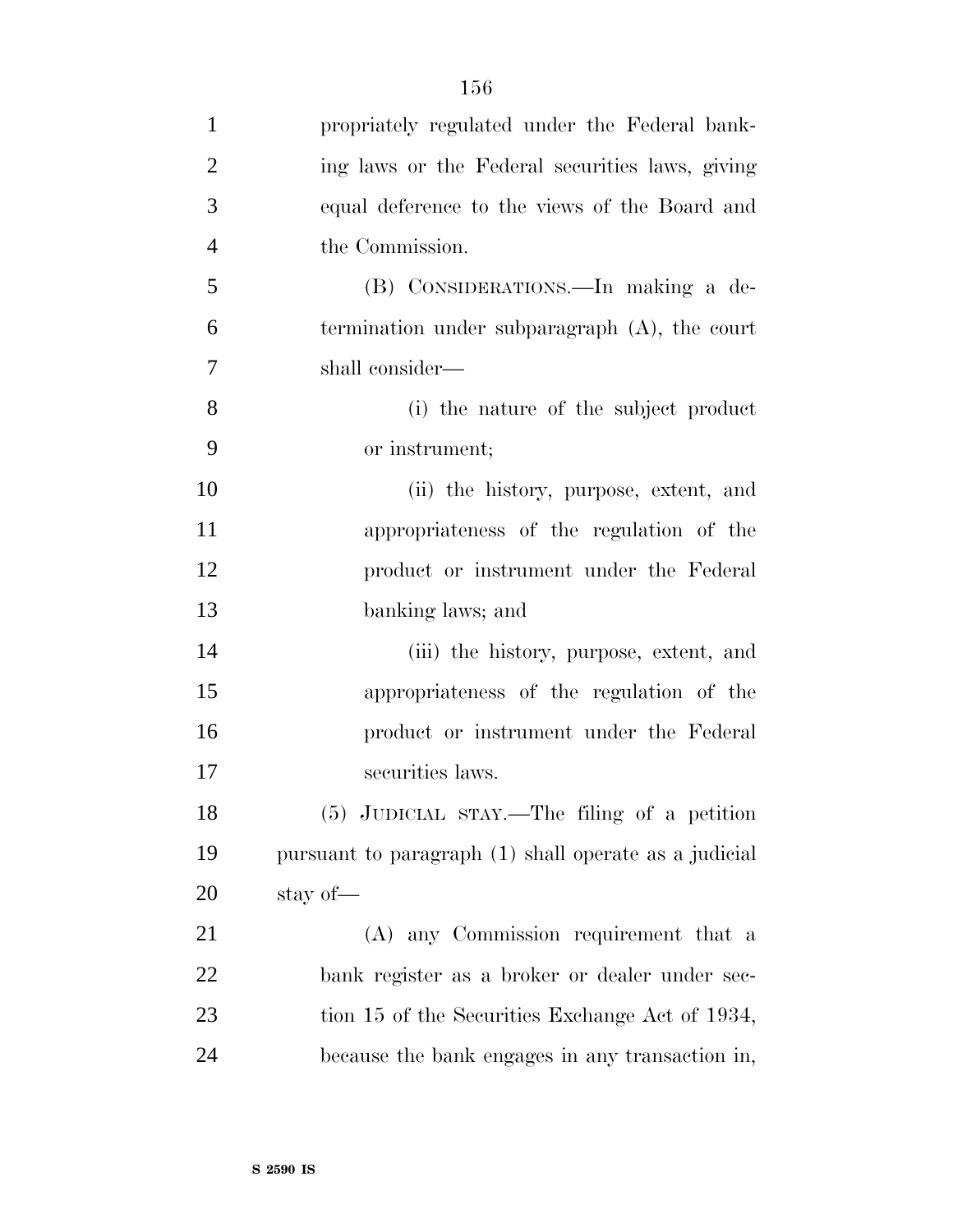| $\mathbf{1}$   | or buys or sells, the product or instrument that           |
|----------------|------------------------------------------------------------|
| $\overline{2}$ | is the subject of the petition; and                        |
| 3              | (B) any Commission action against a bank                   |
| $\overline{4}$ | for a failure to comply with a requirement de-             |
| 5              | scribed in subparagraph (A).                               |
| 6              | (c) CLASSIFICATION LIMITED. - Classification of a          |
| 7              | particular product as a traditional banking product pursu- |
| 8              | ant to this section shall not be construed as finding or   |
| 9              | implying that such product is or is not a security for any |
| 10             | purpose under the securities laws, or is or is not an ac-  |
| 11             | count, agreement, contract, or transaction for any purpose |
| 12             | under the Commodity Exchange Act.                          |
| 13             | (d) NO LIMITATION ON OTHER AUTHORITY TO                    |
| 14             | CHALLENGE.—Nothing in this section shall affect the        |
| 15             | right or authority that the Securities and Exchange Com-   |
| 16             | mission, any appropriate Federal banking agency, or any    |
| 17             | interested party has under any other provision of law to   |
| 18             | object to or seek judicial review as to whether a product  |
| 19             | or instrument is or is not appropriately classified as a   |
| 20             | "traditional banking product" under paragraphs (1)         |
| 21             | through $(7)$ of subsection $(a)$ .                        |
| 22             | (e) DEFINITIONS.—For purposes of this section—             |

 (1) the term ''bank'' has the same meaning as 24 in section  $3(a)(6)$  of the Securities Exchange Act of 1934;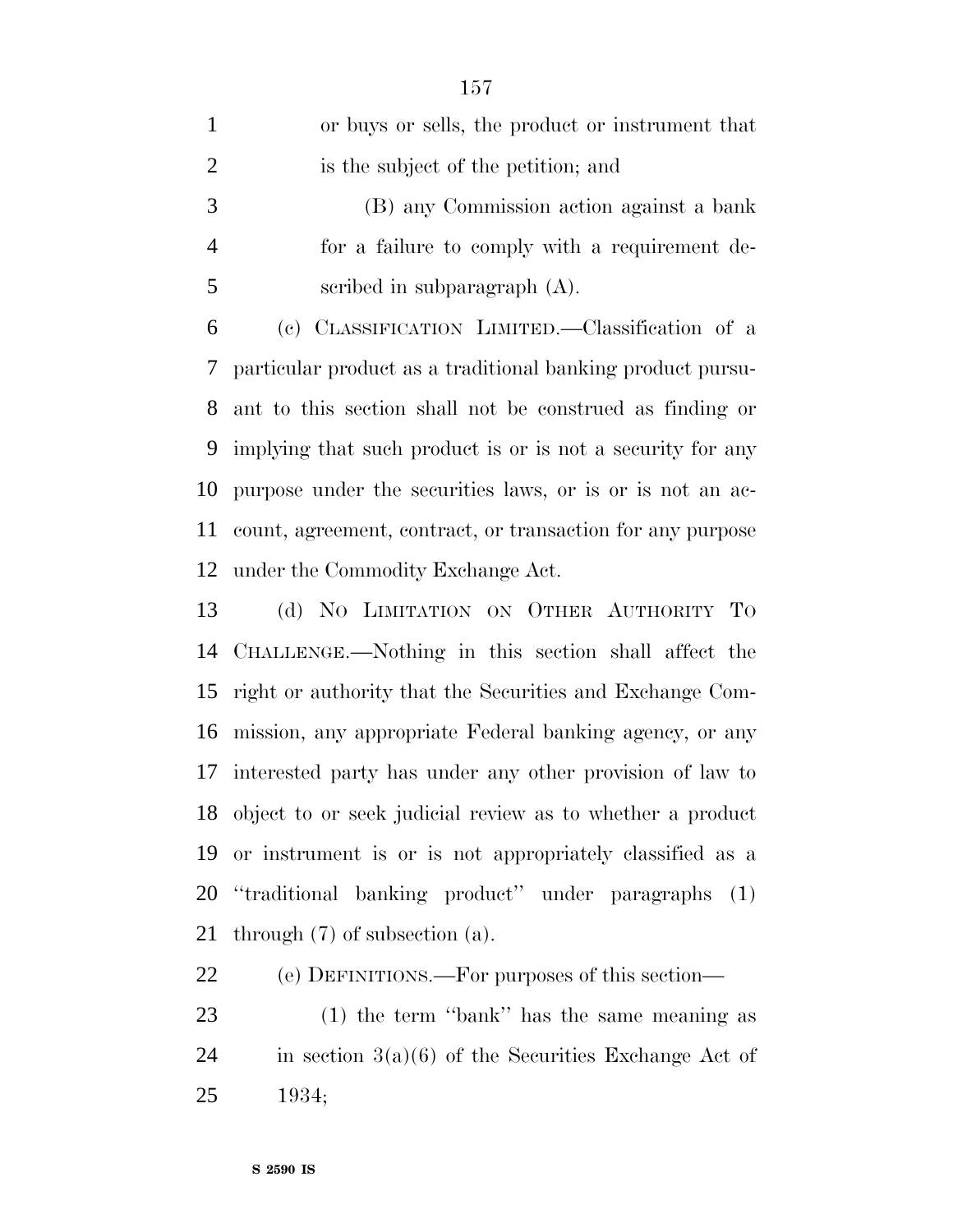| $\mathbf{1}$   | $(2)$ the term "qualified investor" has the same       |
|----------------|--------------------------------------------------------|
| $\overline{2}$ | meaning as in section $3(a)(55)$ of the Securities Ex- |
| 3              | change Act of 1934;                                    |
| $\overline{4}$ | (3) the term "government securities" has the           |
| 5              | same meaning as in section $3(a)(42)$ of the Securi-   |
| 6              | ties Exchange Act of 1934, and, for purposes of this   |
| 7              | subsection, commercial paper, bankers acceptances,     |
| 8              | and commercial bills shall be treated in the same      |
| 9              | manner as government securities;                       |
| 10             | (4) the term "Federal banking agency" has the          |
| 11             | same meaning as in section $3(z)$ of the Federal De-   |
| 12             | posit Insurance Act; and                               |
| 13             | (5) the term "new banking product" means a             |
| 14             | product or instrument that—                            |
| 15             | (A) was not subject to regulation by the               |
| 16             | Securities and Exchange Commission as a secu-          |
| 17             | rity under the Securities Exchange Act of 1934,        |
| 18             | before the date of enactment of this Act; and          |
| 19             | (B) is not a traditional banking product,              |
| 20             | as defined in subparagraphs $(A)$ through $(F)$ of     |
| 21             | paragraph $(1)$ .                                      |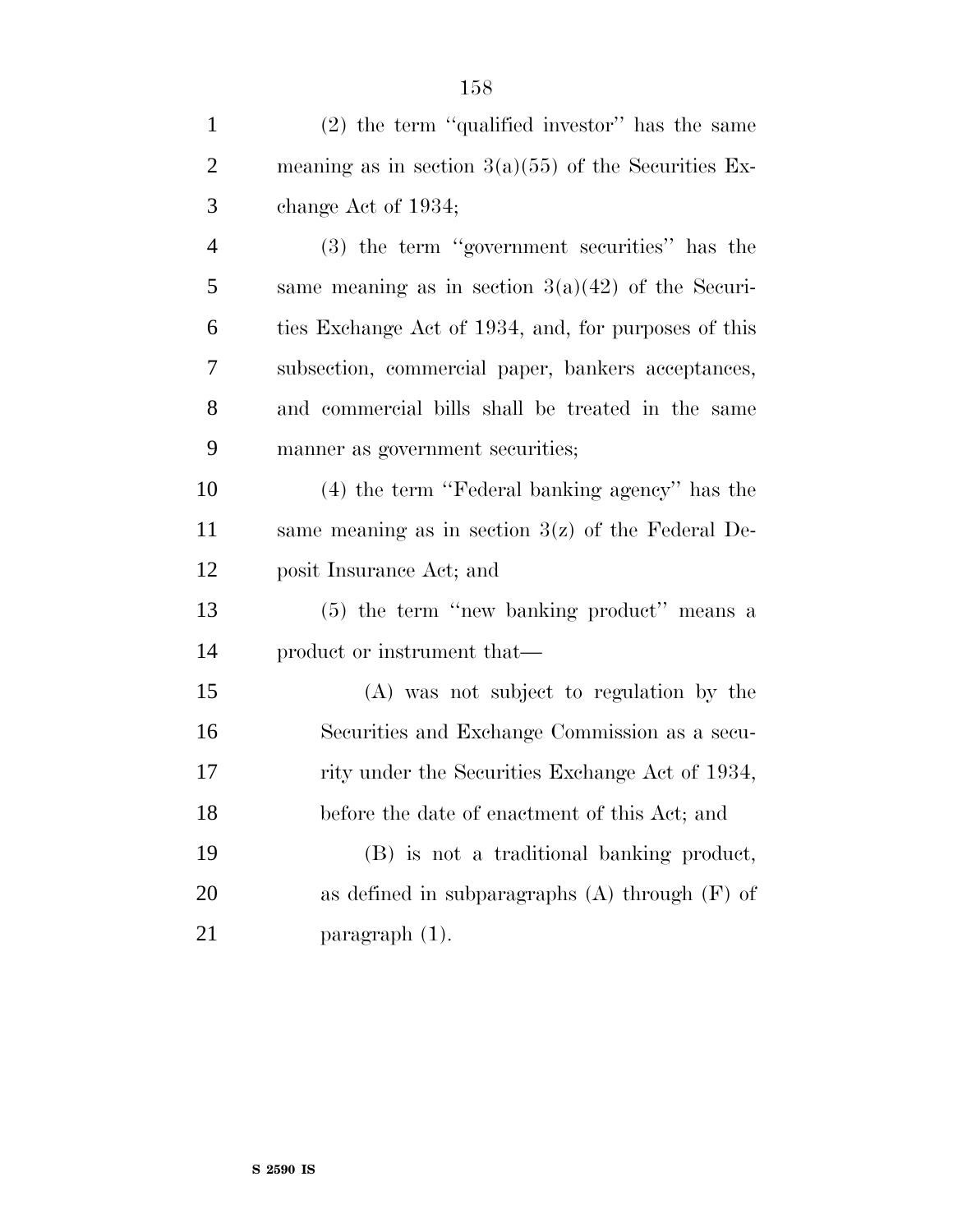Section 3(a) of the Securities Exchange Act of 1934 (15 U.S.C. 78c(a)) is amended by adding at the end the following new paragraphs:

6 "(54) DERIVATIVE INSTRUMENT.

7 "(A) DEFINITION.—The term 'derivative instrument' means any individually negotiated contract, agreement, warrant, note, or option that is based, in whole or in part, on the value of, any interest in, or any quantitative measure or the occurrence of any event relating to, one or more commodities, securities, currencies, in- terest or other rates, indices, or other assets, but does not include a traditional banking prod- uct, as defined in section 206(a) of the Finan-cial Services Act of 1998.

 ''(B) CLASSIFICATION LIMITED.— Classi- fication of a particular contract as a derivative instrument pursuant to this paragraph shall not be construed as finding or implying that such instrument is or is not a security for any pur- pose under the securities laws, or is or is not an account, agreement, contract, or transaction for any purpose under the Commodity Ex-change Act.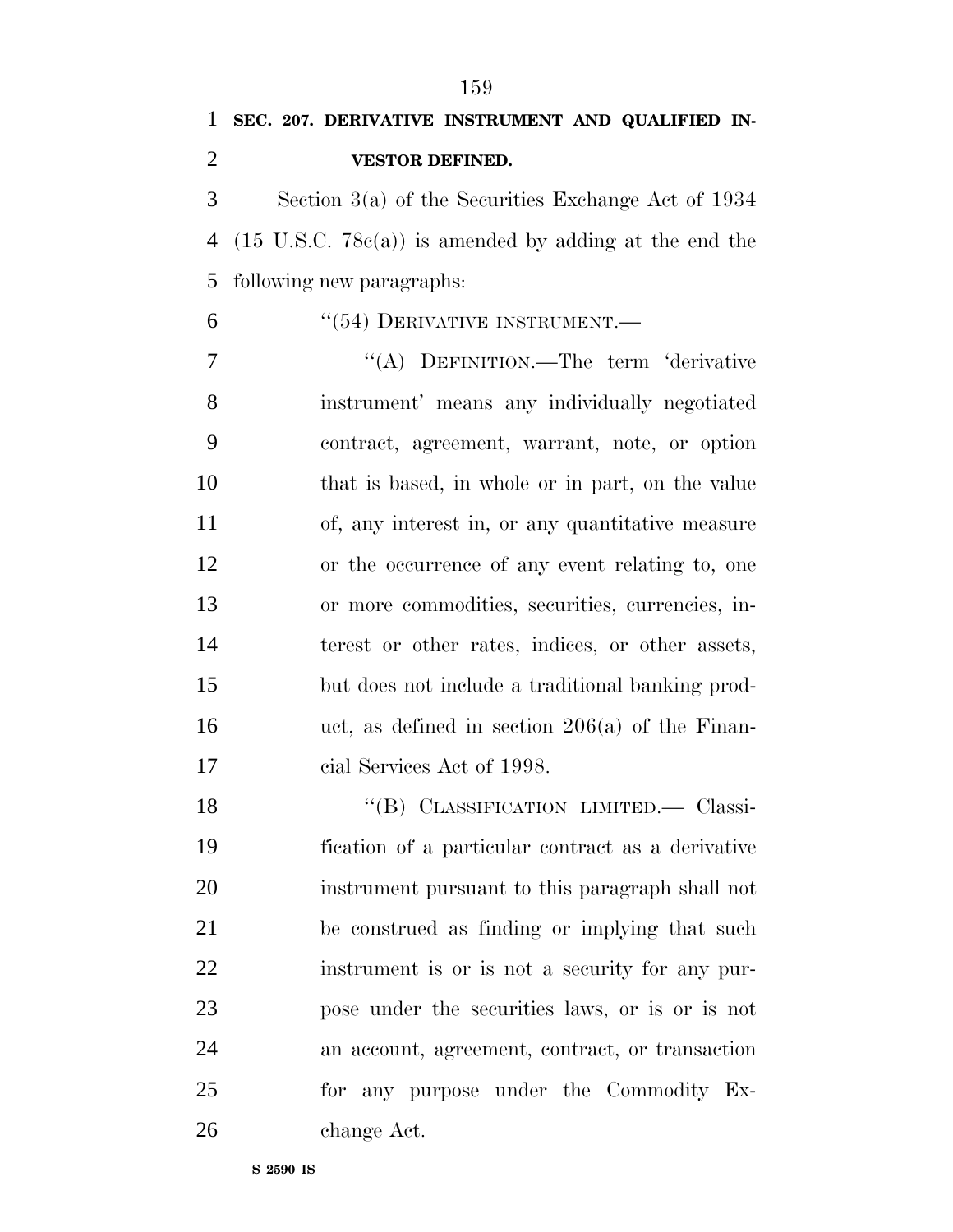| $\mathbf{1}$   | $``(55)$ QUALIFIED INVESTOR.—                     |
|----------------|---------------------------------------------------|
| $\overline{2}$ | "(A) DEFINITION.—For purposes of this             |
| 3              | title and section $206(a)(1)(E)$ of the Financial |
| $\overline{4}$ | Services Act of 1998, the term 'qualified inves-  |
| 5              | tor' means—                                       |
| 6              | $f'(i)$ any investment company reg-               |
| $\overline{7}$ | istered with the Commission under section         |
| 8              | 8 of the Investment Company Act of 1940;          |
| 9              | "(ii) any issuer eligible for an exclu-           |
| 10             | sion from the definition of investment com-       |
| 11             | pany pursuant to section $3(e)(7)$ of the In-     |
| 12             | vestment Company Act of 1940;                     |
| 13             | "(iii) any bank (as defined in para-              |
| 14             | $graph (6)$ of this subsection), savings and      |
| 15             | loan association (as defined in section $3(b)$ )  |
| 16             | of the Federal Deposit Insurance Act),            |
| 17             | broker, dealer, insurance company (as de-         |
| 18             | fined in section $2(a)(13)$ of the Securities     |
| 19             | Act of 1933), or business development             |
| 20             | company (as defined in section $2(a)(48)$ of      |
| 21             | the Investment Company Act of 1940);              |
| 22             | "(iv) any small business investment               |
| 23             | company licensed by the United States             |
| 24             | Small Business Administration under sec-          |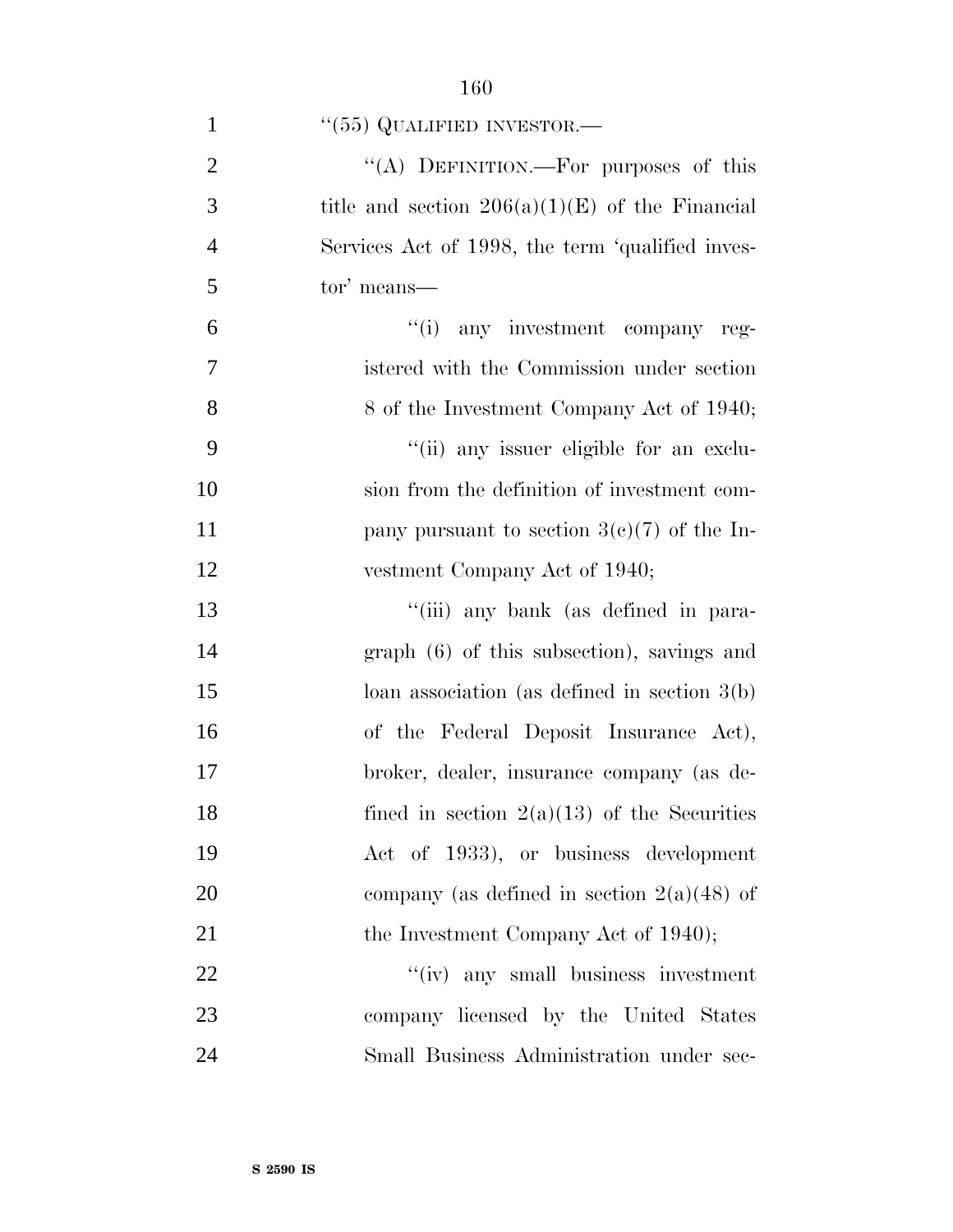| $\mathbf{1}$   | tion $301(e)$ or (d) of the Small Business   |
|----------------|----------------------------------------------|
| $\mathbf{2}$   | Investment Act of 1958;                      |
| 3              | $f'(v)$ any State sponsored employee         |
| $\overline{4}$ | benefit plan, or any other employee benefit  |
| $\mathfrak{S}$ | plan, within the meaning of the Employee     |
| 6              | Retirement Income Security Act of 1974,      |
| 7              | other than an individual retirement ac-      |
| 8              | count, if the investment decisions are made  |
| 9              | by a plan fiduciary, as defined in section   |
| 10             | $3(21)$ of that Act, which is either a bank, |
| 11             | savings and loan association, insurance      |
| 12             | company, or registered investment adviser;   |
| 13             | "(vi) any trust whose purchases of se-       |
| 14             | curities are directed by a person described  |
| 15             | in clauses (i) through (v) of this subpara-  |
| 16             | graph;                                       |
| 17             | "(vii) any market intermediary ex-           |
| 18             | empt under section $3(c)(2)$ of the Invest-  |
| 19             | ment Company Act of 1940;                    |
| 20             | "(viii) any associated person of a           |
| 21             | broker or dealer other than a natural per-   |
| 22             | son;                                         |
| 23             | "(ix) any foreign bank (as defined in        |
| 24             | section $1(b)(7)$ of the International Bank- |
| 25             | ing Act of 1978);                            |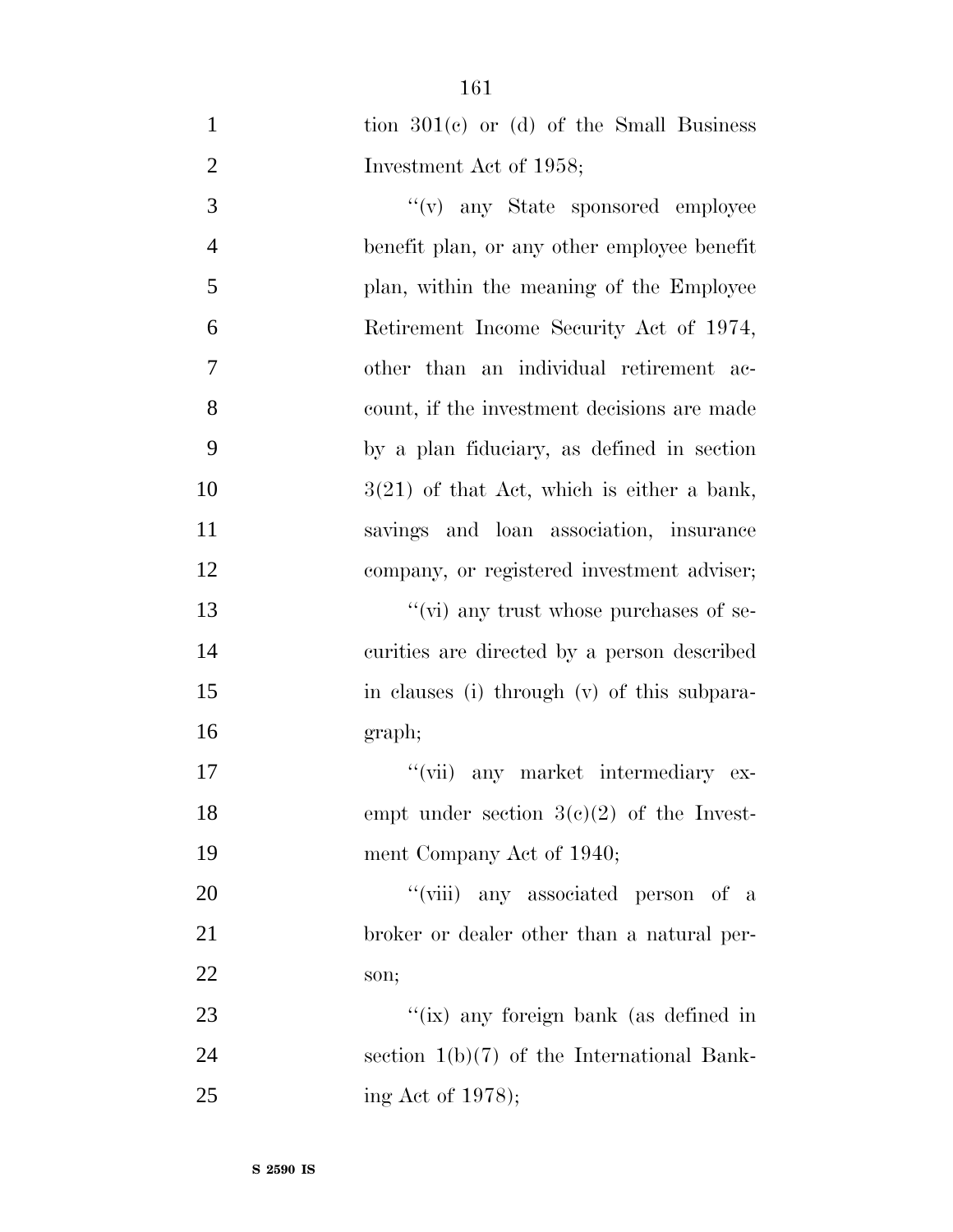$''(x)$  the government of any foreign country;  $''(\vec{x})$  any corporation, company, or partnership that owns and invests on a dis- cretionary basis, not less than \$10,000,000 in investments; ''(xii) any natural person who owns and invests on a discretionary basis, not less than \$10,000,000 in investments;  $''(\n$ iii) any government or political subdivision, agency, or instrumentality of a government who owns and invests on a dis- cretionary basis not less than \$50,000,000 in investments; or 15 "(xiv) any multinational or supra- national entity or any agency or instru-17 mentality thereof. 18 "(B) ADDITIONAL AUTHORITY.—The Com- mission may, by rule or order, define a 'quali- fied investor' as any other person, taking into consideration such factors as the financial so- phistication of the person, net worth, and knowledge and experience in financial mat-ters.''.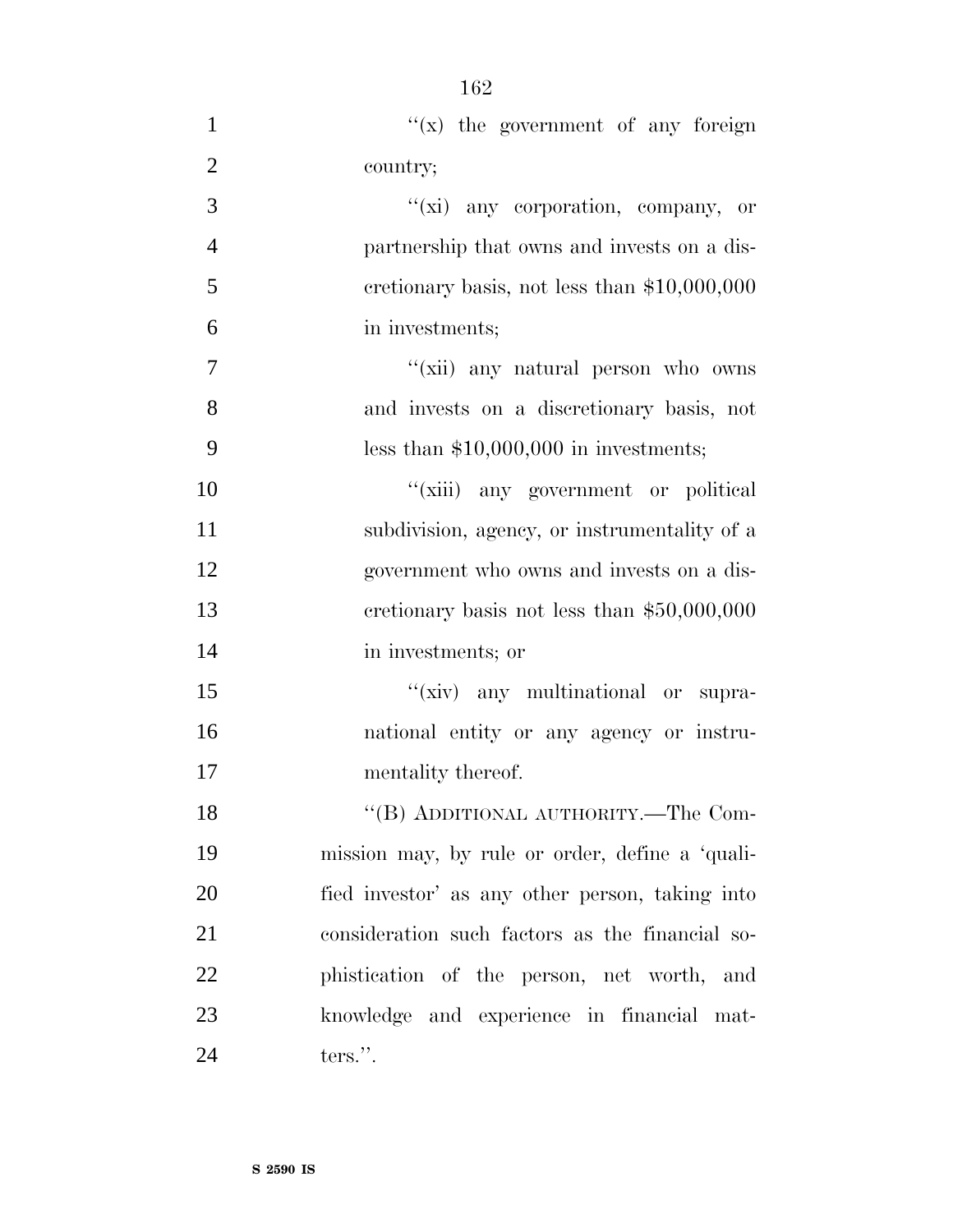**SEC. 208. GOVERNMENT SECURITIES DEFINED.** 2 Section  $3(a)(42)$  of the Securities Exchange Act of 1934 (15 U.S.C. 78c(a)(42)) is amended— (1) by striking ''or'' at the end of subparagraph 5 (C); (2) by striking the period at the end of sub- paragraph (D) and inserting ''; or''; and (3) by adding at the end the following new sub- paragraph:  $"({\rm E})$  for purposes of section 15C as ap- plied to a bank, a qualified Canadian govern- ment obligation as defined in section 5136 of 13 the Revised Statutes.". **SEC. 209. EFFECTIVE DATE.** This subtitle shall take effect at the end of the 270- day period beginning on the date of the enactment of this Act. **SEC. 210. RULE OF CONSTRUCTION.** Nothing in this Act shall supersede, affect, or other- wise limit the scope and applicability of the Commodity Exchange Act (7 U.S.C. 1 et seq.).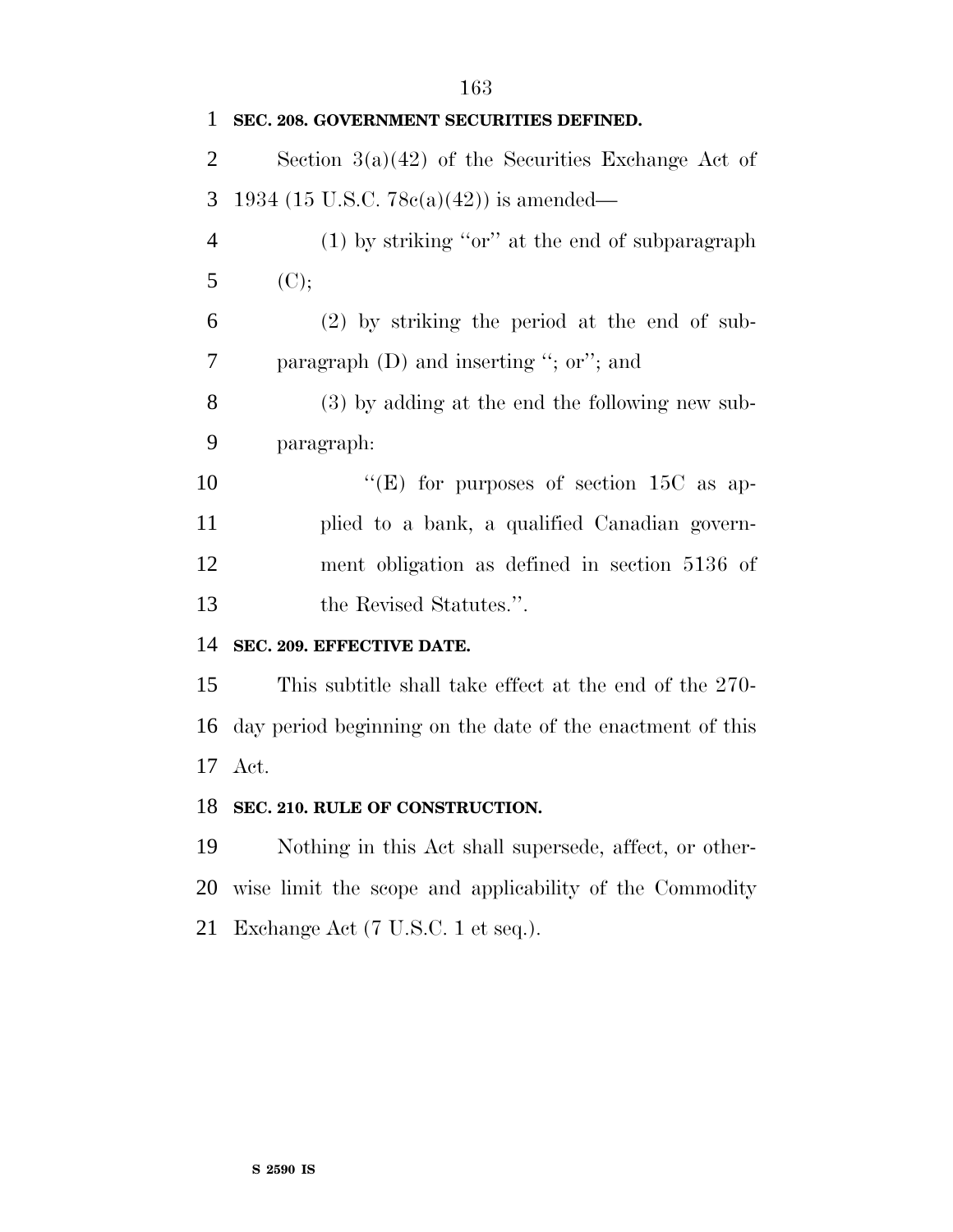| $\mathbf{1}$   | <b>Subtitle B—Bank Investment</b>                                |
|----------------|------------------------------------------------------------------|
| $\overline{2}$ | <b>Company Activities</b>                                        |
| 3              | SEC. 211. CUSTODY OF INVESTMENT COMPANY ASSETS BY                |
| $\overline{4}$ | <b>AFFILIATED BANK.</b>                                          |
| 5              | (a) MANAGEMENT COMPANIES.—Section $17(f)$ of the                 |
| 6              | Investment Company Act of 1940 (15 U.S.C. $80a-17(f)$ )          |
| 7              | is amended—                                                      |
| 8              | $(1)$ by redesignating paragraphs $(1)$ , $(2)$ , and            |
| 9              | $(3)$ as subparagraphs $(A)$ , $(B)$ , and $(C)$ , respectively; |
| 10             | $(2)$ by striking "(f) Every registered" and in-                 |
| 11             | serting the following:                                           |
| 12             | "(f) CUSTODY OF SECURITIES.—                                     |
| 13             | $"(1)$ Every registered";                                        |
| 14             | (3) by redesignating the second, third, fourth,                  |
| 15             | and fifth sentences of such subsection as paragraphs             |
| 16             | $(2)$ through $(5)$ , respectively, and indenting the left       |
| 17             | margin of such paragraphs appropriately; and                     |
| 18             | $(4)$ by adding at the end the following new                     |
| 19             | paragraph:                                                       |
| 20             | $``(6)$ SERVICES AS TRUSTEE OR CUSTODIAN.—                       |
| 21             | The Commission may adopt rules and regulations,                  |
| 22             | and issue orders, consistent with the protection of              |
| 23             | investors, prescribing the conditions under which a              |
| 24             | bank, or an affiliated person of a bank, either of               |
| 25             | which is an affiliated person, promoter, organizer, or           |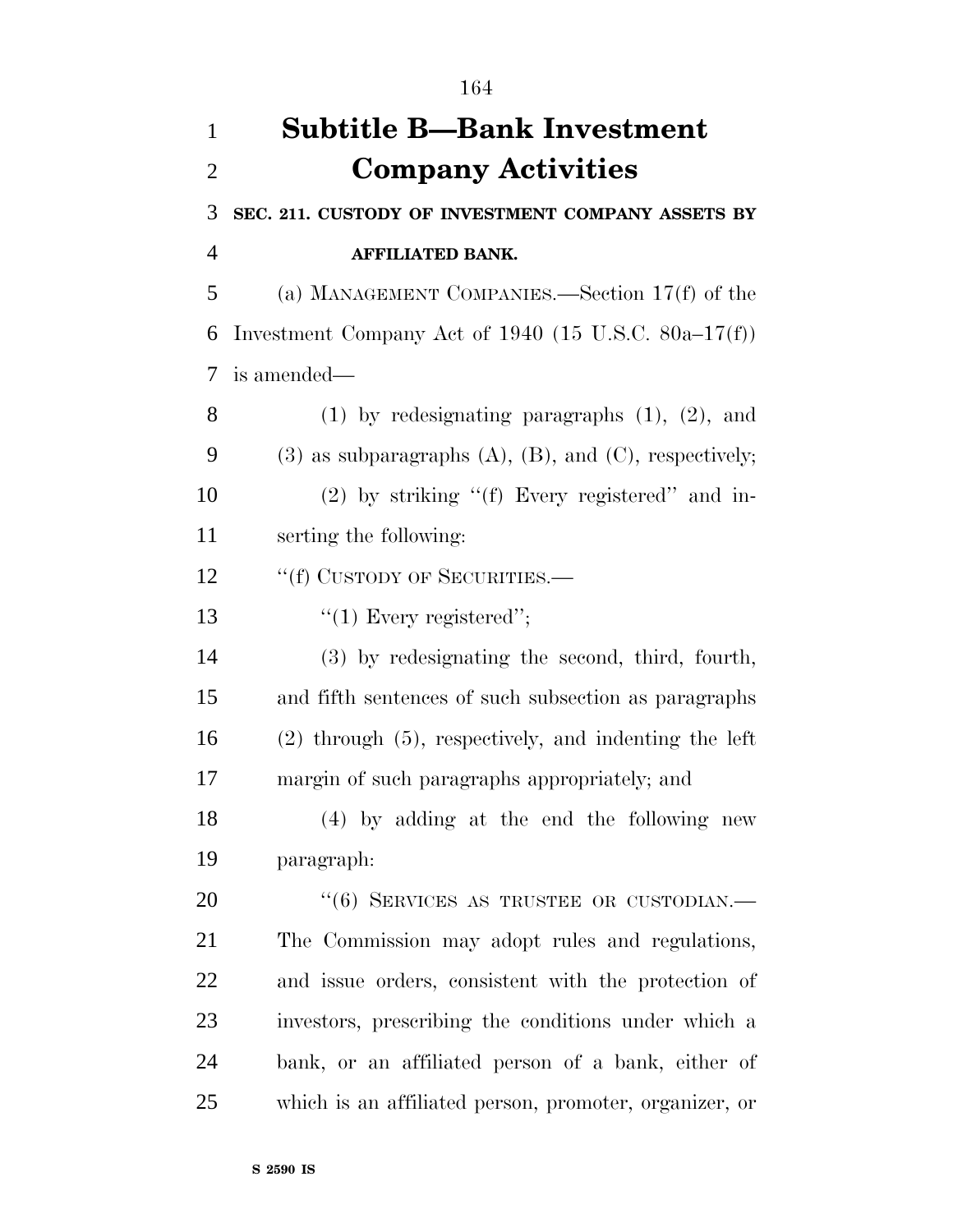| $\mathbf{1}$   | sponsor of, or principal underwriter for, a registered       |
|----------------|--------------------------------------------------------------|
| $\overline{2}$ | management company may serve as custodian of                 |
| 3              | that registered management company.".                        |
| $\overline{4}$ | (b) UNIT INVESTMENT TRUSTS.—Section 26 of the                |
| 5              | Investment Company Act of 1940 (15 U.S.C. 80a–26) is         |
| 6              | amended-                                                     |
| 7              | $(1)$ by redesignating subsections (b) through $(e)$         |
| 8              | as subsections (c) through (f), respectively; and            |
| 9              | $(2)$ by inserting after subsection (a) the follow-          |
| 10             | ing new subsection:                                          |
| 11             | "(b) The Commission may adopt rules and regula-              |
| 12             | tions, and issue orders, consistent with the protection of   |
| 13             | investors, prescribing the conditions under which a bank,    |
| 14             | or an affiliated person of a bank, either of which is an     |
| 15             | affiliated person of a principal underwriter for, or deposi- |
| 16             | tor of, a registered unit investment trust, may serve as     |
| 17             | trustee or custodian under subsection $(a)(1)$ .".           |
| 18             | (c) FIDUCIARY DUTY OF CUSTODIAN.—Section $36(a)$             |
| 19             | of the Investment Company Act of 1940 (15 U.S.C. 80a–        |
| 20             | $35(a)$ ) is amended—                                        |
| 21             | $(1)$ in paragraph $(1)$ , by striking "or" at the           |
| 22             | end;                                                         |
| 23             | $(2)$ in paragraph $(2)$ , by striking the period at         |

24 the end and inserting "; or"; and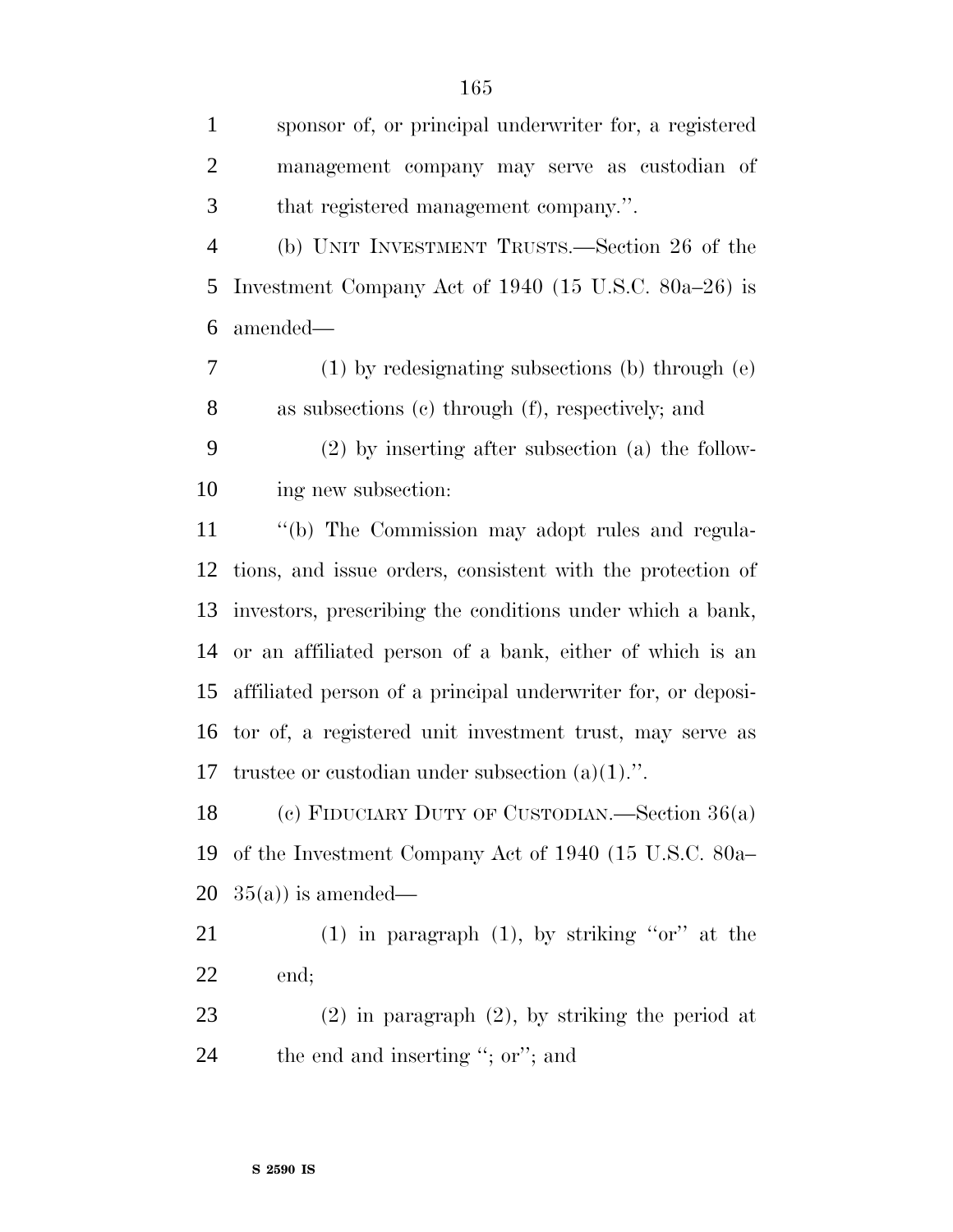| $\mathbf{1}$   | $(3)$ by inserting after paragraph $(2)$ the follow-  |
|----------------|-------------------------------------------------------|
| $\overline{2}$ | ing:                                                  |
| 3              | $\mathfrak{g}(3)$ as custodian.".                     |
| $\overline{4}$ | SEC. 212. LENDING TO AN AFFILIATED INVESTMENT COM-    |
| 5              | PANY.                                                 |
| 6              | Section $17(a)$ of the Investment Company Act of      |
| 7              | 1940 (15 U.S.C. 80a–17(a)) is amended—                |
| 8              | $(1)$ by striking "or" at the end of paragraph        |
| 9              | (2);                                                  |
| 10             | $(2)$ by striking the period at the end of para-      |
| 11             | graph $(3)$ and inserting "; or"; and                 |
| 12             | (3) by adding at the end the following new            |
| 13             | paragraph:                                            |
| 14             | $(4)$ to loan money or other property to such         |
| 15             | registered company, or to any company controlled by   |
| 16             | such registered company, in contravention of such     |
| 17             | rules, regulations, or orders as the Commission may   |
| 18             | prescribe or issue consistent with the protection of  |
| 19             | investors.".                                          |
| 20             | SEC. 213. INDEPENDENT DIRECTORS.                      |
| 21             | (a) IN GENERAL.—Section $2(a)(19)(A)$ of the Invest-  |
| 22             | ment Company Act of 1940 (15 U.S.C. 80a–2(a)(19)(A))  |
| 23             | is amended—                                           |
| 24             | $(1)$ by striking clause $(v)$ and inserting the fol- |
| 25             | lowing new clause:                                    |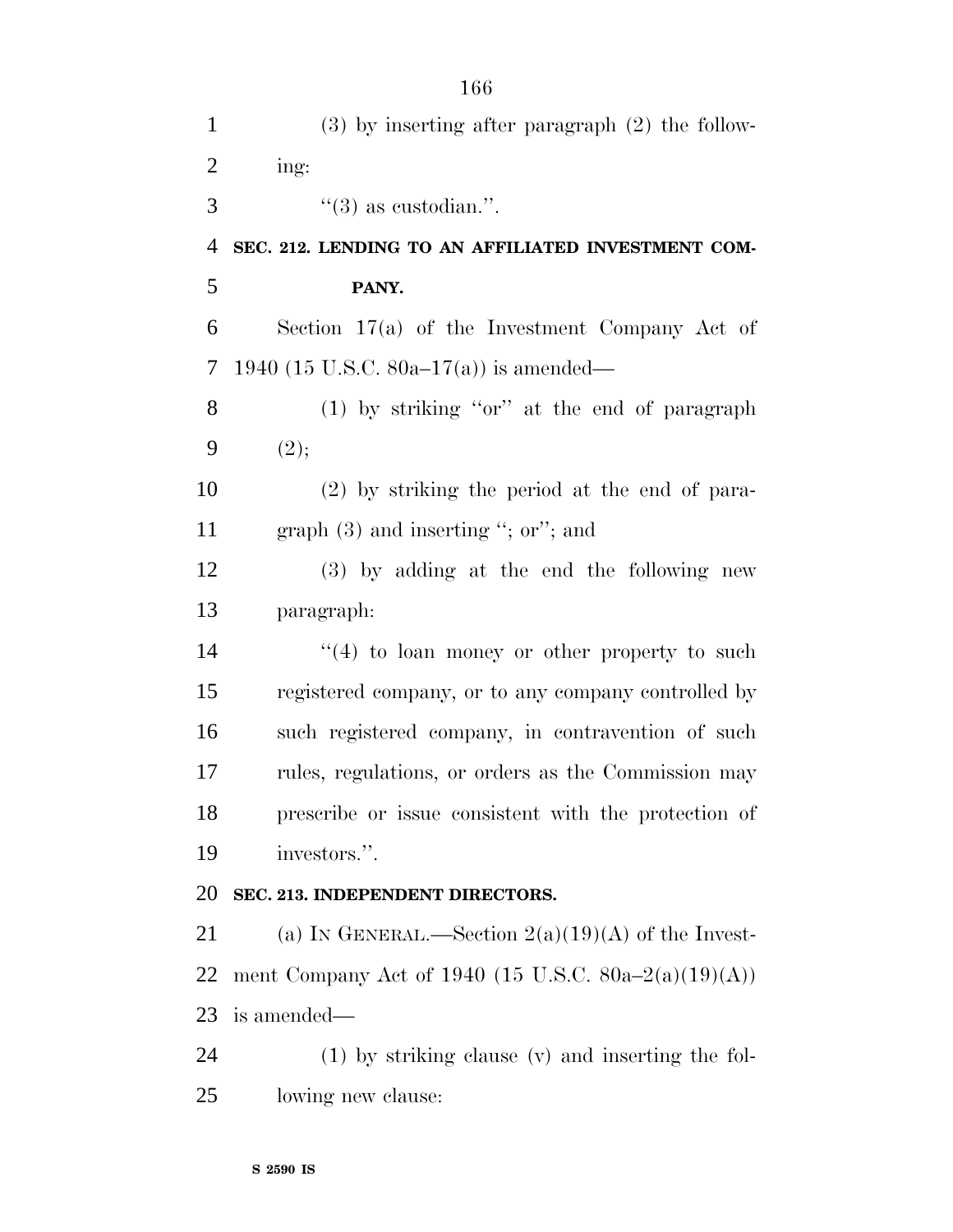| $\mathbf{1}$   | $f'(v)$ any person or any affiliated per-           |
|----------------|-----------------------------------------------------|
| $\overline{2}$ | son of a person (other than a registered in-        |
| 3              | vestment company) that, at any time dur-            |
| $\overline{4}$ | ing the 6-month period preceding the date           |
| 5              | of the determination of whether that per-           |
| 6              | son or affiliated person is an interested           |
| 7              | person, has executed any portfolio trans-           |
| 8              | actions for, engaged in any principal trans-        |
| 9              | actions with, or distributed shares for—            |
| 10             | $\lq\lq$ (I) the investment company;                |
| 11             | $\lq\lq$ (II) any other investment com-             |
| 12             | pany having the same investment ad-                 |
| 13             | viser as such investment company or                 |
| 14             | holding itself out to investors as a re-            |
| 15             | lated company for purposes of invest-               |
| 16             | ment or investor services; or                       |
| 17             | "(III) any account over which the                   |
| 18             | investment company's investment ad-                 |
| 19             | viser has brokerage placement discre-               |
| 20             | $\text{tion,"};$                                    |
| 21             | $(2)$ by redesignating clause (vi) as clause (vii); |
| 22             | and                                                 |
| 23             | (3) by inserting after clause (v) the following     |
| 24             | new clause:                                         |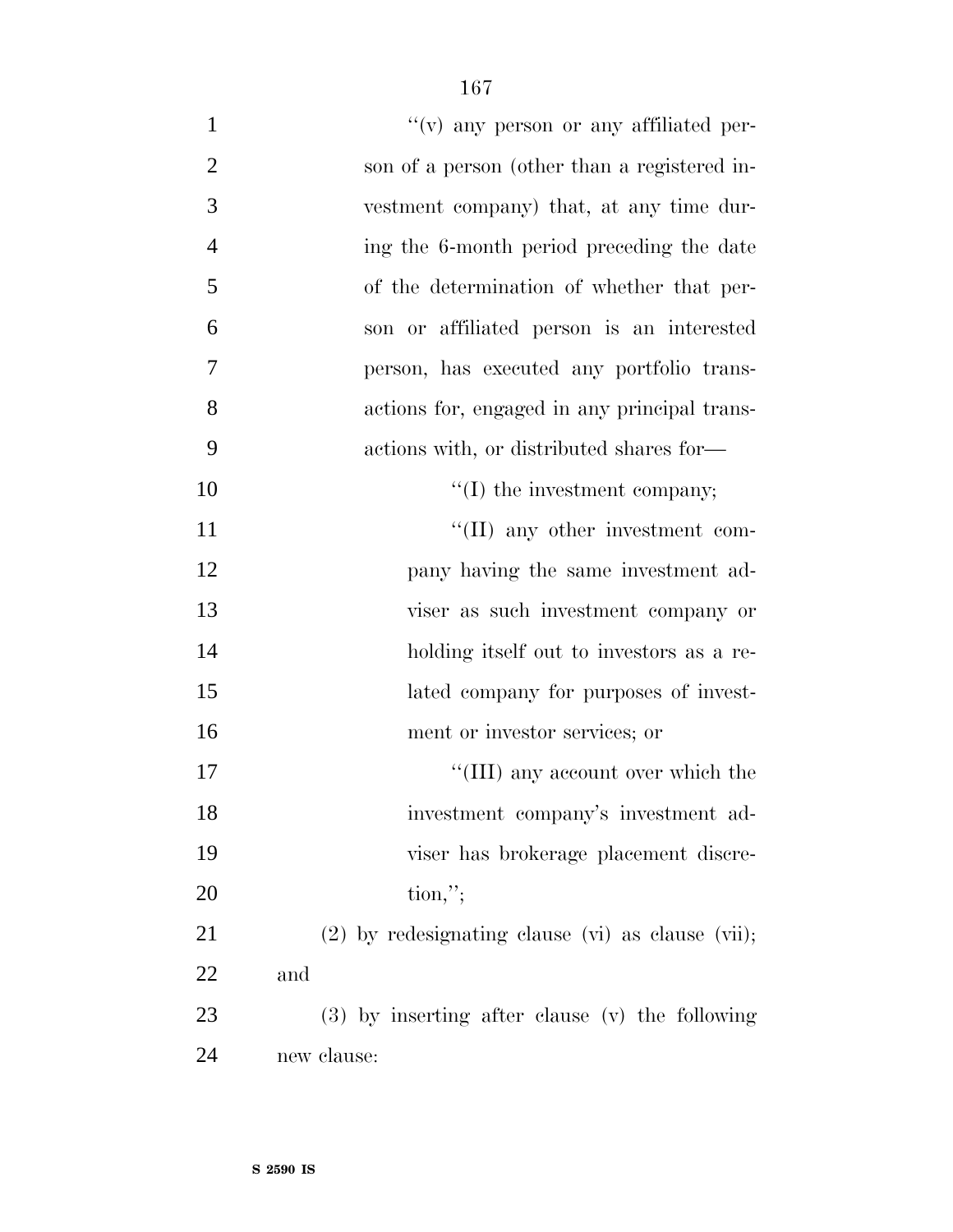| $\mathbf{1}$   | "(vi) any person or any affiliated per-                 |
|----------------|---------------------------------------------------------|
| $\overline{2}$ | son of a person (other than a registered in-            |
| 3              | vestment company) that, at any time dur-                |
| $\overline{4}$ | ing the 6-month period preceding the date               |
| 5              | of the determination of whether that per-               |
| 6              | son or affiliated person is an interested               |
| 7              | person, has loaned money or other prop-                 |
| 8              | $erty$ to —                                             |
| 9              | $\lq\lq$ (I) the investment company;                    |
| 10             | $\lq\lq$ (II) any other investment com-                 |
| 11             | pany having the same investment ad-                     |
| 12             | viser as such investment company or                     |
| 13             | holding itself out to investors as a re-                |
| 14             | lated company for purposes of invest-                   |
| 15             | ment or investor services; or                           |
| 16             | "(III) any account for which the                        |
| 17             | investment company's investment ad-                     |
| 18             | viser has borrowing authority,".                        |
| 19             | (b)<br>CONFORMING<br>AMENDMENT.-Section                 |
| 20             | $2(a)(19)(B)$ of the Investment Company Act of 1940 (15 |
| 21             | U.S.C. $80a-2(a)(19)(B)$ is amended—                    |
| 22             | $(1)$ by striking clause $(v)$ and inserting the fol-   |
| 23             | lowing new clause:                                      |
| 24             | $f'(v)$ any person or any affiliated per-               |
| 25             | son of a person (other than a registered in-            |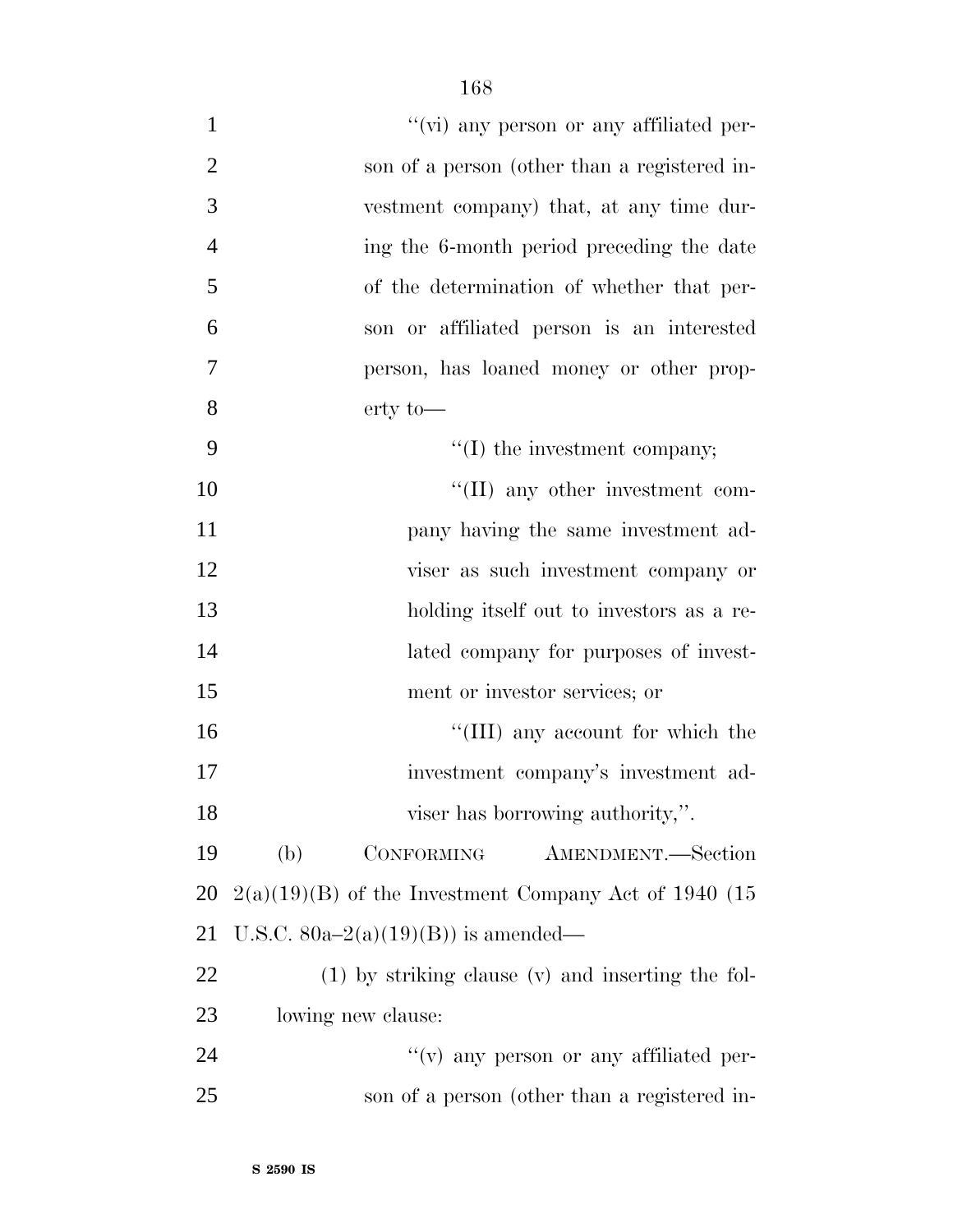| $\mathbf{1}$   | vestment company) that, at any time dur-            |
|----------------|-----------------------------------------------------|
| $\overline{2}$ | ing the 6-month period preceding the date           |
| 3              | of the determination of whether that per-           |
| $\overline{4}$ | son or affiliated person is an interested           |
| 5              | person, has executed any portfolio trans-           |
| 6              | actions for, engaged in any principal trans-        |
| $\tau$         | actions with, or distributed shares for—            |
| 8              | $\lq\lq$ (I) any investment company for             |
| 9              | which the investment adviser or prin-               |
| 10             | cipal underwriter serves as such;                   |
| 11             | "(II) any investment company                        |
| 12             | holding itself out to investors, for pur-           |
| 13             | poses of investment or investor serv-               |
| 14             | ices, as a company related to any in-               |
| 15             | vestment company for which the in-                  |
| 16             | vestment adviser or principal under-                |
| 17             | writer serves as such; or                           |
| 18             | "(III) any account over which the                   |
| 19             | adviser has brokerage<br>investment                 |
| 20             | placement discretion,";                             |
| 21             | $(2)$ by redesignating clause (vi) as clause (vii); |
| 22             | and                                                 |
| 23             | (3) by inserting after clause (v) the following     |
| 24             | new clause:                                         |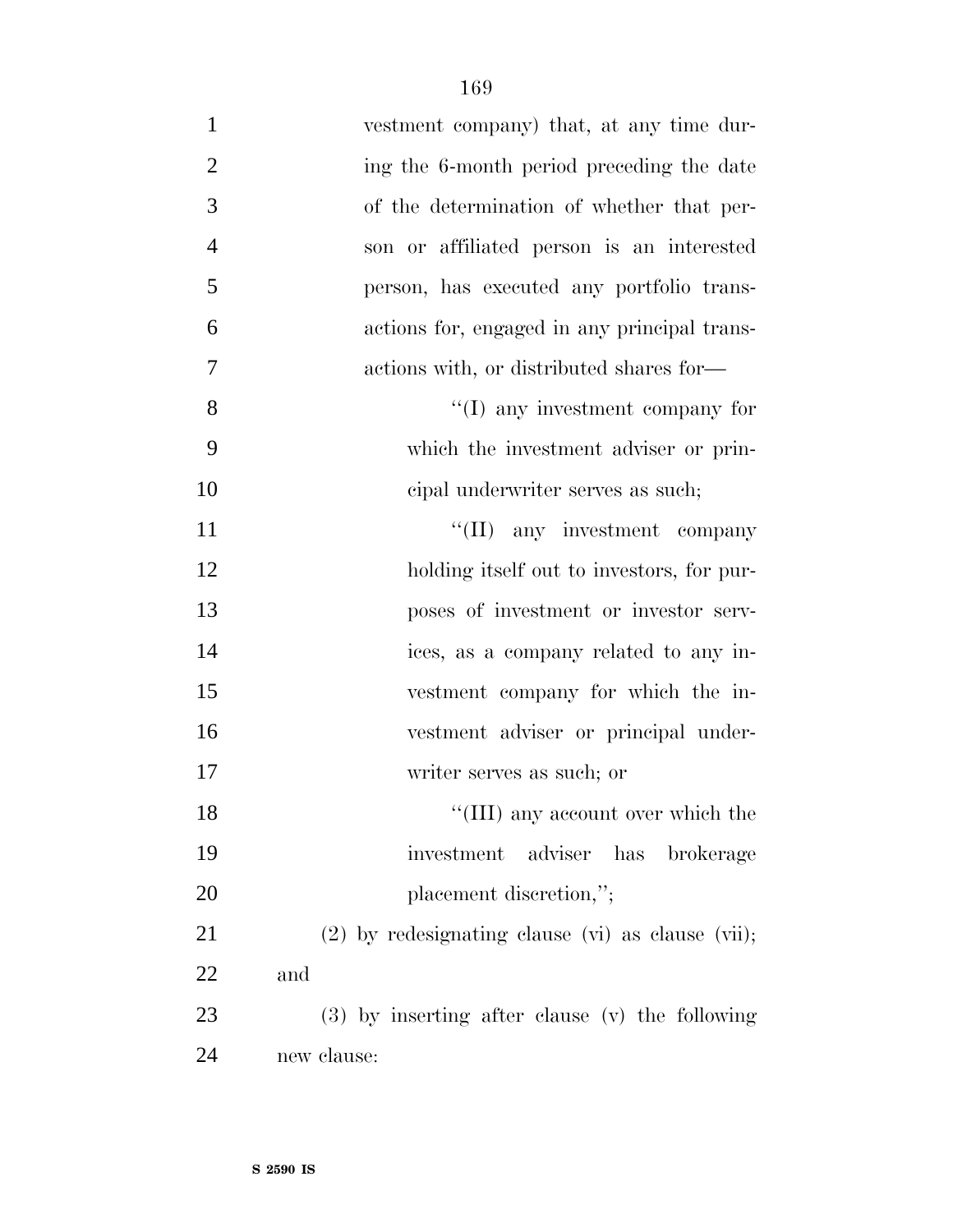| $\mathbf{1}$   | $\lq\lq$ (vi) any person or any affiliated per-              |
|----------------|--------------------------------------------------------------|
| $\overline{2}$ | son of a person (other than a registered in-                 |
| 3              | vestment company) that, at any time dur-                     |
| $\overline{4}$ | ing the 6-month period preceding the date                    |
| 5              | of the determination of whether that per-                    |
| 6              | son or affiliated person is an interested                    |
| 7              | person, has loaned money or other prop-                      |
| 8              | $erty$ to —                                                  |
| 9              | $\lq\lq$ (I) any investment company for                      |
| 10             | which the investment adviser or prin-                        |
| 11             | cipal underwriter serves as such;                            |
| 12             | "(II) any investment company                                 |
| 13             | holding itself out to investors, for pur-                    |
| 14             | poses of investment or investor serv-                        |
| 15             | ices, as a company related to any in-                        |
| 16             | vestment company for which the in-                           |
| 17             | vestment adviser or principal under-                         |
| 18             | writer serves as such; or                                    |
| 19             | $\lq\lq$ (III) any account for which the                     |
| 20             | investment adviser has borrowing au-                         |
| 21             | thority,".                                                   |
| 22             | (c) AFFILIATION OF DIRECTORS.—Section $10(c)$ of             |
| 23             | the Investment Company Act of 1940 (15 U.S.C. 80a–           |
| 24             | $10(c)$ ) is amended by striking "bank, except" and insert-  |
| 25             | ing "bank (together with its affiliates and subsidiaries) or |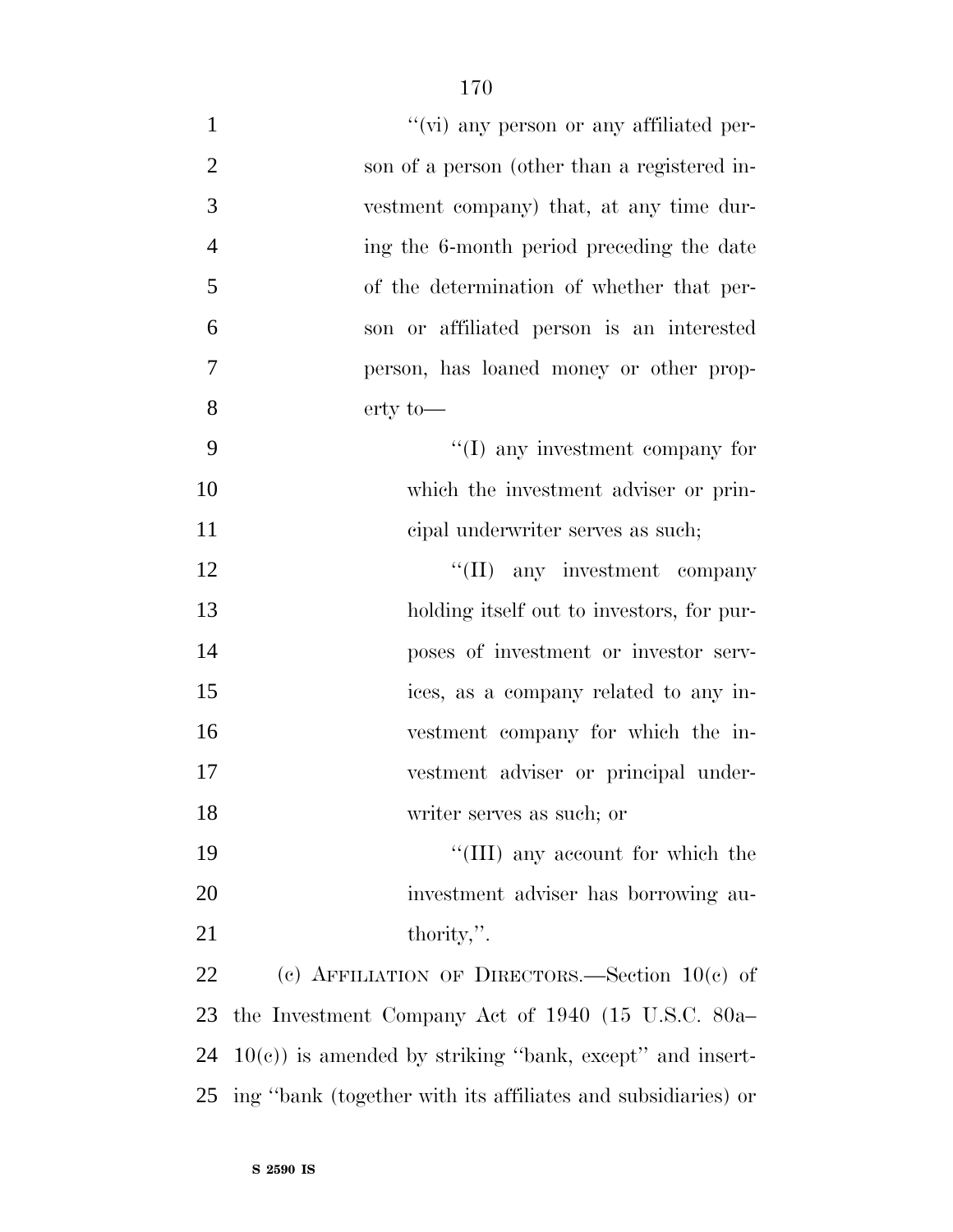any one bank holding company (together with its affiliates and subsidiaries) (as such terms are defined in section 2 of the Bank Holding Company Act of 1956), except''.

 (d) EFFECTIVE DATE.—The amendments made by this section shall take effect at the end of the 1-year period beginning on the date of enactment of this subtitle.

#### **SEC. 214. ADDITIONAL SEC DISCLOSURE AUTHORITY.**

 Section 35(a) of the Investment Company Act of 9 1940 (15 U.S.C.  $80a-34(a)$ ) is amended to read as fol-lows:

11 "(a) MISREPRESENTATION OF GUARANTEES.—

12 "(1) IN GENERAL.—It shall be unlawful for any person, issuing or selling any security of which a registered investment company is the issuer, to rep- resent or imply in any manner whatsoever that such security or company—

 $\langle (A)$  has been guaranteed, sponsored, rec- ommended, or approved by the United States, or any agency, instrumentality or officer of the United States;

21 "'(B) has been insured by the Federal De-posit Insurance Corporation; or

23  $\cdot$  (C) is guaranteed by or is otherwise an obligation of any bank or insured depository in-stitution.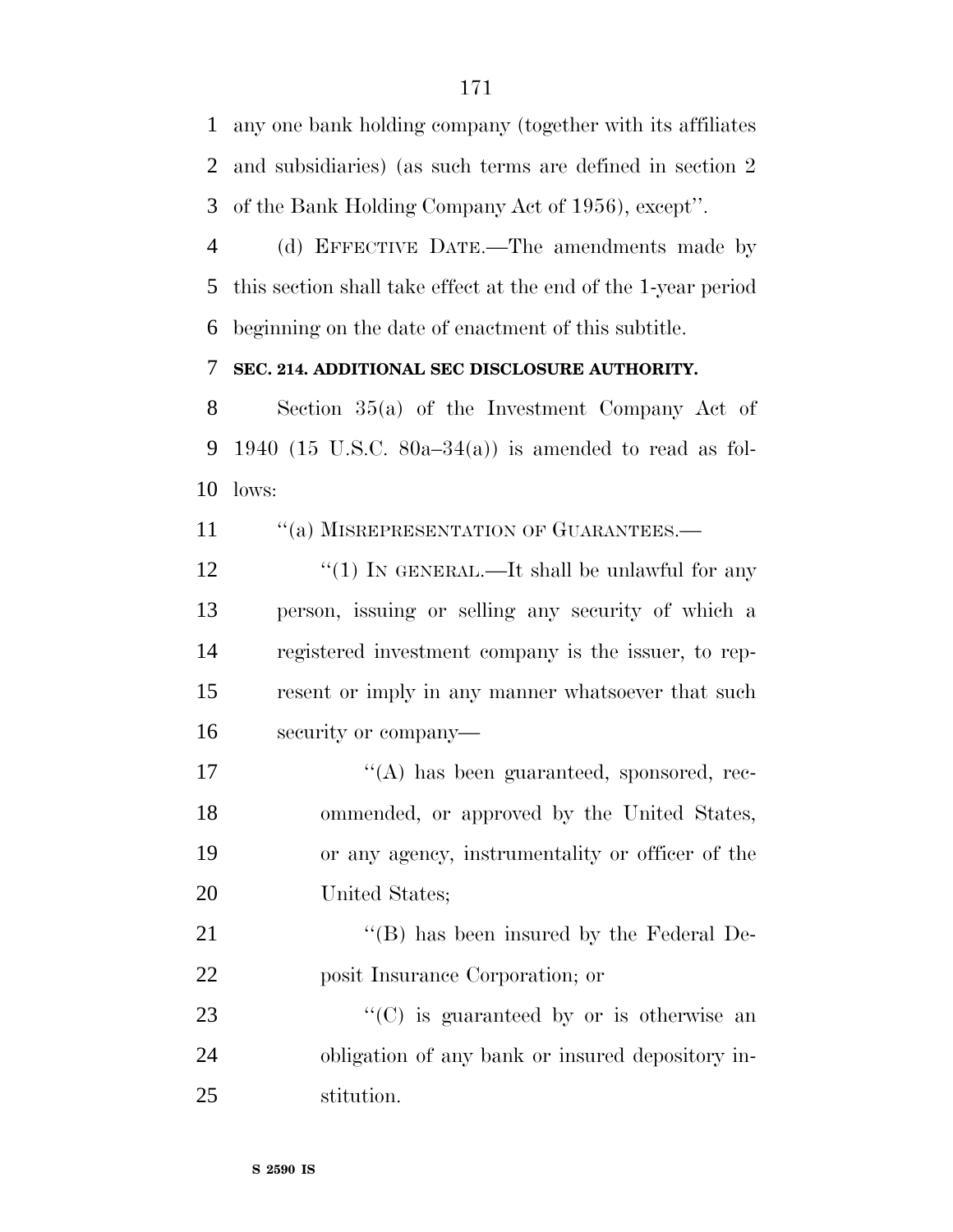1 "(2) DISCLOSURES.—Any person issuing or selling the securities of a registered investment com- pany that is advised by, or sold through, a bank shall prominently disclose that an investment in the company is not insured by the Federal Deposit In- surance Corporation or any other government agen- cy. The Commission may adopt rules and regula- tions, and issue orders, consistent with the protec- tion of investors, prescribing the manner in which the disclosure under this paragraph shall be pro- vided. 12 "(3) DEFINITIONS.—The terms 'insured deposi- tory institution' and 'appropriate Federal banking agency' have the same meanings as in section 3 of the Federal Deposit Insurance Act.''. **SEC. 215. DEFINITION OF BROKER UNDER THE INVEST-MENT COMPANY ACT OF 1940.**

 Section 2(a)(6) of the Investment Company Act of 19 1940 (15 U.S.C.  $80a-2(a)(6)$ ) is amended to read as fol-lows:

 ''(6) The term 'broker' has the same meaning as in section 3 of the Securities Exchange Act of 1934, except that such term does not include any person solely by reason of the fact that such person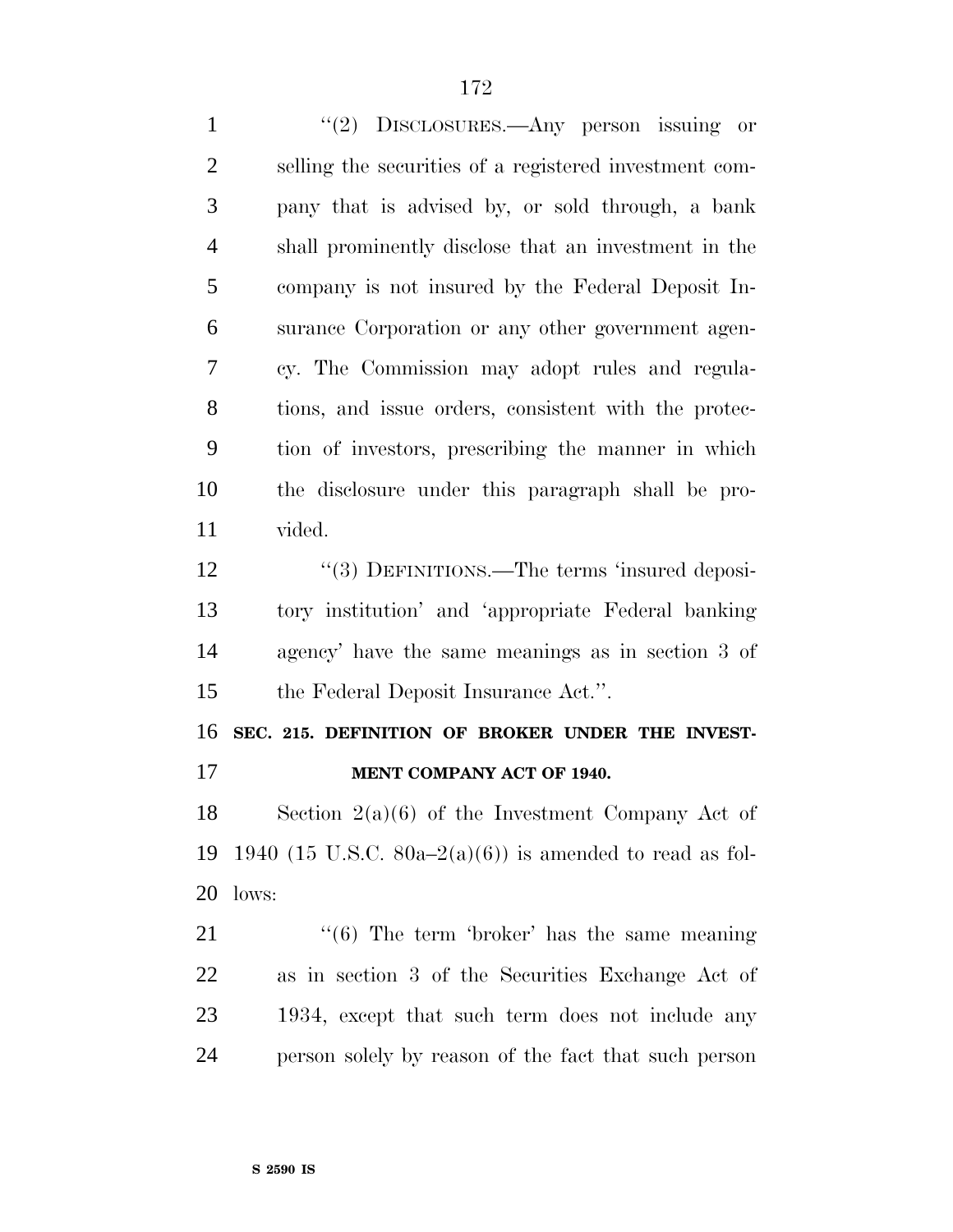is an underwriter for one or more investment compa-nies.''.

### **SEC. 216. DEFINITION OF DEALER UNDER THE INVEST-MENT COMPANY ACT OF 1940.**

5 Section  $2(a)(11)$  of the Investment Company Act of 6 1940 (15 U.S.C.  $80a-2(a)(11)$ ) is amended to read as fol-lows:

 $\frac{1}{2}$  (11) The term 'dealer' has the same meaning as in section 3 of the Securities Exchange Act of 1934, but does not include an insurance company or investment company.''.

 **SEC. 217. REMOVAL OF THE EXCLUSION FROM THE DEFINI-TION OF INVESTMENT ADVISER FOR BANKS**

### **THAT ADVISE INVESTMENT COMPANIES.**

15 (a) INVESTMENT ADVISER.—Section  $202(a)(11)$  of the Investment Advisers Act of 1940 (15 U.S.C. 80b–  $2(a)(11)$  is amended in subparagraph (A), by striking ''investment company'' and inserting ''investment com- pany, except that the term 'investment adviser' includes any bank or bank holding company to the extent that such bank or bank holding company serves or acts as an invest- ment adviser to a registered investment company, but if, in the case of a bank, such services or actions are per-formed through a separately identifiable department or di-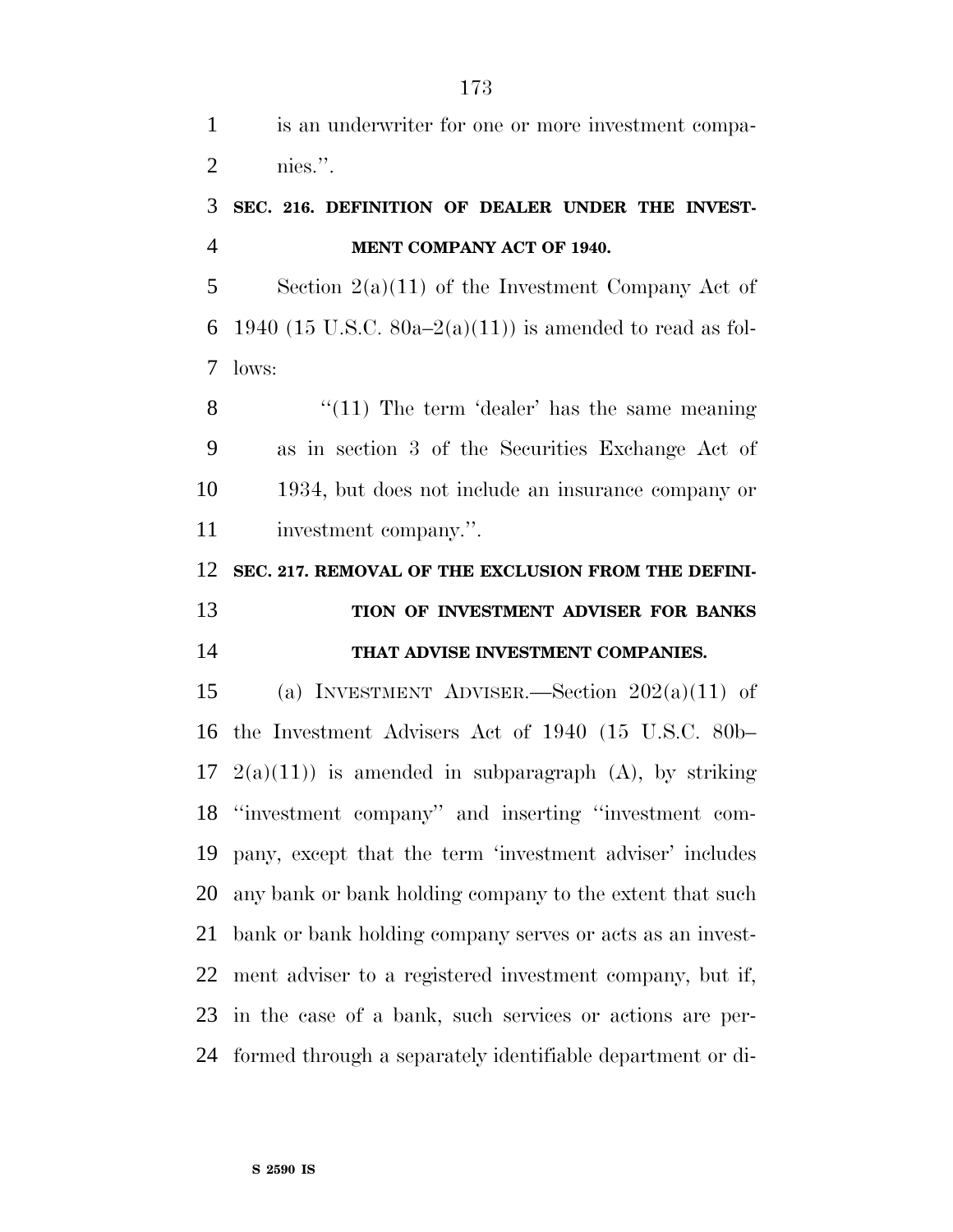vision, the department or division, and not the bank itself, shall be deemed to be the investment adviser''. (b) SEPARATELY IDENTIFIABLE DEPARTMENT OR DIVISION.—Section 202(a) of the Investment Advisers Act 5 of 1940 (15 U.S.C. 80b–2(a)) is amended by adding at the end the following: 7 "(26) The term 'separately identifiable depart- ment or division' of a bank means a unit—  $\langle (A)$  that is under the direct supervision of an officer or officers designated by the board of directors of the bank as responsible for the day- to-day conduct of the bank's investment adviser activities for one or more investment companies, including the supervision of all bank employees engaged in the performance of such activities; and  $\langle$  (B) for which all of the records relating to its investment adviser activities are sepa- rately maintained in or extractable from such 20 unit's own facilities or the facilities of the bank, and such records are so maintained or other- wise accessible as to permit independent exam- ination and enforcement by the Commission of this Act or the Investment Company Act of

1940 and rules and regulations promulgated

**S 2590 IS**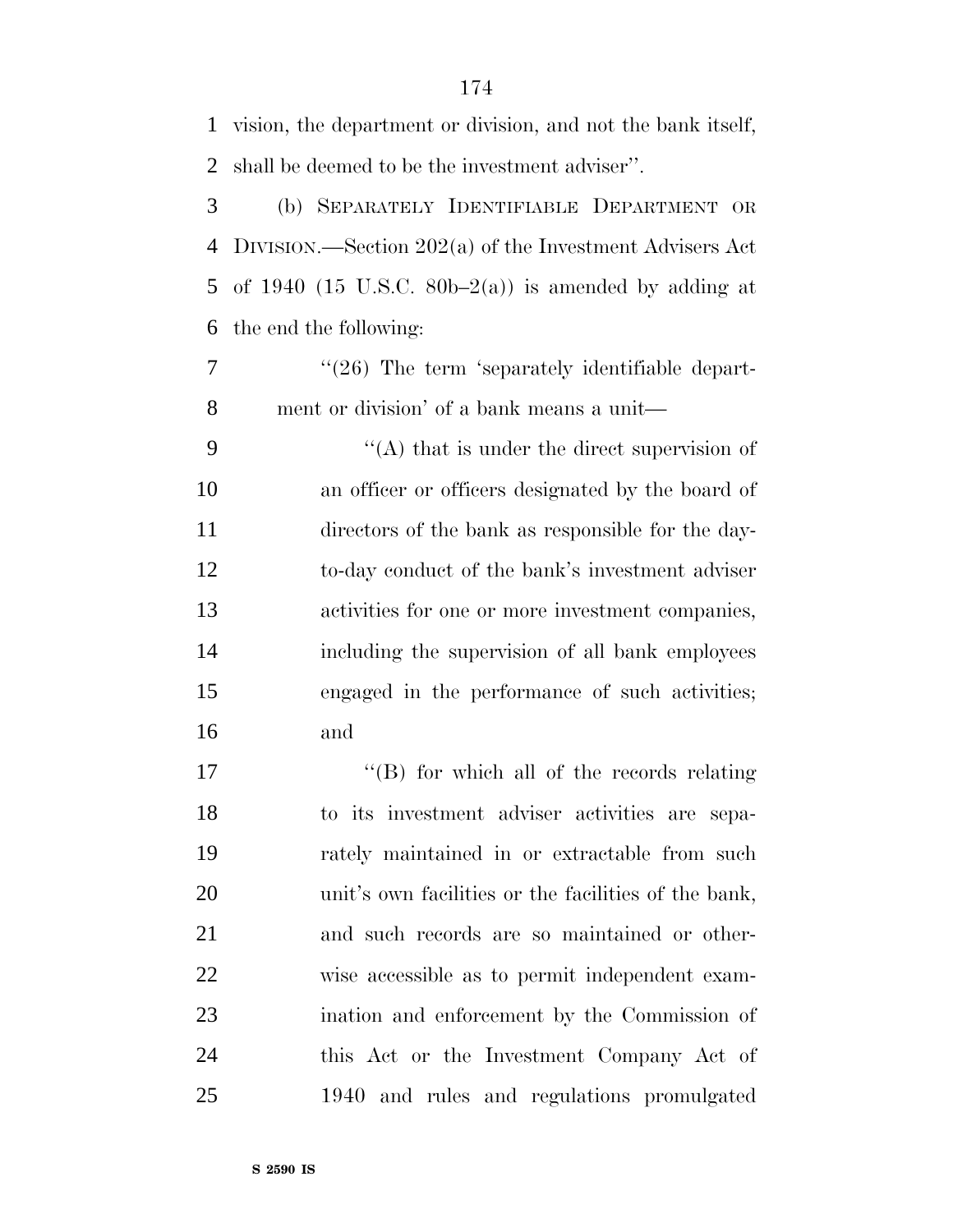| $\mathbf{1}$   | under this Act or the Investment Company Act               |
|----------------|------------------------------------------------------------|
| $\overline{2}$ | of $1940$ .".                                              |
| 3              | SEC. 218. DEFINITION OF BROKER UNDER THE INVEST-           |
| $\overline{4}$ | MENT ADVISERS ACT OF 1940.                                 |
| 5              | Section $202(a)(3)$ of the Investment Advisers Act of      |
| 6              | 1940 (15 U.S.C. 80b–2(a)(3)) is amended to read as fol-    |
| 7              | lows:                                                      |
| 8              | $\lq(3)$ The term 'broker' has the same meaning            |
| 9              | as in section 3 of the Securities Exchange Act of          |
| 10             | 1934."                                                     |
| 11             | SEC. 219. DEFINITION OF DEALER UNDER THE INVEST-           |
| 12             | MENT ADVISERS ACT OF 1940.                                 |
| 13             | Section $202(a)(7)$ of the Investment Advisers Act of      |
| 14             | 1940 (15 U.S.C. 80b–2(a)(7)) is amended to read as fol-    |
| 15             | lows:                                                      |
| 16             | " $(7)$ The term 'dealer' has the same meaning as          |
| 17             | in section 3 of the Securities Exchange Act of 1934,       |
| 18             | but does not include an insurance company or in-           |
| 19             | vestment company.".                                        |
| 20             | SEC. 220. INTERAGENCY CONSULTATION.                        |
| 21             | The Investment Advisers Act of 1940 (15 U.S.C.             |
| 22             | $80b-1$ et seq.) is amended by inserting after section 210 |
| 23             | the following new section:                                 |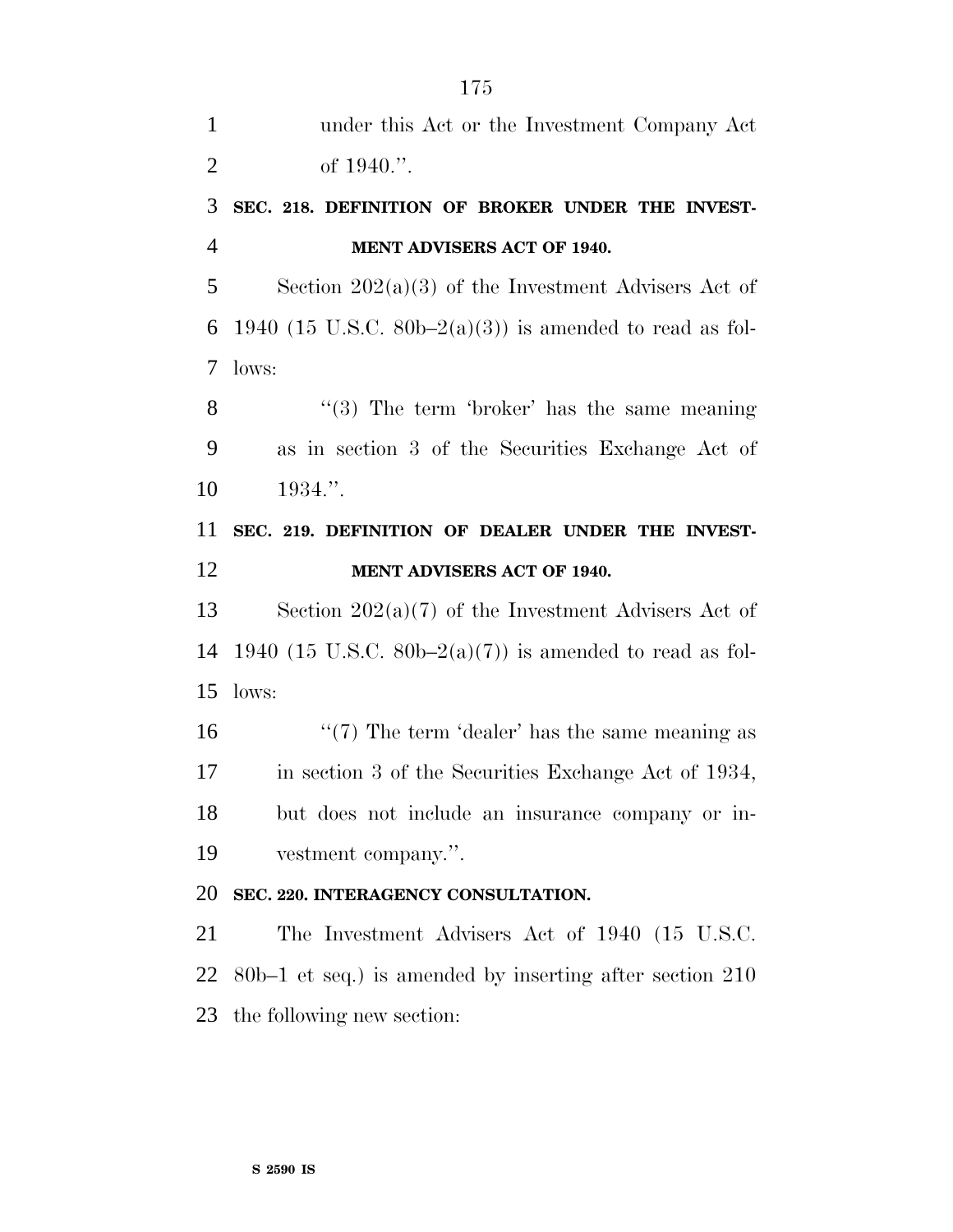#### **''SEC. 210A. CONSULTATION.**

2 "(a) EXAMINATION RESULTS AND OTHER INFORMA-TION.—

4 "(1) The appropriate Federal banking agency shall provide the Commission upon request the re- sults of any examination, reports, records, or other information to which such agency may have access with respect to the investment advisory activities—  $"({\rm A})$  of any  $"$ (i) bank holding company;  $\text{``(ii) bank; or}$  $\frac{1}{\sin}$  separately identifiable depart- ment or division of a bank, that is reg- istered under section 203 of this title; and 15 "(B) in the case of a bank holding com- pany or bank that has a subsidiary or a sepa- rately identifiable department or division reg- istered under that section, of such bank or bank holding company.  $\frac{1}{2}$  The Commission shall provide to the ap- propriate Federal banking agency upon request the results of any examination, reports, records, or other

 information with respect to the investment advisory activities of any bank holding company, bank, or separately identifiable department or division of a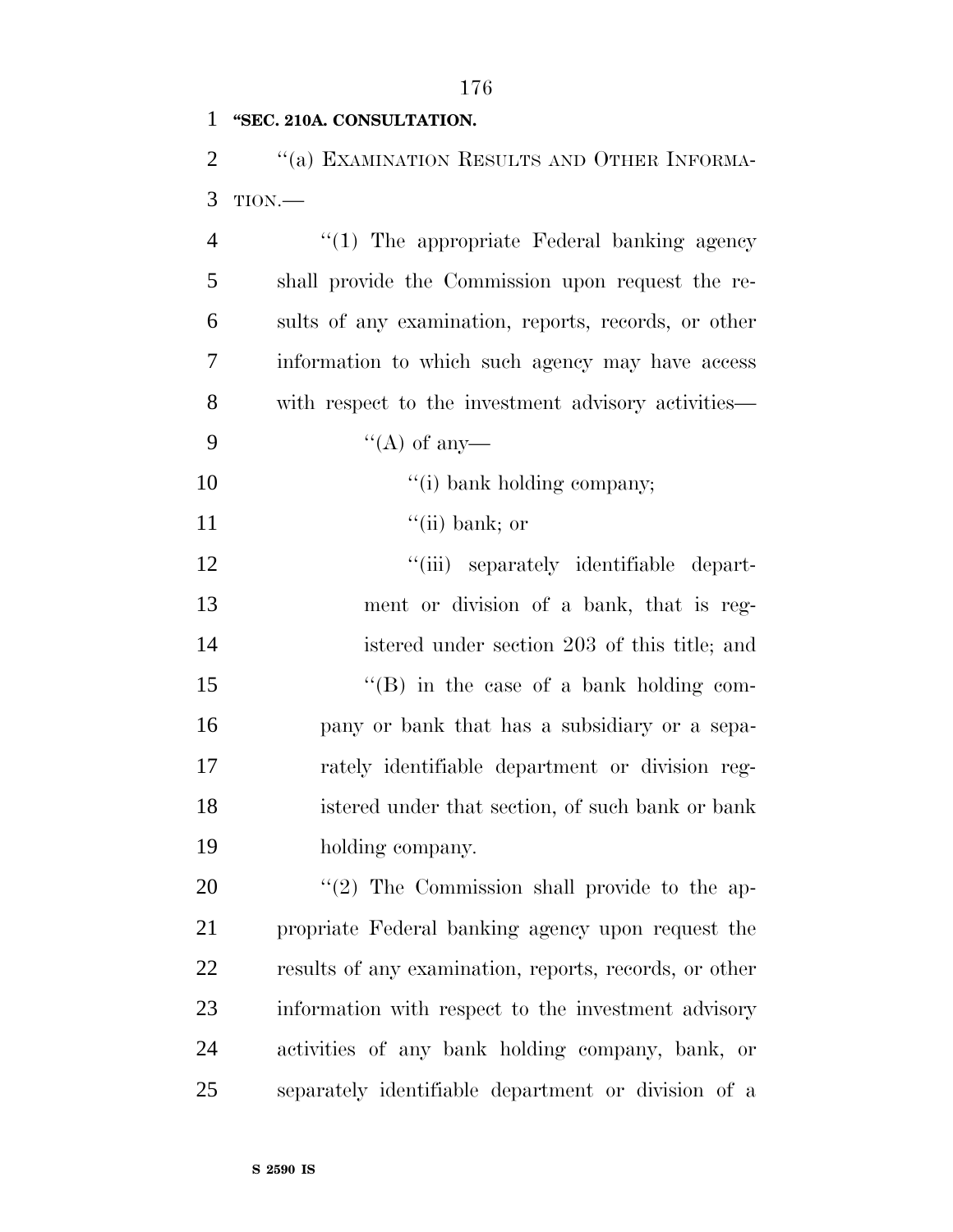bank, any of which is registered under section 203 of this title.

 ''(b) EFFECT ON OTHER AUTHORITY.—Nothing in this section shall limit in any respect the authority of the appropriate Federal banking agency with respect to such bank holding company, bank, or department or division under any provision of law.

 ''(c) DEFINITION.—For purposes of this section, the term 'appropriate Federal banking agency' has the same meaning as in section 3 of the Federal Deposit Insurance Act.''.

#### **SEC. 221. TREATMENT OF BANK COMMON TRUST FUNDS.**

 (a) SECURITIES ACT OF 1933.—Section 3(a)(2) of the Securities Act of 1933 (15 U.S.C. 77c(a)(2)) is amended by striking ''or any interest or participation in any common trust fund or similar fund maintained by a bank exclusively for the collective investment and reinvest- ment of assets contributed thereto by such bank in its ca- pacity as trustee, executor, administrator, or guardian'' and inserting ''or any interest or participation in any com- mon trust fund or similar fund that is excluded from the definition of the term 'investment company' under section  $3(e)(3)$  of the Investment Company Act of 1940".

 (b) SECURITIES EXCHANGE ACT OF 1934.—Section 25  $3(a)(12)(A)(iii)$  of the Securities Exchange Act of 1934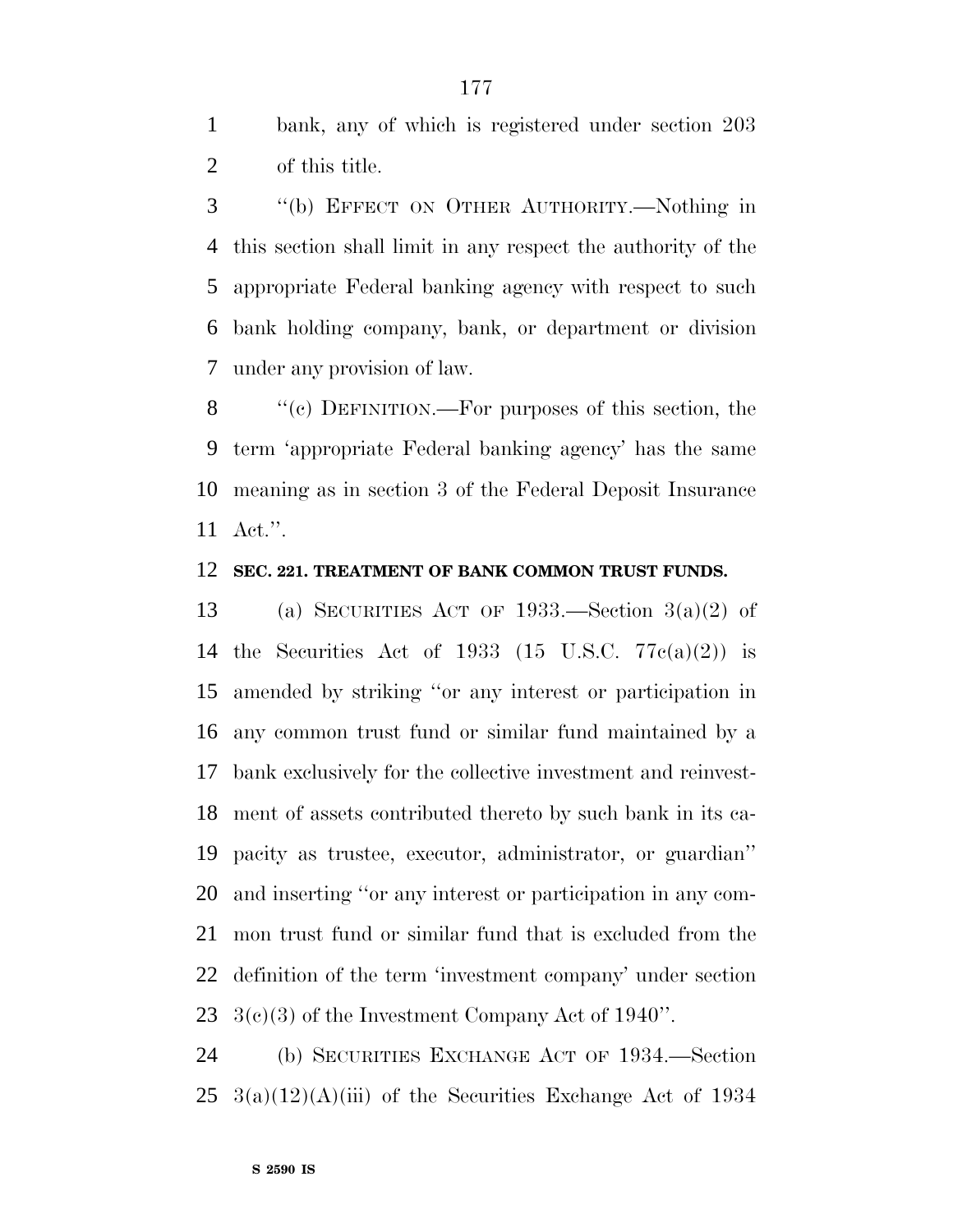1 (15 U.S.C.  $78e(a)(12)(A(iii))$  is amended to read as fol-2 lows:

3 ''(iii) any interest or participation in any 4 common trust fund or similar fund that is ex-5 cluded from the definition of the term 'invest-6 ment company' under section  $3(c)(3)$  of the In-7 vestment Company Act of 1940;''.

 (c) INVESTMENT COMPANY ACT OF 1940.—Section  $3(c)(3)$  of the Investment Company Act of 1940 (15 10 U.S.C.  $80a-3(c)(3)$  is amended by inserting before the period the following: '', if—

 $\langle (A) \rangle$  such fund is employed by the bank solely as an aid to the administration of trusts, estates, or other accounts created and main-15 tained for a fiduciary purpose;

16 ''(B) except in connection with the ordi-17 nary advertising of the bank's fiduciary serv-18 ices, interests in such fund are not—

19  $\frac{1}{2}$  advertised; or

20  $\frac{1}{20}$  (ii) offered for sale to the general 21 public; and

 $\cdot$  (C) fees and expenses charged by such fund are not in contravention of fiduciary prin- ciples established under applicable Federal or State law''.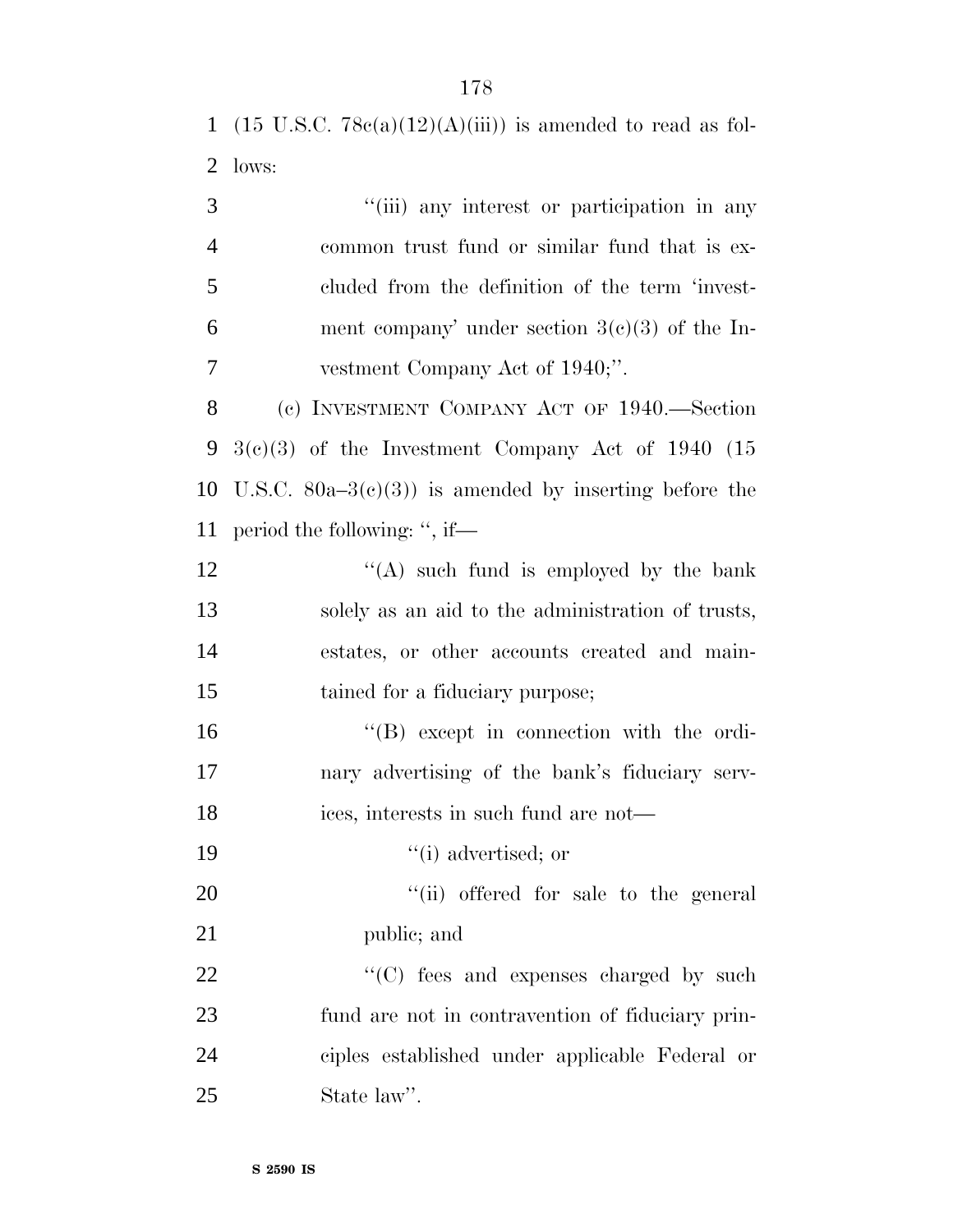#### **SEC. 222. INVESTMENT ADVISERS PROHIBITED FROM HAV-**

# **ING CONTROLLING INTEREST IN REG-ISTERED INVESTMENT COMPANY.**

 Section 15 of the Investment Company Act of 1940 (15 U.S.C. 80a–15) is amended by adding at the end the following new subsection:

 ''(g) CONTROLLING INTEREST IN INVESTMENT COM-PANY PROHIBITED.—

9 "(1) In GENERAL.—If an investment adviser to a registered investment company, or an affiliated person of that investment adviser, holds a control- ling interest in that registered investment company in a trustee or fiduciary capacity, such person shall—

 $\langle (A)$  if it holds the shares in a trustee or fiduciary capacity with respect to any employee benefit plan subject to the Employee Retire- ment Income Security Act of 1974, transfer the power to vote the shares of the investment com- pany through to another person acting in a fi- duciary capacity with respect to the plan who is not an affiliated person of that investment ad-viser or any affiliated person thereof; or

24 ''(B) if it holds the shares in a trustee or fiduciary capacity with respect to any person or entity other than an employee benefit plan sub-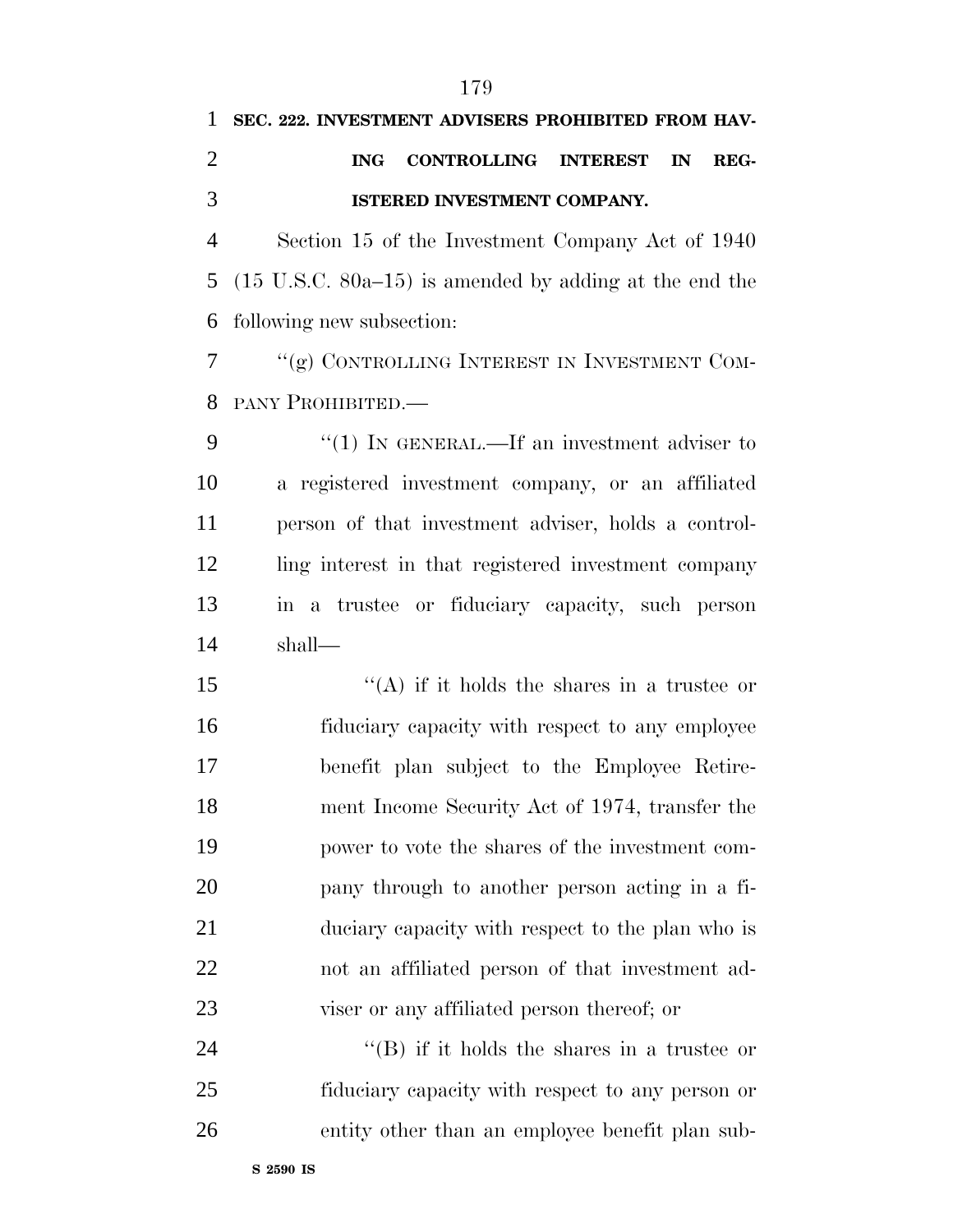| $\mathbf{1}$   | ject to the Employee Retirement Income Secu- |
|----------------|----------------------------------------------|
| $\overline{2}$ | rity Act of 1974—                            |
| 3              | "(i) transfer the power to vote the          |
| $\overline{4}$ | shares of the investment company through     |
| 5              | $to-$                                        |
| 6              | $\lq\lq$ the beneficial owners of the        |
| 7              | shares;                                      |
| 8              | "(II) another person acting in a             |
| 9              | fiduciary capacity who is not an affili-     |
| 10             | ated person of that investment adviser       |
| 11             | or any affiliated person thereof; or         |
| 12             | "(III) any person authorized to              |
| 13             | receive statements and information           |
| 14             | with respect to the trust who is not         |
| 15             | an affiliated person of that investment      |
| 16             | adviser or any affiliated person there-      |
| 17             | of;                                          |
| 18             | "(ii) vote the shares of the investment      |
| 19             | company held by it in the same proportion    |
| 20             | as shares held by all other shareholders of  |
| 21             | the investment company; or                   |
| 22             | "(iii) vote the shares of the invest-        |
| 23             | ment company as otherwise permitted          |
| 24             | under such rules, regulations, or orders as  |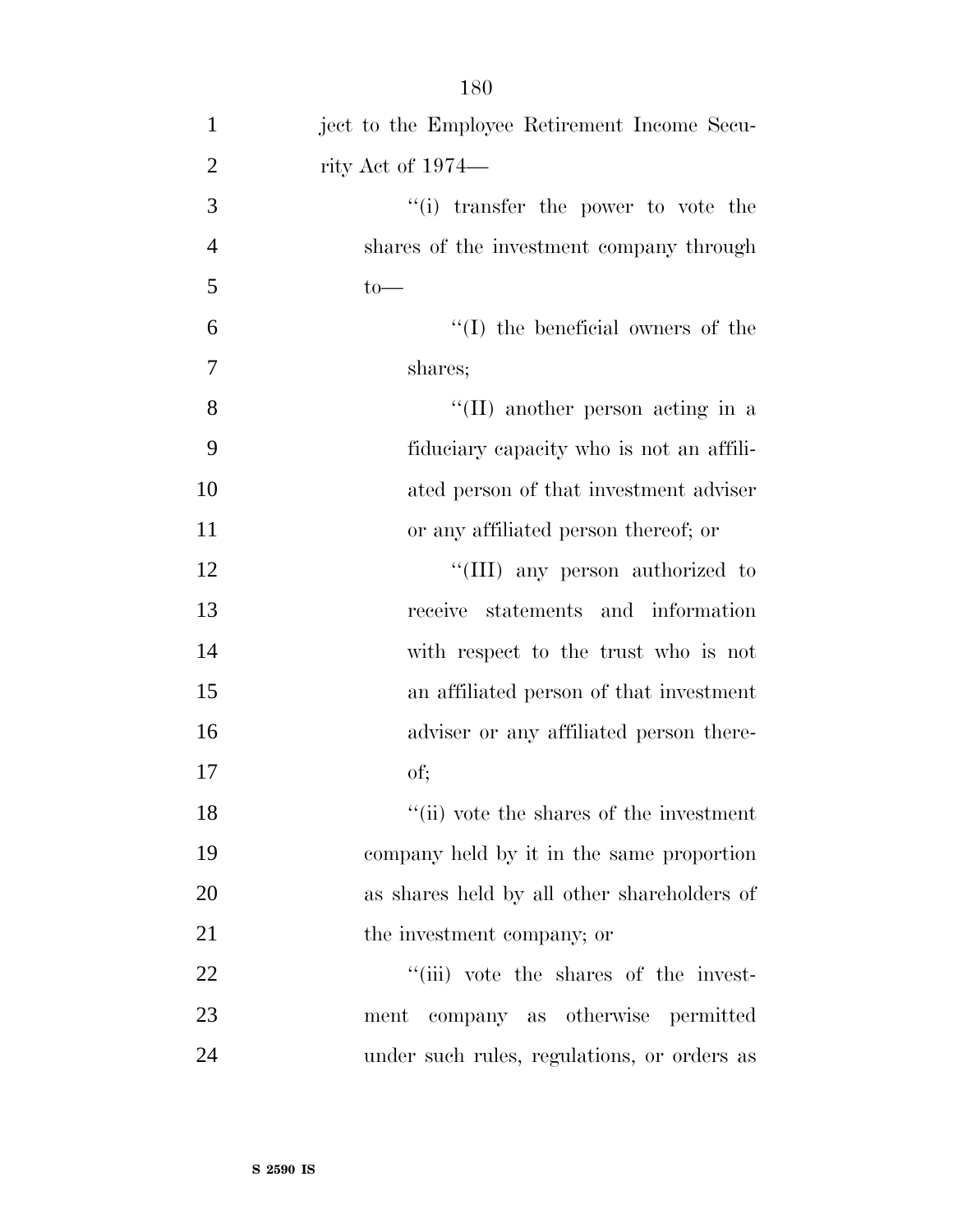| $\mathbf{1}$   | the Commission may prescribe or issue                  |
|----------------|--------------------------------------------------------|
| $\overline{2}$ | consistent with the protection of investors.           |
| 3              | "(2) EXEMPTION.—Paragraph $(1)$ shall not              |
| $\overline{4}$ | apply to any investment adviser to a registered in-    |
| 5              | vestment company, or any affiliated person of that     |
| 6              | investment adviser, that holds shares of the invest-   |
| $\tau$         | ment company in a trustee or fiduciary capacity if     |
| $8\,$          | that registered investment company consists solely of  |
| 9              | assets held in such capacities.                        |
| 10             | $\cdot\cdot$ (3) SAFE HARBOR.—No investment adviser to |
| 11             | a registered investment company or any affiliated      |
| 12             | person of such investment adviser shall be deemed to   |
| 13             | have acted unlawfully or to have breached a fidu-      |
| 14             | ciary duty under State or Federal law solely by rea-   |
| 15             | son of acting in accordance with clause (i), (ii), or  |
| 16             | (iii) of paragraph $(1)(B)$ .".                        |
| 17             | SEC. 223. CONFORMING CHANGE IN DEFINITION.             |
| 18             | Section $2(a)(5)$ of the Investment Company Act of     |
| 19             | 1940 (15 U.S.C. 80a–2(a)(5)) is amended by striking    |

 $\lq$ (A) a banking institution organized under the laws of the United States'' and inserting ''(A) a depository institution (as defined in section 3 of the Federal Deposit Insurance Act) or a branch or agency of a foreign bank (as such terms are defined in section 1(b) of the International Banking Act of 1978)''.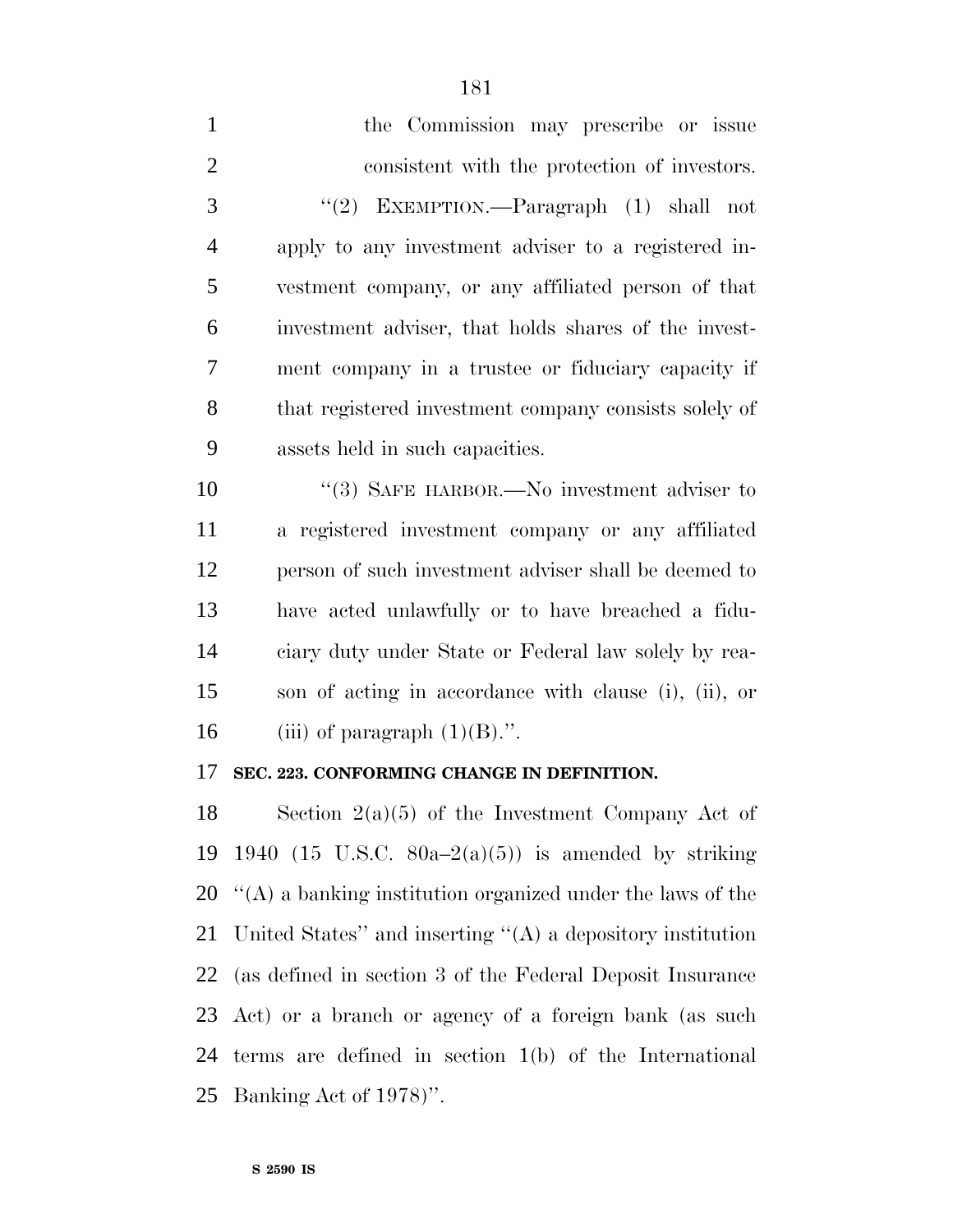#### **SEC. 224. CONFORMING AMENDMENT.**

 Section 202 of the Investment Advisers Act of 1940 (15 U.S.C. 80b–2) is amended by adding at the end the following new subsection:

 ''(c) CONSIDERATION OF PROMOTION OF EFFI- CIENCY, COMPETITION, AND CAPITAL FORMATION.— Whenever pursuant to this title the Commission is en- gaged in rulemaking and is required to consider or deter- mine whether an action is necessary or appropriate in the public interest, the Commission shall also consider, in ad- dition to the protection of investors, whether the action will promote efficiency, competition, and capital forma-tion.''.

#### **SEC. 225. EFFECTIVE DATE.**

 This subtitle shall take effect 90 days after the date of the enactment of this Act.

 **Subtitle C—Securities and Ex- change Commission Supervision of Investment Bank Holding Companies SEC. 231. SUPERVISION OF INVESTMENT BANK HOLDING COMPANIES BY THE SECURITIES AND EX-CHANGE COMMISSION.**

 (a) AMENDMENT.—Section 17 of the Securities Ex-change Act of 1934 (15 U.S.C. 78q) is amended—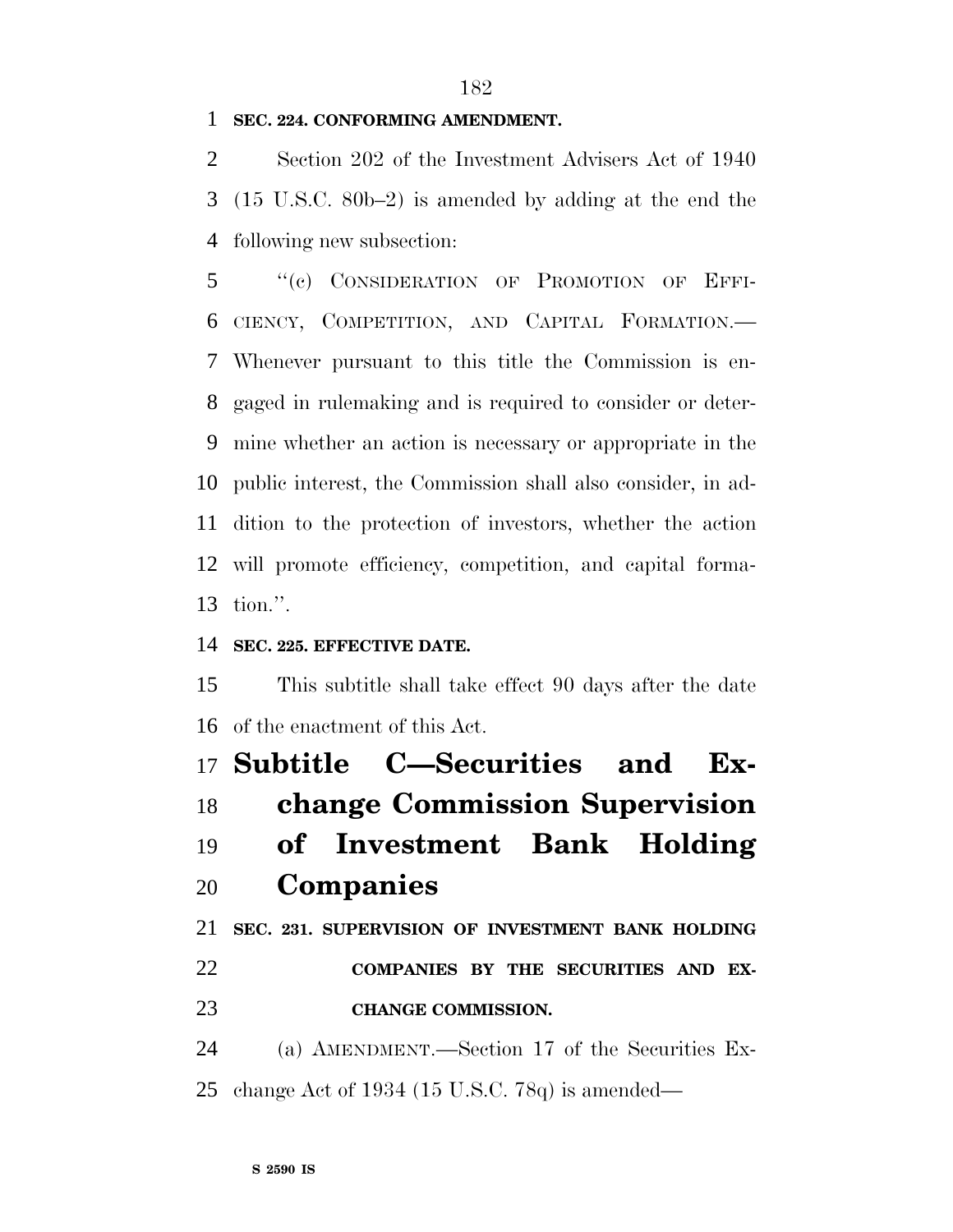| $\mathbf{1}$   | (1) by redesignating subsection (i) as subsection     |
|----------------|-------------------------------------------------------|
| $\overline{2}$ | $(l)$ ; and                                           |
| 3              | $(2)$ by inserting after subsection $(h)$ the follow- |
| $\overline{4}$ | ing new subsections:                                  |
| 5              | "(i) INVESTMENT BANK HOLDING COMPANIES.-              |
| 6              | "(1) ELECTIVE SUPERVISION OF AN INVEST-               |
| $\overline{7}$ | MENT BANK HOLDING COMPANY NOT HAVING A                |
| 8              | BANK OR SAVINGS ASSOCIATION AFFILIATE.-               |
| 9              | "(A) IN GENERAL.—An investment bank                   |
| 10             | holding company that is not—                          |
| 11             | "(i) an affiliate of a wholesale finan-               |
| 12             | cial institution, an insured bank (other              |
| 13             | than an institution described in subpara-             |
| 14             | graph (D), (F), or (G) of section $2(e)(2)$ ,         |
| 15             | or held under section $4(f)$ , of the Bank            |
| 16             | Holding Company Act of 1956), or a sav-               |
| 17             | ings association;                                     |
| 18             | "(ii) a foreign bank, foreign company,                |
| 19             | or company that is described in section               |
| 20             | $8(a)$ of the International Banking Act of            |
| 21             | $1978;$ or                                            |
| 22             | "(iii) a foreign bank that controls, di-              |
| 23             | rectly or indirectly, a corporation chartered         |
| 24             | under section 25A of the Federal Reserve              |
| 25             | Act,                                                  |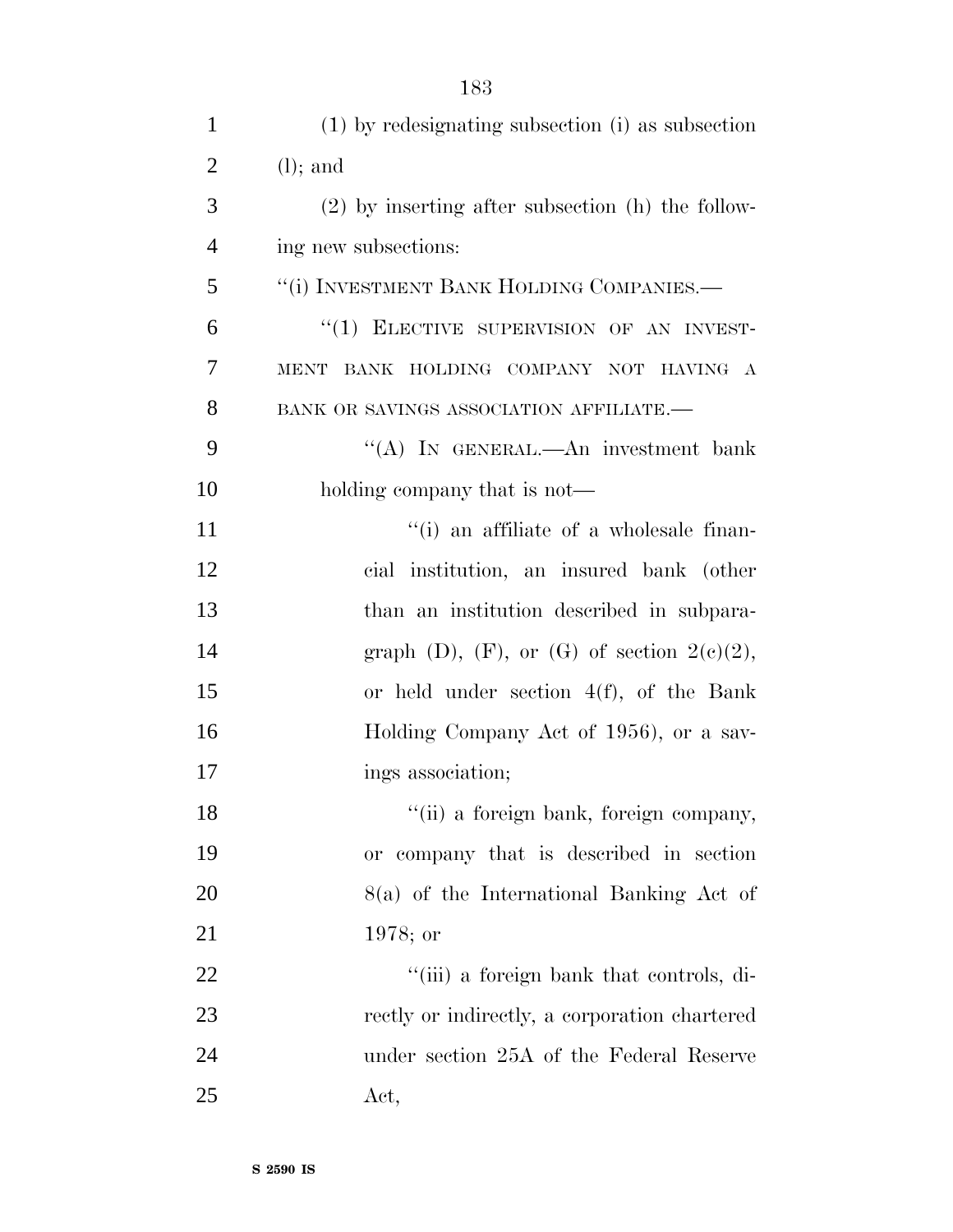may elect to become supervised by filing with the Commission a notice of intention to become supervised, pursuant to subparagraph (B) of this paragraph. Any investment bank holding company filing such a notice shall be supervised in accordance with this section and comply with the rules promulgated by the Commission appli- cable to supervised investment bank holding companies. 10 "(B) NOTIFICATION OF STATUS AS A SU-

 PERVISED INVESTMENT BANK HOLDING COM- PANY.—An investment bank holding company that elects under subparagraph (A) to become supervised by the Commission shall file with the Commission a written notice of intention to be- come supervised by the Commission in such form and containing such information and doc- uments concerning such investment bank hold- ing company as the Commission, by rule, may prescribe as necessary or appropriate in fur-21 therance of the purposes of this section. Unless the Commission finds that such supervision is not necessary or appropriate in furtherance of the purposes of this section, such supervision shall become effective 45 days after the date of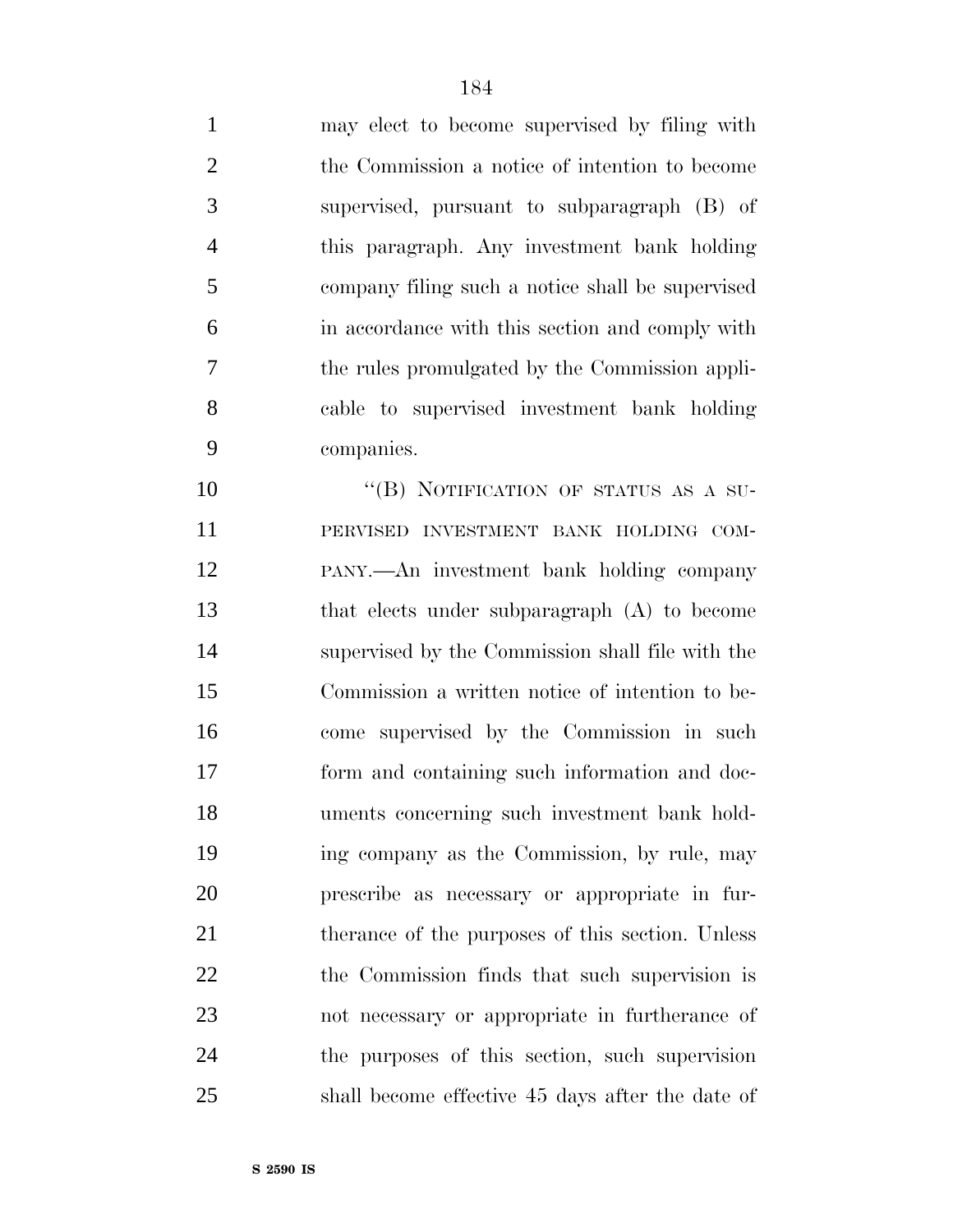| $\mathbf{1}$   | receipt of such written notice by the Commis-    |
|----------------|--------------------------------------------------|
| $\overline{2}$ | sion, or within such shorter time period as the  |
| 3              | Commission, by rule or order, may determine.     |
| $\overline{4}$ | "(2) ELECTION NOT TO BE SUPERVISED BY            |
| 5              | THE COMMISSION AS AN INVESTMENT BANK HOLD-       |
| 6              | ING COMPANY.-                                    |
| 7              | "(A) VOLUNTARY WITHDRAWAL.—A su-                 |
| 8              | pervised investment bank holding company that    |
| 9              | is supervised pursuant to paragraph (1) may,     |
| 10             | upon such terms and conditions as the Commis-    |
| 11             | sion deems necessary or appropriate, elect not   |
| 12             | to be supervised by the Commission by filing a   |
| 13             | written notice of withdrawal from Commission     |
| 14             | supervision. Such notice shall not become effec- |
| 15             | tive until one year after receipt by the Commis- |
| 16             | sion, or such shorter or longer period as the    |
| 17             | Commission deems necessary or appropriate to     |
| 18             | ensure effective supervision of the material     |
| 19             | risks to the supervised investment bank holding  |
| 20             | company and to the affiliated broker or dealer,  |
| 21             | or to prevent evasion of the purposes of this    |
| 22             | section.                                         |
| 23             | "(B) DISCONTINUATION OF COMMISSION               |
|                |                                                  |

 SUPERVISION.—If the Commission finds that any supervised investment bank holding com-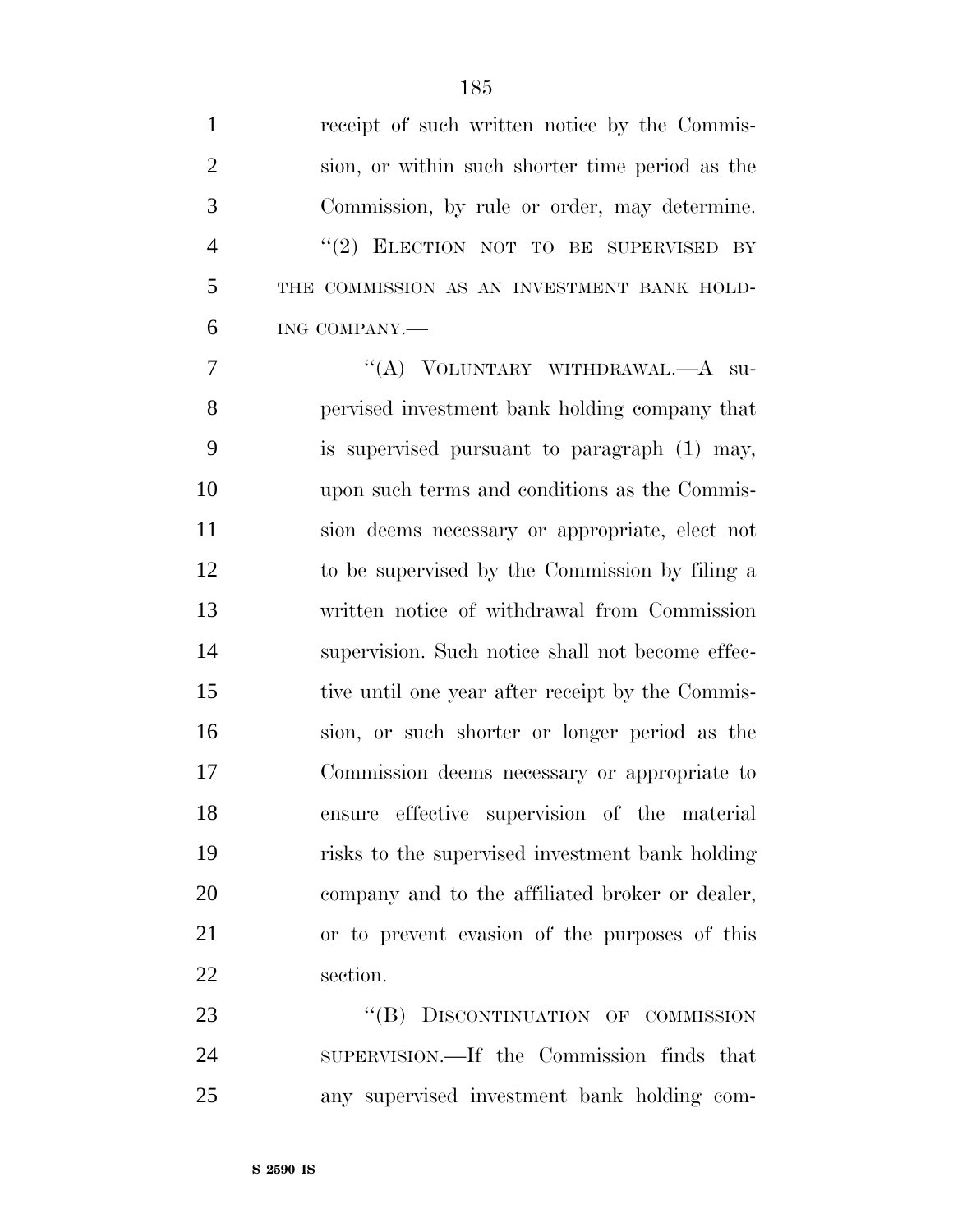| $\mathbf{1}$   | pany that is supervised pursuant to paragraph       |
|----------------|-----------------------------------------------------|
| $\overline{2}$ | $(1)$ is no longer in existence or has ceased to be |
| 3              | an investment bank holding company, or if the       |
| $\overline{4}$ | Commission finds that continued supervision of      |
| 5              | such a supervised investment bank holding com-      |
| 6              | pany is not consistent with the purposes of this    |
| 7              | section, the Commission may discontinue the         |
| 8              | supervision pursuant to a rule or order, if any,    |
| 9              | promulgated by the Commission under this sec-       |
| 10             | tion.                                               |
| 11             | SUPERVISION OF INVESTMENT<br>(3)<br><b>BANK</b>     |
| 12             | HOLDING COMPANIES.-                                 |
| 13             | "(A) RECORDKEEPING AND REPORTING.—                  |
| 14             | "(i) IN GENERAL.—Every supervised                   |
| 15             | investment bank holding company and                 |
| 16             | each affiliate thereof shall make and keep          |
| 17             | for prescribed periods such records, furnish        |
| 18             | copies thereof, and make such reports, as           |
| 19             | the Commission may require by rule, in              |
| 20             | order to keep the Commission informed as            |
| 21             | $to-$                                               |
| 22             | "(I) the company's or affiliate's                   |
| 23             | activities, financial condition, policies,          |
| 24             | systems for monitoring and control-                 |
| 25             | ling financial and operational risks,               |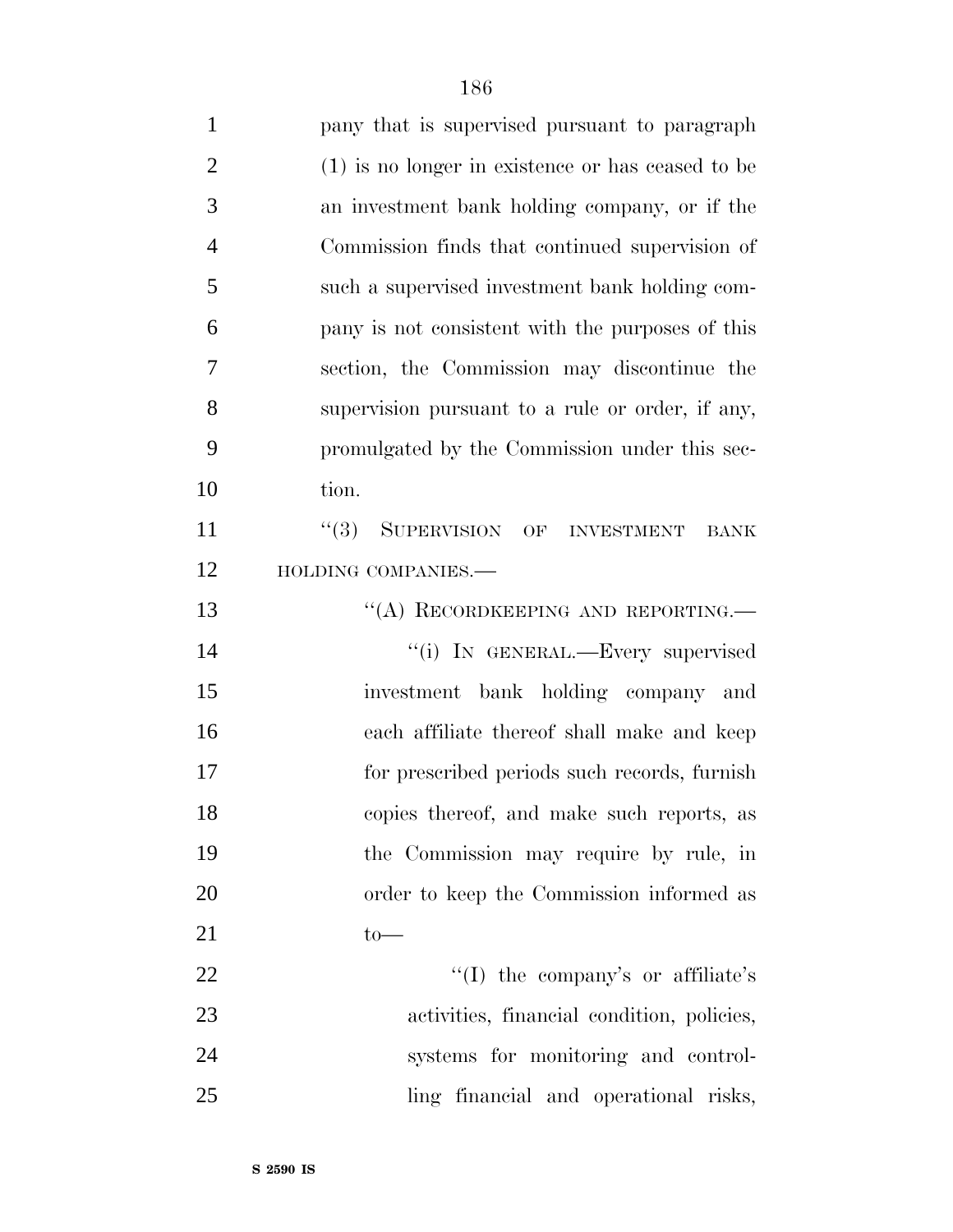| $\mathbf{1}$   | and transactions and relationships be-     |
|----------------|--------------------------------------------|
| $\overline{2}$ | tween any broker or dealer affiliate of    |
| 3              | the supervised investment bank hold-       |
| $\overline{4}$ | ing company; and                           |
| 5              | $\lq\lq$ (II) the extent to which the      |
| 6              | company or affiliate has complied with     |
| $\overline{7}$ | the provisions of this Act and regula-     |
| 8              | tions prescribed and orders issued         |
| 9              | under this Act.                            |
| 10             | "(ii) FORM AND CONTENTS.—Such              |
| 11             | records and reports shall be prepared in   |
| 12             | such form and according to such specifica- |
| 13             | tions (including certification by an inde- |
| 14             | pendent public accountant), as the Com-    |
| 15             | mission may require and shall be provided  |
| 16             | promptly at any time upon request by the   |
| 17             | Commission. Such records and reports may   |
| 18             | include-                                   |
| 19             | $\lq\lq$ (I) a balance sheet and income    |
| 20             | statement;                                 |
| 21             | $\lq\lq$ (II) an assessment of the con-    |
| 22             | solidated capital of the supervised in-    |
| 23             | vestment bank holding company;             |
| 24             | "(III) an independent auditor's            |
| 25             | report attesting to the supervised in-     |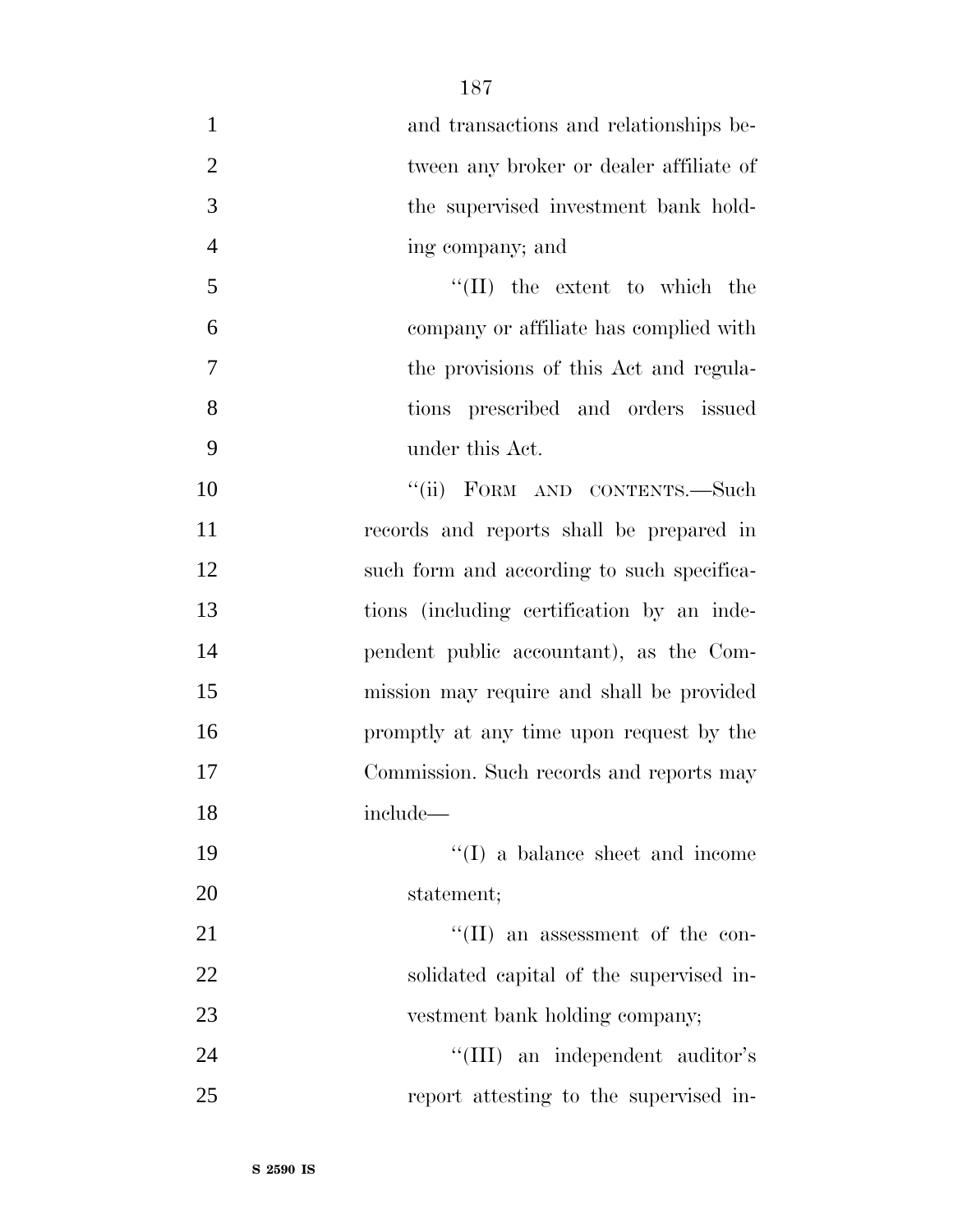| $\mathbf{1}$   | vestment bank holding company's               |
|----------------|-----------------------------------------------|
| $\overline{2}$ | compliance with its internal risk man-        |
| 3              | agement and internal control objec-           |
| $\overline{4}$ | tives; and                                    |
| 5              | $\lq\lq (IV)$ reports concerning the ex-      |
| 6              | tent to which the company or affiliate        |
| $\tau$         | has complied with the provisions of           |
| 8              | this title and any regulations pre-           |
| 9              | scribed and orders issued under this          |
| 10             | title.                                        |
| 11             | "(B) USE OF EXISTING REPORTS.-                |
| 12             | "(i) IN GENERAL.—The Commission               |
| 13             | shall, to the fullest extent possible, accept |
| 14             | reports in fulfillment of the requirements    |
| 15             | under this paragraph that the supervised      |
| 16             | investment bank holding company or its af-    |
| 17             | filiates have been required to provide to     |
| 18             | another appropriate regulatory agency or      |
| 19             | self-regulatory organization.                 |
| 20             | "(ii) AVAILABILITY.—A supervised in-          |
| 21             | vestment bank holding company or an af-       |
| 22             | filiate of such company shall provide to the  |
| 23             | Commission, at the request of the Commis-     |
| 24             | sion, any report referred to in clause (i).   |
| 25             | "(C) EXAMINATION AUTHORITY.-                  |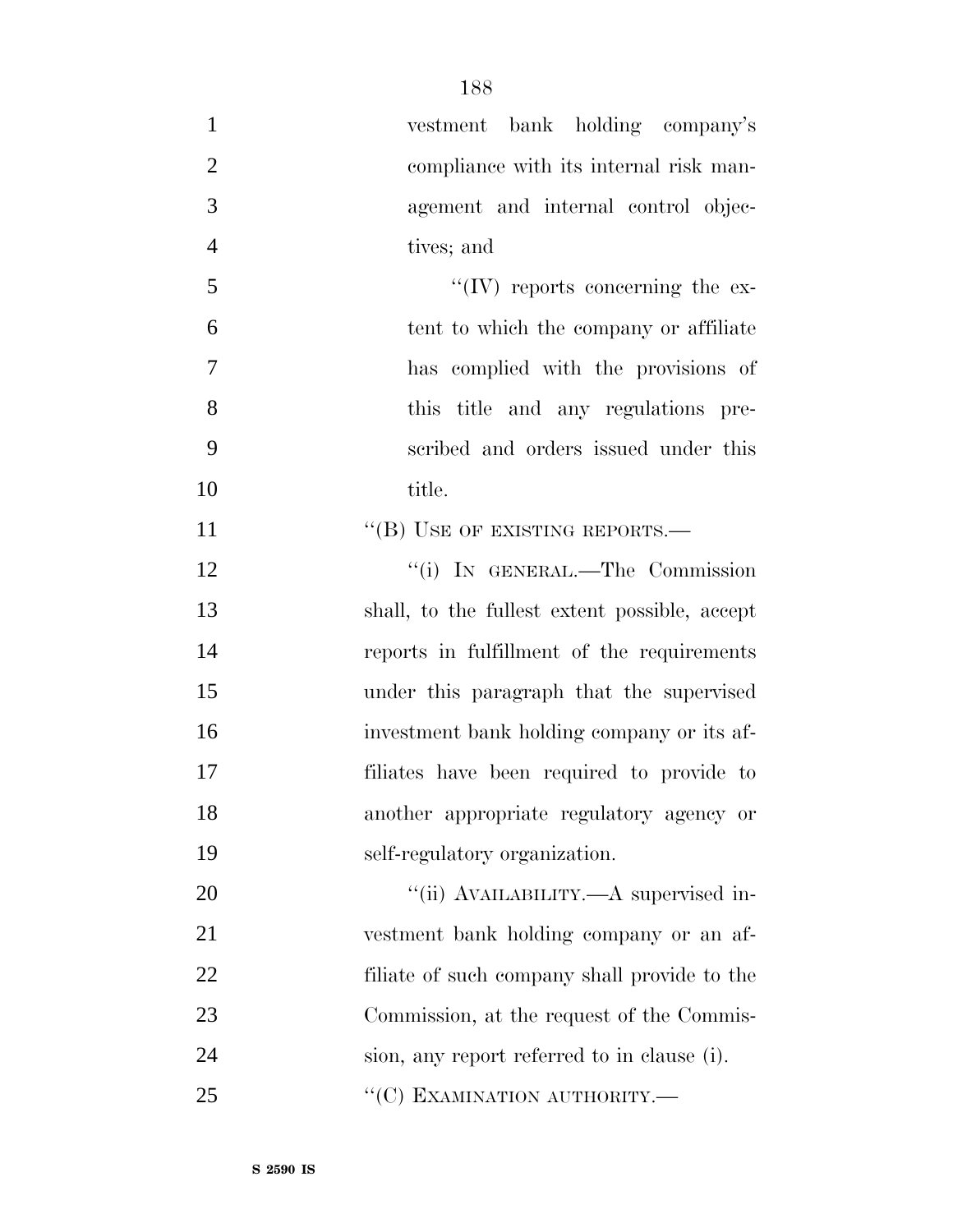| $\mathbf{1}$   | "(i) FOCUS OF EXAMINATION AU-             |
|----------------|-------------------------------------------|
| $\overline{2}$ | THORITY.—The Commission may make ex-      |
| 3              | aminations of any supervised investment   |
| $\overline{4}$ | bank holding company and any affiliate of |
| 5              | such company in order to-                 |
| 6              | $\lq\lq$ (I) inform the Commission        |
| $\overline{7}$ | regarding—                                |
| 8              | $\cdot$ (aa) the nature of the oper-      |
| 9              | ations and financial condition of         |
| 10             | the supervised investment bank            |
| 11             | holding company and its affili-           |
| 12             | ates;                                     |
| 13             | "(bb) the financial and oper-             |
| 14             | ational risks within the super-           |
| 15             | vised investment bank holding             |
| 16             | company that may affect any               |
| 17             | broker or dealer controlled by            |
| 18             | such supervised investment bank           |
| 19             | holding company; and                      |
| 20             | $f''(ce)$ the systems of the su-          |
| 21             | pervised investment bank holding          |
| 22             | company and its affiliates for            |
| 23             | monitoring and controlling those          |
| 24             | risks; and                                |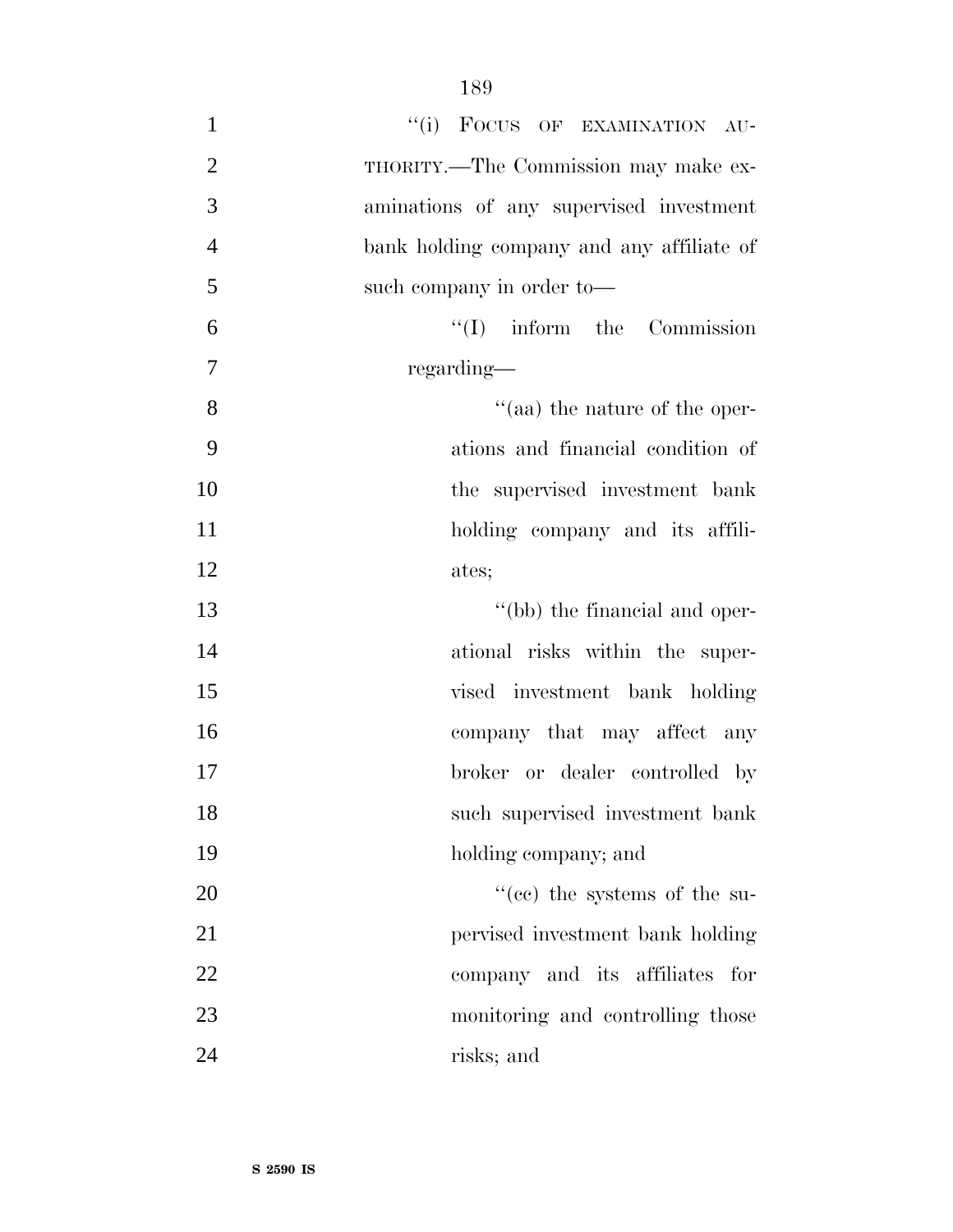| $\mathbf{1}$   | $``(II)$ monitor compliance with           |
|----------------|--------------------------------------------|
| $\overline{2}$ | the provisions of this subsection, pro-    |
| 3              | visions governing transactions and re-     |
| $\overline{4}$ | lationships between any broker or          |
| 5              | dealer affiliated with the supervised      |
| 6              | investment bank holding company and        |
| 7              | any of the company's other affiliates,     |
| 8              | and applicable provisions of sub-          |
| 9              | chapter II of chapter 53, title 31,        |
| 10             | United States Code (commonly re-           |
| 11             | ferred to as the 'Bank Secrecy Act')       |
| 12             | and regulations thereunder.                |
| 13             | "(ii) RESTRICTED FOCUS OF EXAMI-           |
| 14             | NATIONS.—The Commission shall limit the    |
| 15             | focus and scope of any examination of a    |
| 16             | supervised investment bank holding com-    |
| 17             | pany to-                                   |
| 18             | $\lq\lq$ (I) the company; and              |
| 19             | $\lq\lq$ (II) any affiliate of the company |
| 20             | that, because of its size, condition, or   |
| 21             | activities, the nature or size of the      |
| 22             | transactions between such affiliate        |
| 23             | and any affiliated broker or dealer, or    |
| 24             | the centralization of functions within     |
| 25             | the holding company system, could, in      |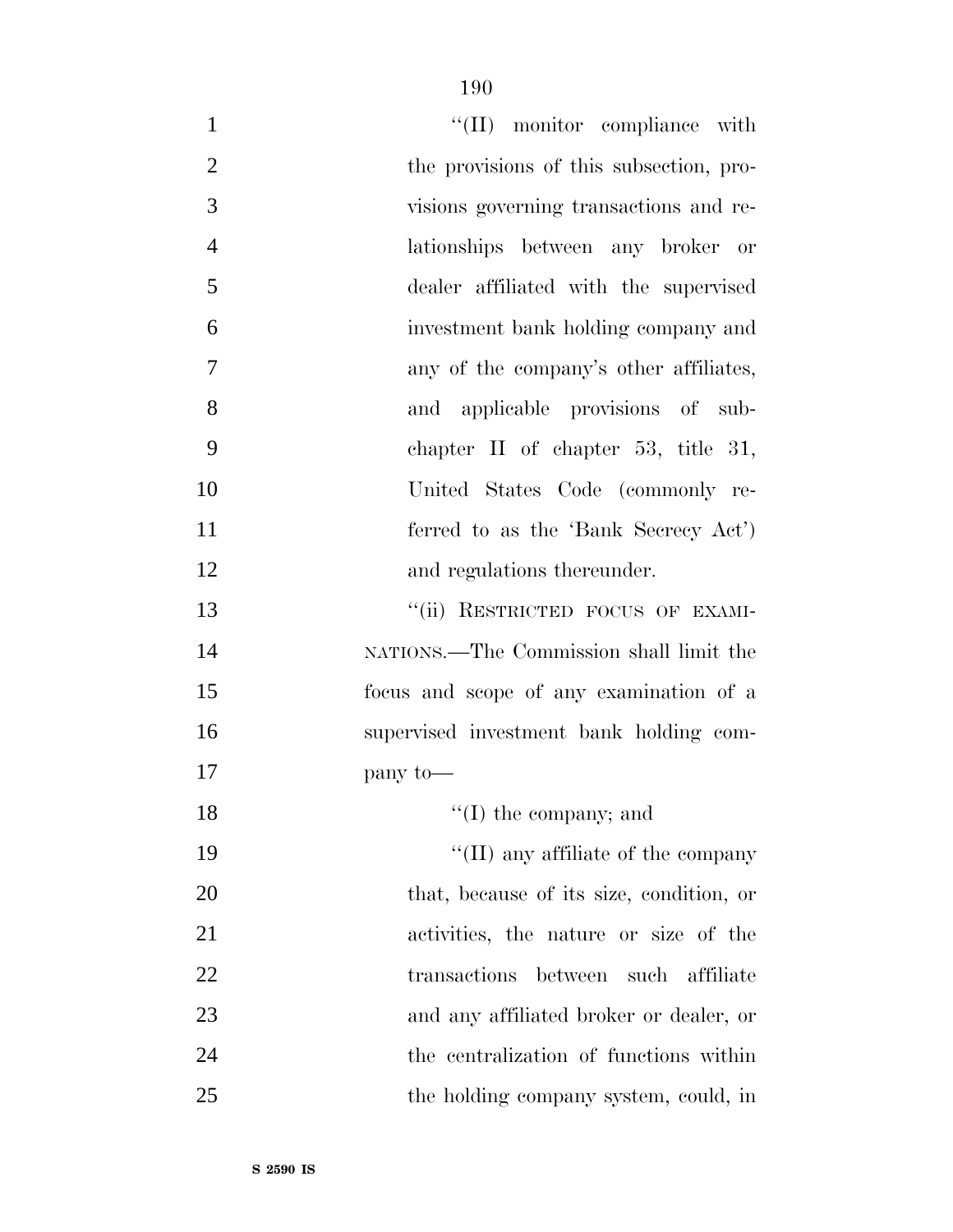1 the discretion of the Commission, have a materially adverse effect on the operational or financial condition of 4 the broker or dealer. 5 "(iii) DEFERENCE TO OTHER EXAMI- NATIONS.—For purposes of this subpara- graph, the Commission shall, to the fullest extent possible, use the reports of examina- tion of an institution described in subpara-10 graph (D),  $(F)$ , or  $(G)$  of section  $2(c)(2)$ , or held under section 4(f), of the Bank 12 Holding Company Act of 1956 made by the appropriate regulatory agency, or of a licensed insurance company made by the appropriate State insurance regulator. 16 "(4) HOLDING COMPANY CAPITAL.— 17 "(A) AUTHORITY.—If the Commission finds that it is necessary to adequately super-vise investment bank holding companies and

their broker or dealer affiliates consistent with

21 the purposes of this subsection, the Commission

may adopt capital adequacy rules for supervised

24 "(B) METHOD OF CALCULATION.—In de-

investment bank holding companies.

veloping rules under this paragraph: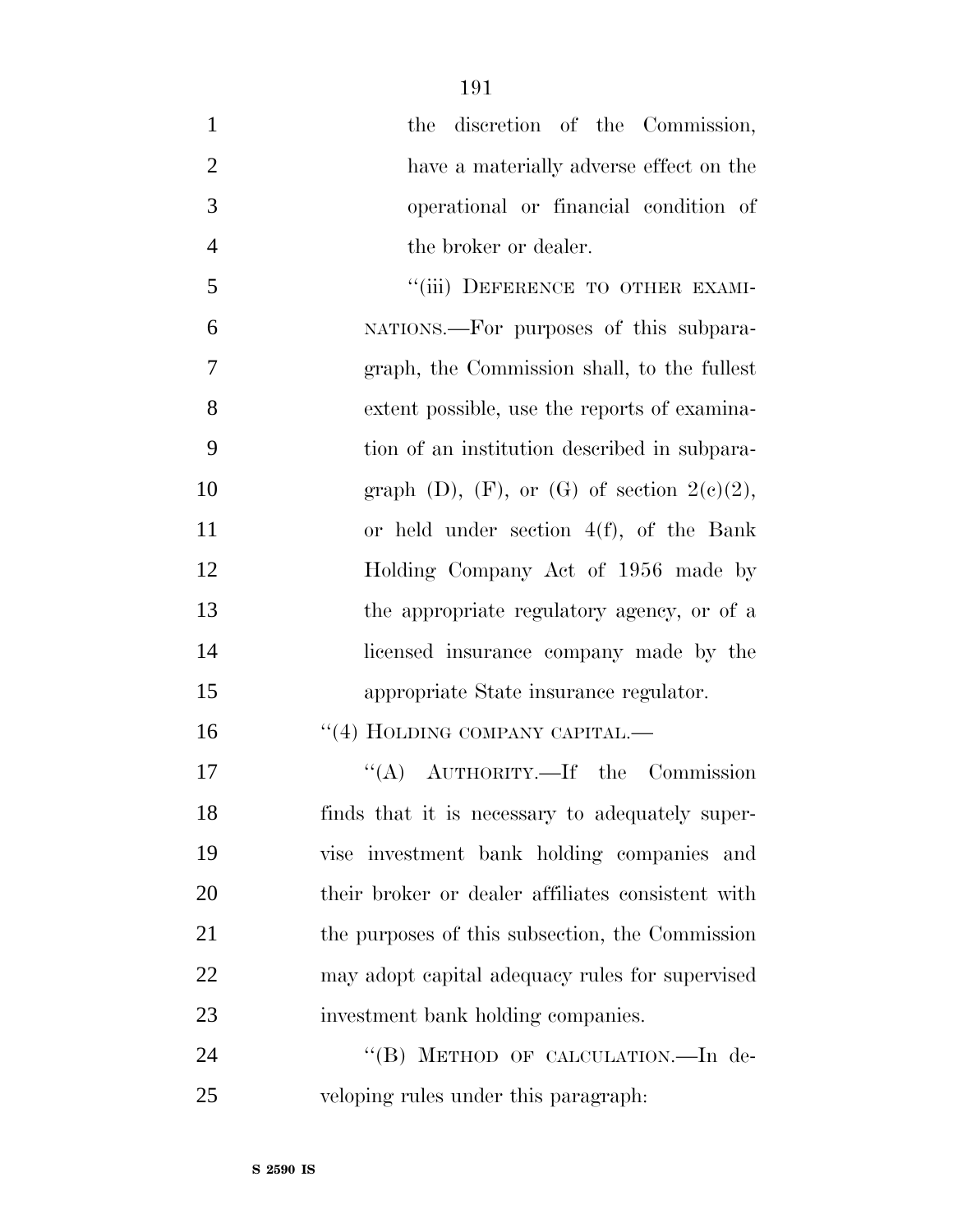| $\mathbf{1}$   | "(i) DOUBLE LEVERAGE.—The Com-                |
|----------------|-----------------------------------------------|
| $\overline{2}$ | mission shall consider the use by the su-     |
| 3              | pervised investment bank holding company      |
| $\overline{4}$ | of debt and other liabilities to fund capital |
| 5              | investments in affiliates.                    |
| 6              | "(ii) NO UNWEIGHTED CAPITAL                   |
| 7              | RATIO.—The Commission shall not impose        |
| 8              | under this section a capital ratio that is    |
| 9              | not based on appropriate risk-weighting       |
| 10             | considerations.                               |
| 11             | "(iii) NO CAPITAL REQUIREMENT ON              |
| 12             | REGULATED ENTITIES.-The Commission            |
| 13             | shall not, by rule, regulation, guideline,    |
| 14             | order or otherwise, impose any capital ade-   |
| 15             | quacy provision on a nonbanking affiliate     |
| 16             | (other than a broker or dealer) that is in    |
| 17             | compliance with applicable capital require-   |
| 18             | ments of another Federal regulatory au-       |
| 19             | thority or State insurance authority.         |
| 20             | "(iv) APPROPRIATE EXCLUSIONS.-                |
| 21             | The Commission shall take full account of     |
| 22             | the applicable capital requirements of an-    |
| 23             | other Federal regulatory authority or State   |
| 24             | insurance regulator.                          |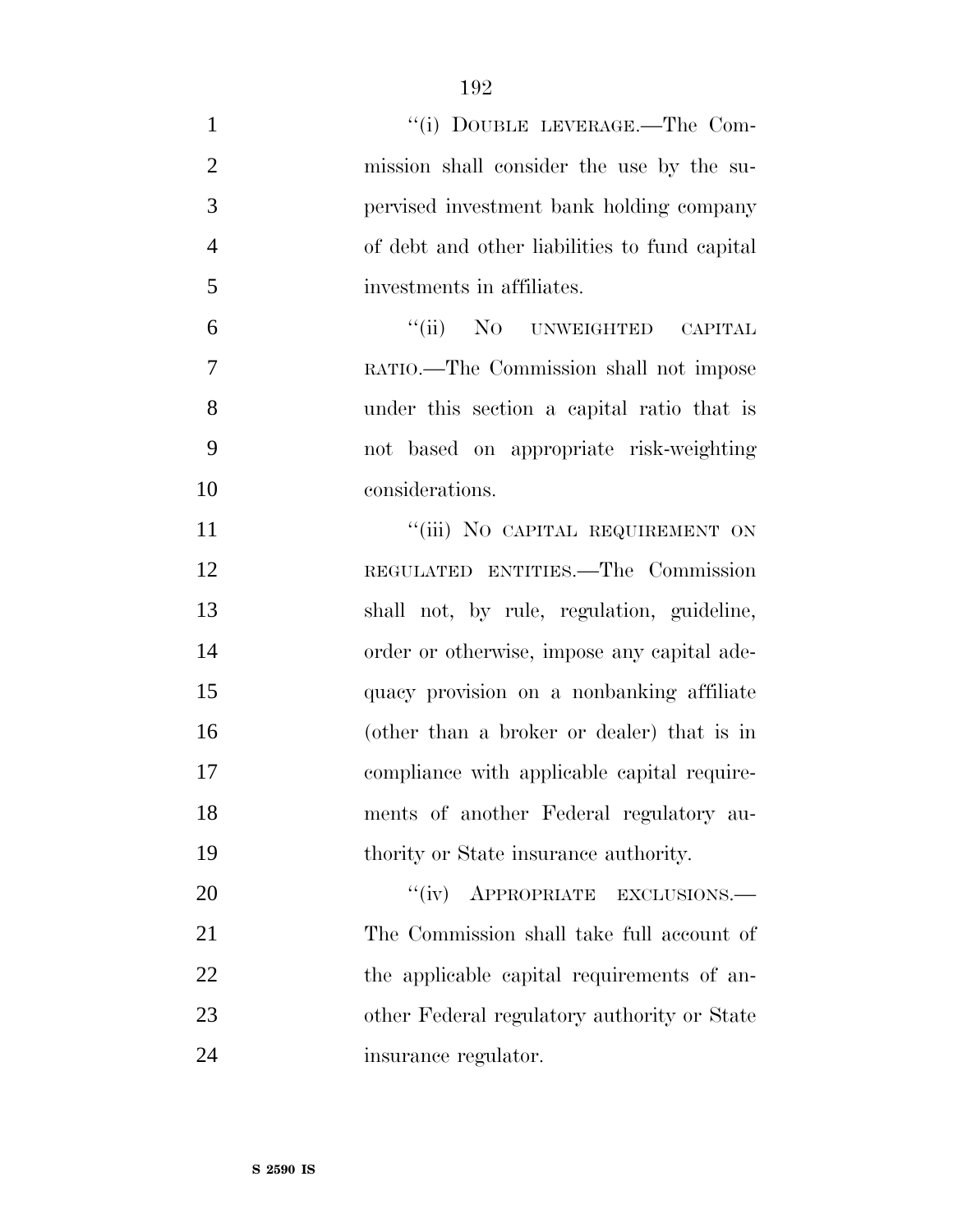| $\mathbf{1}$   | "(C) INTERNAL RISK MANAGEMENT MOD-                     |
|----------------|--------------------------------------------------------|
| $\overline{2}$ | ELS.—The Commission may incorporate inter-             |
| 3              | nal risk management models into its capital            |
| $\overline{4}$ | adequacy rules for supervised investment bank          |
| 5              | holding companies.                                     |
| 6              | "(5) FUNCTIONAL REGULATION OF BANKING                  |
| 7              | AND INSURANCE ACTIVITIES OF SUPERVISED IN-             |
| 8              | VESTMENT BANK HOLDING COMPANIES.—The Com-              |
| 9              | mission shall defer to—                                |
| 10             | $\lq\lq$ the appropriate regulatory agency             |
| 11             | with regard to all interpretations of, and the         |
| 12             | enforcement of, applicable banking laws relating       |
| 13             | to the activities, conduct, ownership, and oper-       |
| 14             | ations of banks, and institutions described in         |
| 15             | subparagraph $(D)$ , $(F)$ , and $(G)$ of section      |
| 16             | $2(e)(2)$ , or held under section $4(f)$ , of the Bank |
| 17             | Holding Company Act of 1956; and                       |
| 18             | "(B) the appropriate State insurance regu-             |
| 19             | lators with regard to all interpretations of, and      |
| 20             | the enforcement of, applicable State insurance         |
| 21             | laws relating to the activities, conduct, and op-      |
| 22             | erations of insurance companies and insurance          |
| 23             | agents.                                                |
| 24             | "(6) DEFINITIONS.—For purposes of this sub-            |
| 25             | section and subsection $(j)$ —                         |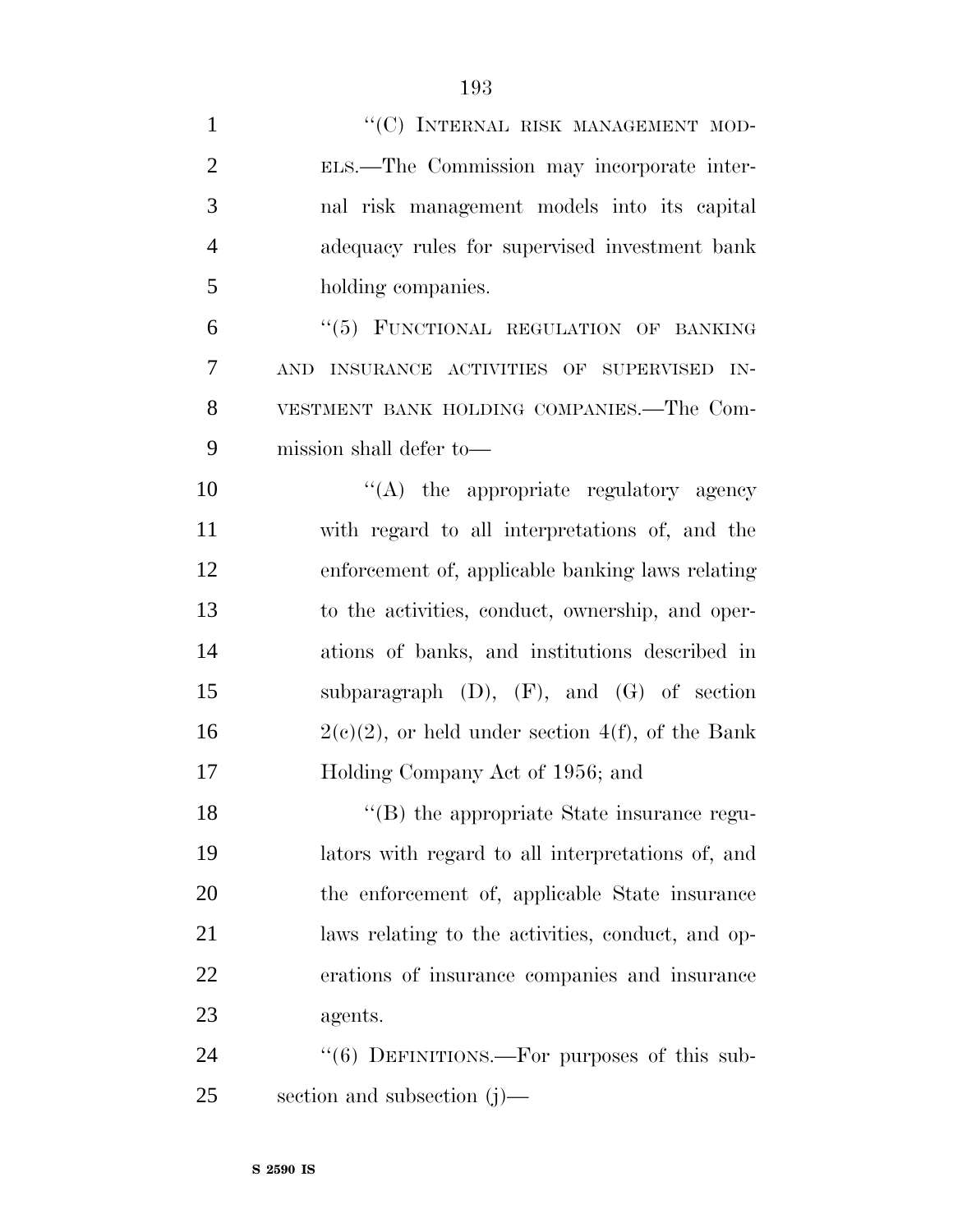| $\mathbf{1}$   | "(A) the term 'investment bank holding           |
|----------------|--------------------------------------------------|
| $\overline{2}$ | company' means—                                  |
| 3              | "(i) any person other than a natural             |
| $\overline{4}$ | person that owns or controls one or more         |
| 5              | brokers or dealers; and                          |
| 6              | "(ii) the associated persons of the in-          |
| 7              | vestment bank holding company;                   |
| 8              | $\lq\lq$ the term 'supervised investment bank    |
| 9              | holding company' means any investment bank       |
| 10             | holding company that is supervised by the Com-   |
| 11             | mission pursuant to this subsection;             |
| 12             | " $(C)$ the terms 'affiliate', 'bank', 'bank'    |
| 13             | holding company', 'company', 'control', and      |
| 14             | 's avings association' have the same meanings as |
| 15             | in section 2 of the Bank Holding Company Act     |
| 16             | of 1956;                                         |
| 17             | "(D) the term 'insured bank' has the same        |
| 18             | meaning as in section 3 of the Federal Deposit   |
| 19             | Insurance Act;                                   |
| 20             | " $(E)$ the term 'foreign bank' has the same     |
| 21             | meaning as in section $1(b)(7)$ of the Inter-    |
| 22             | national Banking Act of 1978; and                |
| 23             | $\lq\lq(F)$ the terms 'person associated with an |
| 24             | investment bank holding company' and 'associ-    |
| 25             | ated person of an investment bank holding com-   |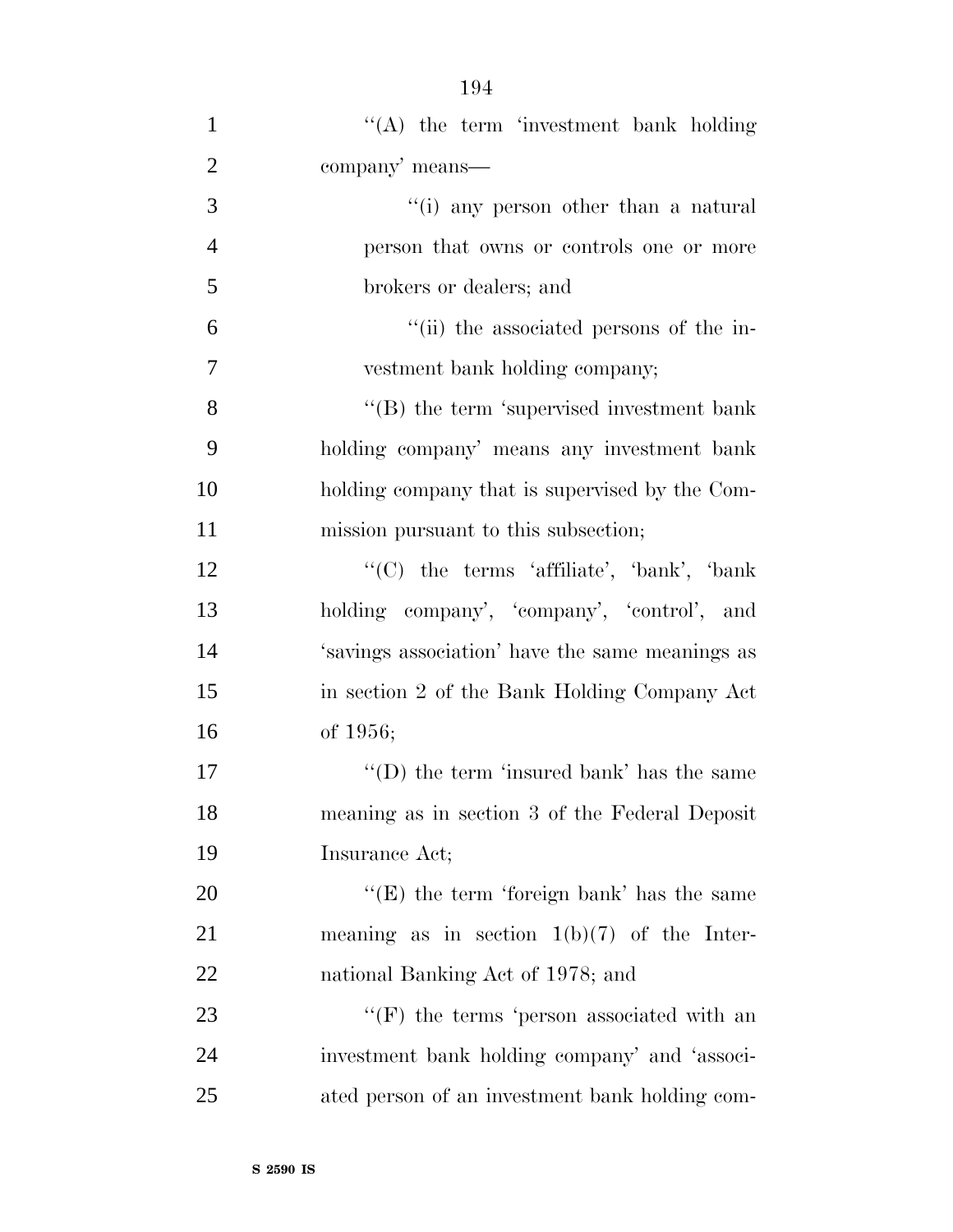| $\mathbf{1}$   | pany' mean any person directly or indirectly           |
|----------------|--------------------------------------------------------|
| $\overline{2}$ | controlling, controlled by, or under common            |
| 3              | control with, an investment bank holding com-          |
| $\overline{4}$ | pany.                                                  |
| 5              | "(j) COMMISSION BACKUP AUTHORITY.—                     |
| 6              | "(1) AUTHORITY.—The Commission may make                |
| 7              | inspections of any wholesale financial holding com-    |
| 8              | pany that—                                             |
| 9              | $\lq\lq$ controls a wholesale financial institu-       |
| 10             | tion;                                                  |
| 11             | $\lq\lq$ (B) is not a foreign bank; and                |
| 12             | "(C) does not control an insured bank                  |
| 13             | (other than an institution permitted under sub-        |
| 14             | paragraph (D), $(F)$ , or $(G)$ of section $2(e)(2)$ , |
| 15             | or held under section $4(f)$ , of the Bank Holding     |
| 16             | Company Act of 1956) or a savings association,         |
| 17             | and any affiliate of such company, for the purpose     |
| 18             | of monitoring and enforcing compliance by the          |
| 19             | wholesale financial holding company with the Fed-      |
| 20             | eral securities laws.                                  |
| 21             | "(2) LIMITATION.—The Commission shall limit            |
| 22             | the focus and scope of any inspection under para-      |
| 23             | graph (1) to those transactions, policies, procedures, |
| 24             | or records that are reasonably necessary to monitor    |
| 25             | and enforce compliance by the wholesale financial      |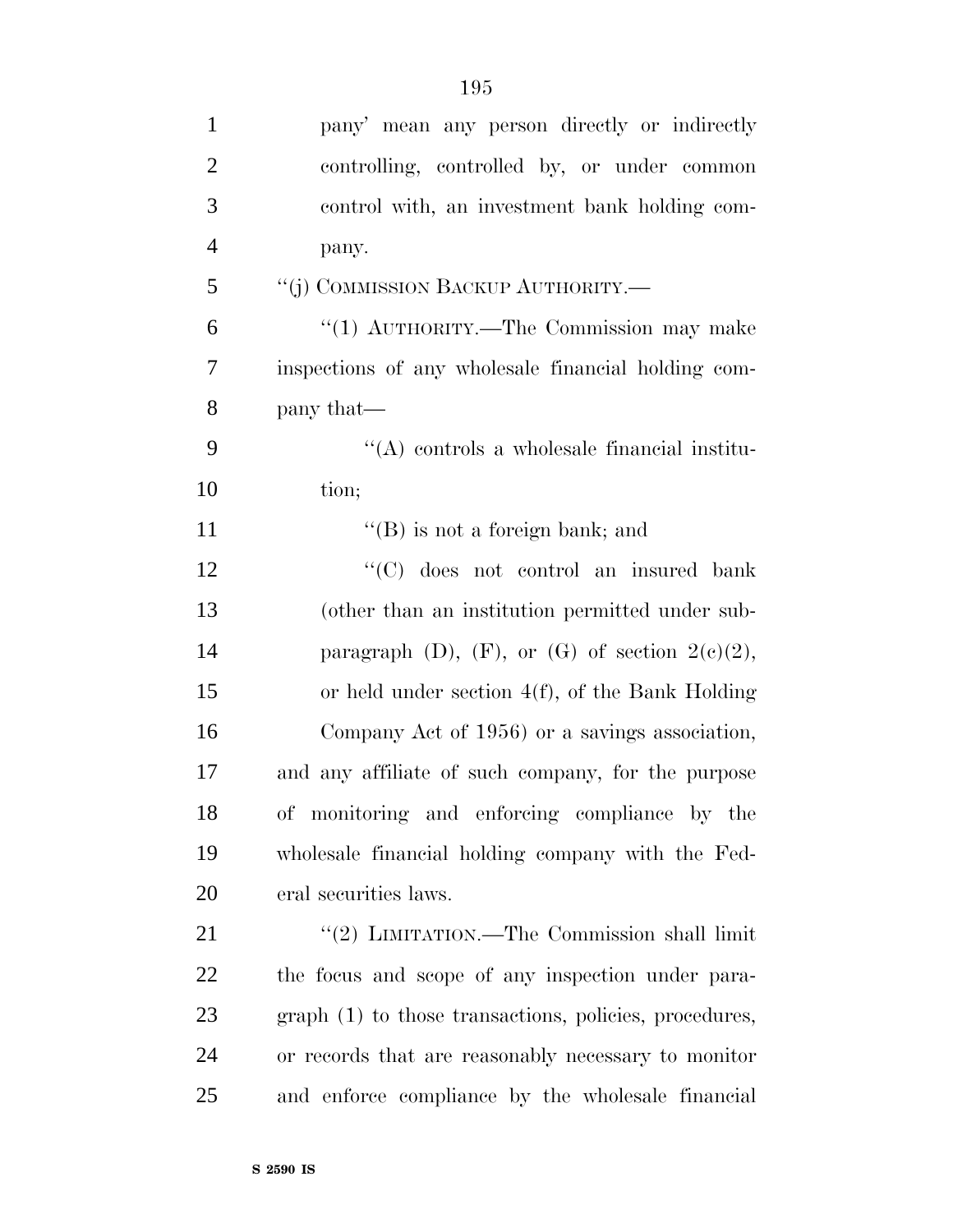| $\mathbf{1}$   | holding company or any affiliate with the Federal           |
|----------------|-------------------------------------------------------------|
| $\overline{2}$ | securities laws.                                            |
| 3              | "(3) DEFERENCE TO EXAMINATIONS.—To the                      |
| $\overline{4}$ | fullest extent possible, the Commission shall use, for      |
| 5              | the purposes of this subsection, the reports of             |
| 6              | examinations-                                               |
| $\tau$         | "(A) made by the Board of Governors of                      |
| 8              | the Federal Reserve System of any wholesale fi-             |
| 9              | nancial holding company that is supervised by               |
| 10             | the Board;                                                  |
| 11             | "(B) made by or on behalf of any State                      |
| 12             | regulatory agency responsible for the super-                |
| 13             | vision of an insurance company of any licensed              |
| 14             | insurance company; and                                      |
| 15             | "(C) made by any Federal or State bank-                     |
| 16             | ing agency of any bank or institution described             |
| 17             | in subparagraph $(D)$ , $(F)$ , or $(G)$ of section         |
| 18             | $2(e)(2)$ , or held under section $4(f)$ , of the Bank      |
| 19             | Holding Company Act of 1956.                                |
| 20             | "(4) NOTICE.—To the fullest extent possible,                |
| 21             | the Commission shall notify the appropriate regu-           |
| 22             | latory agency prior to conducting an inspection of a        |
| 23             | wholesale financial institution or institution de-          |
| 24             | scribed in subparagraph $(D)$ , $(F)$ , or $(G)$ of section |

**S 2590 IS**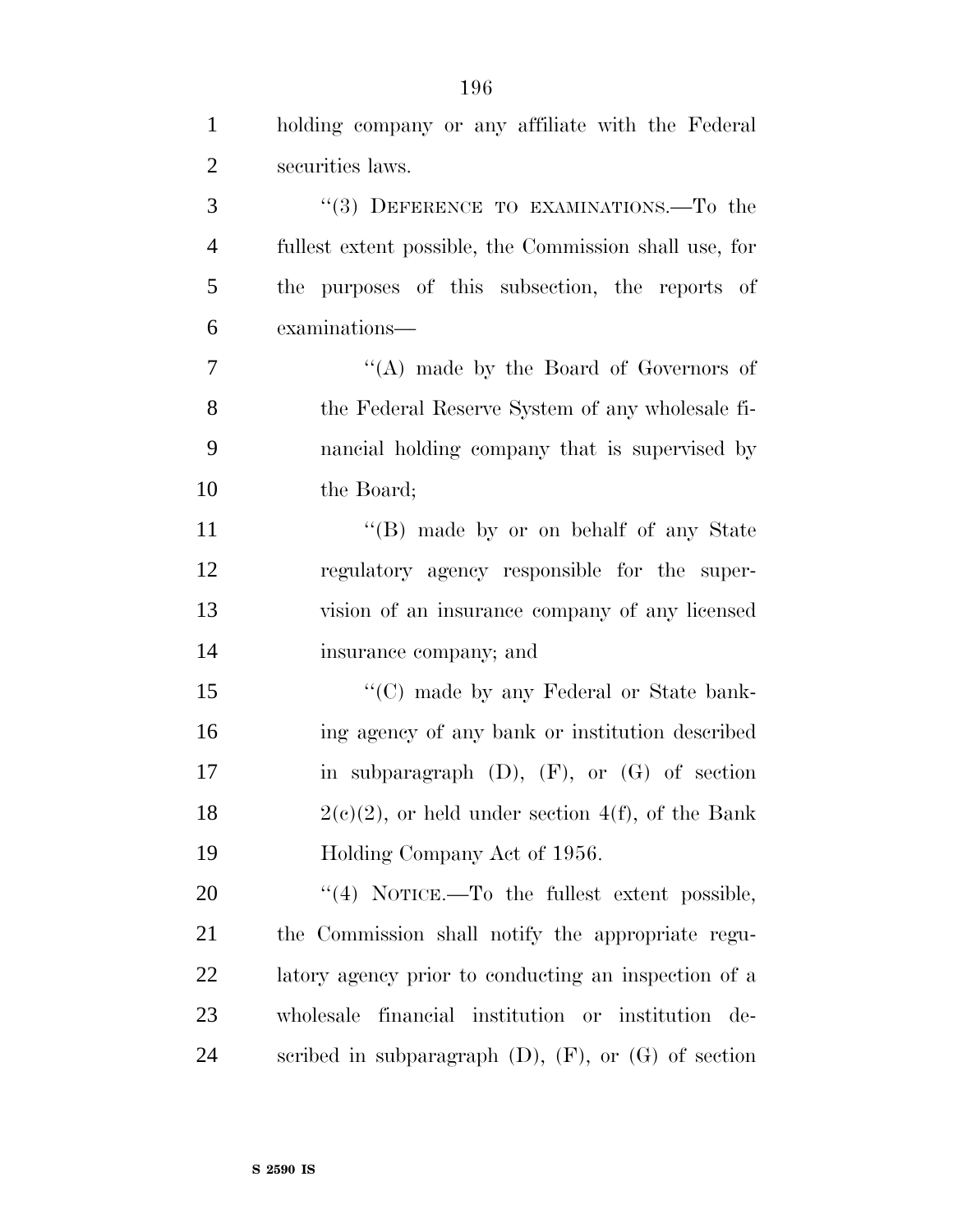$1 \qquad 2(e)(2)$ , or held under section  $4(f)$ , of the Bank Holding Company Act of 1956.

 ''(k) AUTHORITY TO LIMIT DISCLOSURE OF INFOR- MATION.—Notwithstanding any other provision of law, the Commission shall not be compelled to disclose any infor- mation required to be reported under subsection (h) or (i) or any information supplied to the Commission by any domestic or foreign regulatory agency that relates to the financial or operational condition of any associated person of a broker or dealer, investment bank holding company, or any affiliate of an investment bank holding company. Nothing in this subsection shall authorize the Commission to withhold information from Congress, or prevent the Commission from complying with a request for informa- tion from any other Federal department or agency or any self-regulatory organization requesting the information for purposes within the scope of its jurisdiction, or complying with an order of a court of the United States in an action brought by the United States or the Commission. For pur- poses of section 552 of title 5, United States Code, this subsection shall be considered a statute described in sub-22 section  $(b)(3)(B)$  of such section 552. In prescribing regu- lations to carry out the requirements of this subsection, the Commission shall designate information described in 25 or obtained pursuant to subparagraphs  $(A)$ ,  $(B)$ , and  $(C)$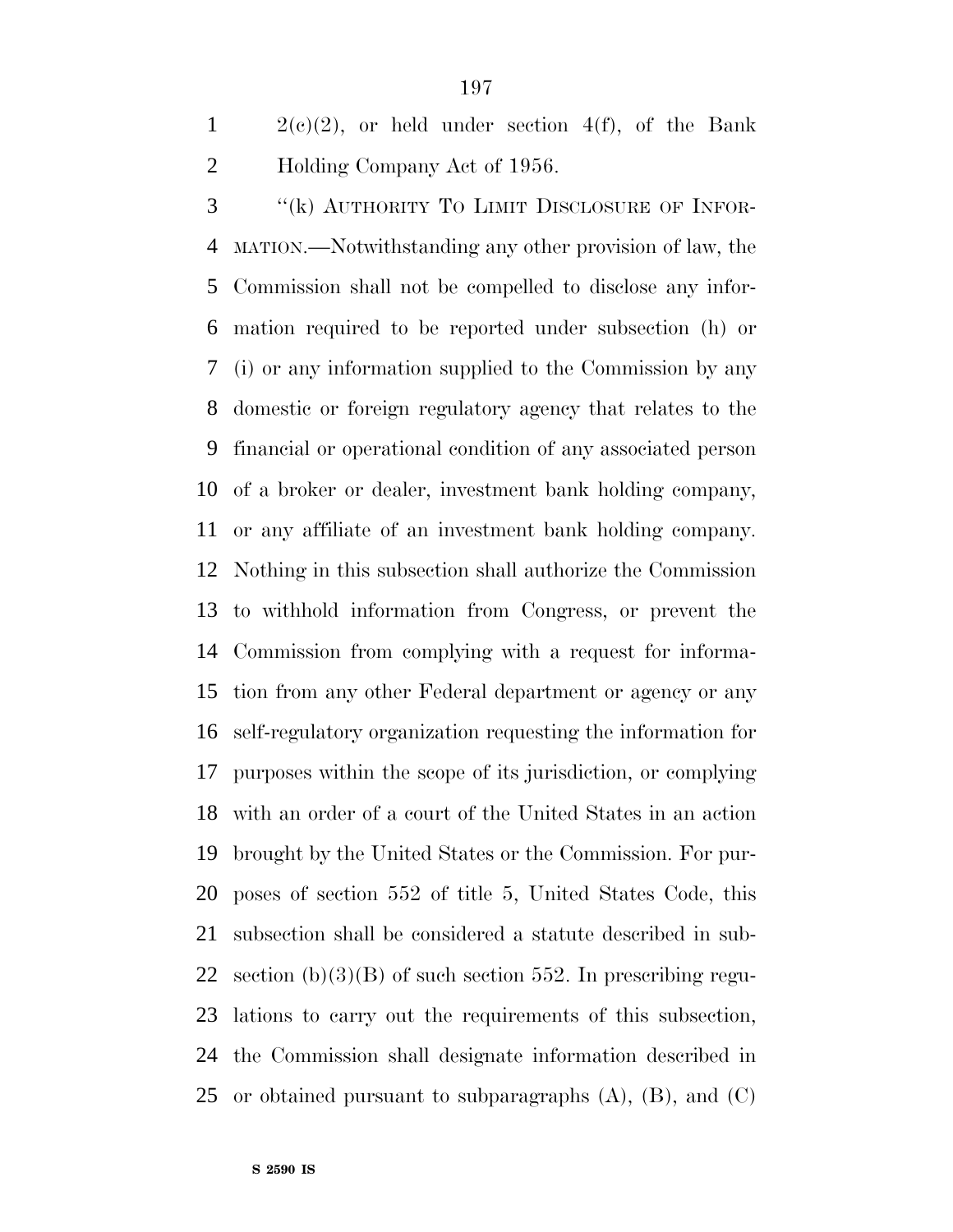| 1              | of subsection $(i)(5)$ as confidential information for pur- |
|----------------|-------------------------------------------------------------|
| 2              | poses of section $24(b)(2)$ of this title.".                |
| 3              | (b) CONFORMING AMENDMENTS.-                                 |
| $\overline{4}$ | $(1)$ Section 3(a)(34) of the Securities Exchange           |
| 5              | Act of 1934 (15 U.S.C. 78 $c(a)(34)$ ) is amended by        |
| 6              | adding at the end the following new subparagraphs:          |
| 7              | $H(H)$ When used with respect to an institu-                |
| 8              | tion described in subparagraph $(D)$ , $(F)$ , or $(G)$     |
| 9              | of section $2(e)(2)$ , or held under section $4(f)$ , of    |
| 10             | the Bank Holding Company Act of 1956—                       |
| 11             | "(i) the Comptroller of the Currency,                       |
| 12             | in the case of a national bank or a bank                    |
| 13             | in the District of Columbia examined by                     |
| 14             | the Comptroller of the Currency;                            |
| 15             | "(ii) the Board of Governors of the                         |
| 16             | Federal Reserve System, in the case of a                    |
| 17             | State member bank of the Federal Reserve                    |
| 18             | System or any corporation chartered under                   |
| 19             | section 25A of the Federal Reserve Act;                     |
| 20             | "(iii) the Federal Deposit Insurance                        |
| 21             | Corporation, in the case of any other bank                  |
| 22             | the deposits of which are insured in ac-                    |
| 23             | cordance with the Federal Deposit Insur-                    |
| 24             | ance Act; or                                                |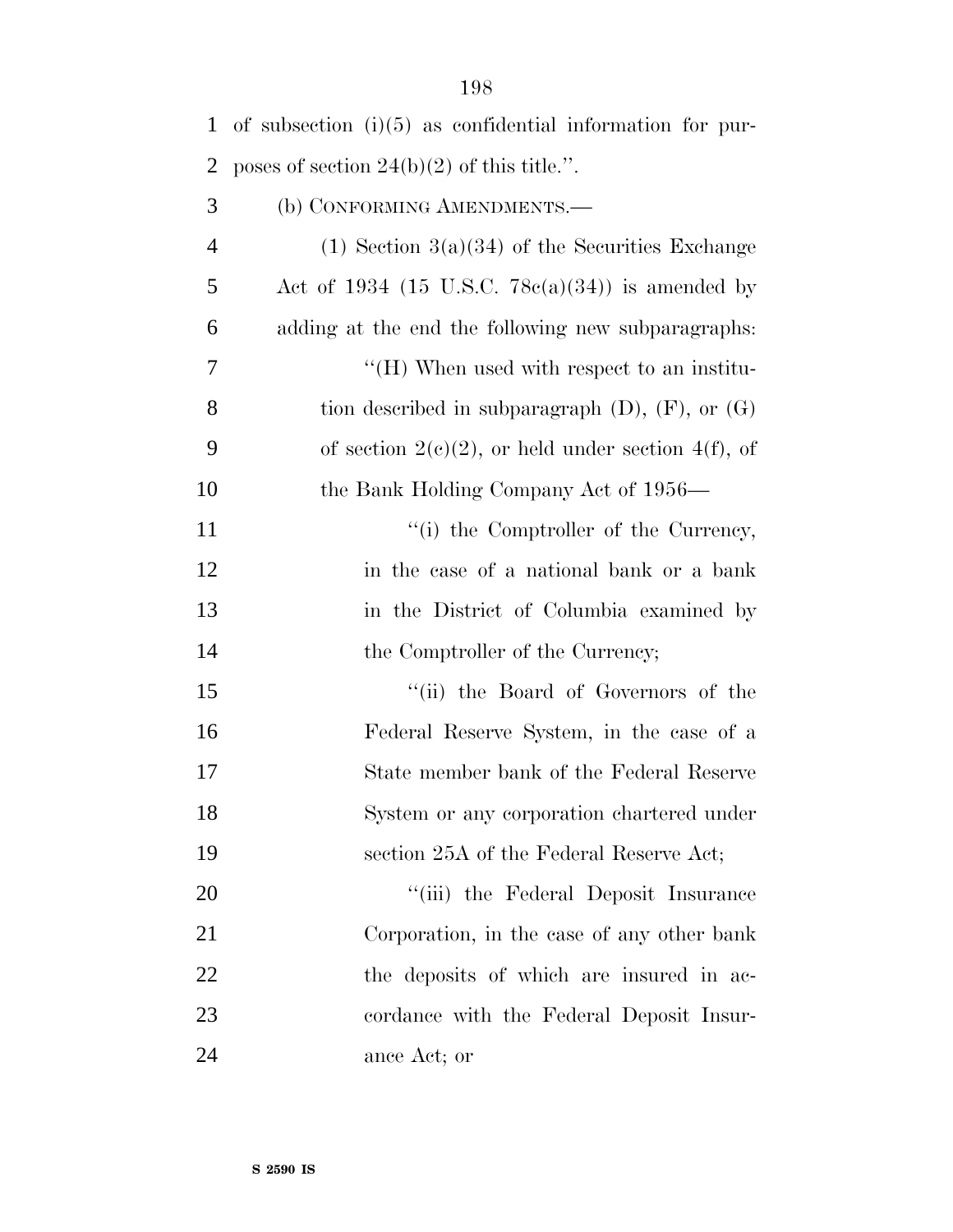| $\mathbf{1}$   | "(iv) the Commission in the case of all                       |
|----------------|---------------------------------------------------------------|
| $\overline{2}$ | other such institutions.".                                    |
| 3              | $(2)$ Section 1112(e) of the Right to Financial               |
| $\overline{4}$ | Privacy Act of 1978 $(12 \text{ U.S.C. } 3412(e))$ is         |
| 5              | amended—                                                      |
| 6              | $(A)$ by striking "this title" and inserting                  |
| 7              | " $law$ "; and                                                |
| 8              | (B) by inserting ", examination reports"                      |
| 9              | after "financial records".                                    |
| 10             | <b>Subtitle D-Studies</b>                                     |
| 11             | SEC. 241. STUDY OF METHODS TO INFORM INVESTORS AND            |
| 12             | CONSUMERS OF UNINSURED PRODUCTS.                              |
| 13             | Not later than 1 year after the date of enactment             |
| 14             | of this Act, the Comptroller General of the United States     |
| 15             | shall submit a report to the Congress regarding the effi-     |
|                | 16 cacy, costs, and benefits of requiring that any depository |
|                | 17 institution that accepts federally insured deposits and    |
|                | 18 that, directly or through a contractual or other arrange-  |
| 19             | ment with a broker, dealer, or agent, buys from, sells to,    |
| 20             | or effects transactions for retail investors in securities or |
| 21             | consumers of insurance to inform such investors and con-      |
| 22             | sumers through the use of a logo or seal that the security    |
| 23             | or insurance is not insured by the Federal Deposit Insur-     |
| 24             | ance Corporation.                                             |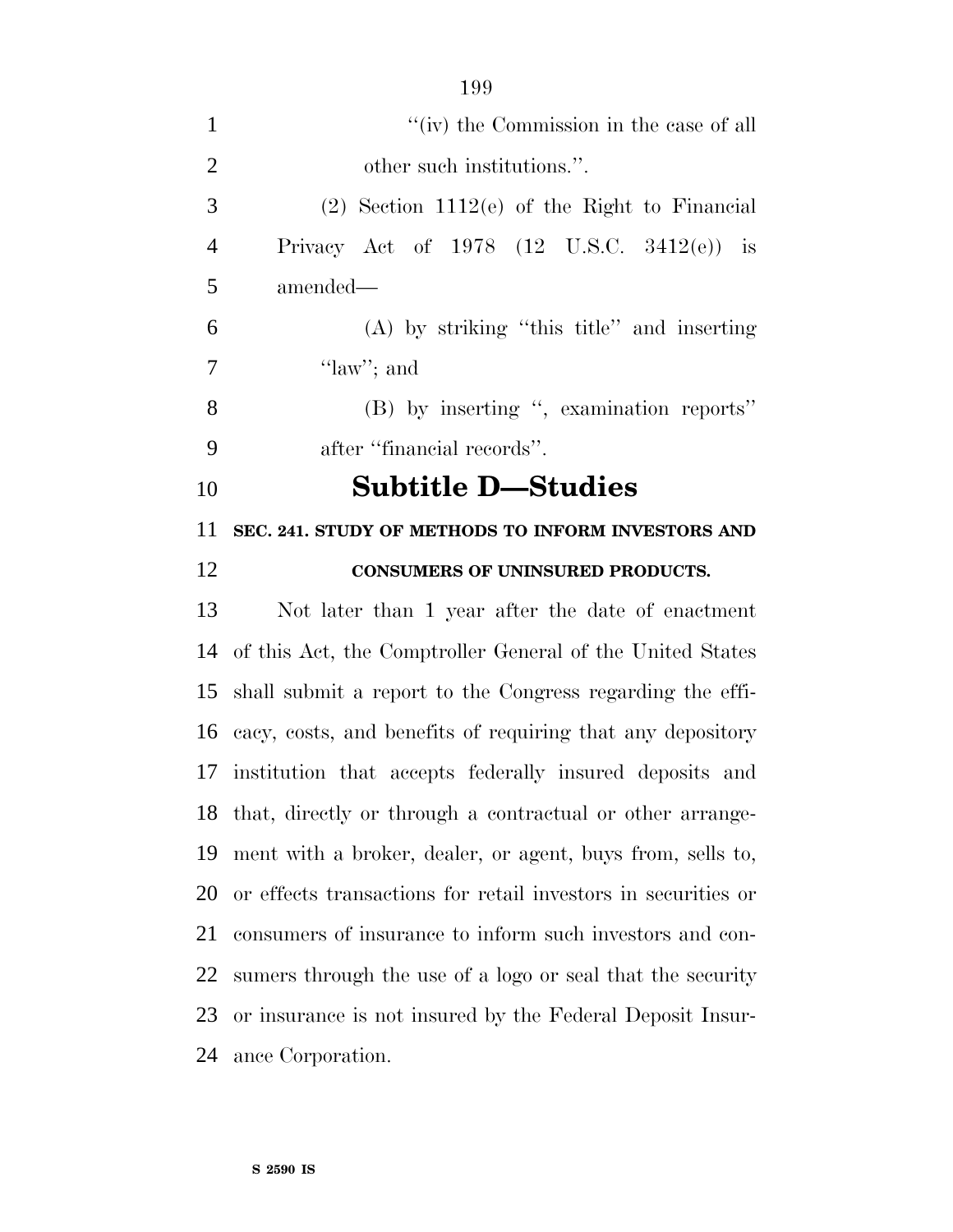### **SEC. 242. STUDY OF LIMITATION ON FEES ASSOCIATED WITH ACQUIRING FINANCIAL PRODUCTS.**

 Not later than 1 year after the date of enactment of this Act, the Comptroller General of the United States shall submit a report to the Congress regarding the effi- cacy and benefits of uniformly limiting any commissions, fees, markups, or other costs incurred by customers in the acquisition of financial products.

# **TITLE III—INSURANCE Subtitle A—State Regulation of Insurance**

**SEC. 301. STATE REGULATION OF THE BUSINESS OF INSUR-**

#### **ANCE.**

 The Act entitled ''An Act to express the intent of the Congress with reference to the regulation of the business of insurance'' and approved March 9, 1945 (15 U.S.C. 1011 et seq.), commonly referred to as the ''McCarran-Ferguson Act'') remains the law of the United States.

# **SEC. 302. MANDATORY INSURANCE LICENSING REQUIRE-MENTS.**

 No person or entity shall provide insurance in a State as principal or agent unless such person or entity is li- censed as required by the appropriate insurance regulator of such State in accordance with the relevant State insur-ance law, subject to section 104 of this Act.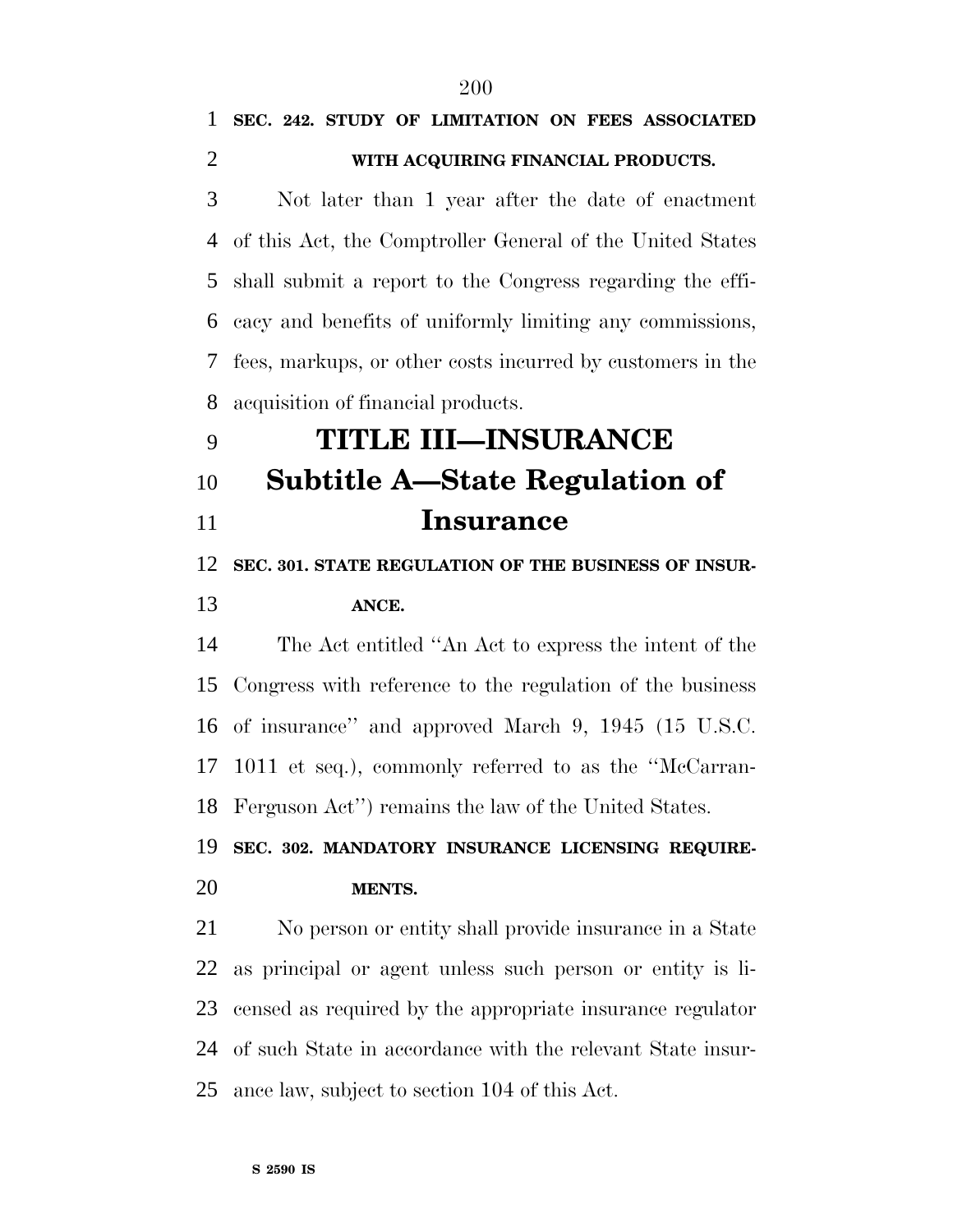#### **SEC. 303. FUNCTIONAL REGULATION OF INSURANCE.**

 The insurance sales activity of any person or entity shall be functionally regulated by the States, subject to section 104 of this Act.

 **SEC. 304. INSURANCE UNDERWRITING IN NATIONAL BANKS.**

 (a) IN GENERAL.—Except as provided in section 306, a national bank and the subsidiaries of a national bank may not provide insurance in a State as principal except that this prohibition shall not apply to authorized prod-ucts.

 (b) AUTHORIZED PRODUCTS.—For the purposes of this section, a product is authorized if—

 (1) as of January 1, 1997, the Comptroller of the Currency had determined in writing that na- tional banks may provide such product as principal, or national banks were in fact lawfully providing such product as principal;

 (2) no court of relevant jurisdiction had, by final judgment, overturned a determination of the Comptroller of the Currency that national banks may provide such product as principal; and

 (3) the product is not title insurance, or an an- nuity contract the income of which is subject to tax treatment under section 72 of the Internal Revenue Code of 1986.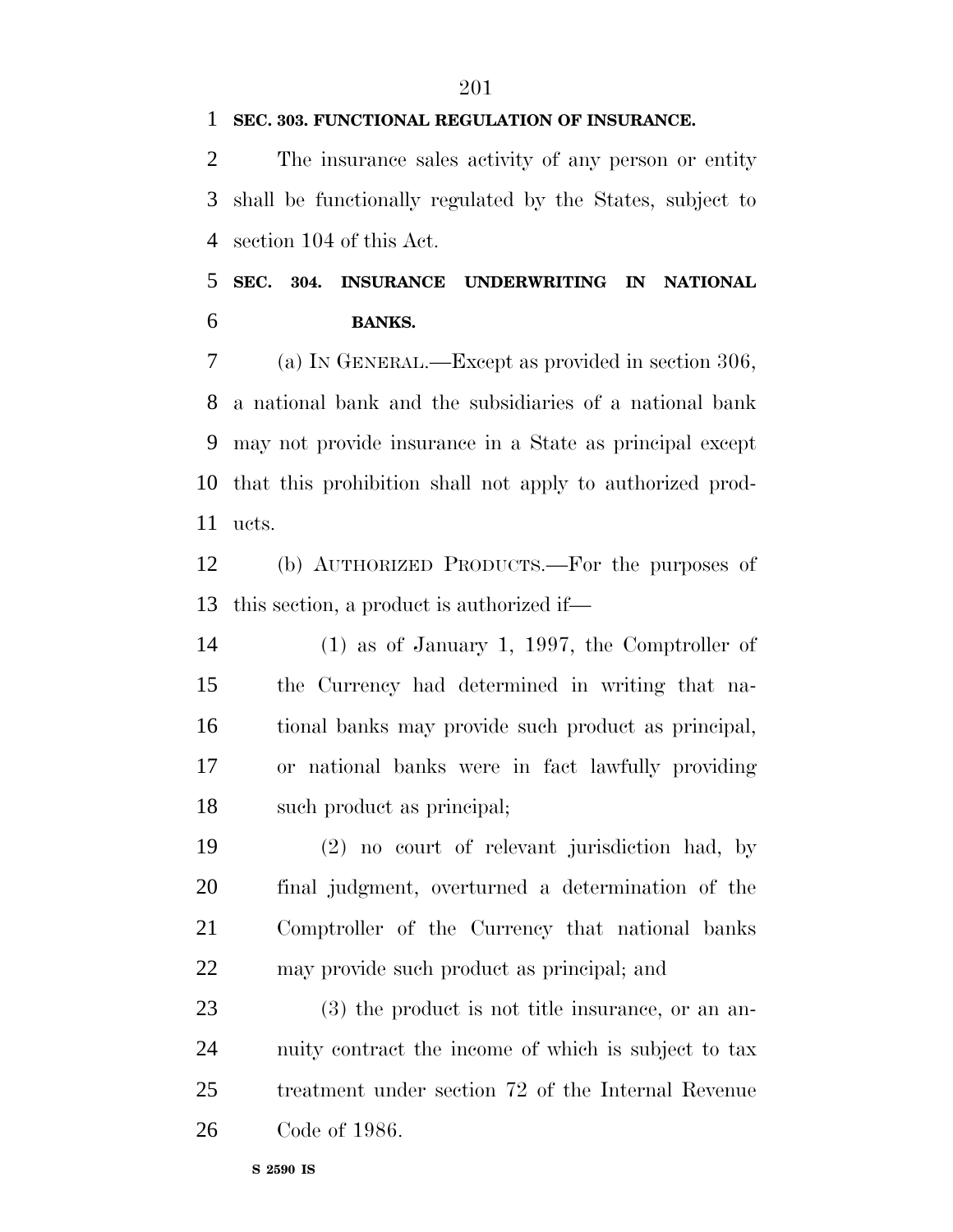| $\mathbf{1}$ | (c) DEFINITION.—For purposes of this section, the    |
|--------------|------------------------------------------------------|
| 2            | term "insurance" means—                              |
| 3            | (1) any product regulated as insurance as of         |
| 4            | January 1, 1997, in accordance with the relevant     |
| 5            | State insurance law, in the State in which the prod- |
| 6            | uct is provided;                                     |
| 7            | $(2)$ any product first offered after January 1,     |
| 8            | $1997$ , which—                                      |
| 9            | (A) a State insurance regulator determines           |
| 10           | shall be regulated as insurance in the State in      |
| 11           | which the product is provided because the prod-      |
| 12           | uct insures, guarantees, or indemnifies against      |
| 13           | liability, loss of life, loss of health, or loss     |
| 14           | through damage to or destruction of property,        |
| 15           | including, but not limited to, surety bonds, life    |
| 16           | insurance, health insurance, title insurance, and    |
| 17           | property and casualty insurance (such as pri-        |
| 18           | vate passenger or commercial automobile,             |
| 19           | homeowners, mortgage, commercial multiperil,         |
| 20           | general liability, professional liability, workers'  |
| 21           | compensation, fire and allied lines, farm owners     |
| 22           | multiperil, aircraft, fidelity, surety, medical      |
| 23           | malpractice, ocean marine, inland marine, and        |
| 24           | boiler and machinery insurance); and                 |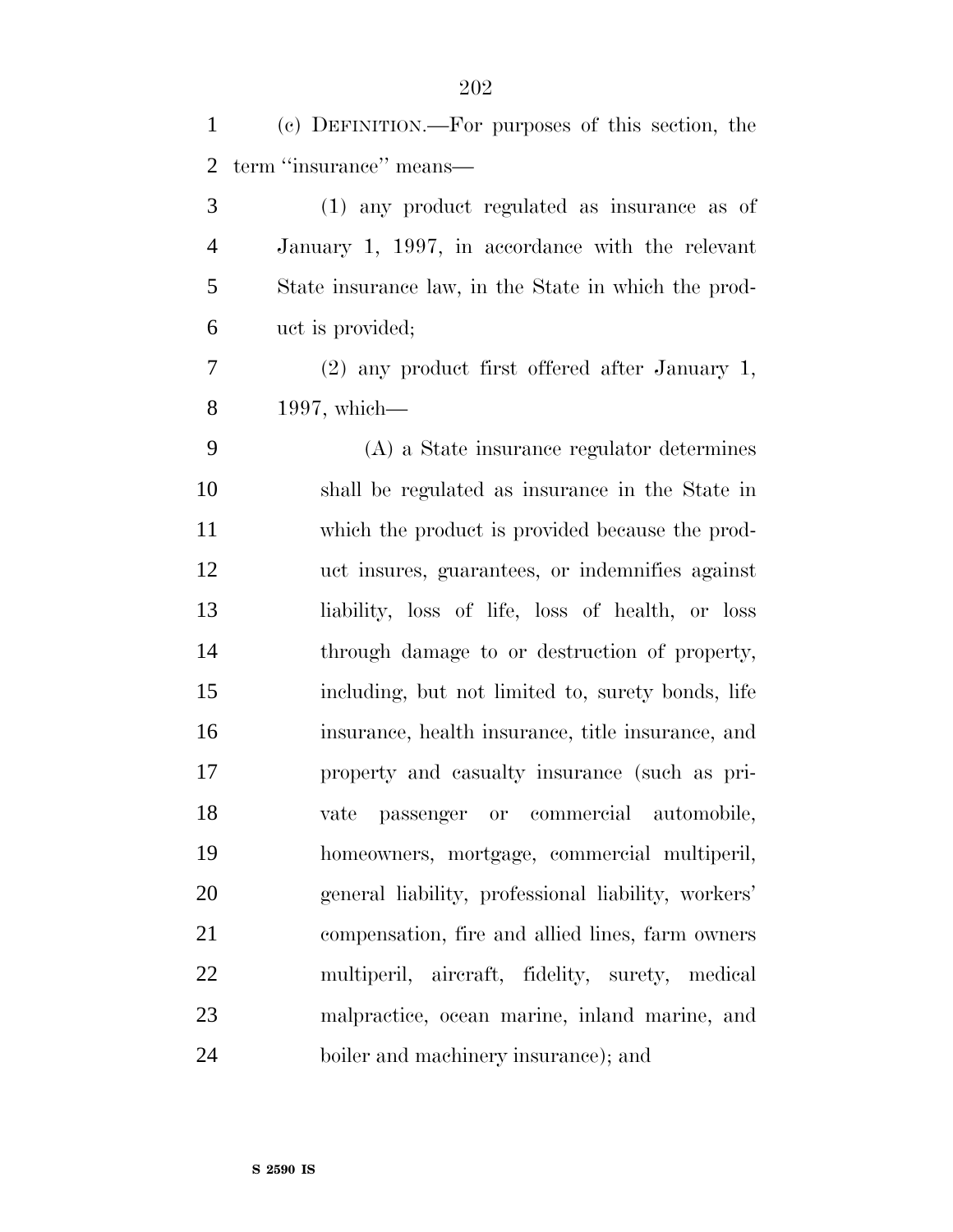| $\mathbf{1}$   | (B) is not a product or service of a bank    |
|----------------|----------------------------------------------|
| $\overline{2}$ | that is—                                     |
| 3              | (i) a deposit product;                       |
| $\overline{4}$ | (ii) a loan, discount, letter of credit,     |
| 5              | or other extension of credit;                |
| 6              | (iii) a trust or other fiduciary service;    |
| 7              | (iv) a qualified financial contract (as      |
| 8              | defined in or determined pursuant to sec-    |
| 9              | tion $11(e)(8)(D)(i)$ of the Federal Deposit |
| 10             | Insurance Act); or                           |
| 11             | (v) a financial guaranty, except that        |
| 12             | this subparagraph (B) shall not apply to a   |
| 13             | product that includes an insurance compo-    |
| 14             | nent such that if the product is offered or  |
| 15             | proposed to be offered by the bank as        |
| 16             | principal—                                   |
| 17             | (I) it would be treated as a life            |
| 18             | insurance contract under section 7702        |
| 19             | of the Internal Revenue Code of 1986;        |
| <b>20</b>      | <b>or</b>                                    |
| 21             | (II) in the event that the product           |
| 22             | is not a letter of credit or other simi-     |
| 23             | lar extension of credit, a qualified fi-     |
| 24             | nancial contract, or a financial guar-       |
| 25             | anty, it would qualify for treatment         |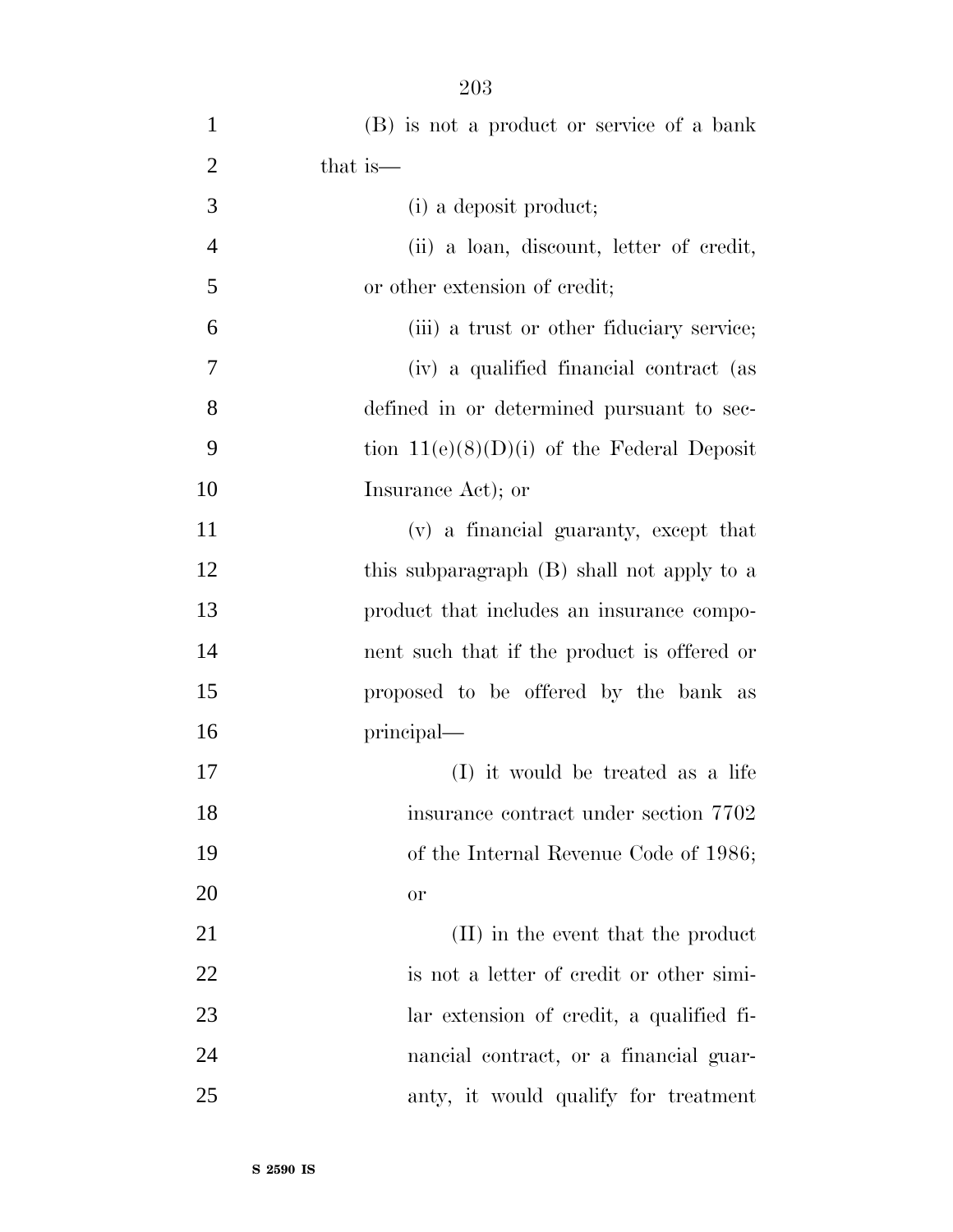| $\mathbf{1}$   | for losses incurred with respect to                      |
|----------------|----------------------------------------------------------|
| $\overline{2}$ | such product under section $832(b)(5)$                   |
| 3              | of the Internal Revenue Code of 1986,                    |
| $\overline{4}$ | if the bank were subject to tax as an                    |
| 5              | insurance company under section 831                      |
| 6              | of that Code; or                                         |
| $\overline{7}$ | (3) any annuity contract, the income on which            |
| 8              | is subject to tax treatment under section 72 of the      |
| 9              | Internal Revenue Code of 1986.                           |
| 10             | SEC. 305. TITLE INSURANCE ACTIVITIES OF NATIONAL         |
| 11             | <b>BANKS AND THEIR AFFILIATES.</b>                       |
| 12             | (a) AUTHORITY.—Notwithstanding any other provi-          |
| 13             | sion of this Act or any other law, no national bank, and |
|                |                                                          |

 no subsidiary of a national bank, may engage in any activ- ity involving the underwriting of title insurance, other than title insurance underwriting activities in which such national bank or subsidiary was actively and lawfully en-gaged before the date of the enactment of this Act.

 (b) INSURANCE AFFILIATE.—In the case of a na- tional bank which has an affiliate which provides insur- ance as principal and is not a subsidiary of the bank, the national bank and any subsidiary of the national bank may not engage in any activity involving the underwriting of title insurance pursuant to subsection (a).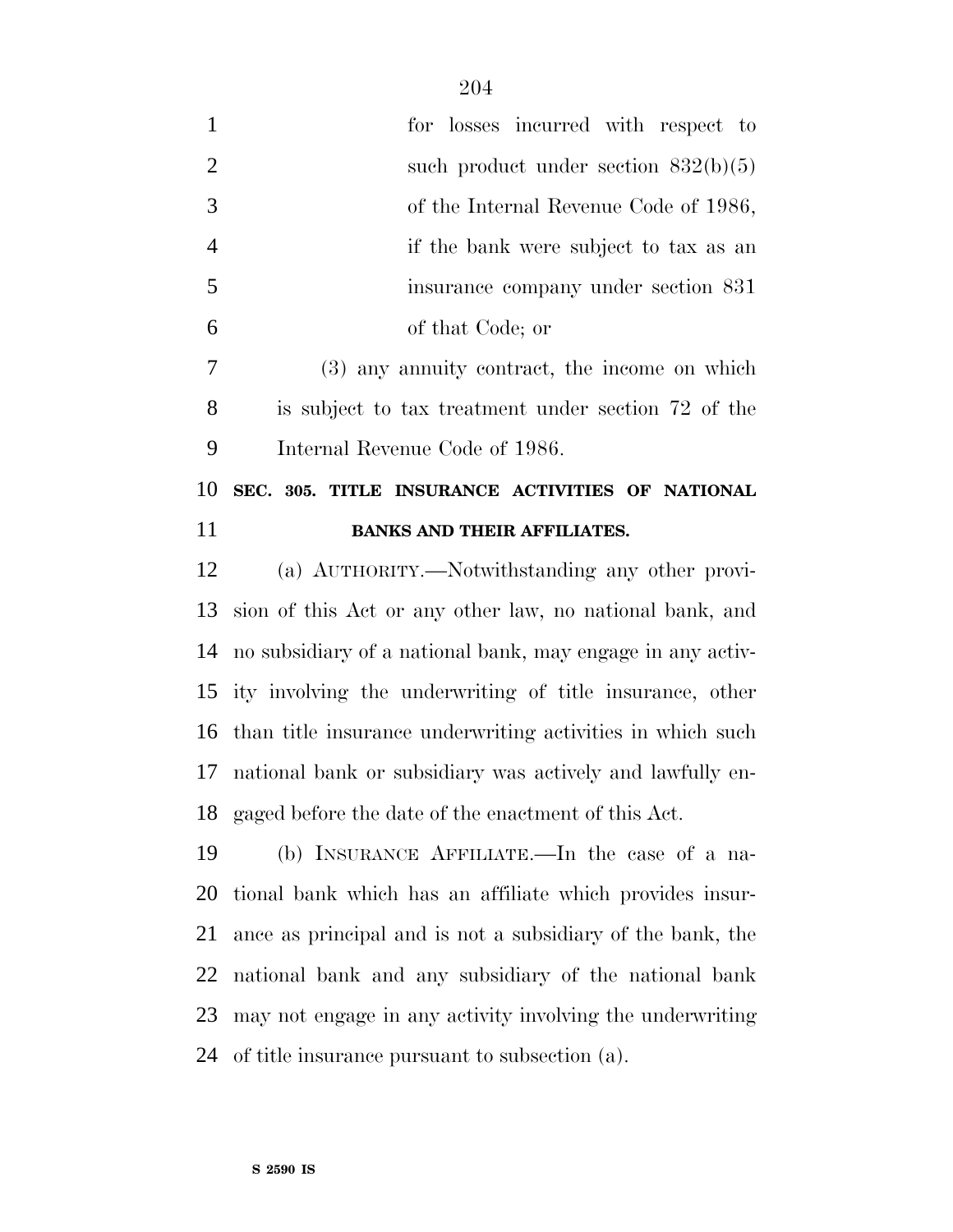(c) INSURANCE SUBSIDIARY.—In the case of a na- tional bank which has a subsidiary which provides insur- ance as principal and has no affiliate which provides insur- ance as principal and is not a subsidiary, the national bank may not engage in any activity involving the under-writing of title insurance pursuant to subsection (a).

 (d) ''AFFILIATE'' AND ''SUBSIDIARY'' DEFINED.— For purposes of this section, the terms ''affiliate'' and ''subsidiary'' have the same meanings as in section 2 of the Bank Holding Company Act of 1956.

## **SEC. 306. EXPEDITED AND EQUALIZED DISPUTE RESOLU-TION FOR FINANCIAL REGULATORS.**

 (a) FILING IN COURT OF APPEAL.—In the case of a regulatory conflict between a State insurance regulator and a Federal regulator as to whether any product is or is not insurance as defined in section 304(c) of this Act, or whether a State statute, regulation, order, or interpre- tation regarding any insurance sales or solicitation activity is properly treated as preempted under Federal law, either regulator may seek expedited judicial review of such deter- mination by the United States Court of Appeals for the circuit in which the State is located or in the United States Court of Appeals for the District of Columbia Cir-cuit by filing a petition for review in such court.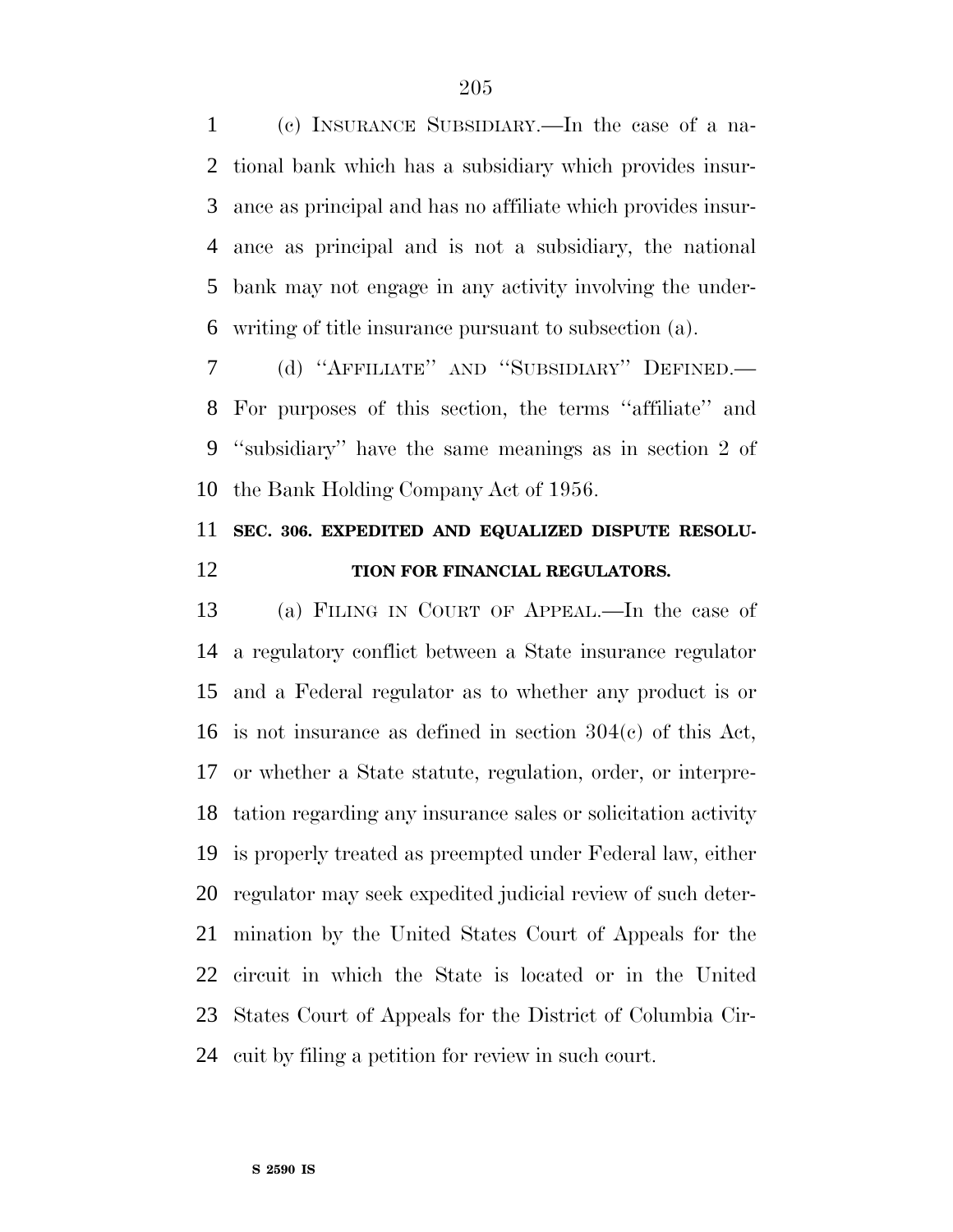(b) EXPEDITED REVIEW.—The United States court of appeals in which a petition for review is filed in accord- ance with paragraph (1) shall complete all action on such petition, including rendering a judgment, before the end of the 60-day period beginning on the date such petition is filed, unless all parties to such proceeding agree to any extension of such period.

 (c) SUPREME COURT REVIEW.—Any request for cer- tiorari to the Supreme Court of the United States of any judgment of a United States court of appeals with respect to a petition for review under this section shall be filed with the United States Supreme Court as soon as prac-ticable after such judgment is issued.

 (d) STATUTE OF LIMITATION.—No action may be filed under this section challenging an order, ruling, deter- mination, or other action of a Federal financial regulator or State insurance regulator after the later of—

 (1) the end of the 12-month period beginning on the date the first public notice is made of such order, ruling, or determination in its final form; or

 (2) the end of the 6-month period beginning on the date such order, ruling, or determination takes effect.

 (e) STANDARD OF REVIEW.—The court shall decide an action filed under this section based on its review on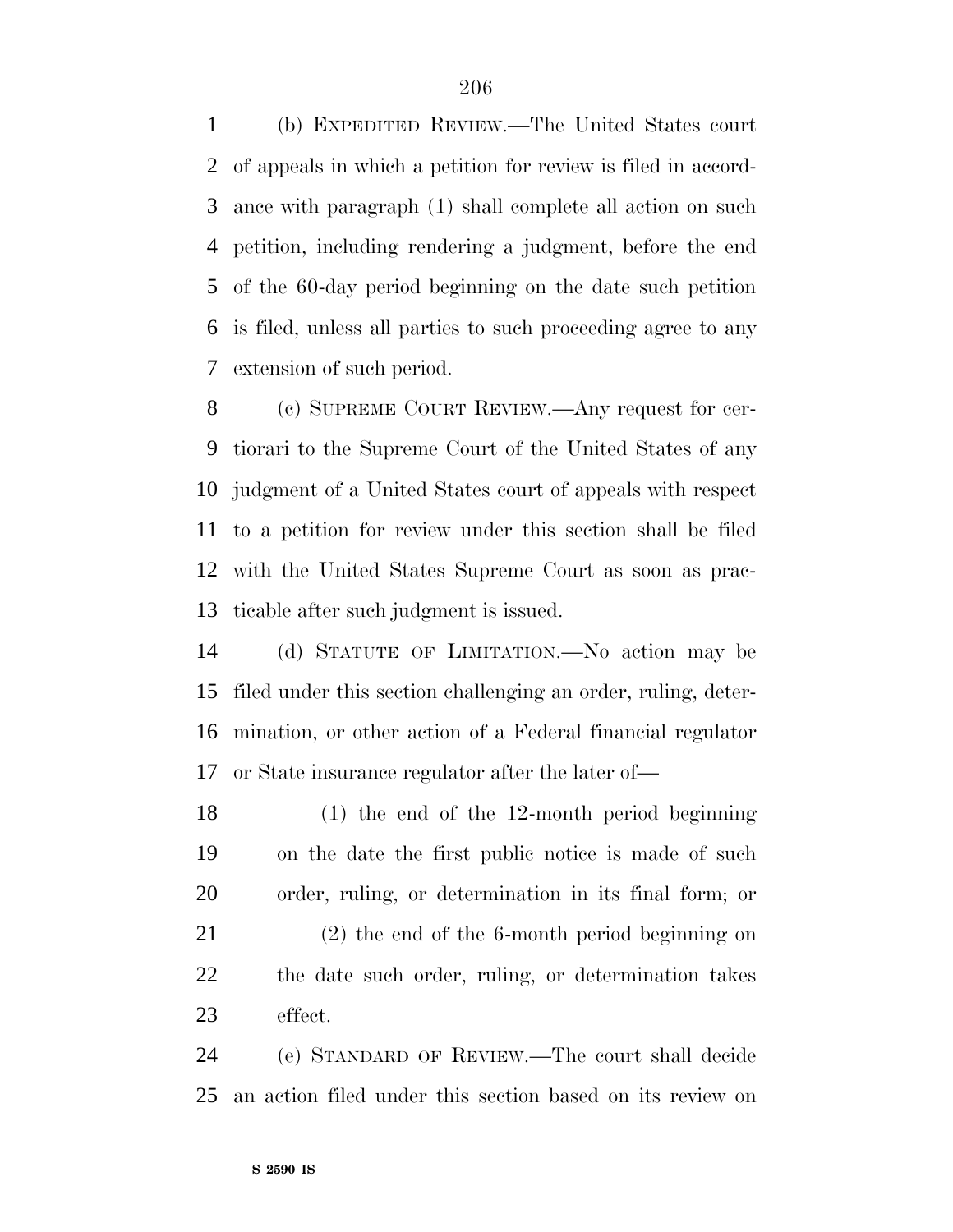the merits of all questions presented under State and Fed- eral law, including the nature of the product or activity and the history and purpose of its regulation under State and Federal law, without unequal deference.

#### **SEC. 307. CONSUMER PROTECTION REGULATIONS.**

 The Federal Deposit Insurance Act (12 U.S.C. 1811 et seq.) is amended by adding at the end the following new section:

#### **''SEC. 45. CONSUMER PROTECTION REGULATIONS.**

10 "(a) REGULATIONS REQUIRED.—

11 "(1) IN GENERAL.—The Federal banking agen- cies shall prescribe and publish in final form, before the end of the 1-year period beginning on the date of the enactment of this Act, consumer protection regulations (which the agencies jointly determine to be appropriate) that—

 $\langle (A)$  apply to retail sales practices, solici- tations, advertising, or offers of any insurance product by any insured depository institution or wholesale financial institution or any person who is engaged in such activities at an office of the institution or on behalf of the institution; and

24 ''(B) are consistent with the requirements of this Act and provide such additional protec-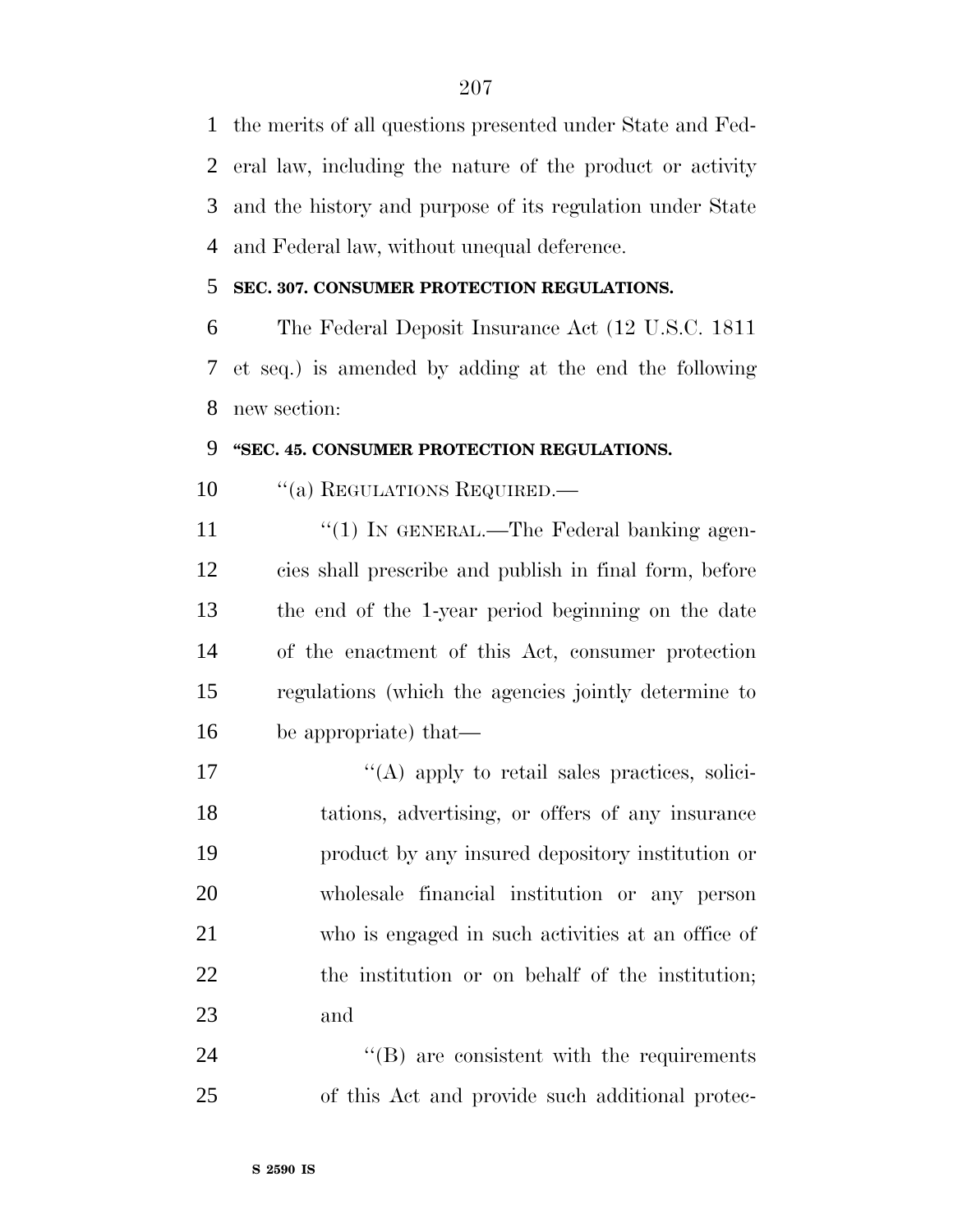tions for consumers to whom such sales, solici- tations, advertising, or offers are directed as the agency determines to be appropriate. ''(2) APPLICABILITY TO SUBSIDIARIES.—The regulations prescribed pursuant to paragraph (1) shall extend such protections to any subsidiaries of an insured depository institution, as deemed appro- priate by the regulators referred to in paragraph (3), where such extension is determined to be necessary to ensure the consumer protections provided by this section.

12 "(3) CONSULTATION AND JOINT REGULA- TIONS.—The Federal banking agencies shall consult with each other and prescribe joint regulations pur- suant to paragraph (1), after consultation with the State insurance regulators, as appropriate.

 ''(b) SALES PRACTICES.—The regulations prescribed pursuant to subsection (a) shall include anticoercion rules applicable to the sale of insurance products which prohibit an insured depository institution from engaging in any practice that would lead a consumer to believe an exten- sion of credit, in violation of section 106(b) of the Bank Holding Company Act Amendments of 1970, is condi-tional upon—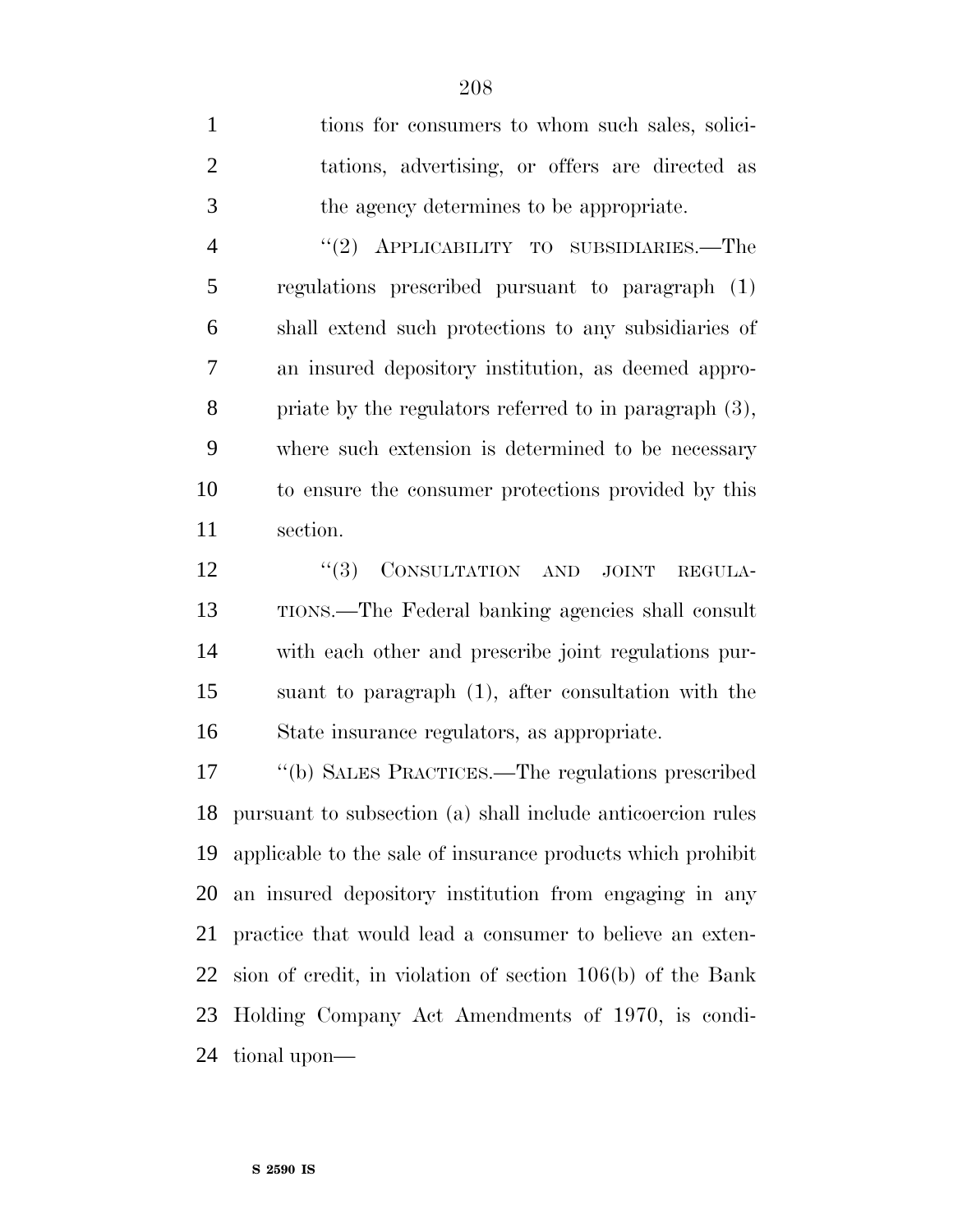| $\mathbf{1}$   | $\cdot$ (1) the purchase of an insurance product from       |
|----------------|-------------------------------------------------------------|
| $\overline{2}$ | the institution or any of its affiliates or subsidiaries;   |
| 3              | <b>or</b>                                                   |
| $\overline{4}$ | $\lq(2)$ an agreement by the consumer not to ob-            |
| 5              | tain, or a prohibition on the consumer from obtain-         |
| 6              | ing, an insurance product from an unaffiliated en-          |
| 7              | tity.                                                       |
| 8              | "(c) DISCLOSURES AND ADVERTISING.—The regula-               |
| 9              | tions prescribed pursuant to subsection (a) shall include   |
| 10             | the following provisions relating to disclosures and adver- |
| 11             | tising in connection with the initial purchase of an insur- |
| 12             | ance product:                                               |
| 13             | $``(1)$ DISCLOSURES.—                                       |
| 14             | "(A) IN GENERAL.—Requirements that the                      |
| 15             | following disclosures be made orally and in writ-           |
| 16             | ing before the completion of the initial sale and,          |
| 17             | in the case of clause (iv), at the time of applica-         |
| 18             | tion for an extension of credit:                            |
| 19             | "(i) UNINSURED STATUS.—As appro-                            |
| 20             | priate, the product is not insured by the                   |
| 21             | Federal Deposit Insurance Corporation,                      |
| 22             | the United States Government, or the in-                    |
| 23             | sured depository institution.                               |
| 24             | "(ii) INVESTMENT RISK.—In the case                          |
| 25             | of a variable annuity or other insurance                    |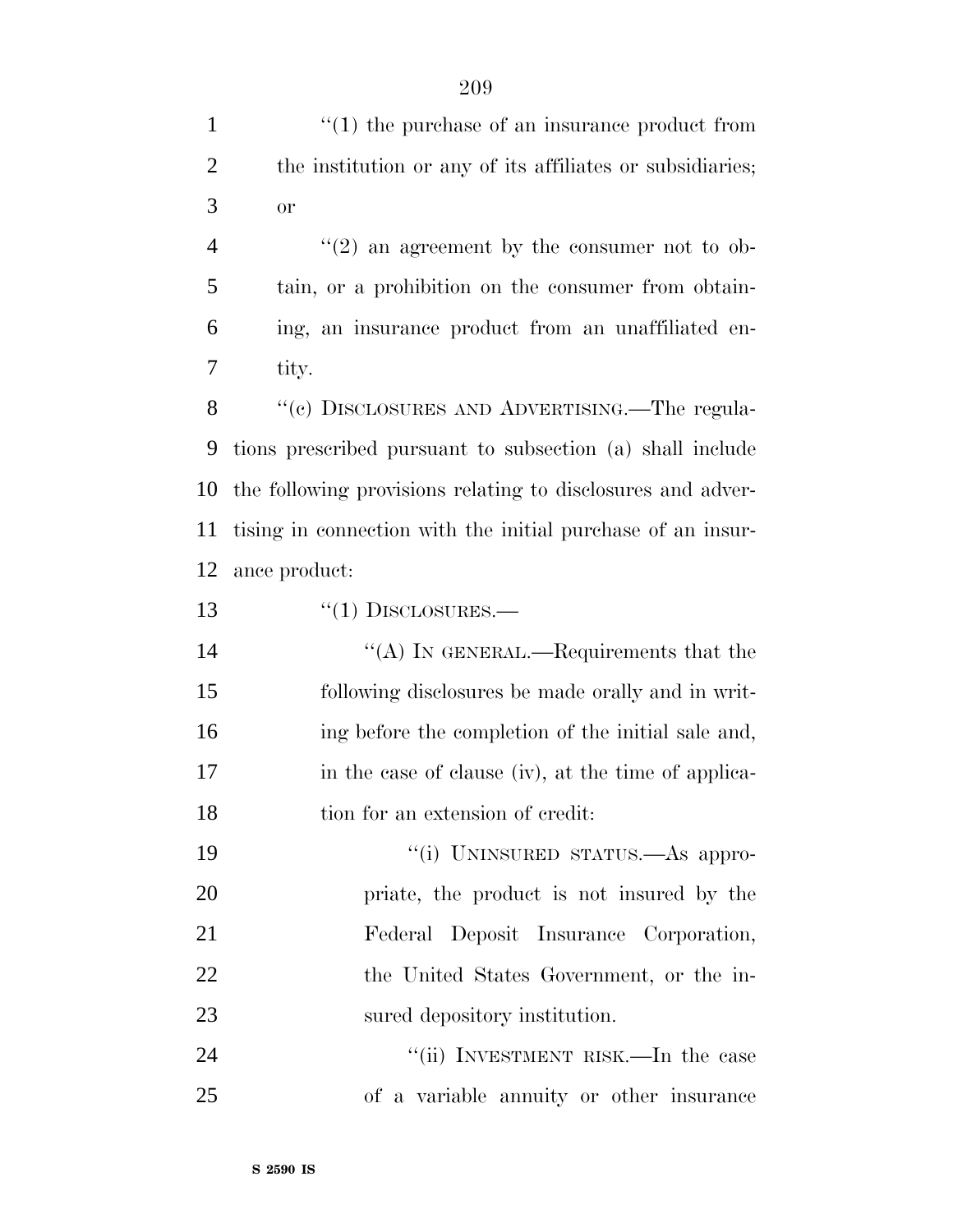| $\mathbf{1}$   | product which involves an investment risk,      |
|----------------|-------------------------------------------------|
| $\overline{2}$ | that there is an investment risk associated     |
| 3              | with the product, including possible loss of    |
| $\overline{4}$ | value.                                          |
| 5              | "(iii) COERCION.—The approval of an             |
| 6              | extension of credit may not be conditioned      |
| $\tau$         | $on$ —                                          |
| 8              | $\lq\lq$ (I) the purchase of an insurance       |
| 9              | product from the institution in which           |
| 10             | the application for credit is pending or        |
| 11             | any of its affiliates or subsidiaries; or       |
| 12             | $\lq\lq$ (II) an agreement by the con-          |
| 13             | sumer not to obtain, or a prohibition           |
| 14             | on the consumer from obtaining, an              |
| 15             | insurance product from an unaffili-             |
| 16             | ated entity.                                    |
| 17             | "(B) MAKING DISCLOSURE READILY UN-              |
| 18             | DERSTANDABLE.—Regulations prescribed under      |
| 19             | subparagraph (A) shall encourage the use of     |
| 20             | disclosure that is conspicuous, simple, direct, |
| 21             | and readily understandable, such as the follow- |
| 22             | ing:                                            |
| 23             | "(i) 'NOT FDIC-INSURED'.                        |
| 24             | "(ii) 'NOT GUARANTEED BY THE                    |
| 25             | BANK'.                                          |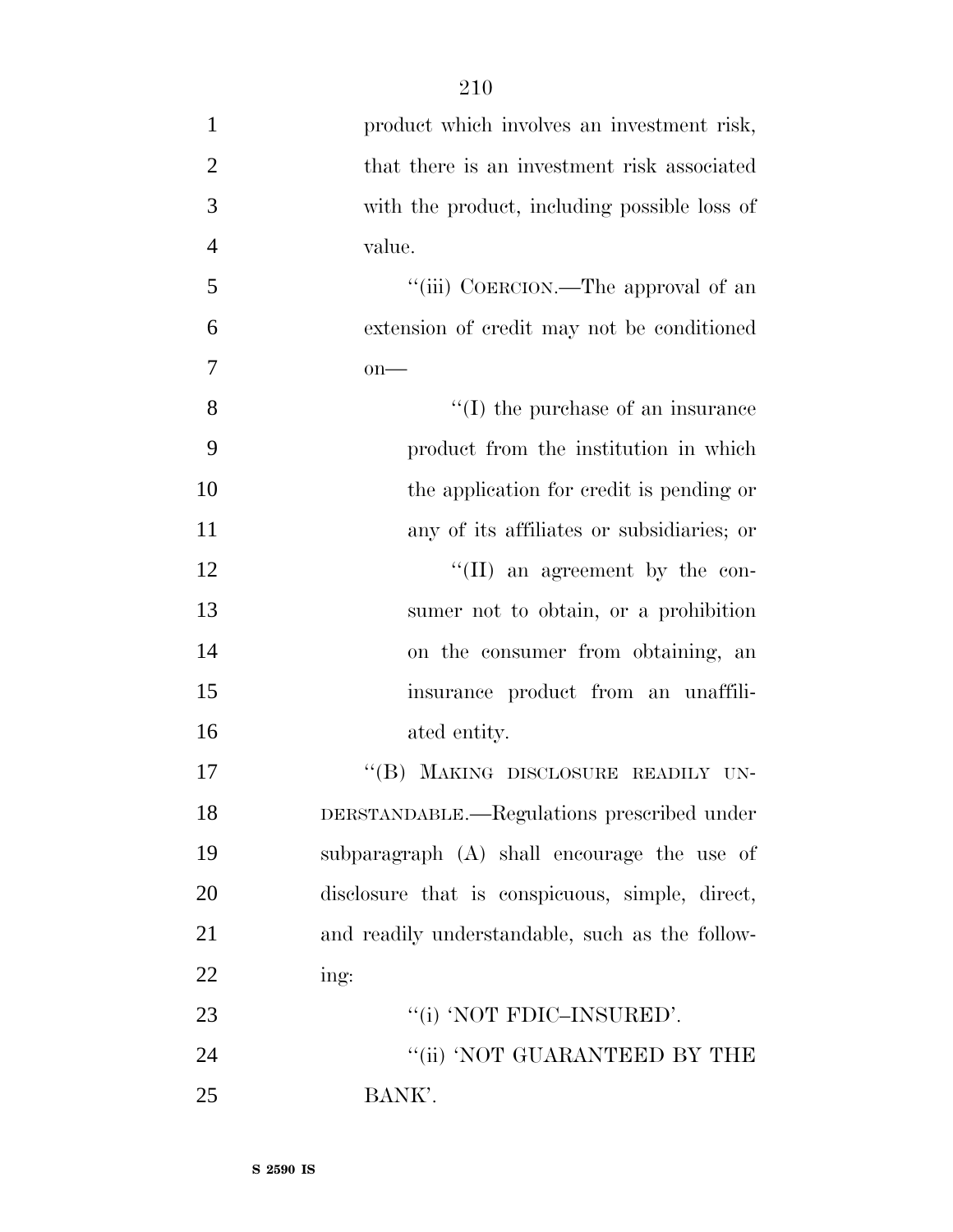#### 1 ""(iii) 'MAY GO DOWN IN VALUE'.

2 "(C) ADJUSTMENTS FOR ALTERNATIVE METHODS OF PURCHASE.—In prescribing the requirements under subparagraphs (A) and (D), necessary adjustments shall be made for purchase in person, by telephone, or by elec- tronic media to provide for the most appro- priate and complete form of disclosure and ac-knowledgments.

10 "(D) CONSUMER ACKNOWLEDGMENT.—A requirement that an insured depository institu- tion shall require any person selling an insur- ance product at any office of, or on behalf of, the institution to obtain, at the time a con- sumer receives the disclosures required under 16 this paragraph or at the time of the initial pur- chase by the consumer of such product, an ac- knowledgment by such consumer of the receipt of the disclosure required under this subsection with respect to such product.

21 "(2) PROHIBITION ON MISREPRESENTA-22 TIONS.—A prohibition on any practice, or any adver- tising, at any office of, or on behalf of, the insured depository institution, or any subsidiary as appro-priate, which could mislead any person or otherwise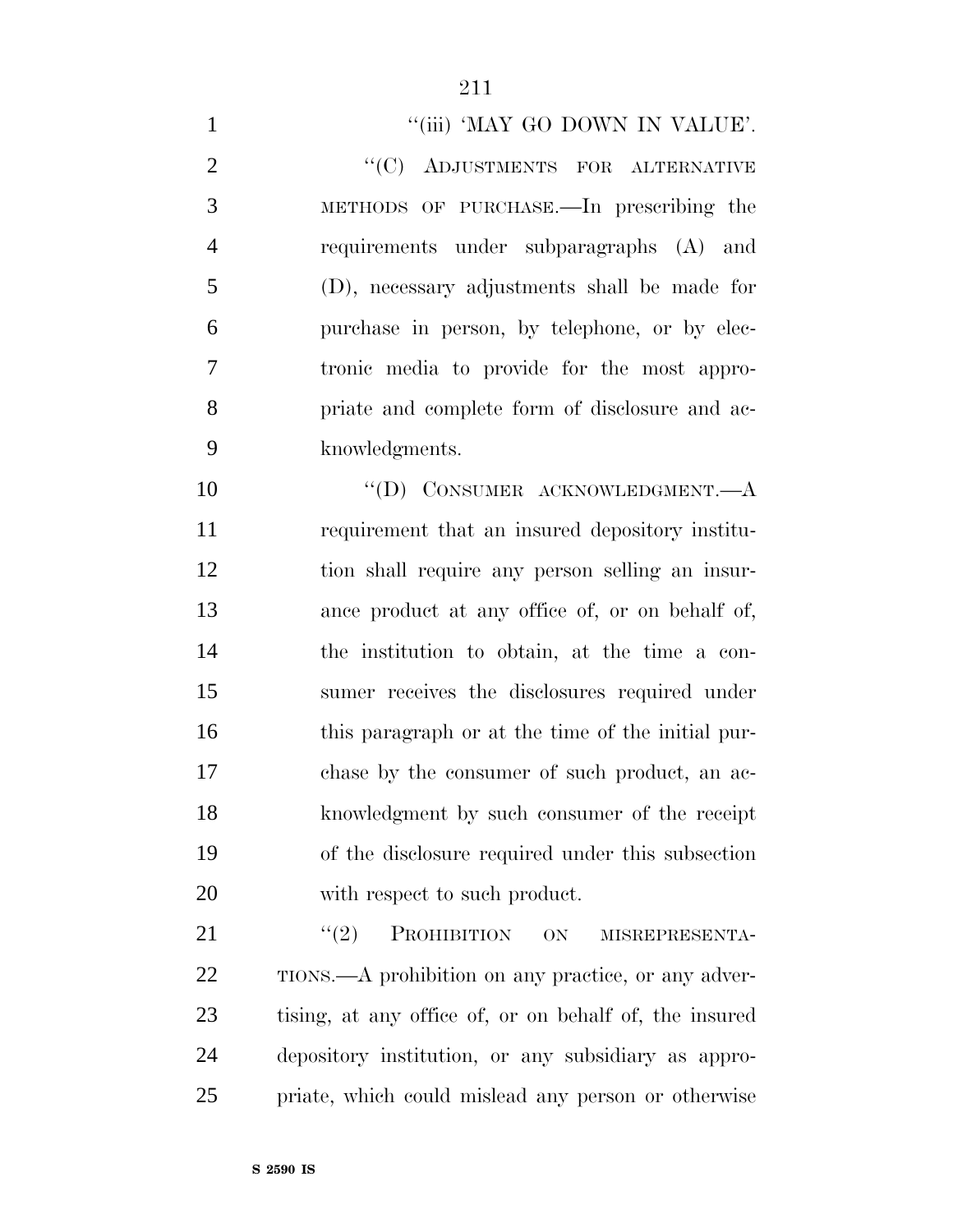| $\mathbf{1}$   | cause a reasonable person to reach an erroneous be-   |
|----------------|-------------------------------------------------------|
| $\overline{2}$ | lief with respect to-                                 |
| 3              | $\lq\lq$ the uninsured nature of any insur-           |
| $\overline{4}$ | ance product sold, or offered for sale, by the in-    |
| 5              | stitution or any subsidiary of the institution; or    |
| 6              | $\lq\lq (B)$ in the case of a variable annuity or     |
| 7              | other insurance product that involves an invest-      |
| 8              | ment risk, the investment risk associated with        |
| 9              | any such product.                                     |
| 10             | "(d) SEPARATION OF BANKING AND NONBANKING             |
| 11             | ACTIVITIES.—                                          |
| 12             | REGULATIONS REQUIRED. The regula-<br>``(1)            |
| 13             | tions prescribed pursuant to subsection (a) shall in- |
| 14             | clude such provisions as the Federal banking agen-    |
| 15             | cies consider appropriate to ensure that the routine  |
| 16             | acceptance of deposits is kept, to the extent prac-   |
| 17             | ticable, physically segregated from insurance product |
| 18             | activity.                                             |
| 19             | "(2) REQUIREMENTS.—Regulations prescribed             |
| 20             | pursuant to paragraph (1) shall include the follow-   |
| 21             | ing requirements:                                     |
| 22             | "(A) SEPARATE SETTING.—A clear delin-                 |
| 23             | eation of the setting in which, and the cir-          |
| 24             | cumstances under which, transactions involving        |
| 25             | insurance products should be conducted in a lo-       |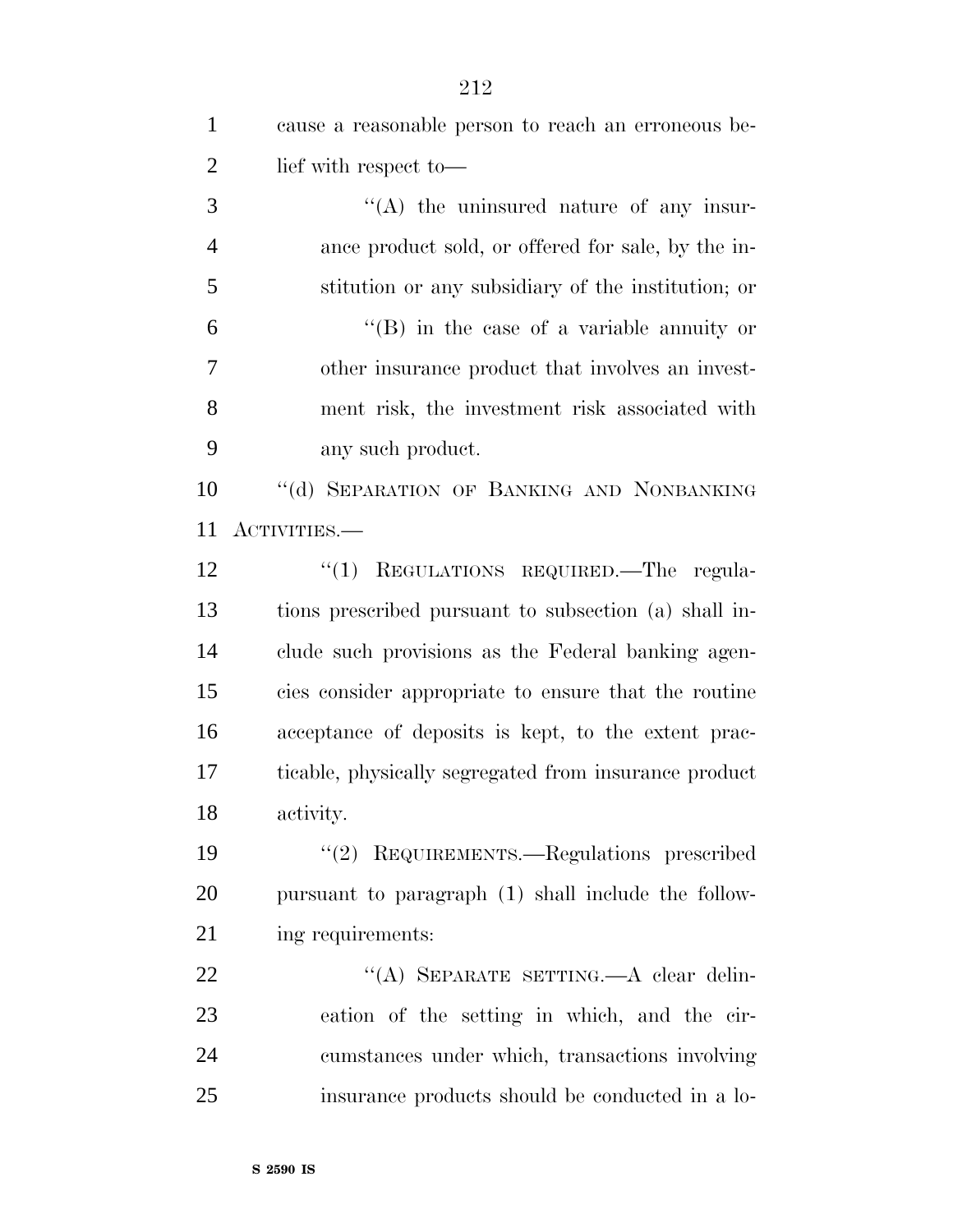| $\mathbf{1}$   | cation physically segregated from an area where    |
|----------------|----------------------------------------------------|
| $\overline{2}$ | retail deposits are routinely accepted.            |
| 3              | "(B) REFERRALS.—Standards which per-               |
| $\overline{4}$ | mit any person accepting deposits from the         |
| 5              | public in an area where such transactions are      |
| 6              | routinely conducted in an insured depository in-   |
| $\tau$         | stitution to refer a customer who seeks to pur-    |
| 8              | chase any insurance product to a qualified per-    |
| 9              | son who sells such product, only if the person     |
| 10             | making the referral receives no more than a        |
| 11             | one-time nominal fee of a fixed dollar amount      |
| 12             | for each referral that does not depend on          |
| 13             | whether the referral results in a transaction.     |
| 14             | "(C) QUALIFICATION AND LICENSING RE-               |
| 15             | QUIREMENTS.—Standards prohibiting any in-          |
| 16             | sured depository institution from permitting       |
| 17             | any person to sell or offer for sale any insur-    |
| 18             | ance product in any part of any office of the in-  |
| 19             | stitution, or on behalf of the institution, unless |
| 20             | such person is appropriately qualified and li-     |
| 21             | censed.                                            |
| 22             | "(e) DOMESTIC VIOLENCE DISCRIMINATION PROHI-       |
| 23             | BITION.                                            |

24 ''(1) IN GENERAL.—In the case of an applicant for, or an insured under, any insurance product de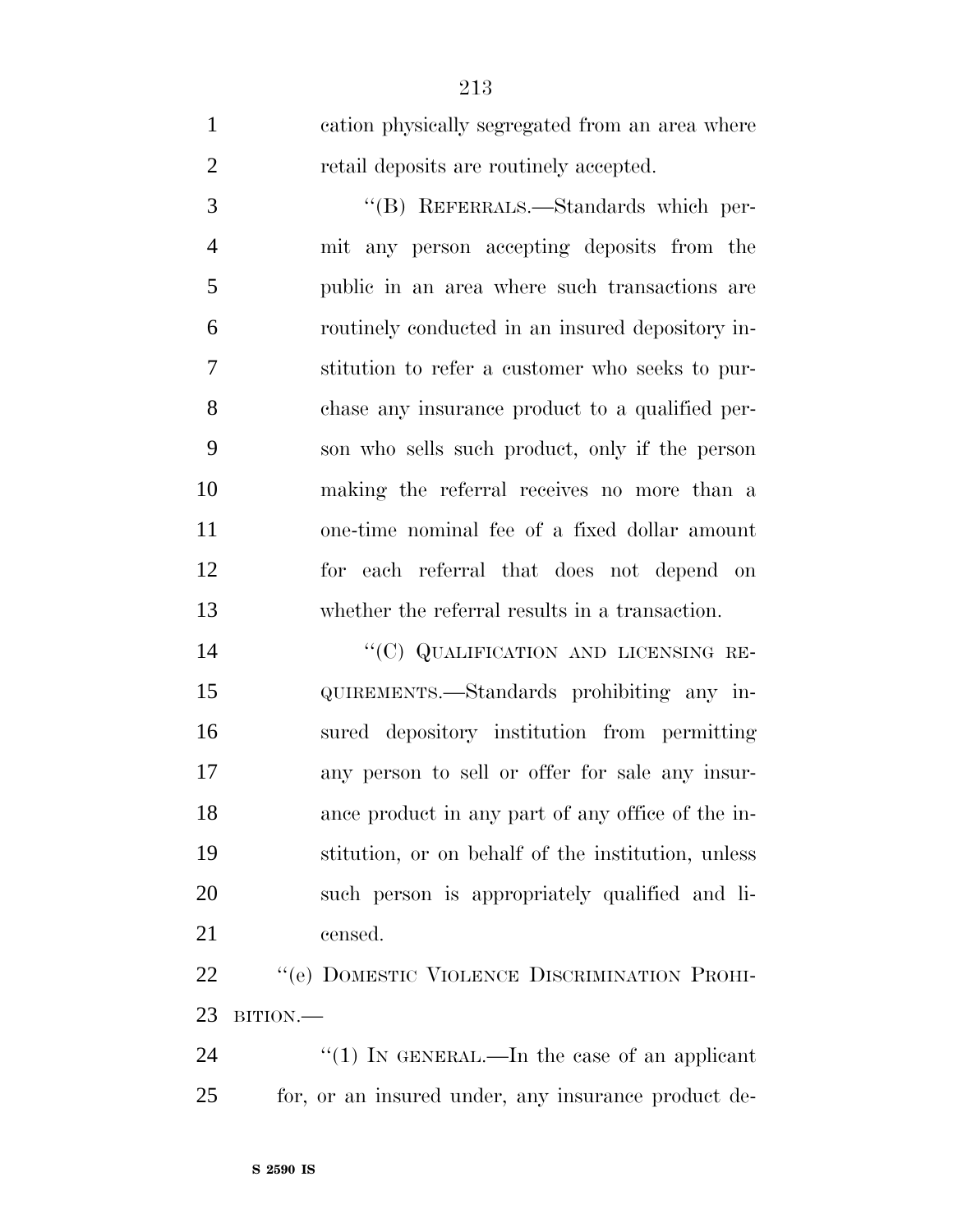scribed in paragraph (2), the status of the applicant or insured as a victim of domestic violence, or as a provider of services to victims of domestic violence, shall not be considered as a criterion in any decision with regard to insurance underwriting, pricing, re- newal, or scope of coverage of insurance policies, or payment of insurance claims, except as required or expressly permitted under State law.

9 "(2) SCOPE OF APPLICATION.—The prohibition contained in paragraph (1) shall apply to any insur- ance product which is sold or offered for sale, as principal, agent, or broker, by any insured deposi- tory institution or any person who is engaged in such activities at an office of the institution or on behalf of the institution.

16 "(3) SENSE OF THE CONGRESS.—It is the sense of the Congress that, by the end of the 30-month pe- riod beginning on the date of the enactment of this Act, the States should enact prohibitions against dis- crimination with respect to insurance products that are at least as strict as the prohibitions contained in paragraph (1).

23 "(4) DOMESTIC VIOLENCE DEFINED. For pur- poses of this subsection, the term 'domestic violence' means the occurrence of 1 or more of the following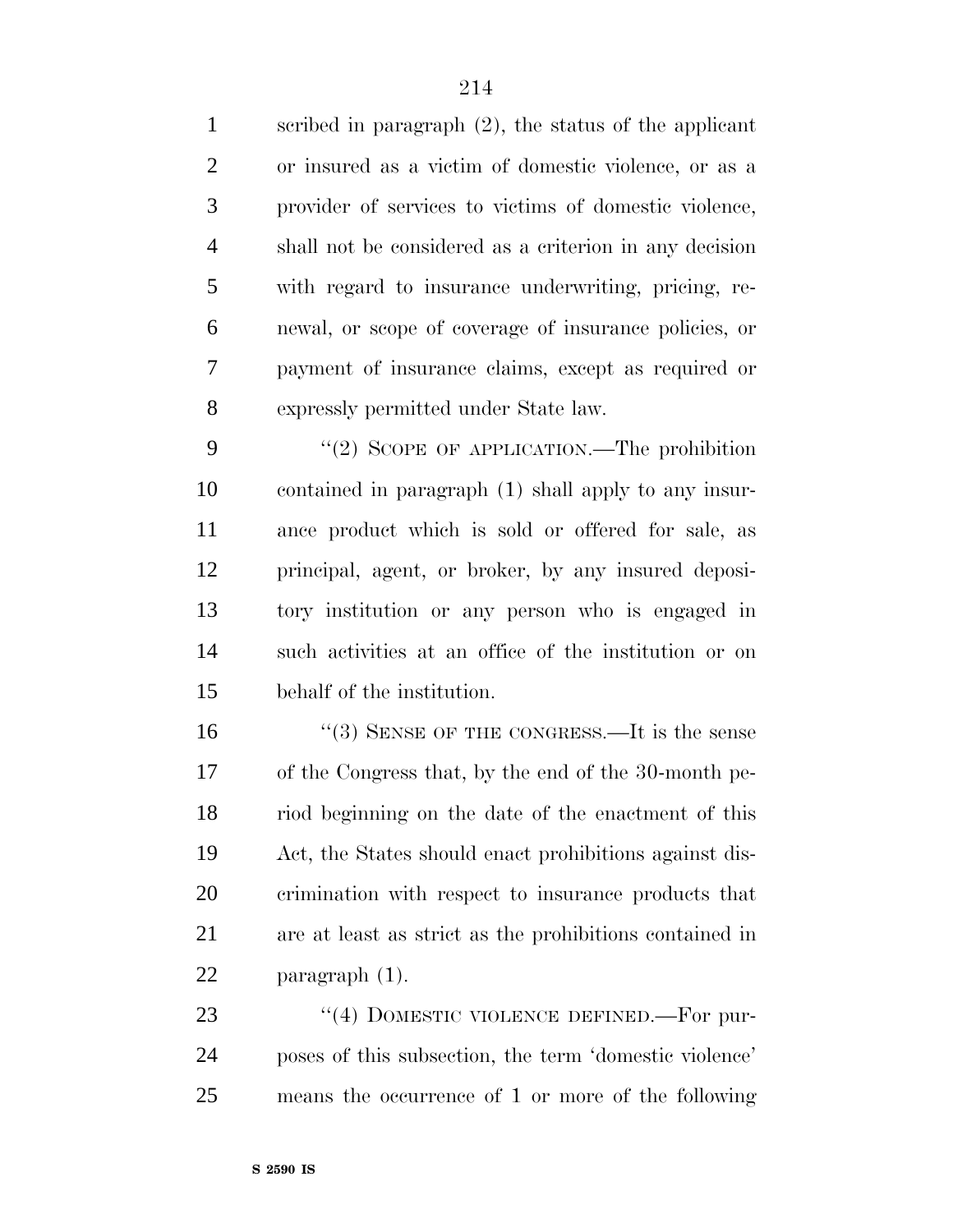| $\mathbf{1}$   | acts by a current or former family member, house-           |
|----------------|-------------------------------------------------------------|
| $\overline{2}$ | hold member, intimate partner, or caretaker.                |
| 3              | "(A) Attempting to cause or causing or                      |
| $\overline{4}$ | threatening another person physical harm, se-               |
| 5              | vere emotional distress, psychological trauma,              |
| 6              | rape, or sexual assault.                                    |
| $\tau$         | "(B) Engaging in a course of conduct or                     |
| 8              | repeatedly committing acts toward another per-              |
| 9              | son, including following the person without                 |
| 10             | proper authority, under circumstances that                  |
| 11             | place the person in reasonable fear of bodily in-           |
| 12             | jury or physical harm.                                      |
| 13             | "(C) Subjecting another person to false                     |
| 14             | imprisonment.                                               |
| 15             | "(D) Attempting to cause or cause damage                    |
| 16             | to property so as to intimidate or attempt to               |
| 17             | control the behavior of another person.                     |
| 18             | "(f) CONSUMER GRIEVANCE PROCESS.—The Federal                |
| 19             | banking agencies shall jointly establish a consumer com-    |
| 20             | plaint mechanism, for receiving and expeditiously address-  |
| 21             | ing consumer complaints alleging a violation of regulations |
| 22             | issued under the section, which shall—                      |
| 23             | $(1)$ establish a group within each regulatory              |
| 24             | agency to receive such complaints;                          |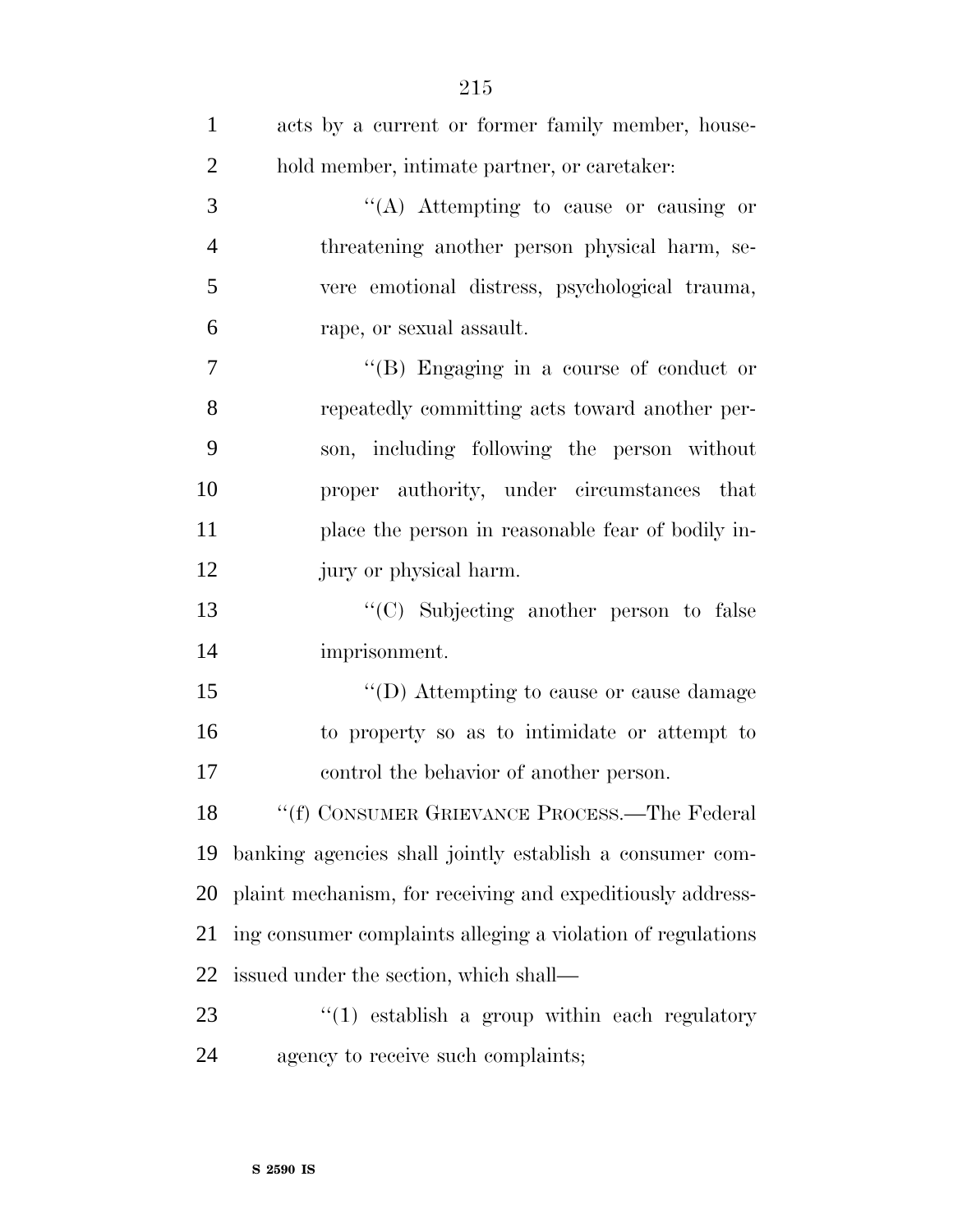| $\mathbf{1}$   | $"(2)$ develop procedures for investigating such       |
|----------------|--------------------------------------------------------|
| $\overline{2}$ | complaints;                                            |
| 3              | $\lq(3)$ develop procedures for informing consum-      |
| $\overline{4}$ | ers of rights they may have in connection with such    |
| 5              | complaints; and                                        |
| 6              | $\lq(4)$ develop procedures for addressing concerns    |
| 7              | raised by such complaints, as appropriate, including   |
| 8              | procedures for the recovery of losses to the extent    |
| 9              | appropriate.                                           |
| 10             | "(g) EFFECT ON OTHER AUTHORITY.-                       |
| 11             | " $(1)$ IN GENERAL.—No provision of this section       |
| 12             | shall be construed as granting, limiting, or otherwise |
| 13             | affecting-                                             |
| 14             | "(A) any authority of the Securities and               |
| 15             | Exchange Commission, any self-regulatory or-           |
| 16             | ganization, the Municipal Securities Rule-             |
| 17             | making Board, or the Secretary of the Treasury         |
| 18             | under any Federal securities law; or                   |
| 19             | "(B) except as provided in paragraph $(2)$ ,           |
| 20             | any authority of any State insurance commis-           |
| 21             | sioner or other State authority under any State        |
| 22             | law.                                                   |
| 23             | $``(2)$ COORDINATION WITH STATE LAW.—                  |
| 24             | "(A) IN GENERAL.—Except as provided in                 |
| 25             | subparagraph (B), regulations prescribed by a          |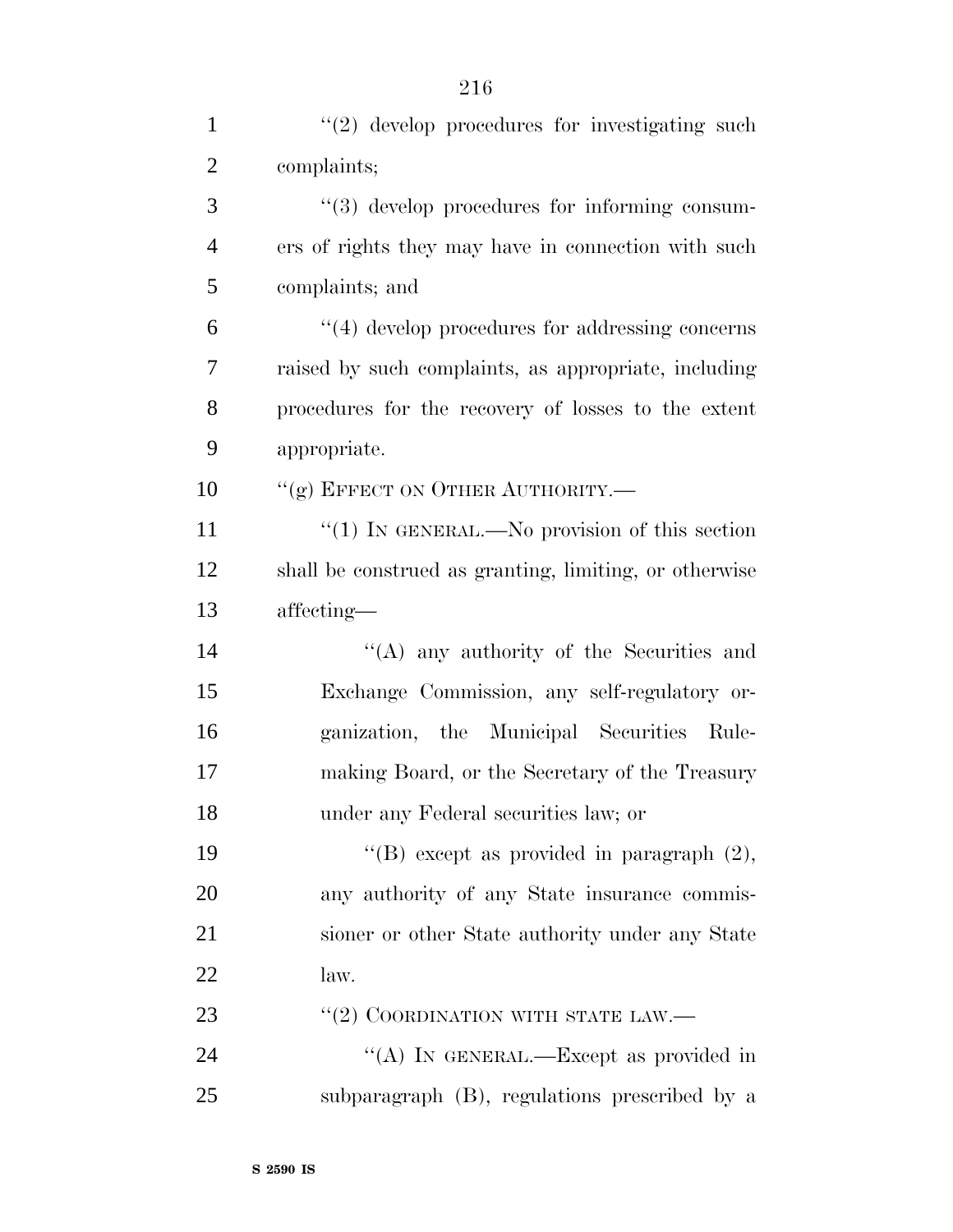Federal banking agency under this section shall not apply to retail sales, solicitations, advertis- ing, or offers of any insurance product by any insured depository institution or wholesale fi- nancial institution or to any person who is en- gaged in such activities at an office of such in- stitution or on behalf of the institution, in a State where the State has in effect statutes, regulations, orders, or interpretations, that are inconsistent with or contrary to the regulations prescribed by the Federal banking agencies.

12 "(B) PREEMPTION.—If, with respect to any provision of the regulations prescribed under this section, the Board of Governors of the Federal Reserve System, the Comptroller of the Currency, and the Board of Directors of the Federal Deposit Insurance Corporation deter- mine jointly that the protection afforded by such provision for consumers is greater than the protection provided by a comparable provi- sion of the statutes, regulations, orders, or in- terpretations referred to in subparagraph (A) of any State, such provision of the regulations pre-scribed under this section shall supersede the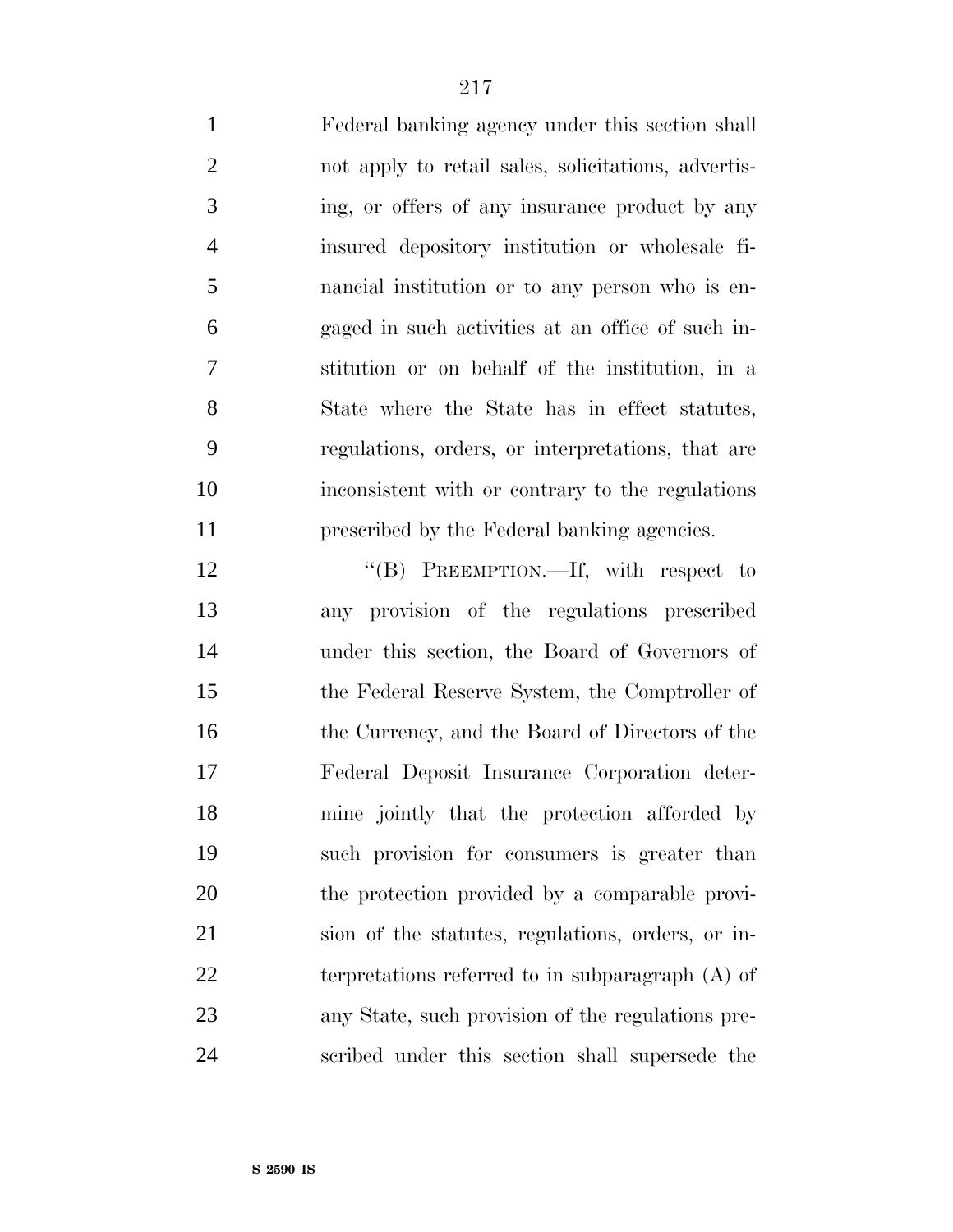comparable provision of such State statute, reg- ulation, order, or interpretation. ''(h) INSURANCE PRODUCT DEFINED.—For purposes of this section, the term 'insurance product' includes an annuity contract the income of which is subject to tax treatment under section 72 of the Internal Revenue Code

of 1986.''.

### **SEC. 308. CERTAIN STATE AFFILIATION LAWS PREEMPTED FOR INSURANCE COMPANIES AND AFFILI-ATES.**

 Except as provided in section 104(a)(2), no State may, by law, regulation, order, interpretation, or otherwise—

 (1) prevent or significantly interfere with the ability of any insurer, or any affiliate of an insurer (whether such affiliate is organized as a stock com- pany, mutual holding company, or otherwise), to be- come a financial holding company or to acquire con-trol of an insured depository institution;

 (2) limit the amount of an insurer's assets that may be invested in the voting securities of an in- sured depository institution (or any company which controls such institution), except that the laws of an insurer's State of domicile may limit the amount of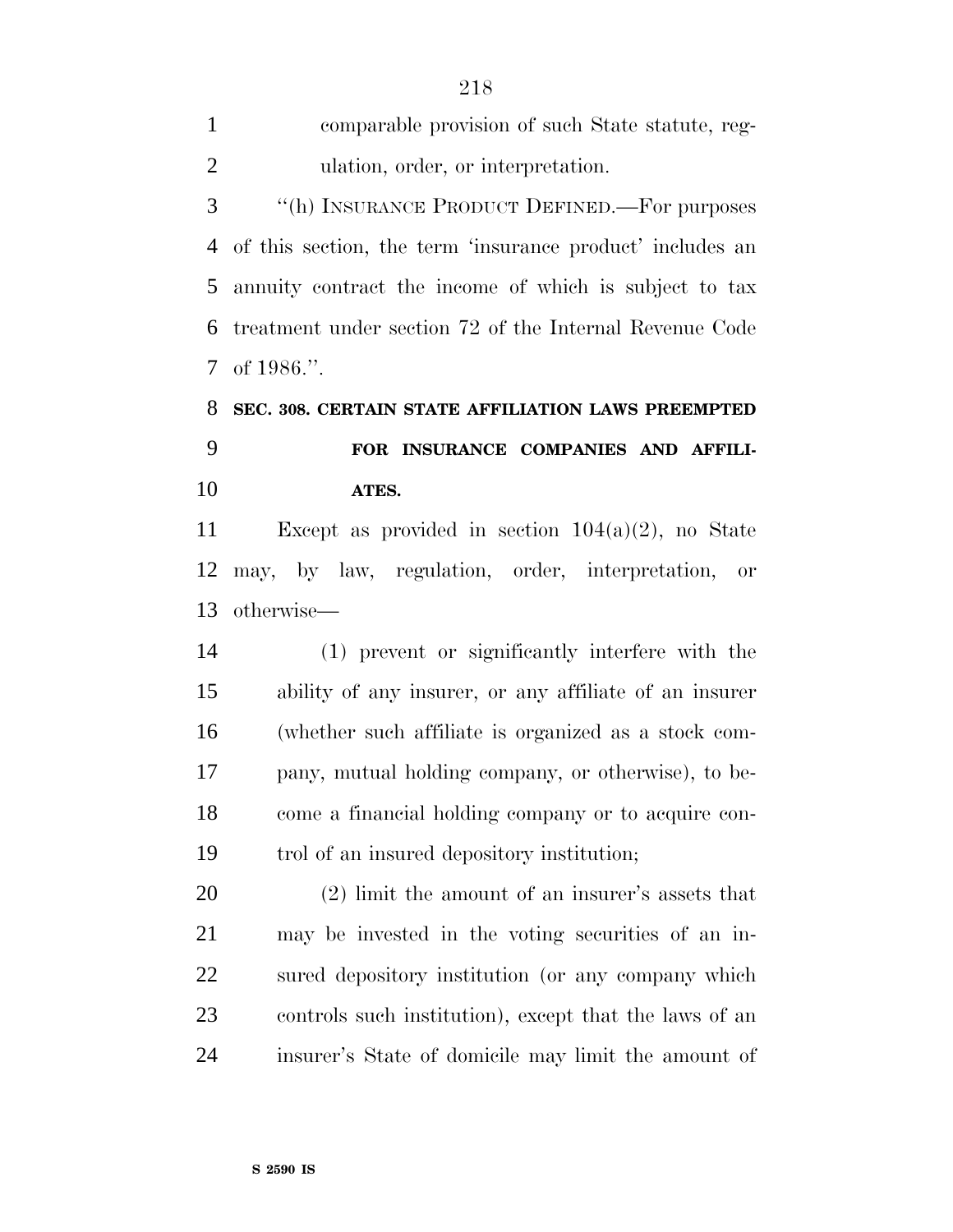| $\mathbf{1}$   | such investment to an amount that is not less than         |
|----------------|------------------------------------------------------------|
| $\overline{2}$ | 5 percent of the insurer's admitted assets; or             |
| 3              | (3) prevent, significantly interfere with, or have         |
| $\overline{4}$ | the authority to review, approve, or disapprove a          |
| 5              | plan of reorganization by which an insurer proposes        |
| 6              | to reorganize from mutual form to become a stock           |
| 7              | insurer (whether as a direct or indirect subsidiary of     |
| 8              | a mutual holding company or otherwise) unless such         |
| 9              | State is the State of domicile of the insurer.             |
| 10             | <b>Subtitle B-National Association of</b>                  |
| 11             | <b>Registered Agents and Brokers</b>                       |
|                | SEC. 321. STATE FLEXIBILITY IN MULTISTATE LICENSING        |
| 12             |                                                            |
| 13             | <b>REFORMS.</b>                                            |
| 14             | (a) IN GENERAL.—The provisions of this subtitle            |
| 15             | shall take effect unless, not later than 3 years after the |
| 16             | date of enactment of this Act, at least a majority of the  |
| 17             | States—                                                    |
| 18             | (1) have enacted uniform laws and regulations              |
| 19             | governing the licensure of individuals and entities        |
| 20             | authorized to sell and solicit the purchase of insur-      |
| 21             | ance within the State; or                                  |
| 22             | (2) have enacted reciprocity laws and regula-              |
| 23             | tions governing the licensure of nonresident individ-      |

ance within those States.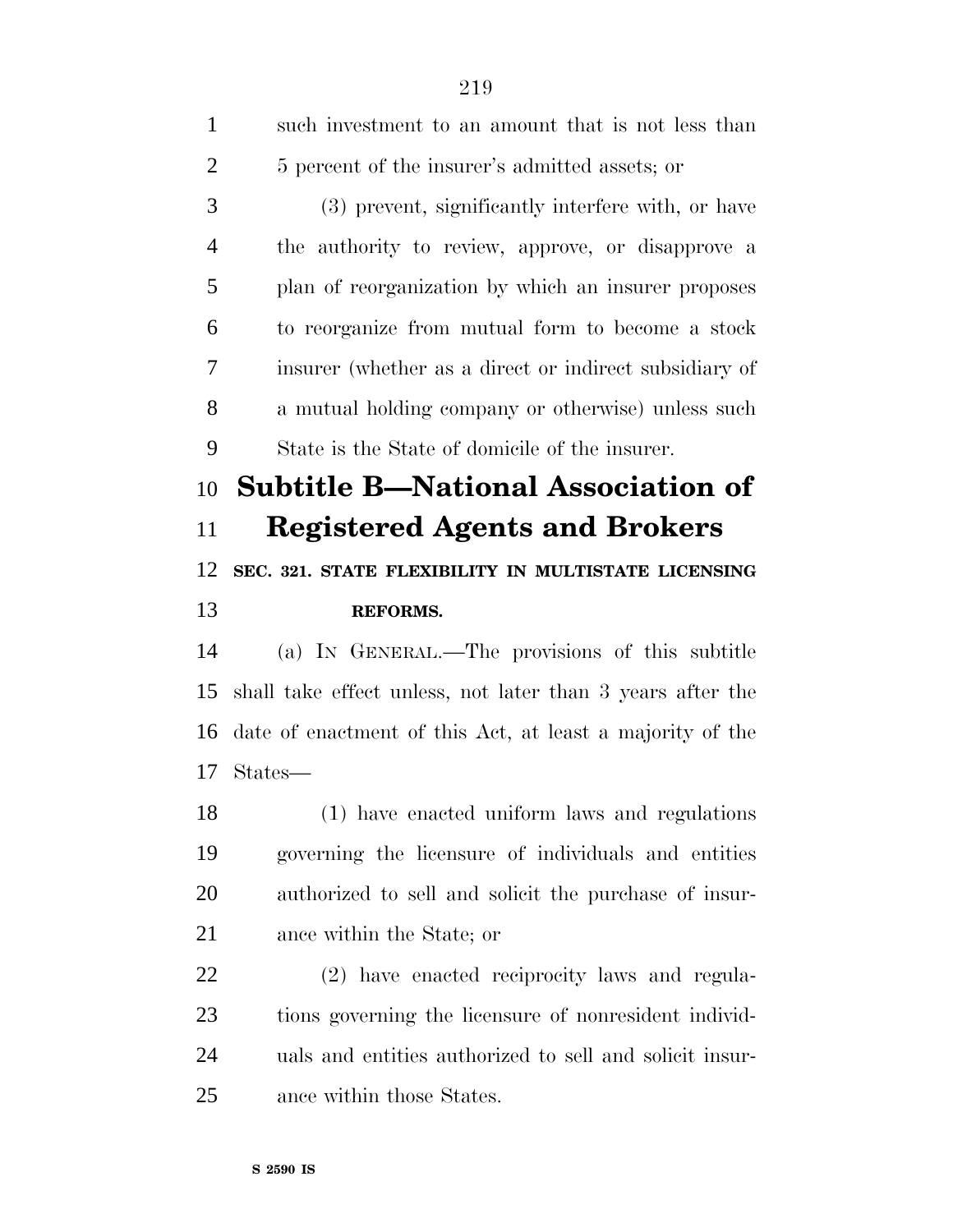(b) UNIFORMITY REQUIRED.—States shall be deemed to have established the uniformity necessary to satisfy subsection (a)(1) if the States—

 (1) establish uniform criteria regarding the in- tegrity, personal qualifications, education, training, and experience of licensed insurance producers, in- cluding the qualification and training of sales per- sonnel in ascertaining the appropriateness of a par- ticular insurance product for a prospective customer; (2) establish uniform continuing education re-

11 quirements for licensed insurance producers;

 (3) establish uniform ethics course require- ments for licensed insurance producers in conjunc- tion with the continuing education requirements under paragraph (2);

 (4) establish uniform criteria to ensure that an insurance product, including any annuity contract, sold to a consumer is suitable and appropriate for the consumer based on financial information dis-closed by the consumer; and

 (5) do not impose any requirement upon any in- surance producer to be licensed or otherwise quali- fied to do business as a nonresident that has the ef- fect of limiting or conditioning that producer's ac-tivities because of its residence or place of oper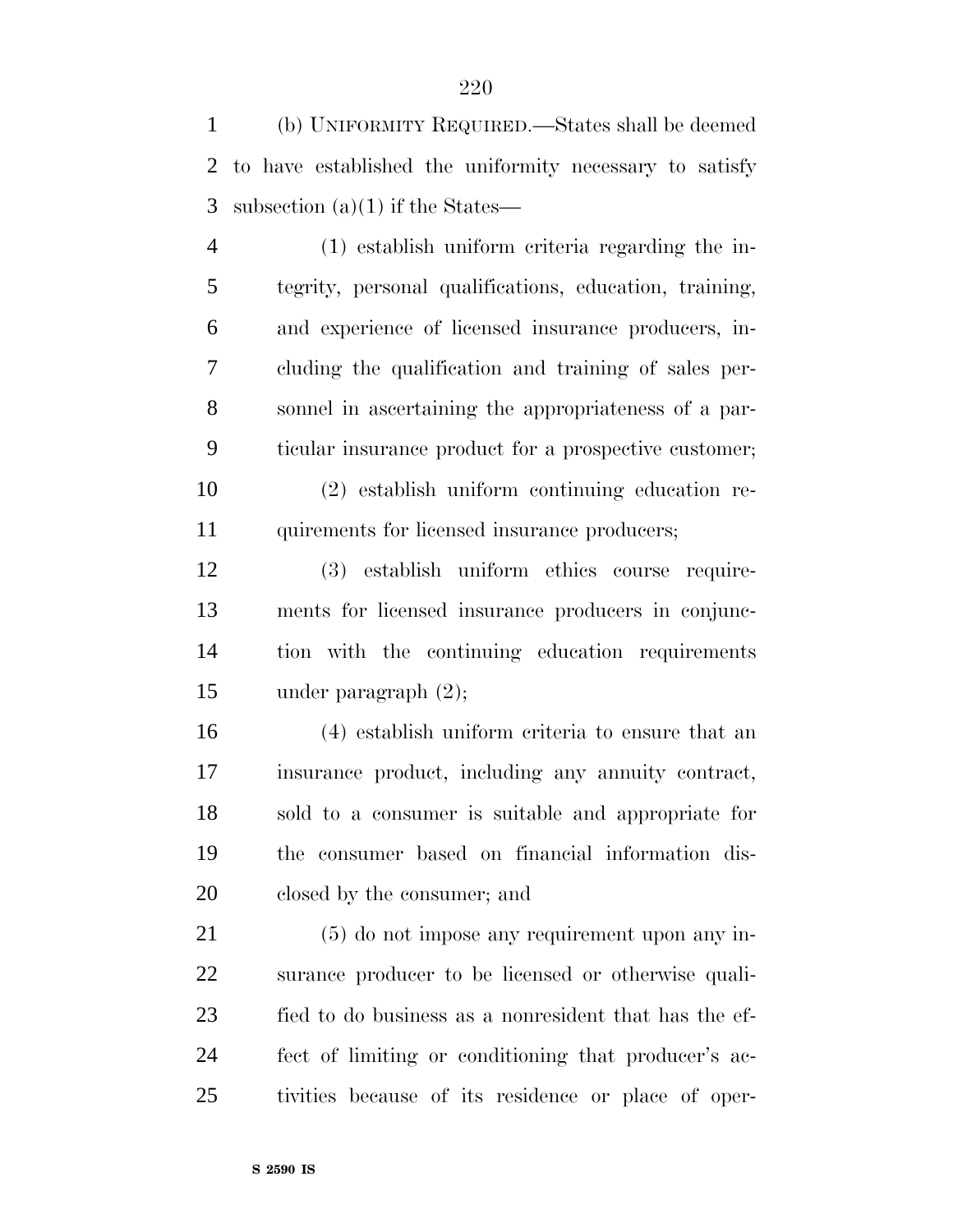ations, except that counter-signature requirements

imposed on nonresident producers shall not be

| 3              | deemed to have the effect of limiting or conditioning         |
|----------------|---------------------------------------------------------------|
| $\overline{4}$ | a producer's activities because of its residence or           |
| 5              | place of operations under this section.                       |
| 6              | RECIPROCITY REQUIRED.—States shall<br>(e)<br>be               |
| 7              | deemed to have established the reciprocity required to sat-   |
| 8              | isfy subsection $(a)(2)$ if the following conditions are met. |
| 9              | (1)<br>ADMINISTRATIVE<br><b>LICENSING</b><br>PROCE-           |
| 10             | DURES.—At least a majority of the States permit a             |
| 11             | producer that has a resident license for selling or so-       |
| 12             | liciting the purchase of insurance in its home State          |
| 13             | to receive a license to sell or solicit the purchase of       |
| 14             | insurance in such majority of States as a non-                |
| 15             | resident to the same extent that such producer is             |
| 16             | permitted to sell or solicit the purchase of insurance        |
| 17             | in its State, if the producer's home State also               |
| 18             | awards such licenses on such a reciprocal basis,              |
| 19             | without satisfying any additional requirements other          |
| 20             | than submitting-                                              |
| 21             | $(A)$ a request for licensure;                                |
| 22             | (B) the application for licensure that the                    |
| 23             | producer submitted to its home State;                         |
| 24             | (C) proof that the producer is licensed and                   |
| 25             | in good standing in its home State; and                       |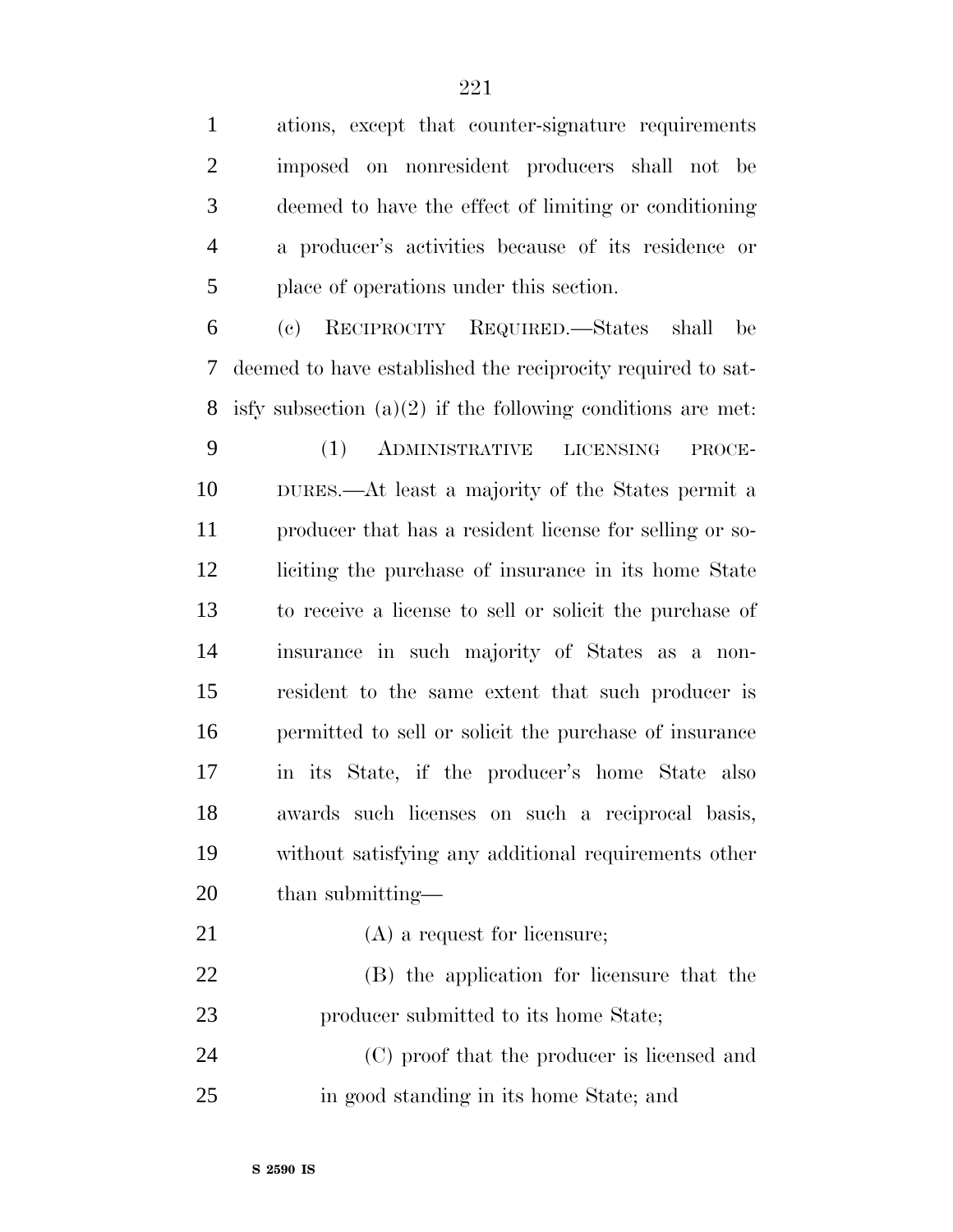(D) the payment of any requisite fee to the appropriate authority.

 (2) CONTINUING EDUCATION REQUIRE- MENTS.—A majority of the States accept an insur- ance producer's satisfaction of its home State's con- tinuing education requirements for licensed insur- ance producers to satisfy the States' own continuing education requirements if the producer's home State also recognizes the satisfaction of continuing edu-cation requirements on such a reciprocal basis.

 (3) NO LIMITING NONRESIDENT REQUIRE- MENTS.—A majority of the States do not impose any requirement upon any insurance producer to be licensed or otherwise qualified to do business as a nonresident that has the effect of limiting or condi- tioning that producer's activities because of its resi- dence or place of operations, except that countersignature requirements imposed on non- resident producers shall not be deemed to have the effect of limiting or conditioning a producer's activi- ties because of its residence or place of operations under this section.

 (4) RECIPROCAL RECIPROCITY.—Each of the States that satisfies paragraphs (1), (2), and (3)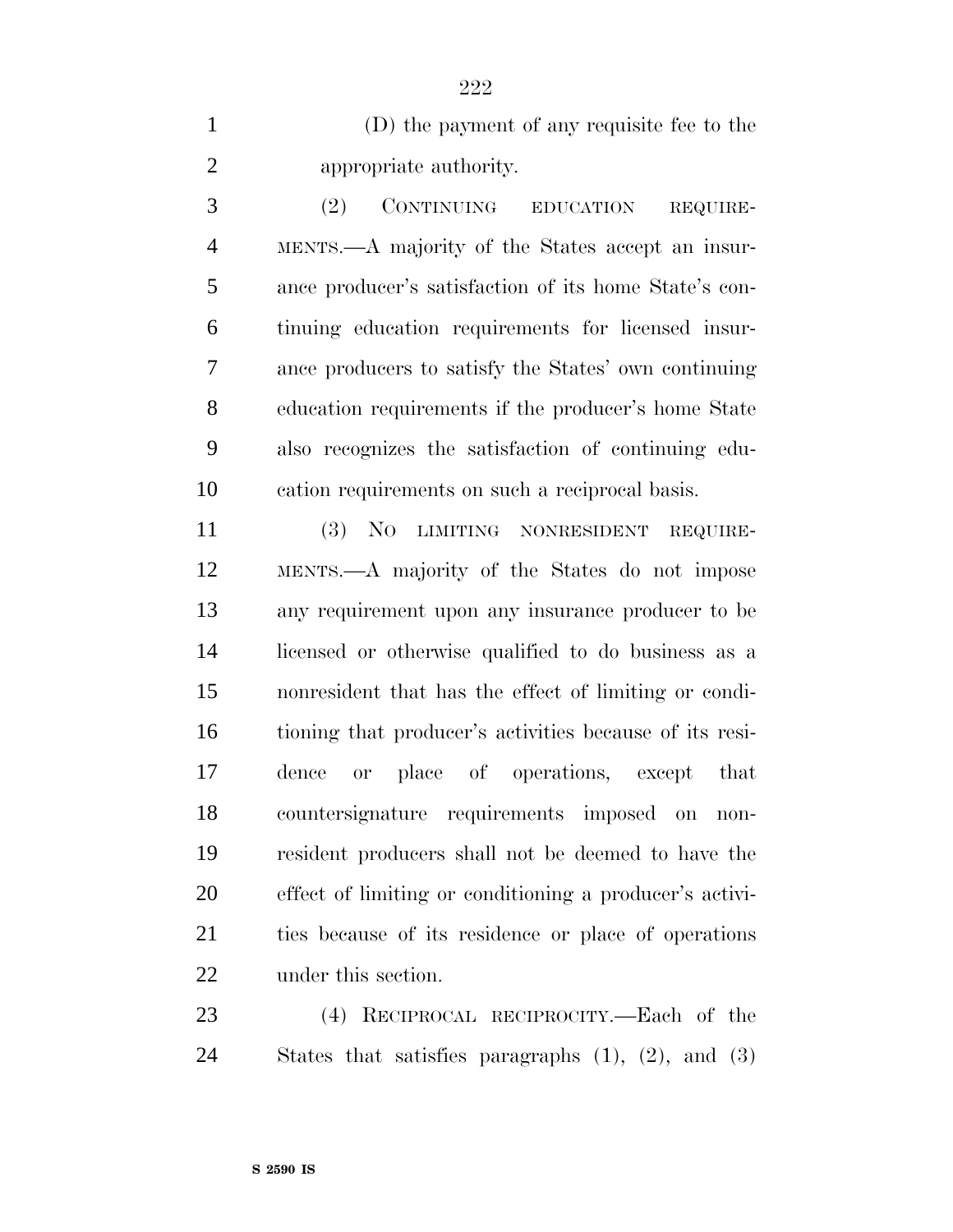| grants reciprocity to residents of all of the other |
|-----------------------------------------------------|
| States that satisfy such paragraphs.                |

(d) DETERMINATION.—

 (1) NAIC DETERMINATION.—At the end of the 3-year period beginning on the date of the enact- ment of this Act, the National Association of Insur- ance Commissioners shall determine, in consultation with the insurance commissioners or chief insurance regulatory officials of the States, whether the uni- formity or reciprocity required by subsections (b) and (c) has been achieved.

 (2) JUDICIAL REVIEW.—The appropriate United States district court shall have exclusive ju- risdiction over any challenge to the National Asso- ciation of Insurance Commissioners' determination under this section and such court shall apply the standards set forth in section 706 of title 5, United States Code, when reviewing any such challenge.

 (e) CONTINUED APPLICATION.—If, at any time, the uniformity or reciprocity required by subsections (b) and (c) no longer exists, the provisions of this subtitle shall take effect 2 years after that date, unless the uniformity or reciprocity required by those provisions is satisfied be-fore the expiration of that 2-year period.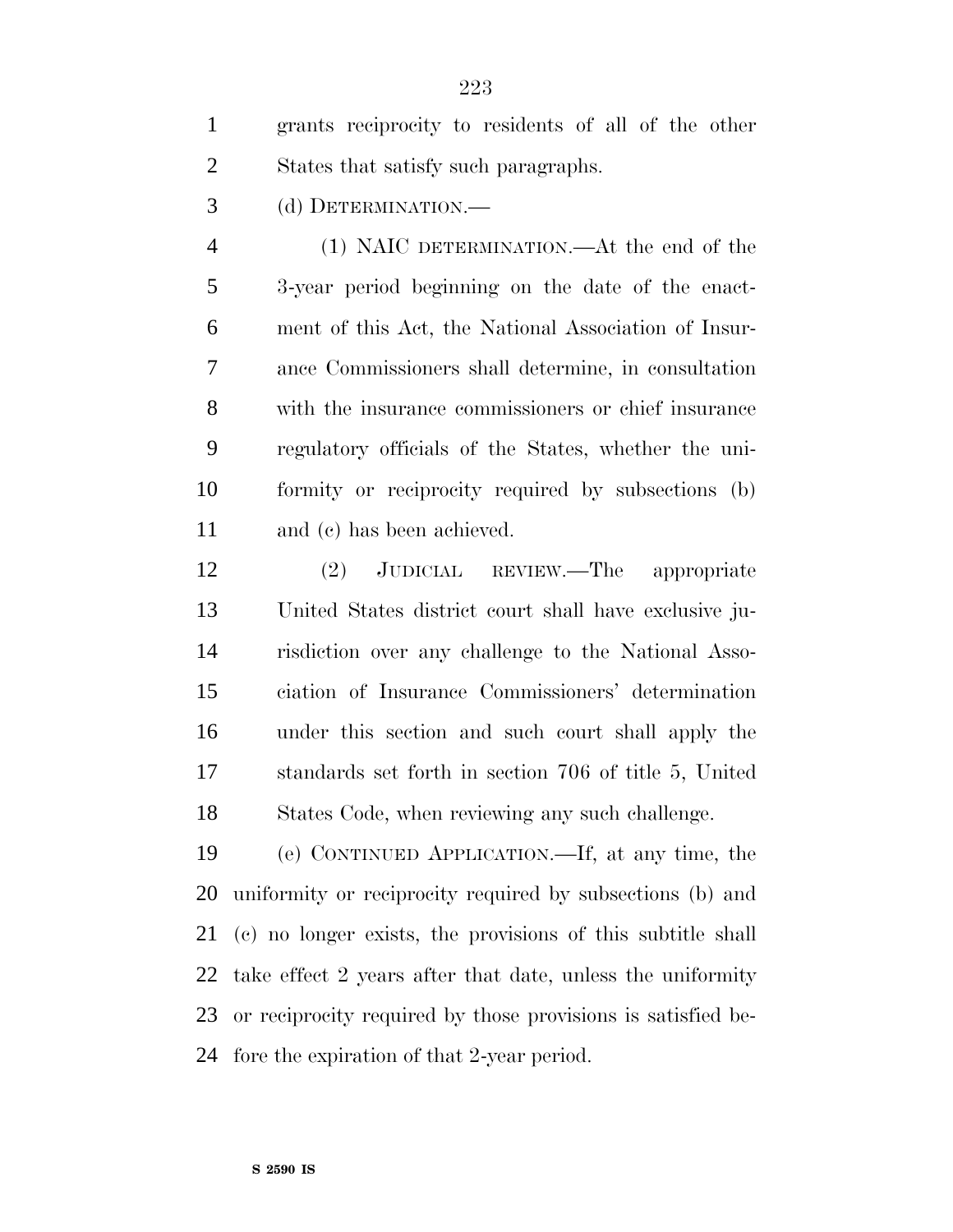(f) SAVINGS PROVISION.—No provision of this sec- tion shall be construed as requiring that any law, regula- tion, provision, or action of any State which purports to regulate insurance producers, including any such law, reg- ulation, provision, or action which purports to regulate un- fair trade practices or establish consumer protections, in- cluding countersignature laws, be altered or amended in order to satisfy the uniformity or reciprocity required by subsections (b) and (c), unless any such law, regulation, provision, or action is inconsistent with a specific require- ment of any such subsection and then only to the extent of such inconsistency.

 (g) UNIFORM LICENSING.—Nothing in this section shall be construed to require any State to adopt new or additional licensing requirements to achieve the uniformity 16 necessary to satisfy subsection  $(a)(1)$ .

### **SEC. 322. NATIONAL ASSOCIATION OF REGISTERED AGENTS AND BROKERS.**

 (a) ESTABLISHMENT.—There is established the Na- tional Association of Registered Agents and Brokers (hereafter in this subtitle referred to as the ''Associa-tion'').

(b) STATUS.—The Association shall—

(1) be a nonprofit corporation;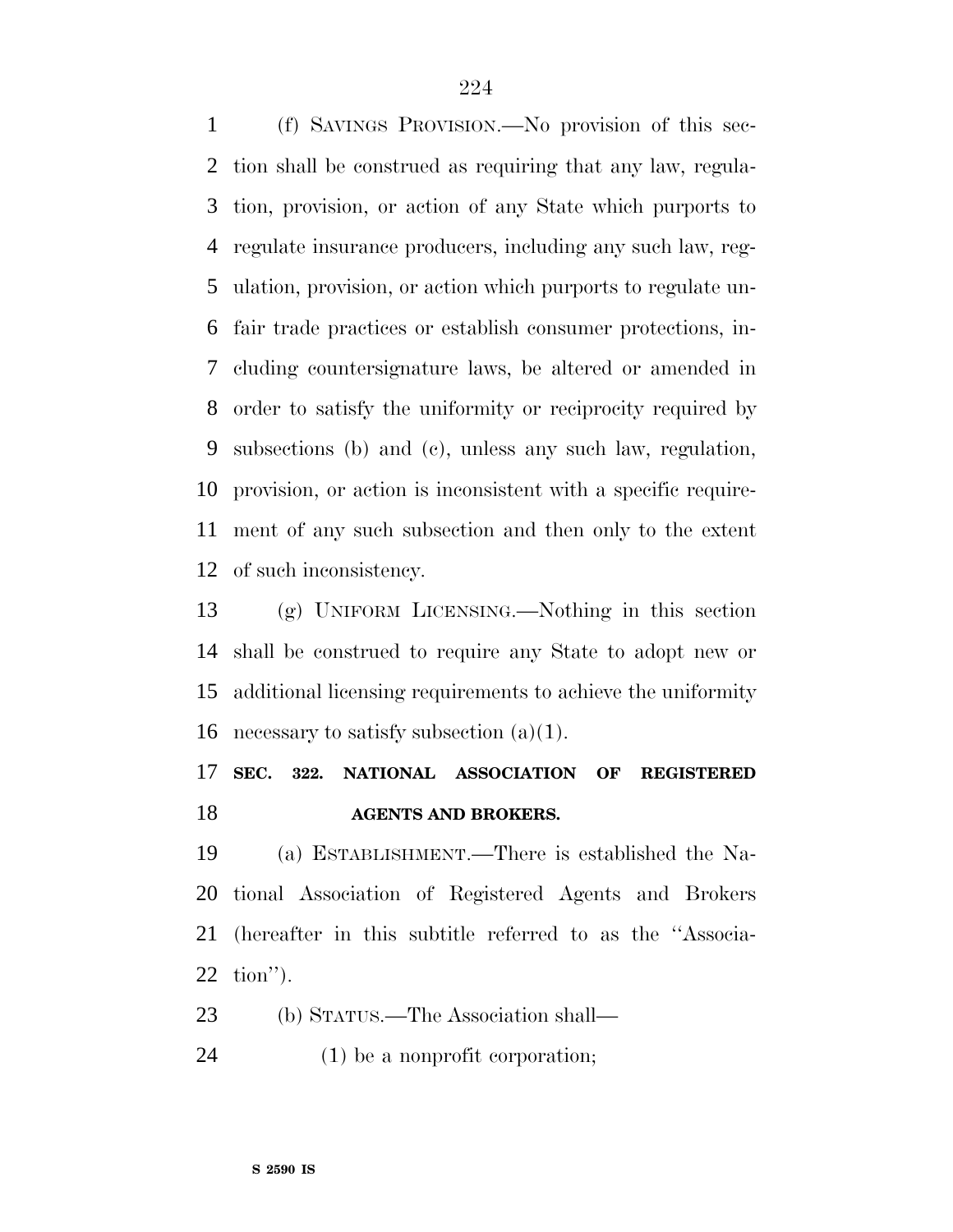(2) have succession until dissolved by an Act of Congress;

 (3) not be an agent or instrumentality of the United States Government; and

 (4) except as otherwise provided in this Act, be subject to, and have all the powers conferred upon a nonprofit corporation by the District of Columbia Nonprofit Corporation Act (D.C. Code, sec. 29y– 1001 et seq.).

#### **SEC. 323. PURPOSE.**

 The purpose of the Association shall be to provide a mechanism through which uniform licensing, appoint- ment, continuing education, and other insurance producer sales qualification requirements and conditions can be adopted and applied on a multistate basis, while preserv- ing the right of States to license, supervise, and discipline insurance producers and to prescribe and enforce laws and regulations with regard to insurance-related consumer protection and unfair trade practices.

### **SEC. 324. RELATIONSHIP TO THE FEDERAL GOVERNMENT.**

 The Association shall be subject to the supervision and oversight of the National Association of Insurance Commissioners (hereafter in this subtitle referred to as the ''NAIC'').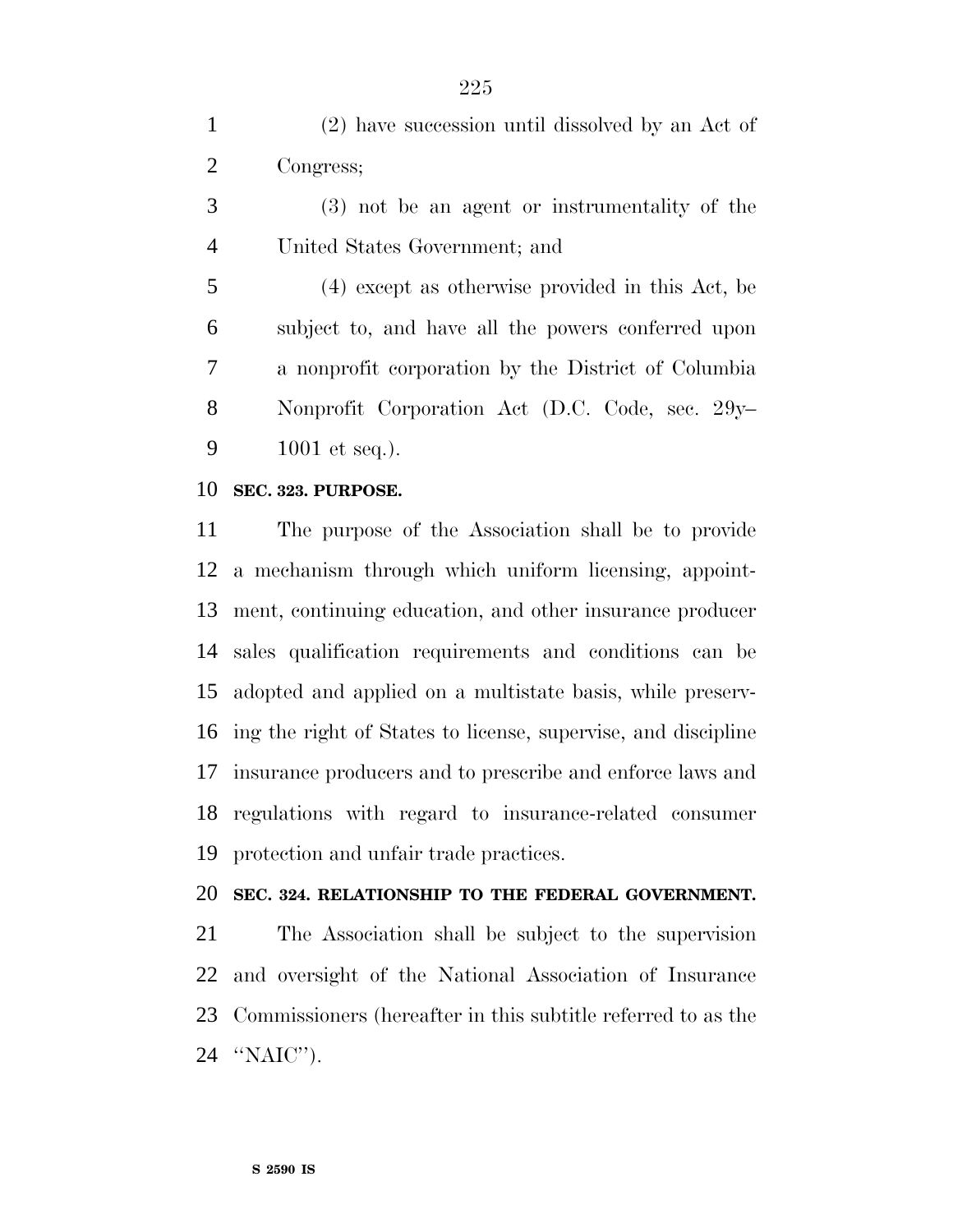### **SEC. 325. MEMBERSHIP.**

(a) ELIGIBILITY.—

 (1) IN GENERAL.—Any State-licensed insurance producer shall be eligible to become a member in the Association.

 (2) INELIGIBILITY FOR SUSPENSION OR REV- OCATION OF LICENSE.—Notwithstanding paragraph (1), a State-licensed insurance producer shall not be eligible to become a member if a State insurance regulator has suspended or revoked such producer's 11 license in that State during the 3-year period pre- ceding the date on which such producer applies for membership.

 (3) RESUMPTION OF ELIGIBILITY.—Paragraph (2) shall cease to apply to any insurance producer if—

 (A) the State insurance regulator renews the license of such producer in the State in which the license was suspended or revoked; or (B) the suspension or revocation is subse-21 quently overturned.

 (b) AUTHORITY TO ESTABLISH MEMBERSHIP CRI- TERIA.—The Association shall have the authority to estab-lish membership criteria that—

**S 2590 IS** (1) bear a reasonable relationship to the pur-poses for which the Association was established; and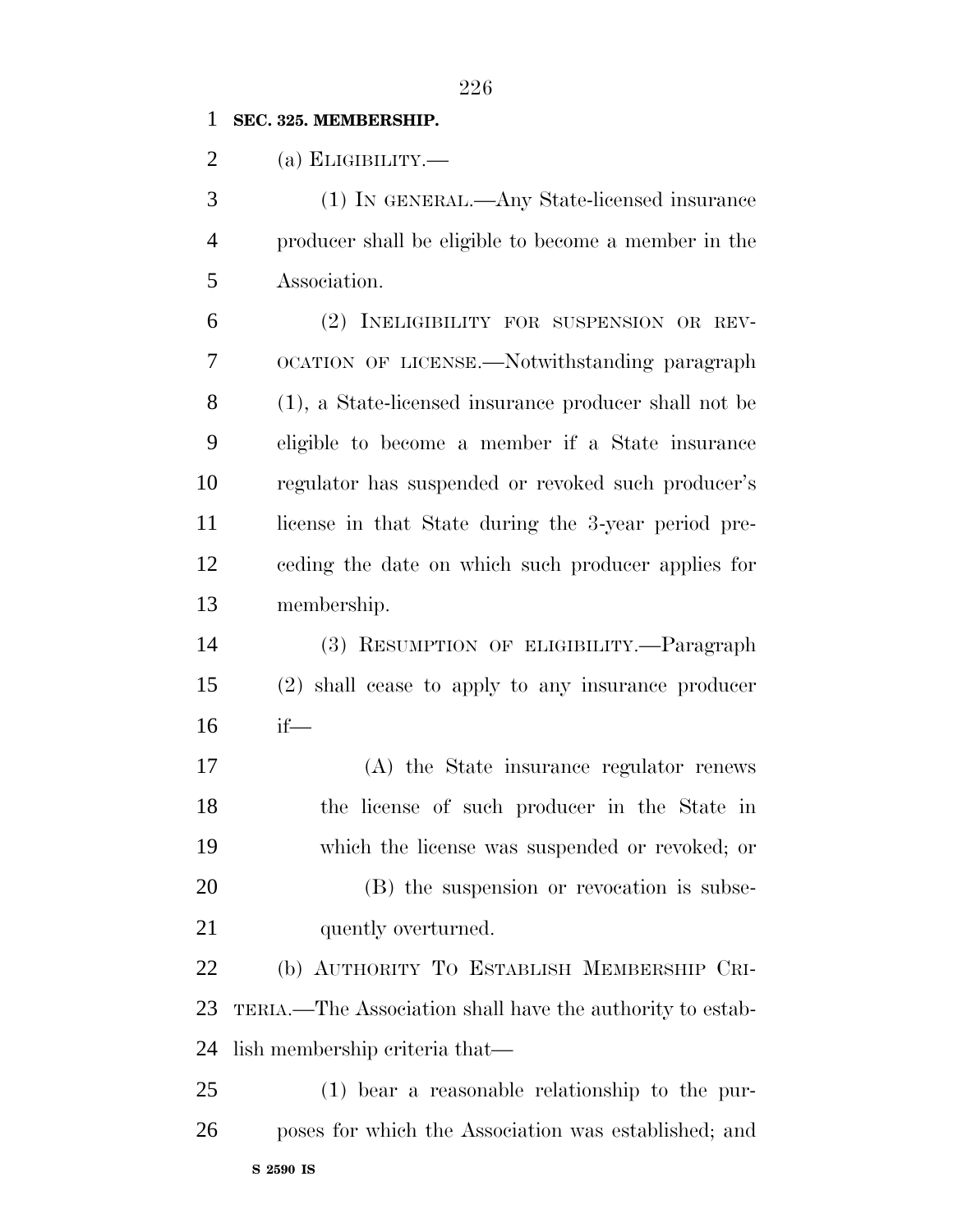(2) do not unfairly limit the access of smaller agencies to the Association membership.

 (c) ESTABLISHMENT OF CLASSES AND CAT-EGORIES.—

 (1) CLASSES OF MEMBERSHIP.—The Associa- tion may establish separate classes of membership, with separate criteria, if the Association reasonably determines that performance of different duties re- quires different levels of education, training, or expe-rience.

 (2) CATEGORIES.—The Association may estab- lish separate categories of membership for individ- uals and for other persons. The establishment of any such categories of membership shall be based either on the types of licensing categories that exist under State laws or on the aggregate amount of business handled by an insurance producer. No special cat- egories of membership, and no distinct membership criteria, shall be established for members which are insured depository institutions or wholesale financial institutions or for their employees, agents, or affili-ates.

(d) MEMBERSHIP CRITERIA.—

 (1) IN GENERAL.—The Association may estab-lish criteria for membership which shall include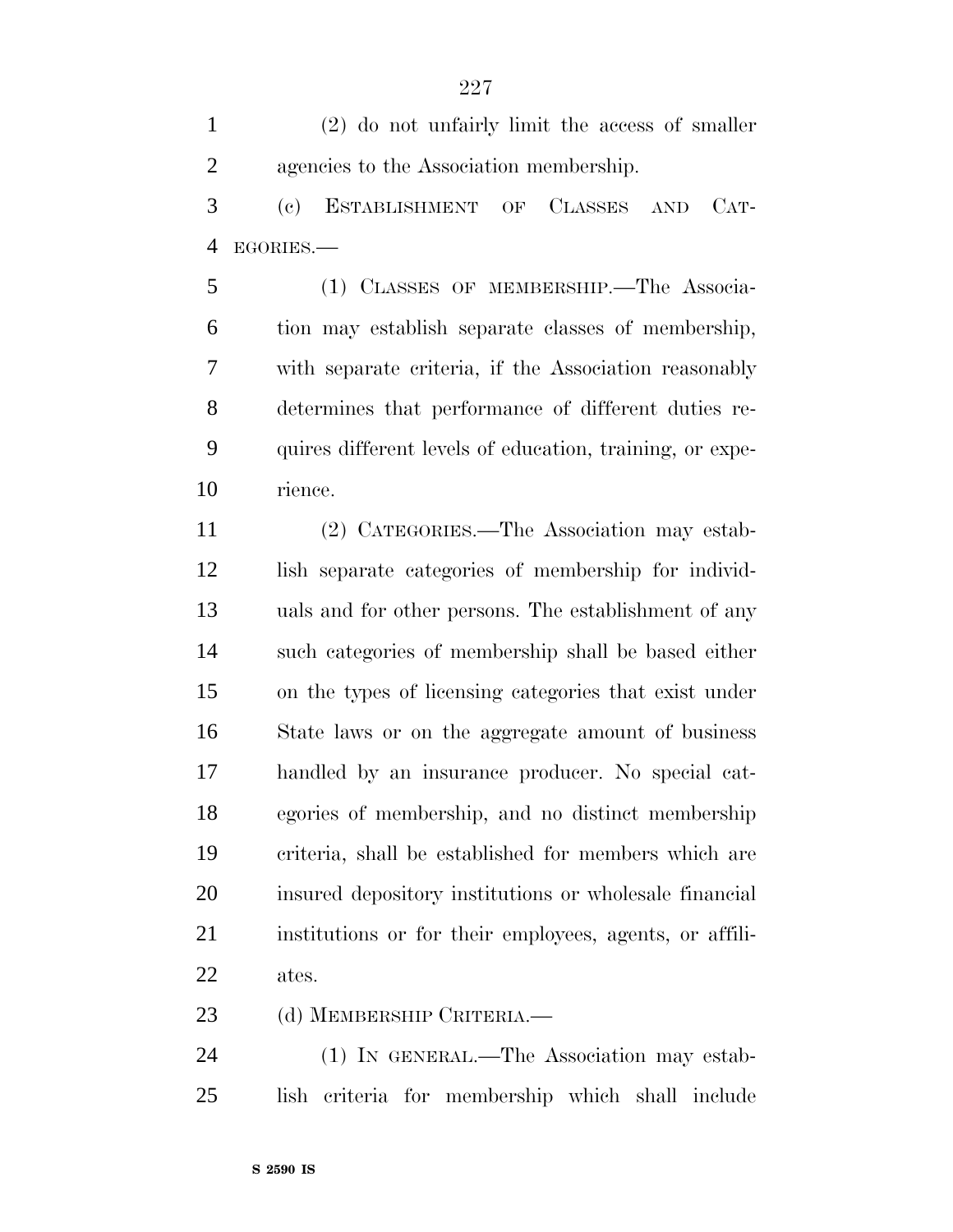standards for integrity, personal qualifications, edu-cation, training, and experience.

 (2) MINIMUM STANDARD.—In establishing cri- teria under paragraph (1), the Association shall con- sider the highest levels of insurance producer quali- fications established under the licensing laws of the States.

 (e) EFFECT OF MEMBERSHIP.—Membership in the Association shall entitle the member to licensure in each State for which the member pays the requisite fees, includ- ing licensing fees and, where applicable, bonding require-ments, set by such State.

 (f) ANNUAL RENEWAL.—Membership in the Associa-tion shall be renewed on an annual basis.

 (g) CONTINUING EDUCATION.—The Association shall establish, as a condition of membership, continuing edu- cation requirements which shall be comparable to or great- er than the continuing education requirements under the licensing laws of a majority of the States.

 (h) SUSPENSION AND REVOCATION.—The Associa-tion may—

 (1) inspect and examine the records and offices of the members of the Association to determine com- pliance with the criteria for membership established by the Association; and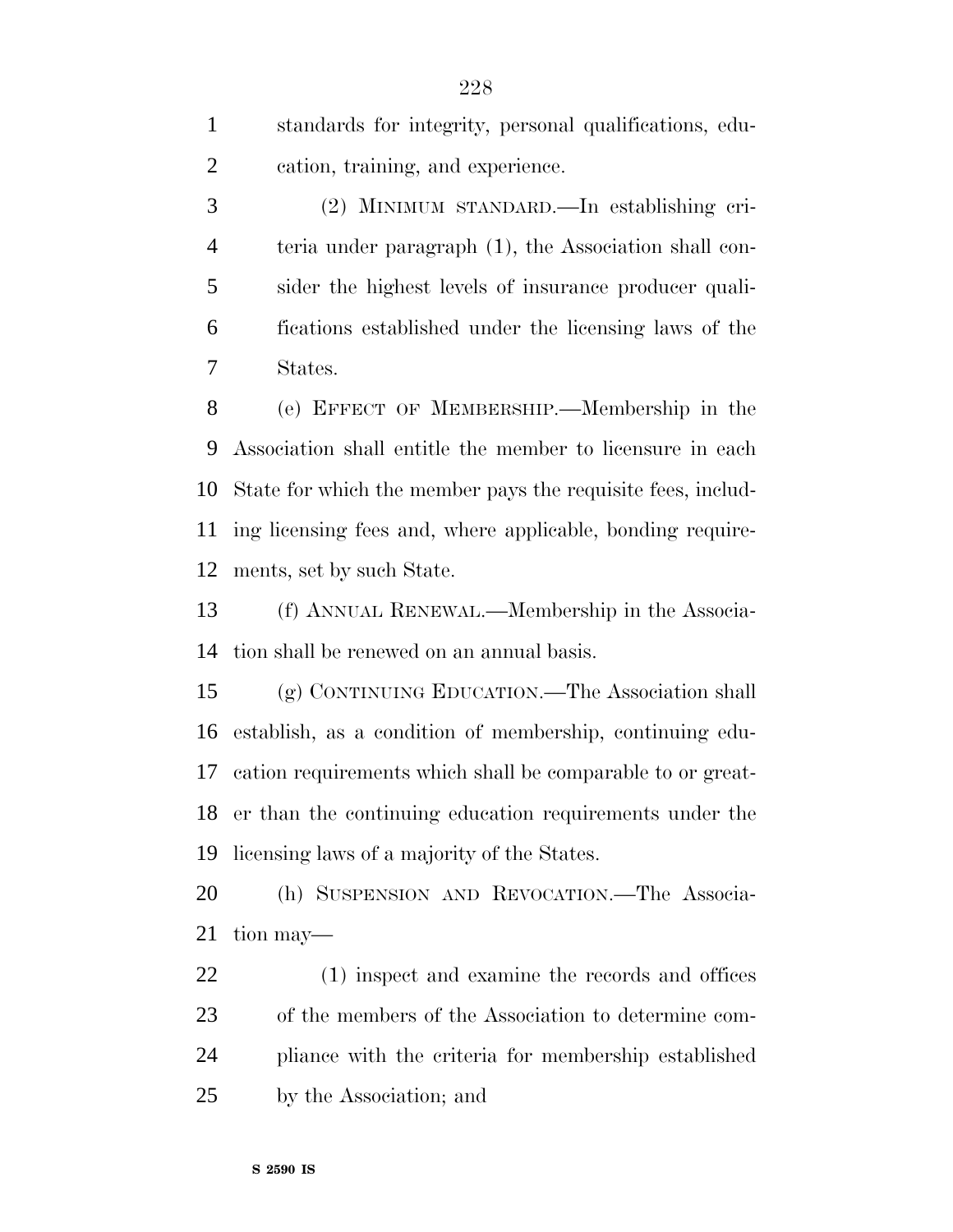| $\mathbf{1}$   | (2) suspend or revoke the membership of an in-     |
|----------------|----------------------------------------------------|
| $\overline{2}$ | surance producer if—                               |
| 3              | (A) the producer fails to meet the applica-        |
| $\overline{4}$ | ble membership criteria of the Association; or     |
| 5              | (B) the producer has been subject to dis-          |
| 6              | ciplinary action pursuant to a final adjudicatory  |
| 7              | proceeding under the jurisdiction of a State in-   |
| 8              | surance regulator, and the Association con-        |
| 9              | cludes that retention of membership in the As-     |
| 10             | sociation would not be in the public interest.     |
| 11             | (i) OFFICE OF CONSUMER COMPLAINTS.—                |
| 12             | (1) IN GENERAL.—The Association shall estab-       |
| 13             | lish an office of consumer complaints that shall—  |
| 14             | (A) receive and investigate complaints             |
| 15             | from both consumers and State insurance regu-      |
| 16             | lators related to members of the Association;      |
| 17             | and                                                |
| 18             | (B) recommend to the Association any dis-          |
| 19             | ciplinary actions that the office considers appro- |
| 20             | priate, to the extent that any such<br>rec-        |
| 21             | ommendation is not inconsistent with State law.    |
| 22             | (2) RECORDS AND REFERRALS.—The office of           |
| 23             | consumer complaints of the Association shall—      |
| 24             | (A) maintain records of all complaints re-         |
| 25             | ceived in accordance with paragraph (1) and        |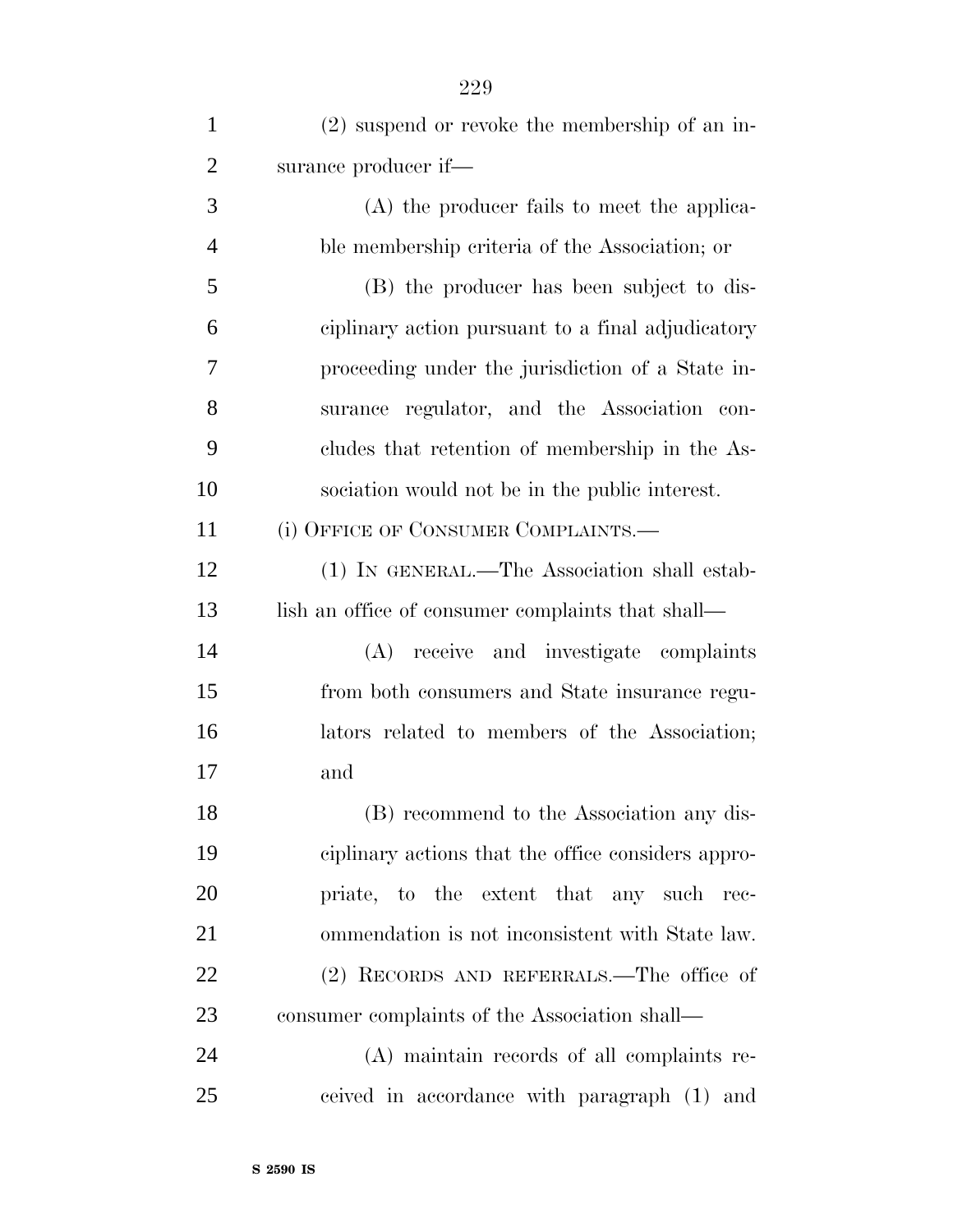| $\mathbf{1}$   | make such records available to the NAIC and                   |
|----------------|---------------------------------------------------------------|
| $\overline{2}$ | to each State insurance regulator for the State               |
| 3              | of residence of the consumer who filed the com-               |
| 4              | plaint; and                                                   |
| 5              | (B) refer, when appropriate, any such com-                    |
| 6              | plaint to any appropriate State insurance regu-               |
| 7              | lator.                                                        |
| 8              | (3) TELEPHONE AND OTHER ACCESS.—The of-                       |
| 9              | fice of consumer complaints shall maintain a toll-free        |
| 10             | telephone number for the purpose of this subsection           |
| 11             | and, as practicable, other alternative means of com-          |
| 12             | munication with consumers, such as an Internet                |
| 13             | home page.                                                    |
| 14             | SEC. 326. BOARD OF DIRECTORS.                                 |
| 15             | ESTABLISHMENT.—There is established the<br>(a)                |
| 16             | board of directors of the Association (hereafter in this sub- |
| 17             | title referred to as the "Board") for the purpose of govern-  |
|                | 18 ing and supervising the activities of the Association and  |
| 19             | the members of the Association.                               |
| 20             | (b) POWERS.—The Board shall have such powers and              |
| 21             | authority as may be specified in the bylaws of the Associa-   |
|                |                                                               |

- tion.
- (c) COMPOSITION.—
- (1) MEMBERS.—The Board shall be composed of 7 members appointed by the NAIC.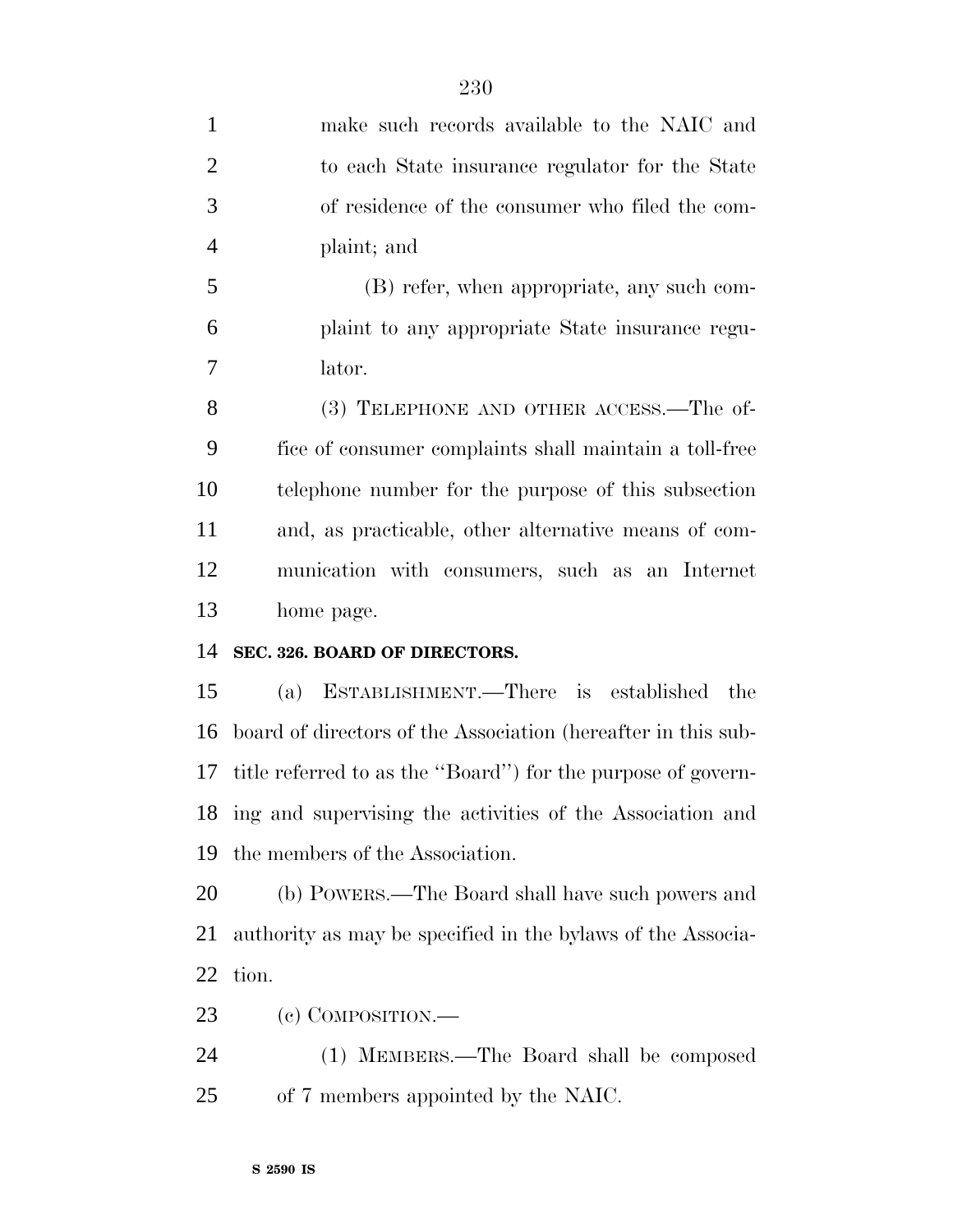| $\mathbf{1}$   | $(2)$ REQUIREMENT.—At least 4 of the members          |
|----------------|-------------------------------------------------------|
| $\overline{2}$ | of the Board shall have significant experience with   |
| 3              | the regulation of commercial lines of insurance in at |
| $\overline{4}$ | least 1 of the 20 States in which the greatest total  |
| 5              | amount of commercial-lines insurance is<br>dollar     |
| 6              | placed in the United States.                          |
| 7              | (3) INITIAL BOARD MEMBERSHIP.—                        |
| 8              | (A) IN GENERAL.—If, by the end of the 2-              |
| 9              | year period beginning on the date of enactment        |
| 10             | of this Act, the NAIC has not appointed the           |
| 11             | initial 7 members of the Board of the Associa-        |
| 12             | tion, the initial Board shall consist of the 7        |
| 13             | State insurance regulators of the 7 States with       |
| 14             | the greatest total dollar amount of commercial-       |
| 15             | lines in surance in place as of the end of such       |
| 16             | period.                                               |
| 17             | (B) ALTERNATE COMPOSITION.—If any of                  |
| 18             | the State insurance regulators described in sub-      |
| 19             | paragraph (A) declines to serve on the Board,         |
| 20             | the State insurance regulator with the next           |
| 21             | greatest total dollar amount of commercial-lines      |
| 22             | insurance in place, as determined by the NAIC         |
| 23             | as of the end of such period, shall serve as a        |
| 24             | member of the Board.                                  |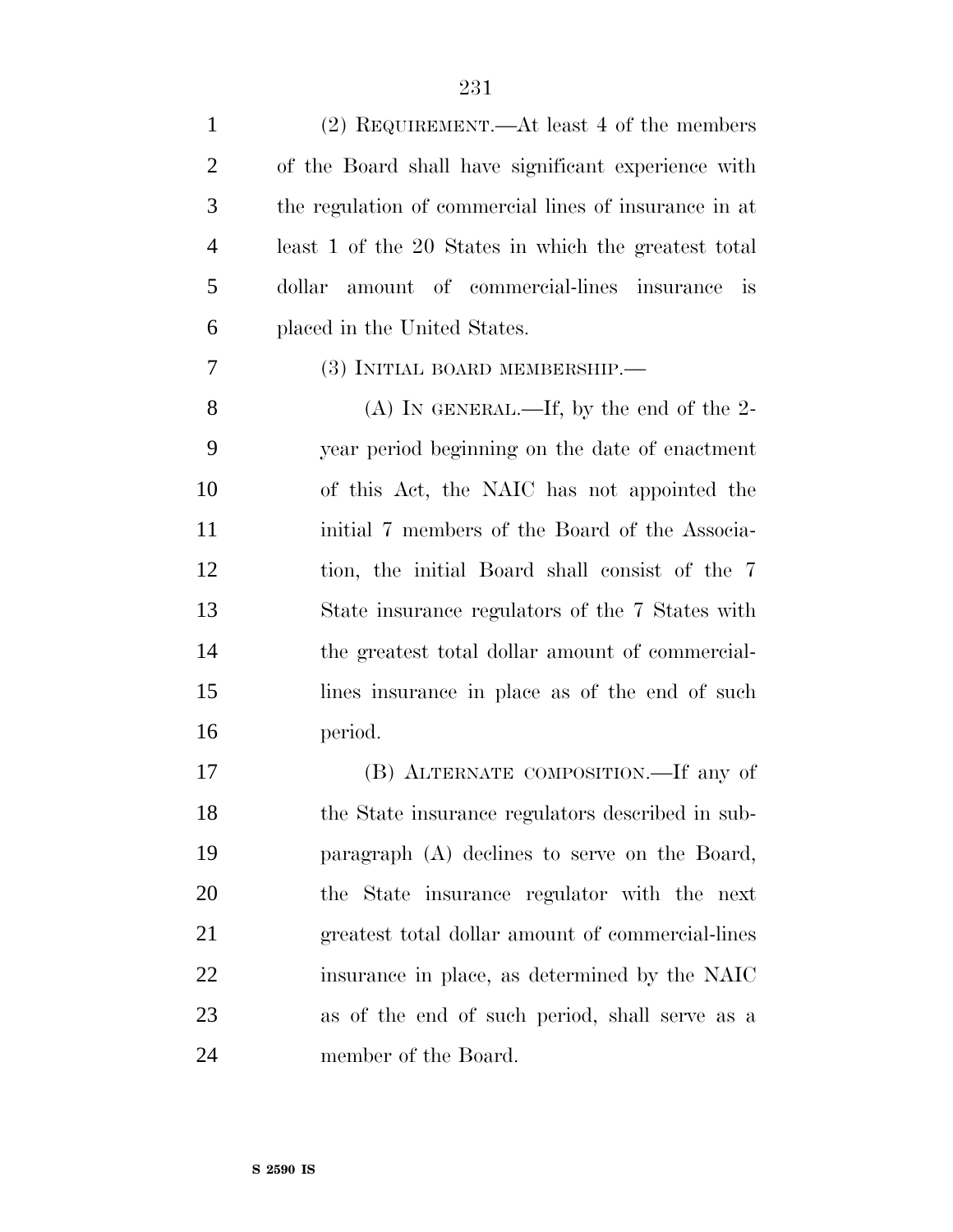(C) INOPERABILITY.—If fewer than 7 State insurance regulators accept appointment to the Board, the Association shall be estab- lished without NAIC oversight pursuant to sec-tion 332.

 (d) TERMS.—The term of each director shall, after the initial appointment of the members of the Board, be 8 for 3 years, with  $\frac{1}{3}$  of the directors to be appointed each year.

 (e) BOARD VACANCIES.—A vacancy on the Board shall be filled in the same manner as the original appoint- ment of the initial Board for the remainder of the term of the vacating member.

 (f) MEETINGS.—The Board shall meet at the call of the chairperson, or as otherwise provided by the bylaws of the Association.

### **SEC. 327. OFFICERS.**

(a) IN GENERAL.—

 (1) POSITIONS.—The officers of the Association shall consist of a chairperson and a vice chairperson of the Board, a president, secretary, and treasurer of the Association, and such other officers and as-sistant officers as may be deemed necessary.

 (2) MANNER OF SELECTION.—Each officer of the Board and the Association shall be elected or ap-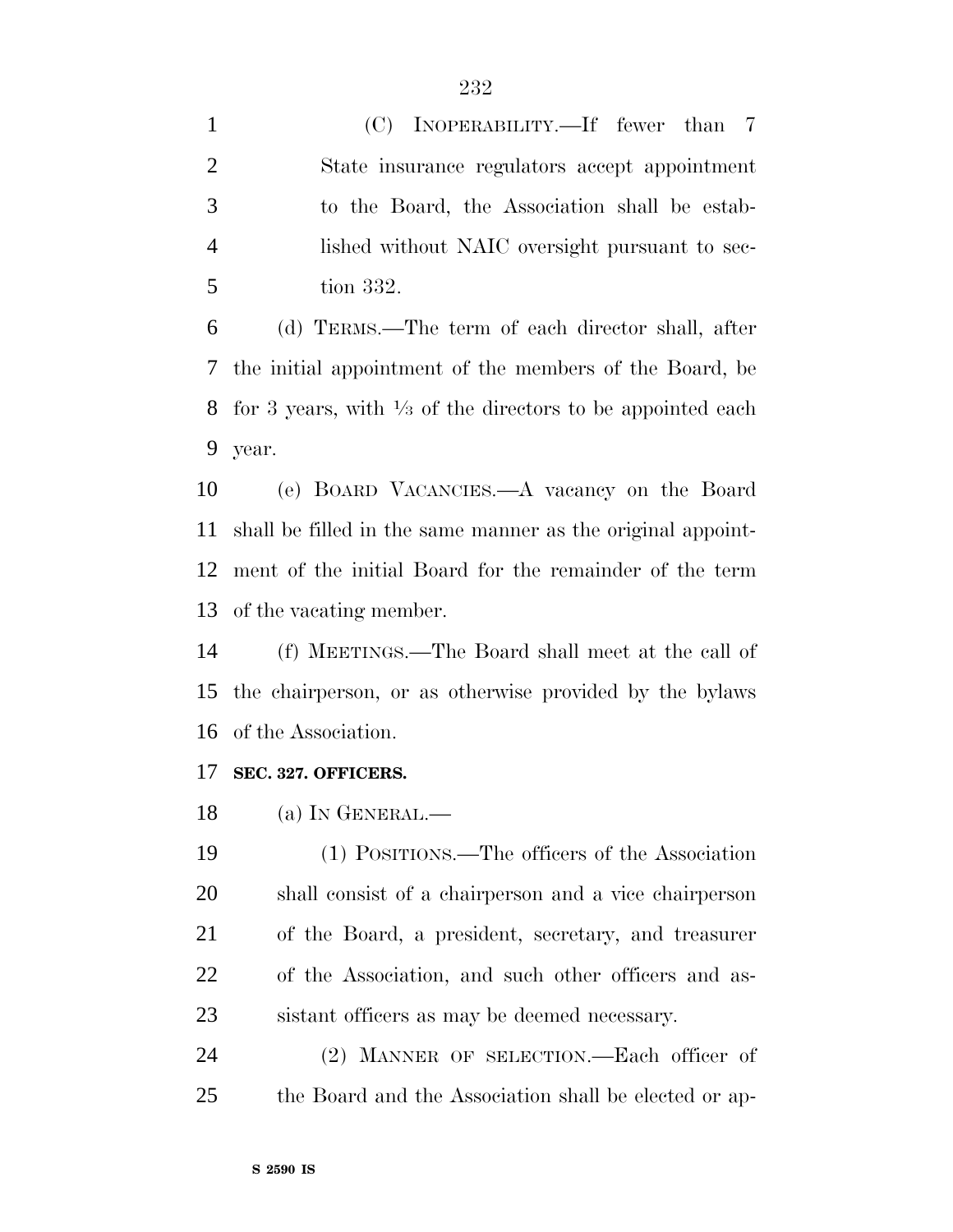| $\mathbf{1}$   | pointed at such time and in such manner and for        |
|----------------|--------------------------------------------------------|
| $\overline{2}$ | such terms not exceeding 3 years as may be pre-        |
| 3              | scribed in the bylaws of the Association.              |
| $\overline{4}$ | (b) CRITERIA FOR CHAIRPERSON.—Only individuals         |
| 5              | who are members of the NAIC shall be eligible to serve |
| 6              | as the chairperson of the board of directors.          |
| 7              | SEC. 328. BYLAWS, RULES, AND DISCIPLINARY ACTION.      |
| 8              | (a) ADOPTION AND AMENDMENT OF BYLAWS.—                 |
| 9              | (1) COPY REQUIRED TO BE FILED WITH THE                 |
| 10             | NAIC.—The board of directors of the Association        |
| 11             | shall file with the NAIC a copy of the proposed by-    |
| 12             | laws or any proposed amendment to the bylaws, ac-      |
| 13             | companied by a concise general statement of the        |
| 14             | basis and purpose of such proposal.                    |
| 15             | (2) EFFECTIVE DATE.—Except as provided in              |
| 16             | paragraph (3), any proposed bylaw or proposed          |
| 17             | amendment shall take effect—                           |
| 18             | $(A)$ 30 days after the date of the filing of          |
| 19             | a copy with the NAIC;                                  |
| 20             | (B) upon such later date as the Associa-               |
| 21             | tion may designate; or                                 |
| 22             | (C) such earlier date as the NAIC may de-              |
| 23             | termine.                                               |
| 24             | DISAPPROVAL BY THE NAIC.-Notwith-<br>(3)               |
| 25             | standing paragraph (2), a proposed bylaw or amend-     |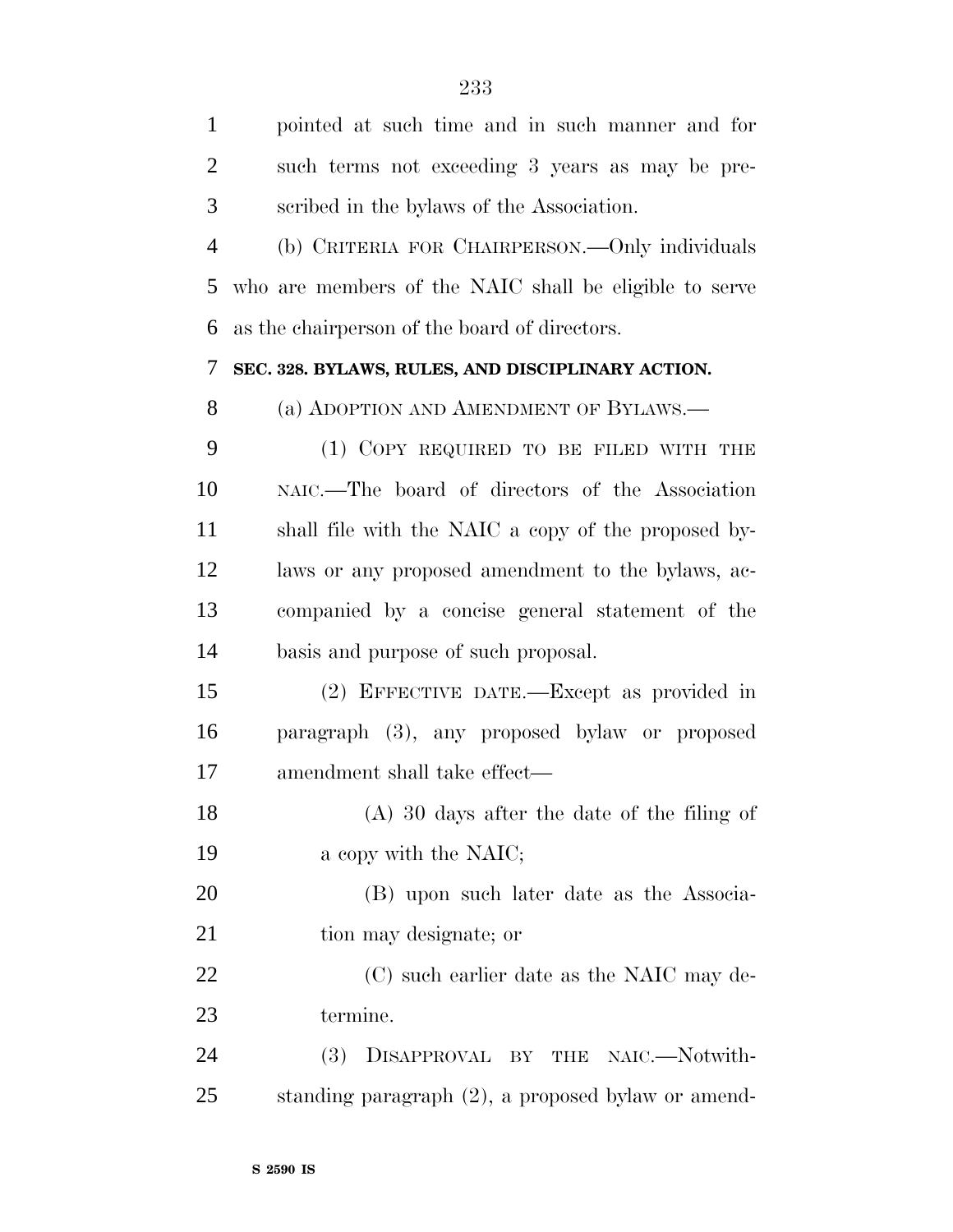| $\mathbf{1}$   | ment shall not take effect if, after public notice and |
|----------------|--------------------------------------------------------|
| $\overline{2}$ | opportunity to participate in a public hearing—        |
| 3              | (A) the NAIC disapproves such proposal as              |
| $\overline{4}$ | being contrary to the public interest or contrary      |
| 5              | to the purposes of this subtitle and provides no-      |
| 6              | tice to the Association setting forth the reasons      |
| 7              | for such disapproval; or                               |
| 8              | (B) the NAIC finds that such proposal in-              |
| 9              | volves a matter of such significant public inter-      |
| 10             | est that public comment should be obtained, in         |
| 11             | which case it may, after notifying the Associa-        |
| 12             | tion in writing of such finding, require that the      |
| 13             | procedures set forth in subsection (b) be fol-         |
| 14             | lowed with respect to such proposal, in the            |
| 15             | same manner as if such proposed bylaw change           |
| 16             | were a proposed rule change within the mean-           |
| 17             | ing of such paragraph.                                 |
| 18             | (b) ADOPTION AND AMENDMENT OF RULES.                   |
| 19             | (1) FILING PROPOSED REGULATIONS WITH THE               |
| 20             | NAIC.                                                  |
| 21             | (A) IN GENERAL.—The board of directors                 |
| 22             | of the Association shall file with the NAIC a          |
| 23             | copy of any proposed rule or any proposed              |
| 24             | amendment to a rule of the Association which           |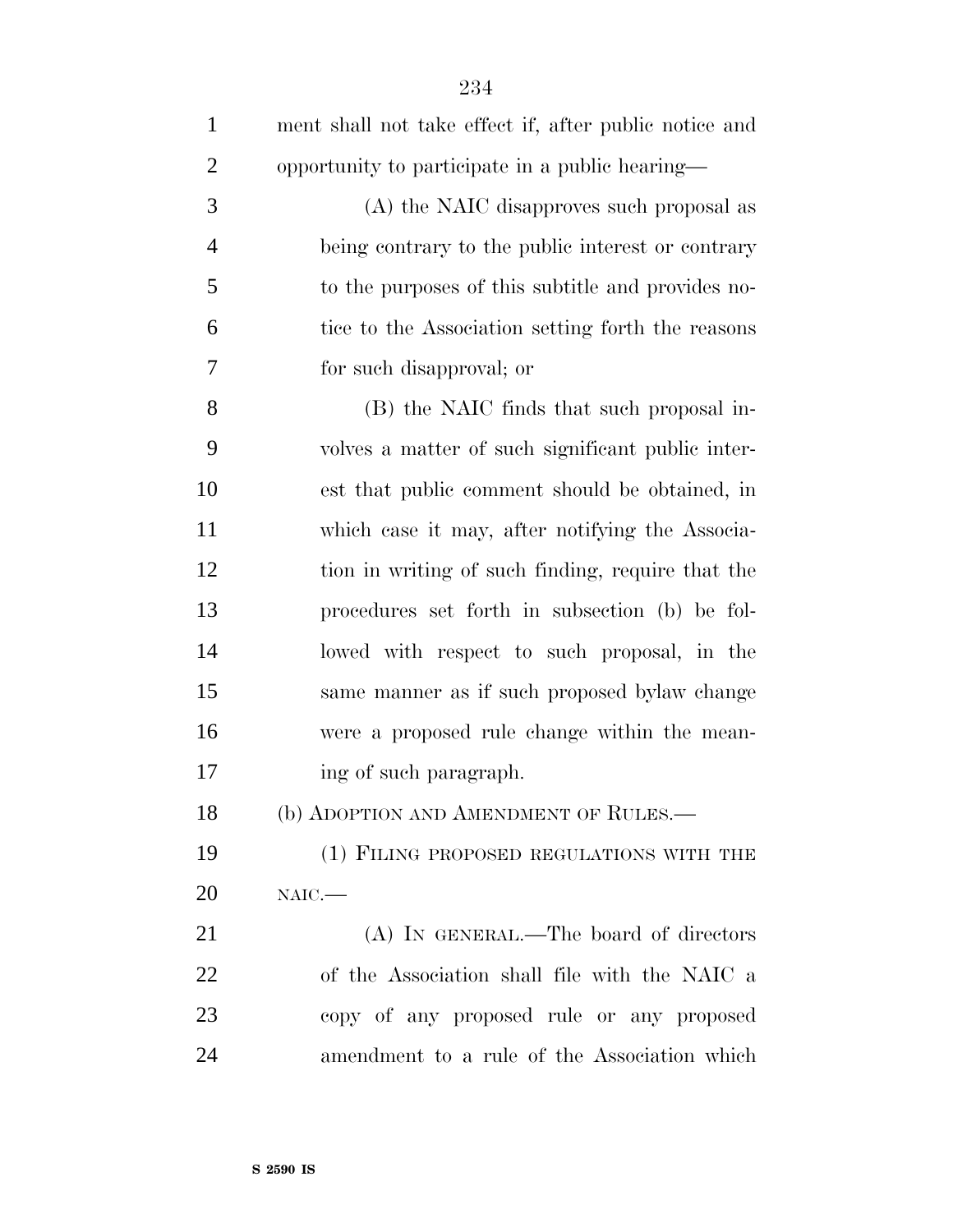| $\mathbf{1}$   | shall be accompanied by a concise general state-     |
|----------------|------------------------------------------------------|
| $\overline{2}$ | ment of the basis and purpose of such proposal.      |
| 3              | (B) OTHER RULES AND AMENDMENTS IN-                   |
| $\overline{4}$ | EFFECTIVE.—No proposed rule or amendment             |
| 5              | shall take effect unless approved by the NAIC        |
| 6              | or otherwise permitted in accordance with this       |
| 7              | paragraph.                                           |
| 8              | (2) INITIAL CONSIDERATION BY THE NAIC.               |
| 9              | Not later than 35 days after the date of publication |
| 10             | of notice of filing of a proposal, or before the end |
| 11             | of such longer period not to exceed 90 days as the   |
| 12             | NAIC may designate after such date, if the NAIC      |
| 13             | finds such longer period to be appropriate and sets  |
| 14             | forth its reasons for so finding, or as to which the |
| 15             | Association consents, the NAIC shall—                |
| 16             | (A) by order approve such proposed rule or           |
| 17             | amendment; or                                        |
| 18             | (B) institute proceedings to determine               |
| 19             | whether such proposed rule or amendment              |
| 20             | should be modified or disapproved.                   |
| 21             | (3) NAIC PROCEEDINGS.                                |
| 22             | (A) IN GENERAL.—Proceedings instituted               |
| 23             | by the NAIC with respect to a proposed rule or       |
| 24             | amendment pursuant to paragraph $(2)$ shall—         |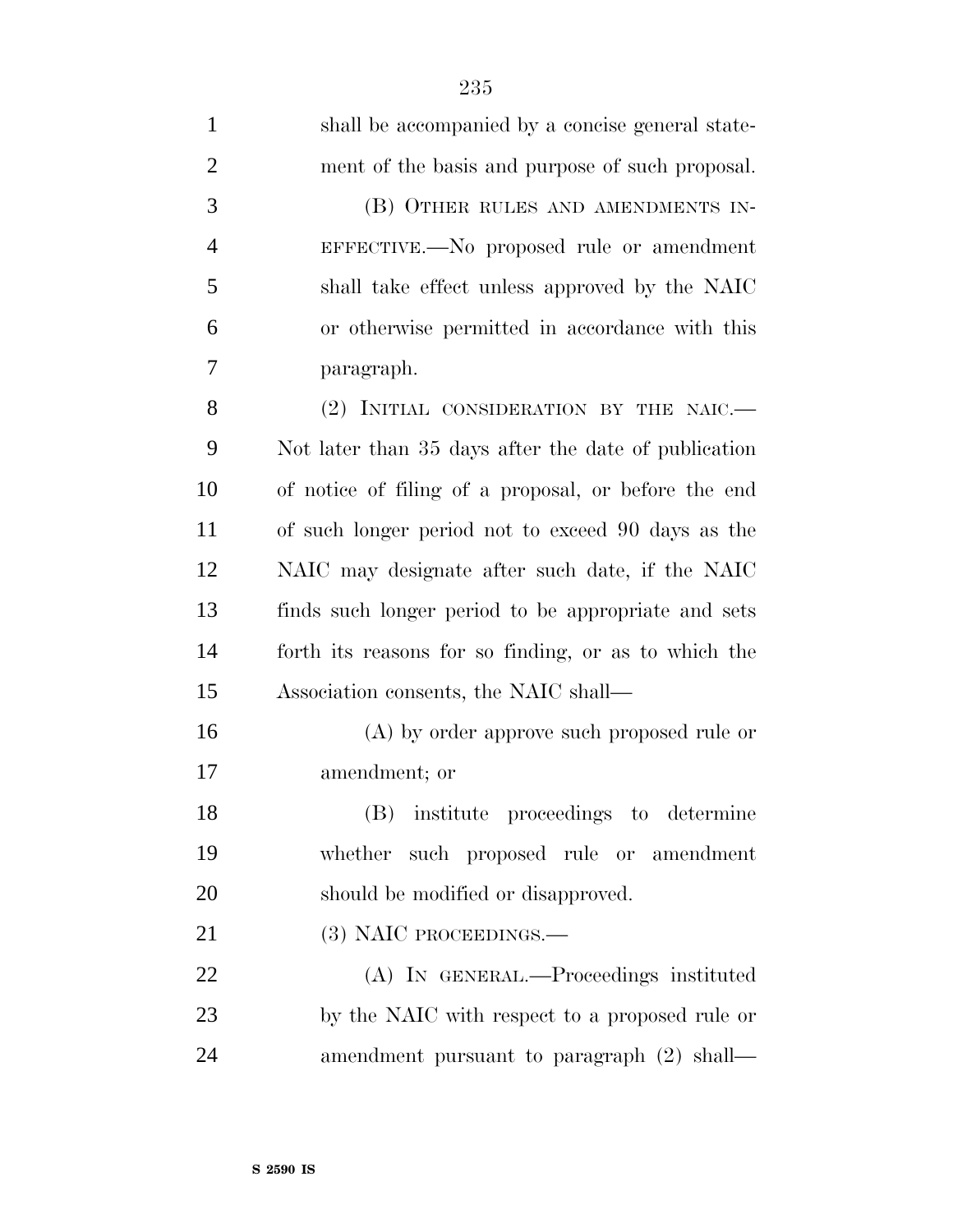| $\mathbf{1}$   | (i) include notice of the grounds for             |
|----------------|---------------------------------------------------|
| $\overline{2}$ | disapproval under consideration;                  |
| 3              | (ii) provide opportunity for hearing;             |
| $\overline{4}$ | and                                               |
| 5              | (iii) be concluded not later than 180             |
| 6              | days after the date of the Association's fil-     |
| 7              | ing of such proposed rule or amendment.           |
| 8              | (B) DISPOSITION OF PROPOSAL.—At the               |
| 9              | conclusion of any proceeding under subpara-       |
| 10             | $graph(A)$ , the NAIC shall, by order, approve or |
| 11             | disapprove the proposed rule or amendment.        |
| 12             | (C) EXTENSION OF TIME FOR CONSIDER-               |
| 13             | ATION.—The NAIC may extend the time for           |
| 14             | concluding any proceeding under subparagraph      |
| 15             | $(A)$ for—                                        |
| 16             | (i) not more than 60 days if the                  |
| 17             | NAIC finds good cause for such extension          |
| 18             | and sets forth its reasons for so finding; or     |
| 19             | (ii) for such longer period as to which           |
| 20             | the Association consents.                         |
| 21             | (4) STANDARDS FOR REVIEW.—                        |
| 22             | (A) GROUNDS FOR APPROVAL.—The NAIC                |
| 23             | shall approve a proposed rule or amendment if     |
| 24             | the NAIC finds that the rule or amendment is      |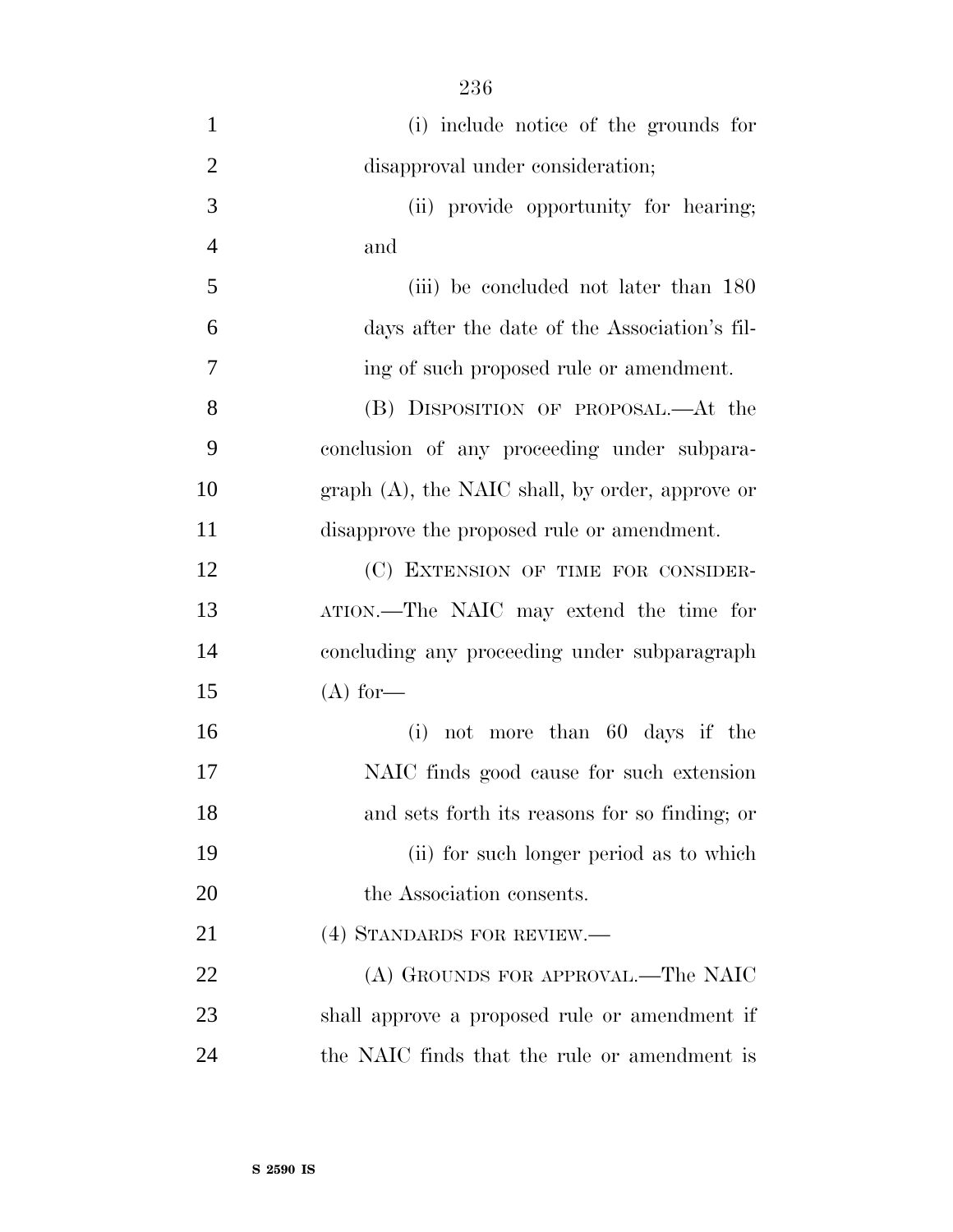| $\mathbf{1}$   | in the public interest and is consistent with the |
|----------------|---------------------------------------------------|
| $\overline{2}$ | purposes of this Act.                             |
| 3              | (B) APPROVAL BEFORE END OF NOTICE                 |
| $\overline{4}$ | PERIOD.—The NAIC shall not approve any pro-       |
| 5              | posed rule before the end of the 30-day period    |
| 6              | beginning on the date on which the Association    |
| 7              | files proposed rules or amendments in accord-     |
| 8              | ance with paragraph $(1)$ , unless the NAIC finds |
| 9              | good cause for so doing and sets forth the rea-   |
| 10             | sons for so finding.                              |
| 11             | $(5)$ ALTERNATE PROCEDURE.—                       |
| 12             | (A) IN GENERAL.—Notwithstanding any               |
| 13             | provision of this subsection other than subpara-  |
| 14             | graph (B), a proposed rule or amendment relat-    |
| 15             | ing to the administration or organization of the  |
| 16             | Association may take effect—                      |
| 17             | (i) upon the date of filing with the              |
| 18             | NAIC, if such proposed rule or amendment          |
| 19             | is designated by the Association as relating      |
| 20             | solely to matters which the NAIC, consist-        |
| 21             | ent with the public interest and the pur-         |
| 22             | poses of this subsection, determines by rule      |
| 23             | do not require the procedures set forth in        |
| 24             | this paragraph; or                                |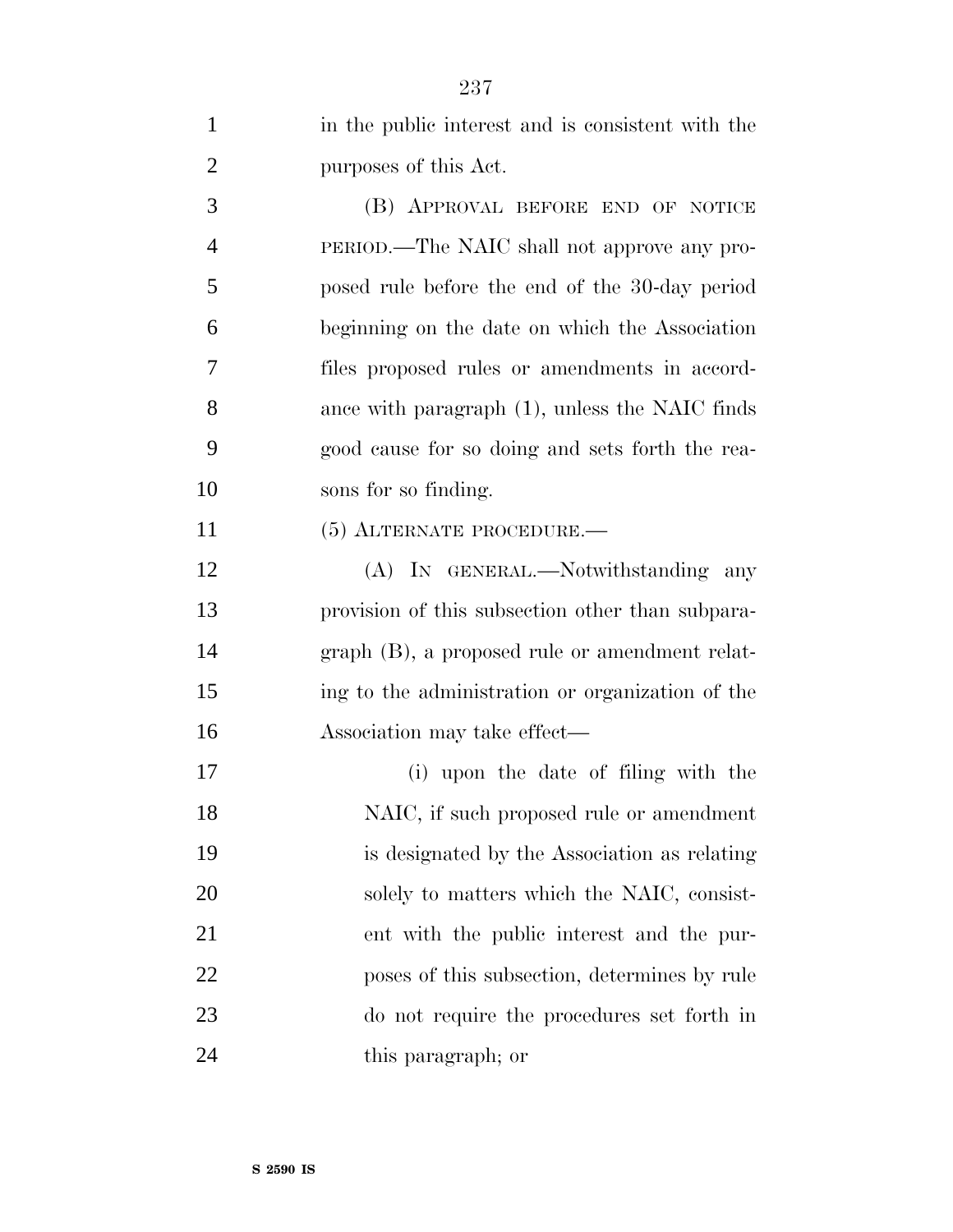| $\mathbf{1}$   | (ii) upon such date as the NAIC shall          |
|----------------|------------------------------------------------|
| $\overline{2}$ | for good cause determine.                      |
| 3              | (B) ABROGATION BY THE NAIC.                    |
| $\overline{4}$ | (i) IN GENERAL.—At any time within             |
| 5              | 60 days after the date of filing of any pro-   |
| 6              | posed rule or amendment under subpara-         |
| 7              | graph $(A)(i)$ or clause (ii) of this subpara- |
| 8              | graph, the NAIC may repeal such rule or        |
| 9              | amendment and require that the rule or         |
| 10             | amendment be refiled and reviewed in ac-       |
| 11             | cordance with this paragraph, if the NAIC      |
| 12             | finds that such action is necessary or ap-     |
| 13             | propriate in the public interest, for the      |
| 14             | protection of insurance producers or policy-   |
| 15             | holders, or otherwise in furtherance of the    |
| 16             | purposes of this subtitle.                     |
| 17             | (ii) EFFECT OF RECONSIDERATION BY              |
| 18             | THE NAIC.—Any action of the NAIC pur-          |
| 19             | suant to clause (i) shall—                     |
| 20             | (I) not affect the validity or force           |
| 21             | of a rule change during the period             |
| 22             | such rule or amendment was in effect;          |
| 23             | and                                            |
| 24             | (II) not be considered to be a                 |
| 25             | final action.                                  |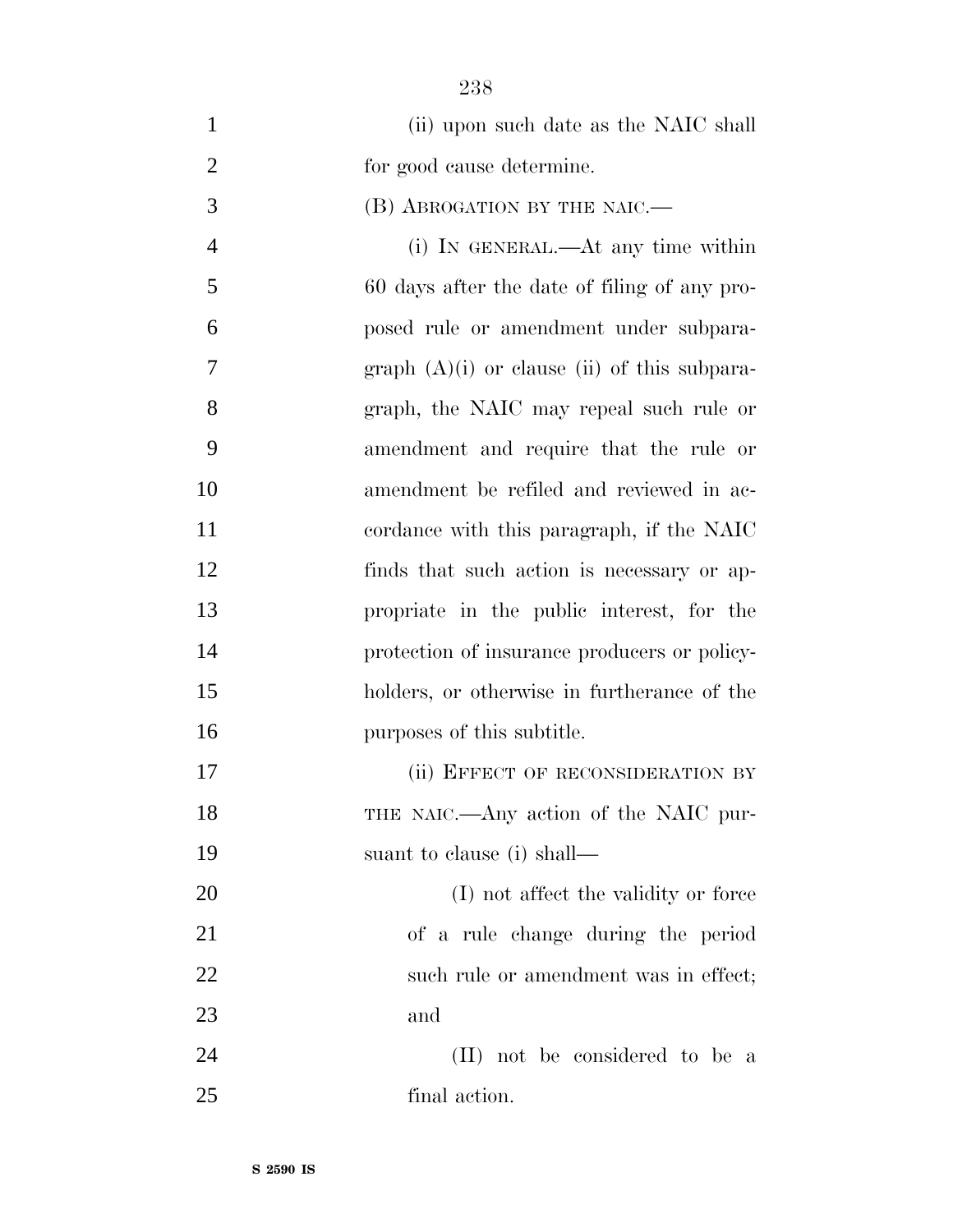(c) ACTION REQUIRED BY THE NAIC.—The NAIC may, in accordance with such rules as the NAIC deter- mines to be necessary or appropriate to the public interest or to carry out the purposes of this subtitle, require the Association to adopt, amend, or repeal any bylaw, rule or amendment of the Association, whenever adopted.

(d) DISCIPLINARY ACTION BY THE ASSOCIATION.—

8 (1) SPECIFICATION OF CHARGES.—In any pro- ceeding to determine whether membership shall be denied, suspended, revoked, and not renewed (here- after in this section referred to as a ''disciplinary ac- tion''), the Association shall bring specific charges, notify such member of such charges, give the mem- ber an opportunity to defend against the charges, and keep a record.

 (2) SUPPORTING STATEMENT.—A determina- tion to take disciplinary action shall be supported by a statement setting forth—

 (A) any act or practice in which such member has been found to have been engaged; (B) the specific provision of this subtitle, the rules or regulations under this subtitle, or 23 the rules of the Association which any such act or practice is deemed to violate; and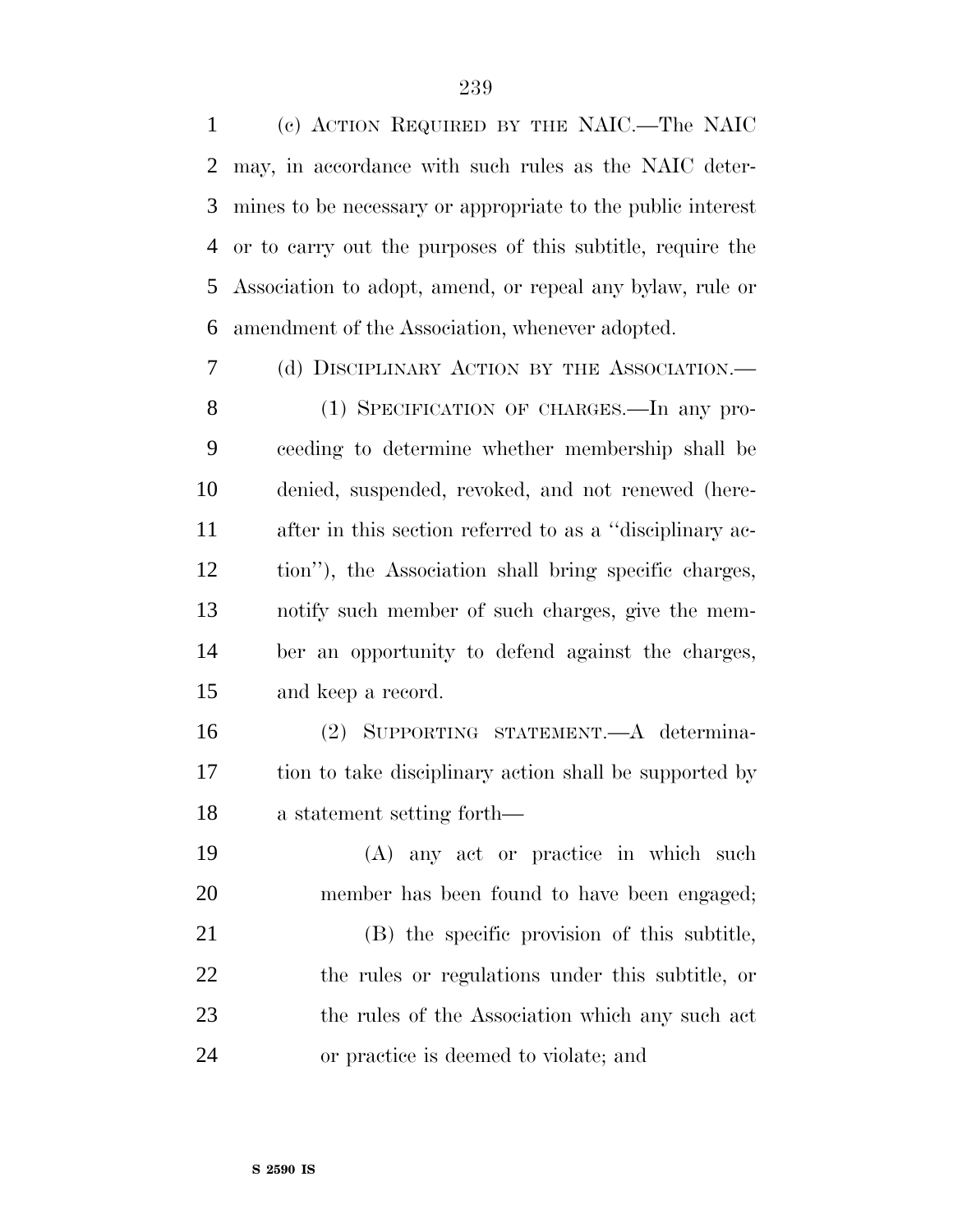| $\mathbf{1}$   | (C) the sanction imposed and the reason                    |
|----------------|------------------------------------------------------------|
| $\overline{2}$ | for such sanction.                                         |
| 3              | (e) NAIC REVIEW OF DISCIPLINARY ACTION.—                   |
| $\overline{4}$ | (1) NOTICE TO THE NAIC.—If the Association                 |
| 5              | orders any disciplinary action, the Association shall      |
| 6              | promptly notify the NAIC of such action.                   |
| 7              | (2) REVIEW BY THE NAIC. Any disciplinary                   |
| 8              | action taken by the Association shall be subject to        |
| 9              | review by the NAIC—                                        |
| 10             | $(A)$ on the NAIC's own motion; or                         |
| 11             | (B) upon application by any person ag-                     |
| 12             | grieved by such action if such application is              |
| 13             | filed with the NAIC not more than 30 days                  |
| 14             | after the later of—                                        |
| 15             | (i) the date the notice was filed with                     |
| 16             | the NAIC pursuant to paragraph $(1)$ ; or                  |
| 17             | (ii) the date the notice of the discipli-                  |
| 18             | nary action was received by such aggrieved                 |
| 19             | person.                                                    |
| 20             | (f) EFFECT OF REVIEW.—The filing of an applica-            |
| 21             | tion to the NAIC for review of a disciplinary action, or   |
| 22             | the institution of review by the NAIC on the NAIC's own    |
| 23             | motion, shall not operate as a stay of disciplinary action |
| 24             | unless the NAIC otherwise orders.                          |
| 25             | $(g)$ SCOPE OF REVIEW.—                                    |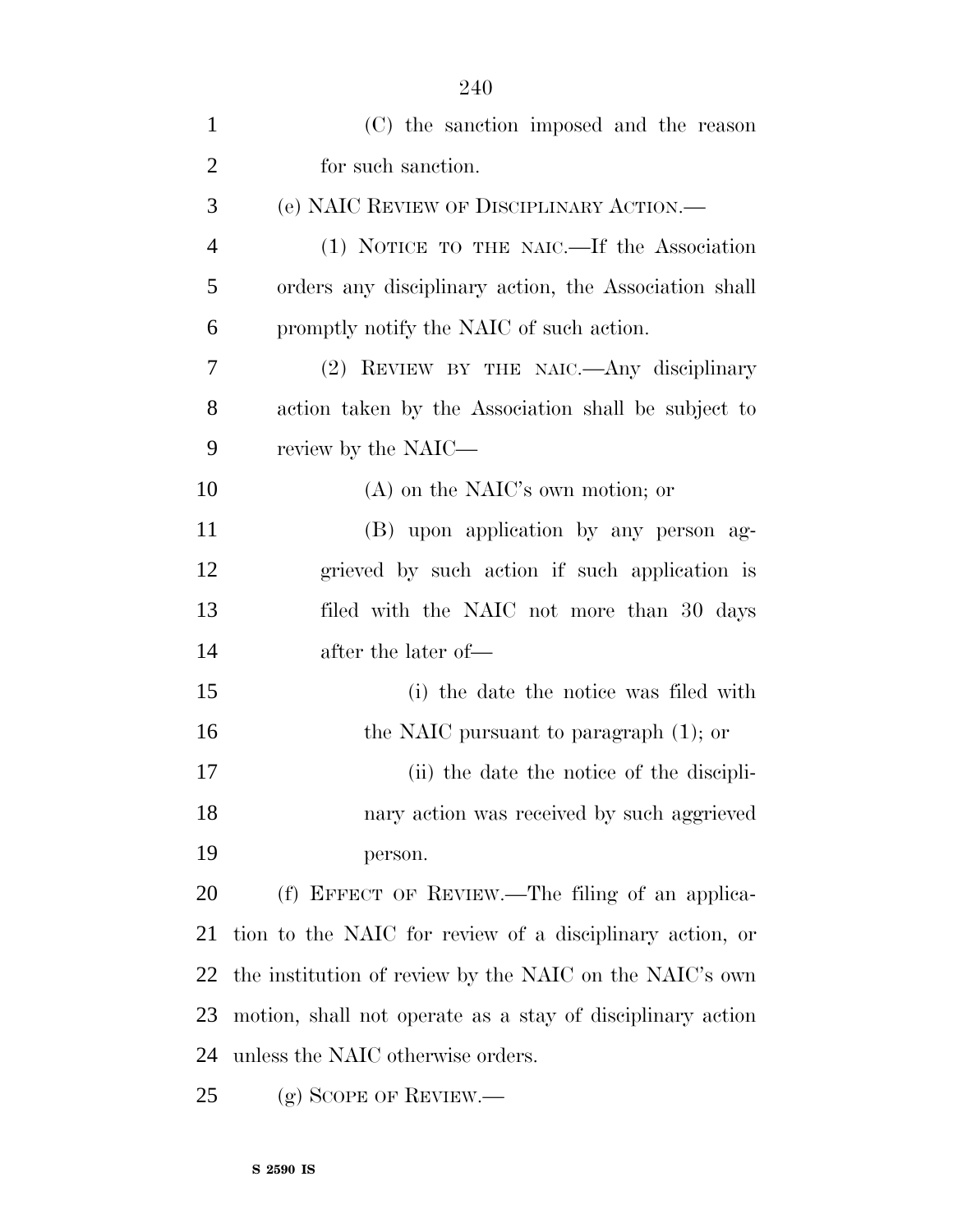| $\mathbf{1}$   | (1) IN GENERAL.—In any proceeding to review               |
|----------------|-----------------------------------------------------------|
| $\overline{2}$ | such action, after notice and the opportunity for         |
| 3              | hearing, the NAIC shall—                                  |
| $\overline{4}$ | (A) determine whether the action should be                |
| 5              | taken;                                                    |
| 6              | (B) affirm, modify, or rescind the discipli-              |
| 7              | nary sanction; or                                         |
| 8              | (C) remand to the Association for further                 |
| 9              | proceedings.                                              |
| 10             | (2) DISMISSAL OF REVIEW.—The NAIC may                     |
| 11             | dismiss a proceeding to review disciplinary action if     |
| 12             | the NAIC finds that—                                      |
| 13             | (A) the specific grounds on which the ac-                 |
| 14             | tion is based exist in fact;                              |
| 15             | (B) the action is in accordance with appli-               |
| 16             | cable rules and regulations; and                          |
| 17             | (C) such rules and regulations are, and                   |
| 18             | were, applied in a manner consistent with the             |
| 19             | purposes of this subtitle.                                |
| 20             | SEC. 329. ASSESSMENTS.                                    |
| 21             | (a) INSURANCE PRODUCERS SUBJECT TO ASSESS-                |
| 22             | MENT.—The Association may establish such application      |
|                | 23 and membership fees as the Association finds necessary |
| 24             | to cover the costs of its operations, including fees made |
| 25             | reimbursable to the NAIC under subsection (b), except     |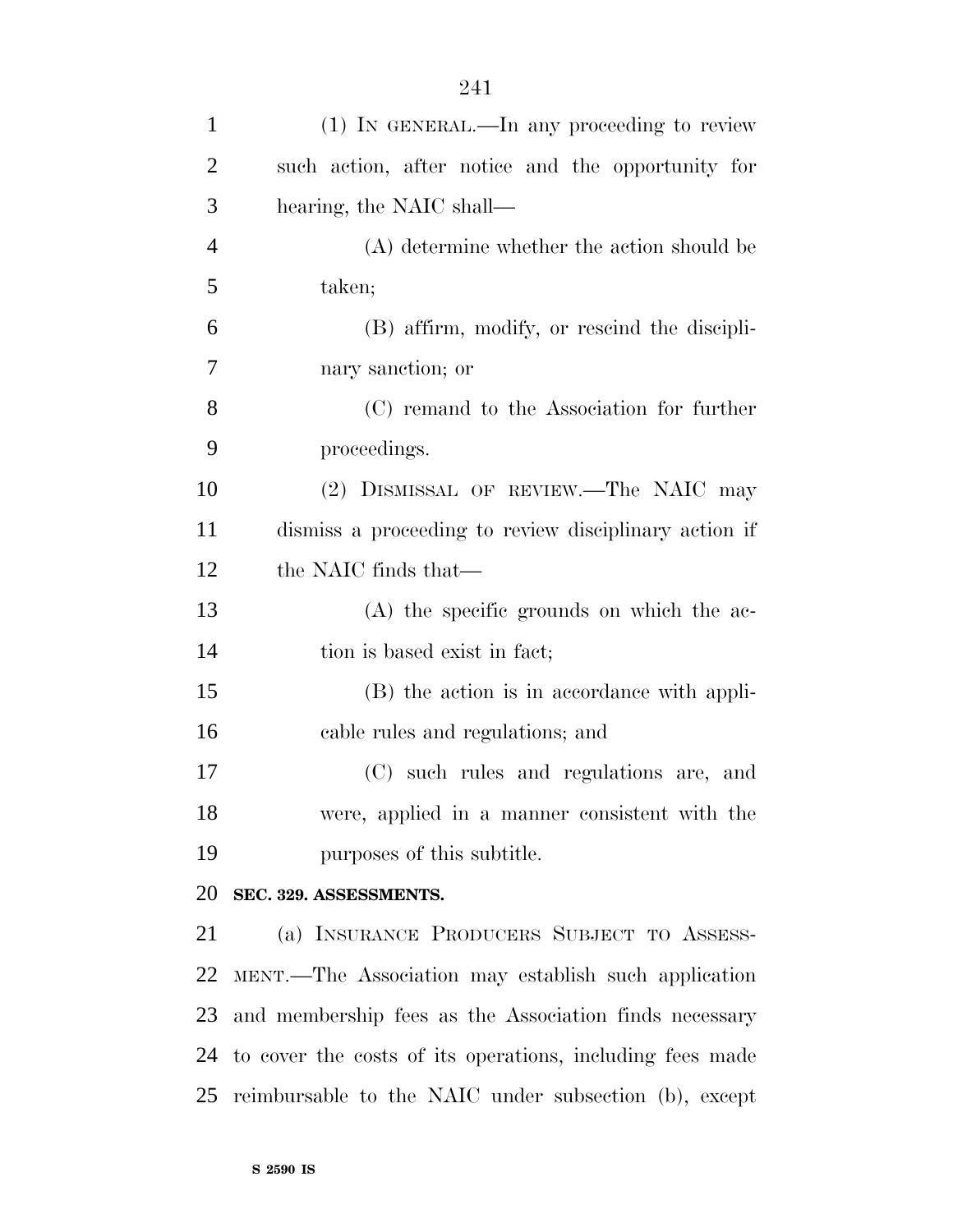that, in setting such fees, the Association may not dis-criminate against smaller insurance producers.

 (b) NAIC ASSESSMENTS.—The NAIC may assess the Association for any costs that the NAIC incurs under this subtitle.

### **SEC. 330. FUNCTIONS OF THE NAIC.**

 (a) ADMINISTRATIVE PROCEDURE.—Determinations of the NAIC, for purposes of making rules pursuant to section 328, shall be made after appropriate notice and opportunity for a hearing and for submission of views of interested persons.

(b) EXAMINATIONS AND REPORTS.—

 (1) The NAIC may make such examinations and inspections of the Association and require the Association to furnish to the NAIC such reports and records or copies thereof as the NAIC may consider necessary or appropriate in the public interest or to effectuate the purposes of this subtitle.

 (2) As soon as practicable after the close of each fiscal year, the Association shall submit to the NAIC a written report regarding the conduct of its business, and the exercise of the other rights and powers granted by this subtitle, during such fiscal year. Such report shall include financial statements setting forth the financial position of the Association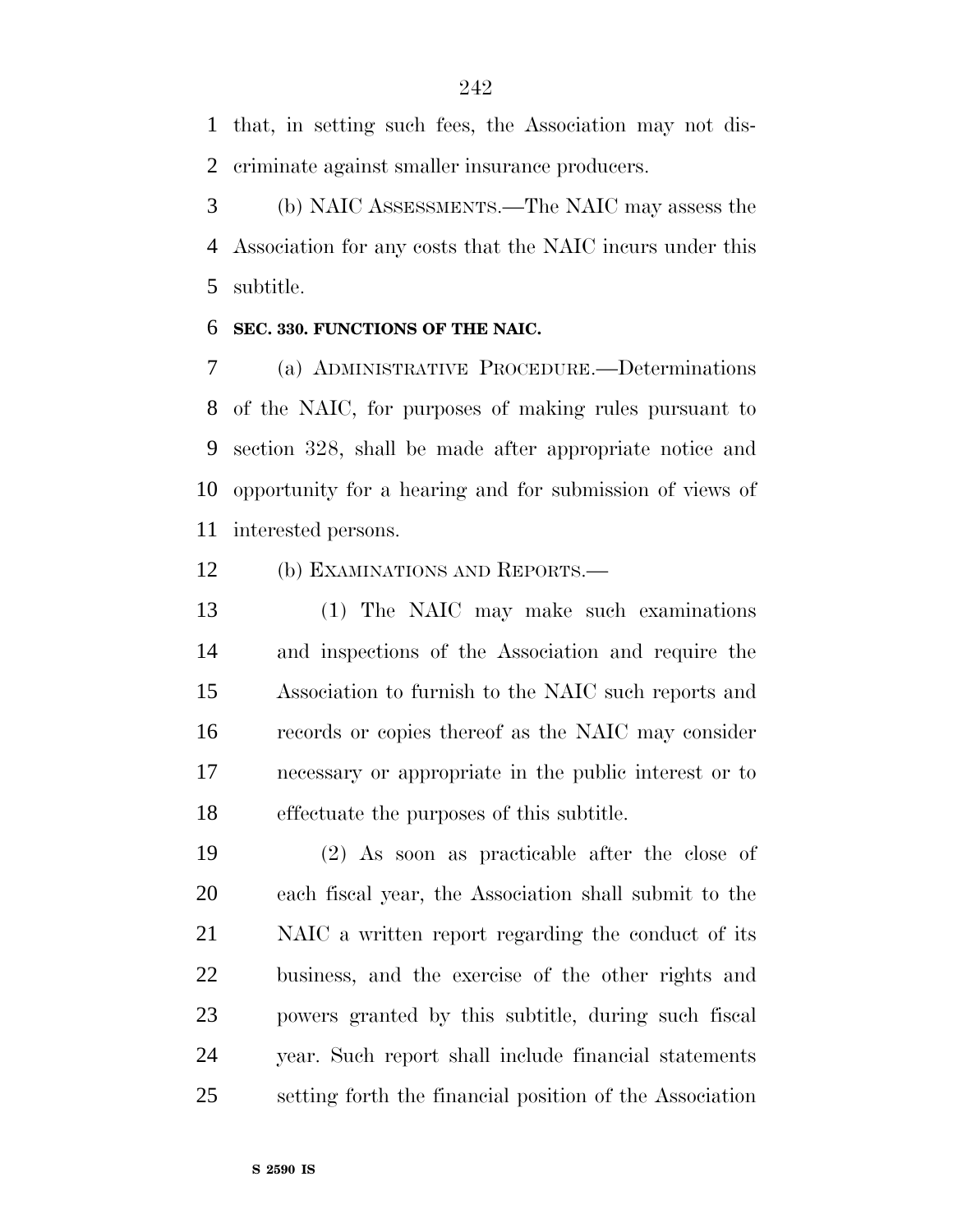at the end of such fiscal year and the results of its operations (including the source and application of its funds) for such fiscal year. The NAIC shall transmit such report to the President and the Con- gress with such comment thereon as the NAIC de-termines to be appropriate.

## **SEC. 331. LIABILITY OF THE ASSOCIATION AND THE DIREC- TORS, OFFICERS, AND EMPLOYEES OF THE ASSOCIATION.**

 (a) IN GENERAL.—The Association shall not be deemed to be an insurer or insurance producer within the meaning of any State law, rule, regulation, or order regu- lating or taxing insurers, insurance producers, or other en- tities engaged in the business of insurance, including pro- visions imposing premium taxes, regulating insurer sol- vency or financial condition, establishing guaranty funds and levying assessments, or requiring claims settlement practices.

 (b) LIABILITY OF THE ASSOCIATION, ITS DIREC- TORS, OFFICERS, AND EMPLOYEES.—Neither the Associa- tion nor any of its directors, officers, or employees shall have any liability to any person for any action taken or omitted in good faith under or in connection with any mat-ter subject to this subtitle.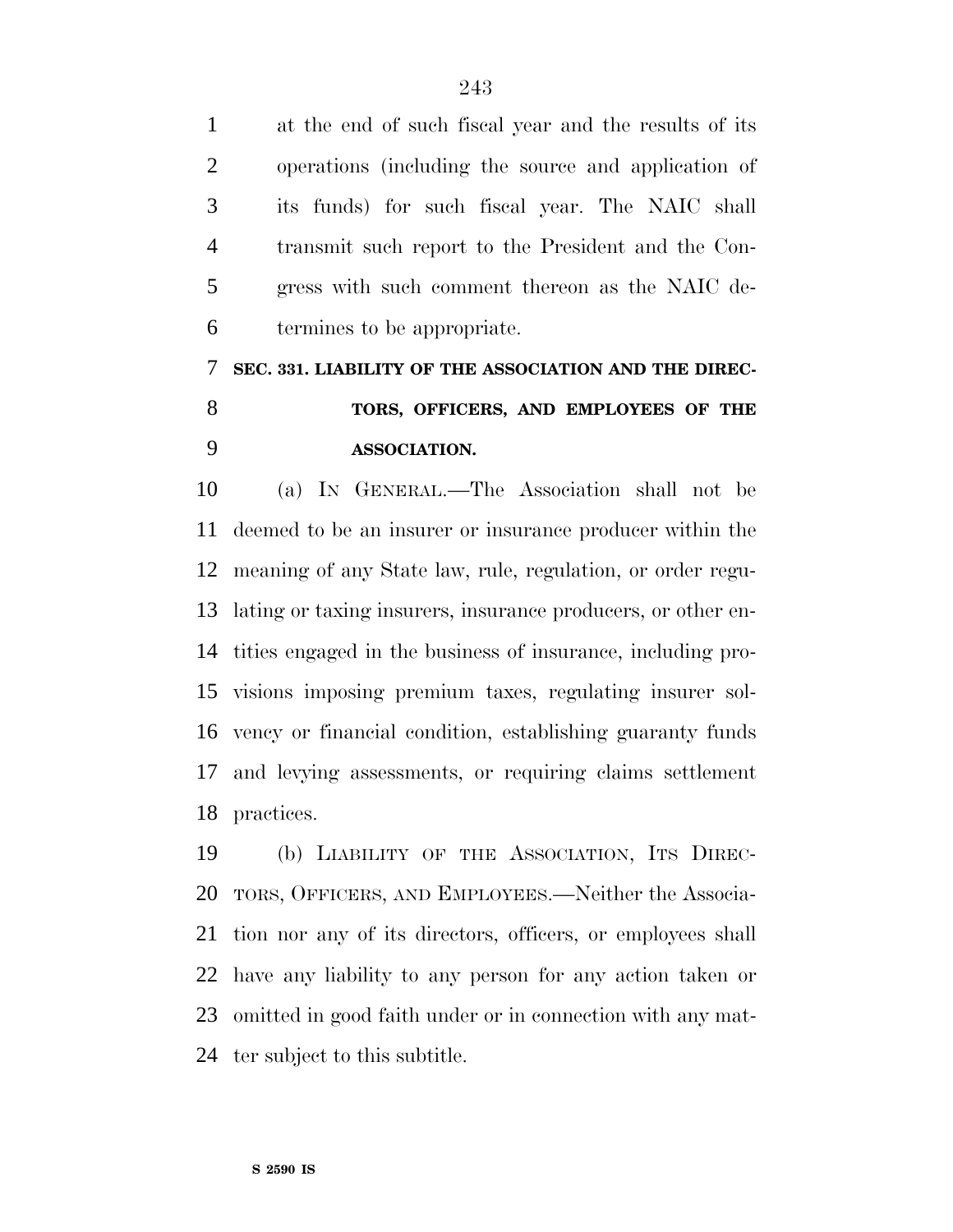### **SEC. 332. ELIMINATION OF NAIC OVERSIGHT.**

 (a) IN GENERAL.—The Association shall be estab- lished without NAIC oversight and the provisions set forth in section 324, subsections (a), (b), (c), and (e) of section 328, and sections 329(b) and 330 of this subtitle shall cease to be effective if, at the end of the 2-year period beginning on the date on which the provisions of this sub-title take effect pursuant to section 321—

 (1) at least a majority of the States represent- ing at least 50 percent of the total United States commercial-lines insurance premiums have not satis- fied the uniformity or reciprocity requirements of subsections (a) and (b) of section 321; and

 (2) the NAIC has not approved the Associa- tion's bylaws as required by section 328 or is unable to operate or supervise the Association, or the Asso- ciation is not conducting its activities as required under this Act.

 (b) BOARD APPOINTMENTS.—If the repeals required by subsection (a) are implemented, the following shall apply:

22 (1) GENERAL APPOINTMENT POWER.—The President, with the advice and consent of the United States Senate, shall appoint the members of the As- sociation's Board established under section 326 from 26 lists of candidates recommended to the President by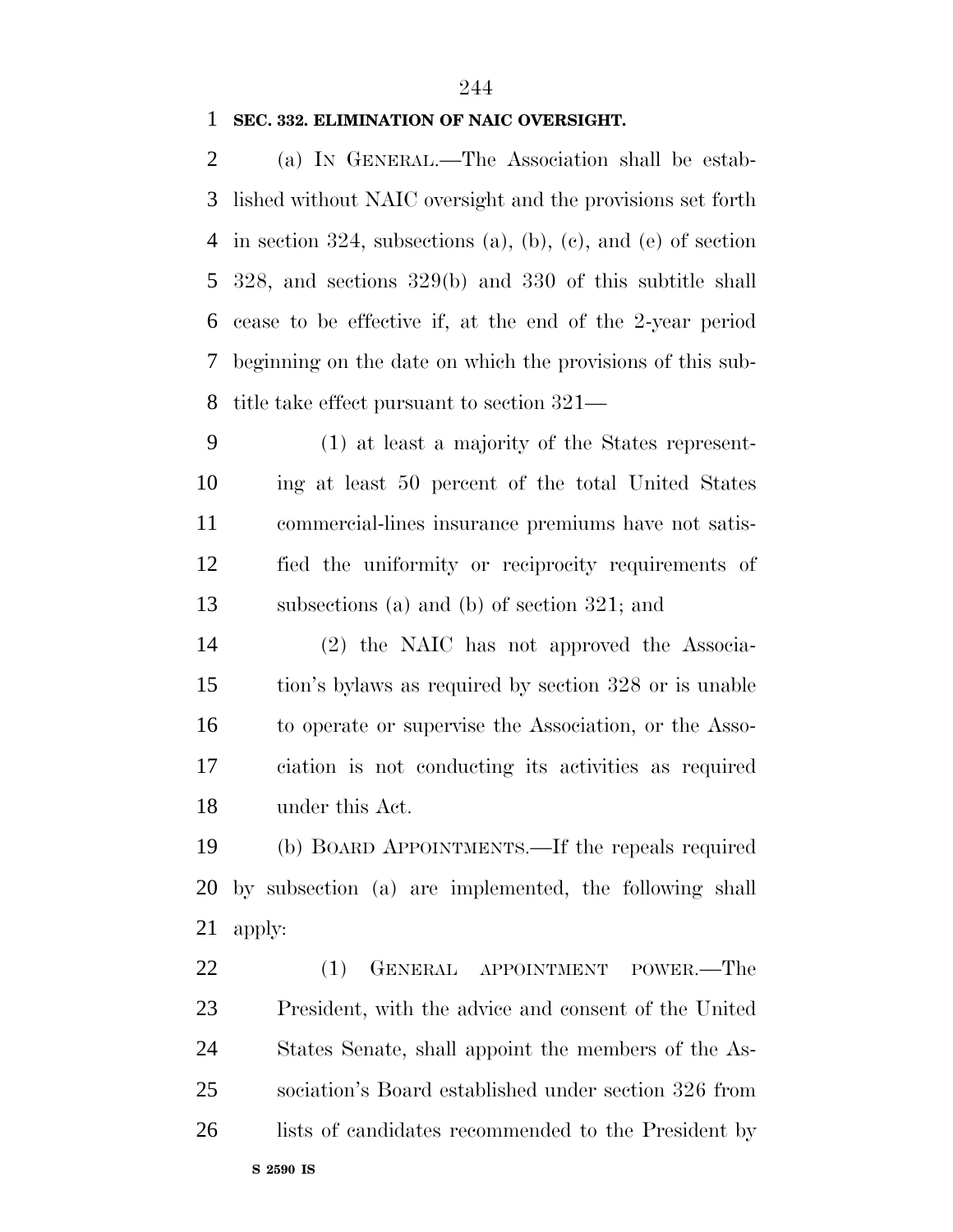the National Association of Insurance Commis-sioners.

 (2) PROCEDURES FOR OBTAINING NATIONAL ASSOCIATION OF INSURANCE COMMISSIONERS AP-POINTMENT RECOMMENDATIONS.—

 (A) INITIAL DETERMINATION AND REC- OMMENDATIONS.—After the date on which the provisions of subsection (a) take effect, the NAIC shall, not later than 60 days thereafter, provide a list of recommended candidates to the President. If the NAIC fails to provide a list by that date, or if any list that is provided does not include at least 14 recommended candidates or comply with the requirements of section 326(c), the President shall, with the advice and consent of the United States Senate, make the requisite appointments without considering the views of the NAIC.

 (B) SUBSEQUENT APPOINTMENTS.—After the initial appointments, the NAIC shall pro- vide a list of at least 6 recommended candidates 22 for the Board to the President by January 15 of each subsequent year. If the NAIC fails to provide a list by that date, or if any list that is provided does not include at least 6 rec-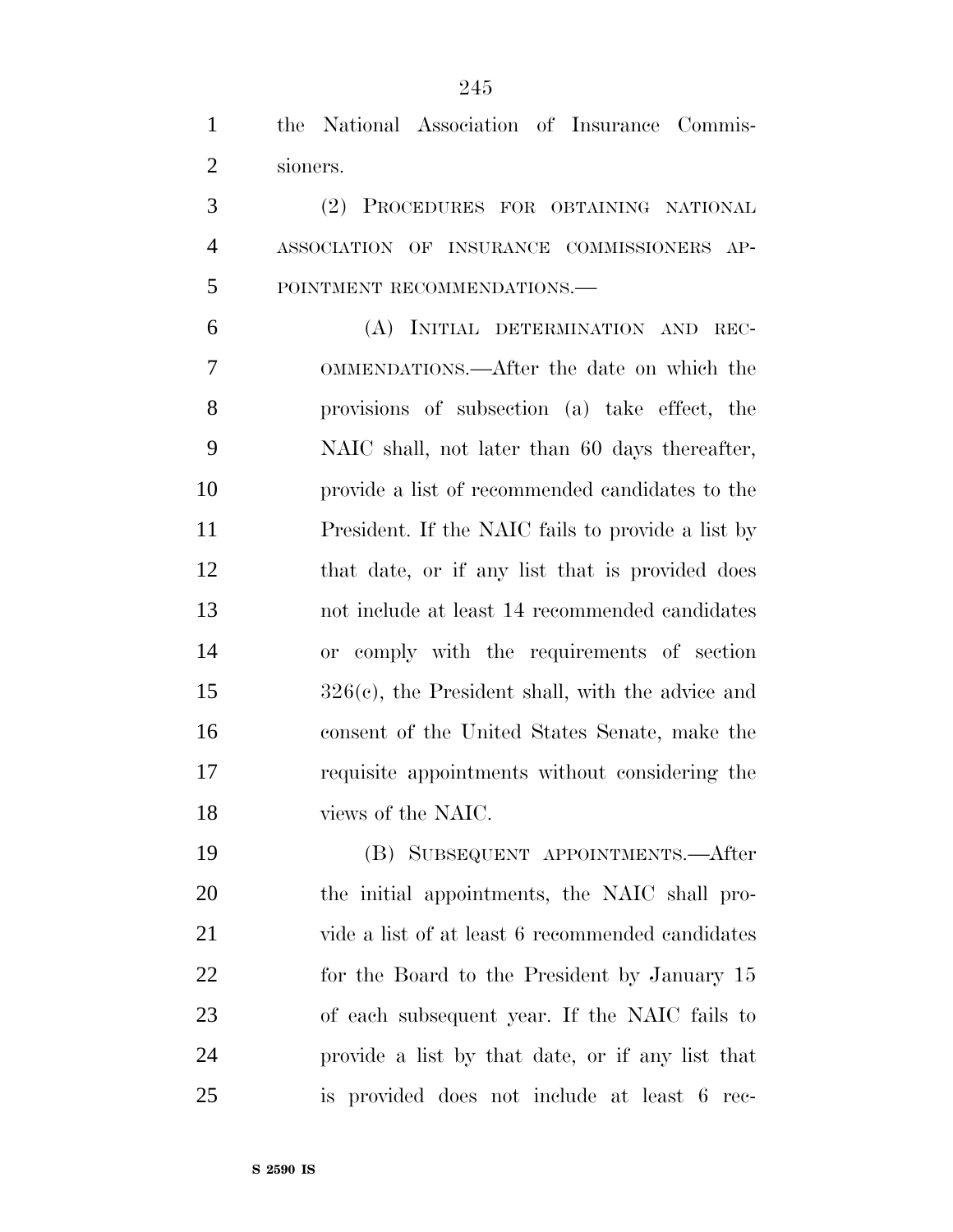ommended candidates or comply with the re-2 quirements of section 326(c), the President, with the advice and consent of the Senate, shall make the requisite appointments without con- sidering the views of the NAIC. (C) PRESIDENTIAL OVERSIGHT.— (i) REMOVAL.—If the President deter- mines that the Association is not acting in the interests of the public, the President may remove the entire existing Board for the remainder of the term to which the members of the Board were appointed and appoint, with the advice and consent of the Senate, new members to fill the vacancies on the Board for the remainder of such terms. (ii) SUSPENSION OF RULES OR AC- TIONS.—The President, or a person des- ignated by the President for such purpose, may suspend the effectiveness of any rule, or prohibit any action, of the Association which the President or the designee deter-

 (c) ANNUAL REPORT.—As soon as practicable after the close of each fiscal year, the Association shall submit

mines is contrary to the public interest.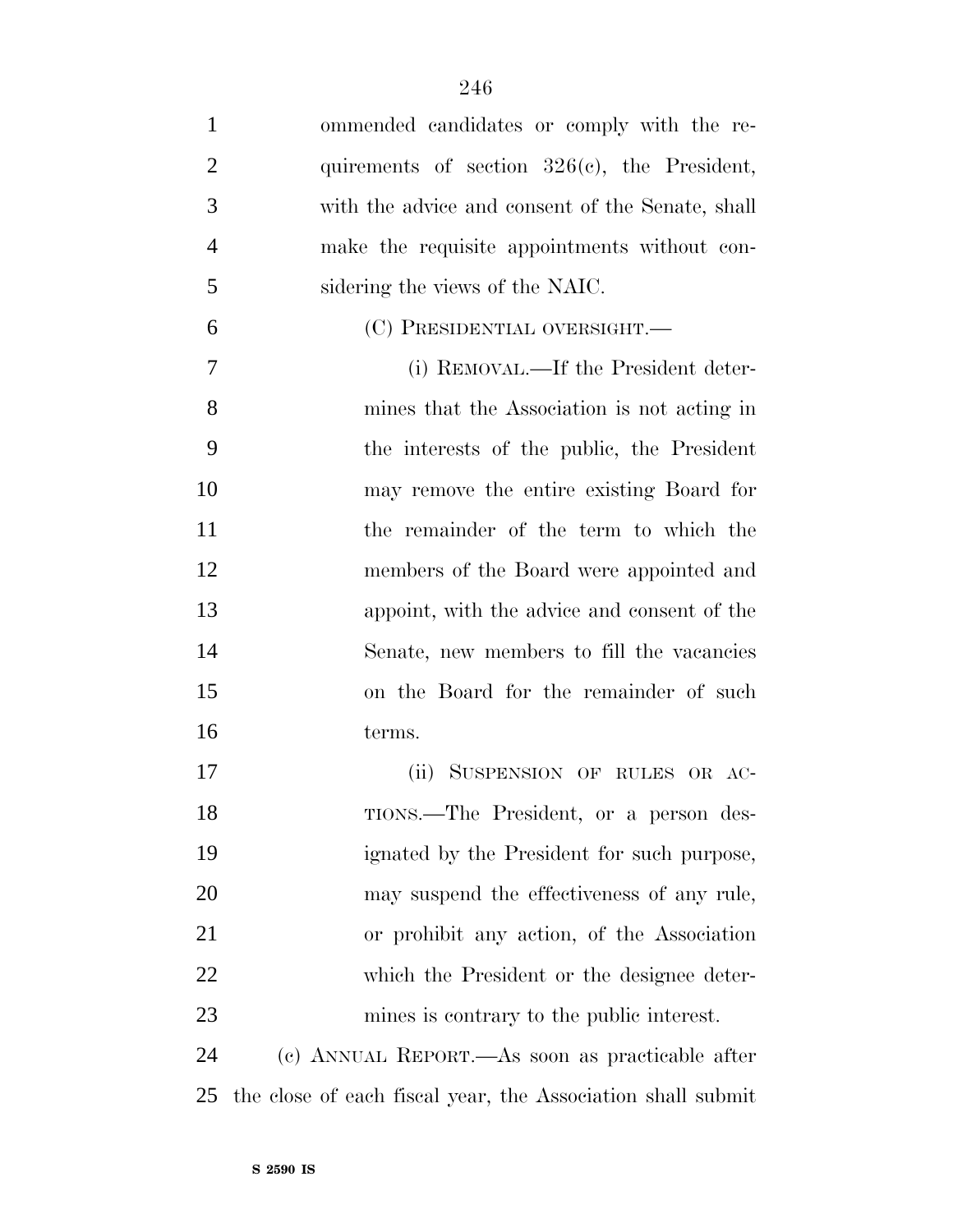to the President and to the Congress a written report rel- ative to the conduct of its business, and the exercise of the other rights and powers granted by this subtitle, dur- ing such fiscal year. Such report shall include financial statements setting forth the financial position of the Asso- ciation at the end of such fiscal year and the results of its operations (including the source and application of its funds) for such fiscal year.

### **SEC. 333. RELATIONSHIP TO STATE LAW.**

 (a) PREEMPTION OF STATE LAWS.—State laws, reg- ulations, provisions, or other actions purporting to regu- late insurance producers shall be preempted as provided in subsection (b).

(b) PROHIBITED ACTIONS.—No State shall—

 (1) impede the activities of, take any action against, or apply any provision of law or regulation to, any insurance producer because that insurance producer or any affiliate plans to become, has ap-plied to become, or is a member of the Association;

 (2) impose any requirement upon a member of the Association that it pay different fees to be li- censed or otherwise qualified to do business in that State, including bonding requirements, based on its residency;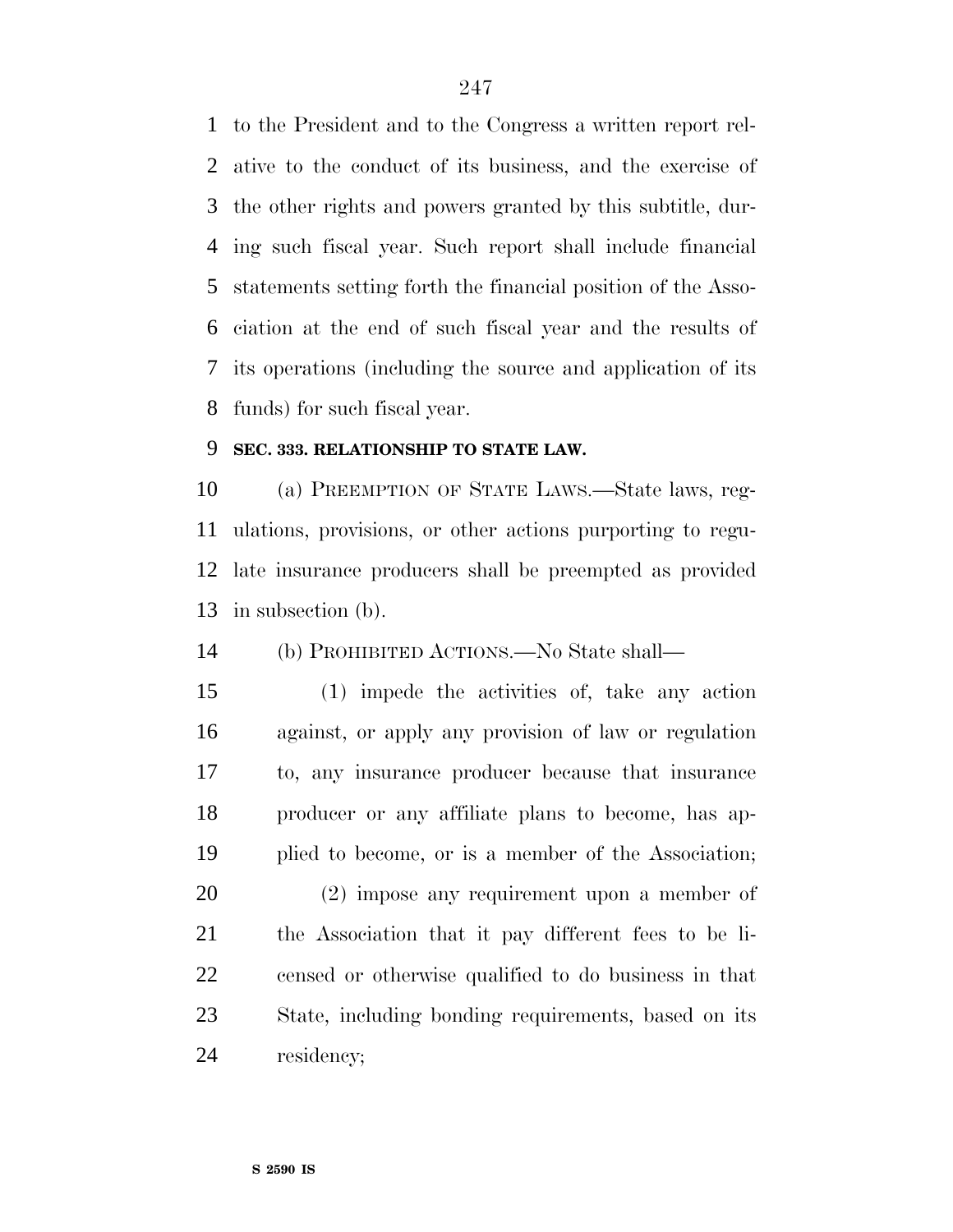(3) impose any licensing, appointment, integ- rity, personal or corporate qualifications, education, training, experience, residency, or continuing edu- cation requirement upon a member of the Associa- tion that is different from the criteria for member- ship in the Association or renewal of such member- ship, except that counter-signature requirements im- posed on nonresident producers shall not be deemed to have the effect of limiting or conditioning a pro- ducer's activities because of its residence or place of operations under this section; or

 (4) implement the procedures of such State's system of licensing or renewing the licenses of insur- ance producers in a manner different from the au-thority of the Association under section 325.

 (c) SAVINGS PROVISION.—Except as provided in sub- sections (a) and (b), no provision of this section shall be construed as altering or affecting the continuing effective- ness of any law, regulation, provision, or other action of any State which purports to regulate insurance producers, including any such law, regulation, provision, or action which purports to regulate unfair trade practices or estab- lish consumer protections, including countersignature laws.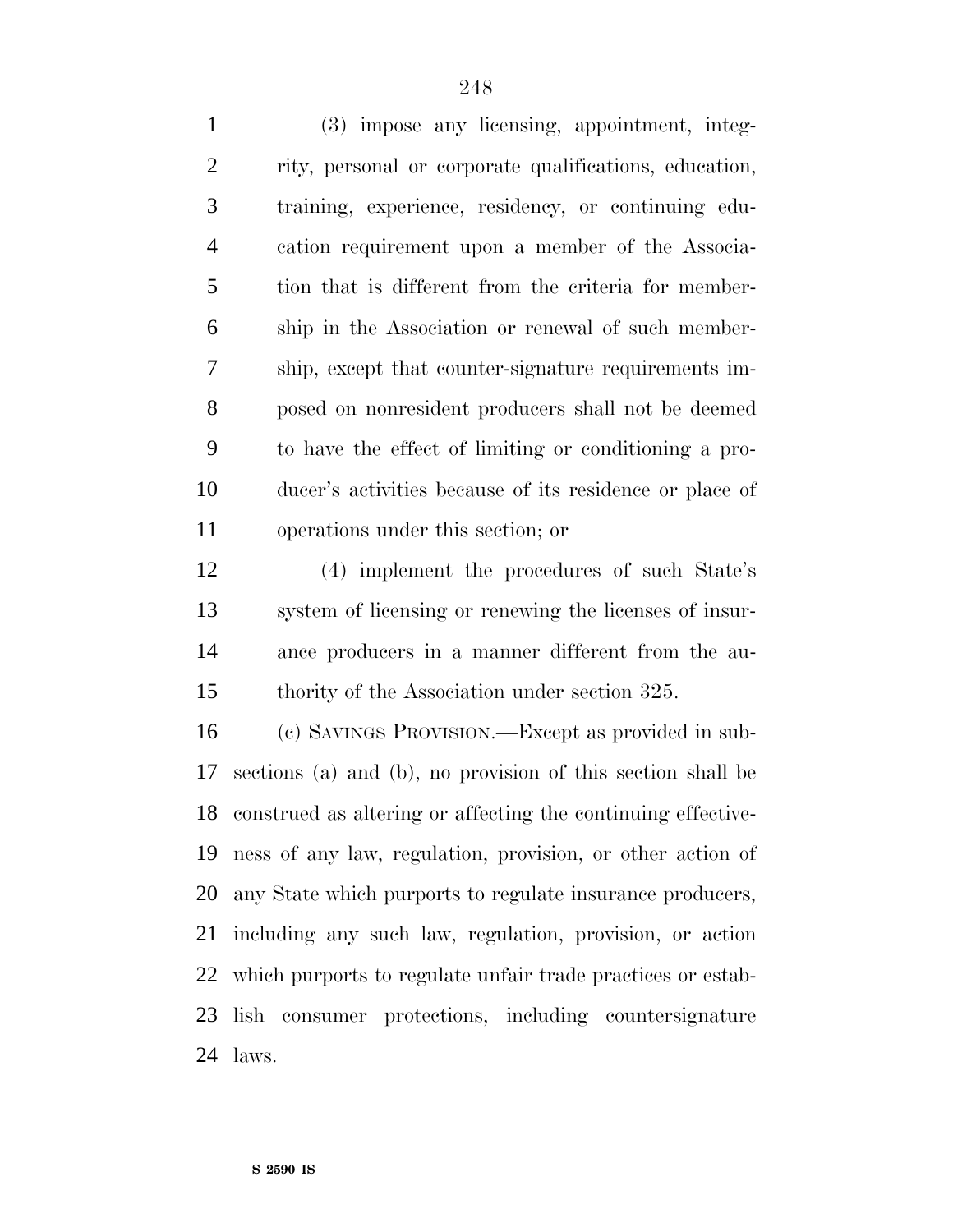### **SEC. 334. COORDINATION WITH OTHER REGULATORS.**

 (a) COORDINATION WITH STATE INSURANCE REGU-LATORS.—The Association shall have the authority to—

 (1) issue uniform insurance producer applica- tions and renewal applications that may be used to apply for the issuance or removal of State licenses, while preserving the ability of each State to impose such conditions on the issuance or renewal of a li-cense as are consistent with section 333;

 (2) establish a central clearinghouse through which members of the Association may apply for the issuance or renewal of licenses in multiple States; and

 (3) establish or utilize a national database for the collection of regulatory information concerning 16 the activities of insurance producers.

 (b) COORDINATION WITH THE NATIONAL ASSOCIA- TION OF SECURITIES DEALERS.—The Association shall coordinate with the National Association of Securities Dealers in order to ease any administrative burdens that fall on persons that are members of both associations, con- sistent with the purposes of this subtitle and the Federal securities laws.

### **SEC. 335. JUDICIAL REVIEW.**

 (a) JURISDICTION.—The appropriate United States district court shall have exclusive jurisdiction over litiga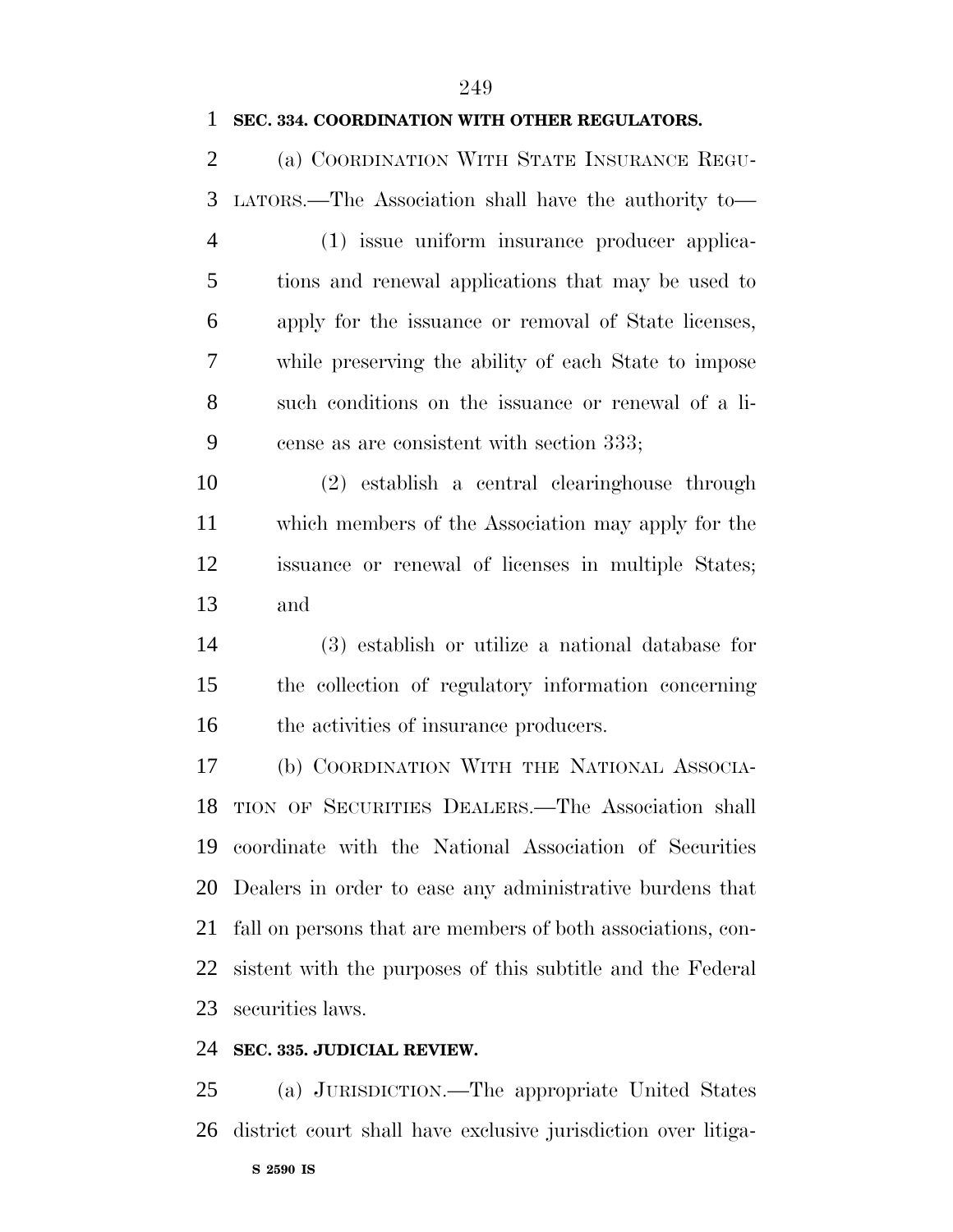tion involving the Association, including disputes between the Association and its members that arise under this sub- title. Suits brought in State court involving the Associa- tion shall be deemed to have arisen under Federal law and therefore be subject to jurisdiction in the appropriate United States district court.

 (b) EXHAUSTION OF REMEDIES.—An aggrieved per- son shall be required to exhaust all available administra- tive remedies before the Association and the NAIC before it may seek judicial review of an Association decision.

 (c) STANDARDS OF REVIEW.—The standards set forth in section 553 of title 5, United States Code, shall be applied whenever a rule or bylaw of the Association is under judicial review, and the standards set forth in sec- tion 554 of title 5, United States Code, shall be applied whenever a disciplinary action of the Association is judi-cially reviewed.

### **SEC. 336. DEFINITIONS.**

 For purposes of this subtitle, the following definitions shall apply:

 (1) HOME STATE.—The term ''home State'' means the State in which the insurance producer maintains its principal place of residence and is li-censed to act as an insurance producer.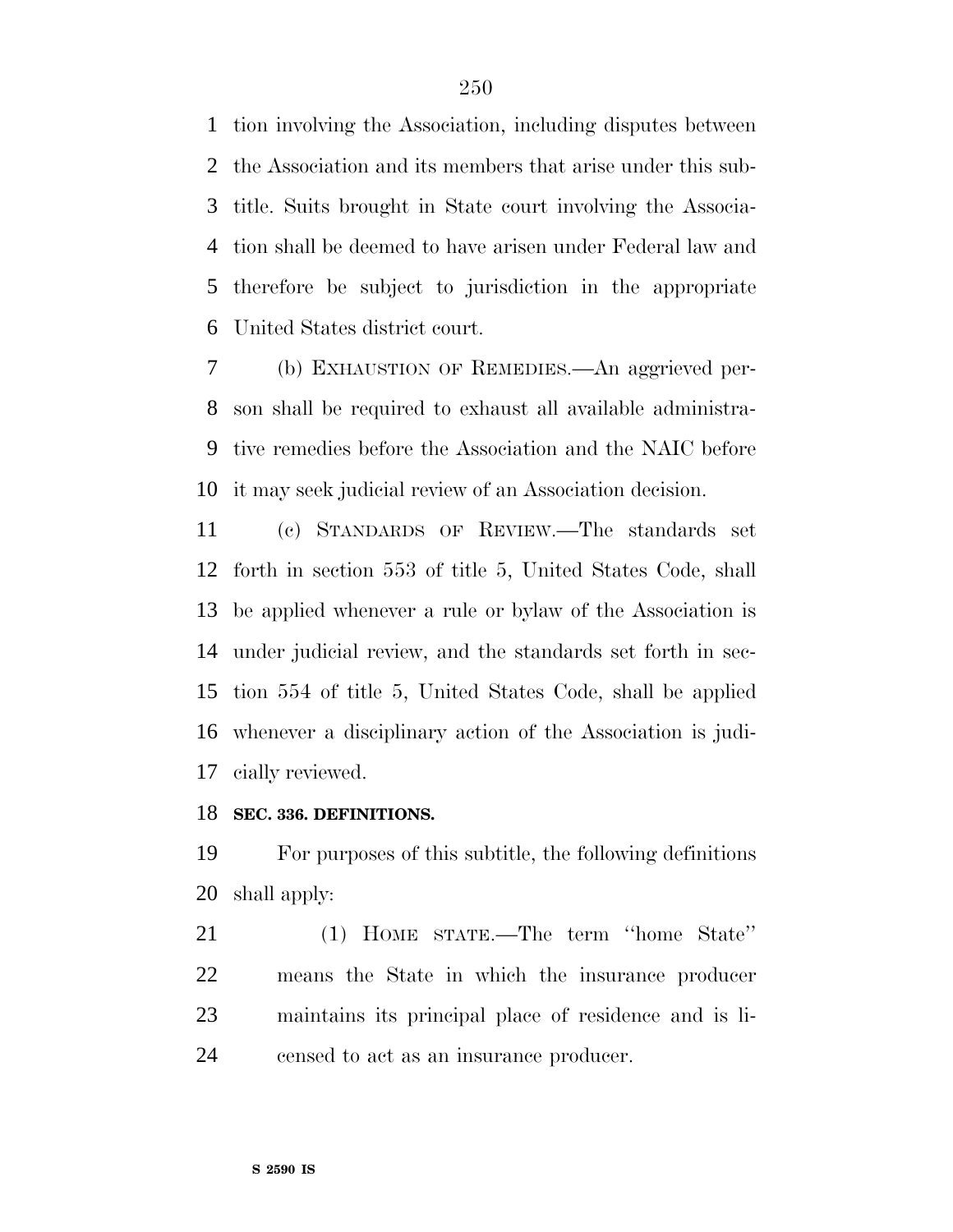(2) INSURANCE.—The term ''insurance'' means any product, other than title insurance, defined or regulated as insurance by the appropriate State in-surance regulatory authority.

 (3) INSURANCE PRODUCER.—The term ''insur- ance producer'' means any insurance agent or broker, surplus lines broker, insurance consultant, limited insurance representative, and any other per- son that solicits, negotiates, effects, procures, deliv- ers, renews, continues or binds policies of insurance or offers advice, counsel, opinions or services related to insurance.

 (4) STATE.—The term ''State'' includes any State, the District of Columbia, American Samoa, Guam, Puerto Rico, and the United States Virgin Islands.

 (5) STATE LAW.—The term ''State law'' in- cludes all laws, decisions, rules, regulations, or other State action having the effect of law, of any State. A law of the United States applicable only to the District of Columbia shall be treated as a State law 22 rather than a law of the United States.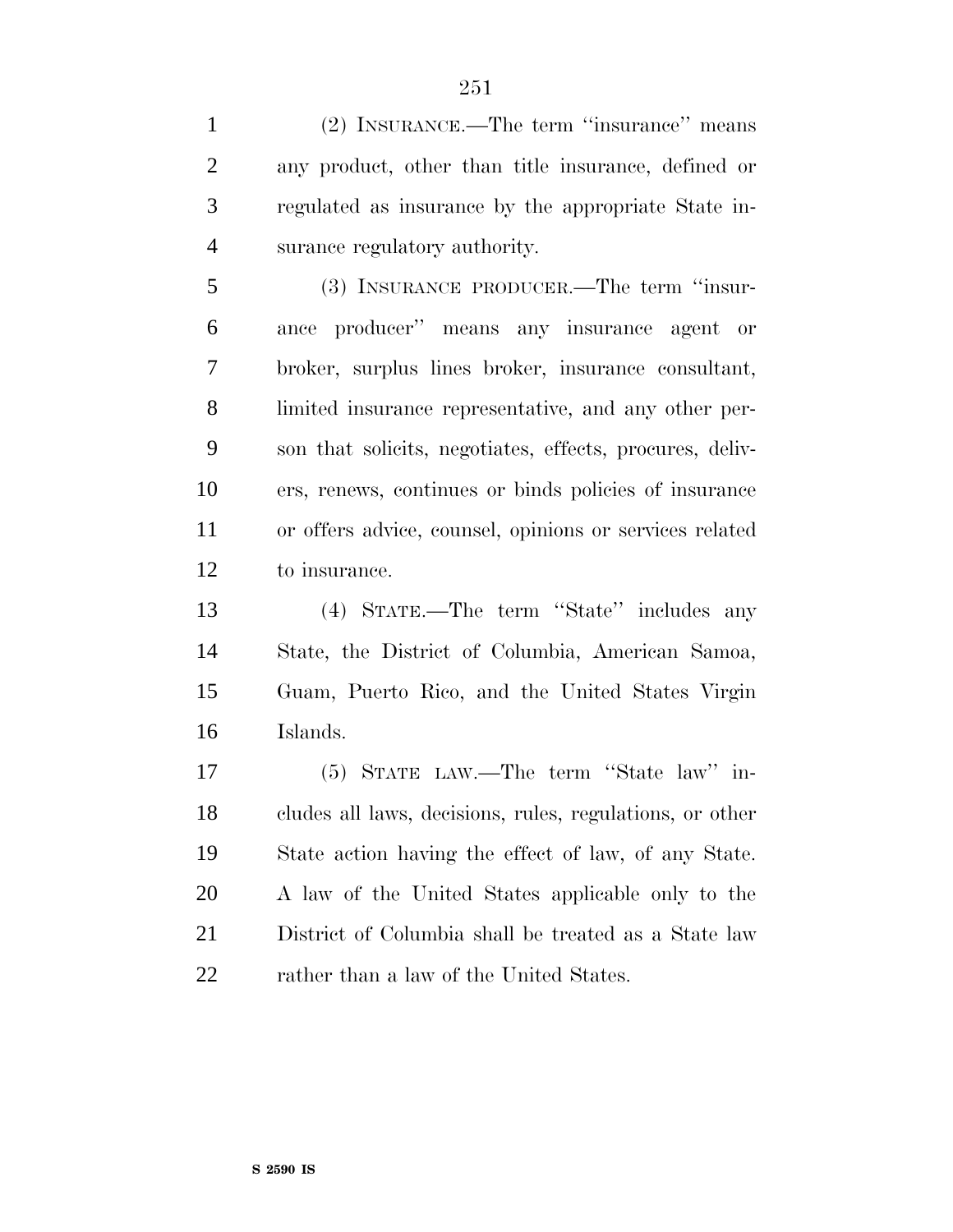# **TITLE IV—UNITARY SAVINGS AND LOAN HOLDING COMPA- NIES SEC. 401. PREVENTION OF CREATION OF NEW S&L HOLD- ING COMPANIES WITH COMMERCIAL AFFILI- ATES.** Section 10(c) of the Home Owners' Loan Act (12 U.S.C. 1467a(c)) is amended by adding at the end the following new paragraph: ''(9) PREVENTION OF NEW AFFILIATIONS BE- TWEEN S&L HOLDING COMPANIES AND COMMERCIAL FIRMS.— 13 "(A) In GENERAL.—Notwithstanding para- graph (3), no company may directly or indi- rectly, including through any merger, consolida-16 tion, or other type of business combination, ac- quire control of a savings association after Oc- tober 8, 1998, unless the company is engaged, directly or indirectly (including through a sub- sidiary other than a savings association), only 21 in activities that are permitted— 22  $\qquad$  "(i) under paragraph (1)(C) or (2); or 23  $\frac{1}{1}$  for financial holding companies under section 6(c) of the Bank Holding 25 Company Act of 1956.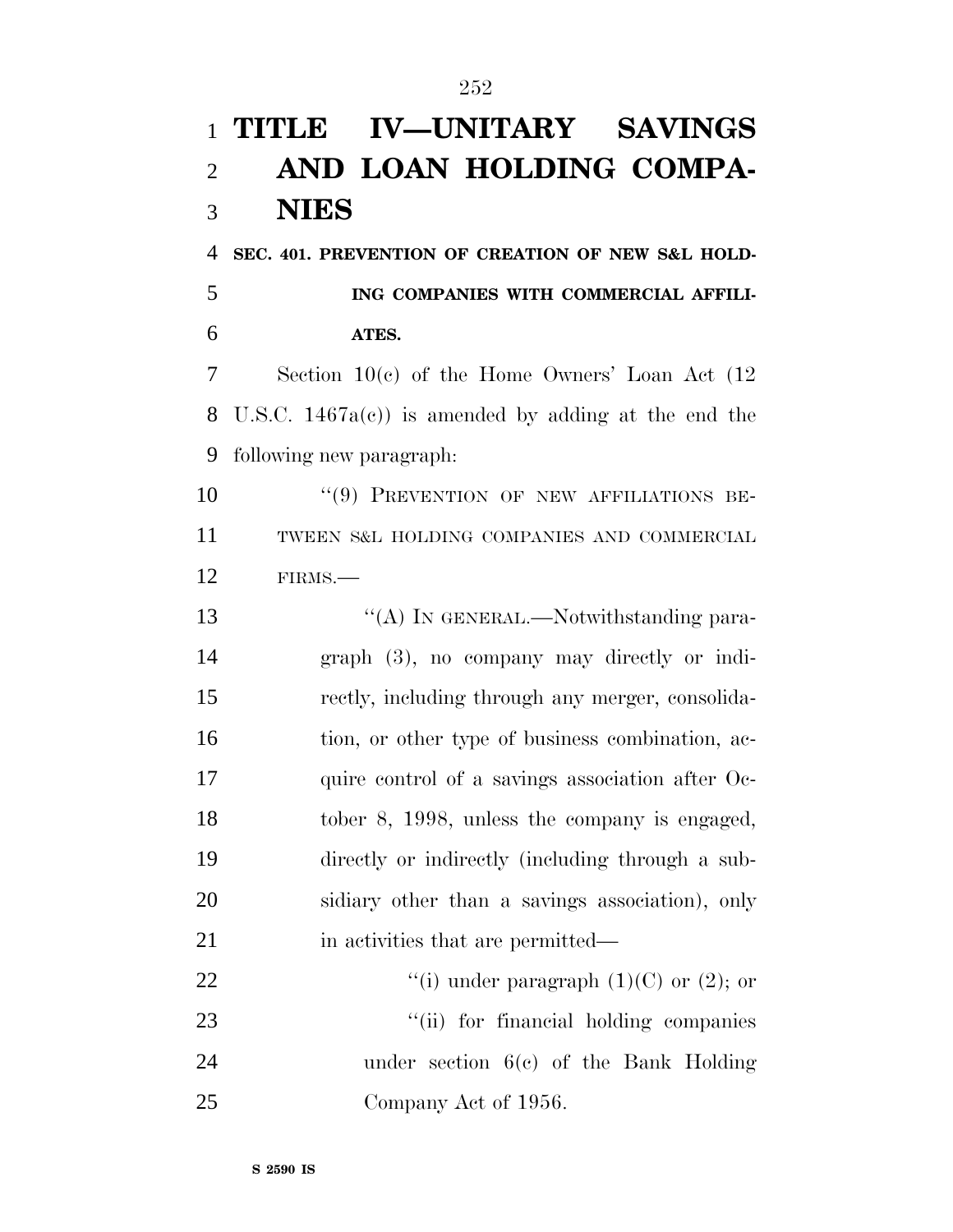1 "(B) PREVENTION OF NEW COMMERCIAL 2 AFFILIATIONS.—Notwithstanding paragraph (3), no savings and loan holding company may engage directly or indirectly (including through a subsidiary other than a savings association) in any activity other than as described in clauses (i) and (ii) of subparagraph (A).

8 "(C) PRESERVATION OF AUTHORITY OF EXISTING UNITARY S&L HOLDING COMPA- NIES.—Subparagraphs (A) and (B) do not apply with respect to any company that was a savings and loan holding company on October 8, 1998, or that becomes a savings and loan holding company pursuant to an application pending before the Office of Thrift Supervision on or before that date, or that is a company de- scribed in subparagraph (A) that acquires con- trol of a savings and loan holding company de- scribed in this subparagraph and complies thereafter with subparagraph (B) with respect to any activity in which such company or the acquired savings and loan holding company was not engaged as of the date of the acquisition, and that—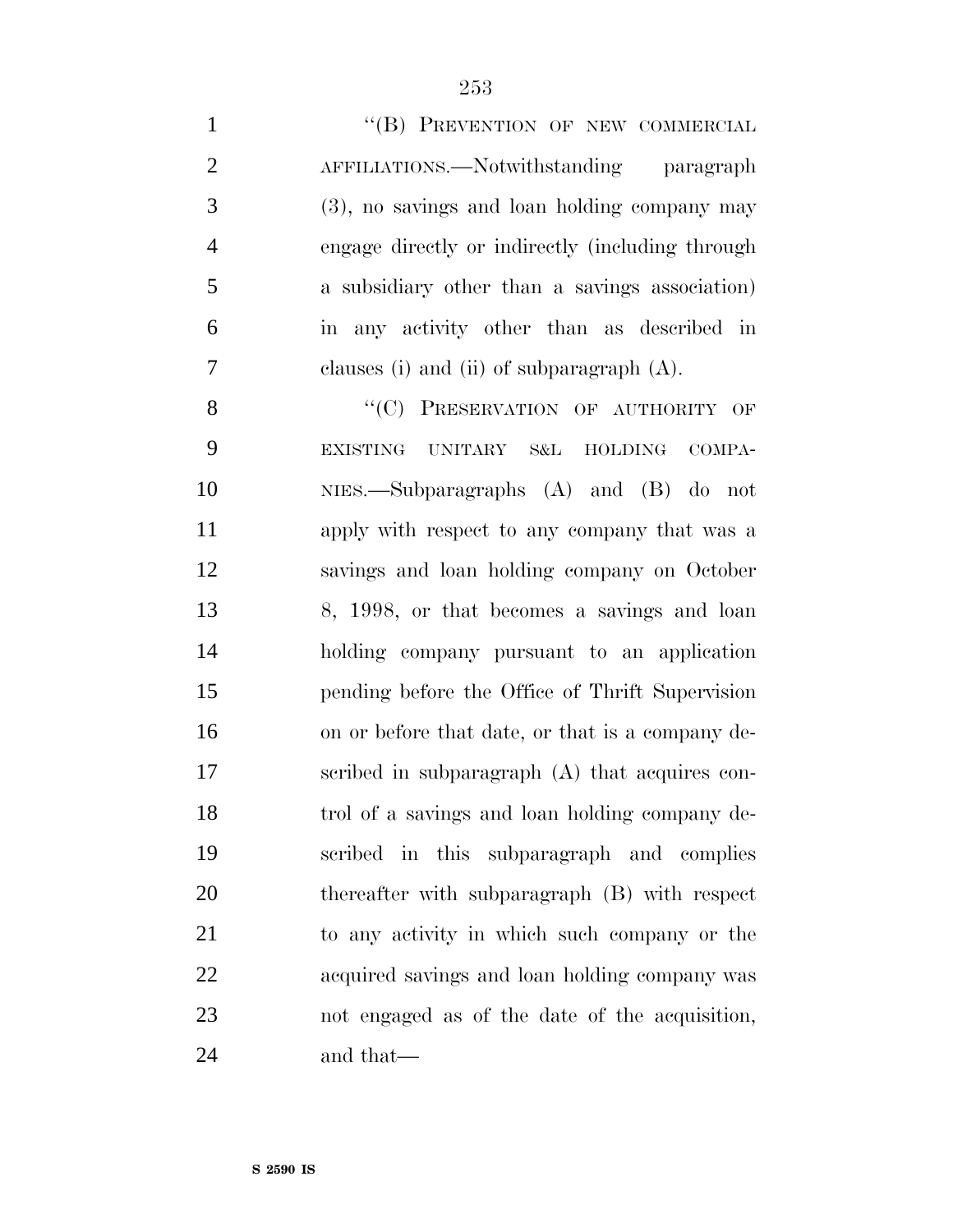$\frac{1}{1}$  ''(i) meets and continues to meet the 2 requirements of paragraph (3); and  $''(ii)$  continues to control not fewer than 1 savings association that it con- trolled on October 8, 1998, or that it ac- quired pursuant to an application pending before the Office of Thrift Supervision on or before that date, or the successor to such savings association. 10 "(D) CORPORATE REORGANIZATIONS PER- MITTED.—This paragraph does not prevent a 12 transaction that— ''(i) involves solely a company under common control with a savings and loan holding company from acquiring, directly or indirectly, control of the savings and loan holding company or any savings asso- ciation that is already a subsidiary of the savings and loan holding company; or  $\frac{1}{20}$   $\frac{1}{20}$  involves solely a merger, consoli- dation, or other type of business combina-22 tion as a result of which a company under common control with the savings and loan holding company acquires, directly or indi-rectly, control of the savings and loan hold-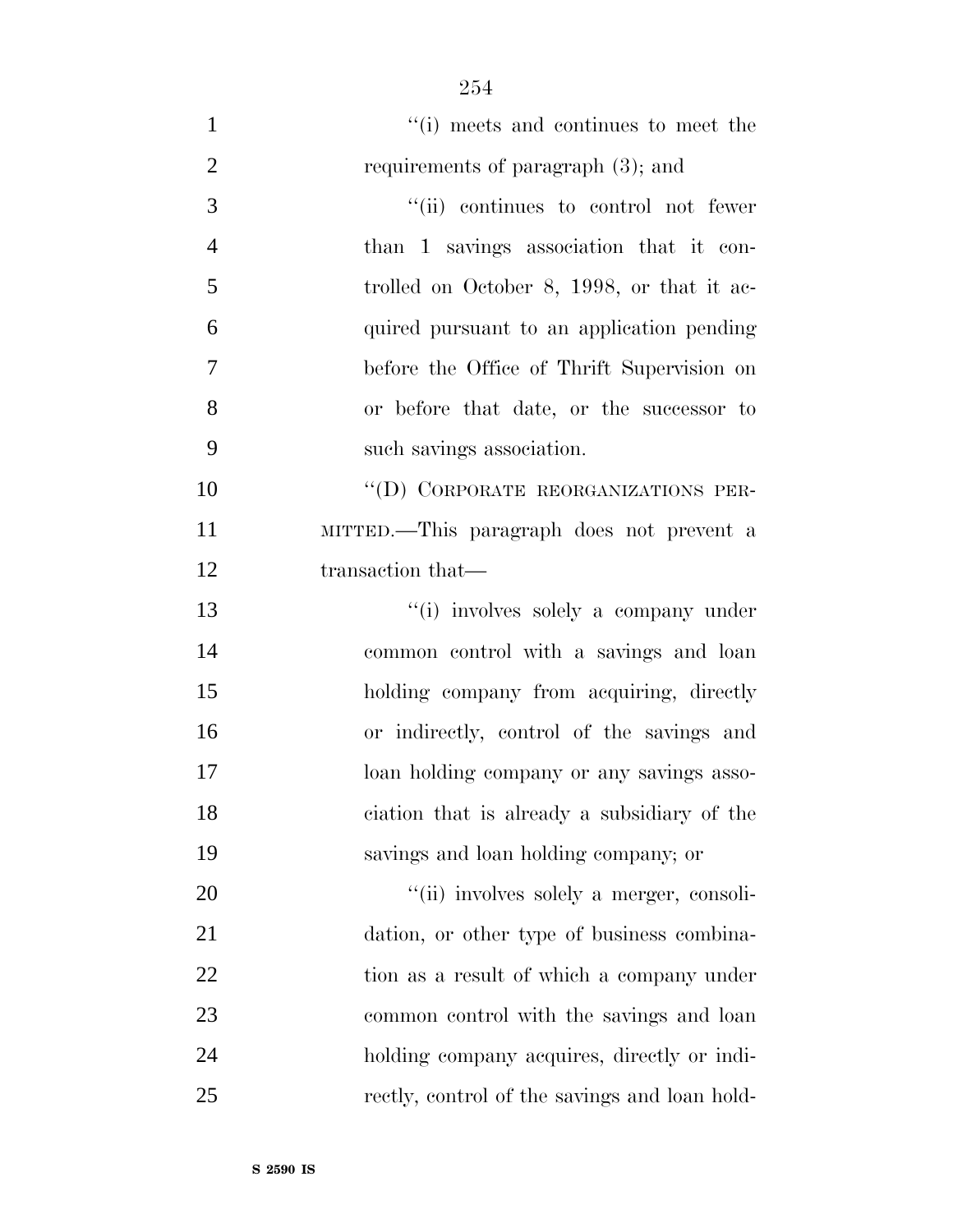| $\mathbf{1}$   | ing company or any savings association             |
|----------------|----------------------------------------------------|
| $\overline{2}$ | that is already a subsidiary of the savings        |
| 3              | and loan holding company.                          |
| $\overline{4}$ | "(E) AUTHORITY TO PREVENT<br>EVA-                  |
| 5              | sions.—The Director may issue interpreta-          |
| 6              | tions, regulations, or orders that the Director    |
| 7              | determines necessary to administer and carry       |
| 8              | out the purpose and prevent evasions of this       |
| 9              | paragraph, including a determination that, not-    |
| 10             | withstanding the form of a transaction, the        |
| 11             | transaction would in substance result in a com-    |
| 12             | pany acquiring control of a savings associa-       |
| 13             | tion.".                                            |
| 14             | SEC. 402. OPTIONAL CONVERSION OF FEDERAL SAVINGS   |
| 15             | ASSOCIATIONS TO NATIONAL BANKS.                    |
| 16             | Section $5(i)$ of the Home Owners' Loan Act $(12)$ |
|                |                                                    |

 U.S.C. 1464(i)) is amended by adding at the end the fol-lowing new paragraph:

 $\frac{1}{2}$  (5) CONVERSION TO A NATIONAL BANK.—Not- withstanding any other provision of law, any Federal savings association chartered and in operation before the date of enactment of the Financial Services Act of 1998, with branches in 1 or more States, may convert, with the approval of the Comptroller of the Currency, into 1 or more national banks, each of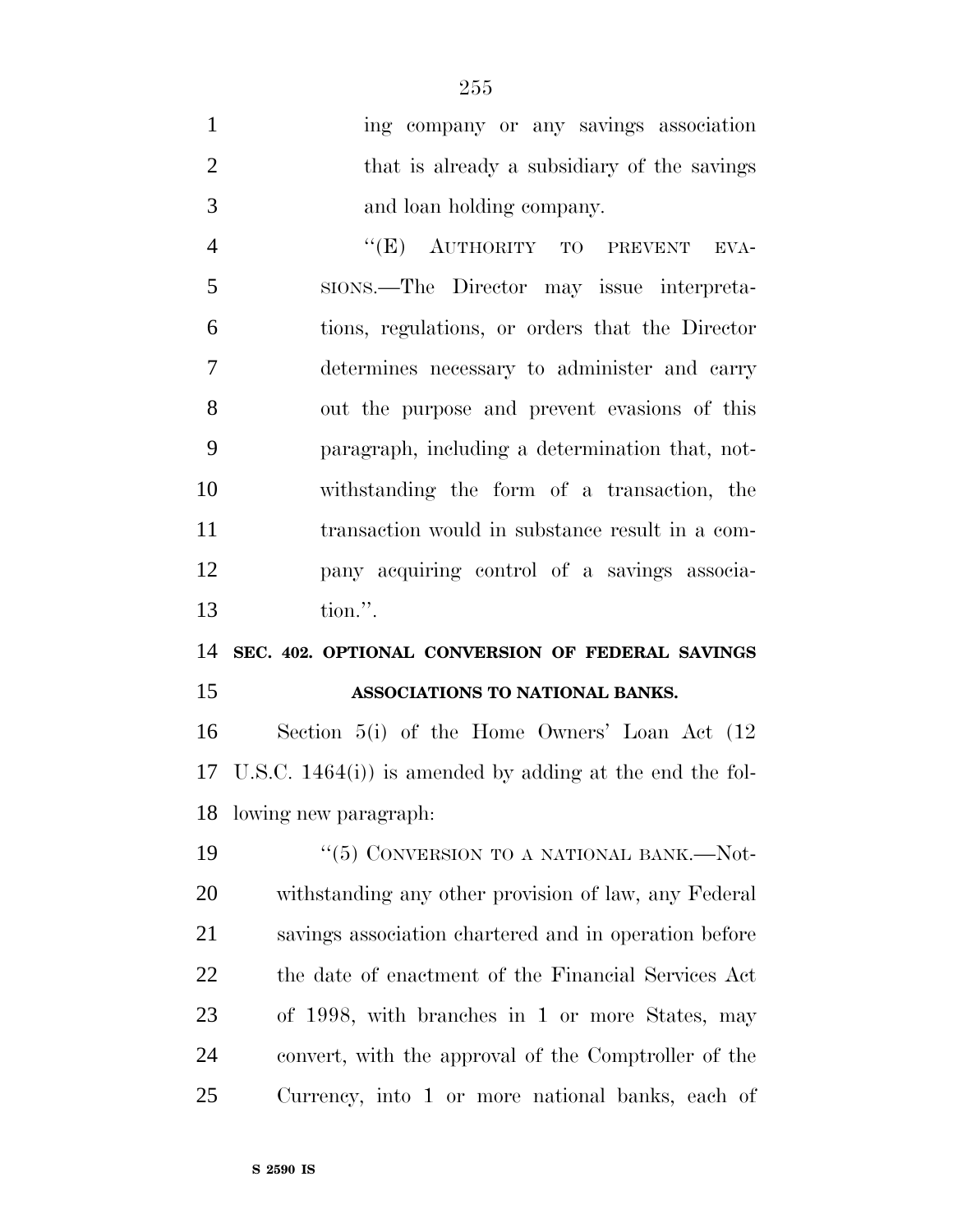which may encompass one or more of the branches of the Federal savings association in 1 or more States, but only if the resulting national bank or banks will meet any and all financial, management, and capital requirements applicable to a national bank.''.

### **SEC. 403. RETENTION OF ''FEDERAL'' IN NAME OF CON-VERTED FEDERAL SAVINGS ASSOCIATION.**

 Section 2 of the Act entitled ''An Act to enable na- tional banking associations to increase their capital stock and to change their names or locations'', approved May 1, 1886 (12 U.S.C. 30), is amended by adding at the end the following new subsection:

14 "(d) RETENTION OF 'FEDERAL' IN NAME OF CON-VERTED FEDERAL SAVINGS ASSOCIATION.—

16 "(1) IN GENERAL.—Notwithstanding subsection (a) or any other provision of law, any depository in- stitution the charter of which is converted from that of a Federal savings association to a national bank or a State bank after the date of the enactment of the Financial Services Act of 1998 may retain the term 'Federal' in the name of such institution if such depository institution remains an insured de-pository institution.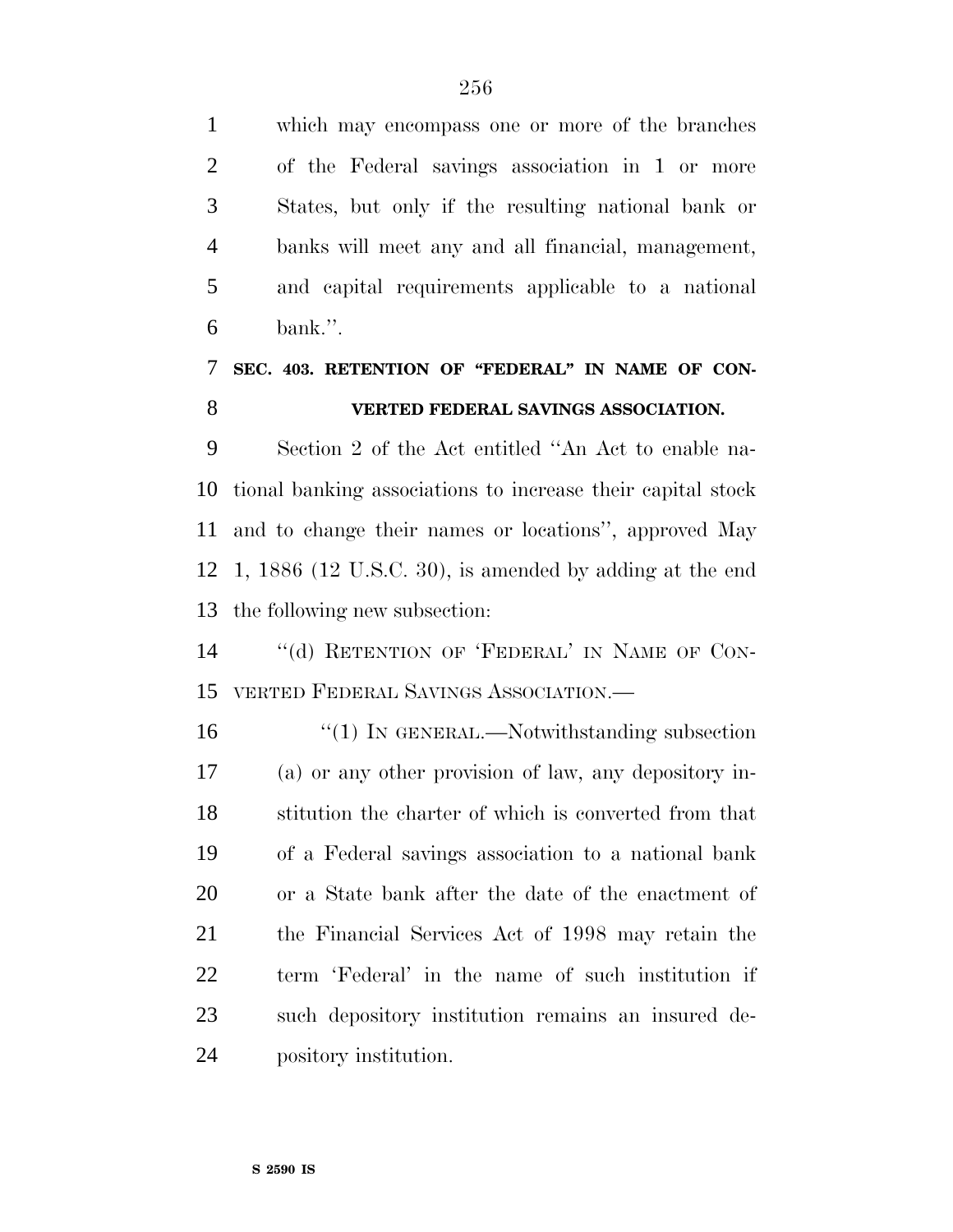1 "(2) DEFINITIONS.—For purposes of this sub- section, the terms 'depository institution', 'insured depository institution', 'national bank', and 'State bank' have the same meanings as in section 3 of the Federal Deposit Insurance Act.''.

# 6 **TITLE V—FINANCIAL** 7 **INFORMATION PRIVACY**

#### 8 **SEC. 501. FINANCIAL INFORMATION PRIVACY.**

9 The Consumer Credit Protection Act (15 U.S.C. 10 1601 et seq.) is amended by adding at the end the follow-11 ing:

## 12 **''TITLE X—FINANCIAL INFORMA-**13 **TION PRIVACY PROTECTION**

#### 14 **''SEC. 1001. SHORT TITLE; TABLE OF CONTENTS.**

15 ''(a) SHORT TITLE.—This title may be cited as the

16 'Financial Information Privacy Act of 1998'.

17 ''(b) TABLE OF CONTENTS.—The table of contents

18 for this title is as follows:

#### ''TITLE X—FINANCIAL INFORMATION PRIVACY PROTECTION

|  | "Sec. 1001. Short title; table of contents.                                   |
|--|-------------------------------------------------------------------------------|
|  | "Sec. 1002. Definitions.                                                      |
|  | "Sec. 1003. Privacy protection for customer information of financial institu- |
|  | tions.                                                                        |
|  | "Sec. 1004. Administrative enforcement.                                       |
|  | "Sec. 1005. Civil liability.                                                  |
|  | "Sec. 1006. Criminal penalty.                                                 |
|  | "Sec. 1007. Relation to State laws.                                           |
|  | "Sec. 1008. Agency guidance.                                                  |
|  |                                                                               |
|  |                                                                               |
|  |                                                                               |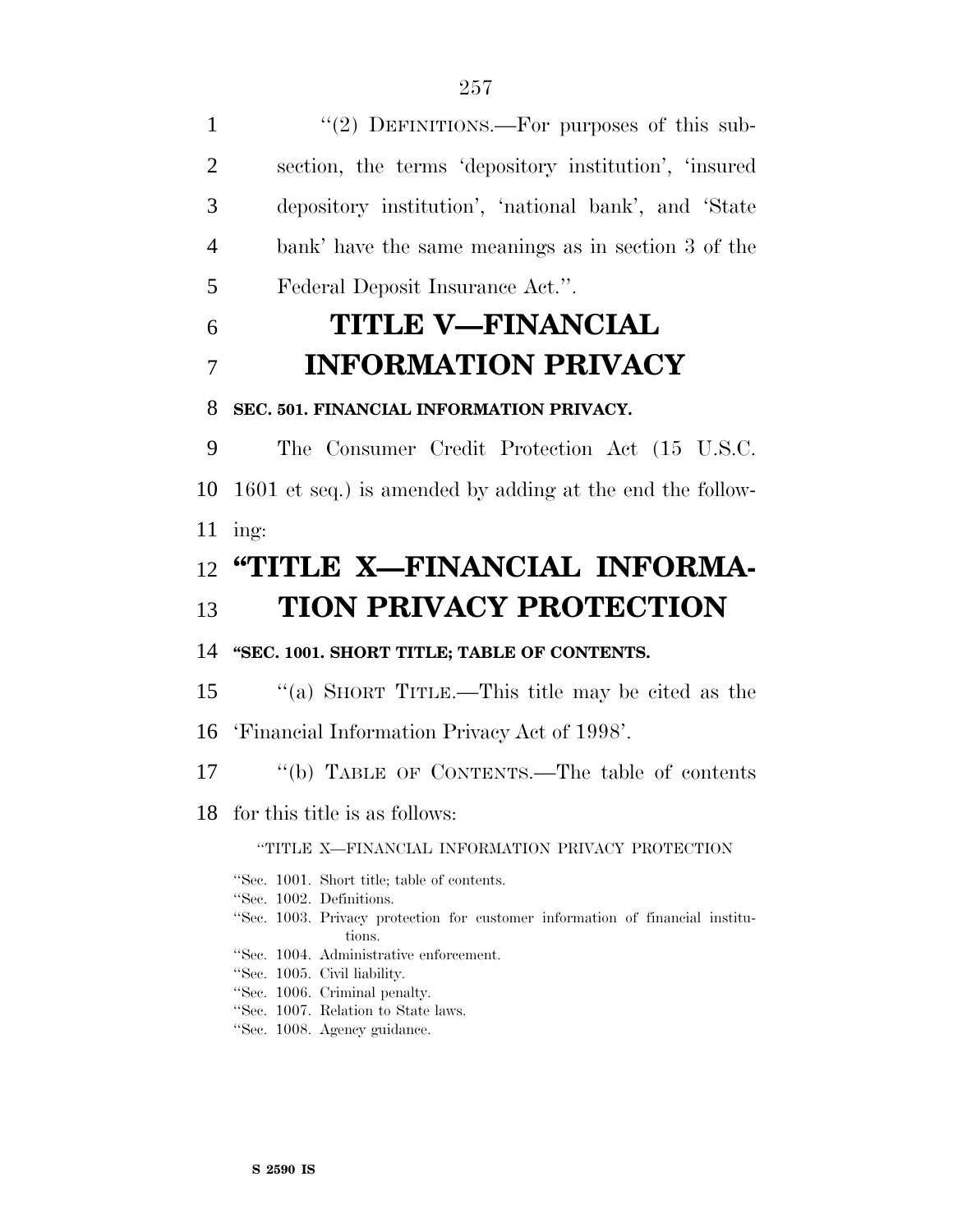#### **''SEC. 1002. DEFINITIONS.**

 ''For purposes of this title, the following definitions shall apply:

4 "(1) CUSTOMER.—The term 'customer' means, with respect to a financial institution, any person (or authorized representative of a person) to whom the financial institution provides a product or service, including that of acting as a fiduciary.

9 "(2) CUSTOMER INFORMATION OF A FINANCIAL INSTITUTION.—The term 'customer information of a financial institution' means any information main- tained by a financial institution which is derived from the relationship between the financial institu- tion and a customer of the financial institution and is identified with the customer.

16 "(3) DOCUMENT.—The term 'document' means any information in any form.

18 "(4) FINANCIAL INSTITUTION.—

19 "(A) In GENERAL.—The term 'financial institution' means any institution engaged in the business of providing financial services to customers who maintain a credit, deposit, trust, or other financial account or relationship with 24 the institution.

25 "(B) CERTAIN FINANCIAL INSTITUTIONS SPECIFICALLY INCLUDED.—The term 'financial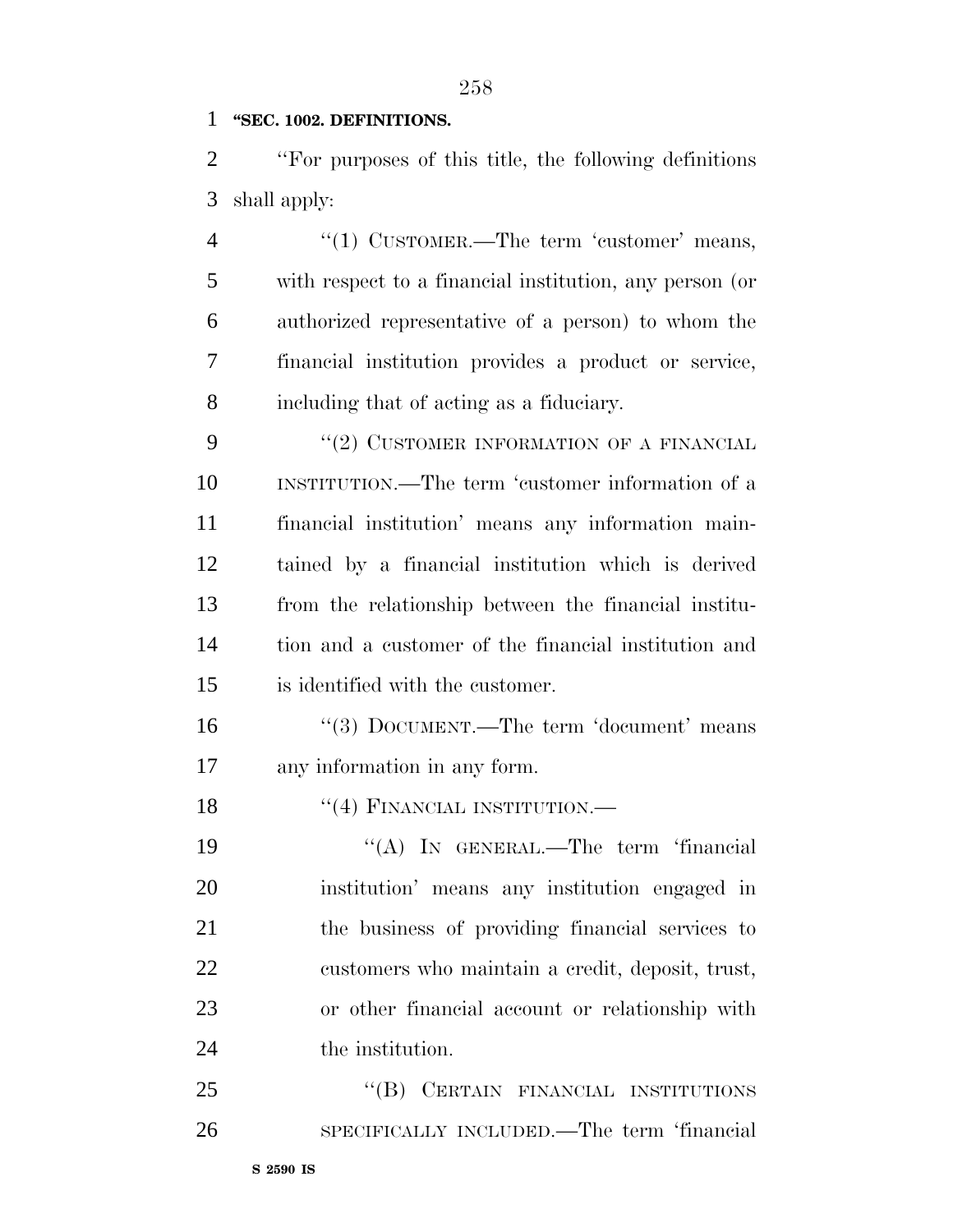| $\mathbf{1}$   | institution' includes any depository institution             |
|----------------|--------------------------------------------------------------|
| $\overline{2}$ | (as defined in section $19(b)(1)(A)$ of the Fed-             |
| 3              | eral Reserve Act), any loan or finance company,              |
| $\overline{4}$ | any credit card issuer or operator of a credit               |
| 5              | card system, and any consumer reporting agen-                |
| 6              | cy that compiles and maintains files on consum-              |
| 7              | ers on a nationwide basis (as defined in section             |
| 8              | $603(p)$ ).                                                  |
| 9              | "(C) FURTHER DEFINITION BY REGULA-                           |
| 10             | TION.—The Board of Governors of the Federal                  |
| 11             | Reserve System may prescribe regulations fur-                |
| 12             | ther defining the term 'financial institution', in           |
| 13             | accordance with subparagraph $(A)$ , for purposes            |
| 14             | of this title.                                               |
|                |                                                              |
| 15             | "SEC. 1003. PRIVACY PROTECTION FOR CUSTOMER INFOR-           |
| 16             | MATION OF FINANCIAL INSTITUTIONS.                            |
| 17             | "(a) PROHIBITION ON OBTAINING CUSTOMER INFOR-                |
|                | 18 MATION BY FALSE PRETENSES.—It shall be a violation        |
| 19             | of this title for any person to obtain or attempt to obtain, |
| 20             | or cause to be disclosed or attempt to cause to be disclosed |
| 21             | to any person, customer information of a financial institu-  |
| 22             | tion relating to another person—                             |
| 23             | $"(1)$ by knowingly making a false, fictitious, or           |
| 24             | fraudulent statement or representation to an officer,        |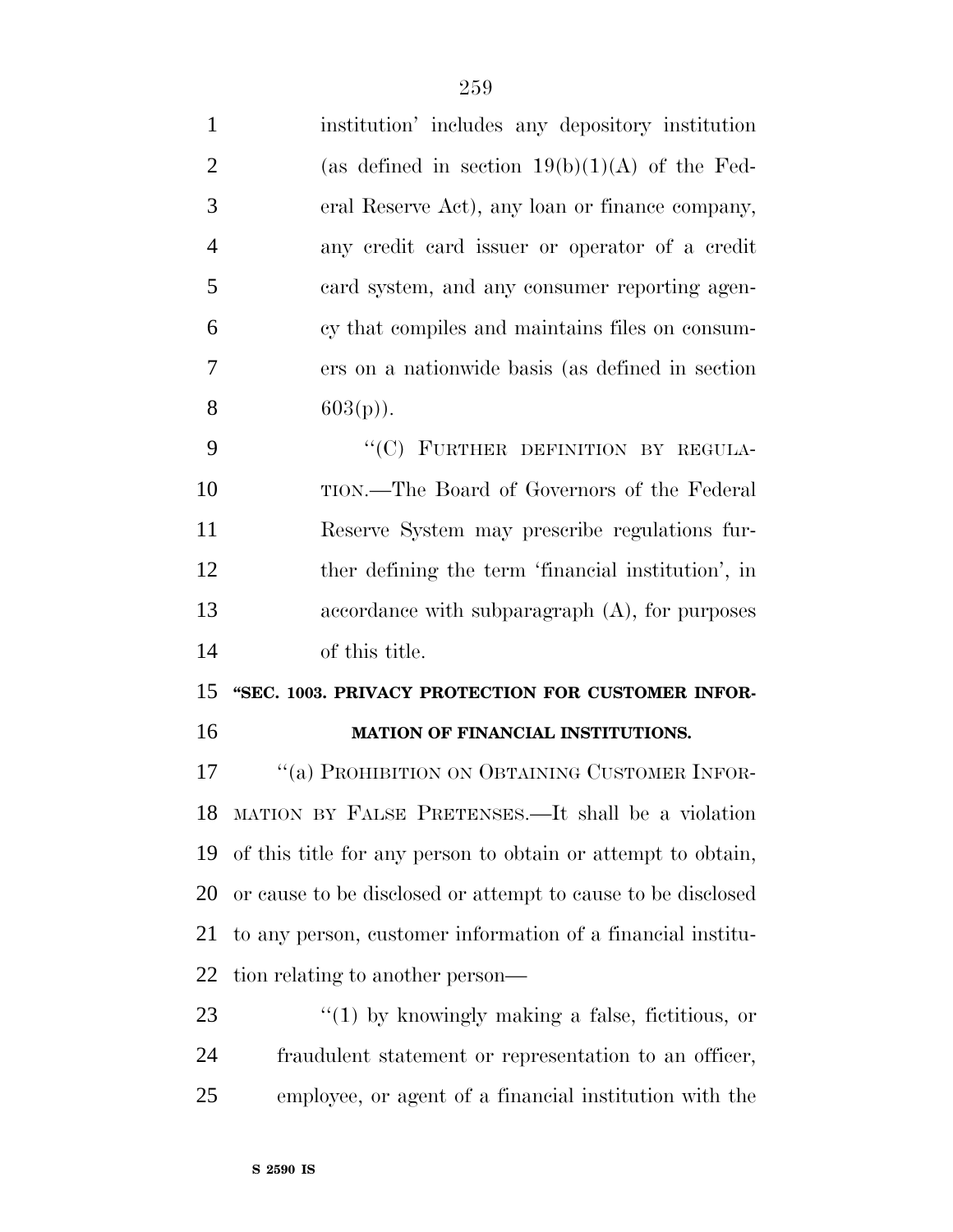1 intent to deceive the officer, employee, or agent into relying on that statement or representation for pur-poses of releasing the customer information;

 ''(2) by knowingly making a false, fictitious, or fraudulent statement or representation to a cus- tomer of a financial institution with the intent to de- ceive the customer into relying on that statement or representation for purposes of releasing the cus- tomer information or authorizing the release of such information; or

 $\frac{11}{2}$  ''(3) by knowingly providing any document to an officer, employee, or agent of a financial institu- tion, knowing that the document is forged, counter- feit, lost, or stolen, was fraudulently obtained, or contains a false, fictitious, or fraudulent statement or representation, if the document is provided with the intent to deceive the officer, employee, or agent into relying on that document for purposes of releas-ing the customer information.

20 "(b) PROHIBITION ON SOLICITATION OF A PERSON TO OBTAIN CUSTOMER INFORMATION FROM FINANCIAL INSTITUTION UNDER FALSE PRETENSES.—It shall be a violation of this title to request a person to obtain cus- tomer information of a financial institution, knowing or consciously avoiding knowing that the person will obtain,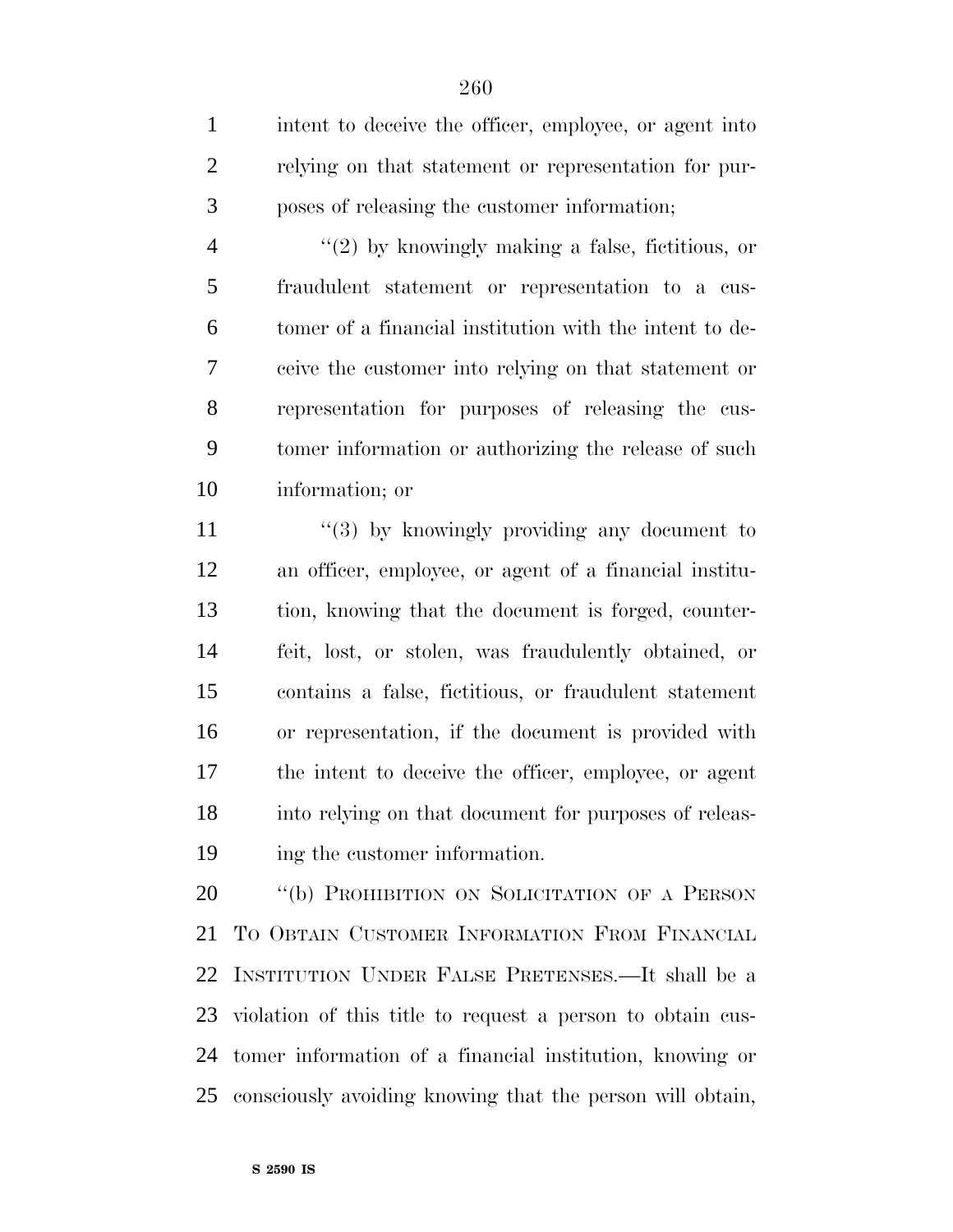or attempt to obtain, the information from the institution in any manner described in subsection (a).

 ''(c) NONAPPLICABILITY TO LAW ENFORCEMENT AGENCIES.—No provision of this section shall be con- strued so as to prevent any action by a law enforcement agency, or any officer, employee, or agent of such agency, to obtain customer information of a financial institution in connection with the performance of the official duties of the agency.

 ''(d) NONAPPLICABILITY TO FINANCIAL INSTITU- TIONS IN CERTAIN CASES.—No provision of this section shall be construed to prevent any financial institution, or any officer, employee, or agent of a financial institution, from obtaining customer information of such financial in-stitution in the course of—

16  $\frac{1}{10}$  testing the security procedures or systems of such institution for maintaining the confidential-ity of customer information;

 ''(2) investigating allegations of misconduct or negligence on the part of any officer, employee, or agent of the financial institution; or

 $\frac{1}{3}$  recovering customer information of the fi- nancial institution which was obtained or received by another person in any manner described in sub-section (a) or (b).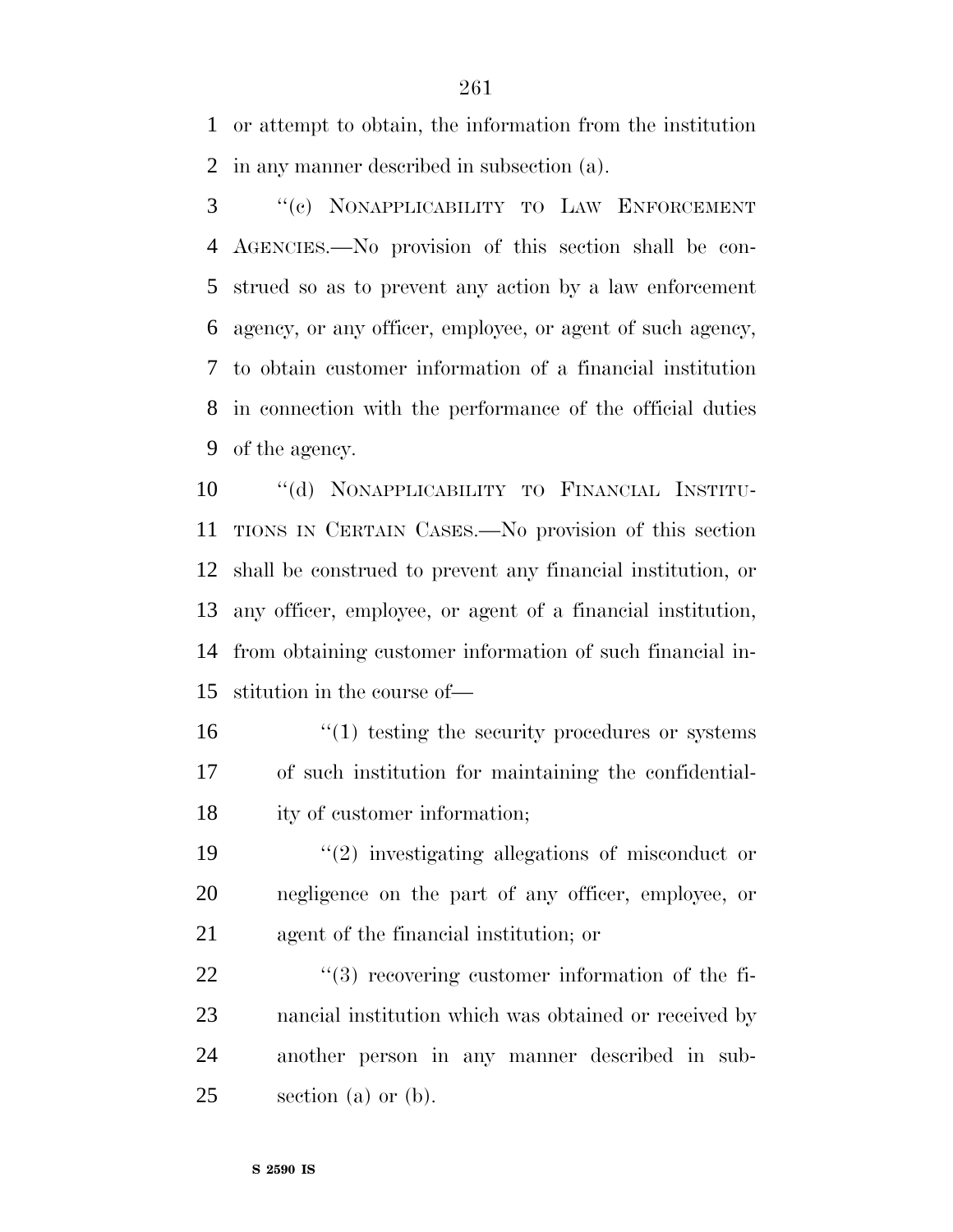''(e) NONAPPLICABILITY TO CERTAIN TYPES OF CUSTOMER INFORMATION OF FINANCIAL INSTITU- TIONS.—No provision of this section shall be construed to prevent any person from obtaining customer information of a financial institution that otherwise is available as a public record filed pursuant to the securities laws (as de- fined in section 3(a)(47) of the Securities Exchange Act of 1934).

#### **''SEC. 1004. ADMINISTRATIVE ENFORCEMENT.**

10 "(a) ENFORCEMENT BY FEDERAL TRADE COMMIS- SION.—Except as provided in subsection (b), compliance with this title shall be enforced by the Federal Trade Com- mission in the same manner and with the same power and authority as the Commission has under the Fair Debt Col- lection Practices Act to enforce compliance with that title. ''(b) ENFORCEMENT BY OTHER AGENCIES IN CER-TAIN CASES.—

18 "(1) In GENERAL.—Compliance with this title shall be enforced under—

20 "(A) section 8 of the Federal Deposit In-21 surance Act, in the case of—

22 ''(i) national banks, and Federal branches and Federal agencies of foreign banks, by the Office of the Comptroller of 25 the Currency;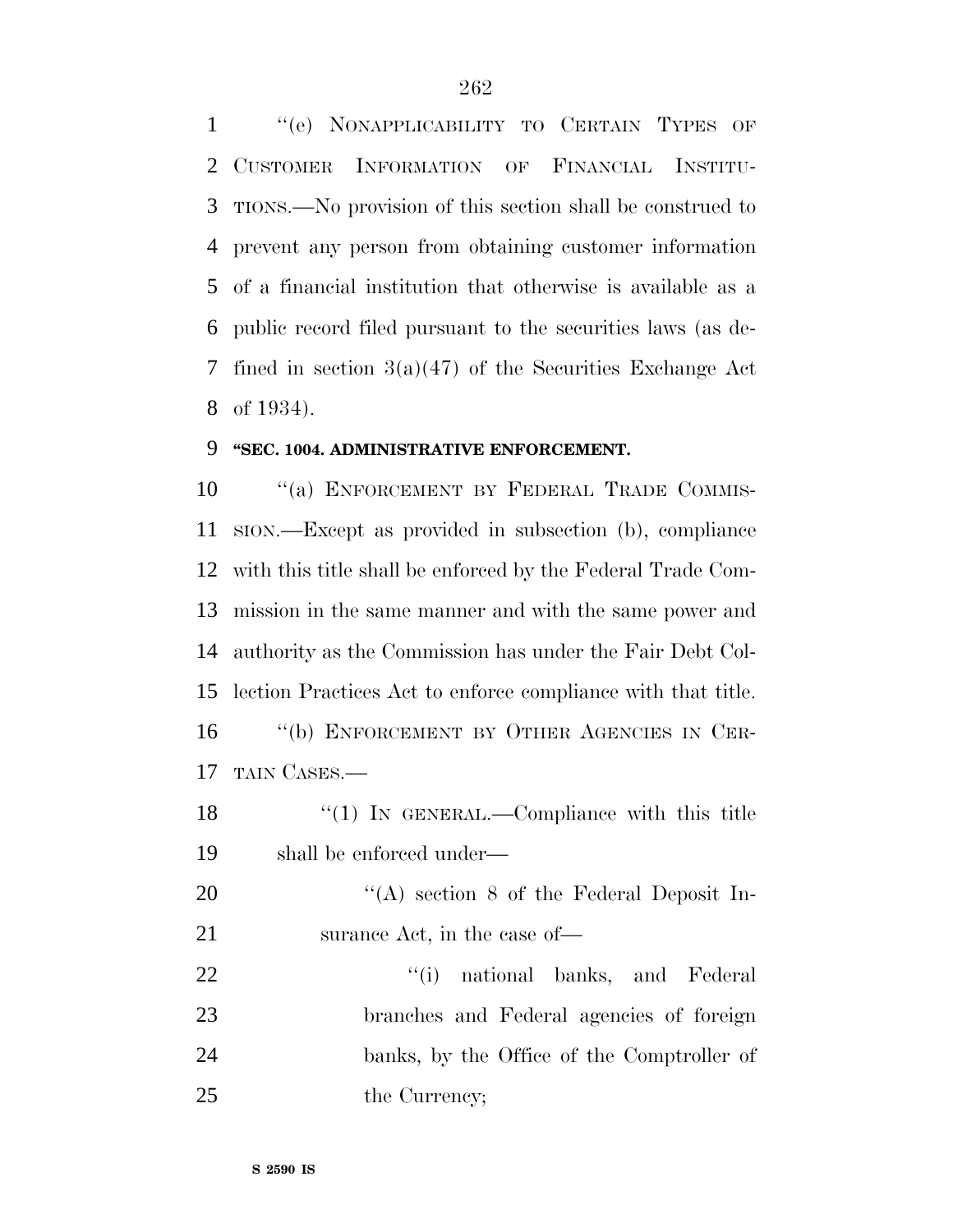| $\mathbf{1}$   | "(ii) member banks of the Federal               |
|----------------|-------------------------------------------------|
| $\overline{2}$ | System (other than national<br>Reserve          |
| 3              | banks), branches and agencies of foreign        |
| $\overline{4}$ | banks (other than Federal branches, Fed-        |
| 5              | eral agencies, and insured State branches       |
| 6              | of foreign banks), commercial lending com-      |
| 7              | panies owned or controlled by foreign           |
| 8              | banks, and organizations operating under        |
| 9              | section 25 or 25A of the Federal Reserve        |
| 10             | Act, by the Board;                              |
| 11             | "(iii) banks insured by the Federal             |
| 12             | Deposit Insurance Corporation (other than       |
| 13             | members of the Federal Reserve System           |
| 14             | and national nonmember banks) and in-           |
| 15             | sured State branches of foreign banks, by       |
| 16             | the Board of Directors of the Federal De-       |
| 17             | posit Insurance Corporation; and                |
| 18             | "(iv) savings associations the deposits         |
| 19             | of which are insured by the Federal De-         |
| 20             | posit Insurance Corporation, by the Direc-      |
| 21             | tor of the Office of Thrift Supervision; and    |
| 22             | "(B) the Federal Credit Union Act, by the       |
| 23             | Administrator of the National Credit Union Ad-  |
| 24             | ministration with respect to any Federal credit |
| 25             | union.                                          |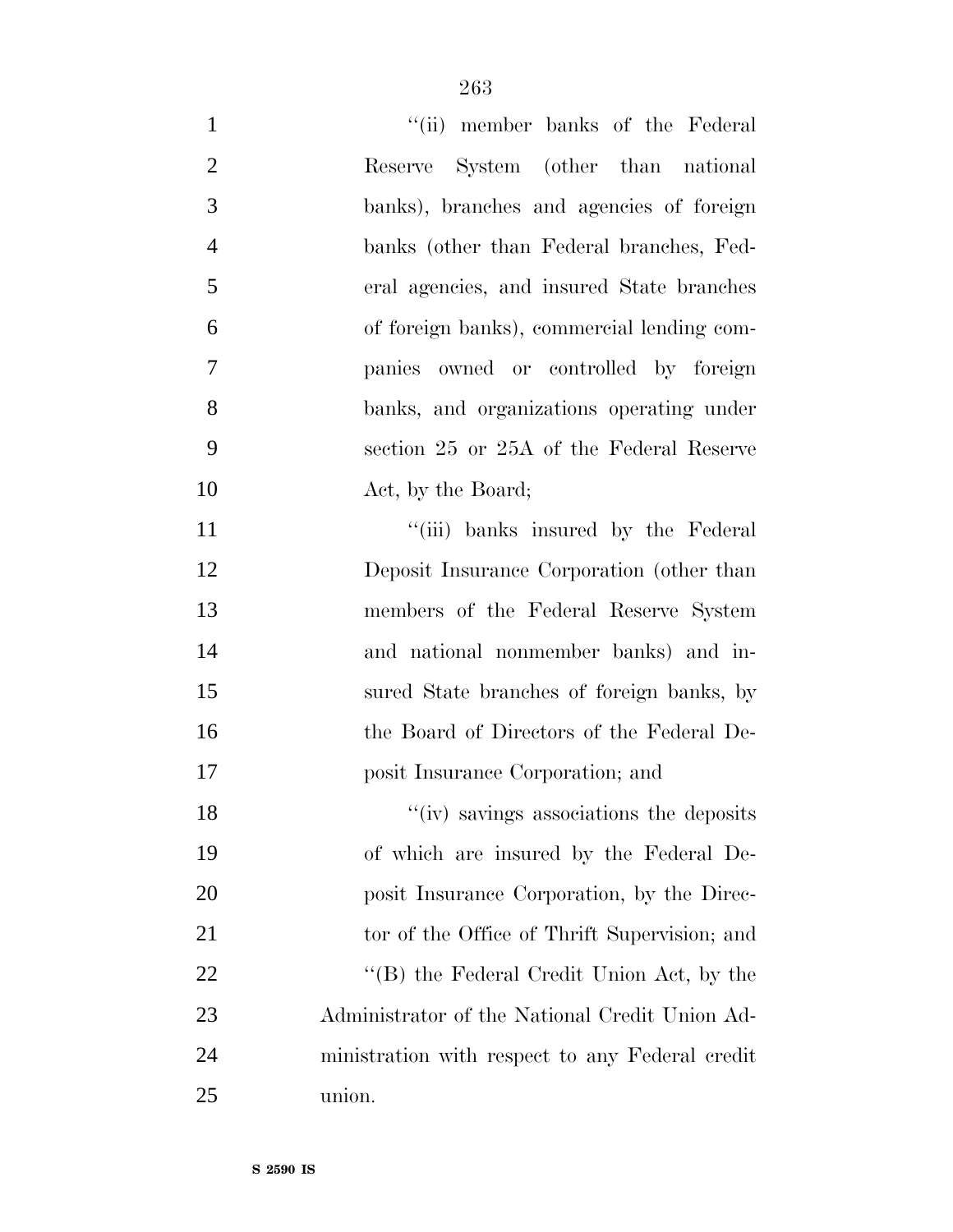1 "(2) VIOLATIONS OF THIS TITLE TREATED AS VIOLATIONS OF OTHER LAWS.—For the purpose of the exercise by any agency referred to in paragraph (1) of its powers under any Act referred to in that paragraph, a violation of this title shall be deemed to be a violation of a requirement imposed under that Act. In addition to its powers under any provi- sion of law specifically referred to in paragraph (1), each of the agencies referred to in that paragraph may exercise, for the purpose of enforcing compli- ance with this title, any other authority conferred on such agency by law.

13 " (c) STATE ACTION FOR VIOLATIONS.—

14 "(1) AUTHORITY OF STATES.—In addition to such other remedies as are provided under State law, if the chief law enforcement officer of a State, or an official or agency designated by a State, has reason to believe that any person has violated or is violating this title, the State—

20 "'(A) may bring an action to enjoin such violation in any appropriate United States dis- trict court or in any other court of competent 23 jurisdiction;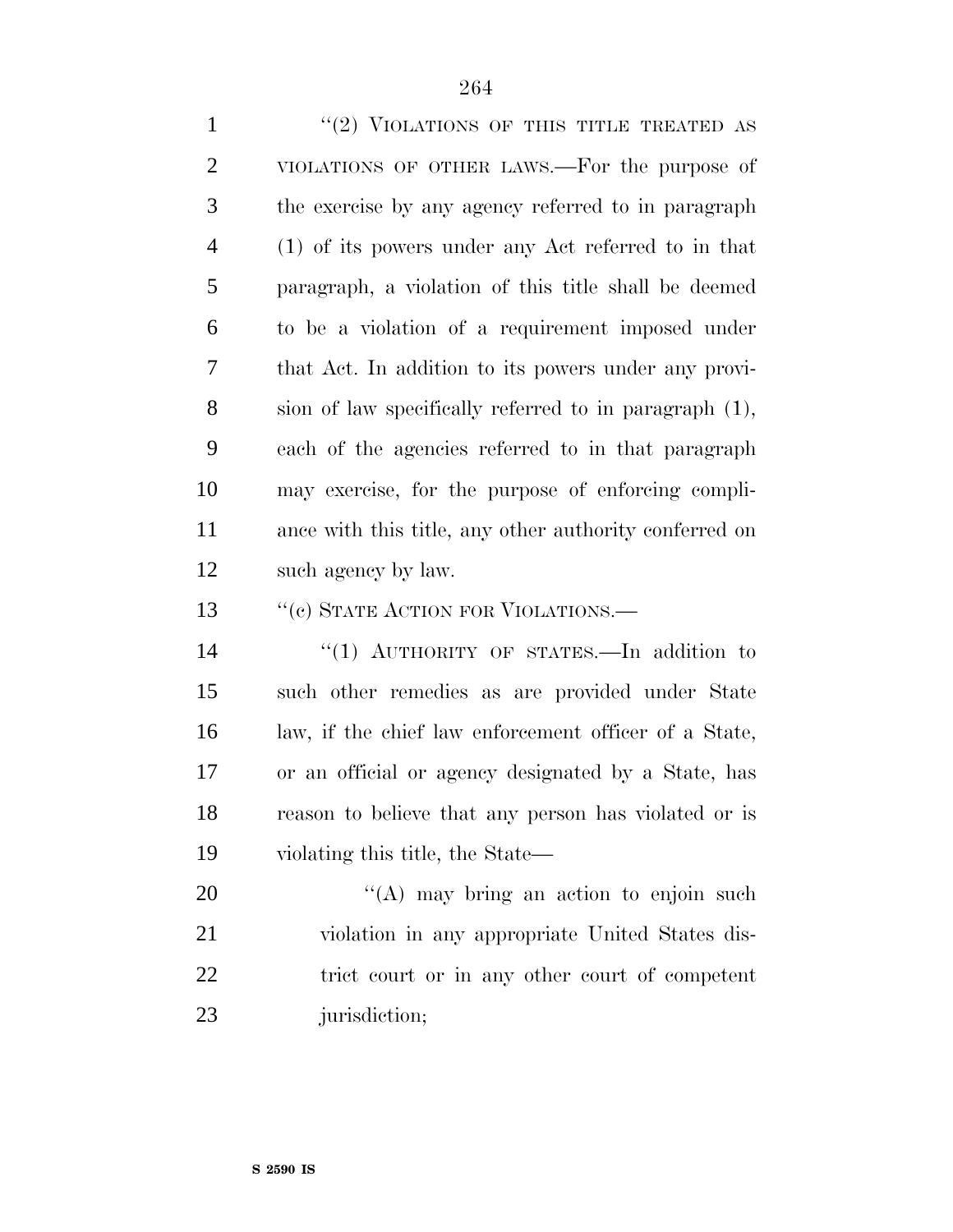| $\mathbf{1}$   | "(B) may bring an action on behalf of the           |
|----------------|-----------------------------------------------------|
| $\overline{2}$ | residents of the State to recover damages of not    |
| 3              | more than $$1,000$ for each violation; and          |
| $\overline{4}$ | $\cdot$ (C) in the case of any successful action    |
| 5              | under subparagraph $(A)$ or $(B)$ , shall be award- |
| 6              | ed the costs of the action and reasonable attor-    |
| 7              | ney fees as determined by the court.                |
| 8              | $``(2)$ RIGHTS OF FEDERAL REGULATORS.—              |
| 9              | "(A) PRIOR NOTICE.—The State<br>shall               |
| 10             | serve prior written notice of any action under      |
| 11             | paragraph (1) upon the Federal Trade Commis-        |
| 12             | sion and, in the case of an action which involves   |
| 13             | financial institution described in section<br>$a -$ |
| 14             | $1004(b)(1)$ , the agency referred to in such sec-  |
| 15             | tion with respect to such institution and provide   |
| 16             | the Federal Trade Commission and any such           |
| 17             | agency with a copy of its complaint, except in      |
| 18             | any case in which such prior notice is not fea-     |
| 19             | sible, in which case the State shall serve such     |
| 20             | notice immediately upon instituting such action.    |
| 21             | "(B) RIGHT TO INTERVENE.—The Federal                |
| 22             | Trade Commission or an agency described in          |
| 23             | subsection (b) shall have the right—                |
| 24             | "(i) to intervene in an action under                |
| 25             | paragraph $(1)$ ;                                   |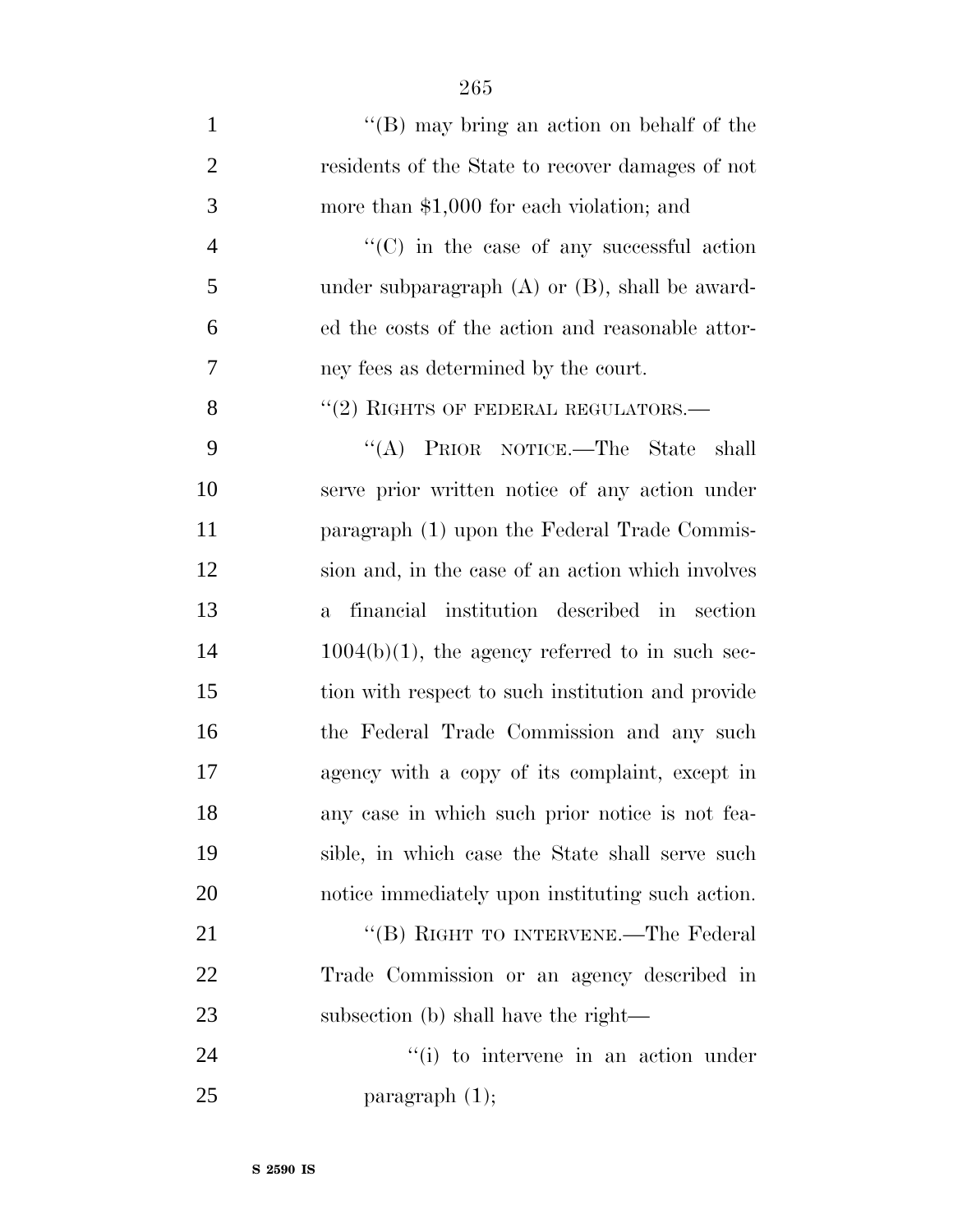| $\mathbf{1}$   | "(ii) upon so intervening, to be heard                 |
|----------------|--------------------------------------------------------|
| $\overline{2}$ | on all matters arising therein;                        |
| 3              | "(iii) to remove the action to the ap-                 |
| $\overline{4}$ | propriate United States district court; and            |
| 5              | "(iv) to file petitions for appeal.                    |
| 6              | INVESTIGATORY POWERS.-For purposes<br>(3)              |
| 7              | of bringing any action under this subsection, no pro-  |
| $8\,$          | vision of this subsection shall be construed as pre-   |
| 9              | venting the chief law enforcement officer, or an offi- |
| 10             | cial or agency designated by a State, from exercising  |
| 11             | the powers conferred on the chief law enforcement      |
| 12             | officer or such official by the laws of such State to  |
| 13             | conduct investigations or to administer oaths or af-   |
| 14             | firmations or to compel the attendance of witnesses    |
| 15             | or the production of documentary and other evi-        |
| 16             | dence.                                                 |
| 17             | $``(4)$ LIMITATION ON<br>STATE ACTION WHILE            |

 FEDERAL ACTION PENDING.—If the Federal Trade Commission or any agency described in subsection (b) has instituted a civil action for a violation of this 21 title, no State may, during the pendency of such ac- tion, bring an action under this section against any defendant named in the complaint of the Federal Trade Commission or such agency for any violation of this title that is alleged in that complaint.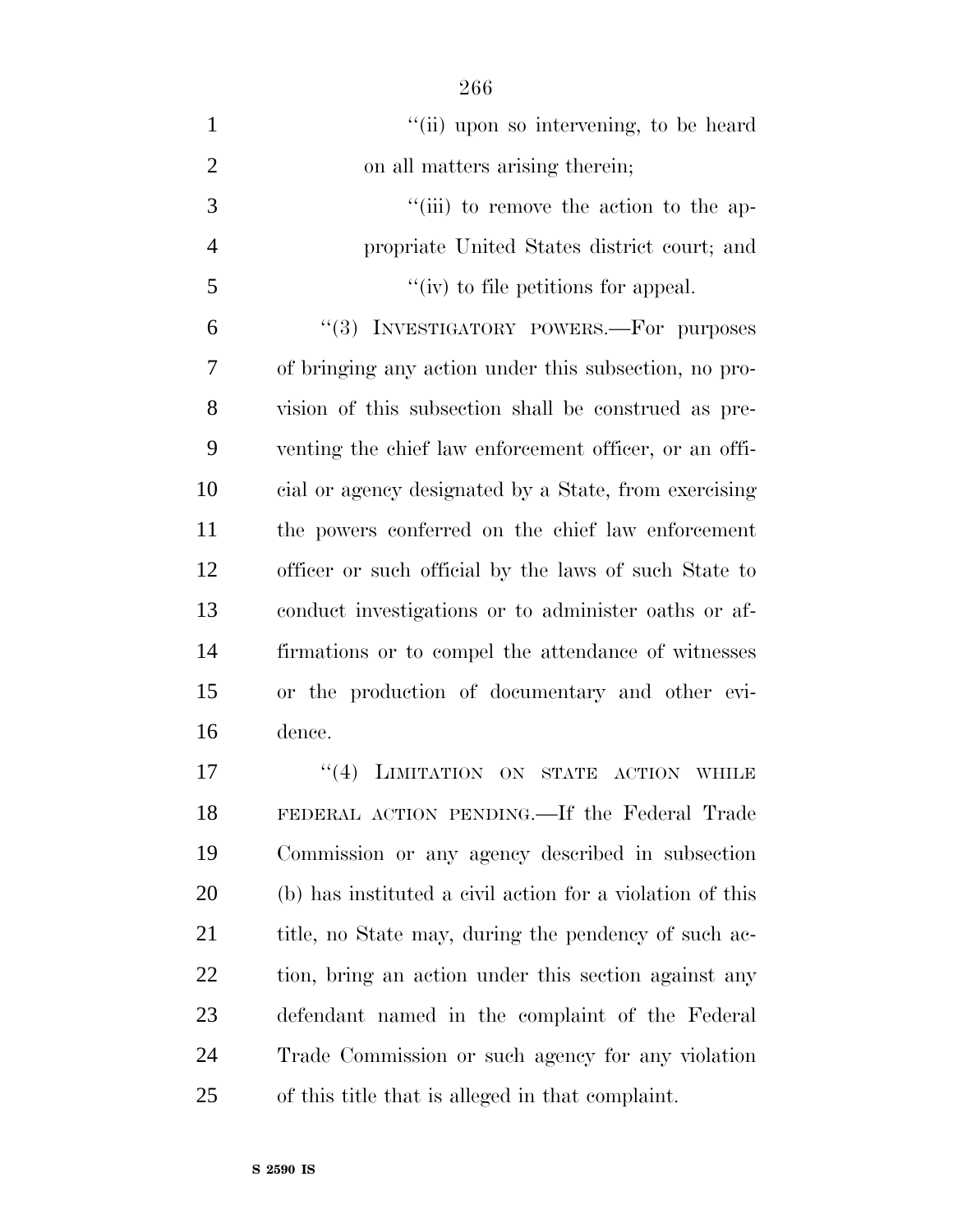**''SEC. 1005. CIVIL LIABILITY.**

| 2 | "Any person, other than a financial institution, who            |
|---|-----------------------------------------------------------------|
|   | 3 fails to comply with any provision of this title with respect |
|   | 4 to any financial institution or any customer information      |
|   | 5 of a financial institution shall be liable to such financial  |
|   | 6 institution or the customer to whom such information re-      |
|   | 7 lates in an amount equal to the sum of the amounts deter-     |
|   | 8 mined under each of the following paragraphs:                 |

9 "(1) ACTUAL DAMAGES.—The greater of—

 $\mathcal{L}(\mathbf{A})$  the amount of any actual damage sustained by the financial institution or cus-tomer as a result of such failure; or

 ''(B) any amount received by the person who failed to comply with this title, including an amount equal to the value of any nonmone- tary consideration, as a result of the action which constitutes such failure.

 ''(2) ADDITIONAL DAMAGES.—Such additional amount as the court may allow.

20 "(3) ATTORNEYS' FEES.—In the case of any successful action to enforce any liability under para- graph (1) or (2), the costs of the action, together with reasonable attorneys' fees.

#### **''SEC. 1006. CRIMINAL PENALTY.**

**S 2590 IS** 25 "(a) IN GENERAL.—Whoever violates, or attempts to violate, section 1003 shall be fined in accordance with title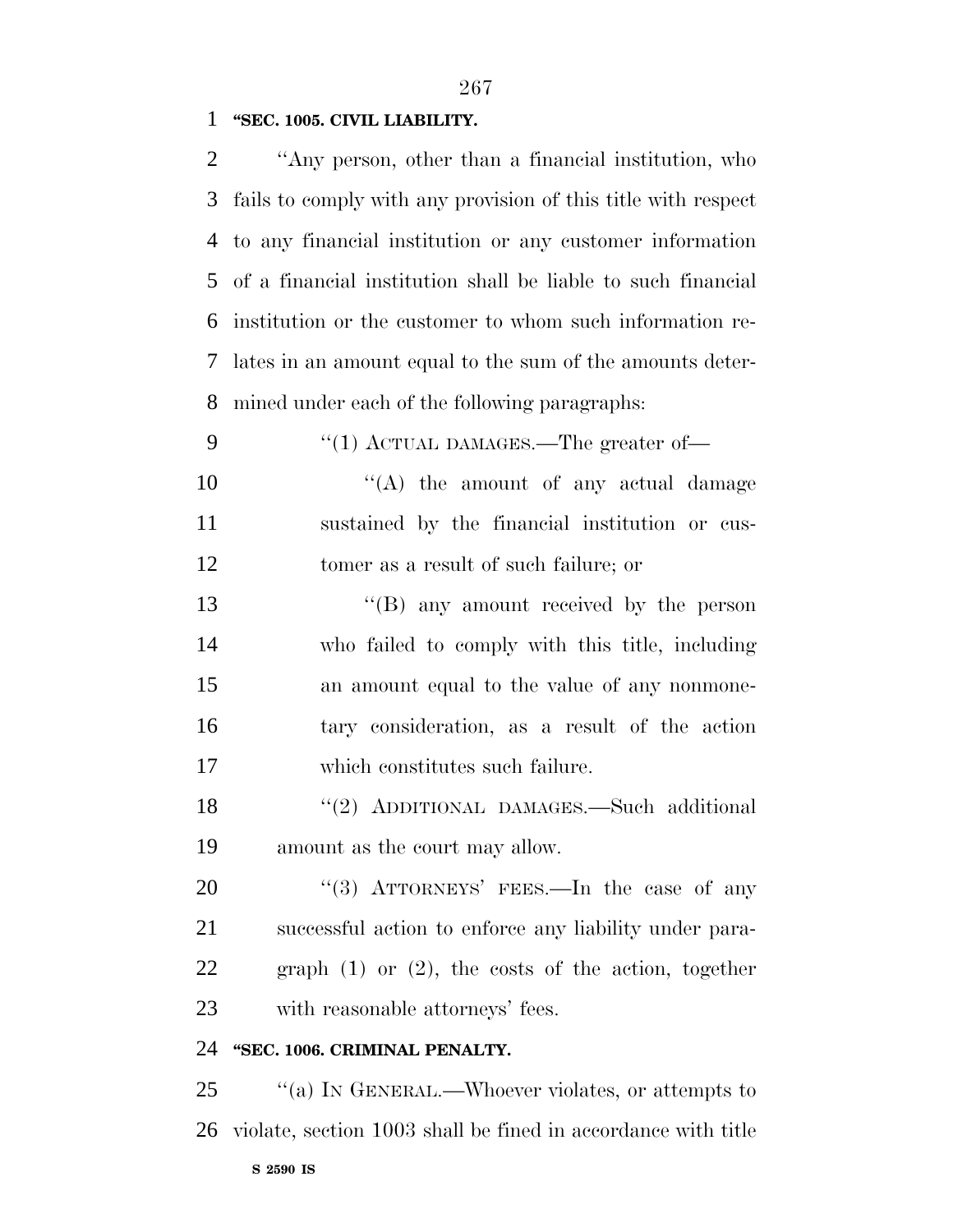18, United States Code, or imprisoned for not more than 5 years, or both.

 ''(b) ENHANCED PENALTY FOR AGGRAVATED CASES.—Whoever violates, or attempts to violate, section 1003 while violating another law of the United States or as part of a pattern of any illegal activity involving more than \$100,000 in a 12-month period shall be fined twice 8 the amount provided in subsection (b)(3) or (c)(3) (as the case may be) of section 3571 of title 18, United States Code, imprisoned for not more than 10 years, or both.

#### **''SEC. 1007. RELATION TO STATE LAWS.**

12 "(a) In GENERAL.—This title shall not be construed as superseding, altering, or affecting the statutes, regula- tions, orders, or interpretations in effect in any State, ex- cept to the extent that such statutes, regulations, orders, or interpretations are inconsistent with the provisions of this title, and then only to the extent of the inconsistency. 18 "(b) GREATER PROTECTION UNDER STATE LAW.— For purposes of this section, a State statute, regulation, order, or interpretation is not inconsistent with the provi- sions of this title if the protection such statute, regulation, order, or interpretation affords any person is greater than the protection provided under this title.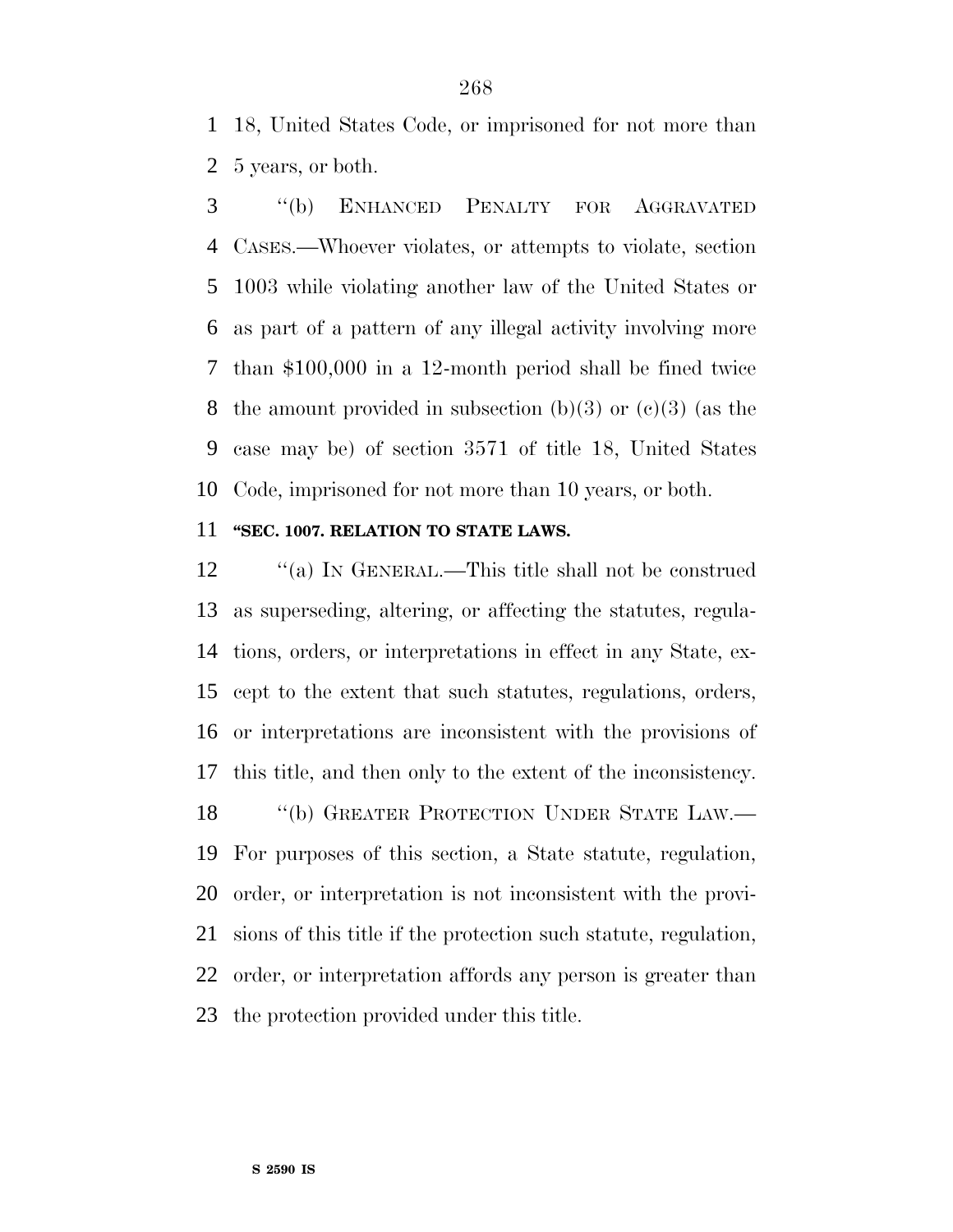#### **''SEC. 1008. AGENCY GUIDANCE.**

 ''In furtherance of the objectives of this title, each Federal banking agency (as defined in section 3(z) of the Federal Deposit Insurance Act) shall issue advisories to depository institutions under the jurisdiction of the agen- cy, in order to assist such depository institutions in deter- ring and detecting activities proscribed under section 1003.''.

#### **SEC. 502. REPORT TO CONGRESS ON FINANCIAL PRIVACY.**

 Not later than 18 months after the date of enactment of this Act, the Comptroller General of the United States, in consultation with the Federal Trade Commission, the Federal banking agencies, and other appropriate Federal law enforcement agencies, shall submit to the Congress a report on—

 (1) the efficacy and adequacy of the remedies provided in the amendments made by section 501 in addressing attempts to obtain financial information by fraudulent means or by false pretenses; and

 (2) any recommendations for additional legisla- tive or regulatory action to address threats to the privacy of financial information created by attempts to obtain information by fraudulent means or false pretenses.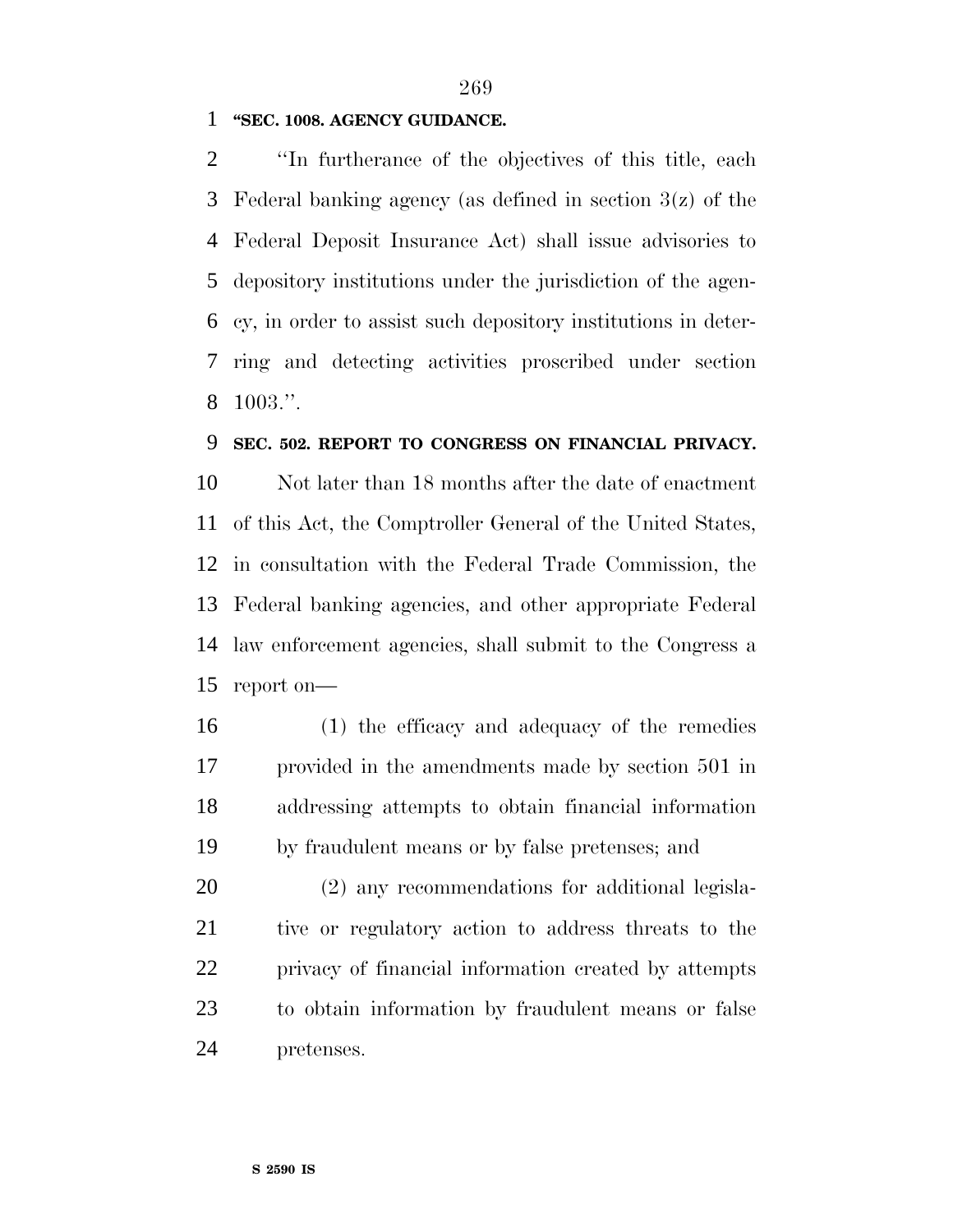**TITLE VI—MISCELLANEOUS SEC. 601. GRAND JURY PROCEEDINGS.** Section 3322(b) of title 18, United States Code, is amended— (1) in paragraph (1), by inserting ''Federal or State'' before ''financial institution''; and (2) in paragraph (2), by inserting ''at any time during or after the completion of the investigation of the grand jury,'' before ''upon''. **SEC. 602. SENSE OF THE COMMITTEE ON BANKING, HOUS- ING, AND URBAN AFFAIRS OF THE SENATE.** (a) FINDINGS.—The Committee on Banking, Hous- ing, and Urban Affairs of the Senate finds that— (1) financial modernization legislation should benefit small institutions as well as large institu- tions; (2) the Congress made the subchapter S elec-18 tion of the Internal Revenue Code of 1986, available to banks in 1996, reflecting a desire by the Congress 20 to reduce the tax burden on community banks; (3) large numbers of community banks have elected or expressed interest in the subchapter S election; and (4) the Committee on Banking, Housing, and Urban Affairs of the Senate recognizes that some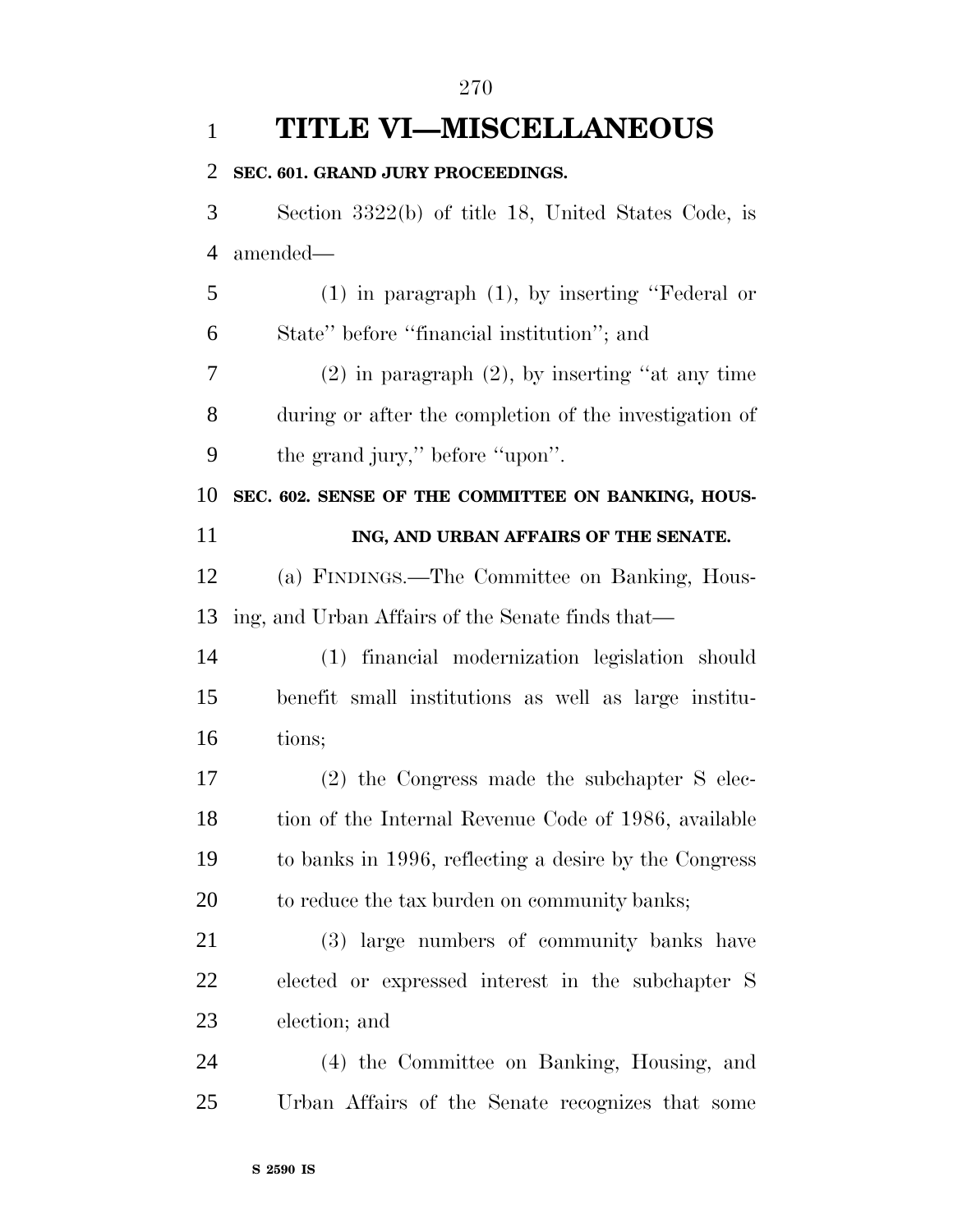| $\mathbf{1}$   | obstacles remain for community banks wishing to      |
|----------------|------------------------------------------------------|
| 2              | make the subchapter S election.                      |
| 3              | (b) SENSE OF THE COMMITTEE.—It is the sense of       |
| $\overline{4}$ | the Committee on Banking, Housing, and Urban Affairs |
| 5              | of the Senate that—                                  |
| 6              | $(1)$ the small business tax provisions of the In-   |
| 7              | ternal Revenue Code of 1986, should be more widely   |
| 8              | available to community banks;                        |
| 9              | (2) legislation should be passed to amend the        |
| 10             | Internal Revenue Code of 1986, to-                   |
| 11             | $(A)$ increase the allowed number of S cor-          |
| 12             | poration shareholders;                               |
| 13             | (B) permit S corporation stock to be held            |
| 14             | in individual retirement accounts;                   |
| 15             | (C) clarify that interest on investments             |
| 16             | held for safety, soundness, and liquidity pur-       |
| 17             | poses should not be considered to be passive in-     |
| 18             | come;                                                |
| 19             | (D) provide that bank director stock is not          |
| 20             | treated as a disqualifying second class of stock     |
| 21             | for S corporations; and                              |
| 22             | (E) improve the tax treatment of bad debt            |
| 23             | and interest deductions; and                         |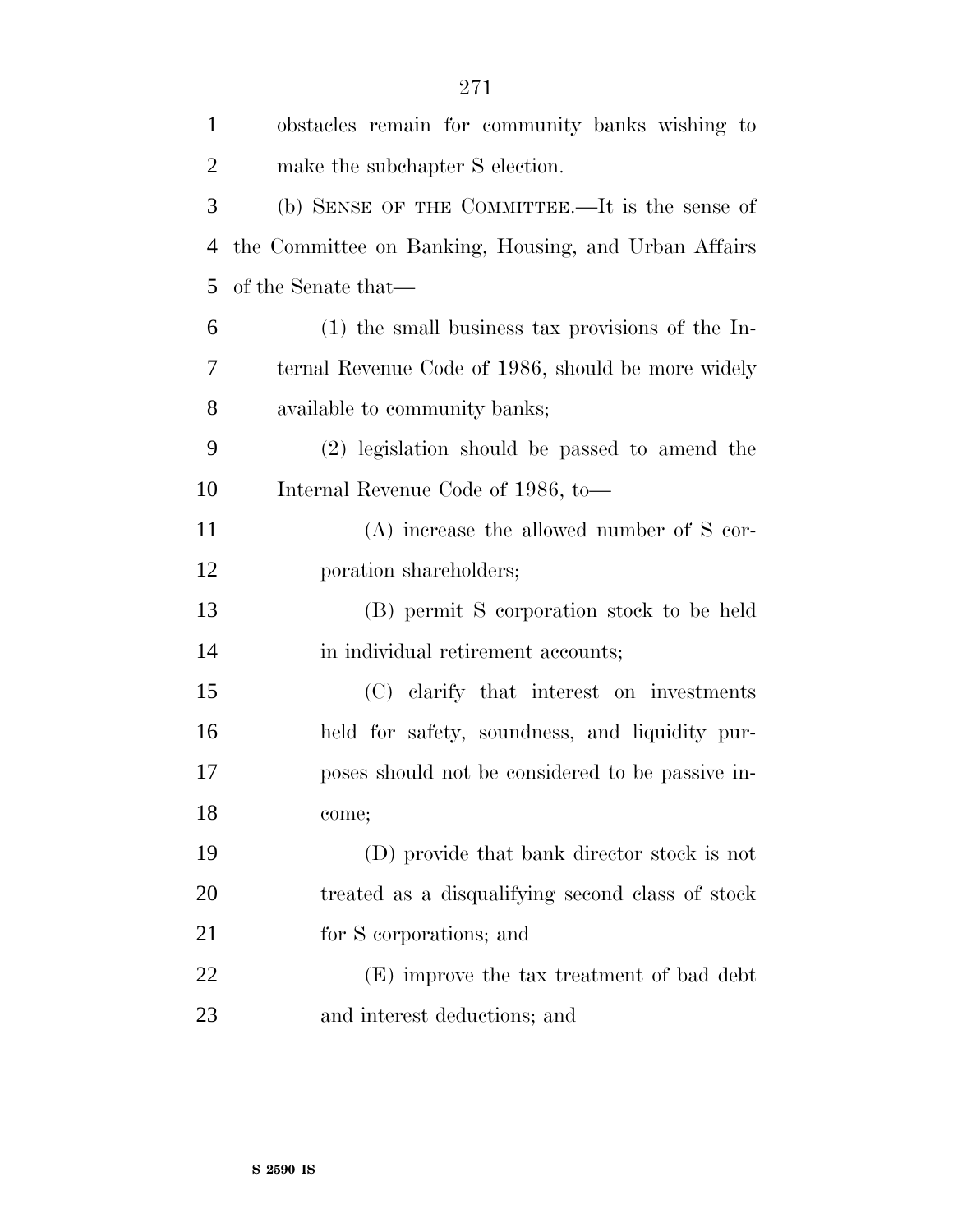| $\mathbf{1}$   | $(3)$ the legislation described in paragraph $(2)$   |
|----------------|------------------------------------------------------|
| $\overline{2}$ | should be adopted by the Congress in conjunction     |
| 3              | with any financial modernization legislation.        |
| 4              | SEC. 603. INVESTMENTS IN GOVERNMENT SPONSORED EN-    |
| 5              | <b>TERPRISES.</b>                                    |
| 6              | Section 18(s) of the Federal Deposit Insurance Act   |
| 7              | $(12 \text{ U.S.C. } 1828(\text{s}))$ is amended—    |
| 8              | (1) by redesignating paragraph (4) as para-          |
| 9              | $graph(6)$ ; and                                     |
| 10             | $(2)$ by inserting after paragraph $(3)$ the follow- |
| 11             | ing:                                                 |
| 12             | "(4) CERTAIN INVESTMENTS.—Paragraph (1)              |
| 13             | shall not apply with respect to investments lawfully |
| 14             | made before April 11, 1996, by a depository institu- |
| 15             | tion in any Government sponsored enterprise.         |
| 16             | $``(5)$ STUDENT LOANS.—                              |
| 17             | "(A) IN GENERAL.—This subsection shall               |
| 18             | not apply to any arrangement between the             |
| 19             | Holding Company (or any subsidiary of the            |
| 20             | Holding Company other than the Student Loan          |
| 21             | Marketing Association) and a depository insti-       |
| 22             | tution, if the Secretary approves the affiliation    |
| 23             | and determines that—                                 |
| 24             | "(i) the reorganization of such Asso-                |
| 25             | ciation in accordance with section 440 of            |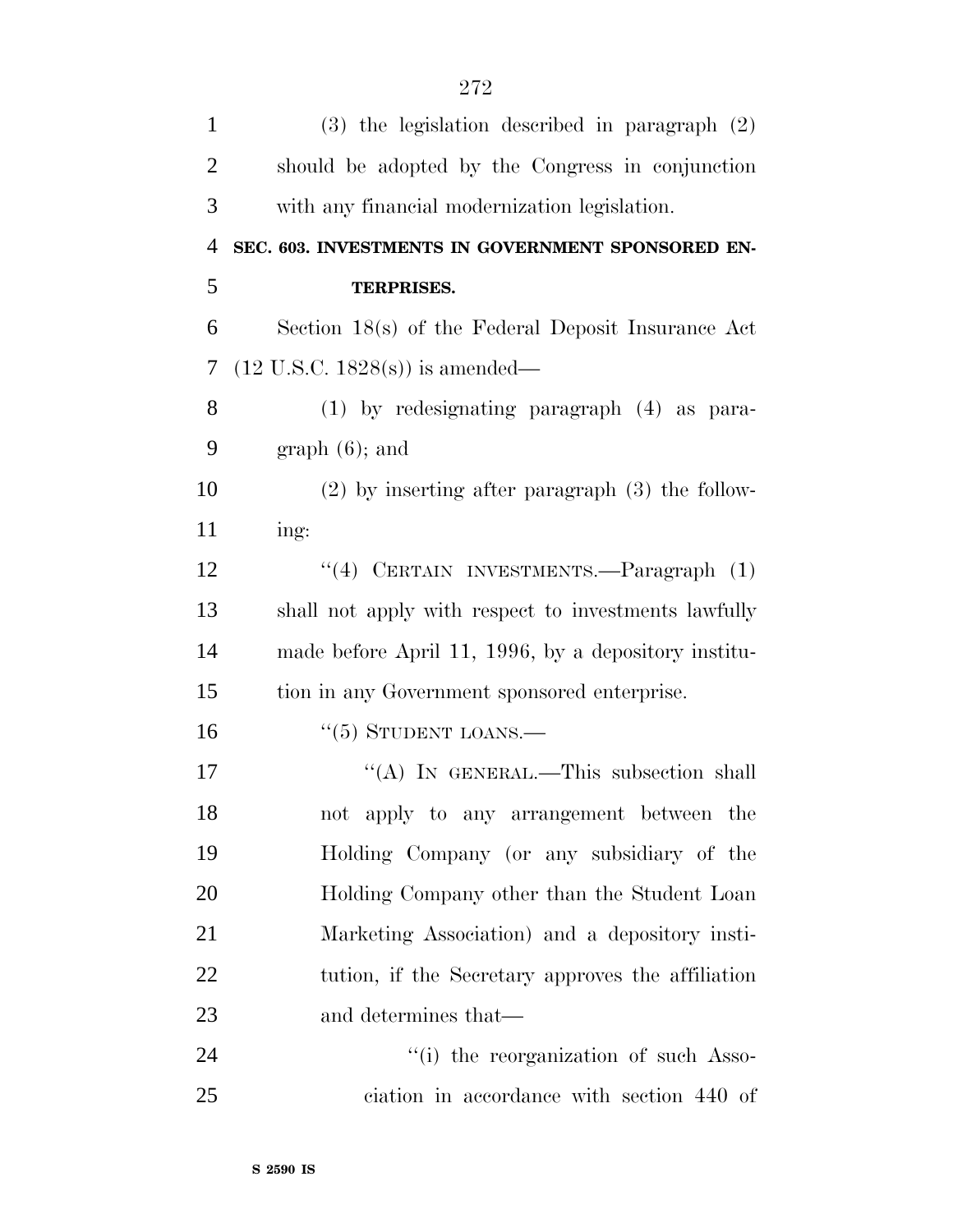the Higher Education Act of 1965, as amended, will not be adversely affected by the arrangement;

4 ''(ii) the dissolution of the Association pursuant to such reorganization will occur before the end of the 2-year period begin- ning on the date on which such arrange- ment is consummated or on such earlier date as the Secretary deems appropriate: *Provided,* That the Secretary may extend 11 this period for not more than one year at a time if the Secretary determines that such extension is in the public interest and is appropriate to achieve an orderly reorga- nization of the Association or to prevent market disruptions in connection with such reorganization, but no such extensions shall in the aggregate exceed two years;

19 ''(iii) the Association will not purchase or extend credit to, or guarantee or provide credit enhancement to, any obligation of 22 the depository institution;

23 ''(iv) the operations of the Association will be separate from the operations of the depository institution; and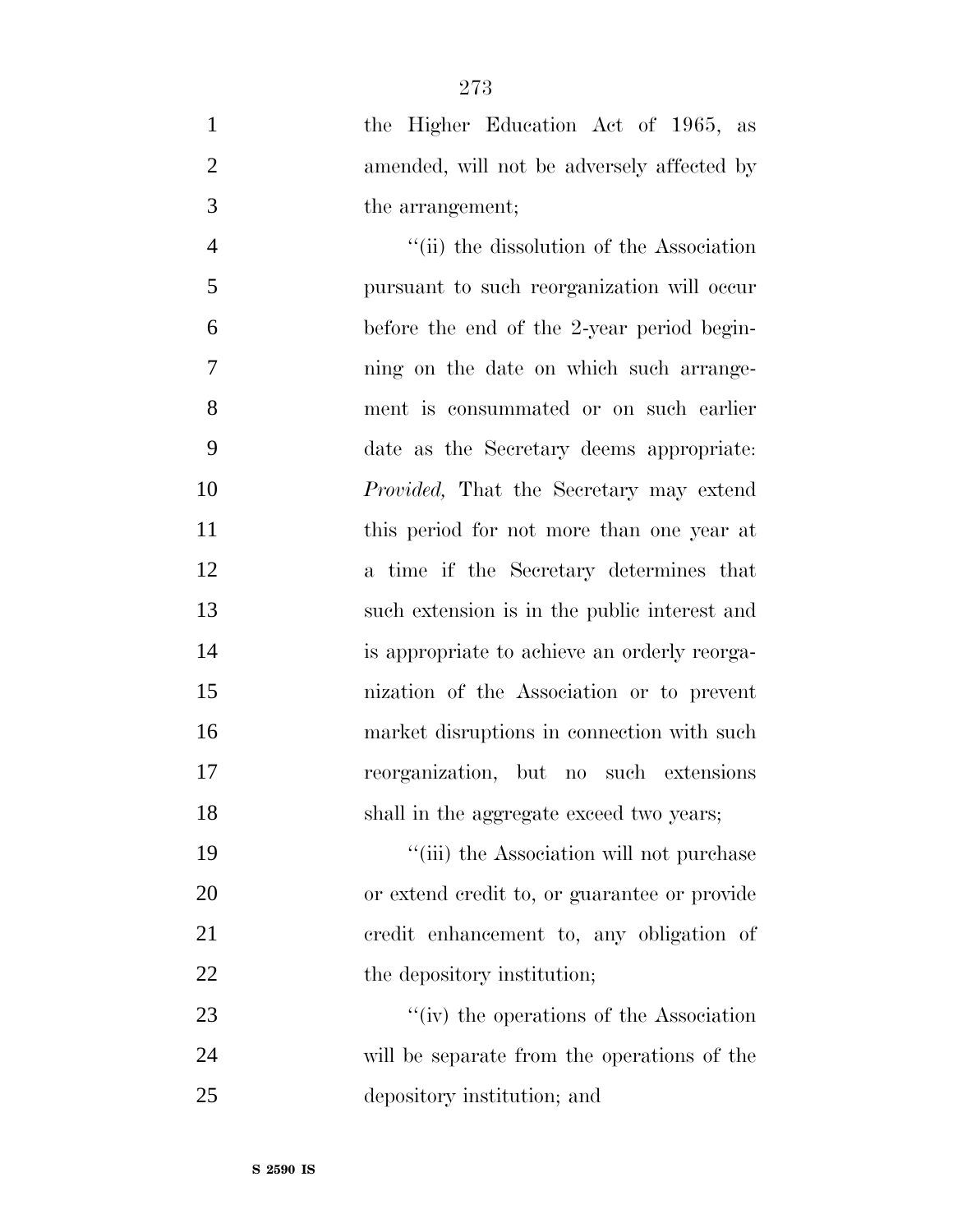| $\mathbf{1}$   | "(v) until the 'dissolution date' (as          |
|----------------|------------------------------------------------|
| $\overline{2}$ | that term is defined in section 440 of the     |
| 3              | Higher Education Act of 1965, as amend-        |
| $\overline{4}$ | ed) has occurred, such depository institu-     |
| 5              | tion will not use the trade name or service    |
| 6              | mark 'Sallie Mae' in connection with any       |
| 7              | product or service it offers if the appro-     |
| 8              | priate Federal banking agency for such de-     |
| 9              | pository institution determines that:          |
| 10             | $\lq (I)$ the depository institution is        |
| 11             | only institution offering such<br>the          |
| 12             | product or service using the 'Sallie'          |
| 13             | Mae' name; and                                 |
| 14             | $\lq\lq$ (II) such use would result in the     |
| 15             | depository institution having an unfair        |
| 16             | competitive advantage over other de-           |
| 17             | pository institutions.                         |
| 18             | "(B) TERMS AND CONDITIONS.-In ap-              |
| 19             | proving any arrangement referred to in sub-    |
| 20             | paragraph $(A)$ , the Secretary may impose any |
| 21             | terms and conditions on such an arrangement    |
| 22             | that the Secretary considers appropriate,      |
| 23             | including—                                     |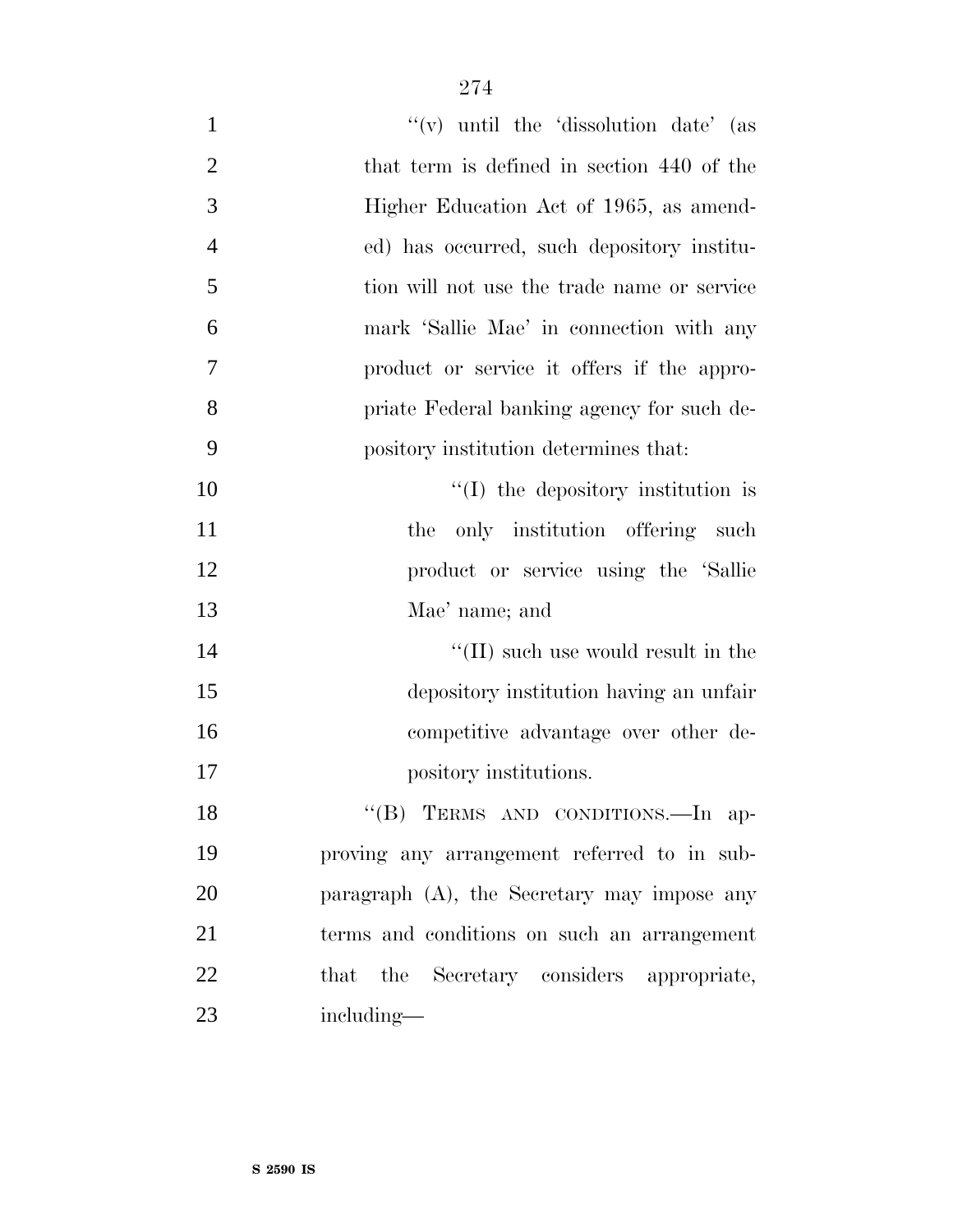| $\mathbf{1}$   | "(i) imposing additional restrictions               |
|----------------|-----------------------------------------------------|
| $\overline{2}$ | on the issuance of debt obligations by the          |
| 3              | Association; or                                     |
| $\overline{4}$ | "(ii) restricting the use of proceeds               |
| 5              | from the issuance of such debt.                     |
| 6              | "(C) ADDITIONAL LIMITATIONS.—In the                 |
| 7              | event that the Holding Company (or any sub-         |
| 8              | sidiary of the Holding Company) enters into         |
| 9              | such an arrangement, the value of the Associa-      |
| 10             | tion's 'investment portfolio' shall not at any      |
| 11             | time exceed the lesser of: (i) the value of such    |
| 12             | portfolio on the date of the enactment of this      |
| 13             | subsection; or, (ii) the value of such portfolio on |
| 14             | the date such an arrangement is consummated.        |
| 15             | The term 'investment portfolio' shall mean all      |
| 16             | investments shown on the consolidated balance       |
| 17             | sheet of the Association other than: (i) any in-    |
| 18             | struments or assets described in section $439(d)$   |
| 19             | of the Higher Education Act of 1965, amended;       |
| <b>20</b>      | (ii) any direct non-callable obligations of the     |
| 21             | United States or any agency thereof for which       |
| <u>22</u>      | the full faith and credit of the United States is   |
| 23             | pledged; or, (iii) eash or eash equivalents.        |
| 24             | ENFORCEMENT.—The<br>$\lq\lq (D)$<br>terms<br>and    |

conditions imposed under subparagraph (B)